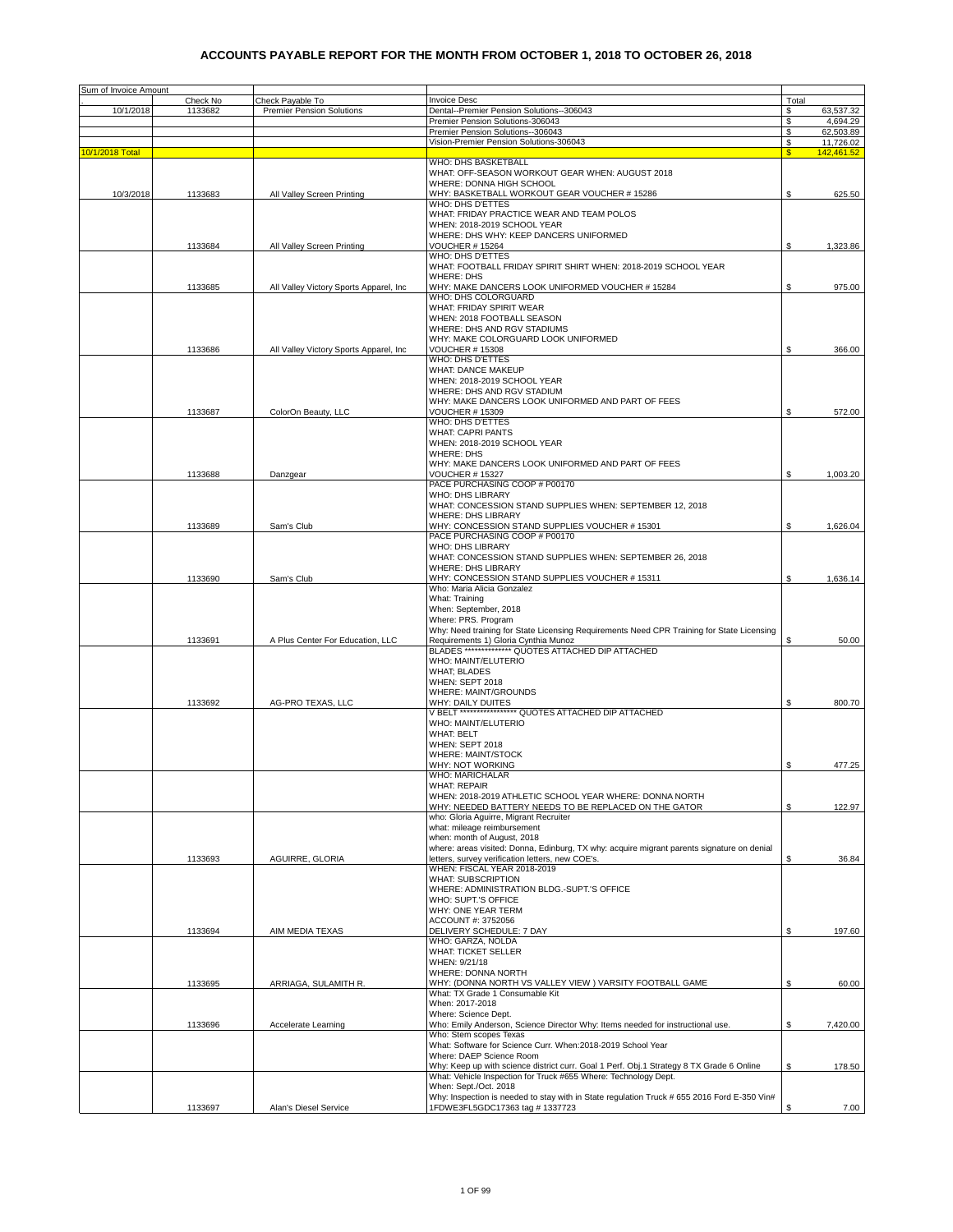|         |                             | INSTALLATION LABOR ****************** 042518*427 QUOTE# 09018*10 DIP ATTACHED |    |          |
|---------|-----------------------------|-------------------------------------------------------------------------------|----|----------|
|         |                             | WHO; MAINT/JOE DELEON                                                         |    |          |
|         |                             | WHAT: INTERCOM REPAIRS                                                        |    |          |
|         |                             | WHEN: SEPT 2018                                                               |    |          |
|         |                             | WHERE; DHS                                                                    |    |          |
| 1133698 | All American Security       | WHY: NOT WORKING                                                              | S  | 432.00   |
|         |                             | MAIN CPU BOARD RECONDITION ****************** 042518*427 QUOTE# 91918*14 DIP  |    |          |
|         |                             | <b>ATTACHED</b>                                                               |    |          |
|         |                             | WHO; MAINT/JOE DELEON                                                         |    |          |
|         |                             | <b>WHAT: INTERCOM REPAIRS</b>                                                 |    |          |
|         |                             | WHEN: SEPT 2018                                                               |    |          |
|         |                             | WHERE; GARZA                                                                  |    |          |
|         |                             | WHY: NOT WORKING                                                              | \$ | 2,115.00 |
|         |                             | Labor for the Repair of Bumper #35                                            |    |          |
|         |                             | Who: Luis O. Solis                                                            |    |          |
|         |                             | What: Labor for the repair of Bumper #35 Where: Bus Barn                      |    |          |
|         |                             | When: September 2018.                                                         |    |          |
| 1133699 | Andy's Auto & Bus Air, Inc. | Why: Need to repair Bumper #35                                                | \$ | 986.96   |
|         |                             | Labor for the repair of Bumper #49<br>Who: Luis O. Solis                      |    |          |
|         |                             | What: Labor for he repair of Bumper #49 Where: Bus Barn                       |    |          |
|         |                             | When: September 2018                                                          |    |          |
|         |                             | Why: Bumper #49 needs to be repaired                                          | \$ | 569.00   |
|         |                             | <b>LIGHT ASSY</b>                                                             |    |          |
|         |                             | WHO-LUIS O. SOLIS                                                             |    |          |
|         |                             | WHAT-LIGHT ASSY                                                               |    |          |
|         |                             | WHY-NEEDED FOR BUMPER 9                                                       |    |          |
|         |                             | WHERE-TRANSPORTATION BUS BARN WHEN-SEPTEMBER 2018                             | \$ | 113.96   |
|         |                             | ANTIFREEZE PURE LC50/50                                                       |    |          |
|         |                             | WHO-LUIS O. SOLIS                                                             |    |          |
|         |                             | WHAT-ANTIFREEZE LC50/50                                                       |    |          |
|         |                             | WHY-NEEDED FOR STOCK FOR BUS FLEET WHERE-TRANSPORTATION BUS BARN              |    |          |
| 1133700 | Arnold Oil Company          | WHEN-SEPTEMBER 26,2018                                                        | \$ | 435.00   |
|         |                             | Tox Low Tox Antifreeze For Stock                                              |    |          |
|         |                             | Who: Luis O. Solis                                                            |    |          |
|         |                             | What: Low Tox Antifreeze                                                      |    |          |
|         |                             | Where: Bus Barn                                                               |    |          |
|         |                             | When: September 2018                                                          |    |          |
| 1133701 | AutoZone Texas, L.P.        | Why: Items needed to replenish stock                                          | \$ | 332.82   |
|         |                             | WHO: JUAN DAVILA                                                              |    |          |
|         |                             | WHAT: POLAR M430 WRIST BASED HEART RATE & GPS                                 |    |          |
|         |                             | WHEN: AUGUST 2018                                                             |    |          |
|         |                             | WHERE: DONNA HIGH SCHOOL                                                      |    |          |
| 1133702 | <b>BSN Sports, LLC</b>      | WHY: EQUIPMENT AND SUPPLIES NEEDED FOR CROSS COUNTRY ATHLETES                 | S  | 1,679.94 |
|         |                             | WHO: MANUEL EPPERSON-HEAD BASKETBALL COACH                                    |    |          |
|         |                             | WHAT: NIKE HYPERDUNK X TB (001) WHEN: SEPTEMBER, 2018                         |    |          |
|         |                             | WHERE: DONNA HIGH SCHOOL                                                      |    |          |
|         |                             | WHY: BASKETBALL SHOES NEEDED FOR STUDENT ATHLETES FOR BASKETBALL              | S  | 1,600.00 |
|         |                             | WHO: DHS                                                                      |    |          |
|         |                             | WHAT: MEAL FOR COLLEGE DAY                                                    |    |          |
|         |                             | WHEN: SEPTEMBER 25, 2018                                                      |    |          |
|         |                             | <b>WHERE: DHS</b>                                                             |    |          |
|         |                             | WHY: MEAL FOR COLLEGE DAY EVENT CIP: GOAL 1 PER OBJ 8 STR DES 13 BRISKET      |    |          |
|         |                             | PLATE: BRISKET, COLE SLAW, POTATO SALAD, BREAD, AND TEA VARIETY OF PIES       |    |          |
| 1133703 | <b>Briones Catering</b>     | INCLUDE SERVER AND UTENSILS                                                   |    | 1,498.00 |
|         |                             | LAMP 13 WATT ***************** 501*15 QUOTE #1011677 DIP ATTACHED WHO:        |    |          |
|         |                             | ENERGY/ALFREDO<br><b>WHAT: LAMP</b>                                           |    |          |
|         |                             |                                                                               |    |          |
|         |                             | WHEN: SEPT 2018<br>WHERE: TODD GIRLS DSS RM                                   |    |          |
| 1133704 | Bush Supply Co.             | WHY: NOT WORKING                                                              | S  | 75.60    |
|         |                             | LAMP 8' SINGLE PIN *************** 501*15 QUOTE# 1011667 DIP ATTACHED WHO:    |    |          |
|         |                             | ENERGY/ALFREDO C                                                              |    |          |
|         |                             | WHAT: LAMP                                                                    |    |          |
|         |                             | WHEN: SEPT 2018                                                               |    |          |
|         |                             | <b>WHERE: TODD</b>                                                            |    |          |
|         |                             | WHY: NOT WORKING                                                              |    |          |
|         |                             | who: Hector Casiano, Migrant Liaison                                          |    | 71.10    |
|         |                             | what: mileage reimbursement                                                   |    |          |
|         |                             | when: Month of August, 2018                                                   |    |          |
|         |                             | where: areas visited: Alamo, Donna, Edinburg, TX                              |    |          |
| 1133705 | CASIANO, HECTOR             | why: Migrant home visits to acquire parents signature on verification forms.  | \$ | 63.57    |
|         |                             | WHO SALINAS STUDENTS                                                          |    |          |
|         |                             | WHAT SALINASVILL / UNIVERSITY T-SHIRTS                                        |    |          |
|         |                             | WHEN T-SHIRT WILL BE USED ON THURSDAYS                                        |    |          |
|         |                             | WHERE SALINAS ELEM.                                                           |    |          |
| 1133706 | <b>CB Sportswear</b>        | WHY INCREASE STUDENT PERFORMANCE                                              | \$ | 414.00   |
|         |                             | <b>WHAT: CARTRIDGE</b>                                                        |    |          |
|         |                             | WHEN: 2018 - 2019                                                             |    |          |
|         |                             | WHERE: ACCOUNTS PAYABLE                                                       |    |          |
|         |                             | WHY: NEED FOR HP COLOR LASERJET 2605dn                                        |    |          |
|         |                             | WHO: ACCOUNTS PAYABLE SUPERVISOR: LUZ RODRIGUEZ                               |    |          |
|         |                             | HP 124 A BLACK CARTRIDGE                                                      |    |          |
|         |                             | HP 124 A CYAN CARTRIDGE                                                       |    |          |
|         |                             | HP 124 A YELLOW CARTRIDGE                                                     |    |          |
| 1133707 |                             | CDW-Government LLC, CDW Governmen HP 124 A MAGENTA CARTR                      | \$ | 338.36   |
|         |                             | What: Dinner allowance.                                                       |    |          |
|         |                             | Who: Angel Leal, Donna HS Theatre.                                            |    |          |
|         |                             | When: September 22, 2018.                                                     |    |          |
|         |                             | Where: Harlingen South High School / Texas Forensic Association Meet.         |    |          |
| 1133708 | CICI'S PIZZA #281           | Why: Meals will be provided for students attending meet.                      | S. | 60.00    |
|         |                             | WHO: ANNA CASTILLO                                                            |    |          |
|         |                             | WHAT: STUDENT MEALS                                                           |    |          |
|         |                             | WHEN: SEPTEMBER 22, 2018                                                      |    |          |
|         |                             | WHERE: DONNA HIGH SCHOOL                                                      |    |          |
|         |                             | WHY: STUDENT ATHLETES TO COMPETE IN A CROSS COUNTRY MEET                      | S. | 105.00   |
|         |                             | WHO: R. ALVAREZ/D. ALVAREZ                                                    |    |          |
|         |                             | WHAT: STUDENT MEALS                                                           |    |          |
|         |                             | WHEN: SEPTEMBER 22, 2018                                                      |    |          |
|         |                             | WHERE: B.GARZA-WESLACO                                                        |    |          |
|         |                             | WHY: 7TH VOLLEYBALL TOURNAMENT                                                | \$ | 72.00    |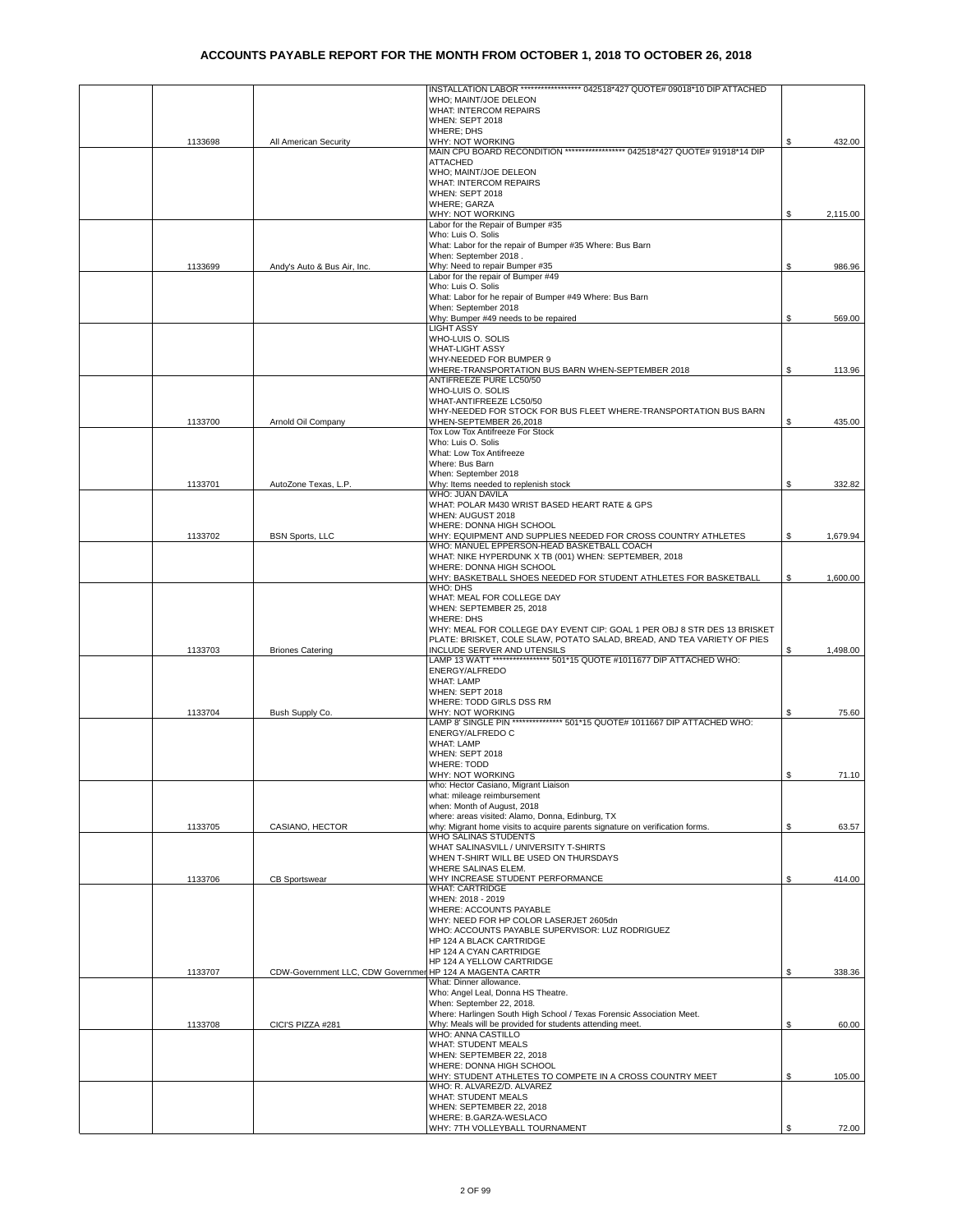|         |                                        | 50 FOOT EXTENSION CORD                                                                                                                    |                         |           |
|---------|----------------------------------------|-------------------------------------------------------------------------------------------------------------------------------------------|-------------------------|-----------|
|         |                                        | WHO-LUIS O. SOLIS                                                                                                                         |                         |           |
|         |                                        | <b>WHAT-EXTENSION CORD</b>                                                                                                                |                         |           |
| 1133709 | COMMERCIAL BILLING SERVICE             | WHY-NEEDED FOR SHOP USE<br>WHERE-TRANSPORTATION BUS BARN WHEN-SCHOOL YEAR 2018-2019                                                       |                         | 47.97     |
|         |                                        | A/C Flush 1 GAL For Stock                                                                                                                 |                         |           |
|         |                                        | Who: Luis O. Solis                                                                                                                        |                         |           |
|         |                                        | What: F A/C Flush 1 GAL                                                                                                                   |                         |           |
|         |                                        | Where: Bus Barn                                                                                                                           |                         |           |
|         |                                        | When: September 2018                                                                                                                      |                         |           |
|         |                                        | Why: Items needed to replenish stock<br>TOTAL RE-IMBURSEMENT FOR LOST BOOK - STUDENT FOUND BOOK AND                                       | \$                      | 399.90    |
|         |                                        | RETURNED IT WHAT: RE-IMBURSEMENT                                                                                                          |                         |           |
|         |                                        | WHEN: SEPT. 1, 2018                                                                                                                       |                         |           |
|         |                                        | WHERE: T. PRICE ELEM. SCHOOL                                                                                                              |                         |           |
|         |                                        | WHO: LITZY LEAL - STUDENT IS DAUGHTER OF SANDRA CALDERAS WHY: RE-                                                                         |                         |           |
| 1133710 | Calderas, Sandra                       | IMBURSEMENT FOR LOST BOOK THAT WAS FOUND A<br>COMPRESSOR ******************** BB#458*14 QUOTE #48808896 DIP ATTACHED                      | S.                      | 18.00     |
|         |                                        | WHO: ENERGY/TRINI                                                                                                                         |                         |           |
|         |                                        | WHAT: COMPRESSOR                                                                                                                          |                         |           |
|         |                                        | WHEN: SEPT 2018                                                                                                                           |                         |           |
|         |                                        | WHERE: VETERANS LIBARAY                                                                                                                   |                         |           |
| 1133711 | Carrier Enterprise, LLC                | WHY: NOT WORKING                                                                                                                          | \$                      | 1,434.45  |
|         |                                        | COMPRESSOR PLUG ASSEMBLY ********************** BUYBOARD 501-15 QUOTE                                                                     |                         |           |
|         |                                        | ATTACHED QUOTE #48700036 DIP ATTACHED<br>WHO: ENERGY/TRINI                                                                                |                         |           |
|         |                                        | <b>WHAT: COMPRESSOR</b>                                                                                                                   |                         |           |
|         |                                        | WHEN: SEPT 2018                                                                                                                           |                         |           |
|         |                                        | WHERE: CACERES 601                                                                                                                        |                         |           |
|         |                                        | WHY: NOT WORKING                                                                                                                          | S                       | 609.44    |
|         |                                        | WHO: CTE TEACHER MARISSA CASTILLO. WHAT: MILEAGE REIMBURSEMENT                                                                            |                         |           |
|         |                                        | WHEN: MONTH OF AUGUST<br><b>WHERE: DNHS</b>                                                                                               |                         |           |
| 1133712 | Castillo, Marissa                      |                                                                                                                                           | \$                      | 7.19      |
|         |                                        | WHY: TEACHER TRAVELS FROM DONNA HIGH - DONNA NORTH MILEAGE<br>240V NEW 20 GAL 240 VOLT ********************* QUOTES ATTACHED DIP ATTACHED |                         |           |
|         |                                        | WHO: MAINT/ROLANDO                                                                                                                        |                         |           |
|         |                                        | WHAT: WATER HEATER                                                                                                                        |                         |           |
|         |                                        | WHEN: SEPT 2018<br>WHERE: LENOIR 400 WING                                                                                                 |                         |           |
| 1133713 | Central Plumbing & Electric Supply Co. | WHY: NOT WORKING                                                                                                                          | \$                      | 422.91    |
|         |                                        | D12522 DAYTON 25X *************** QUOTES ATTACHED QUOTE# 2528192 DIP                                                                      |                         |           |
|         |                                        | <b>ATTACHED</b>                                                                                                                           |                         |           |
|         |                                        | WHO: MAINT/T ZUNIGA                                                                                                                       |                         |           |
|         |                                        | <b>WHAT: MATERIAL</b>                                                                                                                     |                         |           |
|         |                                        | WHEN: SEPT 2018<br>WHERE: TRUMAN MUSIC RM                                                                                                 | \$                      |           |
|         |                                        | What: Students meal allowance.                                                                                                            |                         | 105.18    |
|         |                                        | Who: Randy Alejandro, Donna HS Jazz. When: Saturday, September 15, 2018. Where:                                                           |                         |           |
|         |                                        | Harlingen High School / Region 28 Jazz Auditions.                                                                                         |                         |           |
| 1133714 | Chick Fil A                            | Why: Meal to be provided for student auditioning.                                                                                         | \$                      | 14.00     |
|         |                                        | What: Students breakfast allowance.                                                                                                       |                         |           |
|         |                                        | Who: Mindy Bersalona, Donna HS Choir. When: September 29, 2018. TMEA District Mixed<br>Auditions.                                         |                         |           |
| 1133715 | Chick Fil A Weslaco                    | Where: Rivera ECHS Brownsville, Texas. Why: Meals to be provided for students attending                                                   | \$                      | 155.18    |
|         |                                        | WHO: C DE LEON                                                                                                                            |                         |           |
|         |                                        | WHEN: 9/11/18                                                                                                                             |                         |           |
|         |                                        | <b>WHERE: DNHS</b>                                                                                                                        |                         |           |
|         |                                        | WHAT: (V/JV) VOLLEYBALL<br>WHY: STUDENT MEAL                                                                                              | \$                      | 185.00    |
|         |                                        | WHO: CYNTHIA VIESCA                                                                                                                       |                         |           |
|         |                                        | <b>WHAT: STUDENT MEALS</b>                                                                                                                |                         |           |
|         |                                        | WHEN: SEPTEMBER 18, 2018                                                                                                                  |                         |           |
|         |                                        | WHERE: LA FERIA HIGH SCHOOL                                                                                                               |                         |           |
|         |                                        | WHY: VOLLEYBALL MATCHES VS LA FERIA 9THL                                                                                                  | \$                      | 126.00    |
|         |                                        | WHO: R. ALVAREZ/S. SOTO<br><b>WHAT: STUDENT MEALS</b>                                                                                     |                         |           |
|         |                                        | WHEN: SEPTEMBER 22, 2018                                                                                                                  |                         |           |
|         |                                        | WHERE: CENTRAL MIDDLE SCHOOL                                                                                                              |                         |           |
|         |                                        | WHY: VOLLEYBALL TOURNAMENT 7TH                                                                                                            | \$                      | 71.64     |
|         |                                        | <b>WHO: RICK ALVAREZ</b>                                                                                                                  |                         |           |
|         |                                        | <b>WHAT: STUDENT MEALS</b>                                                                                                                |                         |           |
|         |                                        | WHEN: SEPTEMBER 22, 2018<br>WHERE: CENTRAL MIDDLE SCHOOL WESLACO                                                                          |                         |           |
|         |                                        | WHY: FOOTBALL GAME VS CENTRAL 8TH                                                                                                         | \$                      | 275.00    |
|         |                                        | WHAT: WATER SERVICES                                                                                                                      |                         |           |
|         |                                        | WHEN: 8/02/2018 TO 9/01/2018                                                                                                              |                         |           |
|         |                                        | WHY: SERVICES RENDERED                                                                                                                    |                         |           |
|         |                                        | WHERE: DONNA ISD                                                                                                                          |                         |           |
| 1133716 | City of Donna                          | <b>WHO: STAFF</b><br>Who: 5th Grade Teachers Gustavo Cazares Sylvia Arellano Jose Dominguez                                               | \$                      | 14,238.18 |
|         |                                        | <b>What: Student Planners</b>                                                                                                             |                         |           |
|         |                                        | When: September 24, 2018                                                                                                                  |                         |           |
|         |                                        | Where: Runn Elementary                                                                                                                    |                         |           |
| 1133717 | Coole School, inc.                     | Why: Prepare students for middle school strategies                                                                                        | \$                      | 224.37    |
| 1133718 | Culligan Water                         | FOR ALL THE DRINKING WATER FOR ALL CAFETERIAS DISTRICT WIDE.<br>Who: Maria Alicia Gonzalez                                                | $\overline{\mathbf{s}}$ | 229.54    |
|         |                                        | What: Lease for water                                                                                                                     |                         |           |
|         |                                        | When: School Year 2018-2019                                                                                                               |                         |           |
|         |                                        | Where: PRS. Program                                                                                                                       |                         |           |
|         |                                        | Why: Rental of water filter system Rental of water system rental for the month of September,                                              | S                       | 26.00     |
|         |                                        | Region I RFP 16-08-19-EI<br>2nd open account for September 2018                                                                           |                         |           |
|         |                                        | To repair cracked windows on bus fleet                                                                                                    |                         |           |
|         |                                        |                                                                                                                                           |                         |           |
|         |                                        | Who: Luis O. Solis                                                                                                                        |                         |           |
|         |                                        | What: Repair of cracked windows on bu fleet                                                                                               |                         |           |
|         |                                        | Where: Bus Barn                                                                                                                           |                         |           |
|         |                                        | When: September 2018                                                                                                                      |                         |           |
| 1133719 | D & R Glass Etc.                       | Why: Need to repair cracked windows on bu                                                                                                 | S                       | 340.50    |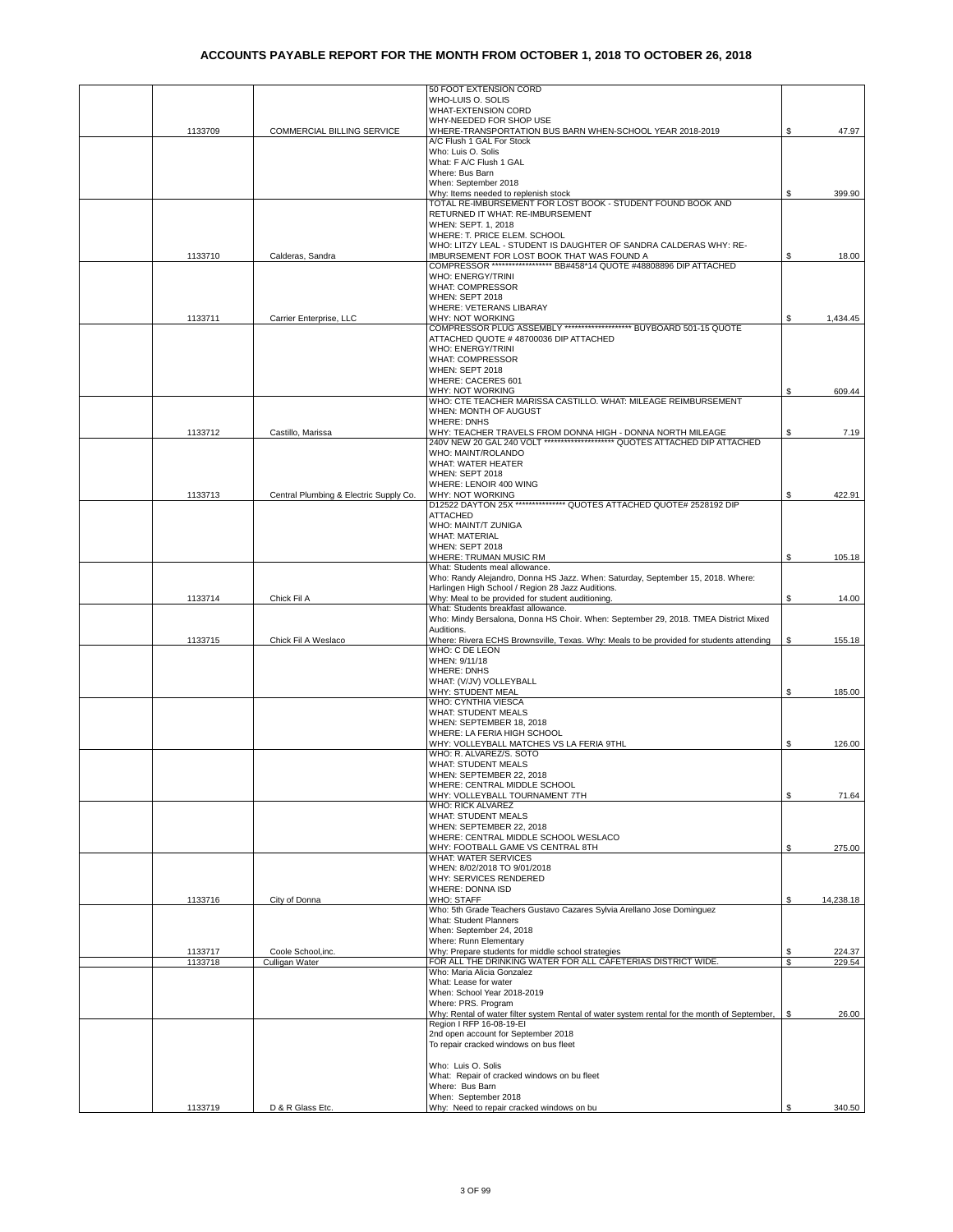|         |                                      | WHAT? WINDSHIELD REPAIR                                                                                                 |     |          |
|---------|--------------------------------------|-------------------------------------------------------------------------------------------------------------------------|-----|----------|
|         |                                      | WHEN? 2018-2019                                                                                                         |     |          |
|         |                                      | WHERE? DISD POLICE DEPT<br>WHO? UNIT 900                                                                                |     |          |
|         |                                      | WHY? UNIT NEEDS TO BE IN GOOD WORKING ORDER FOR THE SAFETY AND                                                          |     |          |
| 1133719 | D & R Glass Etc.                     | PROTECTION OF STUDENTS, STAFF AND COMMUNITY                                                                             | S.  | 200.00   |
|         |                                      | WHO: DAIRY QUEEN<br><b>WHAT: STUDENT MEALS</b>                                                                          |     |          |
|         |                                      | WHEN: SEPTEMBER 21, 2018                                                                                                |     |          |
|         |                                      | WHERE: B. GARZA                                                                                                         |     |          |
| 1133720 | Dairy Queen Office                   | WHY: VOLLEYBALL TOURNAMENT 7TH B                                                                                        | \$  | 78.00    |
|         |                                      | WHO: O. CASARES/C. PERALEZ WHAT:STUDENT MEALS                                                                           |     |          |
|         |                                      | WHEN: SEPTEMBER 21, 2018<br>WHERE: B. GARZA-WESLACO                                                                     |     |          |
|         |                                      | WHY: 8TH VOLLEYBALL TOURNAMENT                                                                                          | S.  | 102.00   |
|         |                                      | <b>WHO: PENUELAS</b>                                                                                                    |     |          |
|         |                                      | WHEN: 9/20/18                                                                                                           |     |          |
|         |                                      | <b>WHERE: CHACON MS</b>                                                                                                 |     |          |
|         |                                      | WHAT: 8TH A&B VOLLEYBALL<br>WHY: STUDENT MEAL                                                                           | \$  | 157.50   |
|         |                                      | WHO: DIAZ, ROGELIO                                                                                                      |     |          |
|         |                                      | WHAT: ATHLETIC OFFICIAL                                                                                                 |     |          |
|         |                                      | WHEN: 9/6/18                                                                                                            |     |          |
| 1133721 | Diaz, Rogelio                        | WHERE: DONNA NORTH HS<br>WHY: UIL REQUIREMENT 1 FOOTBALL GAMES (DONNA NORTH VS MISSION HIGH) JV                         | \$  | 65.00    |
|         |                                      | <b>WHAT: OVERAGE CHARGES</b>                                                                                            |     |          |
|         |                                      | WHEN: AUG. 29 - SEPT. 28, 2018                                                                                          |     |          |
|         |                                      | <b>WHERE: DISD</b>                                                                                                      |     |          |
|         |                                      | WHY: MONTHLY SERVICE<br>WHO: DAEP                                                                                       |     |          |
| 1133722 | <b>Digital Office Systems</b>        | <b>WHAT: OVERAGE CHARGES</b>                                                                                            | S   | 15.71    |
|         |                                      | WHEN: AUG. 29 - SEPT. 28, 2018                                                                                          |     |          |
|         |                                      | <b>WHERE: DISD</b>                                                                                                      |     |          |
|         |                                      | WHY: MONTHLY CHARGES                                                                                                    |     |          |
|         |                                      | WHO: INTAKE DEPT.<br>WHAT: OVERAGE CHARGES                                                                              | S   | 37.54    |
|         |                                      | WHEN: SEPT. 01 - 30, 2018                                                                                               |     |          |
|         |                                      | WHERE: ADM. ASST. SUPERINTENDENT WHY: MONTHLY CHARGES                                                                   |     |          |
|         |                                      | WHO: DNHS - FINE ARTS DEPT. MR. IBARRA                                                                                  | \$  | 88.36    |
|         |                                      | <b>WHAT: OVERAGE CHARGES</b>                                                                                            |     |          |
|         |                                      | WHEN: SEPT. 01 - 30, 2018<br>WHERE: CAMPUSES AND DEPT.'S                                                                |     |          |
|         |                                      | WHY: COPIES DONE - MONTHLY                                                                                              |     |          |
|         |                                      | WHO: DISTRICT WIDE                                                                                                      | \$  | 3,760.95 |
|         |                                      | WHAT: OVERAGE CHARGES & MAINTENANCE                                                                                     |     |          |
|         |                                      | WHERE: DHS - BOOKKEEPING<br>WHEN: AUG. 21 - SEPT. 20, 2018                                                              |     |          |
|         |                                      | WHY: MONTHLY SERVICE                                                                                                    |     |          |
|         |                                      | WHO: DONNA HIGH SCHOOL                                                                                                  | \$  | 3,734.04 |
|         |                                      | Region I RFP 16-08-19-9-EI                                                                                              |     |          |
|         |                                      | Open account for September 2018                                                                                         |     |          |
|         |                                      | For emergency items not in our inventory                                                                                |     |          |
|         |                                      | Who: Luis O. solis                                                                                                      |     |          |
|         |                                      | What: Items not in inventory                                                                                            |     |          |
|         |                                      | Where: Bus Barn                                                                                                         |     |          |
|         |                                      | When: September 2018                                                                                                    |     |          |
| 1133723 | Doggett Freightliner of South Texas, | Why: Need to purchase items that are not in inventory as<br>What: Large Pepperoni Pizza. Students pizza meal allowance. | \$  | 427.98   |
|         |                                      | Who: Matias Rivera, Donna HS Band, D'ettes and Colorguard.                                                              |     |          |
|         |                                      | When: September 13, 2018. Sams Stadium / Brownsville, Tx.                                                               |     |          |
| 1133724 | Domino's Pizza D/b/a Rainbow Pizza   | Where: Sam's Stadium / Brownsville, Tx. Football halftime performance.                                                  | \$  | 519.20   |
|         |                                      | What: Large Pepperoni Pizzas.<br>Who: Matias Rivera, Donna HS Band, D'ettes and Colorguard.                             |     |          |
|         |                                      | When: September 29, 2018.                                                                                               |     |          |
|         |                                      | Where: Sams Stadium / Brownsville, Tx. / Football Game Halftime Performance VS Lopez                                    |     |          |
|         |                                      | HS.                                                                                                                     | \$. | 519.20   |
|         |                                      | What: Large Pepperoni Pizzas.                                                                                           |     |          |
|         |                                      | Who: Ruth Trevino, Juan Vazquez, Donna HS Mariachi.<br>When: September 25, 2018.                                        |     |          |
|         |                                      | Where: Donna HS Gym. Performance for College Fair.                                                                      |     |          |
|         |                                      | Why: Promote Colleges. Students performing will be provided a meal.                                                     | \$  | 45.43    |
|         |                                      | WHO: DNHS BAND                                                                                                          |     |          |
|         |                                      | WHAT: MEAL ALLOWANCE<br>WHEN: SEPT 21, 2018                                                                             |     |          |
|         |                                      | WHERE: BENNIE LA PRADE                                                                                                  |     |          |
|         |                                      | WHY: MEAL ALLOWANCE FOR BAND STUDENTS WHO WILL BE PERFORMING DURING                                                     |     |          |
|         |                                      | HALF TIME AT THE FOOTBALL GAME.                                                                                         | \$  | 519.20   |
|         |                                      | WHO: DNHS BAND                                                                                                          |     |          |
|         |                                      | WHAT: MEAL ALLOWANCE<br>WHEN: SEPT 7, 2018                                                                              |     |          |
|         |                                      | WHERE: MISSION, TEXAS                                                                                                   |     |          |
|         |                                      | WHY: MEAL ALLOWANCE FOR BAND STUDENTS WHO WILL BE PERFORMING DURING                                                     |     |          |
|         |                                      | HALF TIME IN FOOTBALL GAME.                                                                                             | S   | 519.20   |
|         |                                      | What: The Opponent. Scripts.<br>Who: Angel Leal, Donna HS Fine Arts Theatre.                                            |     |          |
|         |                                      | When: Mid July through rest of the school year.                                                                         |     |          |
|         |                                      | Where: Donna High School Fine Arts Auditorium.                                                                          |     |          |
| 1133725 | Dramatic Publishing Company          | Why: Help students develop a wide range of work from various authors/character                                          | S.  | 156.64   |
|         |                                      | WHO: R. LEAL-ATHLETIC COORDINATOR<br>WHAT: OUTFIELD 45 HUNTER PGP, 7 HUNTER PGV-201 VALVES, 1 HUNTER PRO-C              |     |          |
|         |                                      | CONTROLLER-12STA, 1 RAIN SENSOR, 2500 LF 14GA WIRE, 1 BACKFLOW DEVICE-2'                                                |     |          |
|         |                                      | PVD (SPRINKLER SYSTEM)                                                                                                  |     |          |
|         |                                      | WHEN: 2018 SCHOOL YEAR                                                                                                  |     |          |
| 1133726 | EARTH IRRIGATION & LANDSCAPING,      | WHERE: DONNA HIGH SCHOOL B                                                                                              | S   | 9,860.00 |
|         |                                      | WHO: ESTRADA JUAN JR.<br>WHAT: STADIUM WORKER                                                                           |     |          |
|         |                                      | WHEN: 9/21/18 WHERE: DONNA NORTH WHY: (DONNA NORTH VS VALLEY VIEW)                                                      |     |          |
| 1133727 | ESTRADA JR., JUAN J.                 | VARSITY FOOTBALL GAME                                                                                                   | \$  | 45.00    |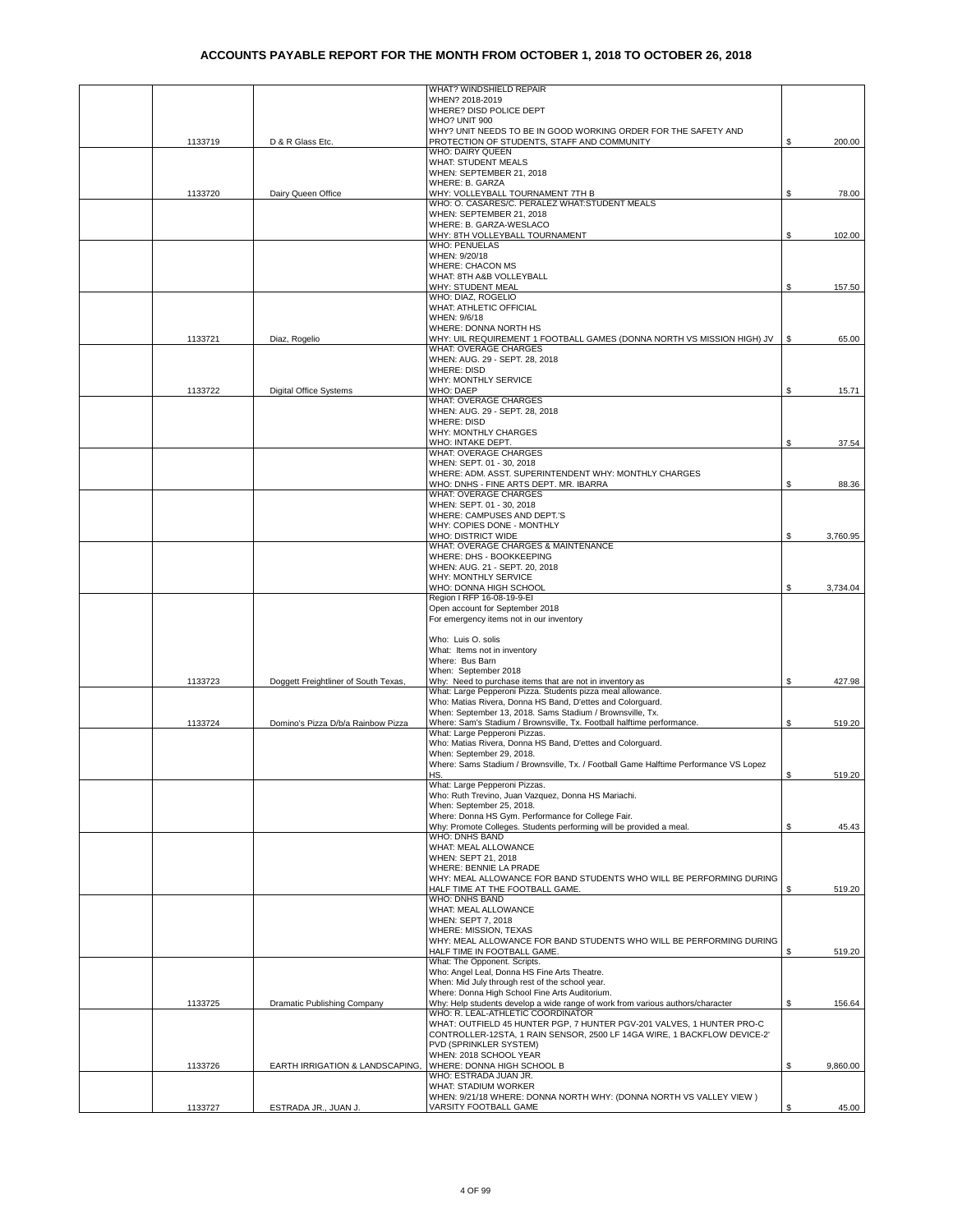|         |                                  | WHO: ESTRADA MARIA C.                                                                                          |    |           |
|---------|----------------------------------|----------------------------------------------------------------------------------------------------------------|----|-----------|
|         |                                  | WHAT: STADIUM WORKER                                                                                           |    |           |
|         |                                  | WHEN: 9/21/18                                                                                                  |    |           |
|         |                                  | WHERE: DONNA NORTH<br>WHY: (DONNA NORTH VS VALLEY VIEW ) VARSITY FOOTBALL GAME                                 | S  |           |
| 1133728 | ESTRADA, MARIA C.                | AUTO RENTAL (2) FOR 10 STUDENT 2 COACHES                                                                       |    | 45.00     |
|         |                                  | WHO: DEHOYOS                                                                                                   |    |           |
|         |                                  | <b>WHAT: AUTO RENTAL</b>                                                                                       |    |           |
|         |                                  | WHEN: SEPT. 22, 2018                                                                                           |    |           |
| 1133729 | Enterprise Rent-A-Car Of Texas   | WHERE: DNHS GOING TO CCHRIST, TX WHY: VARSITY X-COUNTRY MEET                                                   | S. | 178.00    |
|         |                                  | TRANSPORTATION FOR TRAVEL 2 SUV'S 3 DAYS 3 NIGHTS<br><b>WHO: MENDOZA</b>                                       |    |           |
|         |                                  | WHAT: TRANSPORTATION                                                                                           |    |           |
|         |                                  | WHEN: 9/20/18 - 9/22/18                                                                                        |    |           |
|         |                                  | WHERE: COLLEGE STATION TEXAS                                                                                   |    |           |
|         |                                  | WHY: VARSITY X-COUNTRY MEET                                                                                    |    | 371.00    |
|         |                                  | DOOR SWEEP 48" **************** 501*15 QUOTE# 0032683 DIP ATTACHED WHO:                                        |    |           |
|         |                                  | MAINT/JUAN E<br><b>WHAT: DOOR SWEEP</b>                                                                        |    |           |
|         |                                  | WHEN: SEPT 2018                                                                                                |    |           |
|         |                                  | WHERE; DN GYM                                                                                                  |    |           |
| 1133730 | Fairway Supply Inc.              | WHY; NOT WORKING                                                                                               | \$ | 127.40    |
|         |                                  | OPEN PO FOR SEPTEMBER 2018                                                                                     |    |           |
|         |                                  |                                                                                                                |    |           |
|         |                                  | WHO: DR. L. RAMIREZ<br><b>WHAT: FEDEX CHARGES</b>                                                              |    |           |
|         |                                  | WHERE: HR DEPT.                                                                                                |    |           |
|         |                                  | WHEN: SEPTEMBER 2018                                                                                           |    |           |
|         |                                  | WHY: TO OVERNIGHT                                                                                              |    |           |
| 1133731 | <b>Federal Express</b>           | LETTERS/DOCUMENTATIONS                                                                                         | \$ | 34.26     |
|         |                                  | When September 2018                                                                                            |    |           |
|         |                                  | What Food/Grocery<br>Who CNP                                                                                   |    |           |
|         |                                  | Where District Cafeterias                                                                                      |    |           |
| 1133732 | Food Bank of the Rio Grande Vall | Why Student Needs                                                                                              | S  | 1,812.03  |
|         |                                  | MEAL REIMBURSEMENT SUNDAY, SEPTEMBER 9, 2018 LUNCH: \$6.79 WHO: CTE JUAN                                       |    |           |
|         |                                  | GARZA, CONSTRUCTION TECH INSTRUCTOR AND MALE CHAPERONE                                                         |    |           |
|         |                                  | WHAT: REIMBUREMENT                                                                                             |    |           |
|         |                                  | WHEN: SUNDAY, SEPTEMBER 9, 2018 - MONDAY, SEPTEMBER 10, 2018<br>WHERE: AUSTIN, TX                              |    |           |
| 1133733 | Garza, Juan                      | WHY: HAIR SHOW ADVANCE                                                                                         | S  | 13.48     |
|         |                                  | WHO: GARZA, NOLDA                                                                                              |    |           |
|         |                                  | <b>WHAT: STADIUM WORKER</b>                                                                                    |    |           |
|         |                                  | WHEN: 9/21/18                                                                                                  |    |           |
|         |                                  | WHERE: DONNA NORTH                                                                                             |    |           |
| 1133734 | Garza, Nolda J.                  | WHY: (DONNA NORTH VS VALLEY VIEW ) VARSITY FOOTBALL GAME<br>(WHAT) DRIVE, USB, 32GB                            | \$ | 45.00     |
|         |                                  | (WHO) LETICIA CHAVEZ PRINCIPAL (WHERE) ELOY G. SALAZAR ELEMENTARY                                              |    |           |
|         |                                  | (WHEN) 2018-2019                                                                                               |    |           |
| 1133735 | Gateway Printing/Supply          | (WHY) TO COMPLETE EVERYDAY JOB RESPONSIBILITIES                                                                | S  | 31.98     |
|         |                                  | DIGITAL CARBONLESS PAPER 8 1/2 X 11 (CARTON) RFP#042518-393                                                    |    |           |
|         |                                  | WHAT: SUPPLIES NEEDED                                                                                          |    |           |
|         |                                  | WHEN: SCHOOL 2018 - 2019<br>WHERE: T. PRICE ELEM.                                                              |    |           |
|         |                                  | <b>WHO: STUDENTS</b>                                                                                           |    |           |
|         |                                  | WHY: SUPPLIES NEEDED FOR STUDENTS' DOCUMENTATION PAPERWORK                                                     | \$ | 288.24    |
|         |                                  | where: Sauceda Middle School                                                                                   |    |           |
|         |                                  | Who: Sauceda Students                                                                                          |    |           |
|         |                                  | When: School Year 2018-2019<br>Why: Provide consumable or non-consumable materials as needed to reward Sauceda |    |           |
|         |                                  | Students for their Achievements What: Label, MP, RMV, 6UP, AST                                                 | S  | 279.55    |
|         |                                  | Who: Bilingual/ESL Department-Gregorio Arellano Jr., Director                                                  |    |           |
|         |                                  | What: Printing of LPAC jackets for students folders                                                            |    |           |
|         |                                  | When: 2018-19 school year                                                                                      |    |           |
|         |                                  | Where: Bilingual/ESL Department                                                                                |    |           |
|         |                                  | Why: LPAC jackets as needed for student folders information 3000 @ \$0.16702<br><b>WHAT? Mileage</b>           | \$ | 501.06    |
|         |                                  | WHO? Javier Guevara PEIMS Coordinator WHEN? August/September 2018                                              |    |           |
|         |                                  | WHERE? PEIMS, DNHS, GARZA ELEM. REGION I                                                                       |    |           |
|         |                                  | WHY? To drop off attendance boxes to the Garza Elem Principal and went to conference for                       |    |           |
| 1133736 | Guevara, Javier                  | 2018 PEIMS fall updates.                                                                                       | \$ | 32.42     |
|         |                                  | WHAT? Reimbursement for Meals                                                                                  |    |           |
|         |                                  | WHO? Javier Guevara, PEIMS Coordinator<br>WHERE? TUG San Marcos, Texas                                         |    |           |
|         |                                  | WHEN? Sept. 25-27, 2018                                                                                        |    |           |
|         |                                  | WHY? This 10th Anniversary 2018 TEAMS Users Group Conference has a lot of updated for                          |    |           |
|         |                                  | TEAMS on the Student and Finances side                                                                         | S  | 41.00     |
|         |                                  | Binders White 2" 12/box                                                                                        |    |           |
|         |                                  | What: Teacher Supply Replenish for 2018-2019                                                                   |    |           |
|         |                                  | When: September<br>Who: Warehouse                                                                              |    |           |
|         |                                  | Why: Needed district wide                                                                                      |    |           |
| 1133737 | Gulf Coast Paper Company         | Where: Warehouse                                                                                               | S  | 24,986.18 |
| 1133738 | HEB Grocery Company LP           | for all special events for all schools district wide.                                                          | \$ | 143.05    |
|         |                                  | WHO: DNHS BAND/COLORGUARD/SPEARETTES                                                                           |    |           |
|         |                                  | <b>WHAT: GATORADES</b>                                                                                         |    |           |
|         |                                  | WHEN: SEPT 28, 2018<br>WHERE: WESLACO, TEXAS                                                                   |    |           |
|         |                                  | WHY: DRINKS ARE NEEDED FOR STUDENTS                                                                            |    |           |
|         |                                  | WHO WILL BE PERFORMING IN THE HALF TIME SHOW AT FOOTBALL GAME.                                                 | \$ | 128.70    |
|         |                                  | HOST Hotel 2 nights X 204.00                                                                                   |    |           |
|         |                                  | Who: Maria Nino, Curr. Spc. Paloma Gallegos, 3rd Grade Teacher Sara Galvez, Kinder                             |    |           |
|         |                                  | Teacher<br>What: Flight Charges                                                                                |    |           |
|         |                                  | When: October 10-12, 2018                                                                                      |    |           |
| 1133739 | <b>Hilton Anatole</b>            | Where: Dallas, Texas                                                                                           | \$ | 444.72    |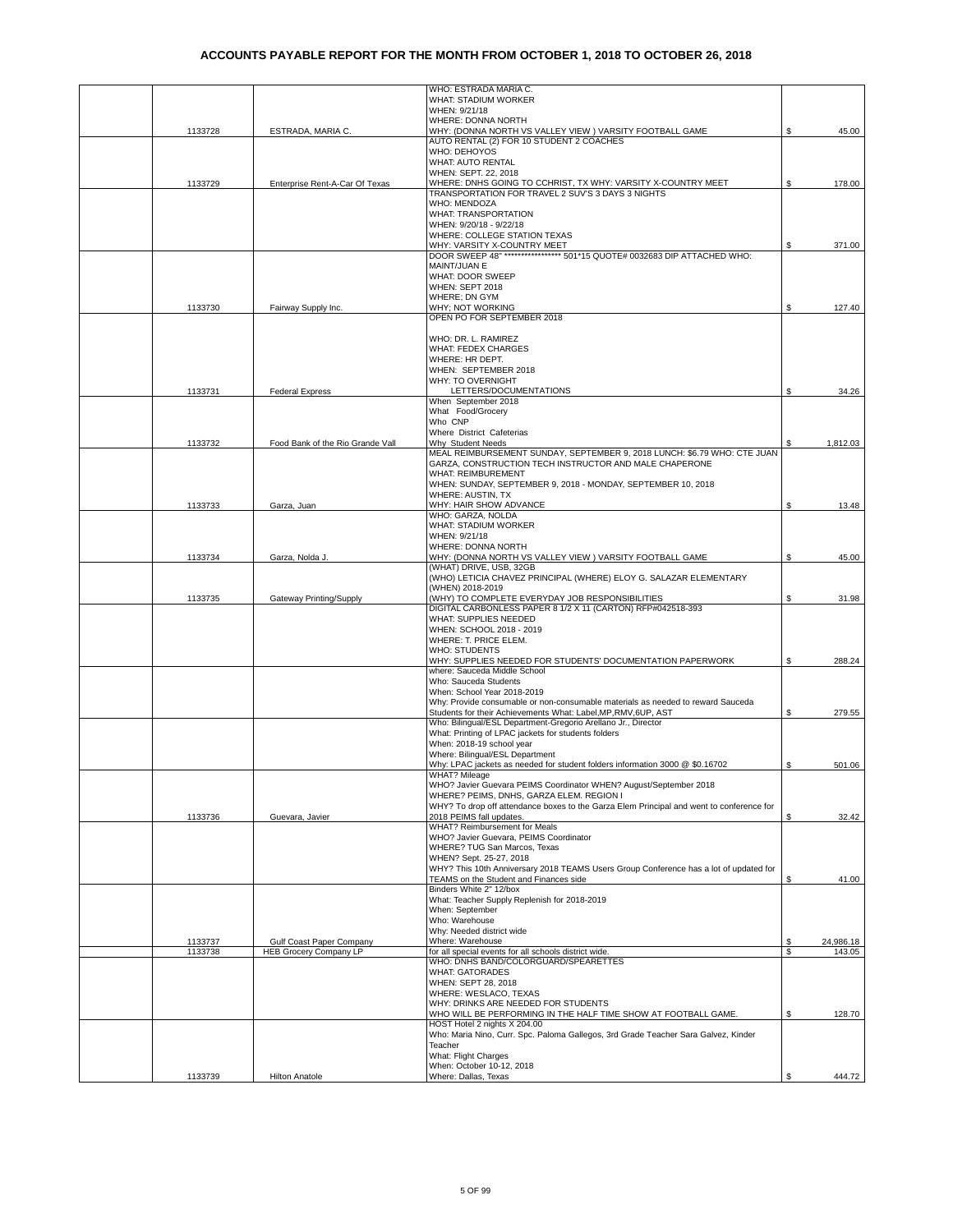|         |                                     | WHO: Y HURTADO/J RAMIREZ                                                                      |    |           |
|---------|-------------------------------------|-----------------------------------------------------------------------------------------------|----|-----------|
|         |                                     | <b>WHAT: HOTEL</b>                                                                            |    |           |
|         |                                     | WHEN: 10/10/18-10/11/18                                                                       |    |           |
|         |                                     | WHERE: DALLAS, TX                                                                             |    |           |
|         |                                     | WHY: INCREASE THE LEARNING SUCCESS RATE FOR ENGLISH LEARNERS IN THE                           |    |           |
|         |                                     | <b>CLASSROOM SETTING</b>                                                                      |    |           |
| 1133740 | <b>Hilton Anatole</b>               | REQUESTOR: B. CACERES<br>WHO: A CARMONA/S TREVINO                                             | \$ | 451.86    |
|         |                                     | <b>WHAT: HOTEL</b>                                                                            |    |           |
|         |                                     | WHEN: 10/10/18-10/11/18                                                                       |    |           |
|         |                                     | WHERE: DALLAS, TX                                                                             |    |           |
|         |                                     | WHY: INCREASE THE LEARNING SUCCESS RATE FOR ENGLISH LEARNERS IN THE                           |    |           |
|         |                                     | <b>CLASSROOM SETTING</b>                                                                      |    |           |
| 1133741 | <b>Hilton Anatole</b>               | REQUESTOR: B. CACERES                                                                         |    | 451.86    |
|         |                                     | What: Hotel Fees                                                                              |    |           |
|         |                                     | When: Oct. 14-16, 2018                                                                        |    |           |
|         |                                     | Where: Austin, TX                                                                             |    |           |
|         |                                     | Who: Kelly Watson, Math Director                                                              |    |           |
| 1133742 | <b>Hilton Austin Airport</b>        | Why: Attending TASM Fall Conference<br>WHO: MAINT/URBAN                                       | S  | 333.50    |
|         |                                     | <b>WHAT: INVOICE</b>                                                                          |    |           |
|         |                                     | WHEN: SEPT 2018                                                                               |    |           |
|         |                                     | <b>WHERE: LENOIR</b>                                                                          |    |           |
| 1133743 | Home Depot                          | <b>WHY: KITCHEN REPAIRS</b>                                                                   | \$ | 38.14     |
|         |                                     | Who: Donna ISD Students                                                                       |    |           |
|         |                                     | What: GT Online Testing                                                                       |    |           |
|         |                                     | When: 2018-2019                                                                               |    |           |
|         |                                     | Where: Donna ISD                                                                              |    |           |
| 1133744 | Houghton Mifflin Harcourt           | Why: Online Testing to identify students for GT Program                                       | \$ | 16,205.50 |
|         |                                     | WHAT: MEDICAID FINANCE & CONSULTING SERVICES                                                  |    |           |
|         |                                     | WHY: SERVICES RENDERED<br>WHEN: 9/01/2018 THROUGH 9/30/2018 WHERE: DONNA ISD                  |    |           |
| 1133745 | Houston Independent School District | WHO: SPECIAL ED, DEPT, INVOICE NO, 1819SEP42 DATE: 9/26/2018                                  | \$ | 688.71    |
|         |                                     | where: Sauceda Middle School who: Sauceda Teachers                                            |    |           |
|         |                                     | When: School Year 2018-2019                                                                   |    |           |
|         |                                     | Why: Provide consumable or non-consumable materials or resources and any other                |    |           |
| 1133746 | Intech Southwest Services, Llc      | instructional materials included ink to make posters for teachers or any assigned duty by adm | S  | 996.00    |
|         |                                     | WHO: OCHOA GRADE LEVEL TEACHERS WHEN: 2018-2019 SCHOOL YEAR                                   |    |           |
|         |                                     | WHY: RESOURCES NEEDED FOR INSTRUCTIONAL SUPPORT FOR STUDENT                                   |    |           |
|         |                                     | <b>SUCCESS</b>                                                                                |    |           |
|         |                                     | WHAT: CANON PF-04 PRINT HEAD                                                                  | \$ | 375.00    |
|         |                                     | WHO: SAN JUANITA FRANCO PRINCIPAL WHAT: EXTERNAL HARD DRIVE                                   |    |           |
|         |                                     | WHEN: WILL BE USED THROUGH OUT THE YEAR BY PRINCIPAL                                          |    |           |
|         |                                     | WHERE: PRINCIPAL'S COMPUTER<br>WHY:INCREASE IN STUDENT PERFORMANCE 391245 DIR-TSO-2538        | \$ |           |
|         |                                     | WHO: ENERGY/JAIME                                                                             |    | 105.00    |
|         |                                     | <b>WHAT: ACETYLENE</b>                                                                        |    |           |
|         |                                     | WHEN: SEPT 2018                                                                               |    |           |
|         |                                     | <b>WHERE: STOCK</b>                                                                           |    |           |
| 1133747 | JOHNSTONE SUPPLY                    | WHY: DAILY DUTIES                                                                             | S  | 197.97    |
|         |                                     | WHO: ENERGY/JAIME                                                                             |    |           |
|         |                                     | <b>WHAT: FILTER</b>                                                                           |    |           |
|         |                                     | WHEN: SEPT 2018                                                                               |    |           |
|         |                                     | WHERE: MAINT/STOCK                                                                            |    |           |
|         |                                     | WHY: DAILY DUITES                                                                             | S  | 220.00    |
|         |                                     | WHO: ENERGY/JAIME<br><b>WHAT: PARTS</b>                                                       |    |           |
|         |                                     | WHEN: SEPT 2018                                                                               |    |           |
|         |                                     | WHERE: MAINT/STOCK                                                                            |    |           |
|         |                                     | WHY: DAILY DUITES                                                                             | S  | 791.50    |
|         |                                     | WHO: ENERGY/JORGE G                                                                           |    |           |
|         |                                     | <b>WHAT: CONTACTOR</b>                                                                        |    |           |
|         |                                     | <b>WHEN: SEPT 2018</b>                                                                        |    |           |
|         |                                     | <b>WHERE: LENOIR</b>                                                                          |    |           |
|         |                                     | WHY: NOT WORKING                                                                              | \$ | 735.00    |
|         |                                     | WHO: ENERGY/SANTIAGO                                                                          |    |           |
|         |                                     | WHAT: BELT                                                                                    |    |           |
|         |                                     | WHEN: SEPT 2018<br><b>WHERE: LENOIR</b>                                                       |    |           |
|         |                                     | WHY: NOT WORKING                                                                              | \$ | 67.50     |
|         |                                     | WHO: ENERGY/SANTIGO                                                                           |    |           |
|         |                                     | <b>WHAT: DRIER</b>                                                                            |    |           |
|         |                                     | WHEN: SEPT 2018                                                                               |    |           |
|         |                                     | WHERE: SAUCEDA                                                                                |    |           |
|         |                                     | WHY: NOT WORKING                                                                              | \$ | 87.50     |
|         |                                     | WHO: ENERGY/TIMO                                                                              |    |           |
|         |                                     | <b>WHAT: MOTOR</b>                                                                            |    |           |
|         |                                     | WHEN: SEPT 2018                                                                               |    |           |
|         |                                     | <b>WHERE: TODD</b><br>WHY: NOT WORKING                                                        |    |           |
|         |                                     | WHO: ENERGY/TRINI                                                                             | S  | 374.50    |
|         |                                     | <b>WHAT: COMPRESSOR</b>                                                                       |    |           |
|         |                                     | WHEN: SEPT 2018                                                                               |    |           |
|         |                                     | WHERE: GUZMAN RM 227                                                                          |    |           |
|         |                                     | WHY: NOT WORKING                                                                              | S  | 663.50    |
|         |                                     | WHO: ENERGY/TRINI                                                                             |    |           |
|         |                                     | <b>WHAT: PULLEY</b>                                                                           |    |           |
|         |                                     | WHEN: SEPT 2018                                                                               |    |           |
|         |                                     | WHERE: GUZMAN                                                                                 |    |           |
|         |                                     | WHY: NOT WORKING                                                                              | ፍ  | 54.50     |
|         |                                     | WHO; ENERGY/JORGE                                                                             |    |           |
|         |                                     | <b>WHAT: GUARD</b><br>WHEN: SEPT 2018                                                         |    |           |
|         |                                     | WHERE: 1084 3                                                                                 |    |           |
|         |                                     | <b>WHY: REPAIRS</b>                                                                           | S  | 399.00    |
|         |                                     | ** VOIDED PO# 142552 WRONG ACCOUNT NUMBER WAS USED FOR STAFF MEAL                             |    |           |
|         |                                     | WHO: CTE TEACHER ESMER LOPEZ WHAT: STUDENT MEAL                                               |    |           |
|         |                                     | WHEN: 2/23/18-2/24/18                                                                         |    |           |
|         |                                     | WHERE: HARLINGEN, TX                                                                          |    |           |
| 1133748 | Jason's Deli-Coastal Deli           | WHY: SKILLS USA COMPETITION STUDENT MEAL                                                      | S  | 32.95     |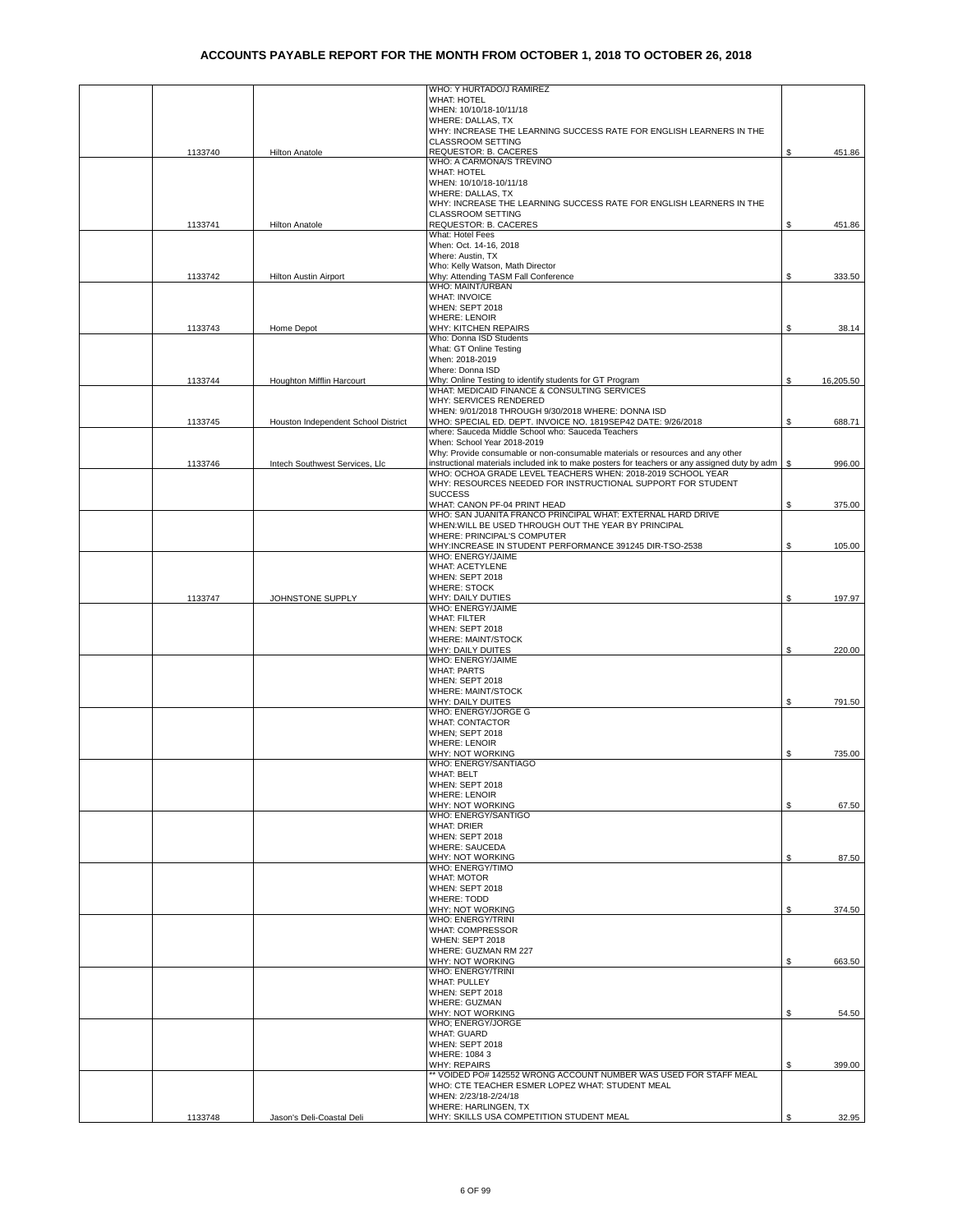|         |                                          | WHEN: SATURDAY, SEPT. 22, 2018<br>WHAT: YEARLY RECOVERY COMMUNITY WALK (LEAVERS)                                                                       |    |           |
|---------|------------------------------------------|--------------------------------------------------------------------------------------------------------------------------------------------------------|----|-----------|
|         |                                          | WHERE: DISTRICT WIDE<br>WHO: CAMPUS/ADMIN. STAFF                                                                                                       |    |           |
| 1133748 | Jason's Deli-Coastal Deli                | WHY: BRING OUR STUDENTS BACK TO SCHOOL AS PER PRICE QUOTE!                                                                                             | \$ | 465.20    |
|         |                                          | <b>WHO: MIRIAM RAMBLAS</b><br><b>WHAT: STUDENT MEALS</b>                                                                                               |    |           |
|         |                                          | WHEN: SEPTEMBER 20, 2018<br>WHERE: WESLACO MARY HOGE                                                                                                   |    |           |
|         |                                          | WHY: VOLLEYBALL MATCHES 7TH                                                                                                                            | \$ | 256.80    |
|         |                                          | WHO-LIBRARY<br>WHERE- AP SOLIS                                                                                                                         |    |           |
|         |                                          | WHEN-2017-18<br>WHAT- RE ADJUSTMENT OF SATELITE                                                                                                        |    |           |
| 1133749 | K Future Satellite Hughes Network Systen | WHY- WHEN NEW ROOF WAS BUILT SATELLITE NEEDED TO RE INSTALLED                                                                                          | S. | 75.00     |
|         |                                          | Region I RFP 16-08-19-EI<br>Open Account for September 2018                                                                                            |    |           |
|         |                                          | To purchase emergency items that are not in our inventory                                                                                              |    |           |
|         |                                          | Who: Luis O. Solis                                                                                                                                     |    |           |
|         |                                          | What: Auto Parts<br>Where: Bus Barn                                                                                                                    |    |           |
|         |                                          | When: September 2018                                                                                                                                   |    |           |
| 1133750 | Kyrish Truck Centers                     | Why: Need to purchase items that are not in our invent<br>Who: Luis O. Solis                                                                           | S  | 399.02    |
|         |                                          | What: Gasket Assy, Valve Cover<br>Where: Bus Barn                                                                                                      |    |           |
|         |                                          | When: September 2018                                                                                                                                   |    |           |
|         |                                          | Why: Item needed to replenish stock<br>Who: Luis O. Solis                                                                                              | S  | 381.05    |
|         |                                          | What: Kit IPRV, Kit, IPR Valve<br>Where: Bus Barn                                                                                                      |    |           |
|         |                                          | When: September 2018                                                                                                                                   |    |           |
|         |                                          | Why: Item needed to replenish stock<br>Who: Luis O. Solis                                                                                              | \$ | 230.97    |
|         |                                          | What: IPR Socket<br>Where: Bus Barn                                                                                                                    |    |           |
|         |                                          | When: September 2018                                                                                                                                   |    |           |
|         |                                          | Why: Item needed for shop use<br>WHO-LUIS O. SOLIS                                                                                                     | \$ | 172.04    |
|         |                                          | WHAT-DAYCO TENSIONER ASSEMBLY                                                                                                                          |    |           |
|         |                                          | WHY-NEEDED FOR STOCK FOR BUS FLEET WHERE-TRANSPORTATION BUS BARN<br>WHEN-SCHOOL YEAR 2018-2019                                                         | \$ | 564.00    |
|         |                                          | DHS 7/22-24/18<br>WHO: RAMIRO LEAL                                                                                                                     |    |           |
|         |                                          | WHEN: 7/22-24/18                                                                                                                                       |    |           |
|         |                                          | WHERE: SAN ANTONIO<br>WHY: COACHING CLINIC                                                                                                             |    |           |
| 1133751 | LEAL, RAMIRO                             | WHAT: MEALS ALLOWANCE BREAKFAST X 3 DAYS<br>who: Elias Longoria, Migrant Recruiter what: mileage reimbursement                                         | \$ | 99.49     |
|         |                                          | when: month of August, 2018                                                                                                                            |    |           |
| 1133752 | LONGORIA, ELIAS                          | where: areas visited: Alamo, Donna and Edinburg, TX<br>why: migrant parents home visits to acquire their signatures on letters of denial, blitzing for | \$ | 209.24    |
|         |                                          | When September 2018<br>What Food/Groceries                                                                                                             |    |           |
|         |                                          | Who C.N.P.                                                                                                                                             |    |           |
| 1133753 | Labatt Food Service                      | Where District Cafeteria<br>Why Student Needs                                                                                                          | \$ | 1,613.03  |
|         |                                          | When September 2018<br>What Fruit/Vegetables (FFVP)                                                                                                    |    |           |
|         |                                          | Who C.N.P.                                                                                                                                             |    |           |
|         |                                          | Where District Cafeteria<br>Why Student Needs                                                                                                          |    |           |
|         |                                          | Stainke Elem.                                                                                                                                          | \$ | 2,633.68  |
|         |                                          | When September 2018<br>What Food/Groceries                                                                                                             |    |           |
|         |                                          | Who CNP<br>Where District Cafeterias                                                                                                                   |    |           |
|         |                                          | Why Student Needs                                                                                                                                      | \$ | 42,242.50 |
|         |                                          | When September 2018<br>What Food/Groceries                                                                                                             |    |           |
|         |                                          | Who CNP<br>Where District Cafeterias                                                                                                                   |    |           |
|         |                                          | Why Student Needs                                                                                                                                      | \$ | 1,025.45  |
|         |                                          | When September 2018<br>What Food/Grocery                                                                                                               |    |           |
|         |                                          | Who CNP<br>Where District Cafeterias                                                                                                                   |    |           |
|         |                                          | Why Student Needs                                                                                                                                      | \$ | 63,125.06 |
|         |                                          | When September 2018<br>What Food/Grocery (SN)                                                                                                          |    |           |
|         |                                          | Who CNP<br>Where District Cafeterias                                                                                                                   |    |           |
|         |                                          | Why Student Needs                                                                                                                                      | \$ | 1,211.20  |
|         |                                          | When September 2018<br>What Food/Grocery                                                                                                               |    |           |
|         |                                          | Who CNP<br>Where District Cafeteria                                                                                                                    |    |           |
|         |                                          | Why Student Needs                                                                                                                                      | \$ | 38,733.63 |
|         |                                          | When September 2018<br>What Fruit/Vegetables FFVP                                                                                                      |    |           |
|         |                                          | Who CNP                                                                                                                                                |    |           |
|         |                                          | Where District Cafeteria<br>Why Student Needs                                                                                                          |    |           |
|         |                                          | Adame Elem.<br>When September 2018                                                                                                                     | \$ | 3,088.82  |
|         |                                          | What Fruit/Vegetables FFVP                                                                                                                             |    |           |
|         |                                          | Who CNP<br>Where District Cafeteria                                                                                                                    |    |           |
|         |                                          | Why Student Needs<br>Caceres Elem.                                                                                                                     | S  | 1,627.21  |
|         |                                          |                                                                                                                                                        |    |           |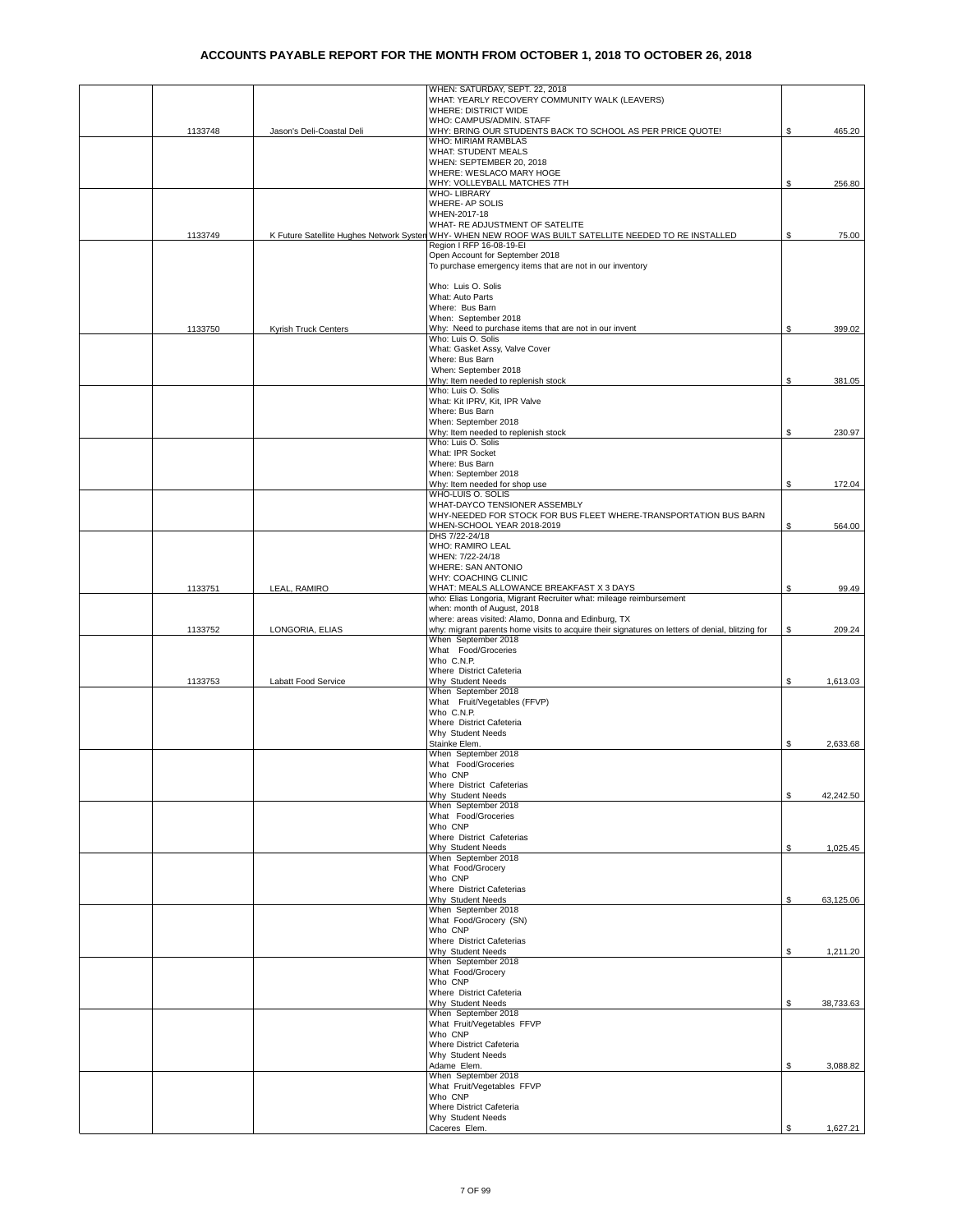|         |                                   | When September 2018                                                                                    |    |           |
|---------|-----------------------------------|--------------------------------------------------------------------------------------------------------|----|-----------|
|         |                                   | What Fruit/Vegetables FFVP<br>Who CNP                                                                  |    |           |
|         |                                   | Where District Cafeteria<br>Why Student Needs                                                          |    |           |
| 1133753 | Labatt Food Service               | Garza Elem.                                                                                            | \$ | 3,454.41  |
|         |                                   | When September 2018                                                                                    |    |           |
|         |                                   | What Fruit/Vegetables FFVP<br>Who CNP                                                                  |    |           |
|         |                                   | Where District Cafeteria                                                                               |    |           |
|         |                                   | Why Student Needs<br>Guzman Elem.                                                                      | \$ | 1,955.69  |
|         |                                   | When September 2018                                                                                    |    |           |
|         |                                   | What Fruit/Vegetables FFVP<br>Who CNP                                                                  |    |           |
|         |                                   | Where District Cafeteria                                                                               |    |           |
|         |                                   | Why Student Needs                                                                                      |    |           |
|         |                                   | Lenoir Elem.<br>When September 2018                                                                    | \$ | 2,183.80  |
|         |                                   | What Fruit/Vegetables FFVP                                                                             |    |           |
|         |                                   | Who CNP<br>Where District Cafeteria                                                                    |    |           |
|         |                                   | Why Student Needs                                                                                      |    |           |
|         |                                   | Munoz Elem.<br>When September 2018                                                                     | \$ | 3,686.97  |
|         |                                   | What Fruit/Vegetables FFVP                                                                             |    |           |
|         |                                   | Who CNP<br>Where District Cafeteria                                                                    |    |           |
|         |                                   | Why Student Needs                                                                                      |    |           |
|         |                                   | Ochoa Elem.                                                                                            | \$ | 2,224.73  |
|         |                                   | When September 2018<br>What Fruit/Vegetables FFVP                                                      |    |           |
|         |                                   | Who CNP                                                                                                |    |           |
|         |                                   | Where District Cafeteria<br>Why Student Needs                                                          |    |           |
|         |                                   | Rivas Elem.                                                                                            | \$ | 1,782.44  |
|         |                                   | When September 2018<br>What Fruit/Vegetables FFVP                                                      |    |           |
|         |                                   | Who CNP                                                                                                |    |           |
|         |                                   | Where District Cafeteria                                                                               |    |           |
|         |                                   | Why Student Needs<br>Runn Elem.                                                                        | \$ | 1,713.41  |
|         |                                   | When September 2018                                                                                    |    |           |
|         |                                   | What Fruit/Vegetables FFVP<br>Who CNP                                                                  |    |           |
|         |                                   | Where District Cafeteria                                                                               |    |           |
|         |                                   | Why Student Needs<br>Salazar Elem.                                                                     | \$ | 2,707.26  |
|         |                                   | When September 2018                                                                                    |    |           |
|         |                                   | What Fruit/Vegetables FFVP<br>Who CNP                                                                  |    |           |
|         |                                   | Where District Cafeteria                                                                               |    |           |
|         |                                   | Why Student Needs                                                                                      |    |           |
|         |                                   | Salinas Elem.<br>When September 2018                                                                   | S  | 2,687.56  |
|         |                                   | What Fruit/Vegetables FFVP                                                                             |    |           |
|         |                                   | Who CNP<br>Where District Cafeteria                                                                    |    |           |
|         |                                   | Why Student Needs                                                                                      |    |           |
|         |                                   | Singleterry Elem.<br>When September 2018                                                               | \$ | 2,529.18  |
|         |                                   | What Fruit/Vegetables FFVP                                                                             |    |           |
|         |                                   | Who CNP                                                                                                |    |           |
|         |                                   | Where District Cafeteria<br>Why Student Needs                                                          |    |           |
|         |                                   | Truman Price Elem.                                                                                     | \$ | 1,977.06  |
|         |                                   | When September 2018<br>What Ice Cream                                                                  |    |           |
|         |                                   | Who CNP                                                                                                |    |           |
|         |                                   | Where District Cafeterias<br>Why Student Needs                                                         |    |           |
|         |                                   | WHO- AP SOLIS A SALINAS                                                                                | \$ | 453.25    |
|         |                                   | WHERE-514<br>WHAT- INSTRUCTIONAL MATERIAL WHEN-2018-19                                                 |    |           |
|         |                                   | WHY= TO PROVIDE STUDENTS WITH A SAFE AND NURTURING SCHOOL                                              |    |           |
| 1133754 | Lamac                             | ENVIRONMENT THAT SUPPORTS ACADEMIC SUCCESS<br>WHAT: PROFESSIONAL LEGAL SERVICES WHY: SERVICES RENDERED | \$ | 135.67    |
|         |                                   | WHEN: SERVICES THROUGH: 9/26/2018 WHERE: DONNA ISD                                                     |    |           |
| 1133755 | Law Offices of Guerra & Fara, The | WHO: SUPERINTENDENT INVOICE NO. 10485 DATE: 9/26/2018                                                  | \$ | 17,500.00 |
|         |                                   | WHO: DONNA HIGH SCHOOL TEACHERS WHAT: CONTRACTED SERVICES<br>LEAD4WARD                                 |    |           |
|         |                                   | WHEN: SEPTEMBER 28, 2018                                                                               |    |           |
| 1133756 | Lead4Ward                         | WHERE: DONNA HIGH SCHOOL MULTI PURPOSE ROOM<br>Who: Luis O. Solis                                      | \$ | 5,900.00  |
|         |                                   | What: Auto Parts                                                                                       |    |           |
|         |                                   | Where: Bus Barn<br>When: September 2018                                                                |    |           |
| 1133757 | Longhorn Bus Sales,               | Why: Need to purchase items that are not in our inventory as needed.                                   | \$ | 282.98    |
|         |                                   | WHO-LUIS O. SOLIS<br>WHAT-VALVE ASSY EGR W/MANIFOLD                                                    |    |           |
|         |                                   | WHY-NEEDED FOR BUMPER 62                                                                               |    |           |
|         |                                   | WHERE-TRANSPORTATION BUS BARN WHEN-SCHOOL YEAR 2018-2019                                               | \$ | 566.80    |
|         |                                   | WHO-LUIS O. SOLIS<br>WHAT-VALVE ASSY EGR W/MANIFOLD WHY-NEEDED FOR STOCK FOR BUS FLEET                 |    |           |
|         |                                   | WHERE-TRANSPORTATION BUS BARN WHEN-SCHOOL YEAR 2018-2019                                               | S. | 606.80    |
|         |                                   | WHO: CTE ESMERALDA Z LOPEZ, COSMETOLOGY INSTRUCTOR<br>WHAT: REIMBURSEMENT                              |    |           |
|         |                                   | WHEN: SUNDAY, SEPTEMBER 9, 2018 - MONDAY, SEPTEMBER 10, 2018                                           |    |           |
| 1133758 | Lopez, Esmeralda Zuniga           | WHERE: AUSTIN, TX<br>WHY: HAIR SHOW ADVANCE EDUCATION FOR COSMETOLOGY 2 STUDENTS                       |    | 36.36     |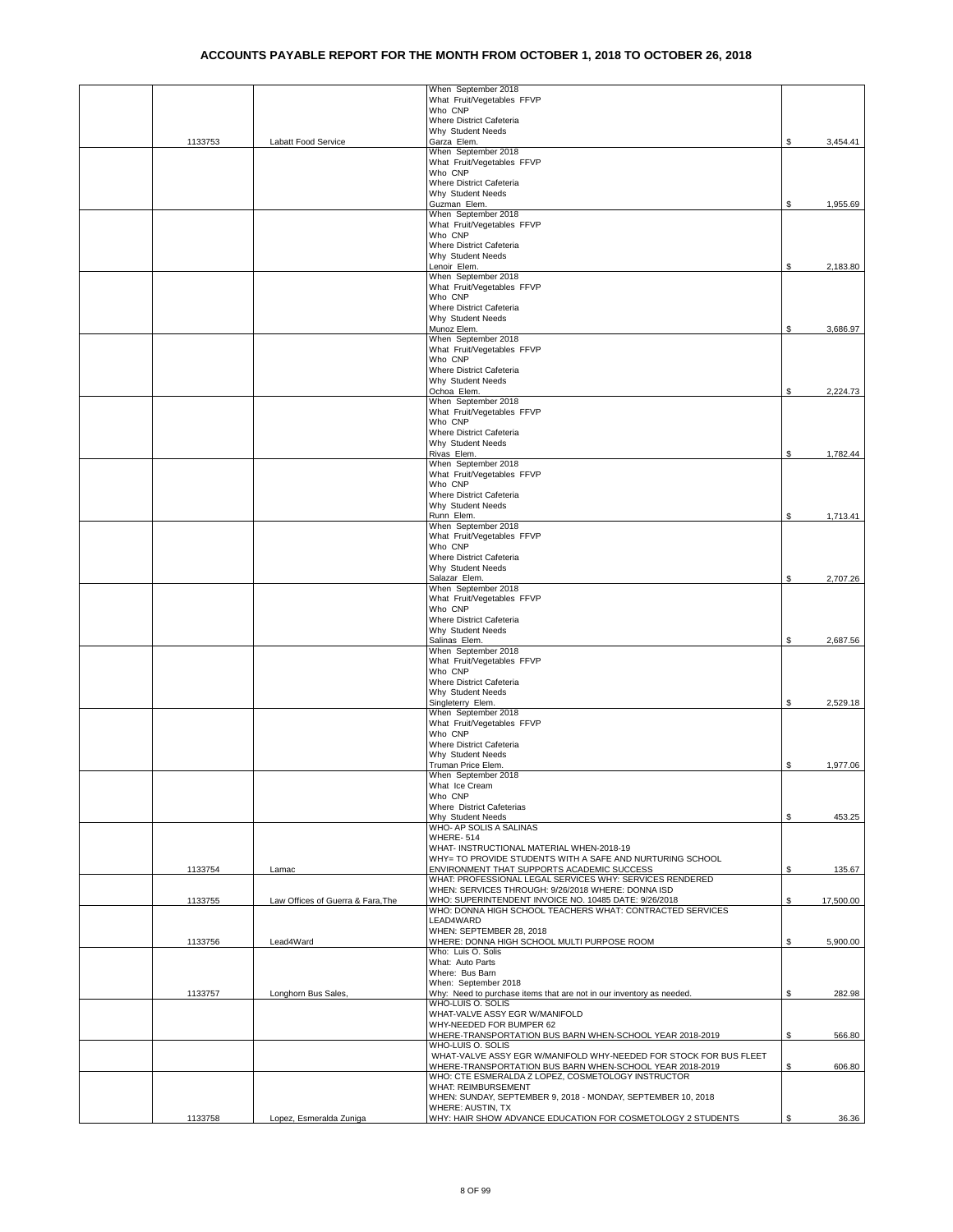|         |                              | (WHAT) OKI MC361, MC362 BLACK CARTRIDGE                                                                                |      |          |
|---------|------------------------------|------------------------------------------------------------------------------------------------------------------------|------|----------|
|         |                              | (WHO)LETICIA CHAVEZ PRINCIPAL (WHERE) ELOY G. SALAZAR ELEM.                                                            |      |          |
| 1133759 | M&A Technology, Inc.         | (WHEN) 2018-2019 SCHOOL YEAR<br>(WHY) NEED TO COMPLETE EVERYDAY JOB RESPONSIBILIITES                                   | \$   | 733.60   |
|         |                              | (WHAT)OKI MC363 BLACK CARTRIDGE (WHO)LETICIA CHAVEZ PRINCIPAL                                                          |      |          |
|         |                              | (WHERE)ELOY G. SALAZAR ELEM. (WHEN)2018-2019 SCHOOL YEAR                                                               |      |          |
|         |                              | (WHY)TO COMPLETE EVERYDAY JOB RESPONSIBILITIES<br>Who: Bilingual/ESL Department-Gregorio Arellano Jr., Director        | \$   | 665.60   |
|         |                              | What: CISCO Aironet Access point                                                                                       |      |          |
|         |                              | When: 2018-19 School year                                                                                              |      |          |
|         |                              | Where: Bilingual/ESL Department<br>Why: update administrative technology as needed to facilitate bilingual/esl program | \$   | 614.95   |
|         |                              | <b>WHO: MARICHALAR</b>                                                                                                 |      |          |
|         |                              | <b>WHAT: SUPPLIES</b>                                                                                                  |      |          |
|         |                              | WHEN: 2018-2019 ATHLETIC SCHOOL YEAR                                                                                   |      |          |
|         |                              | WHERE: DNHS.<br>WHY: SUPPLIES NEEDED IN THE OFFICE                                                                     | \$   | 1,709.40 |
|         |                              | WHO: CTE CHEF ROGELIO TORRES, CULINARY ARTS INSTRUCTOR                                                                 |      |          |
|         |                              | <b>WHAT: EQUIPMENT</b>                                                                                                 |      |          |
|         |                              | WHEN: AUGUST 2018<br>WHERE: DONNA HIGH SCHOOL                                                                          |      |          |
| 1133760 | MISSION RESTAURANT SUPPLY    | WHY: EQUIPIMENT WILL BE USED FOR INSTRUCTIONAL RESOURCES                                                               | \$   | 7,318.80 |
|         |                              | WHO: CTE CHEF ROGELIO TORRES, CULINARY ARTS INSTRUCTOR                                                                 |      |          |
|         |                              | <b>WHAT: EQUIPMENT</b><br>WHEN: AUGUST 2018                                                                            |      |          |
|         |                              | WHERE: DONNA HIGH SCHOOL                                                                                               |      |          |
|         |                              | WHY: EQUIPMENT WILL BE USED FOR INSTRUCTIONAL RESOURCES                                                                | \$   | 3,349.42 |
|         |                              | Who: DISD Fine Arts<br>What: Smartmusic access (K-12) DHS Educators access                                             |      |          |
|         |                              | When: 9.28.2018                                                                                                        |      |          |
|         |                              | Where: Donna Fine Arts                                                                                                 |      |          |
| 1133761 | Make Music Inc.              | Why: This will be used by teachers and students for musical instruction on and off campus.                             | \$   | 5,080.00 |
|         |                              | WHO: MAINT/ISREAL T<br><b>WHAT: BUBBLER</b>                                                                            |      |          |
|         |                              | WHEN: SEPT 2018                                                                                                        |      |          |
|         |                              | WHERE: MUNOZ FOUNTAIN                                                                                                  |      |          |
| 1133762 | Mark's Plumbing Parts        | WHY: NOT WORKING<br>WHO: MAINT/JUAN E                                                                                  | \$   | 369.00   |
|         |                              | <b>WHAT: MATERIAL</b>                                                                                                  |      |          |
|         |                              | WHEN: SEPT 2018                                                                                                        |      |          |
| 1133763 | Matt's Cash & Carry          | WHERE: CACERES NEW ADD<br><b>WHY: REPAIRS</b>                                                                          | \$   | 1,105.62 |
|         |                              | WHO; MAINT/RUBEN                                                                                                       |      |          |
|         |                              | WHAT: COLD PROCESS                                                                                                     |      |          |
|         |                              | WHEN: SEPT 2018<br><b>WHERE: TRUMAN</b>                                                                                |      |          |
|         |                              | <b>WHY: REPAIRS</b>                                                                                                    | \$   | 654.81   |
|         |                              | <b>STUDENT MEAL</b>                                                                                                    |      |          |
|         |                              | WHO: JONES                                                                                                             |      |          |
|         |                              | WHEN: 9/22/18<br>WHERE: EDINBURG ECON                                                                                  |      |          |
|         |                              | WHAT: DUAL MEET                                                                                                        |      |          |
| 1133764 | McDonald's - Donna           | WHY: STUDENT MEALS                                                                                                     | \$   | 90.00    |
|         |                              | WHO: A. ALVAREZ/S. SOTO<br>WHAT: STUDENT MEALS                                                                         |      |          |
|         |                              | WHEN: SEPTEMBER 21, 2018                                                                                               |      |          |
|         |                              | WHERE: CENTRAL MIDDLE SCHOOL                                                                                           |      |          |
|         |                              | WHY: VOLLEYBALL TOURNAMENT 7TH<br>WHO: CYNTHIA VIESCA                                                                  | S    | 84.00    |
|         |                              | <b>WHAT: STUDENT MEALS</b>                                                                                             |      |          |
|         |                              | WHEN: SEPTEMBER 25, 2018                                                                                               |      |          |
|         |                              | WHERE: LYFORD HIGH SCHOOL                                                                                              | \$   |          |
|         |                              | WHY: VOLLEYBALL MATCH 9THD AND 9THL<br>WHO: JUAN DAVILA                                                                |      | 112.00   |
|         |                              | <b>WHAT: STUDENT MEALS</b>                                                                                             |      |          |
|         |                              | WHEN: SEPTEMBER 22, 2018                                                                                               |      |          |
|         |                              | WHERE: DONNA HIGH SCHOOL<br>WHY: CROSS COUNTRY MEET COLOR GUARD JROTC                                                  | \$   | 140.00   |
|         |                              | WHO: JUAN DAVILA                                                                                                       |      |          |
|         |                              | WHAT: STUDENT MEALS (LUNCH)                                                                                            |      |          |
|         |                              | WHEN: SEPTEMBER 22, 2018<br>WHERE: DONNA HIGH SCHOOL                                                                   |      |          |
|         |                              | WHY: ATHLETES COMPETING IN CROSS COUNTRY MEET                                                                          | S.   | 308.00   |
|         |                              | WHO: O. CASARES/C. GARCIA                                                                                              |      |          |
|         |                              | WHAT: STUDENT MEALS                                                                                                    |      |          |
|         |                              | WHEN: SEPTEMBER 22, 2018<br>WHERE: A.P. SOLIS                                                                          |      |          |
|         |                              | WHY: 7TH VOLLEYBALL TOURNAMENT                                                                                         | \$   | 102.00   |
|         |                              | WHO: O. CASARES/V. CAVAZOS<br>WHAT: STUDENT MEALS                                                                      |      |          |
|         |                              | WHEN: SEPTEMBER 22, 2018                                                                                               |      |          |
|         |                              | <b>WHERE: VETERANS</b>                                                                                                 |      |          |
|         |                              | WHY: 8TH VOLLEYBALL TOURNAMENT<br>WHO: CTE JUAN GARZA, CONSTRUCTION TECH INSTRUCTOR AND CTE CANDELARIO                 | \$   | 84.00    |
|         |                              | VEGA, AUTO COLLISION INSTRUCTOR                                                                                        |      |          |
|         |                              | WHAT: NCCER LAB INSPECTIONS WHEN: SATURDAY, SEPT 15, 2018 - SATURDAY,                                                  |      |          |
|         |                              | OCTOBER 27,2018                                                                                                        |      |          |
| 1133765 | Michael John Sandroussi      | WHERE: DONNA HIGH SCHOOL<br>WHY: INSPECT TWO LABS FOR CORE AND CR                                                      | \$   | 5,500.00 |
|         |                              | WHO: MAINT/JULIAN A                                                                                                    |      |          |
|         |                              | <b>WHAT: BLOWER</b>                                                                                                    |      |          |
|         |                              | WHEN; SEPT 2018<br>WHERE: TRUCK 1111                                                                                   |      |          |
| 1133766 | Mission Auto Electric, Inc.  | WHY: DAILY DUTIES                                                                                                      | \$   | 276.00   |
|         |                              | who: Veterans Middle School administration what: Kenwood KHS-31c ear loop                                              |      |          |
|         |                              | when: 2018-2019 school year<br>where: Veterans Middle School                                                           |      |          |
| 1133767 | Mobile Relays Partners, Itd. | why: instructional materials are supplemental to upgrade the entire educational program on                             | - \$ | 318.70   |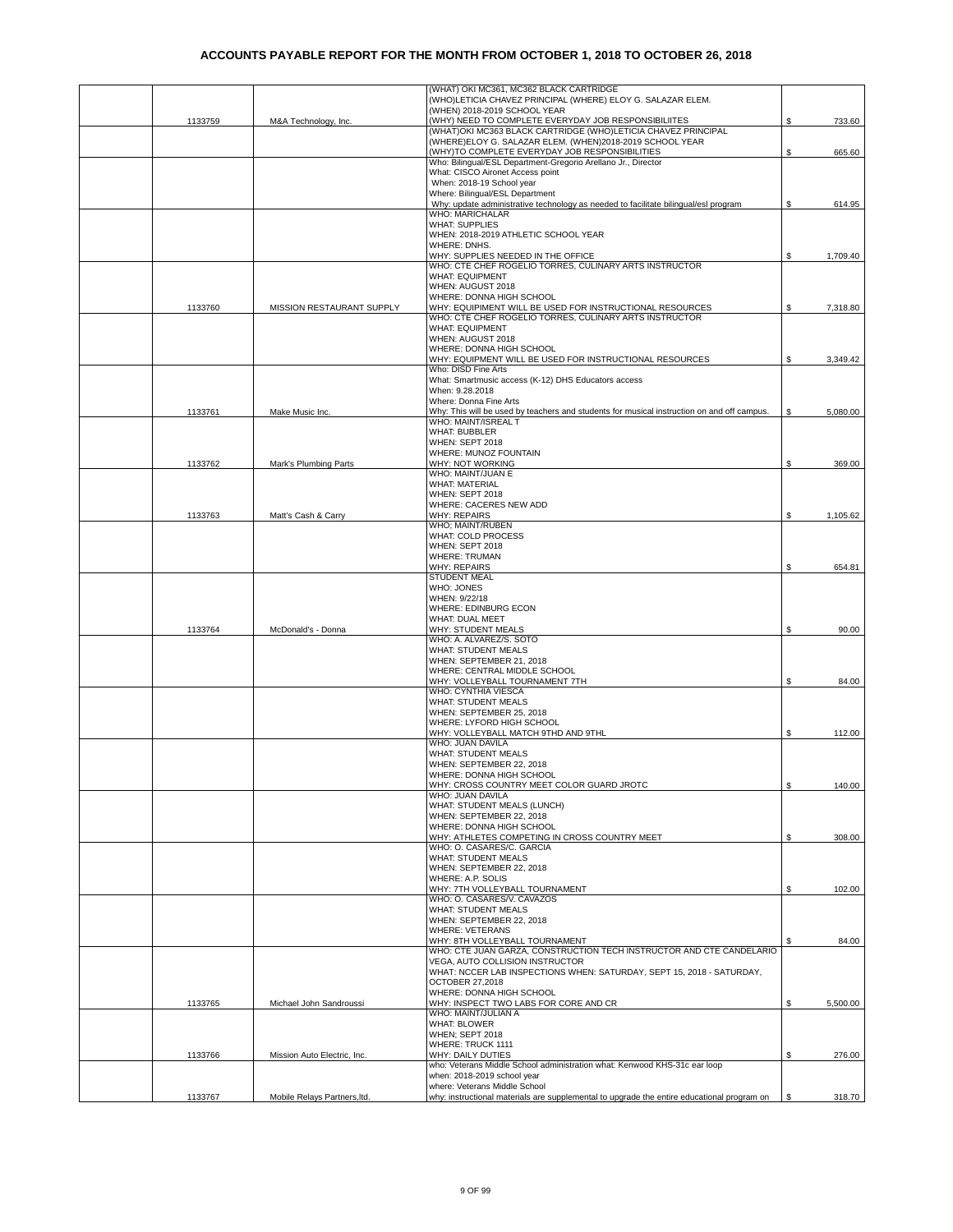|         |                          | WHO: ENERGY/TIMO                                                                         |            |          |
|---------|--------------------------|------------------------------------------------------------------------------------------|------------|----------|
|         |                          | <b>WHAT: PIPE</b>                                                                        |            |          |
|         |                          | WHEN: SEPT 2018                                                                          |            |          |
|         |                          | WHERE: GARZA B4                                                                          |            |          |
| 1133768 | Morrison Supply, LLC     | <b>WHY: REPAIRS</b>                                                                      | S          | 21.68    |
|         |                          | WHO: MAINT/JAIME                                                                         |            |          |
|         |                          | <b>WHAT: MATERIAL</b>                                                                    |            |          |
|         |                          | WHEN: SEPT 2018                                                                          |            |          |
|         |                          | WHERE: DHS                                                                               |            |          |
|         |                          | <b>WHY: REPAIRS</b>                                                                      | \$         | 1,277.18 |
|         |                          | WHO: MAINT/PABLO H                                                                       |            |          |
|         |                          | <b>WHAT: FAUCETS</b><br>WHEN: SEPT 2018                                                  |            |          |
|         |                          | WHERE: SALINAS C WING                                                                    |            |          |
|         |                          | WHY: NOT WORKING                                                                         | \$         | 120.00   |
|         |                          | WHO: MAINT/PABLO H                                                                       |            |          |
|         |                          | <b>WHAT: MATERIAL</b>                                                                    |            |          |
|         |                          | WHEN: SEPT 2018                                                                          |            |          |
|         |                          | <b>WHERE: CACERES</b>                                                                    |            |          |
|         |                          | WHY: REPAIRS NEEDED                                                                      | \$         | 264.86   |
|         |                          | WHO: MAINT/ROLANDO Z                                                                     |            |          |
|         |                          | <b>WHAT: WASHER</b>                                                                      |            |          |
|         |                          | WHEN: SEPT 2018                                                                          |            |          |
|         |                          | WHERE: LENOIR 500 WING                                                                   |            |          |
|         |                          | <b>WHY: REPAIRS</b>                                                                      | S          | 42.77    |
|         |                          | <b>WHO: MAINT/TEOFILO</b><br><b>WHAT: MATERIAL</b>                                       |            |          |
|         |                          | WHEN; SEPT 2018                                                                          |            |          |
|         |                          | WHERE: TRUCK 1116                                                                        |            |          |
|         |                          | WHY: DAILY DUTIES                                                                        | \$         | 49.50    |
|         |                          | WHEN: SEPTEMBER 2018                                                                     |            |          |
|         |                          | WHAT: SPRING WATER DELIVERY                                                              |            |          |
|         |                          | WHERE: SUPT.'S OFFICE                                                                    |            |          |
|         |                          | WHO: ADMINISTRATION STAFF                                                                |            |          |
| 1133769 | Mountain Glacier Llc     | WHY: MONTHLY DELIVERY NEXT DELIVERY DATE: SEPTEMBER 26, 2018                             | S          | 88.88    |
|         |                          | WHO: DNHS CTE DEPARTMENT WHAT:WATER / COOLER                                             |            |          |
|         |                          | WHEN: MONTH OF SEPTEMBER                                                                 |            |          |
|         |                          | <b>WHERE: DNHS</b>                                                                       |            |          |
|         |                          | WHY: WATER COOLER IS FOR STUDENT/STAFF USE HOT AND COLD WATER COOLER S                   |            | 14.98    |
|         |                          | Who: ELA/S.S. Department                                                                 |            |          |
|         |                          | What: Bottled Water                                                                      |            |          |
|         |                          | When: September 2018<br>Where: ELA/S.S. Dept.                                            |            |          |
|         |                          | Why: Bottled water for the month of September to be used in the ELA/S.S. Dept. Bottled   |            |          |
|         |                          | Water - September 2018                                                                   | S          | 6.99     |
|         |                          | Who: G. Ibarra - Director                                                                |            |          |
|         |                          | What: water 5-gallon jugs                                                                |            |          |
|         |                          | When: Oct. 2018                                                                          |            |          |
|         |                          | Where: F.A. Administration office                                                        |            |          |
|         |                          | Why: Need drinking water for office                                                      | \$         | 30.96    |
|         |                          | WHO: Staff & Visitors                                                                    |            |          |
|         |                          | WHAT: Drinking Water                                                                     |            |          |
|         |                          | WHERE: Federal Programs Office                                                           |            |          |
|         |                          | WHEN: Month of September 2018                                                            |            |          |
|         |                          | WHY: Day-to-Day Department Operations Acct. #: 008864                                    | \$         | 20.97    |
|         |                          | Who: Olga Noriega Purchasing Agent What: Mileage Reimbursement                           |            |          |
|         |                          | When: Sept. 21, 2018<br>Where: Region One Edinburg Tx.                                   |            |          |
|         |                          | Why: To Reimburse Mileage for going to the Purchasing Advisory Council Meeting at Region |            |          |
| 1133770 | Noriega, Olga M.         | One in Edinburg Tx.                                                                      | \$         | 20.27    |
|         |                          | Region I RFP 16-08-19-EI                                                                 |            |          |
|         |                          | 2nd open account for September 2018                                                      |            |          |
|         |                          | To purchase emergency items that are not in our inventory                                |            |          |
|         |                          |                                                                                          |            |          |
|         |                          | Who: Luis O. Solis                                                                       |            |          |
|         |                          | What: Auto parts                                                                         |            |          |
|         |                          | Where: Bus Barn                                                                          |            |          |
|         |                          | When: September 2018                                                                     |            |          |
| 1133771 | O'reilly Automotive, Inc | Why: Need to purchase items that are not in our                                          | \$         | 465.92   |
|         |                          | WHO: MAINT/PETE                                                                          |            |          |
|         |                          | <b>WHAT: MATERIAL</b>                                                                    |            |          |
|         |                          | WHEN: SEPT 2018                                                                          |            |          |
|         |                          | WHERE: MAINT/TRUCK 1817<br>WHY: NOT WORKING                                              | \$         |          |
|         |                          | WHO: MAINT/PETE                                                                          |            | 119.38   |
|         |                          | WHAT: UPPER BALL JOINTS                                                                  |            |          |
|         |                          | WHEN: SEPT 2018                                                                          |            |          |
|         |                          | WHERE: MAINT/TRUCK1118                                                                   |            |          |
|         |                          | WHY: NOT WORKING                                                                         | \$         | 188.12   |
|         |                          | WHO: MAINT/PETE V                                                                        |            |          |
|         |                          | <b>WHAT: ROTOR</b>                                                                       |            |          |
|         |                          | WHEN: SEPT 2018                                                                          |            |          |
|         |                          | WHERE: TRUCK 1118                                                                        |            |          |
|         |                          | WHY: NOT WORKING                                                                         | \$         | 238.50   |
|         |                          | WHO; MAINT/PETE                                                                          |            |          |
|         |                          | WHAT:WATER PUMP                                                                          |            |          |
|         |                          | <b>WHEN: SEPT 2018</b>                                                                   |            |          |
|         |                          | <b>WHERE: MAINT</b>                                                                      |            |          |
|         |                          | WHY: NOT WORKING<br>Who: Mrs. Betancourt                                                 | \$         | 43.97    |
|         |                          | What: Donna ISD GT Share Fair                                                            |            |          |
|         |                          | When: Sat., October 20, 2018                                                             |            |          |
|         |                          | Where: Veterans Middle School                                                            |            |          |
| 1133772 | Office Depot, Inc.       | Why: State mandated GT 6 hour update training for teachers.                              | \$         | 76.67    |
|         |                          | Who: Social Studies Department                                                           |            |          |
|         |                          | What: Dry Erase Easel                                                                    |            |          |
|         |                          | When: 2018-19 School Year                                                                |            |          |
|         |                          | Where: Social Studies Department                                                         |            |          |
|         |                          | Why: Dry Erase Easel to be used by the Social Studies Deprtment Lorell 2-Sided Dry Erase | $\sqrt{s}$ | 137.59   |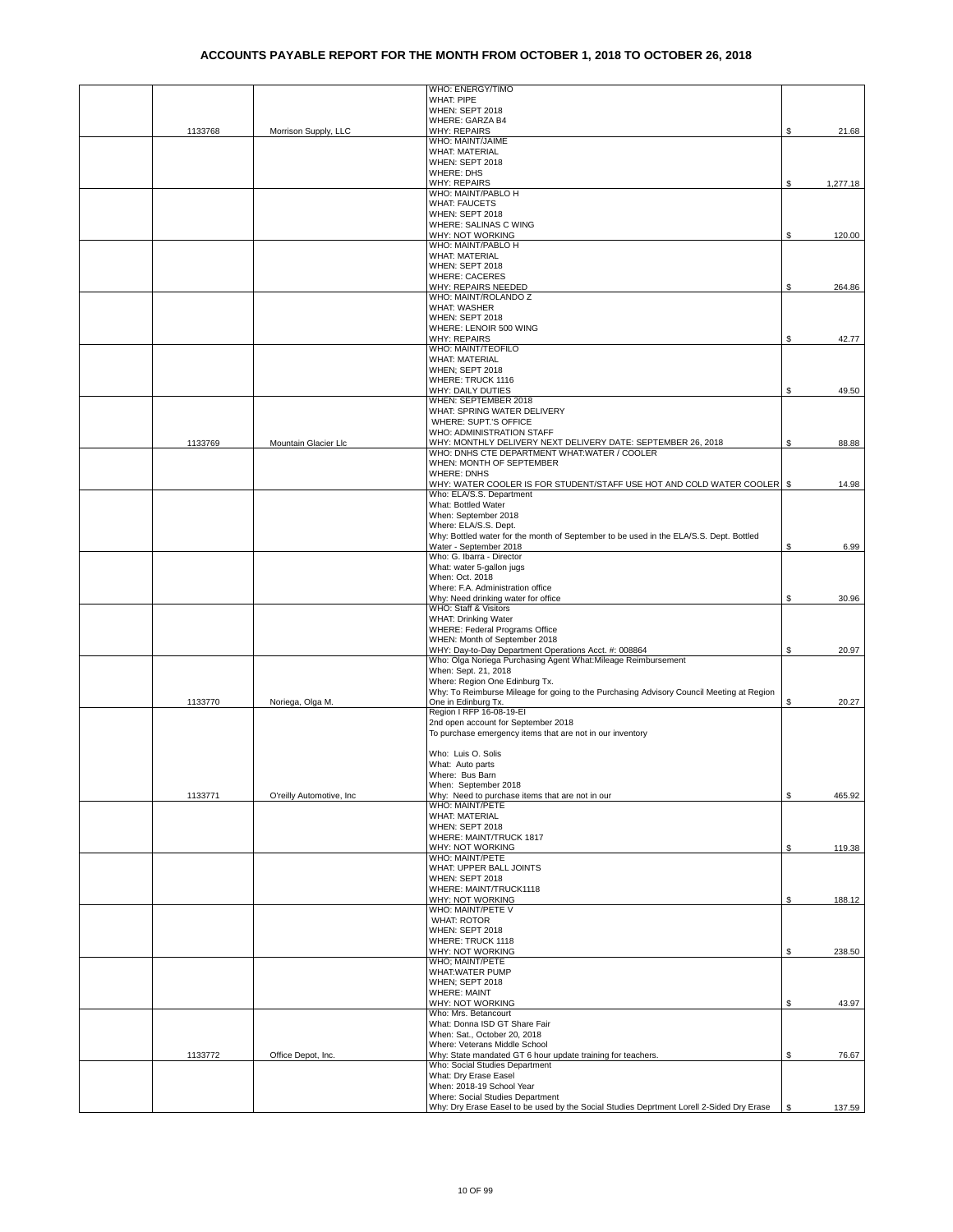|         |                                       | WHAT: HOTEL ROOM RATE                                                                                                                       |    |           |
|---------|---------------------------------------|---------------------------------------------------------------------------------------------------------------------------------------------|----|-----------|
|         |                                       | WHO: GRACE GONZALEZ AND ELIZABETH VILLEGAS                                                                                                  |    |           |
|         |                                       | WHEN: OCTOBER 11-14, 2018<br>WHERE: HOUSTON, TEXAS'                                                                                         |    |           |
| 1133773 | Omni Houston Westside                 | WHY: PROFESSIONAL DEVELOPMENT                                                                                                               | S  | 441.45    |
|         |                                       | WHAT: HOTEL ROOM RATE                                                                                                                       |    |           |
|         |                                       | (CONFIRMATION #40034021736                                                                                                                  |    |           |
|         |                                       | WHO: AZIEL DEL RIO                                                                                                                          |    |           |
|         |                                       | WHERE: HOUSTON, TEXAS                                                                                                                       |    |           |
| 1133774 | Omni Houston Westside                 | WHEN: OCT. 11-14, 2018<br>WHY: PROFESSIONAL DEVELOPMENT                                                                                     | S  | 395.67    |
|         |                                       | Who: Stephanie Powelson & Jessica Lawrence                                                                                                  |    |           |
|         |                                       | What: Room Charge                                                                                                                           |    |           |
|         |                                       | When: October 10-14, 2018                                                                                                                   |    |           |
|         |                                       | Where: Houston, Texas                                                                                                                       |    |           |
| 1133775 | Omni Houston Westside Hotel           | Why: Room charge for overnight stay for the TCSS & TSSSA Conference held in Houston,<br>Texas on October 10-14, 2018 Room Charge - 4 Nights | \$ | 599.40    |
|         |                                       | <b>WHO: MAINT/CIRO</b>                                                                                                                      |    |           |
|         |                                       | <b>WHAT: MATERIAL</b>                                                                                                                       |    |           |
|         |                                       | WHEN: SEPT 2018                                                                                                                             |    |           |
| 1133776 | PPG Architectural Coatings, LLC       | <b>WHERE: TODD</b><br><b>WHY: REPAIRS</b>                                                                                                   | \$ | 180.00    |
|         |                                       | What: Candle in the Window. Concert Music. Who: Alexa Salas, AP Solis Choir. When:                                                          |    |           |
|         |                                       | October - December 2018.                                                                                                                    |    |           |
|         |                                       | Where: AP Solis & DHS.                                                                                                                      |    |           |
| 1133777 | Pepper Of Dallas                      | Why: To learn and perform for concert and other performances.                                                                               | \$ | 167.92    |
|         |                                       | What: Harvest Moon by Cristi Cary Miller, Two-Part. Concert and Contest Music.<br>Who: Michelle Quiroz, Donna High School Choir.            |    |           |
|         |                                       | When: October 12, 2018.                                                                                                                     |    |           |
|         |                                       | Where: Donna High School.                                                                                                                   |    |           |
|         |                                       | Why: For students to learn and perform for concerts and other performan                                                                     | \$ | 167.47    |
|         |                                       | where: Sauceda Middle School Who; Adela Troncoso/Principal When; School Year 2018-                                                          |    |           |
| 1133778 | Phoenix Embroidery and Screen Pr      | 2019 Why: Spirit Shirts for School Year 2018-2019 What: Sport Tek Dry-fit T-Shirt<br>What: Propane                                          | \$ | 2,052.00  |
|         |                                       | Where: Warehouse                                                                                                                            |    |           |
|         |                                       | Who: Warehouse                                                                                                                              |    |           |
|         |                                       | Why: Needed for daily operations                                                                                                            |    |           |
| 1133779 | Pinnacle Propane LLC                  | When: September 2018<br><b>WHAT: RENTAL CHARGES</b>                                                                                         | \$ | 128.00    |
|         |                                       | WHEN: BILLING PERIOD: 6/30/2018 - 9/29/2018                                                                                                 |    |           |
|         |                                       | WHY: PER CONTRACT #12944835002                                                                                                              |    |           |
|         |                                       | WHERE: WAREHOUSE                                                                                                                            |    |           |
| 1133780 | Pitney Bowes Lease Acct #0012125257   | WHO: MR. JOSE VALDEZ, DIRECTOR INVOICE NO. 3306954113 DATE: SEPTEMBER 1,                                                                    | \$ | 4,656.00  |
|         |                                       | WHO: DHS<br>WHAT: MISC. ITEMS, TABLES AND CHAIRS FOR COLLEGE DAY                                                                            |    |           |
|         |                                       | WHEN: SEPTEMBER 25, 2018                                                                                                                    |    |           |
|         |                                       | <b>WHERE: DHS</b>                                                                                                                           |    |           |
| 1133781 | <b>Quality Rental Service</b>         | WHY: MISC. ITEMS FOR COLLEGE DAY EVENT                                                                                                      | \$ | 703.00    |
|         |                                       | WHO: VERONICA CAVAZOS                                                                                                                       |    |           |
|         |                                       | WHAT: STUDENT AND STAFF MEALS<br>WHEN: SEPTEMBER 18, 2018                                                                                   |    |           |
|         |                                       | WHERE: MERCEDES CHACON                                                                                                                      |    |           |
| 1133782 | RAISING CANE'S 249                    | WHY: 8TH VOLLEYBALL MATCH                                                                                                                   | S  | 173.70    |
|         |                                       | WHO: JUAN DAVILA                                                                                                                            |    |           |
|         |                                       | WHAT: TEAM ENTRY FEE                                                                                                                        |    |           |
|         |                                       | WHEN: SEPTEMBER 22, 2018<br>WHERE: DONNA HIGH SCHOOL                                                                                        |    |           |
| 1133783 | <b>RGVCCCA</b>                        | WHY: CROSS COUNTRY MEET                                                                                                                     | \$ | 150.00    |
|         |                                       | WHO: ANNA CASTILLO                                                                                                                          |    |           |
|         |                                       | WHAT: MEET FEE FOR CROSS COUNTRY WHEN: SEPTEMBER 22, 2018                                                                                   |    |           |
| 1133784 | <b>RGVCCCA</b>                        | <b>WHERE: DONNA</b><br>WHY: STUDENT ATHLETES TO COMPETE IN CROSS COUNTRY MEET                                                               | \$ | 150.00    |
|         |                                       | who: Veterans Middle School Science Professional (Reina Mora)                                                                               |    |           |
|         |                                       | what: registration fee for RGVSA conference                                                                                                 |    |           |
|         |                                       | when: Saturday, October 6, 2018 where: 805 W. ridge road in San Juan, Texas                                                                 |    |           |
| 1133785 | <b>RGVSA</b>                          | why: Professional Growth (attend the 31st Annual Conference<br>WHO: RAMIREZ, JUAN                                                           | \$ | 60.00     |
|         |                                       | WHAT: CAMERA CREW STADIUM WORKER WHEN: 9/21/18                                                                                              |    |           |
|         |                                       | WHERE: DONNA NORTH                                                                                                                          |    |           |
| 1133786 | Ramirez, Juan F.                      | WHY: (DONNA NORTH VS VALLEY VIEW ) VARSITY FOOTBALL GAME                                                                                    | \$ | 100.00    |
|         |                                       | WHO-LUIS O. SOLIS                                                                                                                           |    |           |
|         |                                       | WHAT-USB 16GB & USB 3 2TB<br>WHY-ONE WILL BE USED TO RECORD VIDEO FROM CAMERAS ON THE BUS AND THE                                           |    |           |
|         |                                       | OTHER ONE WILL BE USED STATE REPORT DOCUMENTS AND VERSATRANS                                                                                |    |           |
| 1133787 | Ray's Business Products               | WHERE-TRANSPORTATION BUS BARN WHEN-SCHOOL YEAR 2018-2019                                                                                    | \$ | 159.98    |
|         |                                       | WHO: B. CACERES (DID NOT ATTEND)                                                                                                            |    |           |
|         |                                       | KARINA ROBLEDO                                                                                                                              |    |           |
|         |                                       | <b>LETICIA YANEZ</b><br>WHAT: REGISTRATION FEES                                                                                             |    |           |
|         |                                       | WHEN: 09/18/18 TUESDAY                                                                                                                      |    |           |
|         |                                       | WHERE: REGION ONE                                                                                                                           |    |           |
|         |                                       | WHY: 2019 STATE A-F ACCOUNTABILITY RATING SYSTEM CCMR EXPANSION OF                                                                          |    |           |
| 1133788 | Region One Educational Service Center | CCCMR OPTIONS FOR ACCOUNTABILITY REQUESTOR: B. CAC<br>WHO: Dr. Diana Villanueva, Special Education Director                                 | S  | 150.00    |
|         |                                       | What: 2019 State A-F Accountability Workshop#98636                                                                                          |    |           |
|         |                                       | WHEN: September 18, 2018                                                                                                                    |    |           |
|         |                                       | WHERE: Region One, Edinburg, Texas WHY: to attend the 2019 State A-F accountability                                                         |    |           |
|         |                                       | rating system-college, career, and                                                                                                          | \$ | 150.00    |
|         |                                       | Who:DHS- M. Rivera<br>What: Mileage R/T Region I                                                                                            |    |           |
|         |                                       | When: Sept.17-19                                                                                                                            |    |           |
|         |                                       | Where: Edingburg-Region 1                                                                                                                   |    |           |
| 1133789 | Rivera, Matias                        | Why: Mileage to travel for T-TESS workshops for 3 days.                                                                                     | \$ | 57.85     |
|         |                                       | WHO: MAINT/URBAN G<br><b>WHAT: MATERIAL</b>                                                                                                 |    |           |
|         |                                       | <b>WHEN: AUG 2018</b>                                                                                                                       |    |           |
|         |                                       | <b>WHERE: DHS</b>                                                                                                                           |    |           |
| 1133790 | Rodco Steel Distributors              | WHY: REPAIRS FOR CANOPY                                                                                                                     | \$ | 26,642.10 |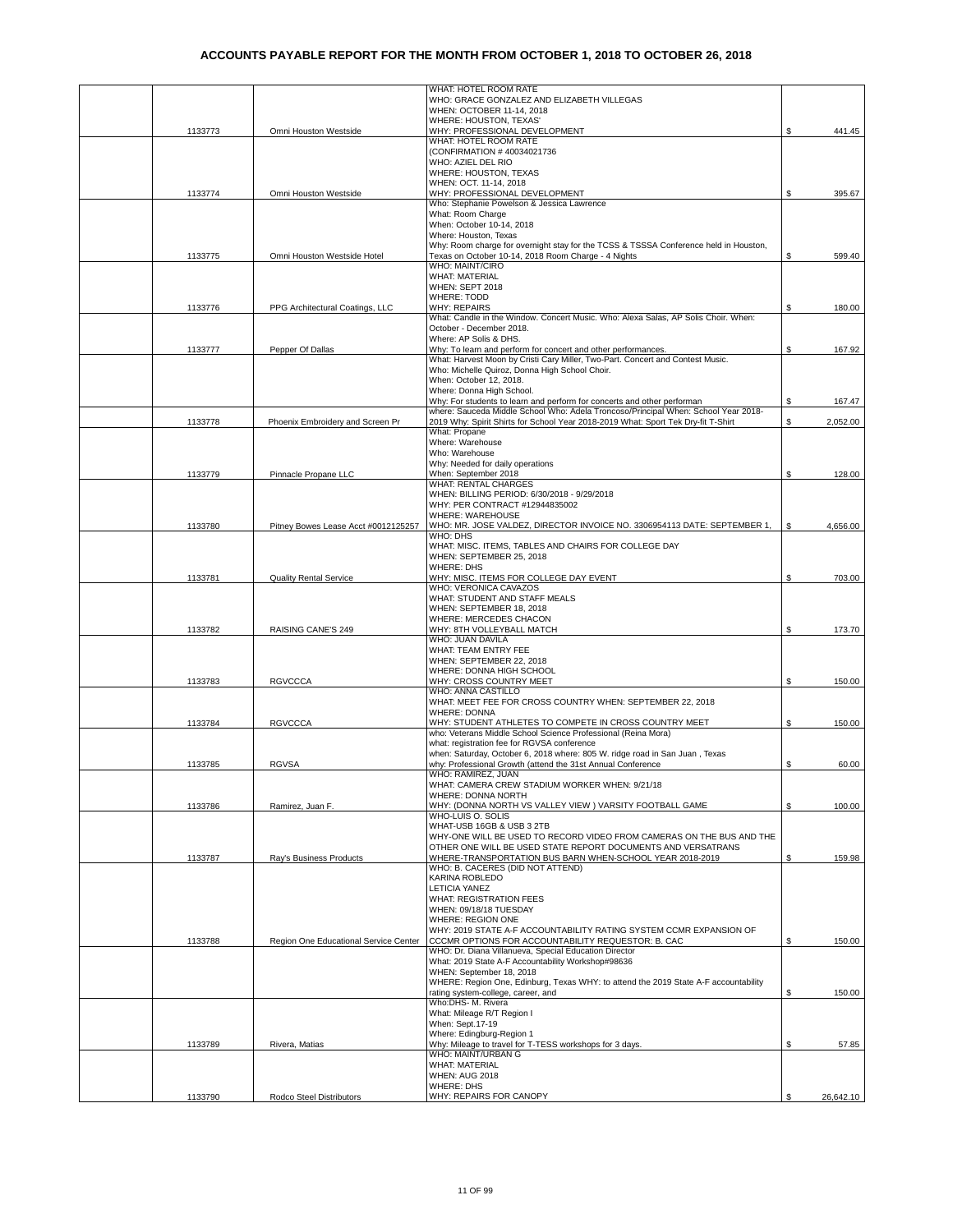|         |                                                                             | WHAT? EMERGENCY REPAIRS                                                                                 |    |          |
|---------|-----------------------------------------------------------------------------|---------------------------------------------------------------------------------------------------------|----|----------|
|         |                                                                             | WHEN? 2018-2019                                                                                         |    |          |
|         |                                                                             | WHERE? DISD POLICE DEPT                                                                                 |    |          |
| 1133791 | Rudy's Auto Electric                                                        | <b>WHO? POLICE UNITS</b><br>WHY? PO WILL ONLY BE USED FOR EMERGENCY LOW COST REPAIRS                    |    | 135.00   |
|         |                                                                             | <b>WHAT? EMERGENCY REPAIRS</b>                                                                          |    |          |
|         |                                                                             | WHEN? 2018-2019                                                                                         |    |          |
|         |                                                                             | WHERE? DISD POLICE DEPT                                                                                 |    |          |
|         |                                                                             | <b>WHO? SECURITY UNITS</b>                                                                              |    |          |
|         |                                                                             | WHY? PO WILL ONLY BE USED FOR EMERGENCY LOW COST REPAIRS                                                | S. | 134.50   |
|         |                                                                             | <b>WHAT? UNIT REPAIR</b>                                                                                |    |          |
|         |                                                                             | WHEN? 2018-2019                                                                                         |    |          |
|         |                                                                             | WHERE? DISD POLICE DEPT                                                                                 |    |          |
|         |                                                                             | WHO? UNIT 913<br>WHY? UNIT NEEDS TO BE IN GOOD WORKING ORDER FOR THE SAFETY AND                         |    |          |
|         |                                                                             | PROTECTION OF STUDENTS, STAFF AND COMMUNITY                                                             | S  | 164.50   |
|         |                                                                             | <b>WHAT? UNIT REPAIR</b>                                                                                |    |          |
|         |                                                                             | WHEN? 2018-2019                                                                                         |    |          |
|         |                                                                             | WHERE? DISD POLICE DEPT                                                                                 |    |          |
|         |                                                                             | WHO? UNIT 919                                                                                           |    |          |
|         |                                                                             | WHY? UNIT NEEDS TO BE IN GOOD WORKING ORDER FOR THE SAFETY AND                                          |    |          |
|         |                                                                             | PROTECTION OF STUDENTS, STAFF AND COMMUNITY                                                             | \$ | 164.00   |
|         |                                                                             | WHO: CTE VEHICLE FORD 2013 F250 VEHICLE ID: 703                                                         |    |          |
|         |                                                                             | WHAT: BATTERIES AND WIPERS                                                                              |    |          |
|         |                                                                             | WHEN: SEPTEMBER 2018<br>WHERE: DONNA HIGH SCHOOL                                                        |    |          |
|         |                                                                             | WHY: MAINTENANCE FOR SAFETY CONCERNS FOR CTE STUDENTS AND STAFF                                         | \$ | 333.80   |
|         |                                                                             | Who: Janie Gonzalez                                                                                     |    |          |
|         |                                                                             | What: Oil change for Tech van # 652 Where: Technology Dept.                                             |    |          |
|         |                                                                             | When: Sept/Oct. 2018                                                                                    |    |          |
|         |                                                                             | Why: Oil change is needed to keep the van running with out damaging the engine. 6 Qts of                | \$ | 63.20    |
|         |                                                                             | Who: Judy Crist                                                                                         |    |          |
|         |                                                                             | What: Truck Service #654 Where: Technology Dept.                                                        |    |          |
|         |                                                                             | When: Sept. 2018                                                                                        |    |          |
|         |                                                                             | Why: Truck #654 is needing to be serviced. It is way over the mileage . Service of the vehicle          |    |          |
|         |                                                                             | to keep every thing working the way it is supposed to. Air Filter<br>WHO: MAINT/PETE                    | S. | 132.10   |
|         |                                                                             | <b>WHAT: DIAGNOSTIC</b>                                                                                 |    |          |
|         |                                                                             | WHEN: SEPT 2018                                                                                         |    |          |
|         |                                                                             | WHERE: MAINT/VAN 1085                                                                                   |    |          |
|         |                                                                             | WHY: NOT WORKING                                                                                        | \$ | 105.00   |
|         |                                                                             | WHO: MAINT/PETE V                                                                                       |    |          |
|         |                                                                             | <b>WHAT: MOTOR</b>                                                                                      |    |          |
|         |                                                                             | WHEN: SEPT 2018                                                                                         |    |          |
|         |                                                                             | WHERE: TRUCK 1817                                                                                       |    |          |
|         |                                                                             | WHY: NOT WORKING                                                                                        | \$ | 65.40    |
|         |                                                                             | When September 2018                                                                                     |    |          |
|         |                                                                             | What Equipment Repair/Ref.<br>Who CNP                                                                   |    |          |
|         |                                                                             | Where District Cafeterias                                                                               |    |          |
| 1133792 | S A S General Building Services Inc                                         | Why Student Needs                                                                                       | \$ | 1,828.36 |
|         |                                                                             | Who: RosaMaria Campos, RN                                                                               |    |          |
|         |                                                                             | What: Need P.O. for Yearly lease on oxygen tank                                                         |    |          |
|         |                                                                             | When: 2018-2019 School Year                                                                             |    |          |
|         |                                                                             | Where: S.O.S. Technologies                                                                              |    |          |
|         |                                                                             | Why: Yearly Oxygen tank lease is due for Truman Price Elementary S.O.S. Emergency                       |    |          |
| 1133793 | S.O.S. Technologies Steward Oxygen Ser Oxygen Inhalators for the period thr |                                                                                                         | \$ | 240.00   |
|         |                                                                             | WHO: SALAS, MICHELLE<br>WHAT: STDADIUM WORKER                                                           |    |          |
|         |                                                                             | WHEN: 9/21/18                                                                                           |    |          |
|         |                                                                             | WHERE: DONNA NORTH                                                                                      |    |          |
| 1133794 | Salas, Michelle                                                             | WHY: (DONNA NORTH VS VALLEY VIEW ) VARSITY FOOTBALL GAME                                                | \$ | 45.00    |
|         |                                                                             | WHAT: Gatorade Frost Variety Pack-28 pk. WHO: Karen Nieto, Principal                                    |    |          |
|         |                                                                             | WHEN: 2018-19 School Year                                                                               |    |          |
|         |                                                                             | WHERE: JP LeNoir Elem.                                                                                  |    |          |
| 1133795 | Sam's Club                                                                  | WHY: Provide student/staff celebration/recognition for 1st Six Weeks Period P.A.C.E.                    | \$ | 330.72   |
|         |                                                                             | Where: Sauceda Middle School                                                                            |    |          |
|         |                                                                             | Who: Ricardo Soria /Librarian                                                                           |    |          |
|         |                                                                             | When: October 4, 2018<br>Why: Recognize students for their Accelerated Reader Achievements              |    |          |
|         |                                                                             | What:assorted groceries                                                                                 | \$ | 175.86   |
|         |                                                                             | <b>WHO-AVID CLUB</b>                                                                                    |    |          |
|         |                                                                             | WHEN-2018-19                                                                                            |    |          |
|         |                                                                             | WHAT-FUNDRAISER GOODS                                                                                   |    |          |
|         |                                                                             | <b>WHERE- AP SOLIS</b>                                                                                  |    |          |
|         |                                                                             | WHY- FUNDRAISER FOR END OF YEAR EVENT                                                                   | \$ | 354.10   |
|         |                                                                             | WHO- SCIENCE DEPT A SALINAS'                                                                            |    |          |
|         |                                                                             | WHERE- SCIENCE DEPT RM 414                                                                              |    |          |
|         |                                                                             | WHAT- I NSTRUCTIONAL MATERIAL WHEN-2018-19                                                              |    |          |
|         |                                                                             | WHY- TO PROVIDE STUDENTS WITH A SAFE AND NURTURING SCHOOL<br>ENVIRONMENT THAT SUPPORTS ACADEMIC SUCCESS | \$ | 532.82   |
|         |                                                                             | WHO-STUCO CLUB                                                                                          |    |          |
|         |                                                                             | <b>WHAT- FUNDRAISER GOODS</b>                                                                           |    |          |
|         |                                                                             | WHEN-2018-19 SCHOOL YEAR                                                                                |    |          |
|         |                                                                             | WHERE- AP SOLIS                                                                                         |    |          |
|         |                                                                             | WHY- FUNDRAISER FOR END OF YEAR EVENTS *                                                                | \$ | 178.32   |
|         |                                                                             | Who: Alicia Sarmiento, Principal                                                                        |    |          |
|         |                                                                             | What: Student Incentive Supplies                                                                        |    |          |
|         |                                                                             | When: September 11, 2018                                                                                |    |          |
|         |                                                                             | Where: Runn Elementary<br>Why: Weekly Student Incentives                                                | \$ | 444.74   |
|         |                                                                             | Who: Pk-5th Grade students                                                                              |    |          |
|         |                                                                             | What: Muffins with Moms                                                                                 |    |          |
|         |                                                                             | Where: Adame Cafeteria                                                                                  |    |          |
|         |                                                                             | WHY: Muffins with MOM meeting                                                                           |    |          |
|         |                                                                             | When: Sept 27, 2018 PACE                                                                                | \$ | 209.60   |
|         |                                                                             | Who: Pk-5th Grade Students/Parents                                                                      |    |          |
|         |                                                                             | What: Mars Chocolate Favorites                                                                          |    |          |
|         |                                                                             | Where: J. S. Adame Elem                                                                                 |    |          |
|         |                                                                             | Why: 1st six weeks AR celebration<br>When: October 5, 2018 PACE P00170                                  | \$ | 83.84    |
|         |                                                                             |                                                                                                         |    |          |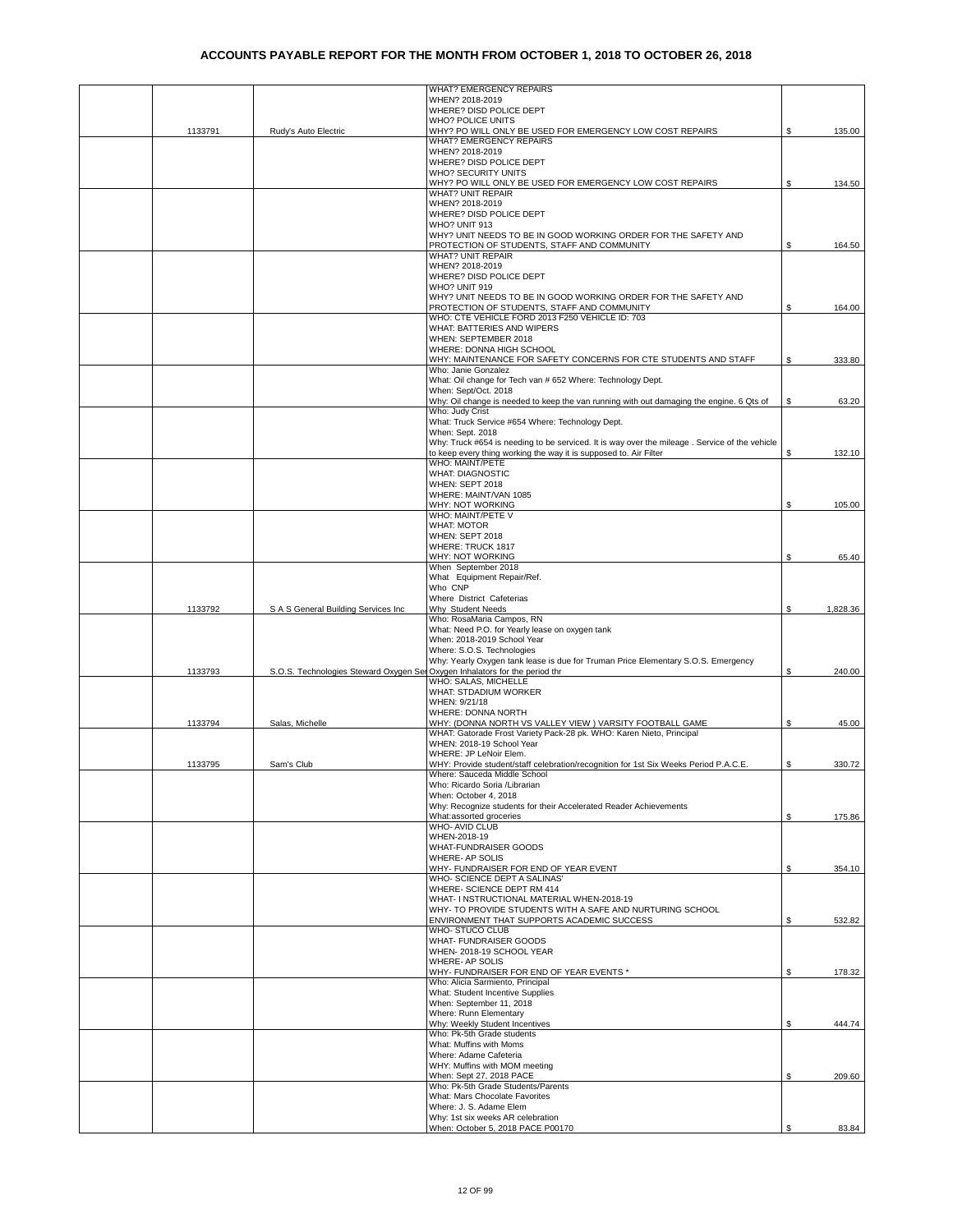|         |                                        | WHO: SALLY GUERRA                                                                                                                                |    |           |
|---------|----------------------------------------|--------------------------------------------------------------------------------------------------------------------------------------------------|----|-----------|
|         |                                        | WHAT: NJOYS PURE SUGA 2200Z CANISTER 8PK<br>WHEN: SEPTEMBER 20,2018                                                                              |    |           |
|         |                                        | WHERE: WA TODD CAFETERIA                                                                                                                         |    |           |
| 1133795 | Sam's Club                             | WHY: MEETING FOR PARENTS NIGHT                                                                                                                   | \$ | 58.91     |
|         |                                        | WHO: MAINT/DAVID M<br><b>WHAT: PAINT</b>                                                                                                         |    |           |
|         |                                        | WHEN: SEPT 2018                                                                                                                                  |    |           |
|         |                                        | <b>WHERE: STOCK</b>                                                                                                                              |    |           |
| 1133796 | Sherwin Williams                       | WHY: DAILY DUITES                                                                                                                                | \$ | 804.71    |
|         |                                        | When September 2018<br>What Milk/Juice                                                                                                           |    |           |
|         |                                        | Who CNP                                                                                                                                          |    |           |
|         |                                        | Where District Cafeterias                                                                                                                        |    |           |
| 1133797 | Southern Foods Group, LLC dba Oak Farr | Why Student Needs                                                                                                                                | \$ | 21,573.76 |
|         |                                        | When September 2018<br>What Milk/Juice                                                                                                           |    |           |
|         |                                        | Who CNP                                                                                                                                          |    |           |
|         |                                        | Where District Cafeteria                                                                                                                         |    |           |
|         |                                        | Why Student Needs<br>Who: Social Studies Director                                                                                                | S  | 6,651.57  |
|         |                                        | What: Mileage Reimbursement                                                                                                                      |    |           |
|         |                                        | When: October 10-14, 2018                                                                                                                        |    |           |
|         |                                        | Where: Houston, Texas                                                                                                                            |    |           |
| 1133798 | Stephanie Powelson                     | Why: Reimbursement for Mileage to travel to Houston and back to attend the TCSS and<br>TSSSA Conference held in Houston, Texas on October 10-14, | \$ | 360.79    |
|         |                                        | WHO: R. ALVAREZ/C. RAMIREZ                                                                                                                       |    |           |
|         |                                        | WHAT: STUDENT AND STAFF MEALS                                                                                                                    |    |           |
|         |                                        | WHEN: SEPTEMBER 22, 2018                                                                                                                         |    |           |
| 1133799 | Subway #34928                          | <b>WHERE: TODD</b><br>WHY: 7TH VOLLEYBALL TOURNAMENT                                                                                             | \$ | 102.00    |
|         |                                        | WHO: R. ALVAREZ/M. GUERRERO                                                                                                                      |    |           |
|         |                                        | WHAT: STUDENT AND STAFF MEALS                                                                                                                    |    |           |
|         |                                        | WHEN: SEPTEMBER 21, 2018                                                                                                                         |    |           |
|         |                                        | <b>WHERE: VETERANS</b>                                                                                                                           |    |           |
|         |                                        | WHY: 8TH VOLLEYBALL TOURNAMENT<br><b>WHO: SAUCEDO</b>                                                                                            | \$ | 84.00     |
|         |                                        | WHEN: 9/22/18                                                                                                                                    |    |           |
|         |                                        | WHERE: TODD MS                                                                                                                                   |    |           |
|         |                                        | WHAT: 7TH (B) TEAM VBALL                                                                                                                         |    |           |
|         |                                        | WHY: STUDENT AND STAFF MEAL<br>WHAT? Secure TEAMS Website Pro With EV 1 years SSL Certificate with EV                                            | \$ | 54.00     |
|         |                                        | WHO? The PEIMS Dept                                                                                                                              |    |           |
|         |                                        | WHEN? 2018-2019                                                                                                                                  |    |           |
|         |                                        | WHY? To secure the (Website TEAMS.DONNAISD.NET) TEAMS Access from the outside                                                                    |    |           |
| 1133800 | Symantec Corporation                   | and inside District Goal<br>REGION ONE: RFP 19-AGENCY-00050                                                                                      | \$ | 2,798.00  |
|         |                                        |                                                                                                                                                  |    |           |
|         |                                        | WHO: CTE CHEF ROGELIO TORRES,                                                                                                                    |    |           |
|         |                                        | <b>CULINARY ARTS INSTRUCTOR</b>                                                                                                                  |    |           |
|         |                                        | <b>WHAT: SUPPLIES</b>                                                                                                                            |    |           |
|         |                                        | WHEN: SEPTEMBER 2018<br>WHERE: DONNA HIGH SCHOOL                                                                                                 |    |           |
| 1133801 | <b>Sysco Food Services</b>             | WHY: ITEMS WILL BE USED FOR INSTRUCTIONAL RESOURCES FOR CTE STUDENTS                                                                             | -S | 1,832.60  |
|         |                                        | REGION ONE: RFP 19-AGENCY-00050                                                                                                                  |    |           |
|         |                                        |                                                                                                                                                  |    |           |
|         |                                        | WHO: CTE CHEF ROGELIO TORRES,<br>CULINARY ARTS INSTRUCTOR                                                                                        |    |           |
|         |                                        | <b>WHAT: SUPPLIES</b>                                                                                                                            |    |           |
|         |                                        | WHEN: SEPTEMBER 2018                                                                                                                             |    |           |
|         |                                        | WHERE: DONNA HIGH SCHOOL                                                                                                                         |    |           |
|         |                                        | WHY: ITEMS WILL BE USED FOR INSTRUCTIONAL RESOURCES FOR CTE                                                                                      |    |           |
|         |                                        | <b>STUDENTS</b><br>WHO- LEADERSHIP J RUBIO                                                                                                       | \$ | (46.04)   |
|         |                                        | WHERE- AP SOLIS                                                                                                                                  |    |           |
|         |                                        | WHEN-2018-19                                                                                                                                     |    |           |
|         |                                        | WHAT- CLASS UNIFORM                                                                                                                              |    |           |
|         |                                        | WHY- TO PROVIDE A SAFE AND NURTURING SCHOOL ENVIRONMENT THAT<br>SUPPORTS ACADEMIC SUCCESS                                                        | \$ | 269.51    |
| 1133802 | TACTICALGEAR.COM                       | WHAT: Early Bird Registration Fee to attend the TAHPERD 95th Annual Convention,                                                                  |    |           |
|         |                                        | Galveston, Texas                                                                                                                                 |    |           |
|         |                                        | WHO: Alma Encina, P.E. Teacher                                                                                                                   |    |           |
|         |                                        | WHEN: Nov. 28-Dec. 1, 2018<br>WHERE: JP LeNoir Elem.                                                                                             |    |           |
| 1133803 | <b>TAHPERD</b>                         | WHY: Provide research based staff development conferences, to all sta                                                                            | \$ | 105.00    |
|         |                                        | WHO: DNHS BAND                                                                                                                                   |    |           |
|         |                                        | WHAT: REGISTRATION FEE                                                                                                                           |    |           |
|         |                                        | WHEN: OCT 30, 2018 (DEADLINE OCT 16, 2018)<br>WHERE: HARLINGEN, TEXAS                                                                            |    |           |
| 1133804 | <b>TMEA</b>                            | WHY: REGISTRATION FEE FOR ORCHESTRA BAND WHO WILL BE AUDITIONING.                                                                                | \$ | 310.00    |
|         |                                        | WHO: S SAUCEDO                                                                                                                                   |    |           |
|         |                                        | WHEN: 9/18/18                                                                                                                                    |    |           |
|         |                                        | WHERE: WESLACO, CUELLAR MS                                                                                                                       |    |           |
| 1133805 | TRANSPORTATION DEPT                    | WHAT: 7TH A AND B TEAMS VOLLEYBALL WHY: TRANSPORTATION<br>WHO: V DE HOYOS                                                                        | \$ | 108.00    |
|         |                                        | WHEN: 9/18/18                                                                                                                                    |    |           |
|         |                                        | WHERE: SULLIVAN CITY                                                                                                                             |    |           |
|         |                                        | WHAT: C-C PRACTICE                                                                                                                               |    |           |
|         |                                        | WHY: TRANSPORATION<br>Who: Social Studies Director & Social Studies Strategist                                                                   | \$ | 286.50    |
|         |                                        | What: Regular Registration Fees to attend the TSSSA Conference                                                                                   |    |           |
|         |                                        | When: October 10-14, 2018                                                                                                                        |    |           |
|         |                                        | Where: Houston, Texas                                                                                                                            |    |           |
| 1133806 | <b>TSSSA</b>                           | Why: Registration fees for Stephanie Powelson & Jessica Lawrence to attend the<br><b>WHO: TIM GARATE</b>                                         | \$ | 300.00    |
|         |                                        | WHAT: GOLF FEES                                                                                                                                  |    |           |
|         |                                        | WHEN: 2018-2019 SCHOOL YEAR                                                                                                                      |    |           |
|         |                                        | WHERE: DONNA HIGH SCHOOL                                                                                                                         |    |           |
| 1133807 | Tierra Santa                           | WHY: GOLF ATHLETES TO PRACTICE AND COMPETE                                                                                                       | \$ | 8,000.00  |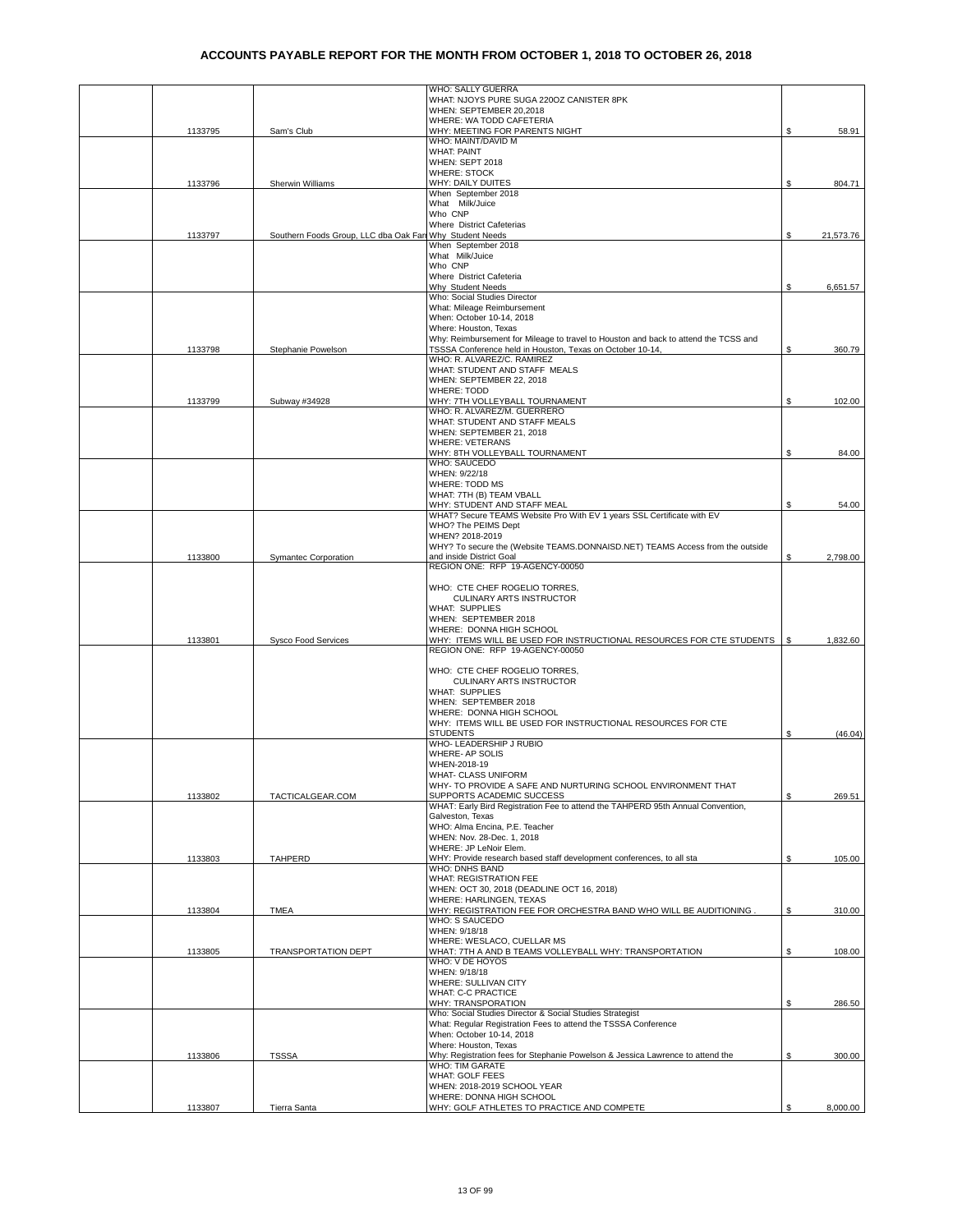|         |                                                               | When September 2018                                                                                                                              |    |          |
|---------|---------------------------------------------------------------|--------------------------------------------------------------------------------------------------------------------------------------------------|----|----------|
|         |                                                               | What Safety Mats                                                                                                                                 |    |          |
|         |                                                               | Who CNP<br>Where District Cafeterias                                                                                                             |    |          |
| 1133808 | Unifirst Corporation Texas Industrial Servi Why Student Needs |                                                                                                                                                  | S  | 192.10   |
|         |                                                               | When September 2018<br>What Safety Mats                                                                                                          |    |          |
|         |                                                               | Who CNP                                                                                                                                          |    |          |
|         |                                                               | Where District Cafeterias                                                                                                                        |    |          |
|         |                                                               | Why Student Needs<br>who: Migrant Recruiter, Hurilim Valdez what: mileage reimbursement                                                          | S  | 137.40   |
|         |                                                               | where: areas visited: Donna, TX                                                                                                                  |    |          |
|         |                                                               | when: month of August, 2018                                                                                                                      |    |          |
| 1133809 | Valdez, Hurilim                                               | why: migrant homes visits to migrant parents to acquire signatures on residency verification<br>forms and COE'S                                  | S  | 78.84    |
|         |                                                               | WHAT: GAS CARD                                                                                                                                   |    |          |
|         |                                                               | WHEN: SEPT. 20 - 22, 2018<br>WHERE: COLLEGE STATION, TX                                                                                          |    |          |
|         |                                                               | WHY: BOYS CROSS COUNTRY MEET                                                                                                                     |    |          |
| 1133810 | Valero Fleet Services                                         | WHO: DNHS - ATHLETIC ROGELIO CORPUS                                                                                                              | S  | 243.68   |
|         |                                                               | WHAT: GAS CARD<br>WHEN: SEPT. 21 - 22, 2018                                                                                                      |    |          |
|         |                                                               | WHERE: CORPUS CHRISTI, TX                                                                                                                        |    |          |
|         |                                                               | WHY: GIRLS CROSS COUNTRY MEET                                                                                                                    |    |          |
|         |                                                               | WHO: DNHS - ATHLETIC<br>VERONICA DE HOYOS                                                                                                        |    |          |
|         |                                                               | WHAT: GAS CARD                                                                                                                                   | \$ | 68.96    |
|         |                                                               | WHY: GIRLS CROSS COUNTRY MEET                                                                                                                    |    |          |
|         |                                                               | WHEN: SEPTEMBER 27-29, 2018                                                                                                                      |    |          |
|         |                                                               | WHERE: WOODLANDS, TEXAS<br>WHO: GIRLS TRACK TEAM                                                                                                 | \$ | 262.34   |
|         |                                                               | <b>WHAT: GAS CHARGES</b>                                                                                                                         |    |          |
|         |                                                               | WHY: CROSS COUNTRY MEET                                                                                                                          |    |          |
|         |                                                               | WHEN: SEPTEMBER 27 THROUGH SEPTEMBER 28, 2018<br>WHERE: THE WOODLANDS, TEXAS                                                                     |    |          |
|         |                                                               | WHO: BASILIO MENDOZA                                                                                                                             | S  | 243.94   |
|         |                                                               | WHAT: GAS CHARGES                                                                                                                                |    |          |
|         |                                                               | WHY: MCNEIL CROSS COUNTRY TOURNAMENT<br><b>WHERE: ROUND ROCK</b>                                                                                 |    |          |
|         |                                                               | WHEN: SEPTEMBER 28, 2018 THROUGH SEPTEMBER 29, 2018                                                                                              |    |          |
|         |                                                               | WHO: BOYS CROSS COUNTRY                                                                                                                          | \$ | 189.42   |
|         |                                                               | Items to be purchased only clothing, undergarments, shoes, socks, belt, uniform shirts, for<br>6032202005311262 Who: Donna ISD Students          |    |          |
|         |                                                               | What: Clothing for students                                                                                                                      |    |          |
|         |                                                               | When: 2018-2019 School Year                                                                                                                      |    |          |
| 1133811 | <b>Wal-Mart Community</b>                                     | Where: Ochoa, Todd, DHS<br>Why: Student in need of uniform clo                                                                                   | \$ | 532.53   |
|         |                                                               | Items to be purchased only clothing, undergarments, shoes, socks, belt, uniform shirts , for                                                     |    |          |
|         |                                                               | 6032202005311262 Who: Donna ISD Students                                                                                                         |    |          |
|         |                                                               | What: Clothing for students                                                                                                                      |    |          |
|         |                                                               | When: 2018-2019 School Year<br>Where: Todd                                                                                                       |    |          |
|         |                                                               | Why: Student in need of uniform clothing Harl                                                                                                    | \$ | 46.29    |
|         |                                                               | tems to be purchased only clothing, undergarments, shoes, socks, belt, uniform shirts, for                                                       |    |          |
|         |                                                               | 6032202005311262 Who: Donna ISD Students<br>What: Clothing for students                                                                          |    |          |
|         |                                                               | When: 2018-2019 School Year                                                                                                                      |    |          |
|         |                                                               | Where: A.P.Solis, DHS                                                                                                                            |    |          |
|         |                                                               | Why: Student in need of uniform cloth<br>tems to be purchased only clothing, undergarments, shoes, socks, belt, uniform shirts, for              | \$ | 124.48   |
|         |                                                               | 6032202005311262 Who: Donna ISD Students                                                                                                         |    |          |
|         |                                                               | What: Clothing for students                                                                                                                      |    |          |
|         |                                                               | When: 2018-2019 School Year<br>Where: W.A.Todd Why: Student in need of uniform clothing Man                                                      | S  | 49.71    |
|         |                                                               | Who: Donna ISD Student(s)                                                                                                                        |    |          |
|         |                                                               | What: Clothing for Students                                                                                                                      |    |          |
|         |                                                               | When:<br>2018-2019 School Year                                                                                                                   |    |          |
|         |                                                               | Where: Federal Programs                                                                                                                          |    |          |
|         |                                                               | Why: Students in need of clothing 6032202005311262 Items to be purchased only clothing,                                                          |    |          |
|         |                                                               | undergarments, socks, shoes, belt, uniform shirts a<br>Who: Donna ISD Student(s)                                                                 |    | 65.70    |
|         |                                                               | What: Clothing for Students                                                                                                                      |    |          |
|         |                                                               | When: 2018-2019 School Year                                                                                                                      |    |          |
|         |                                                               | Where: Federal Programs                                                                                                                          |    |          |
|         |                                                               | Why: Students in need of clothing 6032202005311262 Items to be purchased only clothing,<br>undergarments, socks, shoes, belt, uniform shirts and | \$ | 2,125.72 |
|         |                                                               | Who: Donna ISD Student(s) W                                                                                                                      |    |          |
|         |                                                               | hat: Clothing for Students                                                                                                                       |    |          |
|         |                                                               | When:<br>2018-2019 School Year                                                                                                                   |    |          |
|         |                                                               | Where: Federal Programs                                                                                                                          |    |          |
|         |                                                               | Why: Students in need of clothing 6032202005311262 Items to be purchased only clothing,                                                          |    |          |
|         |                                                               | undergarments, socks, shoes, belt, uniform shirts a<br>WHO: Jesus Melgoza, VI Teacher                                                            | \$ | 108.99   |
|         |                                                               | WHAT: Melissa and Doug Wooden Construction Building Set in a box (48pc) WHEN:                                                                    |    |          |
|         |                                                               | September 2018                                                                                                                                   |    |          |
|         |                                                               | WHERE: Special Ed. Dept.<br>WHY: to provide instructional activities with student that are visually impaired.                                    | \$ | 244.74   |
|         |                                                               | where: Sauceda Middle School                                                                                                                     |    |          |
|         |                                                               | Who: Ricardo Soria/Librarian                                                                                                                     |    |          |
|         |                                                               | When: School Year 2018-2019<br>Why: Recognize Top 2 Students per Grade Level for their Accelerated Reader Achievements                           |    |          |
| 1133812 | Whataburger Corporate Accounting                              |                                                                                                                                                  | \$ | 37.54    |
|         |                                                               | WHO: CYNTHIA VIESCA                                                                                                                              |    |          |
|         |                                                               | WHAT: STUDENT AND STAFF MEALS<br>WHEN: SEPTEMBER 25, 2018                                                                                        |    |          |
|         |                                                               | WHERE: MERCEDES HIGH SCHOOL                                                                                                                      |    |          |
|         |                                                               | WHY: VOLLEYBALL DISTRICT MATCH VS MERCEDES JVD                                                                                                   | \$ | 197.19   |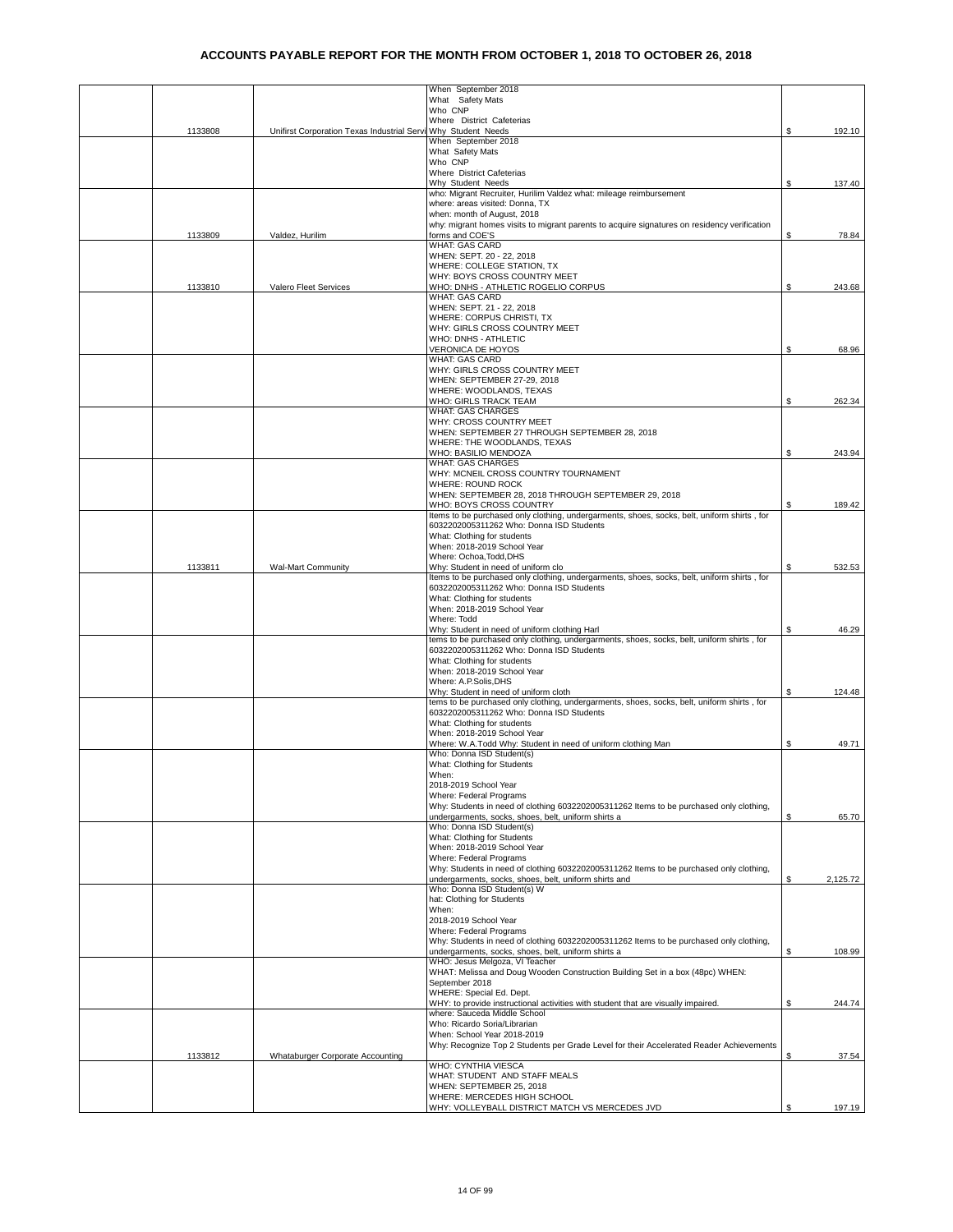|                 |         |                                                                                | WHO: RAMIRO SOLIS                                                                          |    |            |
|-----------------|---------|--------------------------------------------------------------------------------|--------------------------------------------------------------------------------------------|----|------------|
|                 |         |                                                                                | WHAT: STUDENT AND STAFF MEALS                                                              |    |            |
|                 |         |                                                                                | WHEN: SEPTEMBER 25, 2018                                                                   |    |            |
|                 |         |                                                                                | WHERE: VALLEY VIEW HIGH SCHOOL                                                             |    |            |
| 10/3/2018       | 1133812 | Whataburger Corporate Accounting                                               | WHY: VARSITY DISTRICT TEAM TENNIS MATCH                                                    | \$ | 130.85     |
|                 |         |                                                                                | WHO: SAUCEDO                                                                               |    |            |
|                 |         |                                                                                | WHEN: 9/22/18                                                                              |    |            |
|                 |         |                                                                                | <b>WHERE:CENTRAL MS</b>                                                                    |    |            |
|                 |         |                                                                                | WHAT:7TH (A) TEAM VBALL TBA WHY:STUDENT AND STAFF MEAL                                     | \$ | 43.01      |
|                 |         |                                                                                | <b>WHO: YBARRA</b>                                                                         |    |            |
|                 |         |                                                                                | WHEN: 9/22/18                                                                              |    |            |
|                 |         |                                                                                | <b>WHERE: B GARZA</b>                                                                      |    |            |
|                 |         |                                                                                |                                                                                            |    |            |
|                 |         |                                                                                | WHAT: 8TH (B) TEAM VBALL                                                                   |    |            |
|                 |         |                                                                                | WHY: STUDENT AND STAFF MEAL                                                                | S  | 47.40      |
|                 |         |                                                                                | What: Meals                                                                                |    |            |
|                 |         |                                                                                | When: The Month of September 2018                                                          |    |            |
|                 |         |                                                                                | Where: DISD -Staff Development Room/Board Room                                             |    |            |
|                 |         |                                                                                | Who: Board of Trustees (Efren Cencieros, Valentin Guerrero, Alicia Reyna, Eloy Avila, John |    |            |
|                 | 1133813 | Willie's Bar B Que                                                             | Billman, Dr. Donna Mery, Eva C. Watts), Administration (Velma Range                        | S. | 145.96     |
|                 |         |                                                                                | What: Diabetic supplies for our employees                                                  |    |            |
|                 |         |                                                                                | Where: Safety and Risk Management                                                          |    |            |
|                 |         |                                                                                | When: June, July, and August 2018                                                          |    |            |
|                 |         |                                                                                | Why: To help out our diabetic employees with supplies                                      |    |            |
|                 | 1133814 | Miracle Medical Equipment & Supp                                               | Who: DISD employees                                                                        | S  | 22,140.00  |
| 10/3/2018 Total |         |                                                                                |                                                                                            | S  | 477,493.22 |
|                 |         |                                                                                | National Plan Adm.-                                                                        |    |            |
| 10/9/2018       | 1133815 | National Plan Adm. (402 Annuity)                                               | (402 Annuity) - 99968                                                                      | \$ | 96,413.50  |
|                 | 1133816 | <b>Premier Pension Solutions</b>                                               | Premier Pension Solutions, LLC - 306043                                                    | S  | 13,928.31  |
|                 |         |                                                                                | Premier Pension Solutions, LLC -                                                           |    |            |
|                 |         |                                                                                | 306043                                                                                     | S  | 73,385.18  |
| 10/9/2018 Total |         |                                                                                |                                                                                            | S  | 183.726.99 |
|                 |         |                                                                                |                                                                                            |    |            |
| 10/10/2018      | 1133817 | <b>ATPE Dues</b>                                                               | ATPE-para's 10/10/18                                                                       | \$ | 280.02     |
|                 | 1133818 | Administrators' Scholarship Fundraiser                                         | Admini Schol Fund-para's 10/10/18                                                          | \$ | 114.00     |
|                 | 1133819 | COMMUNITY LOAN CENTER, CORP.                                                   | Community Loan Center-para's 10/10/18                                                      | \$ | 15,121.63  |
|                 | 1133820 | Cindy Boudloche, Trustee                                                       | Cindy Boudloche-para's 10/10/18                                                            | \$ | 623.08     |
|                 | 1133821 | Department of the Treasury-FMS                                                 | Dept of the Treasury-FMS-para's 10/10/18                                                   | \$ | 164.00     |
|                 | 1133822 | <b>Employee Emergency Foundation</b>                                           | Employee Emergency Foundation-para's 10/10/18                                              | \$ | 236.75     |
|                 | 1133823 | Internal Revenue Service                                                       | IRS-para's 10/10/18                                                                        | \$ | 100.00     |
|                 | 1133824 | NAFT Federal Credit Union                                                      | NAFT-para's 10/10/18                                                                       | S  | 24,634.00  |
|                 | 1133825 | Pre-Paid Legal Services, Inc.                                                  | Pre-pd Legal-para's 10/10/18                                                               | \$ | 162.99     |
|                 | 1133826 | TRELLIS CO.                                                                    | Trellis Co. (TG)-para's 10/10/18                                                           | \$ | 82.91      |
|                 | 1133827 | Texas Classroom Teachers Association                                           | TCTA-para's 10/10/18                                                                       | \$ | 199.02     |
|                 | 1133828 | <b>Texas Federation Of Teachers</b>                                            | Tx Federation of Teachers-para's 10/10/18                                                  | \$ | 16.50      |
|                 | 1133829 | Texas State Teachers Association                                               | TSTA-para's 10/10/18                                                                       | \$ | 3,517.91   |
|                 | 1133830 | U.S. Department Of Education National Pay US Dept of Education-para's 10/10/18 |                                                                                            | S  | 305.76     |
|                 |         |                                                                                | VOUCHER: 1088                                                                              |    |            |
|                 |         |                                                                                |                                                                                            |    |            |
|                 |         |                                                                                | <b>QUOTES ATTACHED:</b>                                                                    |    |            |
|                 |         |                                                                                | <b>WHO: DNHS BOYS</b>                                                                      |    |            |
|                 |         |                                                                                | WHAT: NIKE MATUMBO RACING SHOES WHEN: 2018-2019 SCHOOL YEAR                                |    |            |
|                 |         |                                                                                | <b>WHERE: DNHS</b>                                                                         |    |            |
|                 |         |                                                                                | WHY: SHOES FOR STUDENTS TO USE DURING                                                      |    |            |
|                 | 1133831 | <b>BSN Sports, LLC</b>                                                         | REQUESTOR: COACH MENDOZA                                                                   | S  | 769.50     |
|                 |         |                                                                                | VOUCHER: 1087                                                                              |    |            |
|                 |         |                                                                                | BUYBOARD: 507-16                                                                           |    |            |
|                 |         |                                                                                | WHO: DNHS COLORGUARD                                                                       |    |            |
|                 |         |                                                                                | <b>WHAT: DUFFLE BAGS</b>                                                                   |    |            |
|                 |         |                                                                                | WHEN: 2018-2019 SCHOOL YEAR                                                                |    |            |
|                 |         |                                                                                | <b>WHERE: DNHS</b>                                                                         |    |            |
|                 |         |                                                                                | WHY: DUFFLE BAGS FOR COLORGUARD MEMBERS                                                    |    |            |
|                 |         |                                                                                |                                                                                            |    |            |
|                 | 1133832 | <b>GTM Sportswear</b>                                                          | REQUESTOR: D. CANO                                                                         | \$ | 215.00     |
|                 |         |                                                                                | VOUCHER: 1095                                                                              |    |            |
|                 |         |                                                                                | P.A.C.E. P00170                                                                            |    |            |
|                 |         |                                                                                | <b>WHO: DNHS</b>                                                                           |    |            |
|                 |         |                                                                                | WHAT: CHAMOY MEGA                                                                          |    |            |
|                 |         |                                                                                | WHEN: 10/05/18                                                                             |    |            |
|                 |         |                                                                                | <b>WHERE: DNHS</b>                                                                         |    |            |
|                 |         |                                                                                | WHY: ITEMS NEEDED FOR THE CONCESSION STAND FOR GAME ON 10/05/18                            |    |            |
|                 | 1133833 | <b>HEB Grocery Company LP</b>                                                  | REQUESTOR: COACH CORPUS                                                                    | \$ | 25.91      |
|                 |         |                                                                                | VOUCHER: 1130                                                                              |    |            |
|                 |         |                                                                                | PACE: P00170                                                                               |    |            |
|                 |         |                                                                                | WHO: DNHS FOOTBALL PLAYERS                                                                 |    |            |
|                 |         |                                                                                | WHAT: HEB SPAGHETTI                                                                        |    |            |
|                 |         |                                                                                | WHEN: 10/09/18 TUESDAY                                                                     |    |            |
|                 |         |                                                                                | <b>WHERE: DNHS CAFETERIA</b>                                                               |    |            |
|                 |         |                                                                                | WHY: ITEMS WILL BE USED TO SERVE THE FOOTBALL PLAYERS PASTA NIGHT                          |    |            |
|                 | 1133834 | <b>HEB Grocery Company LP</b>                                                  | REQUESTOR: COACH MARICHALAR                                                                | \$ | 139.84     |
|                 |         |                                                                                | VOUCHER 1104                                                                               |    |            |
|                 |         |                                                                                | WHO: DNHS FOOTBALL                                                                         |    |            |
|                 |         |                                                                                | WHAT: LITTLE CAESARS PIZZA                                                                 |    |            |
|                 |         |                                                                                |                                                                                            |    |            |
|                 |         |                                                                                | WHEN: 09/12/18 WEDNESDAY                                                                   |    |            |
|                 |         |                                                                                | <b>WHERE: DNHS</b>                                                                         |    |            |
|                 |         |                                                                                | WHY: DINNER FOR FOOTBALL PLAYERS FOR A GOOD WEEK OF PRACTICE.                              |    |            |
|                 | 1133835 | <b>Little Caesars</b>                                                          | <b>REQUESTOR: COACH MARICHALAR</b>                                                         | S  | 400.00     |
|                 |         |                                                                                | PACE: P00170 VOUCHER 1085                                                                  |    |            |
|                 |         |                                                                                | WHO: DNHS WHAT: XTREMES                                                                    |    |            |
|                 |         |                                                                                | WHEN: 10/03/18                                                                             |    |            |
|                 |         |                                                                                | <b>WHERE: DNHS</b>                                                                         |    |            |
|                 |         |                                                                                | WHY: ITEMS TO BE SOLD AT THE VB CONCESSION STAND                                           |    |            |
|                 | 1133836 | Sam's Club                                                                     | REQUESTOR: VERONICA DEHOYOS                                                                | \$ | 293.09     |
|                 |         |                                                                                | VOUCHER: 1114                                                                              |    |            |
|                 |         |                                                                                | PACE: P00170                                                                               |    |            |
|                 |         |                                                                                | WHO: DNHS BPA STUDENTS                                                                     |    |            |
|                 |         |                                                                                | WHAT: HOT CHEETOS                                                                          |    |            |
|                 |         |                                                                                | WHEN: 10/10/18                                                                             |    |            |
|                 |         |                                                                                | <b>WHERE: DNHS</b>                                                                         |    |            |
|                 |         |                                                                                | WHY: ITEMS TO BE USED AS A FUNDRAISER FOR BPA CLUB                                         |    |            |
|                 | 1133837 | Sam's Club                                                                     | REQUSTOR: RAUL CASTILLO                                                                    | \$ | 571.03     |
|                 |         |                                                                                |                                                                                            |    |            |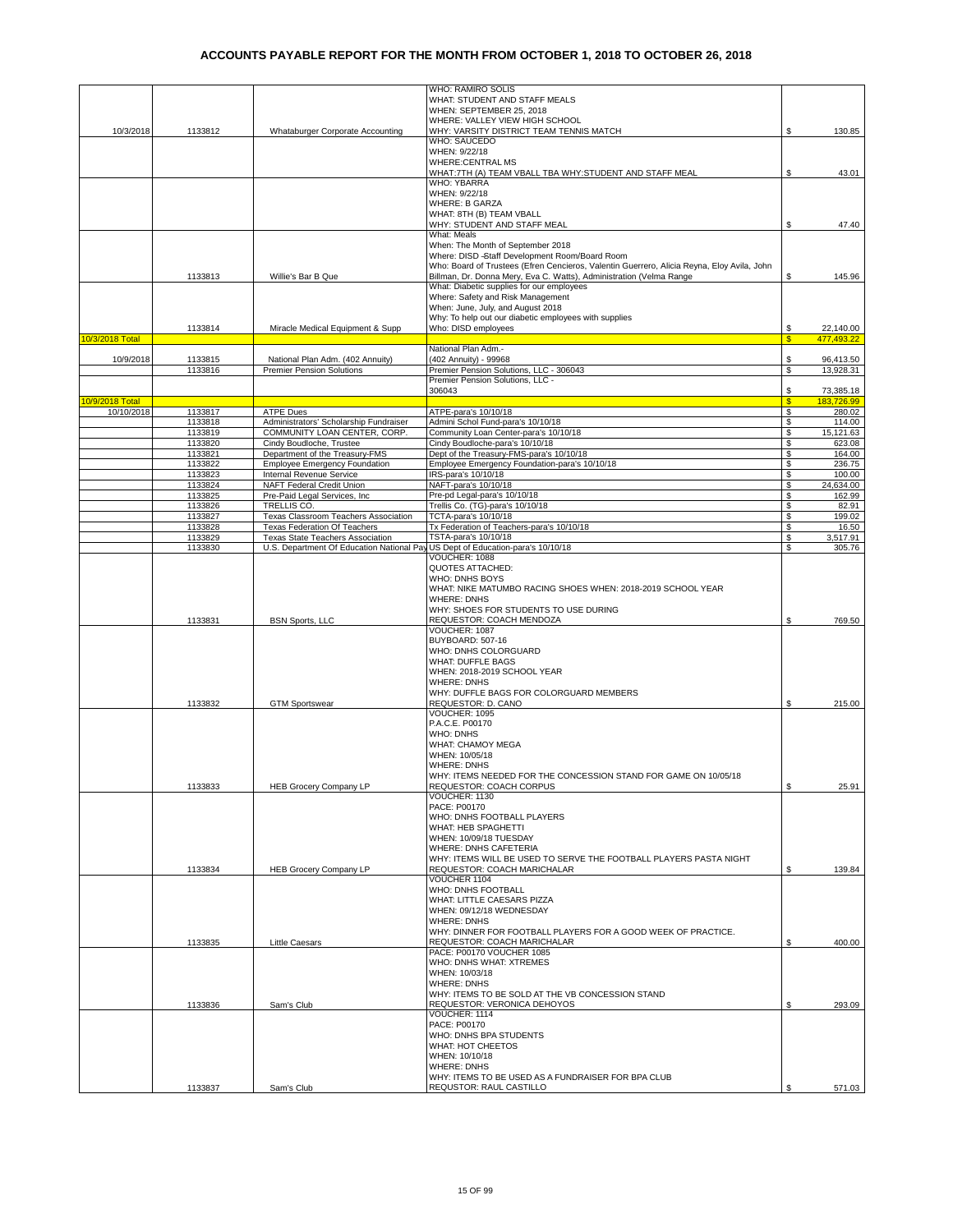|         |                                                | VOUCHER: 1109                                                                                                                              |    |          |
|---------|------------------------------------------------|--------------------------------------------------------------------------------------------------------------------------------------------|----|----------|
|         |                                                | WHO: GAPP STUDENTS<br><b>WHAT: FEES</b>                                                                                                    |    |          |
|         |                                                | WHEN: 10/03/18 WEDNESDAY WHERE: SEA TURTLE INC SPI                                                                                         |    |          |
|         |                                                | WHY: PARTICIPATE IN THE GAPP WITH OUR VISITING SCHOOL FROM MUNICH                                                                          |    |          |
| 1133838 | Sea Turtle, Inc.                               | <b>GERMANY.</b><br>VOUCHER #1116                                                                                                           | S  | 56.00    |
|         |                                                | WHO: EDOARDO VAGNETTI (FOREIGN EXCHANGE STUDENT)                                                                                           |    |          |
|         |                                                | WHAT: WAIVER FEE                                                                                                                           |    |          |
|         |                                                | WHEN: 2018-2019 SCHOOL YEAR WHERE: DONNA NORTH HIGH SCHOOL WHY:<br>WAIVER FEE FOR EDOARDO VAGNETTI FOREIGN EXCHANGE STUDENT                |    |          |
| 1133839 | Waiver Officer U.i.l.                          | REQUESTOR: MARIO RUIZ                                                                                                                      | \$ | 100.00   |
|         |                                                | WHO: DHS CHOIR STUDENTS                                                                                                                    |    |          |
|         |                                                | WHAT: COSTUMES AND SUPPLIES FOR ROYAL TEA FUNDRAISER<br>WHEN: OCTOBER 20, 2018                                                             |    |          |
|         |                                                | WHERE: DHS MARCHING BAND HALL                                                                                                              |    |          |
|         |                                                | WHY: CHOIR FUNDRAISER AND PERFORMANCE                                                                                                      |    |          |
| 1133840 | Amistad Wholesale Floral & Crafts              | <b>VOUCHER # 15335</b><br>WHO: DHS COLORGUARD                                                                                              | \$ | 227.45   |
|         |                                                | WHAT: JAZZ PANTS                                                                                                                           |    |          |
|         |                                                | WHEN: 2018-2019 SCHOOL YEAR                                                                                                                |    |          |
|         |                                                | <b>WHERE: RGV STADIUM</b>                                                                                                                  |    |          |
| 1133841 | Danzgear                                       | WHY: COLORGUARD NEEDS TO LOOK UNIFORMED AND PART OF FEES<br>VOUCHER # 15321                                                                | \$ | 452.00   |
|         |                                                | WHO: DHS JUNIOR CLUB                                                                                                                       |    |          |
|         |                                                | WHAT: CONCESSION STAND SUPPLIES WHEN: SEPTEMBER 20, 2018                                                                                   |    |          |
| 1133842 | <b>HEB Grocery Company LP</b>                  | WHERE: STADIUM CONCESSION STAND A SOUTH - WEST<br>WHY: CONCESSION STAND SUPPLIES FOR REDSKINS FOOTBALL GAME VOUCHER #                      | \$ | 34.44    |
|         |                                                | WHO: DHS CHOIR STUDENTS                                                                                                                    |    |          |
|         |                                                | WHAT: COSTUMES AND SUPPLIES FOR ROYAL TEA FUNDRAISER                                                                                       |    |          |
|         |                                                | WHEN: OCTOBER 20, 2018<br>WHERE: DHS MARCHING BAND HALL                                                                                    |    |          |
|         |                                                | WHY: CHOIR FUNDRAISER AND PERFORMANCE                                                                                                      |    |          |
| 1133843 | JJ's Party House                               | <b>VOUCHER # 15334</b>                                                                                                                     | \$ | 1,463.65 |
|         |                                                | WHO: DHS LIFE SKILLS 4<br>WHAT: CONCESSION STAND SUPPLIES WHEN: SEPTEMBER 20, 2018                                                         |    |          |
|         |                                                | WHERE: STADIUM CONCESSION STAND D NORTH-EAST                                                                                               |    |          |
| 1133844 | Sam's Club                                     | WHY: CONCESSION STAND SUPPLIES FOR REDSKINS FOOTBALL GAME VOUCHER #                                                                        | \$ | 260.71   |
|         |                                                | WHO: DHS LIFE SKILLS 1<br>WHAT: CONCESSION STAND SUPPLIES WHEN: SEPTEMBER 20, 2018                                                         |    |          |
|         |                                                | WHERE: STADIUM CONCESSION STAND B NORTH - WEST                                                                                             |    |          |
| 1133845 | Sam's Club                                     | WHY: CONCESSION STAND SUPPLIES FOR REDSKINS FOOTBALL GAME VOUCHER #                                                                        | \$ | 498.58   |
|         |                                                | WHO: DHS JUNIOR CLUB                                                                                                                       |    |          |
|         |                                                | WHAT: CONCESSION STAND SUPPLIES WHEN: SEPTEMBER 20, 2018<br>WHERE: STADIUM CONCESSION STAND A SOUTH - WEST                                 |    |          |
| 1133846 | Sam's Club                                     | WHY: CONCESSION STAND SUPPLIES FOR REDSKINS FOOTBALL GAME VOUCHER #                                                                        | \$ | 945.66   |
|         |                                                | WHO: DHS BRAVETTE BASKETBALL                                                                                                               |    |          |
|         |                                                | WHAT: CONCESSION STAND SUPPLIES WHEN: SEPTEMBER 20, 2018<br>WHERE: STADIUM CONCESSION STAND C SOUTH-EAST                                   |    |          |
| 1133847 | Sam's Club                                     | WHY: CONCESSION STAND SUPPLIES FOR REDSKINS FOOTBALL GAME VOUCHER #                                                                        | \$ | 626.96   |
|         |                                                | PACE PURCHASING COOP # P00170                                                                                                              |    |          |
|         |                                                | WHO: DHS LIBRARY<br>WHAT: CONCESSION STAND SUPPLIES WHEN: OCTOBER 3, 2018                                                                  |    |          |
|         |                                                | WHERE: DHS LIBRARY WHY: CONCESSION STAND SUPPLIES                                                                                          |    |          |
| 1133848 | Sam's Club                                     | <b>VOUCHER # 15330</b>                                                                                                                     | \$ | 1,881.24 |
|         |                                                | WHO: DHS D'ETTES<br>WHAT: BREAST CANCER SHIRTS                                                                                             |    |          |
|         |                                                | WHEN: 2018-2019 SCHOOL YEAR                                                                                                                |    |          |
|         |                                                | <b>WHERE: DHS</b>                                                                                                                          |    |          |
| 1133849 | <b>Unlimited Sports</b>                        | WHY: PROMOTE BREAST CANCER AWARENESS<br><b>VOUCHER # 15342</b>                                                                             | \$ | 480.00   |
|         |                                                | AT&T Mobility Account #287238171142 8/20/2018-9/19/2018                                                                                    |    |          |
|         |                                                | Who:David Chavez                                                                                                                           |    |          |
|         |                                                | What: Wireless service for DISD Employee's and homebound student teachers<br>Where: DISD                                                   |    |          |
|         |                                                | When: 8/20/2018-9/19/2018                                                                                                                  |    |          |
| 1133850 | <b>AT&amp;T Mobility II LLC</b>                | Why: So employees can have wifi to work on daily assigned du                                                                               |    | 2,374.52 |
|         |                                                | WHAT: BACKGROUND CHECKS REFERENCE PO#149394<br>WHO: EMPLOYEES, CONTRACTORS, AND VOLUNTEERS                                                 |    |          |
|         |                                                | WHEN: AUGUST 2018                                                                                                                          |    |          |
|         |                                                |                                                                                                                                            |    |          |
|         |                                                | WHERE: DONNAISD                                                                                                                            |    |          |
|         |                                                | WHY: BACKGROUND CHECKS REFERENCE PO#149394 INVOICE IS \$8 OVER. PENDING                                                                    |    |          |
| 1133851 | Agency 405 Texas Department Of Public IBALANCE | <b>WHO: MARICHALAR</b>                                                                                                                     | \$ | 8.00     |
|         |                                                | <b>WHAT: SOFTWARE</b>                                                                                                                      |    |          |
|         |                                                | WHEN: 2018-2019 ATHLETIC SCHOOL YEAR                                                                                                       |    |          |
|         |                                                | WHERE: DONNA NORTH                                                                                                                         |    |          |
| 1133852 | Agile Sports Technologies                      | +WHY: DISTRICT CHAIR 31-6A REQUIREMENT FOR VIDEO CAPTURE, EDITING AND<br>DISTRIBUTION SOLUTION FOR ATHLETIC SPORTS                         | \$ | 3,651.58 |
|         |                                                | Who: Technology Dept./ Director David Chavez                                                                                               |    |          |
|         |                                                | What: mileage for Technology clerk Rene Aguirre<br>When: Sept. 2018                                                                        |    |          |
|         |                                                | Where: clerk goes to tech whs to do inventory                                                                                              |    |          |
| 1133853 | Aguirre, Rene                                  | Why: monthly mileage for staff                                                                                                             | \$ | 14.82    |
|         |                                                | PAY FOR THE MONTH OF JULY, AUG & SEPT 2018. FOR RENTAL OF GAS AND<br>OXYGEN. ************************* RO 16-AGENCY-000014-E1 DIP ATTACHED |    |          |
|         |                                                | WHO: MAINT/URBAN G                                                                                                                         |    |          |
|         |                                                | <b>WHAT: GAS</b>                                                                                                                           |    |          |
|         |                                                | WHEN: SEPT 2018<br>WHERE: DIST WIDE                                                                                                        |    |          |
| 1133854 | Airgas USA, LLC                                | WHY: DAILY DUTIES                                                                                                                          | \$ | 662.09   |
|         |                                                | INVOICE DATE: MARCH 2018                                                                                                                   |    |          |
|         |                                                | Need to pay outstanding State Inspections Reference PO #142665                                                                             |    |          |
|         |                                                | Who: Luis O. Solis                                                                                                                         |    |          |
|         |                                                | What: Outstanding State Inspections Where: Bus Barn<br>When: October 2018                                                                  |    |          |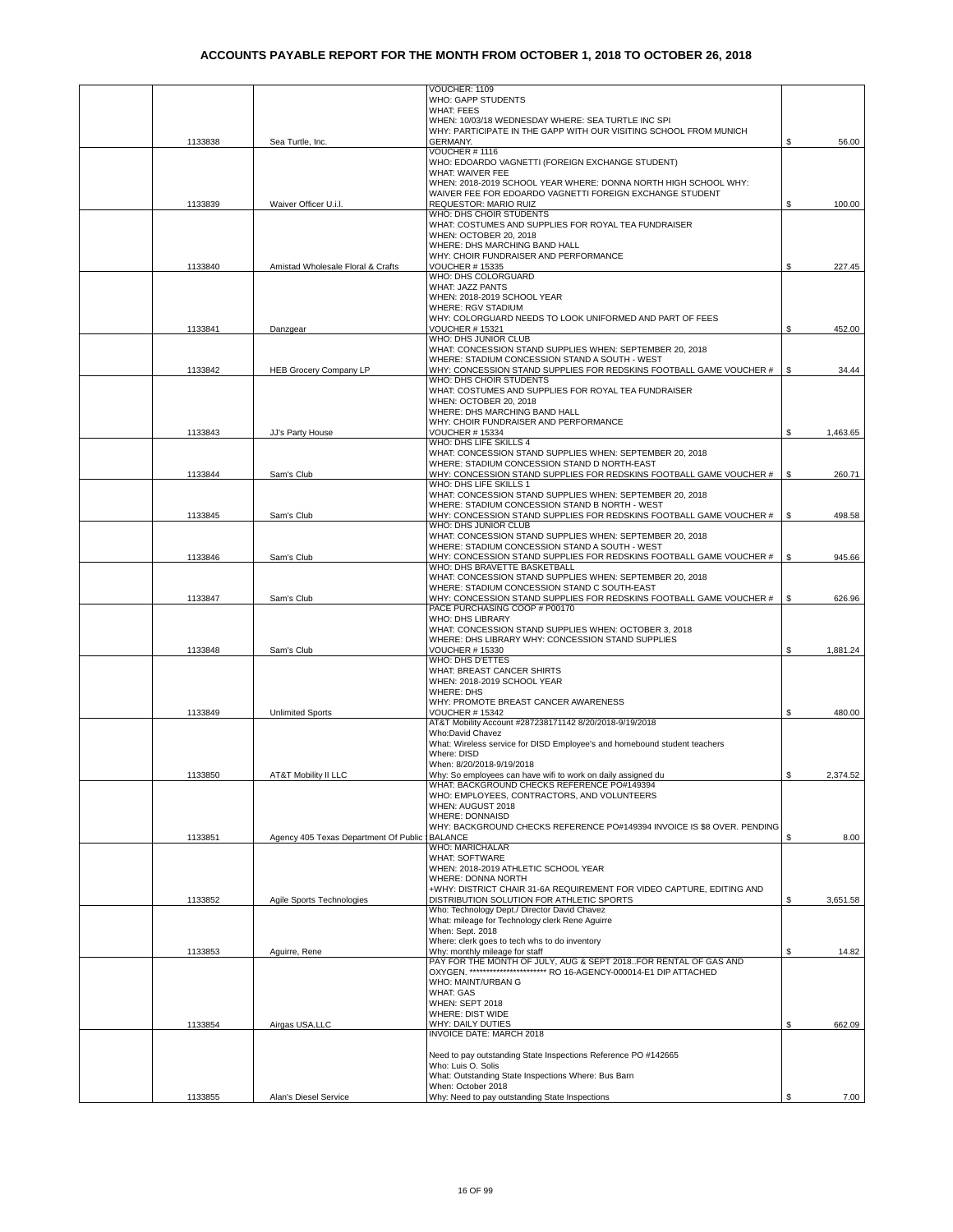|         |                                         | INVOICES DATE: FEBRUARY 2018                                                                                                                                                 |    |          |
|---------|-----------------------------------------|------------------------------------------------------------------------------------------------------------------------------------------------------------------------------|----|----------|
|         |                                         |                                                                                                                                                                              |    |          |
|         |                                         | Need to pay outstanding State inspections Reference PO #141112                                                                                                               |    |          |
|         |                                         | Who: Luis O. Solis<br>What: Outstanding State Inspections Where: Bus Barn                                                                                                    |    |          |
|         |                                         | When: October 2018                                                                                                                                                           |    |          |
| 1133855 | Alan's Diesel Service                   | Why: Need to pay outstanding State Inspections<br>INVOICES DATED: FEBRUARY 2018                                                                                              | \$ | 98.00    |
|         |                                         |                                                                                                                                                                              |    |          |
|         |                                         | Need to pay outstanding State inspections Reference PO #141112                                                                                                               |    |          |
|         |                                         | Who: Luis O. Solis                                                                                                                                                           |    |          |
|         |                                         | What: Outstanding State Inspections Where: Bus Barn<br>When: October 2018                                                                                                    |    |          |
|         |                                         | Why: Need to pay outstanding State Inspections                                                                                                                               |    | 28.00    |
|         |                                         | Need to pay outstanding State inspections Reference PO #141112 Who: Luis O. Solis What:<br>Outstanding State Inspections Where: Bus Barn When: October 2018 Why: Need to pay |    |          |
|         |                                         | outstanding State Inspections                                                                                                                                                | S  | 7.00     |
|         |                                         | Need to pay outstanding State inspections Reference PO #141112 Who: Luis O. Solis What:                                                                                      |    |          |
|         |                                         | Outstanding State Inspections Where: Bus Barn When: October 2018 Why: Need to pay<br>outstanding State Inspections TOLE CK 31133739                                          | \$ | 7.00     |
|         |                                         | Open Account for September 2018                                                                                                                                              |    |          |
|         |                                         | To purchase State Inspections for Bus Fleet                                                                                                                                  |    |          |
|         |                                         | Who: Luis O. Solis                                                                                                                                                           |    |          |
|         |                                         | What: State Inspections                                                                                                                                                      |    |          |
|         |                                         | Where: Bus Barn                                                                                                                                                              |    |          |
|         |                                         | When: September 2018<br>Why: Bus Fleet needs license plates                                                                                                                  | \$ | 84.00    |
|         |                                         | MONITORING SERVICES FOR THE MONTH OF SEPT 2018<br>                                                                                                                           |    |          |
|         |                                         | BID# 042518*427                                                                                                                                                              |    |          |
|         |                                         |                                                                                                                                                                              |    |          |
|         |                                         | DIP ATTACHED                                                                                                                                                                 |    |          |
|         |                                         | WHO; MAINT/URBAN<br><b>WHAT: MONITORING</b>                                                                                                                                  |    |          |
|         |                                         | WHEN: SEPT 2018                                                                                                                                                              |    |          |
|         |                                         | WHERE: DIST WIDE                                                                                                                                                             |    |          |
| 1133856 | All American Security                   | WHY: MONITORING AS NEEDED<br>POWER SUPPLY GYM ********************                                                                                                           | \$ | 720.00   |
|         |                                         | SUPPORTING DOCS ATTACHED QUOTE# 51218*36 DIP ATTACHED                                                                                                                        |    |          |
|         |                                         | WHO: MAINT/JOE DELON<br>WHAT: FIRE ALARM                                                                                                                                     |    |          |
|         |                                         | <b>WHEN: MAY 2018</b>                                                                                                                                                        |    |          |
|         |                                         | WHERE: ADAME ELEM                                                                                                                                                            |    |          |
|         |                                         | <b>WHY: REPAIRS</b><br>SMOKE SENSOR ******************** SUPPORTING DOCS ATTACHED QUOTE# 51218*230                                                                           |    | 1,498.00 |
|         |                                         | DIP ATTACHED                                                                                                                                                                 |    |          |
|         |                                         | WHO: MAINT/JOE DELON                                                                                                                                                         |    |          |
|         |                                         | WHAT: FIRE ALARM<br><b>WHEN: MAY 2018</b>                                                                                                                                    |    |          |
|         |                                         | WHERE: LENOIR ELEM WHY: REPAIRS                                                                                                                                              | \$ | 358.00   |
|         |                                         | WHO: MAINT/JOE DELEON                                                                                                                                                        |    |          |
|         |                                         | <b>WHAT: FIRE ALARM</b><br><b>WHEN: AUG 2018</b>                                                                                                                             |    |          |
|         |                                         | <b>WHERE: T. PRICE</b>                                                                                                                                                       |    |          |
|         |                                         | WHY; NOT WORKING<br>WHO: MAINT/JOE DELEON                                                                                                                                    | \$ | 162.00   |
|         |                                         | WHAT: CALL SWITCH                                                                                                                                                            |    |          |
|         |                                         | WHEN; SEPT 2018                                                                                                                                                              |    |          |
|         |                                         | WHERE: OCHOA<br>WHY: NOT WORKING                                                                                                                                             | \$ | 119.00   |
|         |                                         | WHO: MAINT/JOE DELEON                                                                                                                                                        |    |          |
|         |                                         | <b>WHAT: INTERCOM</b><br>WHEN AUG 2018                                                                                                                                       |    |          |
|         |                                         | <b>WHERE: CACERES</b>                                                                                                                                                        |    |          |
|         |                                         | WHY: NOT WORKING                                                                                                                                                             | \$ | 140.00   |
|         |                                         | WHO; MAINT/JOE DELEON WHAT: STATION CARD WHEN: SEPT 2018 WHERE: GARZA<br>WHY: NOT WORKING                                                                                    | S  | 135.00   |
|         |                                         | <b>WHO- DANCE TEAM</b>                                                                                                                                                       |    |          |
|         |                                         | WHERE- AP SOLIS                                                                                                                                                              |    |          |
|         |                                         | WHEN-2018-19 SCHOOL YEAR<br>WHAT- DANCE TEAM JAZZ SHOES                                                                                                                      |    |          |
|         |                                         | WHY- DANCE COMPETITIONS                                                                                                                                                      |    |          |
| 1133857 | All Valley Victory Sports Apparel, Inc. | <b>BALERA TAN SHOES</b>                                                                                                                                                      | \$ | 725.00   |
|         |                                         | where: Sauceda Middle School<br>Who: Jason Arriaga/ Coach                                                                                                                    |    |          |
|         |                                         | When: School Year 2018-2019                                                                                                                                                  |    |          |
| 1133858 | Arriaga, Jason                          | Why: Mileage reimbursement for the month of September for going to tutor Rubi Lugo. What:<br>75.2 miles $x .54 = 40.98$                                                      | \$ | 40.98    |
|         |                                         | WHAT: HOSTED VOICE SERVICE                                                                                                                                                   |    |          |
|         |                                         | WHEN: SEPTEMBER 15, 2018                                                                                                                                                     |    |          |
|         |                                         | WHERE: DONNA ISD<br>WHY: PHONE SERVICE                                                                                                                                       |    |          |
|         |                                         | WHO: ACADEMICS 831-000-7620 710                                                                                                                                              |    |          |
|         |                                         | BILINGUAL 831-000-7620 706<br>ADMINISTRATION 831-000-7620 697                                                                                                                |    |          |
|         |                                         | CURRICULUM & INSTRUCTION 831-000-8156 077                                                                                                                                    |    |          |
| 1133859 | At & T                                  | ELA/SSA 831-000-7620 7                                                                                                                                                       | \$ | 1,619.78 |
|         |                                         | WHAT: HOSTED VOICE SERVICE<br>WHEN: SEPTEMBER 15, 2018                                                                                                                       |    |          |
|         |                                         | WHERE: DONNA ISD                                                                                                                                                             |    |          |
|         |                                         | WHY: PHONE SERVICE                                                                                                                                                           |    |          |
|         |                                         | WHO: AP SOLIS MS 831-000-7620 559<br>WHAT: HOSTED VOICE SERVICE                                                                                                              | \$ | 586.09   |
|         |                                         | WHEN: SEPTEMBER 15, 2018                                                                                                                                                     |    |          |
|         |                                         | WHERE: DONNA ISD<br>WHY: PHONE SERVICE                                                                                                                                       |    |          |
|         |                                         | WHO: CUSTODIAL DEPARTMENT 831-000-7620 670                                                                                                                                   |    |          |
|         |                                         | POLICE DEPT 831-000-7620 691                                                                                                                                                 |    |          |
|         |                                         | HEALTH SERVICES 831-000-7620 680<br>IN TAKE/ATTENDANCE 831-000-7620 679                                                                                                      |    |          |
|         |                                         | PEIMS 831-000-                                                                                                                                                               | \$ | 737.89   |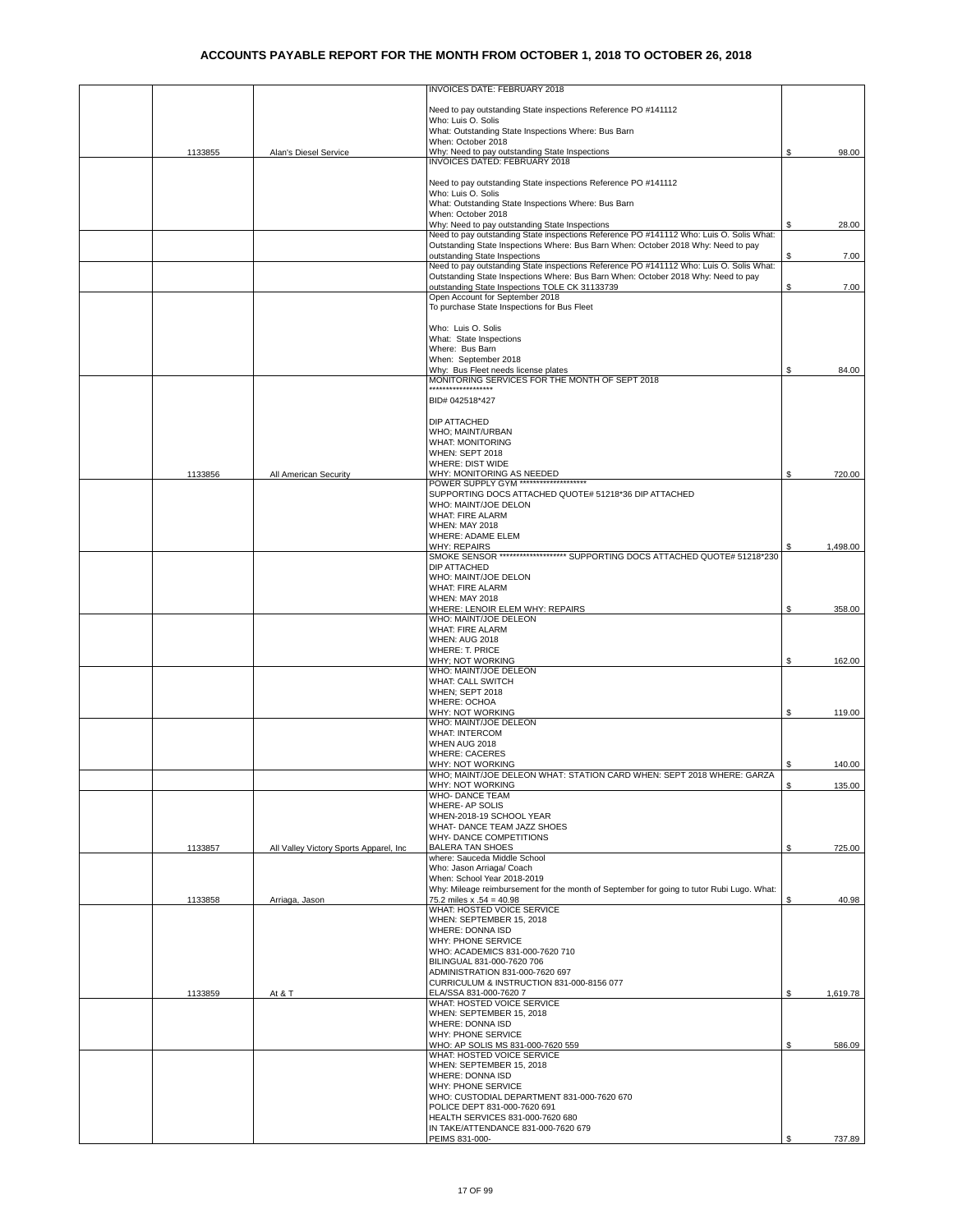|         |        | WHAT: HOSTED VOICE SERVICE                                         |                 |
|---------|--------|--------------------------------------------------------------------|-----------------|
|         |        | WHEN: SEPTEMBER 15, 2018                                           |                 |
|         |        | WHERE: DONNA ISD<br>WHY: PHONE SERVICE                             |                 |
|         | At & T | WHO: DM SAUCEDA MS 831-000-7620 577                                | \$<br>634.21    |
|         |        | WHAT: HOSTED VOICE SERVICE                                         |                 |
|         |        | WHEN: SEPTEMBER 15, 2018                                           |                 |
|         |        | WHERE: DONNA ISD<br>WHY: PHONE SERVICE                             |                 |
|         |        | WHO: GARZA ELEM. 831-000-7620 231                                  | 320.82<br>\$    |
|         |        | WHAT: HOSTED VOICE SERVICE                                         |                 |
|         |        | WHEN: SEPTEMBER 15, 2018                                           |                 |
|         |        | WHERE: DONNA ISD<br>WHY: PHONE SERVICE                             |                 |
|         |        | WHO: GUZMAN ELEM. 831-000-7620 993                                 | \$<br>270.25    |
|         |        | WHAT: HOSTED VOICE SERVICE                                         |                 |
|         |        | WHEN: SEPTEMBER 15, 2018                                           |                 |
|         |        | WHERE: DONNA ISD                                                   |                 |
|         |        | WHY: PHONE SERVICE<br>WHO: MUNOZ ELEM 831-000-7620 209             |                 |
|         |        | WHAT: HOSTED VOICE SERVICE                                         | 302.31<br>S     |
|         |        | WHEN: SEPTEMBER 15, 2018                                           |                 |
|         |        | WHERE: DONNA ISD                                                   |                 |
|         |        | WHY: PHONE SERVICE                                                 |                 |
|         |        | WHO: OCHOA ELEM. 831-000-7620 987<br>WHAT: HOSTED VOICE SERVICE    | 529.37<br>S     |
|         |        | WHEN: SEPTEMBER 15, 2018                                           |                 |
|         |        | WHERE: DONNA ISD                                                   |                 |
|         |        | WHY: PHONE SERVICE                                                 |                 |
|         |        | WHO: PRICE ELEM. 831-000-7620 452<br>WHAT: HOSTED VOICE SERVICE    | S<br>259.35     |
|         |        | WHEN: SEPTEMBER 15, 2018                                           |                 |
|         |        | WHERE: DONNA ISD                                                   |                 |
|         |        | WHY: PHONE SERVICE                                                 |                 |
|         |        | WHO: RIVAS ELEM. 831-000-7620 220                                  | 318.33<br>\$    |
|         |        | WHAT: HOSTED VOICE SERVICE<br>WHEN: SEPTEMBER 15, 2018             |                 |
|         |        | WHERE: DONNA ISD                                                   |                 |
|         |        | WHY: PHONE SERVICE                                                 |                 |
|         |        | WHO: RUNN ELEMENTARY                                               |                 |
|         |        | 831-000-7620 419                                                   | \$<br>318.33    |
|         |        | WHAT: HOSTED VOICE SERVICE<br>WHEN: SEPTEMBER 15, 2018             |                 |
|         |        | WHERE: DONNA ISD                                                   |                 |
|         |        | WHY: PHONE SERVICE                                                 |                 |
|         |        | WHO: SALAZAR ELEM. 831-000-7620 012                                | \$<br>334.40    |
|         |        | WHAT: HOSTED VOICE SERVICE                                         |                 |
|         |        | WHEN: SEPTEMBER 15, 2018<br>WHERE: DONNA ISD                       |                 |
|         |        | WHY: PHONE SERVICE                                                 |                 |
|         |        | WHO: SALINAS ELEMENTARY                                            |                 |
|         |        | 831-00-7619-995                                                    | 286.28<br>\$    |
|         |        | WHAT: HOSTED VOICE SERVICE                                         |                 |
|         |        | WHEN: SEPTEMBER 15, 2018<br>WHERE: DONNA ISD                       |                 |
|         |        | WHY: PHONE SERVICE                                                 |                 |
|         |        | WHO: SINGLETERRY ELEM 831-000-7620 006                             | \$<br>286.28    |
|         |        | WHAT: HOSTED VOICE SERVICE                                         |                 |
|         |        | WHEN: SEPTEMBER 15, 2018                                           |                 |
|         |        | WHERE: DONNA ISD<br>WHY: PHONE SERVICE                             |                 |
|         |        | WHO: STAINKE ELEM. 831-000-7620 998                                | \$<br>398.74    |
|         |        | WHAT: HOSTED VOICE SERVICE                                         |                 |
|         |        | WHEN: SEPTEMBER 15, 2018                                           |                 |
|         |        | WHERE: DONNA ISD<br>WHY: PHONE SERVICE                             |                 |
|         |        | WHO: W.A. TODD MS 831-000-7620 601                                 | \$<br>481.25    |
|         |        | WHAT: HOSTED VOICE SERVICE                                         |                 |
|         |        | WHEN: SEPTEMBER 15, 2018                                           |                 |
|         |        | WHERE: DONNA ISD                                                   |                 |
|         |        | WHY: PHONE SERVICE                                                 |                 |
|         |        | WHO:ADAME ELEM. 831-000-7620 178<br>WHAT: HOSTED VOICE SERVICE     | \$<br>368.95    |
|         |        | WHEN: SEPTEMBER 15, 2018                                           |                 |
|         |        | WHERE: DONNA ISD                                                   |                 |
|         |        | WHY: PHONE SERVICE                                                 |                 |
|         |        | WHO:BUSINESS OFFICE 831-000-7620 656<br>WHAT: HOSTED VOICE SERVICE | 401.03<br>\$    |
|         |        | WHEN: SEPTEMBER 15, 2018                                           |                 |
|         |        | WHERE: DONNA ISD                                                   |                 |
|         |        | WHY: PHONE SERVICE                                                 |                 |
|         |        | WHO:CACERES ELEM. 831-000-7620 207<br>WHAT: HOSTED VOICE SERVICE   | \$<br>256.68    |
|         |        | WHEN: SEPTEMBER 15, 2018                                           |                 |
|         |        | WHERE: DONNA ISD                                                   |                 |
|         |        | WHY: PHONE SERVICE                                                 |                 |
|         |        | WHO:DAEP 831-000-7620 635                                          | 239.22<br>\$    |
|         |        | WHAT: HOSTED VOICE SERVICE                                         |                 |
|         |        | WHEN: SEPTEMBER 15, 2018<br>WHERE: DONNA ISD                       |                 |
|         |        | WHY: PHONE SERVICE                                                 |                 |
|         |        | WHO:LENOIR ELEM. 813-000-7620 014                                  | \$<br>366.48    |
|         |        | WHAT: HOSTED VOICE SERVICE                                         |                 |
|         |        | WHEN: SEPTEMBER 15, 2018                                           |                 |
|         |        | WHERE: DONNA ISD<br>WHY: PHONE SERVICE                             |                 |
|         |        | WHO:VETERANS MS 831-000-7620 593                                   | 668.79<br>\$    |
|         |        | <b>WHAT: GIGAMAN CHARGES</b>                                       |                 |
|         |        | WHEN: SEP 23 THRU OCT 22, 2018                                     |                 |
|         |        | WHY: MONTHLY CHARGES                                               |                 |
| 1133860 | At & T | WHERE: CAMPUSES & DEPT.<br>WHO: DISTRICT WIDE                      | \$<br>39,556.50 |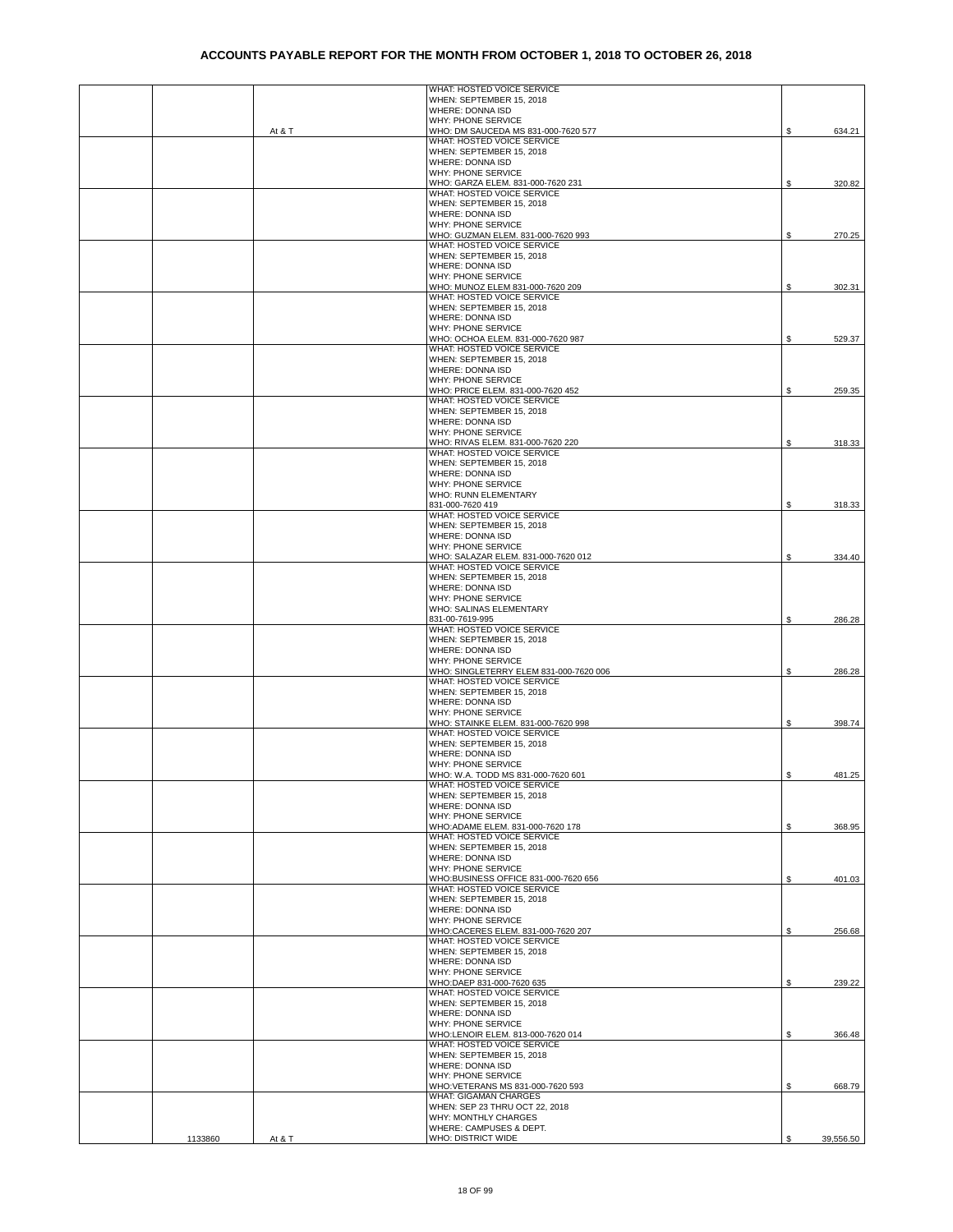|         |                               | <b>WHAT: PHONE CHARGES</b>                                                          |    |          |
|---------|-------------------------------|-------------------------------------------------------------------------------------|----|----------|
|         |                               | WHEN: SEP 23 TO OCT. 22, 2018                                                       |    |          |
|         |                               | WHERE: CAMPUSES & DEPT.<br>WHO: DISTRICT WIDE                                       |    |          |
| 1133860 | At & T                        | WHY: MONTHLY CHARGES                                                                | S  | 5,328.59 |
|         |                               | WHAT: PHONE SERVICE                                                                 |    |          |
|         |                               | WHEN: SEP 23 TO OCT 22, 2018                                                        |    |          |
|         |                               | WHY: MONTHLY SERVICE                                                                |    |          |
|         |                               | WHERE: DONNA ISD                                                                    |    |          |
|         |                               | WHO: ADAME ELEM.<br>WHAT: PHONE SERVICE                                             | S  | 368.63   |
|         |                               | WHEN: SEP 23 TO OCT 22, 2018                                                        |    |          |
|         |                               | WHY: MONTHLY SERVICE                                                                |    |          |
|         |                               | WHERE: DONNA ISD                                                                    |    |          |
|         |                               | WHO: ADMINISTRATION                                                                 | S  | 75.98    |
|         |                               | WHAT: PHONE SERVICE                                                                 |    |          |
|         |                               | WHEN: SEP 23 TO OCT 22, 2018<br>WHY: MONTHLY SERVICE                                |    |          |
|         |                               | <b>WHERE: DONNA ISD</b>                                                             |    |          |
|         |                               | WHO: AP SOLIS                                                                       | S  | 75.98    |
|         |                               | <b>WHAT: PHONE SERVICE</b>                                                          |    |          |
|         |                               | WHEN: SEP 23 TO OCT 22, 2018                                                        |    |          |
|         |                               | WHY: MONTHLY SERVICE                                                                |    |          |
|         |                               | WHERE: DONNA ISD                                                                    |    |          |
|         |                               | WHO: BUSINESS OFFICE<br><b>WHAT: PHONE SERVICE</b>                                  | S  | 75.98    |
|         |                               | WHEN: SEP 23 TO OCT 22, 2018                                                        |    |          |
|         |                               | WHY: MONTHLY SERVICE                                                                |    |          |
|         |                               | WHERE: DONNA ISD                                                                    |    |          |
|         |                               | <b>WHO: DAEP</b>                                                                    | \$ | 75.98    |
|         |                               | WHAT: PHONE SERVICE                                                                 |    |          |
|         |                               | WHEN: SEP 23 TO OCT 22, 2018                                                        |    |          |
|         |                               | WHY: MONTHLY SERVICE<br>WHERE: DONNA ISD                                            |    |          |
|         |                               | WHO: DNHS                                                                           |    | 271.95   |
|         |                               | WHAT: PHONE SERVICE                                                                 |    |          |
|         |                               | WHEN: SEP 23 TO OCT 22, 2018                                                        |    |          |
|         |                               | WHY: MONTHLY SERVICE                                                                |    |          |
|         |                               | <b>WHERE: DONNA ISD</b>                                                             |    |          |
|         |                               | WHO: DONNA NORTH HIGH 461-2018,2021,2081,2088,2119,2125,2127<br>WHAT: PHONE SERVICE | \$ | 388.05   |
|         |                               | WHEN: SEP 23 TO OCT 22, 2018                                                        |    |          |
|         |                               | WHY: MONTHLY SERVICE                                                                |    |          |
|         |                               | WHERE: DONNA ISD                                                                    |    |          |
|         |                               | WHO: GARZA ELEM                                                                     | S  | 368.63   |
|         |                               | WHAT: PHONE SERVICE                                                                 |    |          |
|         |                               | WHEN: SEP 23 TO OCT 22, 2018<br>WHY: MONTHLY SERVICE                                |    |          |
|         |                               | WHERE: DONNA ISD                                                                    |    |          |
|         |                               | <b>WHO: LENOIR</b>                                                                  | £. | 75.98    |
|         |                               | WHAT: PHONE SERVICE                                                                 |    |          |
|         |                               | WHEN: SEP 23 TO OCT 22, 2018                                                        |    |          |
|         |                               | WHY: MONTHLY SERVICE                                                                |    |          |
|         |                               | WHERE: DONNA ISD                                                                    |    |          |
|         |                               | <b>WHO: MAINTENANCE</b><br>WHAT: PHONE SERVICE                                      | S  | 340.18   |
|         |                               | WHEN: SEP 23 TO OCT 22, 2018                                                        |    |          |
|         |                               | WHY: MONTHLY SERVICE                                                                |    |          |
|         |                               | WHERE: DONNA ISD                                                                    |    |          |
|         |                               | WHO: OCHOA ELEM.                                                                    | S  | 75.98    |
|         |                               | <b>WHAT: PHONE SERVICE</b>                                                          |    |          |
|         |                               | WHEN: SEP 23 TO OCT 22, 2018                                                        |    |          |
|         |                               | WHY: MONTHLY SERVICE<br>WHERE: DONNA ISD                                            |    |          |
|         |                               | WHO: POLICE - HOT LINE                                                              | \$ | 37.99    |
|         |                               | WHAT: PHONE SERVICE                                                                 |    |          |
|         |                               | WHEN: SEP 23 TO OCT 22, 2018                                                        |    |          |
|         |                               | WHY: MONTHLY SERVICE                                                                |    |          |
|         |                               | WHERE: DONNA ISD                                                                    |    |          |
|         |                               | WHO: TECHNOLOGY DEPT.<br>WHAT: PHONE SERVICE                                        | \$ | 75.98    |
|         |                               | WHEN: SEP 23 TO OCT 22, 2018                                                        |    |          |
|         |                               | WHY: MONTHLY SERVICE                                                                |    |          |
|         |                               | WHERE: DONNA ISD                                                                    |    |          |
|         |                               | WHO: VETERANS MS                                                                    | \$ | 75.98    |
|         |                               | <b>WHAT: PHONE SERVICES</b>                                                         |    |          |
|         |                               | WHEN: SEP 23 TO OCT 22, 2018                                                        |    |          |
|         |                               | WHY: MONTHLY SERVICES<br><b>WHERE: DISTRIC WIDE</b>                                 |    |          |
|         |                               | WHO: BUSINESS OFFICE                                                                | S  | 628.40   |
|         |                               | WHAT: PHONE SERVICE                                                                 |    |          |
|         |                               | WHEN: SEP 23 TO OCT 22, 2018                                                        |    |          |
|         |                               | WHY: MONTHLY SERVICE                                                                |    |          |
|         |                               | WHERE: DONNA ISD                                                                    |    |          |
| 1133861 | At & T                        | WHO: SALINAS ELEM.<br><b>WHAT: PHONE SERVICES</b>                                   | S  | 75.39    |
|         |                               | WHEN: AUGUST 23, 2018 TO SEPTEMBER 03, 2018                                         |    |          |
|         |                               | WHERE: DONNA NORTH HS                                                               |    |          |
|         |                               | WHY: MONTHLY SERVICE                                                                |    |          |
| 1133862 | At & T Long Distance          | WHO: LIBRARY 464-4434                                                               | \$ | 6.89     |
|         |                               | WHO-LUIS O. SOLIS                                                                   |    |          |
|         |                               | WHAT-DURLAST WIPERS & R LOW PROFIL WHY-NEEDED FOR STOCK FOR BUS                     |    |          |
| 1133863 | AutoZone Texas, L.P.          | FLEET WHERE-TRANSPORTATION BUS BARN WHEN-OCTOBER 2018<br>WHO: B RUIZ                | \$ | 117.00   |
|         |                               | WHEN: 9/28/18                                                                       |    |          |
|         |                               | WHERE: WESLACO                                                                      |    |          |
|         |                               | WHAT: FOOTBALL CHEER                                                                |    |          |
| 1133864 | <b>BAR-B-CUTIE SMOKEHOUSE</b> | WHY: STUDENT MEAL                                                                   | S  | 196.00   |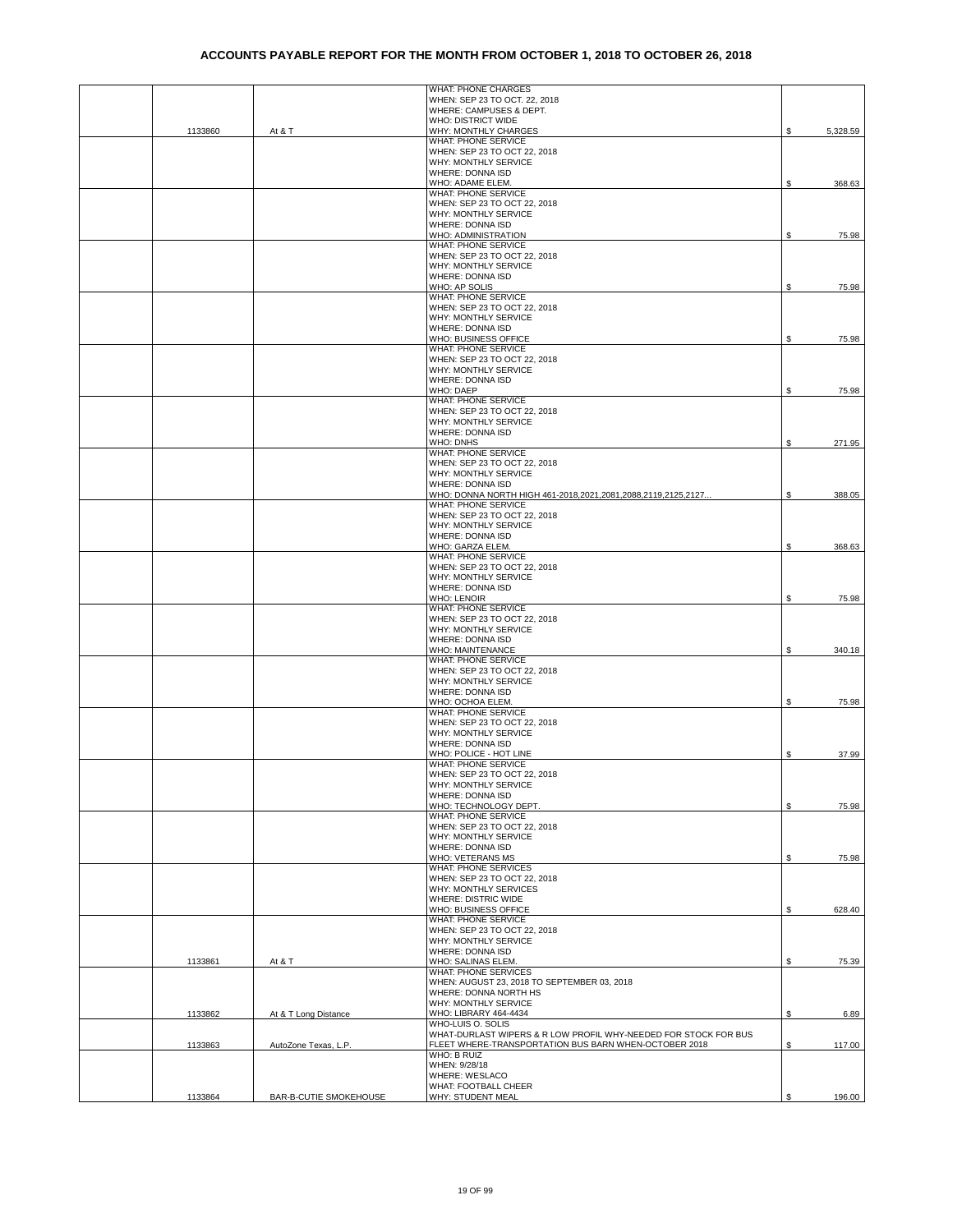|         |                                  | WHO: MRS. MICHELLE Y. BELTRAN-GAMBOA, COUNSELOR, ADAME ELEM. WHEN:<br>2018-2019 SCHOOL YEAR                                                |    |            |
|---------|----------------------------------|--------------------------------------------------------------------------------------------------------------------------------------------|----|------------|
|         |                                  | WHERE: AUSTIN, TEXAS                                                                                                                       |    |            |
|         |                                  | WHY: TRAUMA AND RESILIENCE CONFERENCE                                                                                                      |    |            |
| 1133865 | BELTRAN, MICHELLE YVONNE         | WHAT: REIMBURSEMENT FOR MEALS<br><b>WHAT: PREMIUM</b>                                                                                      | S  | 50.78      |
|         |                                  | WHEN: SCHOOL YEAR 2018-19                                                                                                                  |    |            |
|         |                                  | WHY: STUDENT/ATHLETIC ACCIDENT INSURANCE                                                                                                   |    |            |
|         |                                  | WHERE: DONNA ISD                                                                                                                           |    |            |
| 1133866 | BROKERAGE STORE, INC., THE       | WHO: LUDIVINA CANSINO, ASST. SUPT. OF BUSINESS AND FINANCE GROUP UIL<br>(U&C) CATASTROPHIC AND \$500k CASH BENEFIT INVOICE DATE: 9/10/2018 | S  | 500,990.00 |
|         |                                  | WHO: CYNTHIA VIESCA                                                                                                                        |    |            |
|         |                                  | WHAT: STUDENT & COACHES MEALS                                                                                                              |    |            |
|         |                                  | WHEN: SEPTEMBER 29, 2018<br>WHERE: VALLEYVIEW HIGH SCHOOL                                                                                  |    |            |
| 1133867 | BAR-B-CUTIE SMOKEHOUSE           | WHY: VOLLEYBALL DISTRICT MATCHES 9TH                                                                                                       | \$ | 168.00     |
|         |                                  | WILSON EVOLUTION 29.5 BASKETBALL WHO: MENDOZA                                                                                              |    |            |
|         |                                  | <b>WHAT: EQUIPMENT</b>                                                                                                                     |    |            |
|         |                                  | WHEN: 2018-2019 BASKETBALL ATHLETIC SEASON<br>WHERE: DONNA NORTH HS                                                                        |    |            |
| 1133868 | <b>Barcelona Sporting Goods</b>  | WHY: NEEDED FOR BASKETBALL SEASON FOR ATHLETES                                                                                             | S  | 622.80     |
|         |                                  | 9/21/18 VOLLEYBALL TOURN. 2 GAMES (SAUCEDA VS APSOLIS), (CUELLAR VS                                                                        |    |            |
| 1133869 | Basaldua, Michael Anthony        | GARZA)                                                                                                                                     | S  | 85.00      |
|         |                                  | 9/22/18 VOLLEYBALL TOURN. 4 GAMES (CHACON VS HOGE), (VET VS TODD), (HOGE<br>VS TODD), (EE VS CENTRAL)                                      |    |            |
|         |                                  | MILEAGE METRO RATE                                                                                                                         | \$ | 155.00     |
|         |                                  | <b>ATHLETIC OFFICIAL</b>                                                                                                                   |    |            |
|         |                                  | WHO: MICHAEL BASALDUA                                                                                                                      |    |            |
|         |                                  | WHAT: ATHLETIC OFFICIAL & MILEAGE - METRO RATE<br>WHEN: 9/11/18                                                                            |    |            |
|         |                                  | WHERE: VETERANS MS                                                                                                                         |    |            |
|         |                                  | WHY: UIL REQUIREMENT 2 VOLLEYBALL GAMES (VETERANS VS WESLACO GARZA)                                                                        |    |            |
|         |                                  | 7c AND 8c TEAMS                                                                                                                            | \$ | 95.00      |
|         |                                  | WHO: MICHAEL BASALDUA<br><b>WHAT: ATHLETIC OFFICIAL</b>                                                                                    |    |            |
|         |                                  | WHEN: 9/29/18                                                                                                                              |    |            |
|         |                                  | WHERE: DONNA NORTH HS                                                                                                                      |    |            |
|         |                                  | WHY: UIL REQUIREMENT 2 VOLLEYBALL GAMES (DNHS VS EDINBURG BOBCATS) 9B                                                                      | \$ | 95.00      |
|         |                                  | WHO: ADAM CANTU<br><b>WHAT: ATHLETIC OFFICIAL</b>                                                                                          |    |            |
|         |                                  | WHEN: 10/1/18                                                                                                                              |    |            |
|         |                                  | WHERE: DONNA NORTH                                                                                                                         |    |            |
| 1133870 | Benitez, Cristobal               | WHY: UIL REQUIREMENT 3 VOLLEYBALL GAMES (DNHS VS WESLACO EAST) 9A,B,JV                                                                     | \$ | 85.00      |
|         |                                  | Low Ultra Low Sulfur Diesel (Clear)<br>Who: Luis O. Solis                                                                                  |    |            |
|         |                                  | What: Diesel Fuel                                                                                                                          |    |            |
|         |                                  | Where: Fuel Service Station                                                                                                                |    |            |
|         |                                  | When: September 2018                                                                                                                       |    |            |
| 1133871 | Betts Oil & Butane               | Why: Fuel needed for Bus Fleet<br>Low Ultra-Low Sulfur Diesel (Clear)                                                                      | S  | 16,442.35  |
|         |                                  | Who: Luis O. Solis                                                                                                                         |    |            |
|         |                                  | What: Diesel Fuel                                                                                                                          |    |            |
|         |                                  | Where: Fuel Service Station                                                                                                                |    |            |
|         |                                  | When: October 2018<br>Why: Fuel needed for Bus Fleet                                                                                       |    | 17,017.34  |
|         |                                  | WHO: CTE TEACHER CLAUDIA JEAN                                                                                                              |    |            |
|         |                                  | <b>WHAT: SUPPLIES</b>                                                                                                                      |    |            |
|         |                                  | WHEN: 9/21/18                                                                                                                              |    |            |
|         |                                  | <b>WHERE: DNHS</b><br>WHY: ITEMS WILL BE USED FOR INSTRUCTIONAL RESOURCES. PACE AHI                                                        |    |            |
| 1133872 | <b>Buffalo Business Products</b> | ENTERPRISES P00154 PAD, EASEL, SELF STICK 2/EA                                                                                             | \$ | 73.50      |
|         |                                  | LAV FAUCET 1/2 GMP 4CC ACRYLIC ************** 501*15 QUOTE # 1011692 DIP                                                                   |    |            |
|         |                                  | <b>ATTACHED</b>                                                                                                                            |    |            |
|         |                                  | WHO: MAINT/ISREAL<br><b>WHAT: FAUCET</b>                                                                                                   |    |            |
|         |                                  | WHEN: SEPT 2018                                                                                                                            |    |            |
| 1133873 | Bush Supply Co.                  | WHERE: MUNOZ C WING                                                                                                                        |    | 39.30      |
|         |                                  | 9/22/18 VOLLEYBALL TOURN. 4 GAMES (MARY HOGE VS MERCEDES), (VETERANS VS                                                                    |    |            |
| 1133874 | CANTU, AARON PETER               | TODD), (HOGE VS TODD), (EE VS CENTRAL)MILEAGE METRO RATE                                                                                   | S  | 155.00     |
|         |                                  | <b>ATHLETIC OFFICIAL</b><br>WHO: CANTU AARON                                                                                               |    |            |
|         |                                  | WHAT: ATHLETIC OFFICIAL MILEAGE METRO RATE                                                                                                 |    |            |
|         |                                  | WHEN: 9/21/18                                                                                                                              |    |            |
|         |                                  | WHERE: VETERANS MS                                                                                                                         |    |            |
|         |                                  | WHY: UIL REQUIREMENT 3 VOLLEYBALL TOURN. GAMES (EDCOUCH VS MARY HOGE)<br>(VETERANS VS CENTRAL) (TODD VS EDCOUCH)                           | \$ |            |
|         |                                  |                                                                                                                                            |    | 120.00     |
|         |                                  |                                                                                                                                            |    |            |
|         |                                  | ATHLETIC OFFICIAL                                                                                                                          |    |            |
|         |                                  | WHO: ADAM CANTU                                                                                                                            |    |            |
|         |                                  | WHAT: ATHLETIC OFFICIAL & MILEAGE METRO RATE 2 DAYS 9/21/18 & 9/22/18                                                                      |    |            |
|         |                                  | WHEN: 9/21/18-9/22/18                                                                                                                      |    |            |
|         |                                  | WHERE: VETERANS MS<br>WHY: UIL REQUIREMENT 6 VOLLEYBALL TOURN. GAMES (SOLIS VS CUELLAR), (                                                 |    |            |
| 1133875 | CANTU. ADAM JACOB                | CUELLAR VS HARGILL), (EDCOUCH                                                                                                              | S. | 240.00     |
|         |                                  | Who: Technology Dept./ Director David Chavez                                                                                               |    |            |
|         |                                  | What: mileage for tech Steven Cassiano When: Sept. 2018                                                                                    |    |            |
| 1133876 | CASSIANO, STEVEN                 | Where: tech travels to assign campuses Why: it's a monthly for mileage for techs<br>ATHLETIC OFFICIAL                                      | \$ | 27.94      |
|         |                                  | WHO: NICK CASTILLO                                                                                                                         |    |            |
|         |                                  | WHAT: ATHLETIC OFFICIAL                                                                                                                    |    |            |
|         |                                  | WHEN: 9/13/18                                                                                                                              |    |            |
|         |                                  | WHERE: DONNA NORTH<br>WHY: UIL REQUIREMENT 2 GAMES (DNHS VS GRULLA)                                                                        |    |            |
| 1133877 | CASTILLO, NICK                   | MILEAGE - METRO RATE                                                                                                                       | S  | 115.00     |
|         |                                  | WHO: CASTILLO, NICK                                                                                                                        |    |            |
|         |                                  | WHAT: ATHLETIC OFFICIAL                                                                                                                    |    |            |
|         |                                  | WHEN: 9/22/18<br>WHERE: DONNA NORTH HS                                                                                                     |    |            |
|         |                                  | WHY: UIL REQUIREMENT 2 FOOTBALL GAMES (VETERANS VS MARY HOGE) 7TH A                                                                        |    |            |
|         |                                  | AND B TEAMS                                                                                                                                | \$ | 105.00     |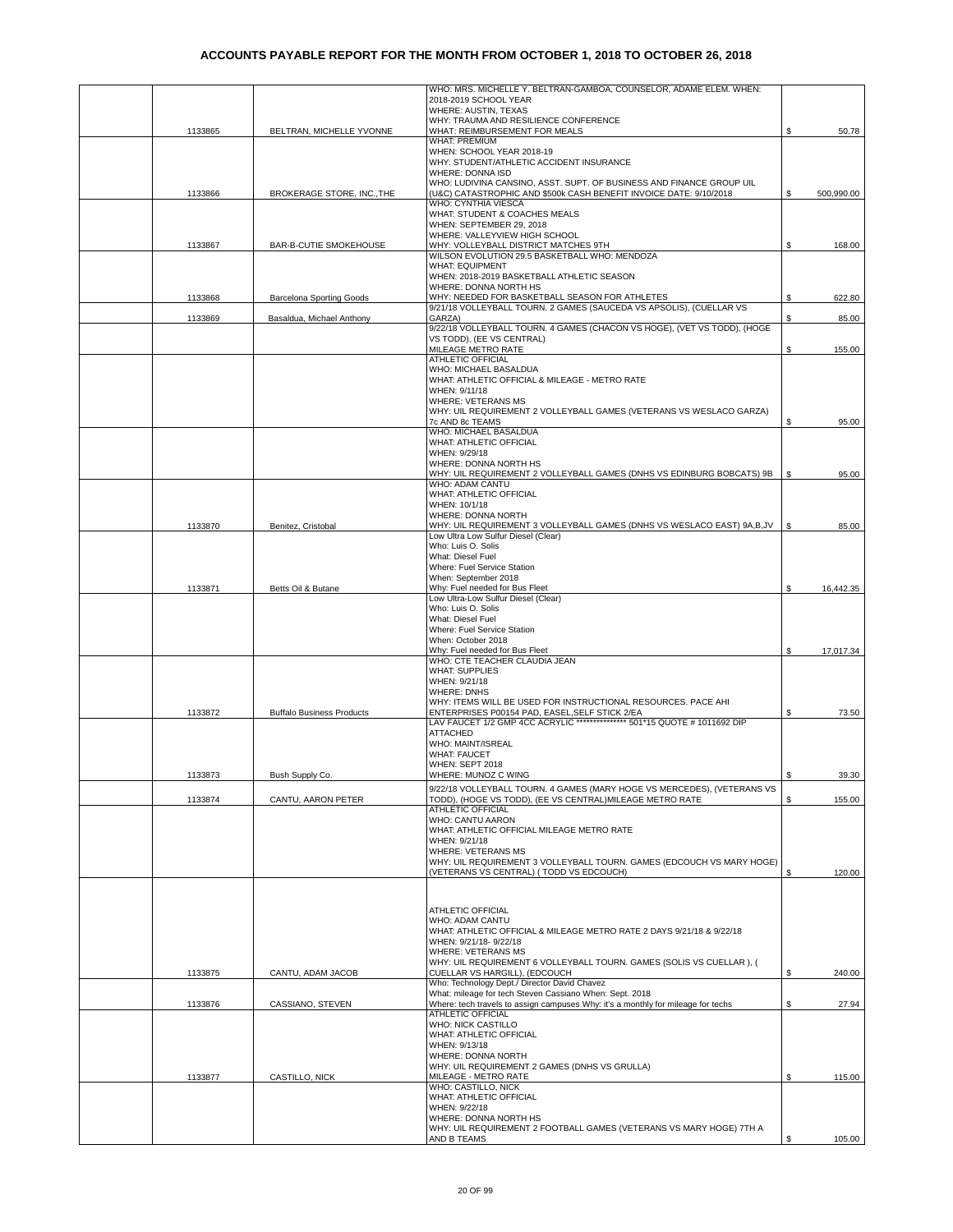|         |                            | WHO: CASTILLO, NICK                                                                                    |    |        |
|---------|----------------------------|--------------------------------------------------------------------------------------------------------|----|--------|
|         |                            | WHAT: ATHLETIC OFFICIAL<br>WHEN: 9/29/18                                                               |    |        |
|         |                            | WHERE: DONNA NORTH HS                                                                                  |    |        |
| 1133877 | CASTILLO, NICK             | WHY: UIL REQUIREMENT 2 FOOTBALL GAMES (VETERANS VS TODD) 8TH A AND B                                   | S  | 60.00  |
|         |                            | WHAT: CANON LUCIA PFI 102 BLACK                                                                        |    |        |
|         |                            | WHO: OCHOA GRADE LEVEL TEACHERS WHEN: 2018-2019 SCHOOL YEAR<br>WHERE: A.M. OCHOA ELEMENTARY            |    |        |
| 1133878 |                            | CDW-Government LLC, CDW Governmen WHY: RESOURCES NEEDED FOR INSTRUCTIONAL SUPPORT FOR STUDENT          | S  | 360.88 |
|         |                            | WHO: J MARICHALAR                                                                                      |    |        |
|         |                            | WHEN: 9/28/18<br><b>WHERE: EAST HS</b>                                                                 |    |        |
|         |                            | WHAT: (V) FOOTBALL                                                                                     |    |        |
| 1133879 | CICI'S PIZZA #281          | WHY: STUDENT MEAL                                                                                      | S  | 318.00 |
|         |                            | WHO: R. LEAL/O. CRUZ<br><b>WHAT: STUDENT MEALS</b>                                                     |    |        |
|         |                            | WHEN: SEPTEMBER 29, 2018                                                                               |    |        |
|         |                            | WHERE: BROWNSVILLE SAM'S STADIUM WHY: DHS VS B. LOPEZ VARSITY                                          | S  | 595.00 |
|         |                            | WHO: MAINT/PETE V<br><b>WHAT: BATTERY</b>                                                              |    |        |
|         |                            | WHEN: SEPT 2018                                                                                        |    |        |
|         |                            | WHERE: TRUCK 1110                                                                                      |    |        |
| 1133880 | COMMERCIAL BILLING SERVICE | WHY: NOT WORKING<br>Who: Bilingual/ESL Department-Gregorio Arellano Jr., Director                      | \$ | 129.89 |
|         |                            | What: Texas Education Agency Texes Exam reimbursement-Rebecca Camargo                                  |    |        |
|         |                            | When: 2017-18-19 School year                                                                           |    |        |
| 1133881 | Camargo, Ruiz Rebecca      | Where: Bilingual/ESL Department<br>Why: T.E.A. exam reimbursement T.E.A. Texes Exam reimb              | \$ | 346.40 |
|         |                            | Who: Technology Dept./ Director David Chavez                                                           |    |        |
|         |                            | What: mileage for tech Joseph Campos When: Sept. 2018                                                  |    |        |
| 1133882 | Campos, Joseph Michael     | Where: Tech travels to assign campuses Why: it a monthly mileage for techs<br>WHO: JAVIER CANTU JR.    | \$ | 59.46  |
|         |                            | WHAT: ATHLETIC OFFICIAL                                                                                |    |        |
|         |                            | WHEN: 9/29/18                                                                                          |    |        |
|         |                            | WHERE: DONNA NORTH HS<br>WHY: UIL REQUIREMENT 3 VOLLEYBALL GAMES (DNHS VS EDINBURG BOBCATS) 9B         |    | 155.00 |
| 1133883 | Cantu Jr., Javier          | ATHLETIC OFFICIAL                                                                                      | \$ |        |
|         |                            | WHO: CARLO CASTILLO                                                                                    |    |        |
|         |                            | WHAT: ATHLETIC OFFICIAL                                                                                |    |        |
|         |                            | WHEN: 9/13/18<br>WHERE: DONNA NORTH                                                                    |    |        |
|         |                            | WHY: UIL REQUIREMENT 2 GAMES (DNHS VS GRULLA)                                                          |    |        |
| 1133884 | Castillo, Carlo David      | MILEAGE- METRO RATE<br>WHO: CARLO CASTILLO                                                             | \$ | 115.00 |
|         |                            | WHAT: ATHLETIC OFFICIAL                                                                                |    |        |
|         |                            | WHEN: 9/29/18                                                                                          |    |        |
|         |                            | <b>WHERE: VETERANS MS</b><br>WHY: UIL REQUIREMENT 1 FOOTBALL GAMES (VETERANS VS TODD) 8A TEAM          | S  | 165.00 |
|         |                            | WHO: CTE TEACHER MARISSA CASTILLO                                                                      |    |        |
|         |                            | <b>WHAT: MILEAGE</b>                                                                                   |    |        |
|         |                            | WHEN: MONTH OF SEPTEMBER<br><b>WHERE: DNHS</b>                                                         |    |        |
|         |                            |                                                                                                        |    |        |
|         |                            |                                                                                                        |    |        |
|         |                            |                                                                                                        | \$ |        |
| 1133885 | Castillo, Marissa          | WHY: MILEAGE FROM DHS TO DNHS MILEAGE FOR MARISSA CASTILLO<br>WHO: CASTILLO RICARDO                    |    | 35.97  |
|         |                            | WHAT: ATHLETIC OFFICIAL                                                                                |    |        |
|         |                            | WHEN: 9/13/18                                                                                          |    |        |
| 1133886 | Castillo, Ricardo          | <b>WHERE: VETERANS MS</b><br>WHY: UIL REQUIREMENT 3 VOLLEYBALL GAMES (VETERANS VS MERCEDES) 7A,7B,     | \$ | 95.00  |
|         |                            | WHO: CASTILLO RICARDO                                                                                  |    |        |
|         |                            | WHAT: ATHLETIC OFFICIAL                                                                                |    |        |
|         |                            | WHEN: 9/20/18<br><b>WHERE: VETERANS MS</b>                                                             |    |        |
|         |                            | WHY: UIL REQUIREMENT 3 VOLLEYBALL GAMES (VETERANS VS WESLACO) 7A, 7B, 7C                               |    |        |
|         |                            | TEAMS                                                                                                  | S. | 135.00 |
|         |                            | WHO: RICARDO CASTILLO<br>WHAT: ATHLETIC OFFICIAL                                                       |    |        |
|         |                            | WHEN: 9/18 /18                                                                                         |    |        |
|         |                            | <b>WHERE: VETERANS MS</b>                                                                              |    |        |
|         |                            | WHY: UIL REQUIREMENT 2 VOLLEYBALL GAMES (VETERANS VS WESLACO GARZA)<br>7c AND 8c TEAMS                 | S  | 135.00 |
|         |                            | WHO: RICARDO CASTILLO                                                                                  |    |        |
|         |                            | WHAT: ATHLETIC OFFICIAL                                                                                |    |        |
|         |                            | WHEN: 9/27/18<br>WHERE: DONNA NORTH                                                                    |    |        |
|         |                            | WHY: UIL REQUIREMENT 2 VOLLEYBALL GAMES (VETERANS VS CHACON) 8A,B                                      | S  | 85.00  |
|         |                            | Who: Technology Dept./ Director David Chavez<br>What: mileage for tech Alexis Cavazos When: Sept. 2018 |    |        |
| 1133887 | Cavazos, Alexis            | Where: tech travels to assign campuses Why: its a monthly mileage for techs'                           | S. | 227.42 |
|         |                            | Who: Technology Dept./ Director David Chavez                                                           |    |        |
|         |                            | What: mileage for Network Admin Albert Chavez<br>When: Sept. 2018                                      |    |        |
| 1133888 | Chavez, Alberto            | Where: Network technician oversee internet Why: its a monthly for techs                                | \$ | 26.54  |
|         |                            | WHO: CYNTHIA VIESCA                                                                                    |    |        |
|         |                            | WHEN: 8/17/18<br>WHERE: MCALLEN MEMORIAL HS                                                            |    |        |
| 1133889 | Chick Fil A                | WHY: JVL VOLLEYBALL TOURNAMENT WHAT: MEALS FOR ATHLETES                                                | \$ | 129.94 |
|         |                            | WHO: B RUIZ                                                                                            |    |        |
|         |                            | WHEN: 9/21/18<br><b>WHERE: DNHS</b>                                                                    |    |        |
|         |                            | <b>WHAT: CHEER</b>                                                                                     |    |        |
| 1133890 | Chick Fil A Weslaco        | WHY: STUDENT MEAL                                                                                      | \$ | 200.00 |
|         |                            | WHO: CYNTHIA VIESCA<br><b>WHAT: STUDENT MEALS</b>                                                      |    |        |
|         |                            | WHEN: OCTOBER 2, 2018                                                                                  |    |        |
|         |                            | WHERE: DONNA HIGH SCHOOL                                                                               |    |        |
|         |                            | WHY: VOLLEYBALL MATCHES VS B. PORTER VARSITY                                                           | \$ | 180.00 |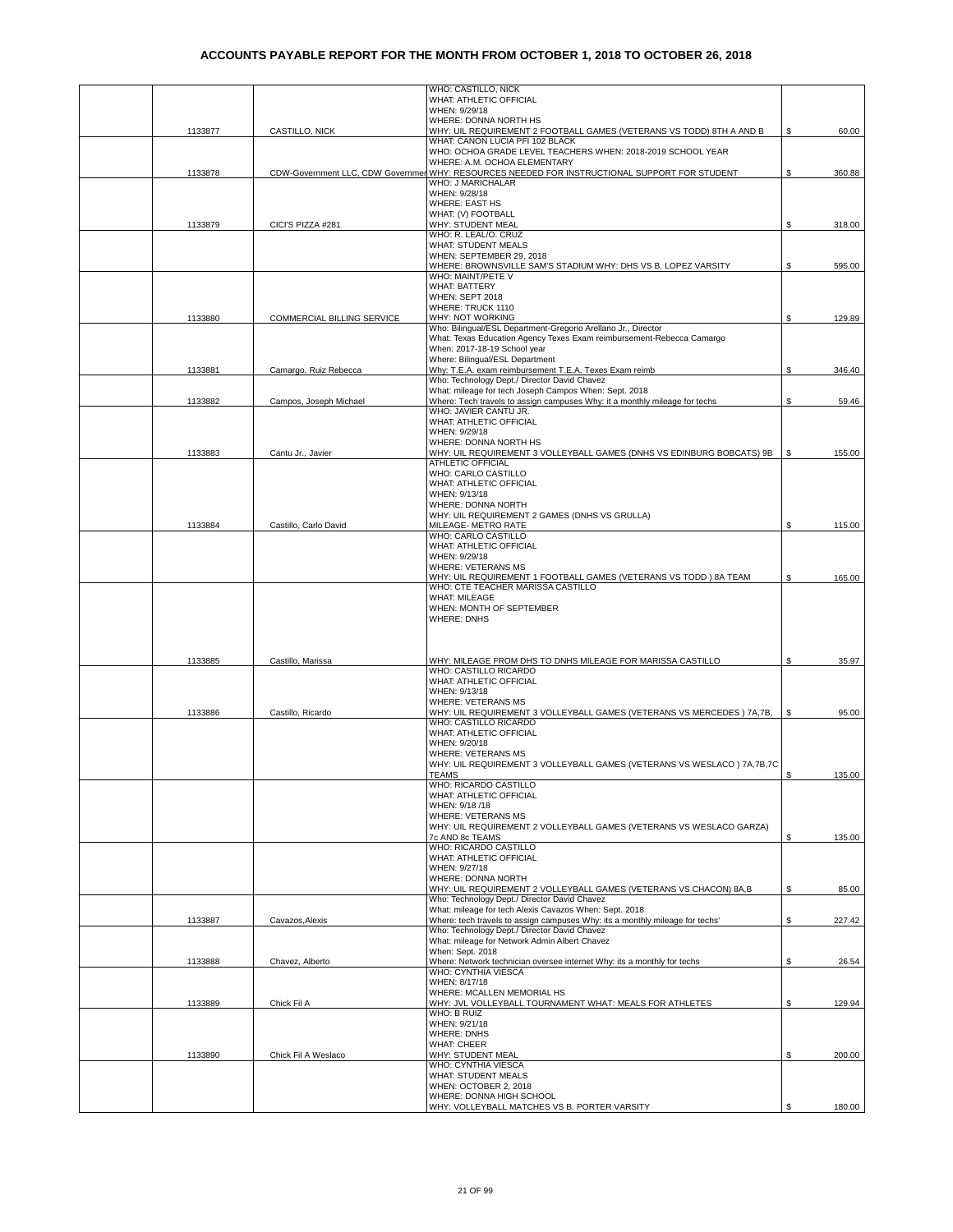|         |                                       | WHO: CYNTHIA VIESCA                                                                                                              |    |        |
|---------|---------------------------------------|----------------------------------------------------------------------------------------------------------------------------------|----|--------|
|         |                                       | WHEN: 8/28/18                                                                                                                    |    |        |
|         |                                       | WHERE: WESLACO EAST<br>WHY: 9TH A/B VOLLEYBALL GAME                                                                              |    |        |
| 1133890 | Chick Fil A Weslaco                   | WHAT: MEALS FOR ATHLETES & COACHES & BUS DRIVER                                                                                  |    | 224.00 |
|         |                                       | WHO: CORTEZ, JOSE A.                                                                                                             |    |        |
|         |                                       | WHAT: ATHLETIC OFFICIAL                                                                                                          |    |        |
|         |                                       | WHEN: 9/22/18                                                                                                                    |    |        |
| 1133891 | Cortez, Jose A.                       | WHERE: SAUCEDA MS<br>WHY: UIL REQUIREMENT 1 FOOTBALL GAMES (SAUCEDA VS MERCEDES) 7A GAME                                         | S. | 60.00  |
|         |                                       | Vehicle Registration Renewal Notice                                                                                              |    |        |
|         |                                       | Who: Luis O. Solis                                                                                                               |    |        |
|         |                                       | What: Vehicle Registration Renewal                                                                                               |    |        |
|         |                                       | Where: Bus Barn When: October 2018<br>Why: Bumpe #43 needed license plates 4DRBUAAN6CB397473                                     |    |        |
| 1133892 | County of Hidalgo - Texas, The        | Vehicle Registration Renewal Notice                                                                                              | \$ | 7.50   |
|         |                                       | Who: Luis O. Solis                                                                                                               |    |        |
|         |                                       | What: Vehicle Registration Renewal Notice                                                                                        |    |        |
|         |                                       | Where: Bus Barn                                                                                                                  |    |        |
|         |                                       | When: October 2018<br>Why: Bus fleet needed license plates. VIN # 4DRBUAANXCB397475 4UZABRDC28CZ11184                            |    |        |
| 1133893 | County of Hidalgo - Texas, The        | 4UZABRDC88CZ11187 4UZABRDC28CZ112                                                                                                | \$ | 90.00  |
|         |                                       | LITH GT4MV MV 2X4 T8 MV LAY IN TROFFER **************** BB#527*17 QUOTE #                                                        |    |        |
|         |                                       | 7906588 DIP ATTACHED                                                                                                             |    |        |
|         |                                       | WHO: ENERGY/ALFREDO C                                                                                                            |    |        |
|         |                                       | <b>WHAT: FIXTURE</b><br>WHEN; SEPT 2018                                                                                          |    |        |
|         |                                       | WHERE: TODD 9-155                                                                                                                |    |        |
| 1133894 | Crawford Electric Supply Company, Inc | <b>WHY: REPAIRS</b>                                                                                                              | \$ | 54.74  |
|         |                                       | Who: Technology Dept./ Director David Chavez                                                                                     |    |        |
|         |                                       | What: mileage for secretary Judy Crist When: Sept. 2018<br>Where: staff travels to stores or disd whs to pick up items for techs |    |        |
| 1133895 | Crist, Judith                         | Why: monthly for staff to get mileage                                                                                            | \$ | 13.92  |
|         |                                       | What: Freight & Handling Charges                                                                                                 |    |        |
|         |                                       | When: April 2018                                                                                                                 |    |        |
|         |                                       | Where: J.W. Caceres Elem.                                                                                                        |    |        |
|         |                                       | Who: Rumaldo Cisneros, Counselor<br>Why: Reference P/O #146395 Quote #Q0001559 Inv. #112221 As stated on the price quote         |    |        |
| 1133896 | DATA RECOGNITION CORPORATION          | "Freight and handling charges are estimated." Freight                                                                            | S  | 21.43  |
|         |                                       | WHAT: ATHLETIC OFFICIAL                                                                                                          |    |        |
|         |                                       | WHEN: 9/27/18                                                                                                                    |    |        |
|         |                                       | WHERE: DONNA NORTH                                                                                                               |    |        |
| 1133897 | DONALSON, ERIC                        | WHY: UIL REQUIREMENT 3 VOLLEYBALL GAMES (DNHS VS WESLACO EAST) JV TEAM   \$<br>WHO: R. ALVAREZ/S. SOTO                           |    | 65.00  |
|         |                                       | WHAT: STUDENT & COACHES MEALS                                                                                                    |    |        |
|         |                                       | WHEN: SEPTEMBER 27, 2018                                                                                                         |    |        |
|         |                                       | WHERE: E. ELSA MIDDLE SCHOOL                                                                                                     |    |        |
| 1133898 | Dairy Queen Office                    | WHY: VOLLEYBALL MATCH 7TH A,B,C<br>WHO -DANCE A BLANCO                                                                           | \$ | 294.00 |
|         |                                       | WHERE- AP SOLIS                                                                                                                  |    |        |
|         |                                       | WHEN-2018-19                                                                                                                     |    |        |
|         |                                       | <b>WHAT- UNIFORM DRESS</b>                                                                                                       |    |        |
|         |                                       | WHY- TO PROVIDE UNIFORM FOR ALL DANCE EVENTS ********************* MW 8126                                                       |    |        |
| 1133899 | Danzgear                              | RAGLAN SLEEVELESS DRESS<br>WHO: JOANNA DE LEON, COUNSELOR, MUNOZ ELEM.                                                           | S. | 684.00 |
|         |                                       | WHEN: 2018-2019 SCHOOL YEAR                                                                                                      |    |        |
|         |                                       | WHERE: AUSTIN, TEXAS                                                                                                             |    |        |
|         |                                       | WHAT: MEAL REIMBURSEMENT                                                                                                         |    |        |
| 1133900 | De Leon, Joanna                       | WHY: TRAUMA AND RESILIENCE CONFERENCE<br>WHO: DECANINI, MARISSA                                                                  | \$ | 58.57  |
|         |                                       | WHAT: ATHLETIC OFFICIAL                                                                                                          |    |        |
|         |                                       | WHEN: 9/13/18                                                                                                                    |    |        |
|         |                                       | <b>WHERE: SAUCEDA MS</b>                                                                                                         |    |        |
| 1133901 | Decanini, Marissa                     | WHY: UIL REQUIREMENT 2 VOLLEYBALL GAMES (SAUCEDA VS MERCEDES)                                                                    | \$ | 85.00  |
|         |                                       | WHO: MELISSA DECANINI<br>WHAT: ATHLETIC OFFICIAL                                                                                 |    |        |
|         |                                       | WHEN: 9/20/18                                                                                                                    |    |        |
|         |                                       | WHERE: SAUCEDA MS                                                                                                                |    |        |
|         |                                       | WHY: UIL REQUIREMENT 2 GAMES ( SAUCEDA VS MERCEDES MS) 7A AND 7B                                                                 | \$ | 85.00  |
|         |                                       | <b>WHAT: MILEAGE</b><br>WHO: AZIEL DEL RIO                                                                                       |    |        |
|         |                                       | WHERE: HOUSTON, TEXAS                                                                                                            |    |        |
| 1133902 | Del Rio. Aziel                        | WHY: PROFESSIONAL DEVELOPMENT WHEN: OCTOBER 11-14-, 2018                                                                         | \$ | 377.14 |
|         |                                       | <b>WHO: DNHS LIBRARY</b>                                                                                                         |    |        |
|         |                                       | WHAT: SCOTCH 845 BOOK TAPE<br>WHEN: 2018-2019 SCHOOL YEAR WHERE: DNHS LIBRARY WHY: ITEMS NEEDED TO                               |    |        |
| 1133903 | Demco, Inc.                           | PROCESS LIBRARY ITEMS FOR CHECKOUT                                                                                               | \$ | 164.21 |
|         |                                       | WHO: DIAZ, ROGELIO                                                                                                               |    |        |
|         |                                       | <b>WHAT: ATHLETIC OFFICIAL</b>                                                                                                   |    |        |
|         |                                       | WHEN: 9/27/18                                                                                                                    |    |        |
| 1133904 | Diaz, Rogelio                         | WHERE: DONNA NORTH<br>WHY: UIL REQUIREMENT 1 FOOTBALL GAMES (DNHS VS WESLACO EAST) JV TEAM                                       | \$ | 65.00  |
|         |                                       | Who: Luis O. Solis                                                                                                               |    |        |
|         |                                       | What: Pad-Front Suspension, 68 Dur Where: Bus Barn                                                                               |    |        |
|         |                                       | When: September 2018                                                                                                             |    |        |
| 1133905 | Doggett Freightliner of South TeXas   | Why: Need to replenish stock items<br>WHO CAMPUS ADMIN ROMEO FLORES ASSISTANT PRINCIPAL ITZA MOSES CURR.                         | \$ | 253.72 |
|         |                                       | <b>SPECIALISTS</b>                                                                                                               |    |        |
|         |                                       | WHAT TEXAS DOCUMENTATION HANDBOOK 6TH EDITION                                                                                    |    |        |
|         |                                       | WHEN WILL BE USED DURING THE SCHOOL YEAR                                                                                         |    |        |
|         |                                       | WHERE SALINAS ELEM.                                                                                                              |    |        |
| 1133906 | ED311                                 | WHY INCREASE STUDENT PERFORMANCE<br>Who: MCJROTC Students                                                                        | \$ | 118.00 |
|         |                                       | What: Pre-Payment fee                                                                                                            |    |        |
|         |                                       | When: October 20, 2018                                                                                                           |    |        |
|         |                                       | Where: Johnny G. Economedes High School JROTC Dept                                                                               |    |        |
| 1133907 | Edinburg CISD High School             | Why: pre- payment fee will cover upcoming competitions for the RGV.                                                              | \$ | 250.00 |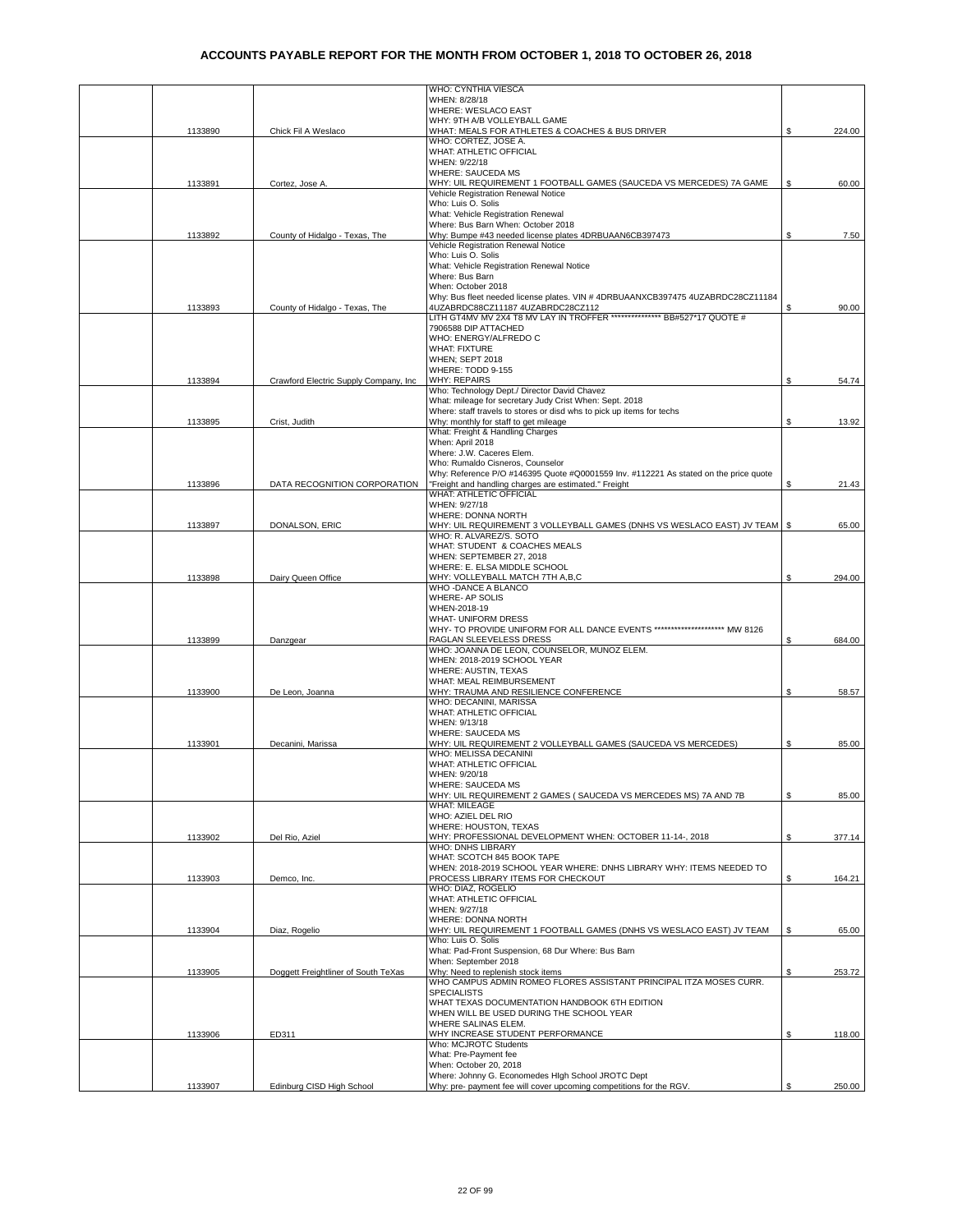|         |                                  | WHAT: AUDIT-L.E.A. RELEASE 22A FOR 2018-COMPLETE PACKAGE (SOFTWARE-CD                                                       |    |          |
|---------|----------------------------------|-----------------------------------------------------------------------------------------------------------------------------|----|----------|
|         |                                  | AND MANUAL DOWNLOAD ONLY)                                                                                                   |    |          |
|         |                                  | WHEN: SCHOOL YEAR 2017-2018<br>WHY: FOR AUDIT USE                                                                           |    |          |
|         |                                  | WHERE: BUSINESS OFFICE                                                                                                      |    |          |
| 1133908 | Education Management Information | WHO: LUDIVINA CANSINO, ASST. SUPT. OF BUSINESS & FINANCE                                                                    | \$ | 1,050.00 |
|         |                                  | What: Registration Fees                                                                                                     |    |          |
|         |                                  | When: 2018-2019                                                                                                             |    |          |
|         |                                  | Where: DISD Campuses<br>Who: Adame, Guzman, Salazar, Stainke, Solis, Veterans, Todd, Sauceda                                |    |          |
| 1133909 | F.I.R.S.T                        | Why: Campuses will be participating in Robotics competition.                                                                | S. | 2,495.60 |
|         |                                  | LUBE FILTER WHO-LUIS O. SOLIS                                                                                               |    |          |
|         |                                  | WHAT-LUBE FILTER, AIR FILTER, FILTER KIT                                                                                    |    |          |
|         |                                  | WHY-NEEDED FOR BUMPER 20, BUMPER 32, BUMPER 98 AND BUMPER 5                                                                 |    |          |
| 1133910 | <b>FLEETPRIDE</b>                | WHERE-TRANSPORTATION BUS BARN WHEN-OCTOBER 2018                                                                             | \$ | 457.23   |
|         |                                  | Repair Bus Alternator<br>Who: Luis O. Solis                                                                                 |    |          |
|         |                                  | What: Repair Alternator                                                                                                     |    |          |
|         |                                  | Where: Bus Barn                                                                                                             |    |          |
|         |                                  | When: September 2018                                                                                                        |    |          |
|         |                                  | Why: Need to repair alternator for bus                                                                                      |    | 451.21   |
|         |                                  | Who: Luis O. Solis<br>What: Lube Spin for Bumper #86                                                                        |    |          |
|         |                                  | Where: Bus Barn                                                                                                             |    |          |
|         |                                  | When: September 2018                                                                                                        |    |          |
|         |                                  | Why: Parts needed for Bumper #86                                                                                            | \$ | 95.99    |
|         |                                  | Who: Luis O. Solis                                                                                                          |    |          |
|         |                                  | What: Repair Alternator<br>Where: Bus Barn                                                                                  |    |          |
|         |                                  | When: September 2018                                                                                                        |    |          |
|         |                                  | Why: Need to repair alternator for bus                                                                                      | S. | 201.00   |
|         |                                  | KICK DOWN DOOR HOLDER 10" ***************** 501*15 QUOTE # 032620 DIP ATTACHED                                              |    |          |
|         |                                  |                                                                                                                             |    |          |
|         |                                  | WHO: MAINT/ELUTERIO<br><b>WHAT: MATERIAL</b>                                                                                |    |          |
|         |                                  | WHEN: SEPT 2018                                                                                                             |    |          |
| 1133911 | Fairway Supply Inc.              | <b>WHERE: STOCK</b>                                                                                                         | \$ | 610.80   |
|         |                                  | Who: C. Galvan- Choir                                                                                                       |    |          |
|         |                                  | What: Mileage reimbursement                                                                                                 |    |          |
|         |                                  | When: Aug. Sept. 2018<br>Where: DISD F.A.                                                                                   |    |          |
| 1133912 | GALVAN JR, CARLOS                | Why: Teachers travel to work with HS and MS students                                                                        | \$ | 22.62    |
|         |                                  | Who: Technology Dept./ Director David Chavez                                                                                |    |          |
|         |                                  | What: mileage for tech Robert Garza When: Sept. 2018                                                                        |    |          |
|         |                                  | Where: tech does tagging @ DISD whs on equipment                                                                            |    |          |
| 1133913 | GARZA, ROBERT                    | Why: monthly mileage for techs<br>WHO: MRS. SYLVIA GUZMAN GARZA, LPC, SAUCEDA                                               | \$ | 101.93   |
|         |                                  | WHEN: 2018-2019 SCHOOL YEAR                                                                                                 |    |          |
|         |                                  | WHERE: AUSTIN, TEXAS                                                                                                        |    |          |
|         |                                  | WHY: TRAUMA AND RESILIENCE CONFERENCE                                                                                       |    |          |
| 1133914 | GARZA, SYLVIA G.                 | WHAT: REIMBURSEMENT FOR MEAL                                                                                                | \$ | 50.08    |
|         |                                  | Who: Technology Dept./ Director David Chavez<br>What: mileage for tech Janie Gonzalez When: Sept. 2018                      |    |          |
|         |                                  | Where: tech supervisors techs                                                                                               |    |          |
| 1133915 | GONZALEZ, SAN JUANA ALICIA       | Why: monthly mileage for techs                                                                                              | \$ | 22.51    |
|         |                                  | <b>ATHLETIC OFFICIAL</b>                                                                                                    |    |          |
|         |                                  | WHO: WAYNE GRIGSBY                                                                                                          |    |          |
|         |                                  | WHAT: ATHLETIC OFFICIAL<br>WHEN: 9/11/18                                                                                    |    |          |
|         |                                  | <b>WHERE: VETERANS MS</b>                                                                                                   |    |          |
| 1133916 | GRIGSBY, WAYNE L                 | WHY: UIL REQUIREMENT 2 VOLLEYBALL GAMES (VETERANS VS GARZA) 7C AND 8C                                                       | S  | 95.00    |
|         |                                  | WHO: WAYNE GRIGSBY                                                                                                          |    |          |
|         |                                  | WHAT: ATHLETIC OFFICIAL                                                                                                     |    |          |
|         |                                  | WHEN: 9/11/18<br><b>WHERE: VETERANS MS</b>                                                                                  |    |          |
|         |                                  | WHY: UIL REQUIREMENT 2 VOLLEYBALL GAMES                                                                                     |    |          |
|         |                                  |                                                                                                                             |    |          |
|         |                                  | 2 GAMES (SAUCEDA VS AP SOLIS) (CUELLAR VS B GARZA) 8TH GR                                                                   | \$ | 85.00    |
|         |                                  | Who: A. Galvan- Choir                                                                                                       |    |          |
|         |                                  | What: Mileage reimbursement<br>When: Aug. 2018                                                                              |    |          |
|         |                                  | Where: DISD F.A.                                                                                                            |    |          |
| 1133917 | Galvan Andrea V.                 | Why: Teachers travel to work with HS and MS students                                                                        | \$ | 19.84    |
|         |                                  | Who: DNHS- Band                                                                                                             |    |          |
|         |                                  | What: Mileage reimbursement                                                                                                 |    |          |
|         |                                  | When: Aug.27-31 2018<br>Where: DISD Fine Arts                                                                               |    |          |
| 1133918 | Garcia, Carlos                   | Why:Teachers work with HS and MS students                                                                                   | \$ | 24.80    |
|         |                                  | WHO: GARCIA ROMEO                                                                                                           |    |          |
|         |                                  | WHAT: ATHLETIC OFFICIAL                                                                                                     |    |          |
|         |                                  | WHEN: 9/20/18                                                                                                               |    |          |
| 1133919 | Garcia, Romeo                    | WHERE: DONNA NORTH<br>WHY: UIL REQUIREMENT 1 FOOTBALL GAMES (DONNA NORTH VS VALLEY VIEW) 9A                                 | S  | 65.00    |
|         |                                  | DOUBLE SIDED BUSINESS CARDS                                                                                                 |    |          |
|         |                                  | <b>WHAT? BUSINESS CARDS</b>                                                                                                 |    |          |
|         |                                  | WHEN? 2018-2019                                                                                                             |    |          |
|         |                                  | WHERE? DISD POLICE DEPT                                                                                                     |    |          |
|         |                                  | WHO? POLICE DEPT<br>WHY? CARDS WILL BE USED BY POLICE DEPT STAFF TO PROVIDE CASE# FOR                                       |    |          |
| 1133920 | Gateway Printing/Supply          | <b>INFORMATION PURPOSES</b>                                                                                                 | \$ | 352.96   |
|         |                                  | INDOOR/OUTDOOR CLOCK 13 1/2 IN RFP# 042518-393                                                                              |    |          |
|         |                                  | WHAT: TESTING SUPPLIES NEEDED                                                                                               |    |          |
|         |                                  | WHEN: SCHOOL YEAR 2018 - 2019                                                                                               |    |          |
|         |                                  | WHERE: T. PRICE ELEM. SCHOOL<br>WHO: FOR STUDENTS IN THE CLASSROOMS                                                         |    |          |
|         |                                  | WHY: SUPPLIES NEEDED FOR STUDENTS TESTING DAYS                                                                              | \$ | 442.44   |
|         |                                  | PRESSBOARD CLASSIFICATION FOLDER, LETTER, SIX-SECTION, GRAY-GREEN,                                                          |    |          |
|         |                                  | 11/BOX RFP # 042518-393                                                                                                     |    |          |
|         |                                  | <b>WHAT: STUDENT FOLDERS</b>                                                                                                |    |          |
|         |                                  | WHEN: FOR SCHOOL YEAR 2018 - 2019 WHERE: T. PRICE ELEM.<br>WHO: FOR STUDENTS DOCUMENTATION WHY: TO PROVIDE MATERIALS NEEDED |    |          |
|         |                                  | FOR STUDENTS DO                                                                                                             | \$ | 109.00   |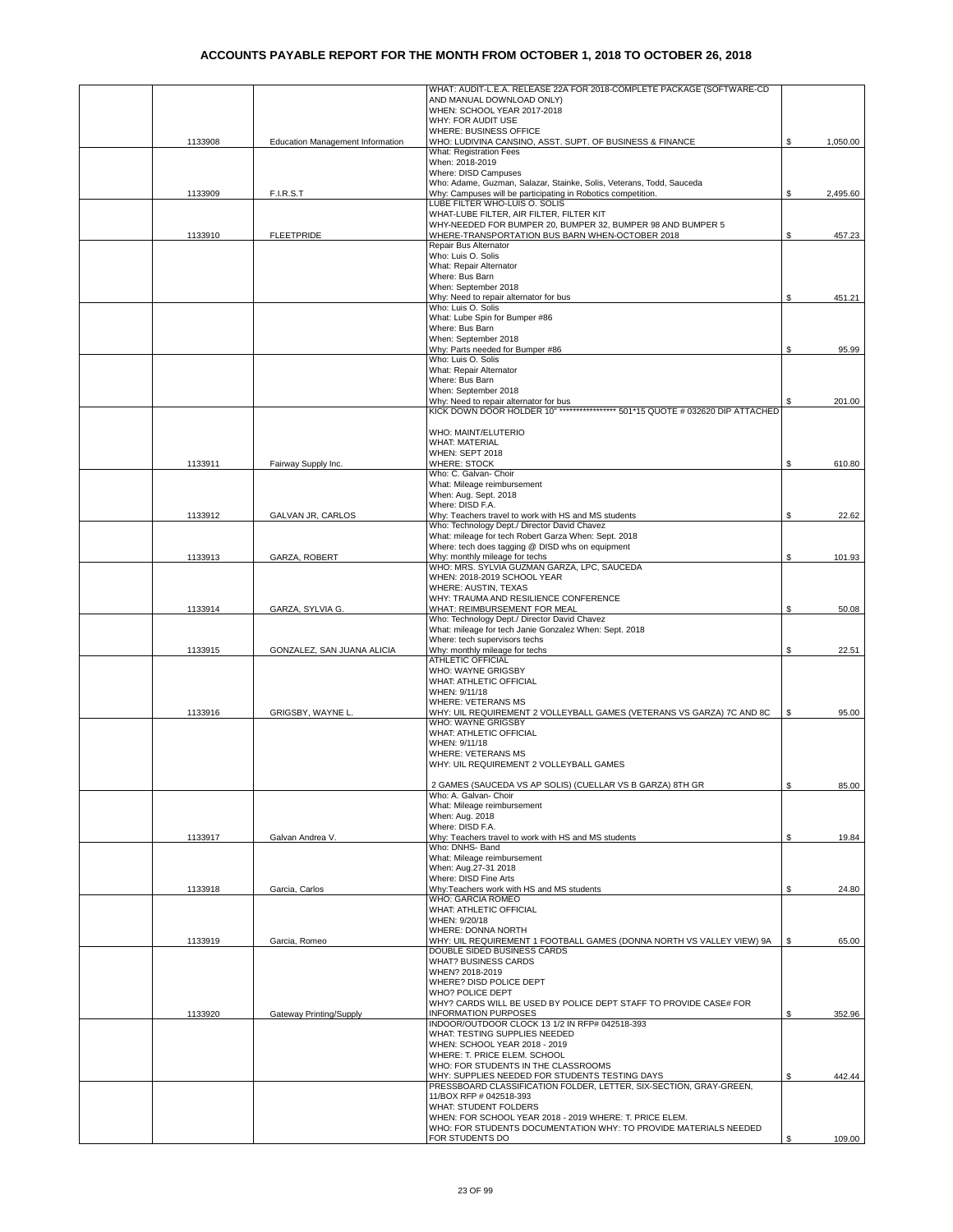|         |                               | What: Electric Pencil Sharpeners                                                                                                            |    |          |
|---------|-------------------------------|---------------------------------------------------------------------------------------------------------------------------------------------|----|----------|
|         |                               | When: 1st Semester                                                                                                                          |    |          |
|         |                               | Where: J.W. Caceres Elem.<br>Who: Classrooms 1st - 5th                                                                                      |    |          |
| 1133920 | Gateway Printing/Supply       | Why: Replace burned/broken electric sharpeners BuyBoard 487-15                                                                              | S  | 189.45   |
|         |                               | Where: Sauceda Middle School                                                                                                                |    |          |
|         |                               | Who: Laura Hernandez/ Asst. Principal When: School Year 2018-2019                                                                           |    |          |
|         |                               | Why: Need Attendance Slip for Attendance, Discipline Referral Forms for Discipline and                                                      |    |          |
|         |                               | Notice of Suspension for Suspension<br>What: Attendance Slips-Sauceda                                                                       |    |          |
|         |                               | Where: Sauceda Middle School                                                                                                                | S  | 399.65   |
|         |                               | Who: Office Staff                                                                                                                           |    |          |
|         |                               | When: School Year 2018-2019                                                                                                                 |    |          |
|         |                               | Why: Obtain consumable or non-consumable materials as needed for office staff for the                                                       |    |          |
|         |                               | function of Sauceda.                                                                                                                        |    |          |
|         |                               | What: Binder, PSBD, PRG, LTR, GRN                                                                                                           | S  | 419.41   |
|         |                               | Where: Sauceda Middle School                                                                                                                |    |          |
|         |                               | Who: Sauceda Office Staff                                                                                                                   |    |          |
|         |                               | When: School Year 2018-2019<br>Why: Provide Consumable or non-consumable materials as needed for Office staff.                              |    |          |
|         |                               | What: Notes, SS, 3x5, Yellow                                                                                                                | \$ | 161.80   |
|         |                               | where: Sauceda Middle School                                                                                                                |    |          |
|         |                               | Who: Sylvia Ramirez/Secretary                                                                                                               |    |          |
|         |                               | When: School Year 2018                                                                                                                      |    |          |
|         |                               | Why: Provide consumable or non-consumable material for office staff as needed for the                                                       |    |          |
|         |                               | function of Sauceda Middle School.                                                                                                          |    |          |
|         |                               | What: Shelf, Mesh, Desk, BLK                                                                                                                | \$ | 85.05    |
|         |                               | WHO- A BLANCO<br>WHERE- AP SOLIS                                                                                                            |    |          |
|         |                               | WHEN-2018-19 SCHOOL YEAR                                                                                                                    |    |          |
|         |                               | WHAT- INSTRUCTIONAL MATERIAL WHY- TO PROVIDE STUDENTS WITH A SAFE AN                                                                        |    |          |
|         |                               | NURTURING SCHOOL ENVIRONMENT THAT SUPPORTS ACADEMIC SUCCESS                                                                                 |    |          |
|         |                               | **************************** AVT34004 PRTABLE DRAWER                                                                                        | \$ | 80.83    |
|         |                               | <b>WHO-AP SOLIS</b>                                                                                                                         |    |          |
|         |                               | WHEN-2018-19 SCHOOL YEAR                                                                                                                    |    |          |
|         |                               | WHAT- INSTRUCTIONAL MATERIAL                                                                                                                |    |          |
|         |                               | WHERE- AP SOLIS                                                                                                                             |    |          |
|         |                               | WHY- TO PROVIDE STUDENTS A SAFE AND NURTURING SCHOOL ENVIRONMENT<br>THAT SUPPORTS ACADEMIC SUCCESS ************************ UNV55402 SHARPE | S  | 149.33   |
|         |                               | <b>WHO- REBOLLAR</b>                                                                                                                        |    |          |
|         |                               | WHAT- INSTRUCTIONAL MATERIAL                                                                                                                |    |          |
|         |                               | WHERE-RM 608                                                                                                                                |    |          |
|         |                               | WHEN-2018-19                                                                                                                                |    |          |
|         |                               | WHY- TO PROVIDE STUDENTS WITH A SAFE AND NURTURING SCHOOL                                                                                   |    |          |
|         |                               | ENVIRONMENT THAT SUPPORTS ACADEMIC SUCCESS ********************* PAP1951342                                                                 | -S | 95.38    |
|         |                               | Who: Bilingual/ESL Department-Gregorio Arellano, Jr., Director<br>What: office supplies as needed for department                            |    |          |
|         |                               | When: 2018-19 School year                                                                                                                   |    |          |
|         |                               | Where: Bilingual/ESL Department                                                                                                             |    |          |
|         |                               | Why; materials, resources/supplies as needed facilitate Bilingual/ESL Program m                                                             | \$ | 479.03   |
|         |                               | Who: Gateway                                                                                                                                |    |          |
|         |                               | What: Supplies for office                                                                                                                   |    |          |
|         |                               | When: 2018-2019 School Year                                                                                                                 |    |          |
|         |                               | Where: DAEP Campus                                                                                                                          |    |          |
|         |                               | Why: To keep office running properly DYMO Tape<br>WHO- LEADERSHIP J RUBIO                                                                   | \$ | 118.35   |
|         |                               | WHAT- INSTRUCTIONAL DRILL MATERIAL                                                                                                          |    |          |
|         |                               | WHERE- AP SOLIS RM 101                                                                                                                      |    |          |
|         |                               | WHEN-2018-19                                                                                                                                |    |          |
|         |                               | WHY- TO PROVIDE STUDENTS WITH A SAFE AND NURTURING SCHOOL                                                                                   |    |          |
| 1133921 | Glendale Parade Store, LLC    | ENVIRONMENT THAT SUPPORTS ACADEMIC SUCCESS ************************* DA30BK                                                                 | \$ | 208.80   |
|         |                               | WHO- AP SOLIS STAFF                                                                                                                         |    |          |
|         |                               | WHAT- POLO SHIRT                                                                                                                            |    |          |
|         |                               | WHEN-2018-19                                                                                                                                |    |          |
| 1133922 | Got Game                      | WHERE- AP SOLIS<br>WHY- SPIRIT SHIRT ********************                                                                                   | \$ | 1,275.00 |
|         |                               | Vho: V. Guerrero- Choir                                                                                                                     |    |          |
|         |                               | What: Mileage reimbursement                                                                                                                 |    |          |
|         |                               | When: Aug. 2018                                                                                                                             |    |          |
|         |                               | Where: DISD F.A.                                                                                                                            |    |          |
| 1133923 | Guerrero, Vicente             | Why: Teachers travel to work with HS and MS students                                                                                        | S  | 25.62    |
|         |                               | HEB Plastic Forks PACE P 00170                                                                                                              |    |          |
|         |                               | Who: Susana Martinez, Parent Educator What: Light Refreshments Supplies                                                                     |    |          |
|         |                               | When: September 18, 2018<br>Where: Runn Elementary                                                                                          |    |          |
| 1133924 | <b>HEB Grocery Company LP</b> | Why: Parental Meetings                                                                                                                      | \$ | 52.02    |
|         |                               | WHAT: Hill Country Fare 73% Lean Ground Beef-10 lb.                                                                                         |    |          |
|         |                               | WHO: Karen Nieto, Principal                                                                                                                 |    |          |
|         |                               | WHEN: Oct. 6, 2018                                                                                                                          |    |          |
|         |                               | WHERE: JP LeNoir Elem.                                                                                                                      |    |          |
|         |                               | WHY: Provide staff recognition/celebration Need card to pick up items on 10-5-2018                                                          | \$ | 240.52   |
|         |                               | WHO: DNHS BAND<br><b>WHAT: GATORADE</b>                                                                                                     |    |          |
|         |                               | WHEN: OCT 6, 20158                                                                                                                          |    |          |
|         |                               | WHERE: MERCEDES, TEXAS                                                                                                                      |    |          |
|         |                               | WHY: DRINKS ARE NEED FOR BAND STUDENTS TO KEEP HYDRATED AFTER                                                                               |    |          |
|         |                               | PERFORMANCE AT QUEEN CITY MARCHING FESTIVAL                                                                                                 | \$ | 128.70   |
|         |                               | WHO: DNHS BAND                                                                                                                              |    |          |
|         |                               | <b>WHAT: GATORADES</b>                                                                                                                      |    |          |
|         |                               | WHEN: OCT 5, 2018<br>WHERE: BENNIE LA PRADE STADIUM WHY: ITEMS ARE NEEDED FOR STUDENTS                                                      |    |          |
|         |                               | WHO WILL PERFORM IN HALF TIME DURING FOOTBALL GAME TO KEEP THEM                                                                             | \$ | 128.70   |
|         |                               | Who: DNHS-Band                                                                                                                              |    |          |
|         |                               | What: heavy duty swive tires                                                                                                                |    |          |
|         |                               | when: Oct. 13, 2018                                                                                                                         |    |          |
|         |                               | where: DNHS Fine Arts Band                                                                                                                  |    |          |
|         | Harbor Freight Tools          | why: Supplies for Marching band prop                                                                                                        | S. | 279.75   |
| 1133925 |                               |                                                                                                                                             |    |          |
|         |                               | WHO:MR. ARTURO HERNANDEZ, LPC, A.P. SOLIS                                                                                                   |    |          |
|         |                               | WHEN: 2018-2019 SCHOOL YEAR                                                                                                                 |    |          |
|         |                               | WHERE: AUSTIN, TEXAS<br>WHAT: MEAL REIMBURSEMENT                                                                                            |    |          |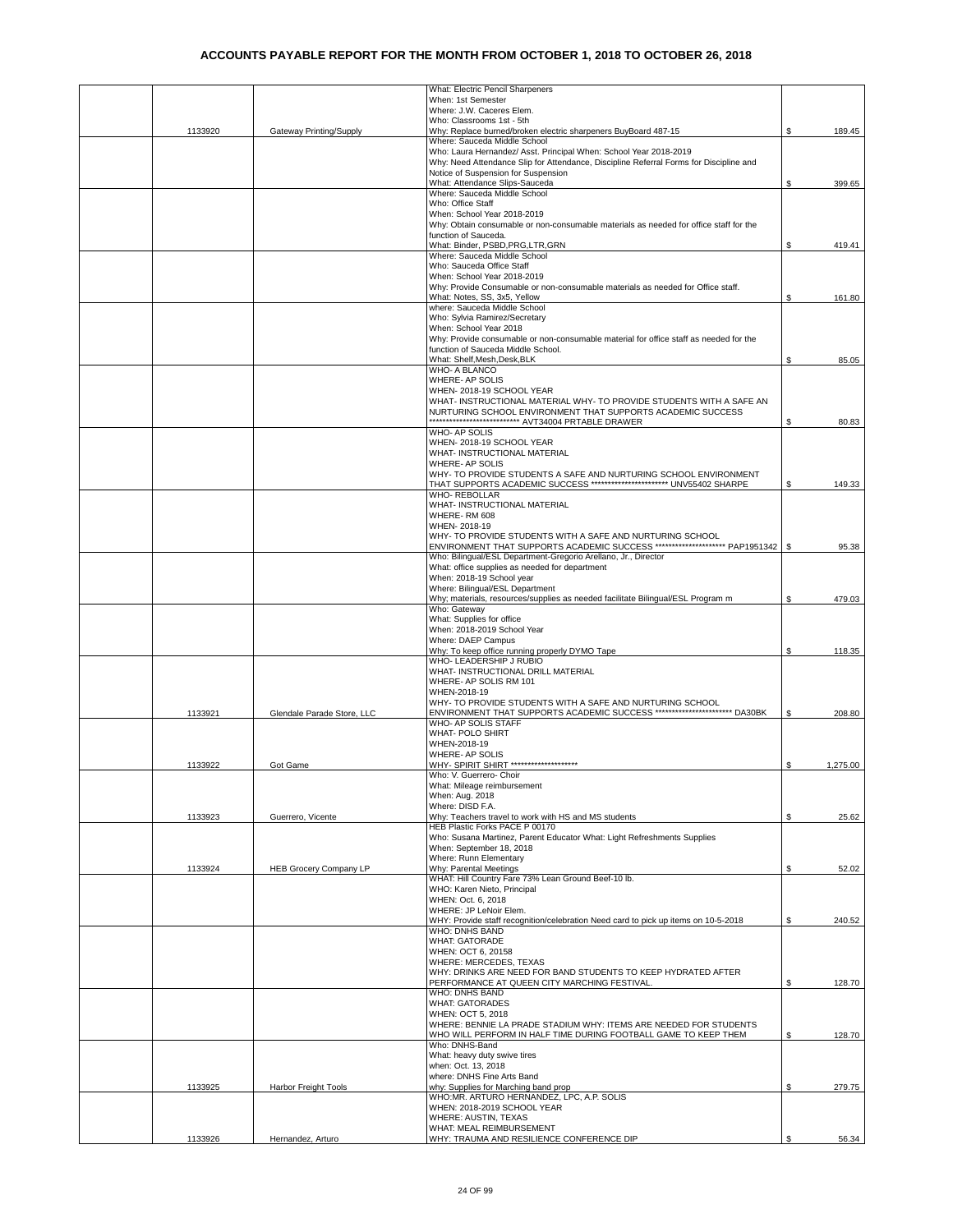|         |                                | <b>ATHLETIC OFFICIAL</b>                                                                                                                                   |    |           |
|---------|--------------------------------|------------------------------------------------------------------------------------------------------------------------------------------------------------|----|-----------|
|         |                                | WHO: HERNANDEZ, MELISSA                                                                                                                                    |    |           |
|         |                                | WHAT: ATHLETIC OFFICIAL<br>WHEN: 9/29/18                                                                                                                   |    |           |
|         |                                | WHERE: DONNA NORTH                                                                                                                                         |    |           |
| 1133927 | Hernandez, Melissa             | WHY: UIL REQUIREMENT 2 VOLLEYBALL GAMES (DNHS VS EDIN. HIGH) , 9B, JV TEAMS                                                                                | -S | 95.00     |
|         |                                | Who: Technology Dept./ Director David Chavez                                                                                                               |    |           |
|         |                                | What: mileage for tech Jorge Hernandez When: Sept. 2018                                                                                                    |    |           |
| 1133928 | Hernandez-Mendoza, Jorge D.    | Where: Tech travels to assign campuses Why: monthly mileage for techs                                                                                      | \$ | 158.28    |
|         |                                | What: Toilet Tissue<br>When: School year 2018-2019                                                                                                         |    |           |
|         |                                | Why: Needed district wide                                                                                                                                  |    |           |
|         |                                | Who: Warehouse                                                                                                                                             |    |           |
| 1133929 | Hillyard, Inc                  | Where: Warehouse                                                                                                                                           | \$ | 17,155.20 |
|         |                                | Who: Hillyard                                                                                                                                              |    |           |
|         |                                | What: Materials for Custodian                                                                                                                              |    |           |
|         |                                | When: 2018-2019 School Year                                                                                                                                |    |           |
|         |                                | Where: DAEP Campus                                                                                                                                         |    |           |
|         |                                | Why: To keep campus looking clean and nice                                                                                                                 | \$ | 111.80    |
|         |                                | Where: Hilton Palacio Del Rio- 200 South Alamo Street- San Antonio, Texas 78205 Who:<br>Adela Troncoso/Principal Karla Tamez/Asst.Principal                |    |           |
|         |                                | When: Sunday-Monday, October 14-15, 2018                                                                                                                   |    |           |
|         |                                | Why: Leadership Academy                                                                                                                                    |    |           |
| 1133930 | Hilton Palacio Del Rio         | What: 1 room                                                                                                                                               | \$ | 165.02    |
|         |                                | OPEN PURCHASE ORDER - EMERGENCY DUE TO FLOODS                                                                                                              |    |           |
|         |                                | ********************                                                                                                                                       |    |           |
|         |                                | U.S. Communities                                                                                                                                           |    |           |
|         |                                |                                                                                                                                                            |    |           |
|         |                                | DIP ATTACHED<br>WHO: MAINT/URBAN                                                                                                                           |    |           |
|         |                                | <b>WHAT: MATERIAL</b>                                                                                                                                      |    |           |
|         |                                | WHEN: SEPT 2018                                                                                                                                            |    |           |
|         |                                | WHERE: DIST WIDE                                                                                                                                           |    |           |
| 1133931 | Home Depot                     | WHY: FLOOD EMERGENCY                                                                                                                                       | \$ | 301.05    |
|         |                                | <b>WHO: DNHS</b>                                                                                                                                           |    |           |
|         |                                | WHAT: HONDA GAS PRESSURE WASHER WHEN: 2018-2019 SCHOOL YEAR                                                                                                |    |           |
|         |                                | <b>WHERE: DNHS</b>                                                                                                                                         |    |           |
|         |                                | WHY: PRESSURE WASHER NEEDED TO WASH THE FRONT ENTRANCE FLOOR<br>WHO: MAINT/ZENON                                                                           | \$ | 599.00    |
|         |                                | <b>WHAT: TILES</b>                                                                                                                                         |    |           |
|         |                                | <b>WHEN: OCT 2018</b>                                                                                                                                      |    |           |
|         |                                | WHERE: DIST WIDE                                                                                                                                           |    |           |
|         |                                | <b>WHY: REPLACE</b>                                                                                                                                        | \$ | 1,600.80  |
|         |                                | WHO: TEACHER ARMANDO VASQUEZ WHAT: SUPPLIES                                                                                                                |    |           |
|         |                                | WHEN:SEPTEMBER 2018                                                                                                                                        |    |           |
|         |                                | <b>WHERE: DNHS</b><br>WHY: ITEMS WILL BE USED FOR INSTRUCTIONAL RESOURCES.                                                                                 | \$ | 439.40    |
|         |                                | WHO: DHS SPANISH TEACHERS WHAT: HOTEL ROOMS                                                                                                                |    |           |
|         |                                | WHEN: OCTOBER 25-27, 2018                                                                                                                                  |    |           |
|         |                                | WHERE: DHS TO SAN ANTONIO, TX                                                                                                                              |    |           |
| 1133932 | <b>Hyatt Regency</b>           | WHY: TFLA (TEXAS FOREIGN LANGUAGE ASSOCIATION)                                                                                                             | \$ | 1,212.06  |
|         |                                | Where: Sauceda Middle School                                                                                                                               |    |           |
|         |                                | Who: 7th grade writing Teachers Kenya Lopez Amanda Monroy Cynthia Garcia When: School<br>Year 2018-2019                                                    |    |           |
|         |                                | Why: Develop, implement, and monitor a literacy plan where every student is provided the                                                                   |    |           |
| 1133933 | IXL Learning, Inc.             | support, personalized instructio                                                                                                                           | \$ | 3,045.00  |
|         |                                | <b>WHO: DNHS</b>                                                                                                                                           |    |           |
|         |                                | WHAT: LORELL STANDARD MOBILE FILE WHEN: 2018-2019 SCHOOL YEAR                                                                                              |    |           |
|         |                                | <b>WHERE: DNHS</b>                                                                                                                                         |    |           |
| 1133934 | Indoff Incorporated            | WHY: ITEMS NEEDED IN OUR ELDA OFFICE REQUESTOR: Y. HURTADO<br>WHO: DNHS SENIOR STUDENTS                                                                    | \$ | 483.98    |
|         |                                | WHAT: BLUE POLY ENVELOPES WITH STRING TIE CLOSURE                                                                                                          |    |           |
|         |                                | WHEN: 2018-2019 SCHOOL YEAR                                                                                                                                |    |           |
|         |                                | <b>WHERE: DNHS</b>                                                                                                                                         |    |           |
|         |                                | WHY: INFORMATION DEMOGRAPHICS FOR SENIORS REQUESTOR: ELVIA VASQUEZ                                                                                         | \$ | 599.00    |
|         |                                | Who: David Chavez/ Juanita Morales                                                                                                                         |    |           |
|         |                                | What: headphones/tablets Where:Technology Dept.                                                                                                            |    |           |
|         |                                | When: Sept.2018                                                                                                                                            |    |           |
| 1133935 | Intech Southwest Services, Llc | Why: Its for the Techno Cash to be used for student learning in classroom for Juanita<br>Morales @ Ochoa . Sony MDR-ZX110 ZX Series-headphones-full size-w | \$ | 571.00    |
|         |                                | Who: Social Studies Director Department What: HDMI Cables                                                                                                  |    |           |
|         |                                | When: 2018-19 School Year                                                                                                                                  |    |           |
|         |                                | Where: Social Studies Department                                                                                                                           |    |           |
|         |                                | Why: Cables that are needed in the department for connection of technology equipment                                                                       | \$ | 18.00     |
|         |                                | WHO: IRACHETA VANESSA                                                                                                                                      |    |           |
|         |                                | WHAT: ATHLETIC OFFICIAL<br>WHEN: 9/18/18                                                                                                                   |    |           |
|         |                                | WHERE: SAUCEDA MS                                                                                                                                          |    |           |
| 1133936 | Iracheta, Vanessa              | WHY: UIL REQUIREMENT 2 GAMES (SAUCEDA VS WESLACO CUELLAR) 8A AND 8B                                                                                        | \$ | 85.00     |
|         |                                | Who: Technology Dept./ Director David Chavez                                                                                                               |    |           |
|         |                                | What: mileage for assist internet tech Rudy Jimenez                                                                                                        |    |           |
|         |                                | When: Sept. 2018                                                                                                                                           |    |           |
| 1133937 | JIMENEZ, JOSE R.               | Where: Tech travels to assign campuses Why: monthly for techs to get mileage<br>WHO: ENERGY/JAIME                                                          | \$ | 32.88     |
|         |                                | <b>WHAT: CLAMP</b>                                                                                                                                         |    |           |
|         |                                | WHEN: SEPT 2018                                                                                                                                            |    |           |
|         |                                | WHERE: DIST WIDE                                                                                                                                           |    |           |
| 1133938 | JOHNSTONE SUPPLY               | WHY: DAILY USE                                                                                                                                             | \$ | 232.50    |
|         |                                | <b>WHO: JORGE</b>                                                                                                                                          |    |           |
|         |                                | WHAT: AUX CONTACTS                                                                                                                                         |    |           |
|         |                                | WHEN: 09/24/2018<br><b>WHERE: LENOIR</b>                                                                                                                   |    |           |
|         |                                | <b>WHY: REPAIR</b>                                                                                                                                         | \$ | 93.00     |
|         |                                | WHO; ENERGY/JORGE                                                                                                                                          |    |           |
|         |                                | <b>WHAT: TRANSFORMER</b>                                                                                                                                   |    |           |
|         |                                | WHEN: SEPT 2018                                                                                                                                            |    |           |
|         |                                | <b>WHERE: 1084</b>                                                                                                                                         |    |           |
|         |                                | WHY: NOT WORKING                                                                                                                                           |    | 291.25    |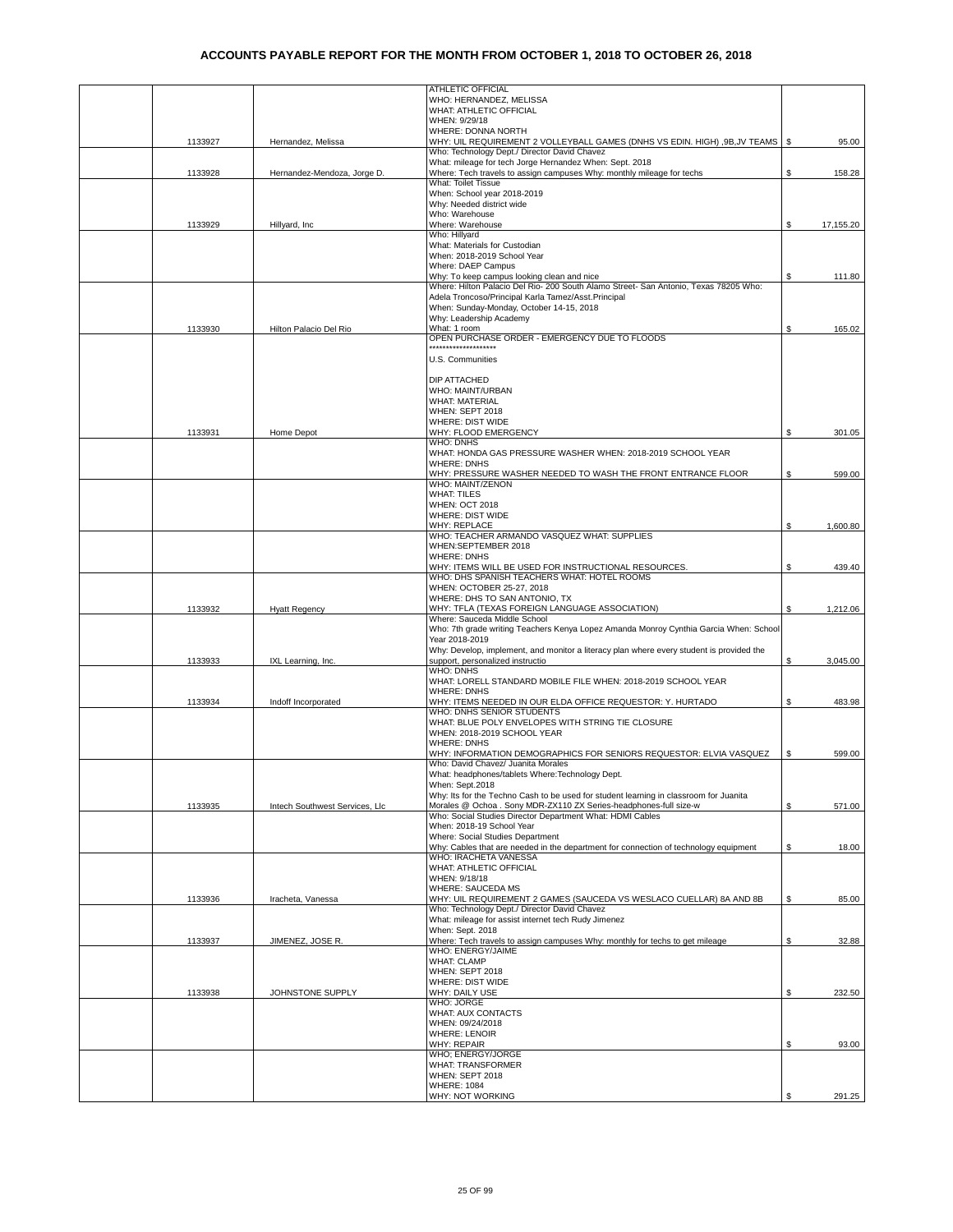|         |                                  | Attachment                                                                         |    |           |
|---------|----------------------------------|------------------------------------------------------------------------------------|----|-----------|
|         |                                  | Who: DNHS Mariachi                                                                 |    |           |
|         |                                  | What: Violin Consultant<br>When: Sept. 10-27, 2018                                 |    |           |
|         |                                  | Where: Middle Schools                                                              |    |           |
| 1133939 | Jara III, Juan Manuel            | Why: Assist with violin musical and sight reading                                  | \$ | 300.00    |
|         |                                  | WHO: CHRISSY DE LEON                                                               |    |           |
|         |                                  | WHAT: STUDENT MEALS VARSITY CHEERLEADERS AND TEEPEE CREW                           |    |           |
|         |                                  | WHEN: SEPTEMBER 29, 2018                                                           |    |           |
| 1133940 | Jason's Deli-Coastal Deli        | WHERE: SAM'S STADIUM BROWNSVILLE WHY: DHS VS B. LOPEZ                              | \$ | 174.75    |
|         |                                  | WHO: DNHS CUSTODIANS                                                               |    |           |
|         |                                  | WHAT: TRADITIONAL BOX LUNCH<br>WHEN: 10/02/18 TUESDAY                              |    |           |
|         |                                  | WHERE: DNHS LECTURE HALL                                                           |    |           |
|         |                                  | WHY: CELEBRATE CUSTODIAN WEEK REQUESTOR: B. CACERES                                | \$ | 158.40    |
|         |                                  | WHO: CTE CHEF ROGELIO TORRES CULINARY ARTS INSTRUCTOR                              |    |           |
|         |                                  | WHAT: COOKING EQUIPMENT                                                            |    |           |
|         |                                  | WHEN: AUGUST 2018                                                                  |    |           |
|         |                                  | WHERE: DONNA HIGH SCHOOL                                                           |    |           |
| 1133941 | Jean's Restaurant Supply         | WHY: ITEMS WILL BE USED FOR INSTRUCTIONAL RESOURCES                                | S. | 24,999.99 |
|         |                                  | WHO: CHRISSY DELEON/MELINDA SANDOVAL                                               |    |           |
|         |                                  | WHAT: CHEERLEADERS/TEEPEE CREW WHEN: SEPTEMBER 20, 2018                            |    |           |
| 1133942 | Jimmy John's Gourmet Sandwiches  | WHERE: DONNA/BENNIE LA PRADE STADIUM<br>WHY: FOOTBALL VS PALMVIEW                  | \$ | 120.00    |
|         |                                  | ATHLETIC OFFICIAL                                                                  |    |           |
|         |                                  | WHO: KARR IVAN                                                                     |    |           |
|         |                                  | WHAT: ATHLETIC OFFICIAL                                                            |    |           |
|         |                                  | WHEN: 8/31/18                                                                      |    |           |
|         |                                  | WHERE: DONNA NORTH                                                                 |    |           |
| 1133943 | KARR, IVAN                       | WHY: UIL REQUIREMENT 1 GAMES (DNHS VS DHS)                                         | S  | 120.00    |
|         |                                  | WHO: MRS. LISA D. KONECNY, LPC, DHS                                                |    |           |
|         |                                  | WHEN: 2018-2019 SCHOOL YEAR WHERE: AUSTIN, TEXAS                                   |    |           |
| 1133944 |                                  | WHAT: MEAL REIMBURSEMENT<br>WHY: TRAUMA AND RESILIENCE CONFERENCE DIP              |    |           |
|         | KONECNY, LISA D.                 | DHS 8/17/18                                                                        | \$ | 50.09     |
|         |                                  | WHO: ANNA CASTILLO                                                                 |    |           |
|         |                                  | WHEN: 8/17/18                                                                      |    |           |
|         |                                  | WHERE: EDCOUCH ELSA                                                                |    |           |
|         |                                  | WHY: GIRLS CROSS COUNTRY MEET                                                      |    |           |
| 1133945 | Khan's Grill                     | WHAT: MEALS FOR ATHLETES                                                           | \$ | 119.00    |
|         |                                  | <b>WHO: RAMIRO SOLIS</b>                                                           |    |           |
|         |                                  | <b>WHAT: STUDENT MEALS</b>                                                         |    |           |
|         |                                  | WHEN: SEPTEMBER 29, 2018                                                           |    |           |
|         |                                  | WHERE: BROWNSVILLE PACE HIGH SCHOOL                                                |    |           |
| 1133946 | Khan's Grill (Weslaco New Hope L | WHY: VARSITY DISTRICT TEAM TENNIS MATCH<br>WHO-LUIS O. SOLIS                       | \$ | 161.00    |
|         |                                  | <b>WHAT-HOSE RADIATOR</b>                                                          |    |           |
|         |                                  | WHY-NEEDED FOR FOLLOWING UNITS: BUMPER 3, BUMPER 5, BUMPER 23, BUMPER              |    |           |
|         |                                  | 32, BUMPER 43 AND BUMPER 89 WHERE: TRANSPORTATION                                  |    |           |
| 1133947 | Kyrish Truck Centers             | WHEN: OCTOBER 2018                                                                 | \$ | 822.24    |
|         |                                  | <b>ATHLETIC OFFICIAL</b>                                                           |    |           |
|         |                                  | WHO: LUNA, JUAN                                                                    |    |           |
|         |                                  | WHAT: ATHLETIC OFFICIAL                                                            |    |           |
|         |                                  | WHEN: 9/22/18                                                                      |    |           |
|         |                                  | WHERE: DONNA NORTH                                                                 |    |           |
| 1133948 | LUNA, JUAN                       | WHY: UIL REQUIREMENT 1 FOOTBALL GAMES (VETERANS VS MARY HOGE)<br>ATHLETIC OFFICIAL | \$ | 105.00    |
|         |                                  | WHO: LUNA, JUAN                                                                    |    |           |
|         |                                  | WHAT: ATHLETIC OFFICIAL                                                            |    |           |
|         |                                  | WHEN: 9/27/18                                                                      |    |           |
|         |                                  | WHERE: DONNA NORTH                                                                 |    |           |
|         |                                  | WHY: UIL REQUIREMENT 1 FOOTBALL GAMES (DNHS VS WESLACO EAST) JV TEAM               | \$ | 65.00     |
|         |                                  | ATHLETIC OFFICIAL                                                                  |    |           |
|         |                                  | WHO: LUNA, JUAN                                                                    |    |           |
|         |                                  | WHAT: ATHLETIC OFFICIAL                                                            |    |           |
|         |                                  | WHEN: 9/29/18                                                                      |    |           |
|         |                                  | WHERE: DONNA NORTH                                                                 |    | 60.00     |
|         |                                  | WHY: UIL REQUIREMENT 1 FOOTBALL GAMES (VETERANS VS TODD) TEAM<br>When October 2018 | \$ |           |
|         |                                  | What Food/Grocery                                                                  |    |           |
|         |                                  | Who CNP                                                                            |    |           |
|         |                                  | Where District Cafeterias                                                          |    |           |
| 1133949 | Labatt Food Service              | Why Student Needs                                                                  | \$ | 10,419.80 |
|         |                                  | When September 2018                                                                |    |           |
|         |                                  | What Fruit/Vegetables (FFVP)                                                       |    |           |
|         |                                  | Who C.N.P.                                                                         |    |           |
|         |                                  | Where District Cafeteria<br>Why Student Needs                                      |    |           |
|         |                                  | Stainke Elem.                                                                      | \$ | 2,633.68  |
|         |                                  | When September 2018                                                                |    |           |
|         |                                  | What Food/Groceries                                                                |    |           |
|         |                                  | Who CNP                                                                            |    |           |
|         |                                  | Where District Cafeterias                                                          |    |           |
|         |                                  | Why Student Needs                                                                  | \$ | 1,025.45  |
|         |                                  | When September 2018                                                                |    |           |
|         |                                  | What Food/Grocery (SN)                                                             |    |           |
|         |                                  | Who CNP                                                                            |    |           |
|         |                                  | Where District Cafeterias<br>Why Student Needs                                     |    |           |
|         |                                  | When September 2018                                                                | \$ | 1,211.20  |
|         |                                  | What Food/Grocery                                                                  |    |           |
|         |                                  | Who CNP                                                                            |    |           |
|         |                                  | Where District Cafeteria                                                           |    |           |
|         |                                  | Why Student Needs                                                                  | \$ | 616.18    |
|         |                                  | When September 2018                                                                |    |           |
|         |                                  | What Fruit/Vegetables FFVP                                                         |    |           |
|         |                                  | Who CNP                                                                            |    |           |
|         |                                  | Where District Cafeteria                                                           |    |           |
|         |                                  | Why Student Needs<br>Adame Elem.                                                   | ፍ  | 3,088.82  |
|         |                                  |                                                                                    |    |           |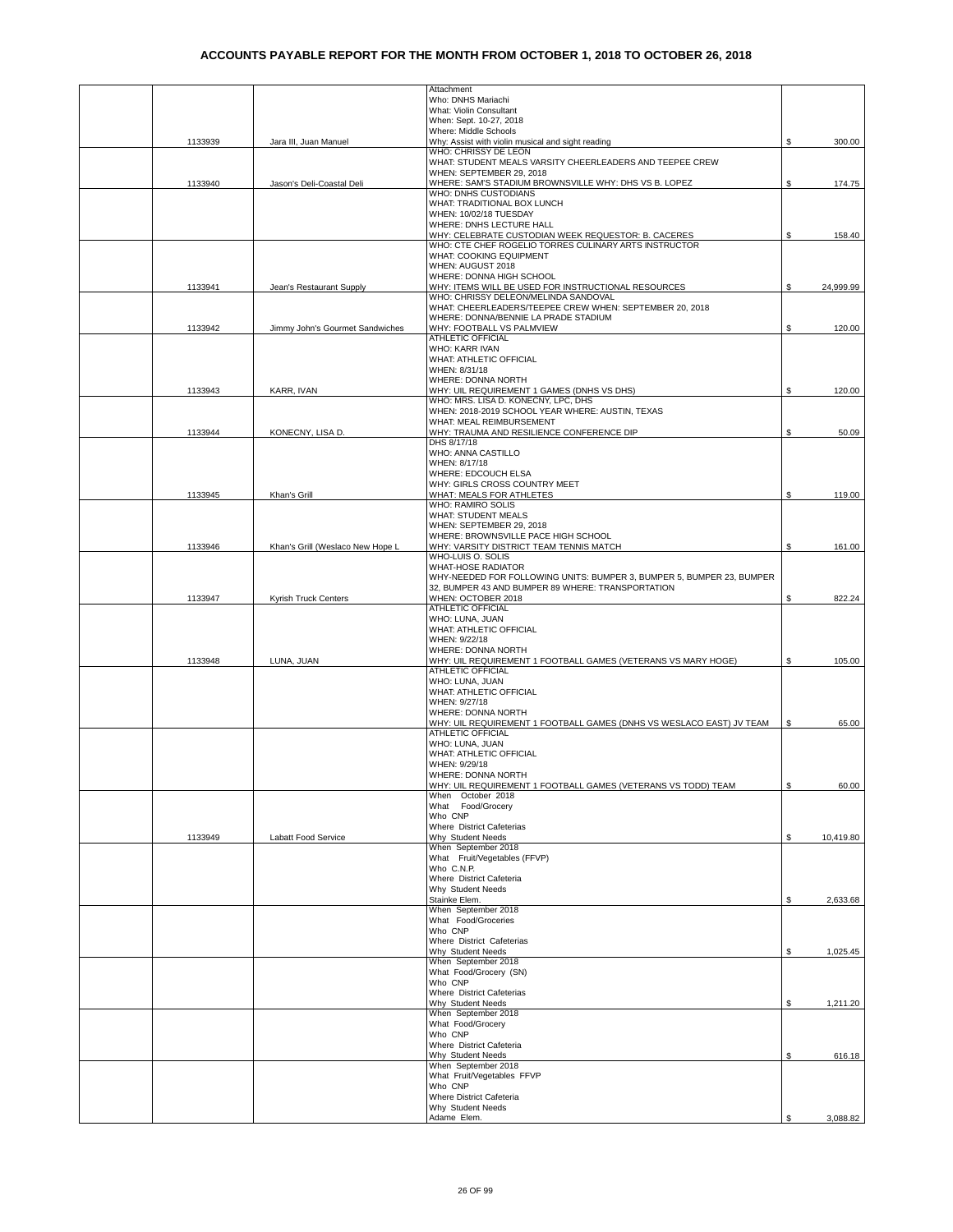|         |                              | When September 2018<br>What Fruit/Vegetables FFVP                                                                                                              |    |          |
|---------|------------------------------|----------------------------------------------------------------------------------------------------------------------------------------------------------------|----|----------|
|         |                              | Who CNP                                                                                                                                                        |    |          |
|         |                              | Where District Cafeteria<br>Why Student Needs                                                                                                                  |    |          |
| 1133949 | Labatt Food Service          | Caceres Elem.                                                                                                                                                  | \$ | 1,627.21 |
|         |                              | When September 2018                                                                                                                                            |    |          |
|         |                              | What Fruit/Vegetables FFVP<br>Who CNP                                                                                                                          |    |          |
|         |                              | Where District Cafeteria                                                                                                                                       |    |          |
|         |                              | Why Student Needs<br>Garza Elem.                                                                                                                               | S. | 3,454.41 |
|         |                              | When September 2018                                                                                                                                            |    |          |
|         |                              | What Fruit/Vegetables FFVP<br>Who CNP                                                                                                                          |    |          |
|         |                              | Where District Cafeteria                                                                                                                                       |    |          |
|         |                              | Why Student Needs                                                                                                                                              |    |          |
|         |                              | Guzman Elem.<br>When September 2018                                                                                                                            | \$ | 1,955.69 |
|         |                              | What Fruit/Vegetables FFVP                                                                                                                                     |    |          |
|         |                              | Who CNP<br>Where District Cafeteria                                                                                                                            |    |          |
|         |                              | Why Student Needs                                                                                                                                              |    |          |
|         |                              | Lenoir Elem.<br>When September 2018                                                                                                                            | \$ | 2,183.80 |
|         |                              | What Fruit/Vegetables FFVP                                                                                                                                     |    |          |
|         |                              | Who CNP                                                                                                                                                        |    |          |
|         |                              | Where District Cafeteria<br>Why Student Needs                                                                                                                  |    |          |
|         |                              | Munoz Elem.                                                                                                                                                    | \$ | 3,686.97 |
|         |                              | When September 2018<br>What Fruit/Vegetables FFVP                                                                                                              |    |          |
|         |                              | Who CNP                                                                                                                                                        |    |          |
|         |                              | Where District Cafeteria<br>Why Student Needs                                                                                                                  |    |          |
|         |                              | Ochoa Elem.                                                                                                                                                    | \$ | 2,224.73 |
|         |                              | When September 2018<br>What Fruit/Vegetables FFVP                                                                                                              |    |          |
|         |                              | Who CNP                                                                                                                                                        |    |          |
|         |                              | Where District Cafeteria                                                                                                                                       |    |          |
|         |                              | Why Student Needs<br>Rivas Elem.                                                                                                                               | \$ | 1,782.44 |
|         |                              | When September 2018                                                                                                                                            |    |          |
|         |                              | What Fruit/Vegetables FFVP<br>Who CNP                                                                                                                          |    |          |
|         |                              | Where District Cafeteria                                                                                                                                       |    |          |
|         |                              | Why Student Needs                                                                                                                                              |    |          |
|         |                              | Runn Elem.<br>When September 2018                                                                                                                              | \$ | 1,713.41 |
|         |                              | What Fruit/Vegetables FFVP                                                                                                                                     |    |          |
|         |                              | Who CNP<br>Where District Cafeteria                                                                                                                            |    |          |
|         |                              | Why Student Needs                                                                                                                                              |    |          |
|         |                              | Salazar Elem.<br>When September 2018                                                                                                                           | \$ | 2,707.26 |
|         |                              | What Fruit/Vegetables FFVP                                                                                                                                     |    |          |
|         |                              | Who CNP                                                                                                                                                        |    |          |
|         |                              | Where District Cafeteria<br>Why Student Needs                                                                                                                  |    |          |
|         |                              | Salinas Elem.                                                                                                                                                  | \$ | 2,687.56 |
|         |                              | When September 2018<br>What Fruit/Vegetables FFVP                                                                                                              |    |          |
|         |                              | Who CNP                                                                                                                                                        |    |          |
|         |                              | Where District Cafeteria<br>Why Student Needs                                                                                                                  |    |          |
|         |                              | Singleterry Elem.                                                                                                                                              | \$ | 2,529.18 |
|         |                              | When September 2018<br>What Fruit/Vegetables FFVP                                                                                                              |    |          |
|         |                              | Who CNP                                                                                                                                                        |    |          |
|         |                              | Where District Cafeteria                                                                                                                                       |    |          |
|         |                              | Why Student Needs<br>Truman Price Elem.                                                                                                                        | \$ | 1,977.06 |
|         |                              | When September 2018                                                                                                                                            |    |          |
|         |                              | What Ice Cream<br>Who CNP                                                                                                                                      |    |          |
|         |                              | Where District Cafeterias                                                                                                                                      |    |          |
|         |                              | Why Student Needs<br>WHAT: LITERACY CENTERS MANAGEMENT CHART                                                                                                   | S. | 453.25   |
|         |                              | WHERE: A.M. OCHOA ELEMENTARY WHEN: 2018-2019 SCHOOL YEAR                                                                                                       |    |          |
|         |                              | WHO: RITA NINO-(PRE-K) ROOM 23 WHY: RESOURCES RECOMMENDED BY                                                                                                   |    |          |
| 1133950 | Lakeshore Learning Materials | INSTRUCTIONAL COACH FOR NEW CLASSROOM FOR STUDENT SUCCESS<br>Where: Sauceda Middle School                                                                      | \$ | 341.45   |
|         |                              | Who: Mirna Salinas/Life skill Teacher When: School Year 2018-2019                                                                                              |    |          |
|         |                              | Why: Provide Consumable or non-consumable materials or any other instructional materials<br>or resources for all core content areas and all student population | \$ | 382.84   |
|         |                              | Who: Social Studies Department                                                                                                                                 |    |          |
|         |                              | What: Supplies<br>When: 2018-19 School Year                                                                                                                    |    |          |
|         |                              | Where: Social Studies Classrooms                                                                                                                               |    |          |
| 1133951 | Lamac                        | Why: Supplies to be used in the social studies classrooms Glider Assortment<br>ATHLETIC OFFICIAL                                                               | \$ | 385.75   |
|         |                              | WHO: LEAL, DANIEL                                                                                                                                              |    |          |
|         |                              | WHAT: ATHLETIC OFFICIAL<br>WHEN: 9/20/18                                                                                                                       |    |          |
|         |                              | WHERE: DONNA NORTH                                                                                                                                             |    |          |
| 1133952 | Leal, Daniel                 | WHY: UIL REQUIREMENT 1 FOOTBALL GAME (DNHS VS VALLEY VIEW) 9TH B TEAM                                                                                          | S  | 65.00    |
|         |                              | ATHLETIC OFFICIAL<br>WHO: LEAL, DANIEL                                                                                                                         |    |          |
|         |                              | WHAT: ATHLETIC OFFICIAL                                                                                                                                        |    |          |
|         |                              | WHEN: 9/27/18<br>WHERE: DONNA NORTH                                                                                                                            |    |          |
|         |                              | WHY: UIL REQUIREMENT 1 VOLLEYBALL GAMES (DNHS VS WESLACO EAST)JV TEAM   \$                                                                                     |    | 65.00    |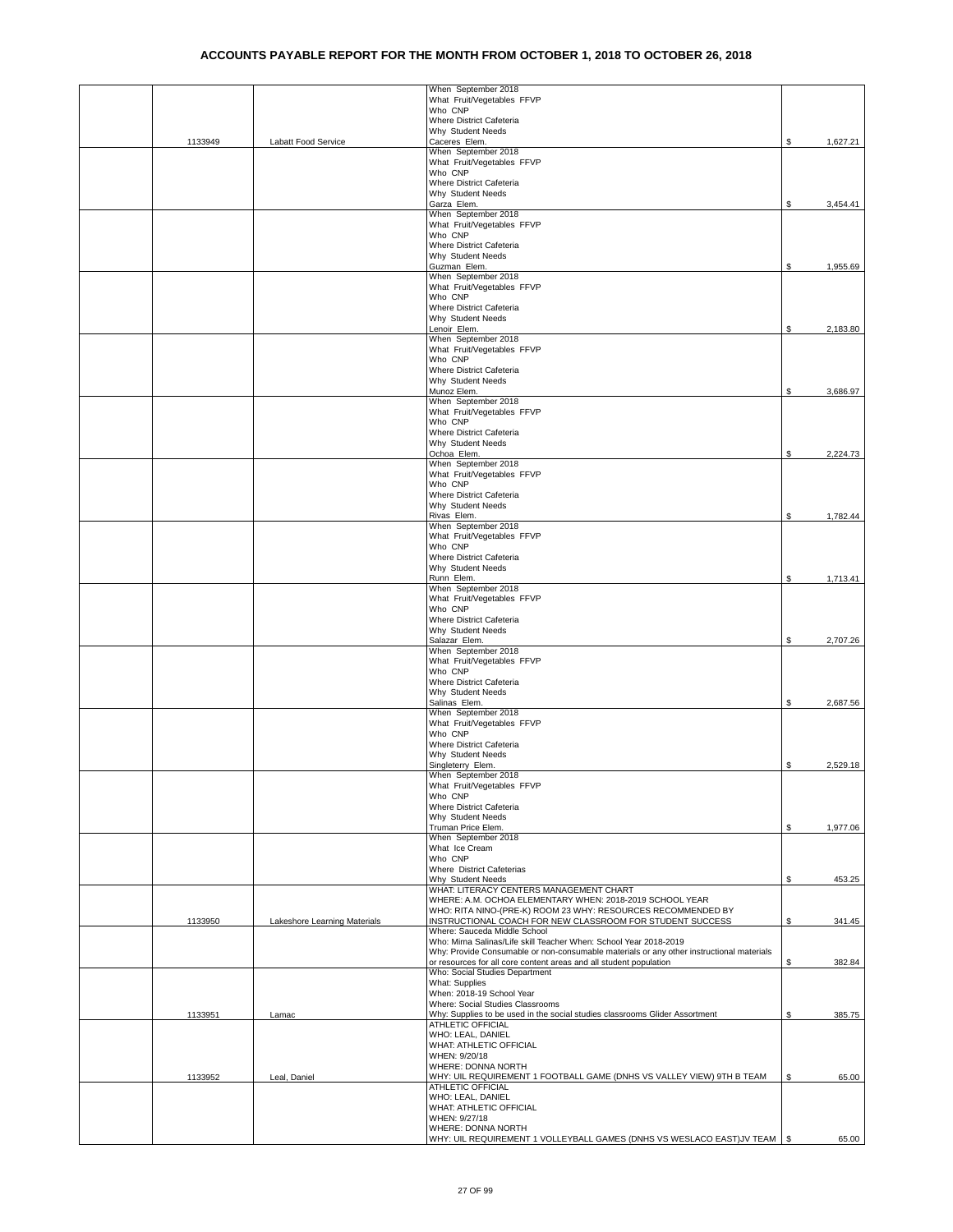|         |                             | Who: Albert Chavez                                                                                                     |    |           |
|---------|-----------------------------|------------------------------------------------------------------------------------------------------------------------|----|-----------|
|         |                             | What: PDQ Inventory Enterprise                                                                                         |    |           |
|         |                             | Where: Technology Dept.<br>When: Sept. 2018-Sept.2019                                                                  |    |           |
|         |                             | Why: Software will be used to collect computer and peripheral devices connected to the                                 |    |           |
| 1133953 | <b>Learning Services</b>    | network via auto discovery.                                                                                            | \$ | 2,250.00  |
|         |                             | (WHAT) CHECK REQUESTED TO PURCHASE 24 PIZZAS FOR CLASSROOM WITH                                                        |    |           |
|         |                             | HIGHEST ATTENDANCE FOR 1 ST WEEKS OF 2018-2019 SCHOOL YEAR.                                                            |    |           |
|         |                             | (WHO)EUNICE VASQUEZ COUNSELOR (WHERE)ELOY G. SALAZAR ELEM.                                                             |    |           |
| 1133954 | Little Caesars              | (WHEN)FRIDAY, OCTOBER 5, 2018 (WHY)REWARD CLASSROOMS WITH HIGHEST<br>where: Sauceda Middle School                      | \$ | 120.00    |
|         |                             | Who: Adela Troncoso/Principal                                                                                          |    |           |
|         |                             | When: Friday, September 21, 2018                                                                                       |    |           |
|         |                             | Why: Incentive for Student Of The Month of September                                                                   |    |           |
|         |                             | What: 6 Pepperoni Pizza                                                                                                | \$ | 30.00     |
|         |                             | Where: Sauceda Middle School                                                                                           |    |           |
|         |                             | Who: Ricardo Soria / Librarian<br>When: October 5, 2018                                                                |    |           |
|         |                             | Why: Recognize students for their Accelerated Reader Achievement for 1st Six Weeks                                     |    |           |
|         |                             | What: 13 Classic Pepperoni Pizza                                                                                       | S  | 55.00     |
|         |                             | Who: Luis O. Solis                                                                                                     |    |           |
|         |                             | What: Fuel Filter Housing                                                                                              |    |           |
|         |                             | Where: Bus Barn                                                                                                        |    |           |
|         |                             | When: September 2018                                                                                                   |    |           |
| 1133955 | Longhorn Bus Sales,         | Why: Part needed for RT-57, Bumper #62                                                                                 | \$ | 404.40    |
|         |                             | Who: Luis O. Solis<br>What: Gasket Assy, Valve Cover for B-24 Where: Bus Barn                                          |    |           |
|         |                             | When: September 2018                                                                                                   |    |           |
|         |                             | Why: Part needed to repair Bumper #24                                                                                  | \$ | 381.05    |
|         |                             | Who: Luis O. Solis                                                                                                     |    |           |
|         |                             | What: Valve Assembly EGR for Bumper#24 Where: Bus Barn                                                                 |    |           |
|         |                             | When: October 2018                                                                                                     |    |           |
|         |                             | Why: Part needed to repair Bumper #24<br>OPEN PURCHASE ORDER - EMERGENCY DUE TO FLOODS                                 | \$ | 627.11    |
|         |                             | ********************                                                                                                   |    |           |
|         |                             | TCPN: R142104                                                                                                          |    |           |
|         |                             |                                                                                                                        |    |           |
|         |                             | DIP ATTACHED                                                                                                           |    |           |
|         |                             | WHO: MAINT/URBAN                                                                                                       |    |           |
|         |                             | <b>WHAT: MATERIAL</b>                                                                                                  |    |           |
|         |                             | WHEN: SEPT 2018                                                                                                        |    |           |
|         |                             | WHERE: DIST WIDE<br>WHY: FLOOD EMERGENCY                                                                               |    |           |
| 1133956 | Lowe's                      | WHO: MRS. LYDIA LUGO, DIRECTOR, INTAKE/STUDENT ENGAGEMENT DEPT. WHEN:                                                  |    | 462.54    |
|         |                             | 2018-2019 SCHOOL YEAR                                                                                                  |    |           |
|         |                             | WHERE: AUSTIN, TEXAS                                                                                                   |    |           |
|         |                             | WHAT: REIMBURSEMENT FOR MEALS WHY:ATTENDED THE ANNUAL CONFERENCE                                                       |    |           |
| 1133957 | Lugo, Lydia                 | ON ENDING HOMELESSNESS                                                                                                 | S  | 37.30     |
|         |                             | WHO: MRS. LYDIA LUGO, DIRECTOR, INTAKE/STUDENT ENGAGEMENT DEPT. WHEN:                                                  |    |           |
|         |                             | 2018-2019 SCHOOL YEAR<br>WHERE: AUSTIN, TEXAS                                                                          |    |           |
|         |                             | WHAT: MILEAGE REIMBURSEMENT                                                                                            |    |           |
|         |                             | WHY: THE ANNUAL CONFERENCE ON ENDING HOMELESSNESS DIP                                                                  | \$ | 341.17    |
|         |                             | WHO: Dr. Diana Villanueva, Special Education Director                                                                  |    |           |
|         |                             | WHAT: Lumens Bright SPED                                                                                               |    |           |
|         |                             | WHEN: August 2018                                                                                                      |    |           |
|         |                             | WHERE: Special Ed. Dept.<br>WHY: For accurate documentation of student files as required by federal law and to be used |    |           |
| 1133958 | Lumen Touch, LLC.           | by all Special Ed. Teachers and St                                                                                     |    | 20,581.25 |
|         |                             | ATHLETIC OFFICIAL                                                                                                      |    |           |
|         |                             | WHO: LUNA, FRNCISCO                                                                                                    |    |           |
|         |                             | WHAT: ATHLETIC OFFICIAL                                                                                                |    |           |
|         |                             | WHEN: 9/22/18                                                                                                          |    |           |
|         |                             | <b>WHERE: VETERANS MS</b>                                                                                              |    |           |
| 1133959 | Luna, Francisco             | WHY: UIL REQUIREMENT 2 FOOTBALL GAMES (VETERANS VS MARY HOGE) 7A AND<br><b>7B TEAMS</b>                                | \$ | 105.00    |
|         |                             | Who: Albert Chavez                                                                                                     |    |           |
|         |                             | What: Mini Zipcord                                                                                                     |    |           |
|         |                             | Where: Network Department                                                                                              |    |           |
|         |                             | When: Sept. 2018                                                                                                       |    |           |
|         |                             | Why: these little cords are used in the network area to send high speed data transmission                              |    |           |
| 1133960 | M&A Technology, Inc.        | throughout the network                                                                                                 | S. | 169.50    |
|         |                             | Who: Rudy Jimenez<br>What: mounting brackets for the Cisco wireless access points                                      |    |           |
|         |                             | Where: DISD campus                                                                                                     |    |           |
|         |                             | When::Sept. 2019                                                                                                       |    |           |
|         |                             | Why: Mounting brackets are needed to replace old brackets so they can be mounted in                                    |    |           |
|         |                             | different location                                                                                                     | S  | 60.00     |
|         |                             | Who: Rudy Jimenez                                                                                                      |    |           |
|         |                             | What: Repair tool kits to fix iMac machines<br>Where: Technology Network Department When: Sept. 2018                   |    |           |
|         |                             | Why: The network technicians do not have the tools to use when needing to work on the iMac                             |    |           |
|         |                             | machines. and we have some here in the dis                                                                             | S. | 303.90    |
|         |                             | WHO: J. DAVILA                                                                                                         |    |           |
|         |                             | WHAT: 2 DIGIT ELECTRONIC DISPLAY WHEN: AUGUST 2018                                                                     |    |           |
|         |                             | WHERE: DONNA HIGH SCHOOL                                                                                               |    |           |
| 1133961 | M-F Athletic/Perform Better | WHY: EQUIPMENT AND SUPPLIES NEEDED FOR PRACTICE AND COMPETITION<br>WHO: DNHS MCJROTC STUDENTS                          | S  | 2,238.00  |
|         |                             | <b>WHAT: FEES</b>                                                                                                      |    |           |
|         |                             | WHEN: 10/05/18                                                                                                         |    |           |
|         |                             | <b>WHERE: PHARR TX</b>                                                                                                 |    |           |
|         |                             | WHY: STUDENTS WILL BE TAKEN TO MAIN EVENT FOR ACADEMIC ENRICHMENT                                                      |    |           |
| 1133962 | MAIN EVENT ENTERTAINMENT LP | FIELD TRIP REQUESTOR: SGT MAJ R. DELEON                                                                                | S  | 189.50    |
|         |                             | Who: MCJROTC Students                                                                                                  |    |           |
|         |                             | What: Entry Fee<br>When: October 5, 2018                                                                               |    |           |
|         |                             | Where: Main Event Center located @ 500 N. Jackson, Suite C Pharr TX                                                    |    |           |
|         |                             | Why: students with academic excellence with A & B(for 1st six weeks) will be attending the                             |    |           |
|         |                             | field trip 20 All Access Sch                                                                                           |    | 471.25    |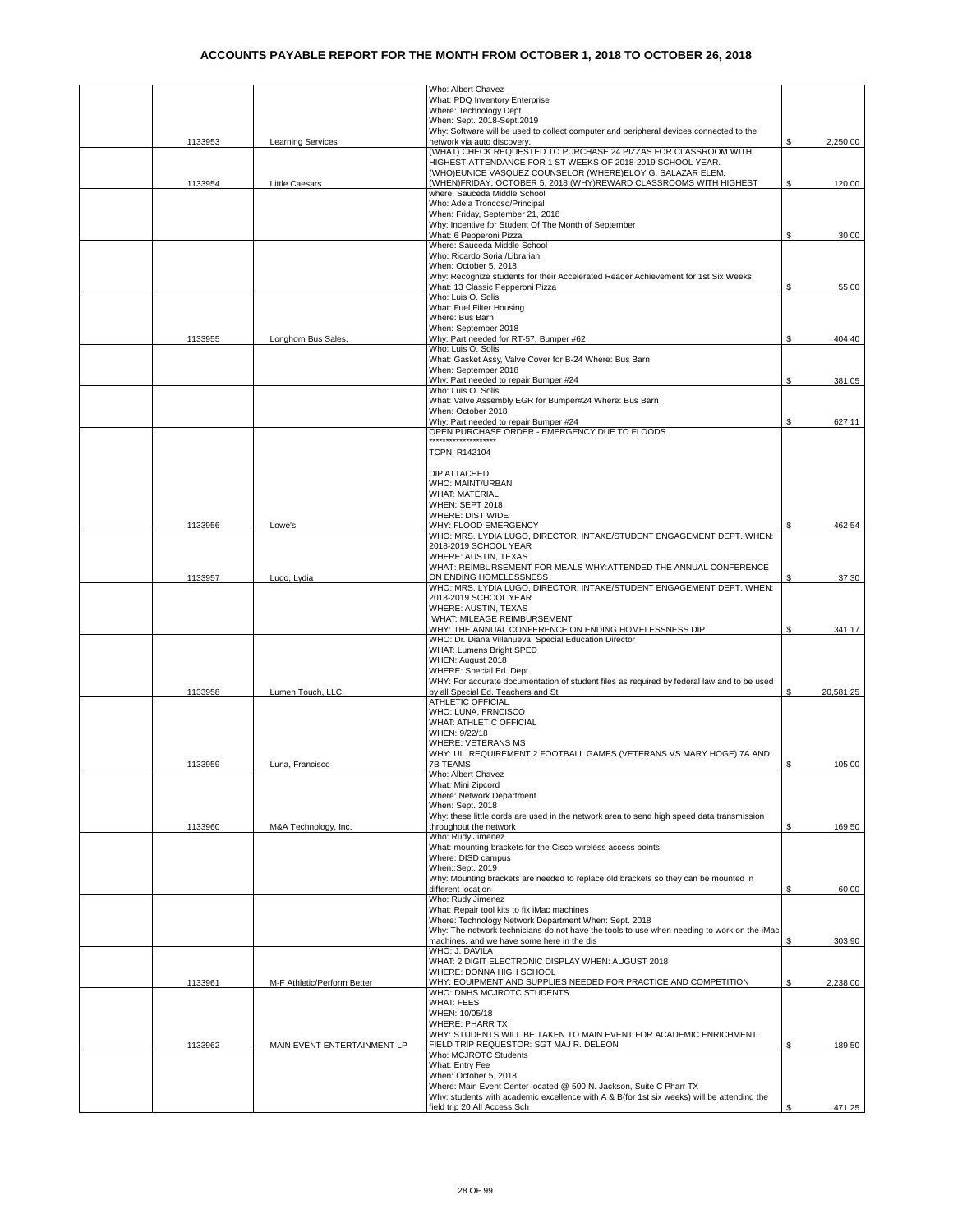|         |                                        | OPEN PURCHASE ORDER - EMERGENCY DUE TO FLOODS                                                                                                               |    |            |
|---------|----------------------------------------|-------------------------------------------------------------------------------------------------------------------------------------------------------------|----|------------|
|         |                                        |                                                                                                                                                             |    |            |
|         |                                        | BB#501-15                                                                                                                                                   |    |            |
|         |                                        | DIP ATTACHED                                                                                                                                                |    |            |
|         |                                        | WHO: MAINT/URBAN                                                                                                                                            |    |            |
|         |                                        | <b>WHAT: MATERIAL</b>                                                                                                                                       |    |            |
|         |                                        | WHEN: SEPT 2018                                                                                                                                             |    |            |
| 1133963 | MCCOYS BUILDING SUPPLIES               | WHERE: DIST WIDE<br>WHY: FLOOD EMERGENCY                                                                                                                    | S  | 424.57     |
|         |                                        | Who: Veterans Middle School 6th grade students                                                                                                              |    |            |
|         |                                        | what: gildan T shirts 2 color logo                                                                                                                          |    |            |
|         |                                        | when: 2018-2019 school year                                                                                                                                 |    |            |
| 1133964 | MJ's Printing                          | where: Veterans Middle School<br>why: shirts will be able to be worn on spirit days, and other designated days.                                             | \$ | 810.00     |
|         |                                        | Attachments                                                                                                                                                 |    |            |
|         |                                        | Who: DNHS- Band                                                                                                                                             |    |            |
|         |                                        | What: Mileage reimbursement                                                                                                                                 |    |            |
|         |                                        | When: Aug.27-31 2018<br>Where: DISD Fine Arts                                                                                                               |    |            |
| 1133965 | Machietto, Michel                      | Why: Teachers work with HS and MS students                                                                                                                  | \$ | 22.62      |
|         |                                        | <b>WHAT: LIGHT SERVICES</b>                                                                                                                                 |    |            |
|         |                                        | WHEN: AUGUST 28, 2018 TO 9/27/2018 WHY: SERVICES RENDERED<br>WHERE: DONNA ISD                                                                               |    |            |
| 1133966 | Magic Valley Electric Coop, inc        | <b>WHO: STAFF</b>                                                                                                                                           | \$ | 82,281.14  |
|         |                                        | WHO: MAINT/PABLO H                                                                                                                                          |    |            |
|         |                                        | <b>WHAT: SCREWS</b>                                                                                                                                         |    |            |
|         |                                        | WHEN: SEPT 2018<br>WHERE: DN GYM                                                                                                                            |    |            |
| 1133967 | Marks Plumbing Parts & Commercial Supp | <b>WHY: REPAIRS</b>                                                                                                                                         | S  | 157.66     |
|         |                                        | WHAT: HOTEL ACCOMMODATIONS WHEN: OCTOBER 16-18                                                                                                              |    |            |
|         |                                        | WHERE: ROUND ROCK, TEXAS                                                                                                                                    |    |            |
| 1133968 | Marriott Austin North                  | WHO: DR. LAZARO RAMIREZ<br>WHY: TO ATTEND THE TITLE IX ADMINISTRATOR CONFERENCE                                                                             | \$ | 449.08     |
|         |                                        | WHO 3RD, 4TH & 5TH GRADE MATH TEACHERS RODRIGUEZ, SALINAS, QUIJADA,                                                                                         |    |            |
|         |                                        | LOPEZ, VAZQUEZ                                                                                                                                              |    |            |
|         |                                        | WHAT MATH STAAR MATERIALS                                                                                                                                   |    |            |
|         |                                        | WHEN DURING MATH CLASS<br>WHERE SALINAS ELEM.                                                                                                               |    |            |
| 1133969 | Math Warm-Ups.com                      | WHY INCREASE STUDENT PERFORMANCE                                                                                                                            | S  | 2,010.00   |
|         |                                        | WHO: MAINT/EUGENIO                                                                                                                                          |    |            |
|         |                                        | WHAT: ROLL FLASHING<br>WHEN: SEPT 2018                                                                                                                      |    |            |
|         |                                        | <b>WHERE: DEAP</b>                                                                                                                                          |    |            |
| 1133970 | Matt's Cash & Carry                    | <b>WHY: REPAIRS</b>                                                                                                                                         | \$ | 195.96     |
|         |                                        | WHO: Dr. Diana Villanueva, Special Education Director<br><b>WHAT: Student Tuition</b>                                                                       |    |            |
|         |                                        | WHEN: September 2018                                                                                                                                        |    |            |
|         |                                        | WHERE: Special Ed. Dept.                                                                                                                                    |    |            |
| 1133971 |                                        | McAllen ISD-Regional School Fro the Dea WHY: Interlocal Agreement with the district in which services are provided to students that<br><b>STUDENT MEALS</b> | S  | 225,000.00 |
|         |                                        | WHO: J JONES                                                                                                                                                |    |            |
|         |                                        | WHEN: 9/29/18                                                                                                                                               |    |            |
|         |                                        | <b>WHERE: VELA HS</b>                                                                                                                                       |    |            |
| 1133972 | McDonald's - Donna                     | WHAT: TENNIS MATCH<br>WHY: STUDENT MEALS                                                                                                                    | \$ | 94.81      |
|         |                                        | WHO: O.CASARES                                                                                                                                              |    |            |
|         |                                        | WHAT: STUDENT MEALS                                                                                                                                         |    |            |
|         |                                        | WHEN: SEPTEMBER 22, 2018<br>WHERE: E. ELSA                                                                                                                  |    |            |
|         |                                        | WHY: 7TH FOOTBALL GAME                                                                                                                                      | S  | 270.00     |
|         |                                        | WHO: R. LEAL/O. CRUZ                                                                                                                                        |    |            |
|         |                                        | <b>WHAT: STUDENT MEALS</b>                                                                                                                                  |    |            |
|         |                                        | WHEN: SEPTEMBER 29, 2018<br>WHERE: SAM'S STADIUM (B. LOPEZ)                                                                                                 |    |            |
|         |                                        | WHY: DHS VS B. LOPEZ VARSITY                                                                                                                                | \$ | 424.15     |
|         |                                        | WHO 3RD, 4TH & 5TH GRADE STUDENTS WHAT STAAR MATERIALS                                                                                                      |    |            |
|         |                                        | WHEN USED THROUGH OUT THE SCHOOL YEAR.<br>WHERE SALINAS ELEM.                                                                                               |    |            |
| 1133973 | Mentoring Minds, L.P.                  | WHY INCREASE STUDENT PERFORMANCE                                                                                                                            | \$ | 5,798.49   |
|         |                                        | WHO: DNHS BAND                                                                                                                                              |    |            |
|         |                                        | WHAT: REGISTRATION FEE<br>WHEN: OCT 6, 2018                                                                                                                 |    |            |
|         |                                        | WHERE: MERCEDES, TEXAS                                                                                                                                      |    |            |
|         |                                        | WHY: REGISTRATION FEE FOR BAND WHO WILL BE COMPETING IN THE QUEEN CITY                                                                                      |    |            |
| 1133974 | Mercedes ISD                           | <b>MARCHING FESTIVAL</b>                                                                                                                                    | \$ | 400.00     |
|         |                                        | WHO: R. LEAL-ATHLETIC COORDINATOR WHAT: REPAIR 26 LIGHTS ON STADIUM<br><b>POLES</b>                                                                         |    |            |
|         |                                        | WHEN: AUGUST 2018                                                                                                                                           |    |            |
| 1133975 | Metro Electric, Inc.                   | WHERE: BENNIE LAPRADE STADIUM                                                                                                                               | \$ | 17,490.00  |
|         |                                        | What: MASBA Membership SY 18/19 When: School Year 2018-2019<br>Where: Donna ISD                                                                             |    |            |
|         |                                        | Who: Board of Trustees - Efren Ceniceros, Valentin Guerrero, Alicia Reyna, Eloy Avila, John                                                                 |    |            |
|         |                                        | Billman, Dr. Donna Mery, Eva C. Watts, Superintendent - Dr. Hafedh Azaiez                                                                                   |    |            |
| 1133976 | Mexican American School Board Member   | Why: M<br><b>WHAT: WATER SERVICE</b>                                                                                                                        | \$ | 1,200.00   |
|         |                                        | WHEN: 7/30/2018 TO 8/29/2018                                                                                                                                |    |            |
|         |                                        | WHY: MONTHLY SERVICE                                                                                                                                        |    |            |
|         |                                        | WHERE: DONNA ISD                                                                                                                                            |    |            |
| 1133977 | Military Hwy Water Supply              | WHO: RUNN ELEM. 14-0025-00<br>WHAT: WATER SERVICE                                                                                                           | \$ | 31.66      |
|         |                                        | WHEN: 7/30/2018 TO 8/29/2018                                                                                                                                |    |            |
|         |                                        | WHY: MONTHLY SERVICE                                                                                                                                        |    |            |
|         |                                        | WHERE: DONNA ISD<br>WHO: RUNN ELEM. 14-0071-00                                                                                                              | \$ | 221.91     |
|         |                                        | (WHAT)KENWOOD TK-3402 KSC35S CHARGER, KNB-45L LITHIUM BATTERY, KRA-27                                                                                       |    |            |
|         |                                        | ANTENNA, KBH-10 BELT CLIP (WHO)LETICIA CHAVEZ PRINCIPAL (WHERE)ELOY G.                                                                                      |    |            |
| 1133978 | Mobile Relays Partners, Itd.           | SALAZAR ELEM. (WHEN)2018-2019 SCHOOL YEAR (WHY)RADIOS ARE NEEDED FOR<br>STUDENT SAFETY AND STAFF COMMUNICATION.                                             | \$ | 474.00     |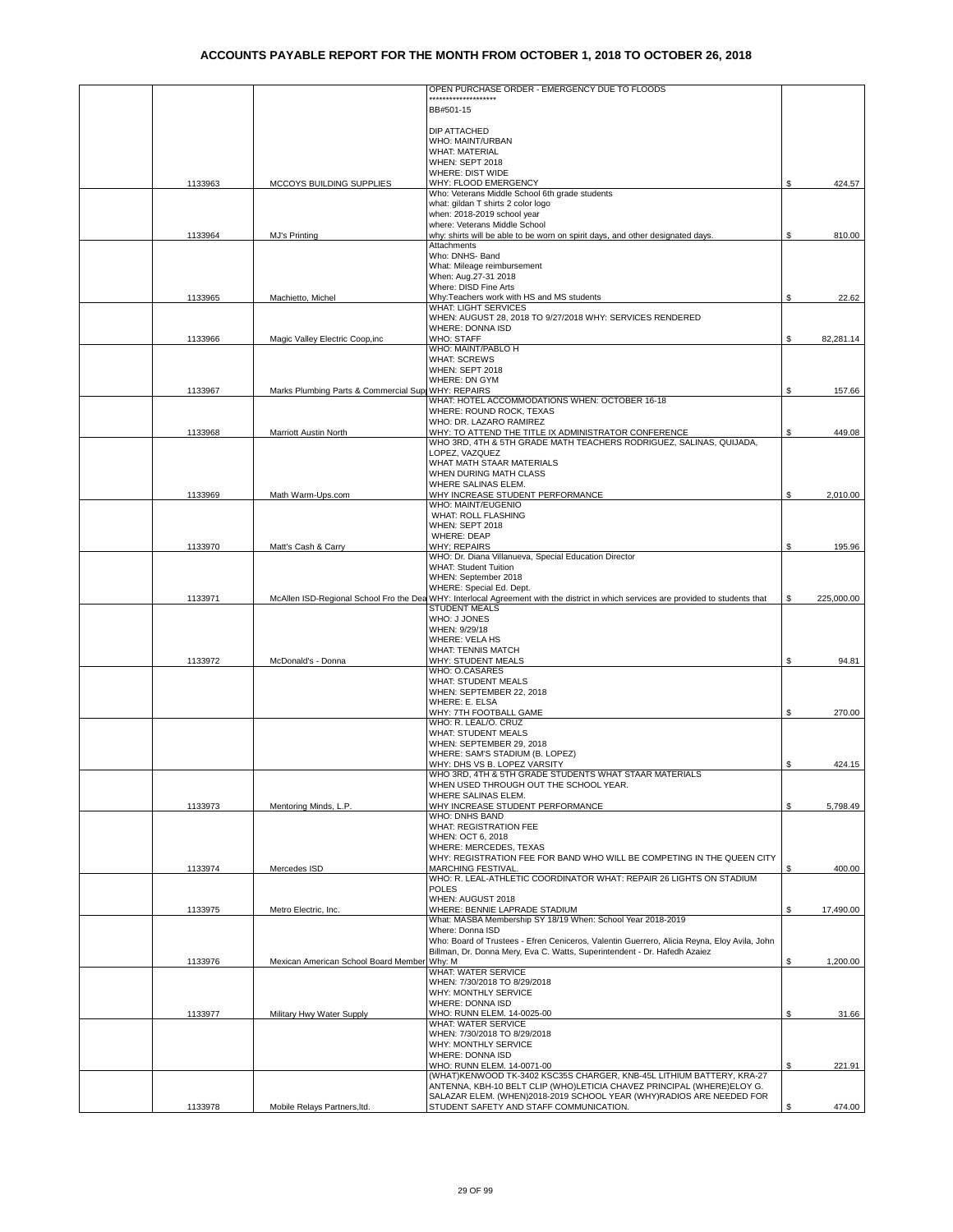|         |                          | ATHLETIC OFFICIAL                                                                                                     |                 |
|---------|--------------------------|-----------------------------------------------------------------------------------------------------------------------|-----------------|
|         |                          | WHO: EDDIE MONROY                                                                                                     |                 |
|         |                          | WHAT: ATHLETIC OFFICIAL                                                                                               |                 |
|         |                          | WHEN: 9/27/18                                                                                                         |                 |
| 1133979 | Monroy, Eduardo          | WHERE: SAUCEDA MS<br>WHY: UIL REQUIREMENT 2 GAMES ( SAUCEDA VS MARY HOGE) 8A AND 8B                                   | \$<br>85.00     |
|         |                          | ATHLETIC OFFICIAL                                                                                                     |                 |
|         |                          | WHO: MORENO, JESUS                                                                                                    |                 |
|         |                          | WHAT: ATHLETIC OFFICIAL                                                                                               |                 |
|         |                          | WHEN: 9/29/18                                                                                                         |                 |
|         |                          | WHERE: SAUCEDA MS                                                                                                     |                 |
| 1133980 | Moreno, Jesus            | WHY: UIL REQUIREMENT 1 FOOTBLL GAMES (WESLACO VS SAUCEDA MS) 8A                                                       | \$<br>60.00     |
|         |                          | WHO: MAINT/PABLO<br><b>WHAT: HANDLE</b>                                                                               |                 |
|         |                          | WHEN: SEPT 2018                                                                                                       |                 |
|         |                          | <b>WHERE: LENOIR KITCHEN</b>                                                                                          |                 |
| 1133981 | Morrison Supply, LLC     | WHY: NOT WORKING                                                                                                      | \$<br>204.00    |
|         |                          | WHO: MAINT/PABLO H                                                                                                    |                 |
|         |                          | <b>WHAT: FAUCET</b>                                                                                                   |                 |
|         |                          | WHEN; SEPT 2018                                                                                                       |                 |
|         |                          | WHERE: DNHS LOUNGE<br>WHY: NOT WORKING                                                                                | \$<br>137.17    |
|         |                          | WHO: MAINT/TEOFILO                                                                                                    |                 |
|         |                          | <b>WHAT: HANDLE</b>                                                                                                   |                 |
|         |                          | WHEN: SEPT 2018                                                                                                       |                 |
|         |                          | WHERE: GUZMAN BOYS RR                                                                                                 |                 |
|         |                          | WHY: NOT WORKING                                                                                                      | \$<br>250.00    |
|         |                          | Who: Morrison Supply Company BB 501-15 What: Materials for art class<br>When: 2018-2019 School Year                   |                 |
|         |                          | Where: DAEP Campus                                                                                                    |                 |
|         |                          | Why: To build a puppet stand for art students                                                                         | \$<br>149.75    |
|         |                          | <b>WHO: SUPERINTENDENT</b>                                                                                            |                 |
|         |                          | <b>WHAT: MATERIAL</b>                                                                                                 |                 |
|         |                          | WHEN: SEPT 2018                                                                                                       |                 |
|         |                          | WHERE: ADMINISTRATION<br>WHY: ADM REMOLDING PROJECT                                                                   |                 |
|         |                          | Who: Staff and Visitor                                                                                                | \$<br>1,543.92  |
|         |                          | What: Drinking Water                                                                                                  |                 |
|         |                          | Where: Technology Dept.                                                                                               |                 |
|         |                          | When: Month of Sept 2018                                                                                              |                 |
| 1133982 | Mountain Glacier Llc     | Why: Daily Operations Account # 00462 / Technology Dept.                                                              | \$<br>31.96     |
|         |                          | Who: Velma Rangel, Assistant Superintendent of District Operations                                                    |                 |
|         |                          | What: Mountain Glacier<br>When: 2018-2019 School Year                                                                 |                 |
|         |                          | Where: Donna ISD                                                                                                      |                 |
|         |                          | Why: Water Delivery September Month Acct#005651 #0301104689                                                           | \$<br>17.98     |
|         |                          | ORDER #9001031761                                                                                                     |                 |
|         |                          | WHO: DHS NATIONAL HONOR SOCIETY WHAT: MEMBERSHIP FEES                                                                 |                 |
|         |                          | WHEN: 2018-2019                                                                                                       |                 |
|         |                          | <b>WHERE: DHS</b><br>National Association of Secondary School WHY: MEMBERSHIP FEES FOR DHS NATIONAL HONOR SOCIETY     | \$<br>385.00    |
| 1133983 |                          | Who: Olga Noriega Purchasing Agent                                                                                    |                 |
|         |                          | What: Mileage Reimbursement                                                                                           |                 |
|         |                          | When: Sept. 26-28, 2018                                                                                               |                 |
|         |                          | Where: South Padre Island (Public Education Purchasing Seminar                                                        |                 |
| 1133984 | Noriega, Olga M.         | Why: To learn the new latest developments that are essential in the Purchasing Management \ \$                        | 128.09          |
|         |                          | <b>WHAT: WATER SERVICES</b><br>WHEN: 8/20/2018-9/20/2018                                                              |                 |
|         |                          | WHY: MONTHLY SERVICE                                                                                                  |                 |
|         |                          | WHERE: DONNA ISD                                                                                                      |                 |
| 1133985 | North Alamo Water Supply | <b>WHO: CAMPUSES</b>                                                                                                  | \$<br>12,378.45 |
|         |                          | Who: Luis O. Solis                                                                                                    |                 |
|         |                          | What: Battery                                                                                                         |                 |
|         |                          | Where: Bus Barn<br>When: September 2018                                                                               |                 |
| 1133986 | O'reilly Automotive, Inc | Why: Need to replenish stock                                                                                          | \$<br>667.96    |
|         |                          | ANIO. LUIS U. SOIIS                                                                                                   |                 |
|         |                          | What: TPMS Sensor                                                                                                     |                 |
|         |                          | Where: Bus Barn                                                                                                       |                 |
|         |                          | When: September 2018                                                                                                  |                 |
|         |                          |                                                                                                                       |                 |
|         |                          | Why: Parts needed for Unit #403                                                                                       | \$<br>48.70     |
|         |                          | Who: Luis O. Solis                                                                                                    |                 |
|         |                          | What: Univ Horn                                                                                                       |                 |
|         |                          | Where: Bus Barn                                                                                                       |                 |
|         |                          | When: September 2018<br>Why: Need to replenish stock                                                                  | \$<br>217.44    |
|         |                          | WHO: ORTEGA CARLOS                                                                                                    |                 |
|         |                          | WHAT: ATHLETIC OFFICIAL                                                                                               |                 |
|         |                          | WHEN: 9/22/18                                                                                                         |                 |
|         |                          | WHERE: SAUCEDA MS                                                                                                     |                 |
| 1133987 | ORTEGA, CARLOS           | WHY: UIL REQUIREMENT 1 FOOTBALL GAME (SAUCEDA VS MERCEDES) 7A<br>WHO- RUBY RODRIGUEZ                                  | \$<br>60.00     |
|         |                          | WHERE-RM 615                                                                                                          |                 |
|         |                          | WHAT- INSTRUCTIONAL MATERIAL                                                                                          |                 |
|         |                          | WHEN-2018-19                                                                                                          |                 |
|         |                          | WHY- TO PROVIDE STUDENTS WITH SAFE AND NURTURING SCHOOL ENVIRONMENT                                                   |                 |
| 1133988 | Office Depot, Inc.       | THAT SUPPORTS ACADEMIC SUCCESS                                                                                        | \$<br>97.18     |
|         |                          | Who: Technology Dept./ Director David Chavez<br>What: mileage for MIT Ernie Ozuna                                     |                 |
|         |                          | When: Sept. 2018                                                                                                      |                 |
|         |                          | Where: goes to campuses to do training on softwares other issues                                                      |                 |
| 1133989 | Ozuna, Ernesto           | Why: monthly mileage for staff                                                                                        | \$<br>40.38     |
|         |                          | WHO: T. BRADY-MUNOZ ELEM.                                                                                             |                 |
|         |                          | WHAT: SUPPLIES-CONTRA BASS BAR HIGH C                                                                                 |                 |
|         |                          | WHEN: SCHOOL YEAR 2018-2019<br>WHERE: MUNOZ ELEMENTARY                                                                |                 |
| 1133990 | PERIPOLE, INC.           | WHY: INSTRUMENT AND SUPPLIES FOR MUSIC CLASSROOM                                                                      | \$<br>812.05    |
|         |                          | Where: Sauceda Middle School                                                                                          |                 |
|         |                          | Who: Priscilla Penuelas/coach                                                                                         |                 |
|         |                          | when: School Year 2018-2019<br>Why: Mileage Reimbursement for the month of September for going to tutor David Torres. |                 |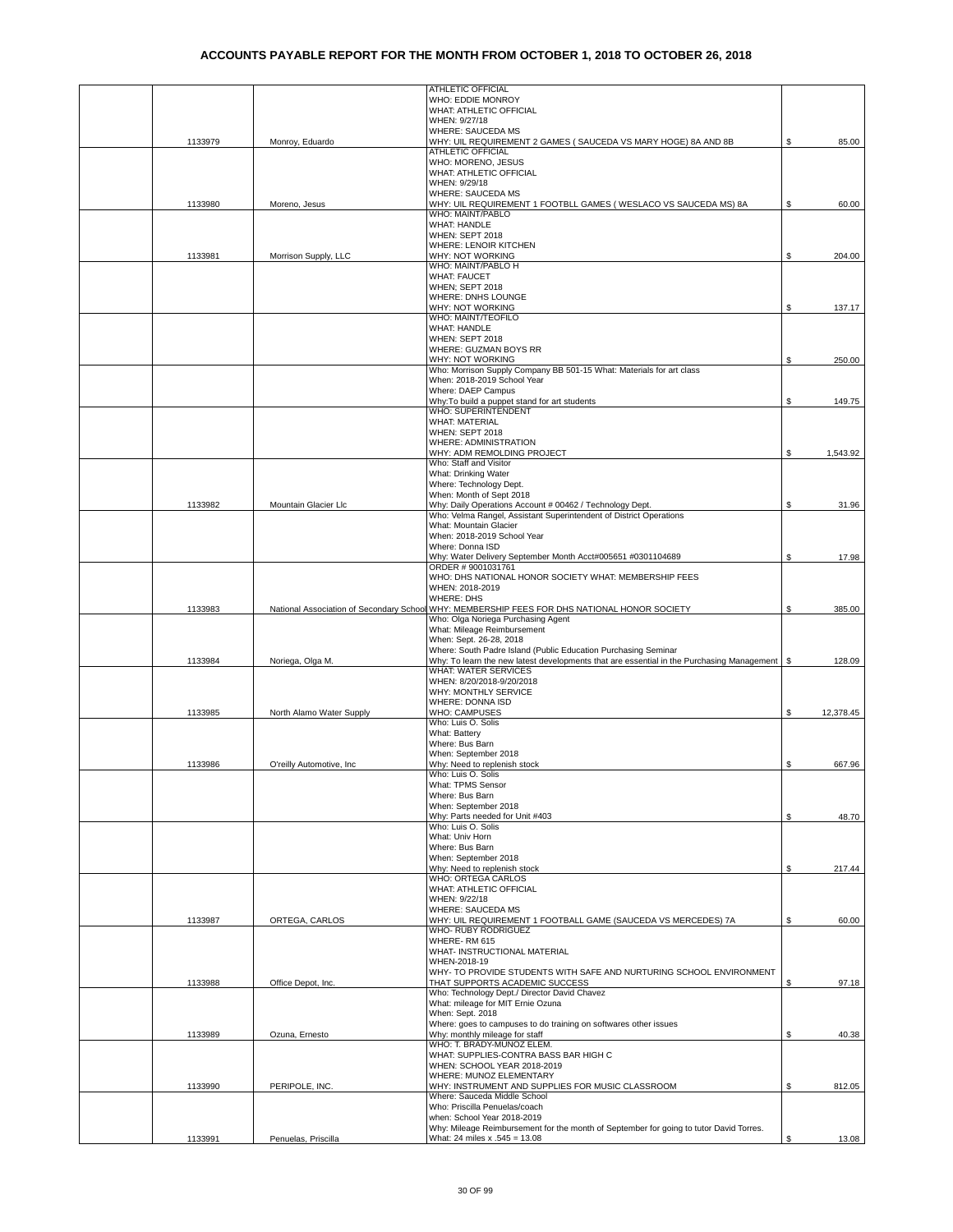|         |                                 | Who: A Perez-Theatre                                                                                                                     |    |           |
|---------|---------------------------------|------------------------------------------------------------------------------------------------------------------------------------------|----|-----------|
|         |                                 | What: Mileage reimbursement                                                                                                              |    |           |
|         |                                 | When: Aug. 2018                                                                                                                          |    |           |
|         |                                 | Where: DISD F.A.<br>Why: Teachers travel to work with HS and MS students                                                                 |    |           |
| 1133992 | Perez, Annette                  | ATHLETIC OFFICIAL                                                                                                                        | S  | 25.62     |
|         |                                 | WHO: GOMEZ, LEANDRO                                                                                                                      |    |           |
|         |                                 | WHAT: ATHLETIC OFFICIAL                                                                                                                  |    |           |
|         |                                 | WHEN: 9/20/18                                                                                                                            |    |           |
|         |                                 | <b>WHERE: SAUCEDA MS</b>                                                                                                                 |    |           |
| 1133993 | Perez, Leandro Gomez            | WHY: UIL REQUIREMENT 2 GAMES (SAUCEDA VS MERCEDS MS)7A AND 7B                                                                            | \$ | 85.00     |
|         |                                 | ATHLETIC OFFICIAL<br>WHO: GOMEZ, LEANDRO                                                                                                 |    |           |
|         |                                 | WHAT: ATHLETIC OFFICIAL                                                                                                                  |    |           |
|         |                                 | WHEN: 9/22/18                                                                                                                            |    |           |
|         |                                 | <b>WHERE: SAUCEDA MS</b>                                                                                                                 |    |           |
|         |                                 | WHY: UIL REQUIREMENT 2 GAMES ( SAUCEDA VS MARY HOGE ) 8A AND 8B                                                                          | S  | 205.00    |
|         |                                 | WHO: Sergio Lopez, Special Olympics Coordinator                                                                                          |    |           |
|         |                                 | <b>WHAT: Bowling Games</b>                                                                                                               |    |           |
|         |                                 | WHEN: October 03, 2018                                                                                                                   |    |           |
| 1133994 | Pins & Cues                     | WHERE: Pin's and Cue's Bowling, Weslaco, Texas<br>WHY: Special Olympic Team practice for Area I competition                              | \$ | 266.00    |
|         |                                 | WHO: Sergio Lopez, Special Olympics Coordinator                                                                                          |    |           |
|         |                                 | <b>WHAT: Bowling Games</b>                                                                                                               |    |           |
|         |                                 | WHEN: October 04, 2018                                                                                                                   |    |           |
|         |                                 | WHERE: Pin's and Cue's Bowling, Weslaco, Texas                                                                                           |    |           |
|         |                                 | WHY: Special Olympic Team practice for Area I competition                                                                                | \$ | 396.00    |
|         |                                 | who: Veterans Middle School 6-8th grade students                                                                                         |    |           |
|         |                                 | what: safety breakaway lanyards<br>when: 2018-2019 school year                                                                           |    |           |
|         |                                 | where: Veterans Middle School                                                                                                            |    |           |
| 1133995 | <b>Positive Promotions</b>      | why: items will be given to all students as an incentive                                                                                 | \$ | 1,309.70  |
|         |                                 | <b>AMBULANCE SERVICE</b>                                                                                                                 |    |           |
|         |                                 | <b>WHO: MARICHALAR</b>                                                                                                                   |    |           |
|         |                                 | WHAT: AMBULANCE SERVICE                                                                                                                  |    |           |
|         |                                 | WHEN: SEPTEMBER 2018 (PAYMENT # 1 0F 10)                                                                                                 |    |           |
|         |                                 | WHERE: DONNA NORTH                                                                                                                       |    |           |
| 1133996 | Precise EMS LLC                 | WHY: REQUIRED TO ASSIST STUDENTS WITH ANY INJURIES. ** ADDITIONAL QUOTES<br>ATTACHED**                                                   | \$ | 1,750.00  |
|         |                                 | Where: Sauceda Middle School                                                                                                             |    |           |
|         |                                 | Who: Mike Ramos/Teacher                                                                                                                  |    |           |
|         |                                 | why: PLTW App Creator Online Core Training                                                                                               |    |           |
| 1133997 | Project Lead the Way, Inc.      | What: Pay for Fees                                                                                                                       | \$ | 1.200.00  |
|         |                                 | What: Student lunch allowance.                                                                                                           |    |           |
|         |                                 | Who: Matias Rivera, Donna High School Band.                                                                                              |    |           |
|         |                                 | When: October 6, 2018.                                                                                                                   |    |           |
| 1133998 | RAISING CANE'S 249              | Where: Mercedes High School Stadium / Pre UIL Marching Festival.<br>Why: Meals to be provided for students participating in the festival | S  | 926.40    |
|         |                                 | WHO: MARICHALAR                                                                                                                          |    |           |
|         |                                 | WHAT: STUDENT AND STAFF MEALS                                                                                                            |    |           |
|         |                                 | WHEN: 9/27/18                                                                                                                            |    |           |
|         |                                 | WHERE: EDINBURG, TX W                                                                                                                    |    |           |
| 1133999 | RAISING CANE'S RESTAURANTS, LLC | HY: UIL FOOTBALL GAME (DNHS VS EDINBURG)                                                                                                 | S  | 177.93    |
|         |                                 | WHAT: 3 WASTE CONTAINERS                                                                                                                 |    |           |
|         |                                 | WHY: MONTHLY CHARGES                                                                                                                     |    |           |
|         |                                 | WHEN: 10/01/2018 - 10/31/2018<br>WHERE: DONNA ISD                                                                                        |    |           |
|         |                                 | <b>WHO: CAFETERIA</b>                                                                                                                    |    |           |
| 1134000 | REPUBLIC SERVICES, INC          | INVOICE NO. 0863-001552525                                                                                                               | \$ | 17,668.04 |
|         |                                 | WHAT: 3 WASTE CONTAINERS                                                                                                                 |    |           |
|         |                                 | WHY: MONTHLY CHARGES                                                                                                                     |    |           |
|         |                                 | WHEN: 10/01/2018 - 10/31/2018                                                                                                            |    |           |
|         |                                 | <b>WHERE: DONNA ISD</b><br>WHO: DONNA NORTH HS. CUSTODIAL & MUNOZ ELEM.                                                                  |    |           |
|         |                                 | INVOICE NO. 0863-001551430                                                                                                               | \$ | 4.001.82  |
|         |                                 | WHAT: WASTE SERVICE                                                                                                                      |    |           |
|         |                                 | WHY: MONTHLY CHARGES                                                                                                                     |    |           |
|         |                                 | WHEN: 10/01/2018 - 10/31/2018                                                                                                            |    |           |
|         |                                 | WHERE: DONNA ISD                                                                                                                         |    |           |
|         |                                 | WHO: FINE ARTS BLDG.                                                                                                                     |    |           |
|         |                                 | INVOICE NO. 0863-001552469                                                                                                               |    |           |
|         |                                 | DATE: 9/26/2018<br>WHAT: WASTE SERVICES                                                                                                  | \$ | 13,162.97 |
|         |                                 | WHEN: 10/01/2018 - 10/31/2018                                                                                                            |    |           |
|         |                                 | WHY: MONTHLY SERVICE                                                                                                                     |    |           |
|         |                                 | <b>WHERE: DONNA ISD</b>                                                                                                                  |    |           |
|         |                                 | WHO: DONNA NORTH HS CAFE                                                                                                                 | \$ | 1,788.81  |
|         |                                 | WHO: CRISTINA REYES                                                                                                                      |    |           |
|         |                                 | <b>WHAT: AP SCORES</b>                                                                                                                   |    |           |
|         |                                 | WHEN: 2017-2018 SCHOOL YEAR WHERE: DONNA NORTH HIGH SCHOOL WHY:<br>STUDENT AWARDED \$100.00 FOR EACH TEST THAT IS SCORED A 3, 4 OR 5     |    |           |
| 1134001 | REYES, CRISTINA                 | AWARDED AS A SCHOLARSHIP REQUESTOR: PRINCIPAL                                                                                            | \$ | 400.00    |
|         |                                 | <b>WHAT: REGISTRATION FEES</b>                                                                                                           |    |           |
|         |                                 | WHO: OSCAR HERNANDEZ, AIDA COMPLE, MARIE LUNA                                                                                            |    |           |
|         |                                 | WHERE: UTRGV - EDINBURG                                                                                                                  |    |           |
|         |                                 | WHEN: NOVEMBER 10, 2018                                                                                                                  |    |           |
| 1134002 | <b>RGVCTM</b>                   | WHY: MATH PROFESSIONAL DEVELOPMENT<br>Who: Jessica Briseno Raquel Ybarra Sara Galvez Aleida Garces Yesenia Ceballos Julie                | \$ | 150.00    |
|         |                                 | Cazares Yaneht Valeria Judith Marquez Sonia Salas                                                                                        |    |           |
|         |                                 | What: RGVSA Conference                                                                                                                   |    |           |
|         |                                 | When: October 6, 2018                                                                                                                    |    |           |
|         |                                 | Where: Pharr, Texas                                                                                                                      |    |           |
| 1134003 | <b>RGVSA</b>                    | Why: Science Updates                                                                                                                     | \$ | 450.00    |
|         |                                 | WHO: TODD MS SCIENCE TEACHERS WHAT: 31ST RGVSA CONFRENCE WHEN:                                                                           |    |           |
|         |                                 | 10/06/2018                                                                                                                               |    |           |
|         |                                 | WHERE: PSJA ISD<br>WHY: PROFESIONAL DEVELOPMENT IN THE AREA OF SCIENCE Special Instructions:                                             |    |           |
| 1134004 | <b>RGVSA</b>                    | TEACHERS LUIS PEREZ-SILVOLA CRYSTAL-LIZETTE FLORES-BRENDA                                                                                | \$ | 550.00    |
|         |                                 | (WHAT) REGISTRATION FEES TO ATTEND 31ST RGVSA ANNUAL CONFERENCE AT                                                                       |    |           |
|         |                                 | PSJA HIGH SCHOOL. (WHO)CRISTINA CARRIZALES, ANA LOA AND PATRICIA SALAZAR                                                                 |    |           |
|         |                                 |                                                                                                                                          |    |           |
| 1134005 | <b>RGVSA</b>                    | (WHERE)ELOY G. SALAZAR ELEMENTARY                                                                                                        | \$ | 170.00    |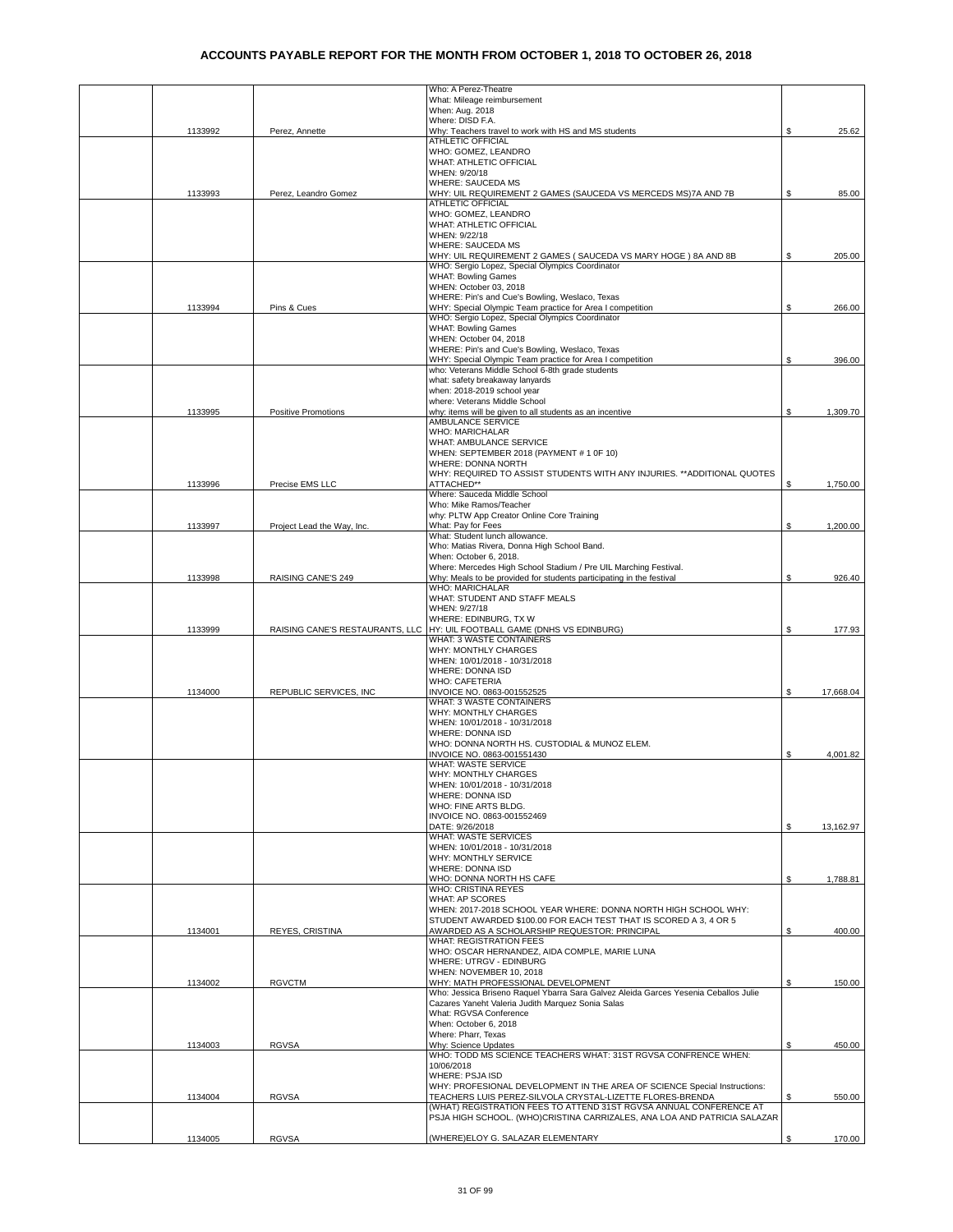|         |                                       | <b>WHAT: REGISTRATION FEES</b>                                                                                                    |    |          |
|---------|---------------------------------------|-----------------------------------------------------------------------------------------------------------------------------------|----|----------|
|         |                                       | WHEN: OCTOBER 6, 2018 (SAT)                                                                                                       |    |          |
|         |                                       | WHERE: SAN JUAN, TX                                                                                                               |    |          |
| 1134006 | <b>RGVSA</b>                          | WHO: ROSELIA CASTILLO-TEACHER<br>WHY: TO ATTEND 31ST ANNUAL RGVSA FALL CONFERENCE                                                 | \$ | 60.00    |
|         |                                       | Who: Technology Dept./ Director David Chavez                                                                                      |    |          |
|         |                                       | What: mileage for tech RENE RIVERA                                                                                                |    |          |
|         |                                       | When: Sept. 2018                                                                                                                  |    |          |
| 1134007 | RIVERA, RENE                          | Where: Tech travels to assign campuses Why: its a monthly for mileage for techs                                                   | S. | 23.61    |
|         |                                       | Who: DHS-Band-M. Rivera<br>What: Marching band drill designs                                                                      |    |          |
|         |                                       | When: Sep-Oct.1,2018                                                                                                              |    |          |
|         |                                       | Where: DHS F.A.                                                                                                                   |    |          |
| 1134008 | RMS Visual Designs, INC               | Why: Marching Band drill design for MRB *Designer will not be on campus                                                           | S  | 2,275.00 |
|         |                                       | WHO: MARTHA P. RODRIGUEZ, COUNSELOR, T. PRICE ELEM.                                                                               |    |          |
|         |                                       | WHEN: 2018-2019 SCHOOL YEAR                                                                                                       |    |          |
|         |                                       | WHERE: AUSTIN, TEXAS<br>WHAT: REIMBURSEMENT FOR MEALS                                                                             |    |          |
| 1134009 | RODRIGUEZ, MARTHA PEQUENO             | WHY: TRAUMA AND RESILIENCE CONFERENCE                                                                                             | S  | 68.00    |
|         |                                       | WHO: RUBIO THOMAS                                                                                                                 |    |          |
|         |                                       | WHAT: ATHLETIC OFFICIAL                                                                                                           |    |          |
|         |                                       | WHEN: 9/13/18                                                                                                                     |    |          |
|         |                                       | <b>WHERE: VETERANS MS</b>                                                                                                         |    |          |
| 1134010 | RUBIO, THOMAS                         | WHY: UIL REQUIREMENT 3 VOLLEYBALL GAME (VETERANS VS MERCEDES) 7A, 7B, 7C<br>WHO: RUBIO THOMAS                                     | \$ | 95.00    |
|         |                                       | WHAT: ATHLETIC OFFICIAL                                                                                                           |    |          |
|         |                                       | WHEN: 9/18/18 WHERE: VETERANS MS WHY: UIL REQUIREMENT 3 VOLLEYBALL                                                                |    |          |
|         |                                       | GAME (VETERANS VS MARY HOGE) 7A,7B,7C                                                                                             | \$ | 135.00   |
|         |                                       | WHO: RUBIO THOMAS                                                                                                                 |    |          |
|         |                                       | WHAT: ATHLETIC OFFICIAL -METRO                                                                                                    |    |          |
|         |                                       | WHEN: 9/20/18<br><b>WHERE: VETERANS MS</b>                                                                                        |    |          |
|         |                                       | WHY: UIL REQUIREMENT 3 VOLELYBALL GAMES (VETERANS VS GARZA) 7A,7B, 7C                                                             | \$ | 135.00   |
|         |                                       | WHO: RUBIO THOMAS                                                                                                                 |    |          |
|         |                                       | WHAT: ATHLETIC OFFICIAL -METRO                                                                                                    |    |          |
|         |                                       | WHEN: 9/27/18                                                                                                                     |    |          |
|         |                                       | <b>WHERE: VETERANS</b>                                                                                                            |    |          |
|         |                                       | WHY: UIL REQUIREMENT 2 VOLLEYBALL GAMES (VETERANS VS CHACON) 8A AND 8B<br><b>TEAMS</b>                                            | \$ | 85.00    |
|         |                                       | WHO: MAINT/URBAN G                                                                                                                |    |          |
|         |                                       | <b>WHAT: SOIL TESTING</b>                                                                                                         |    |          |
|         |                                       | WHEN: SEPT 2018                                                                                                                   |    |          |
|         |                                       | WHERE: GARZA/MUNOZ                                                                                                                |    |          |
| 1134011 | RUGAR Laboratories LLC                | WHY STATE REQUIRED                                                                                                                | S  | 512.00   |
|         |                                       | where: Sauceda Middle School<br>Who: Sylvia Ramirez/Secretary                                                                     |    |          |
|         |                                       | When: School year 2018-2019                                                                                                       |    |          |
|         |                                       | why: Mileage reimbursement for the month of September for going to Bank, Accounting,                                              |    |          |
| 1134012 | Ramirez, Sylvia                       | Federal Programs, Mrs. Rangel office, Mrs. Bentacourt Office and Little Caesar                                                    | S  | 50.58    |
|         |                                       | WHAT: PROFESSIONAL SERVICES                                                                                                       |    |          |
|         |                                       | WHY: FISCAL YEAR END AUDIT WHEN:AUGUST 31, 2018<br>WHERE: BUSINESS OFFICE                                                         |    |          |
| 1134013 | Raul Hernandez & Company, P.C.        | WHO: LUDIVINA CANSINO, ASST. SUPT. OF BUSINESS & FINANCE                                                                          | S. | 4,000.00 |
|         |                                       | WHO: Federal Programs Director                                                                                                    |    |          |
|         |                                       | <b>WHAT: Registration Fee</b>                                                                                                     |    |          |
|         |                                       | WHEN: September 2018                                                                                                              |    |          |
| 1134014 | Region One Educational Service Center | WHERE: Federal Programs Department WHY: Training 2018 State A-F Accountability Rating<br>System - Performance, Growth, and Equity | S  | 125.00   |
|         |                                       | Who: Singleterry Elementary Teacher: Kimberly Zuniga                                                                              |    |          |
|         |                                       | What: Workshop# 91168 2018 State A-F Accountability Rating System- Performance,                                                   |    |          |
|         |                                       | Growth, and Equity.                                                                                                               |    |          |
|         |                                       | When: 1 day workshop Tuesday, Sept. 25, 2018 8:30am-4:00pm Where: Region I Edinburg,                                              |    |          |
|         |                                       | Texas<br>WHO: Jesus Melgoza, Visually Impaired Teacher                                                                            | \$ | 125.00   |
|         |                                       | WHAT: Reeder Seat Replacement straps Medium H-Strap for feeder seats                                                              |    |          |
|         |                                       | WHEN: August 2018                                                                                                                 |    |          |
|         |                                       | WHERE: Special Ed. Dept.                                                                                                          |    |          |
| 1134015 | Rehabmart, LLC                        | WHY: For visually impaired students requiring assistance in the classroom as part of the                                          | \$ | 1,083.14 |
|         |                                       | Who: MCJROTC Students                                                                                                             |    |          |
|         |                                       | What: 5K Entry Fee<br>When: October 13, 2018                                                                                      |    |          |
|         |                                       | Where: City of Edinburg Parks & Rec located @ 315 E. Palm Drive, Edinburg Tx Why:                                                 |    |          |
| 1134016 | Renaissance Cancer Foundation         | students will be participating in the Love Your Cha Chas 5k Run                                                                   | \$ | 340.00   |
|         |                                       | WHO- AP SOLIS READING CLASSROOMS WHERE- AP SOLIS                                                                                  |    |          |
|         |                                       | WHEN-2018-19 SCHOOL YEAR                                                                                                          |    |          |
|         |                                       | <b>WHAT-STAR READING</b><br>WHY- TO PROVIDE STUDENTS WITH A SAFE AND NURTURING SCHOOL                                             |    |          |
| 1134017 | Renaissance Learning, Inc.            | ENVIRONMENT THAT SUPPORTS ACADEMIC SUCCESS                                                                                        | \$ | 940.00   |
|         |                                       | Who: L. Reves-Band                                                                                                                |    |          |
|         |                                       | What: Mileage reimbursement                                                                                                       |    |          |
|         |                                       | When: Aug. 2018                                                                                                                   |    |          |
|         |                                       | Where: DISD F.A.                                                                                                                  |    |          |
| 1134018 | Reyes A. Luis                         | Why: Teachers travel to work with HS and MS students<br><b>WHO: ARRIAGA</b>                                                       | \$ | 24.80    |
|         |                                       | WHAT: SUPPLIES AND UNIFORMS                                                                                                       |    |          |
|         |                                       | WHEN: 2018-2019 FOOTBALL ATHLETIC SEASON                                                                                          |    |          |
|         |                                       | WHERE: DONNA NORTH HS                                                                                                             |    |          |
| 1134019 | Riddell                               | WHY: NEEDED FOR FOOTBALL SEASON FOR ATHLETES<br>WHO: ROQUE JOHN R.                                                                | \$ | 1,579.00 |
|         |                                       | WHAT: ATHLETIC OFFICIAL -METRO                                                                                                    |    |          |
|         |                                       | WHEN: 9/22/18                                                                                                                     |    |          |
|         |                                       | <b>WHERE: SAUCEDA MS</b>                                                                                                          |    |          |
| 1134020 | Roque, John R.                        | WHY: UIL REQUIREMENT 1 FOOTBALL GAME (SAUCEDA VS MERCEDES) 7A                                                                     | \$ | 60.00    |
|         |                                       | <b>WHAT? UNIT REPAIR</b>                                                                                                          |    |          |
|         |                                       | WHEN? 2018-2019<br>WHERE? DISD POLICE DEPT                                                                                        |    |          |
|         |                                       | WHO? UNIT 911                                                                                                                     |    |          |
|         |                                       | WHY? UNIT NEEDS TO BE IN GOOD WORKING ORDER FOR THE SAFETY AND                                                                    |    |          |
| 1134021 | Rudy's Auto Electric                  | PROTECTION OF STUDENTS, STAFF AND COMMUNITY                                                                                       | \$ | 200.00   |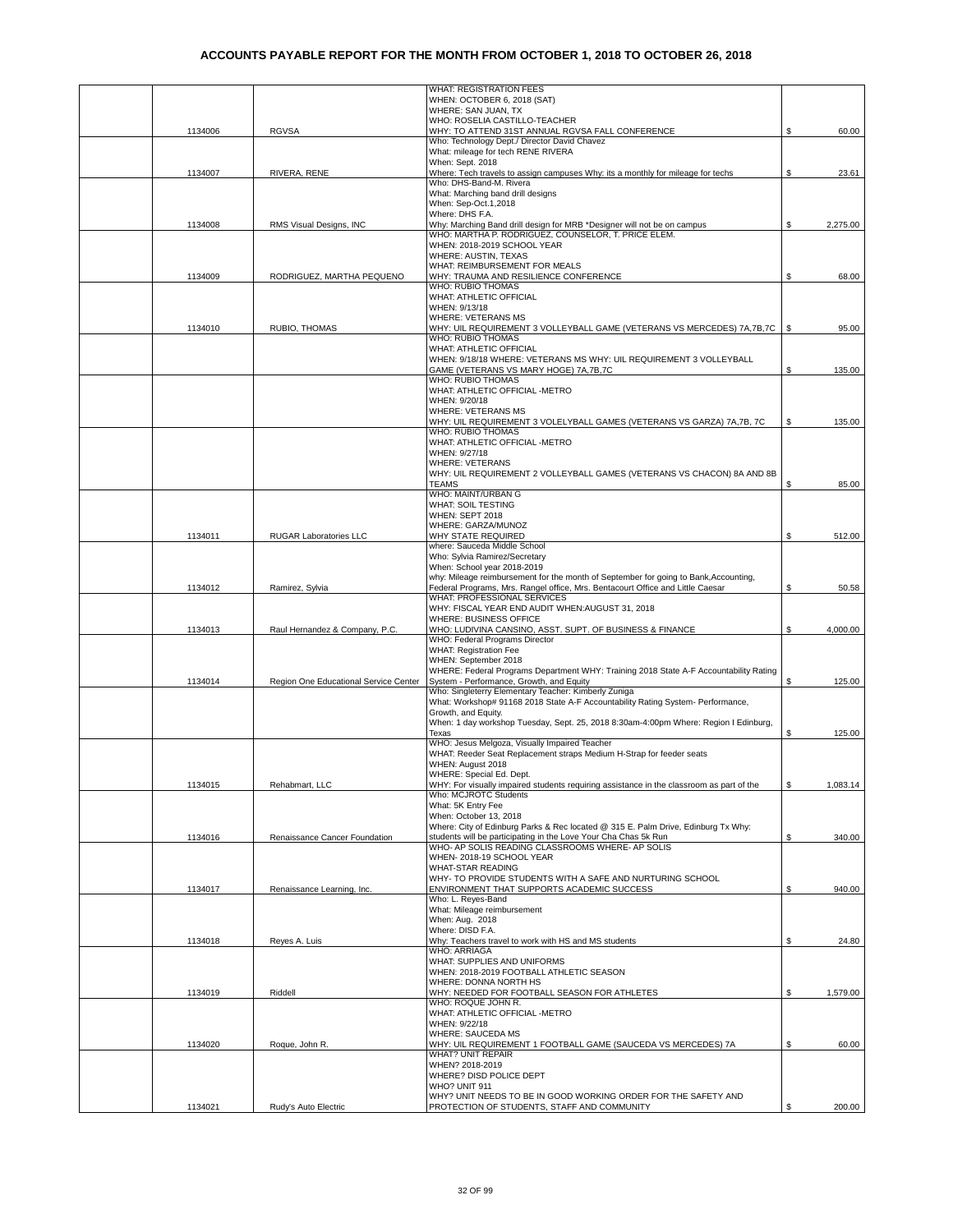|         |                         | WHO: MAINT/PETE                                                  |    |          |
|---------|-------------------------|------------------------------------------------------------------|----|----------|
|         |                         | <b>WHAT: BATTERY</b><br>WHEN: SEPT 2018                          |    |          |
|         |                         | WHERE: VAN 1162                                                  |    |          |
| 1134021 | Rudy's Auto Electric    | WHY: NOT WORKING                                                 | S  | 98.80    |
|         |                         | WHO: MAINT/PETE                                                  |    |          |
|         |                         | <b>WHAT: FREON</b>                                               |    |          |
|         |                         | WHEN: SEPT 2018                                                  |    |          |
|         |                         | WHERE: MAINT/TRUCK 1111                                          |    |          |
|         |                         | WHY: NOT WORKING                                                 | \$ | 87.50    |
|         |                         | WHO: MERARY SAUCEDA                                              |    |          |
|         |                         | WHAT: BOARD OF TRUSTEE SCHOLARSHIP WHEN: 2017-2018 SCHOOL YEAR   |    |          |
|         |                         | WHERE: DONNA NORTH HIGH SCHOOL WHY: STUDENT WAS AWARDED BOARD OF |    |          |
| 1134022 | SAUCEDA, MERARY         | TRUSTEE SCHOLARSHIP<br><b>REQUESTOR: PRINCIPAL</b>               | \$ | 950.00   |
|         |                         | WHAT: Grease trap cleaning                                       |    |          |
|         |                         | WHERE: District wide - Cafeterias                                |    |          |
|         |                         | WHEN: SEPT. 2018                                                 |    |          |
|         |                         | WHY: Need to clean and dispose of waste grease                   |    |          |
|         |                         | WHO: Food Service                                                |    |          |
| 1134023 | SOUTH TEXAS WASTE WATER | ** ADAME ELEM. CAFE.**                                           | \$ | 500.00   |
|         |                         | WHAT: Grease trap cleaning                                       |    |          |
|         |                         | WHERE: District wide - Cafeterias                                |    |          |
|         |                         | <b>WHEN: SEPT. 2018</b>                                          |    |          |
|         |                         | WHY: Need to clean and dispose of waste grease                   |    |          |
|         |                         | WHO: Food Service                                                |    |          |
|         |                         | ** AP SOLIS MS CAFE.**                                           | \$ | 250.00   |
|         |                         | WHAT: Grease trap cleaning<br>WHERE: District wide - Cafeterias  |    |          |
|         |                         | <b>WHEN: SEPT. 2018</b>                                          |    |          |
|         |                         | WHY: Need to clean and dispose of waste grease                   |    |          |
|         |                         | WHO: Food Service                                                |    |          |
|         |                         | "CACERAS ELEM. CAFE.**                                           | \$ | 250.00   |
|         |                         | WHAT: Grease trap cleaning                                       |    |          |
|         |                         | WHERE: District wide - Cafeterias                                |    |          |
|         |                         | <b>WHEN: SEPT. 2018</b>                                          |    |          |
|         |                         | WHY: Need to clean and dispose of waste grease                   |    |          |
|         |                         | WHO: Food Service                                                |    |          |
|         |                         | **DAEP CAFE.**                                                   | \$ | 1,000.00 |
|         |                         | WHAT: Grease trap cleaning                                       |    |          |
|         |                         | WHERE: District wide - Cafeterias                                |    |          |
|         |                         | <b>WHEN: SEPT. 2018</b>                                          |    |          |
|         |                         | WHY: Need to clean and dispose of waste grease                   |    |          |
|         |                         | WHO: Food Service<br>**DNHS CAFE.**                              | \$ | 750.00   |
|         |                         | WHAT: Grease trap cleaning                                       |    |          |
|         |                         | WHERE: District wide - Cafeterias                                |    |          |
|         |                         | <b>WHEN: SEPT. 2018</b>                                          |    |          |
|         |                         | WHY: Need to clean and dispose of waste grease                   |    |          |
|         |                         | WHO: Food Service                                                |    |          |
|         |                         | ** DONNA HIGH SCHOOL **                                          | \$ | 250.00   |
|         |                         | WHAT: Grease trap cleaning                                       |    |          |
|         |                         | WHERE: District wide - Cafeterias                                |    |          |
|         |                         | <b>WHEN: SEPT. 2018</b>                                          |    |          |
|         |                         | WHY: Need to clean and dispose of waste grease                   |    |          |
|         |                         | WHO: Food Service<br>**GARZA ELEM. CAFE.**                       | \$ | 750.00   |
|         |                         | WHAT: Grease trap cleaning                                       |    |          |
|         |                         | WHERE: District wide - Cafeterias                                |    |          |
|         |                         | <b>WHEN: SEPT. 2018</b>                                          |    |          |
|         |                         | WHY: Need to clean and dispose of waste grease                   |    |          |
|         |                         | WHO: Food Service                                                |    |          |
|         |                         | "GUZMAN ELEM. CAFE.**                                            | \$ | 250.00   |
|         |                         | WHAT: Grease trap cleaning                                       |    |          |
|         |                         | WHERE: District wide - Cafeterias                                |    |          |
|         |                         | WHEN: SEPT. 2018                                                 |    |          |
|         |                         | WHY: Need to clean and dispose of waste grease                   |    |          |
|         |                         | WHO: Food Service<br>**LENOIR ELEM. CAFE.**                      |    |          |
|         |                         | WHAT: Grease trap cleaning                                       | \$ | 250.00   |
|         |                         | WHERE: District wide - Cafeterias                                |    |          |
|         |                         | <b>WHEN: SEPT. 2018</b>                                          |    |          |
|         |                         | WHY: Need to clean and dispose of waste grease                   |    |          |
|         |                         | WHO: Food Service                                                |    |          |
|         |                         | **MUNOZ ELEM. CAFE.**                                            | \$ | 750.00   |
|         |                         | WHAT: Grease trap cleaning                                       |    |          |
|         |                         | WHERE: District wide - Cafeterias                                |    |          |
|         |                         | <b>WHEN: SEPT. 2018</b>                                          |    |          |
|         |                         | WHY: Need to clean and dispose of waste grease                   |    |          |
|         |                         | WHO: Food Service                                                |    |          |
|         |                         | ** OCHOA ELEM. CAFE.**<br>WHAT: Grease trap cleaning             | \$ | 375.00   |
|         |                         | WHERE: District wide - Cafeterias                                |    |          |
|         |                         | <b>WHEN: SEPT. 2018</b>                                          |    |          |
|         |                         | WHY: Need to clean and dispose of waste grease                   |    |          |
|         |                         | WHO: Food Service                                                |    |          |
|         |                         | ** PRICE ELEM. CAFE.**                                           | \$ | 125.00   |
|         |                         | WHAT: Grease trap cleaning                                       |    |          |
|         |                         | WHERE: District wide - Cafeterias                                |    |          |
|         |                         | <b>WHEN: SEPT. 2018</b>                                          |    |          |
|         |                         | WHY: Need to clean and dispose of waste grease                   |    |          |
|         |                         | WHO: Food Service<br>**RIVAS ELEM. CAFE.**                       | \$ | 500.00   |
|         |                         | WHAT: Grease trap cleaning                                       |    |          |
|         |                         | WHERE: District wide - Cafeterias                                |    |          |
|         |                         | WHEN: SEPT. 2018                                                 |    |          |
|         |                         | WHY: Need to clean and dispose of waste grease                   |    |          |
|         |                         | WHO: Food Service                                                |    |          |
|         |                         | ** RUNN ELEM. CAFE.**                                            | \$ | 250.00   |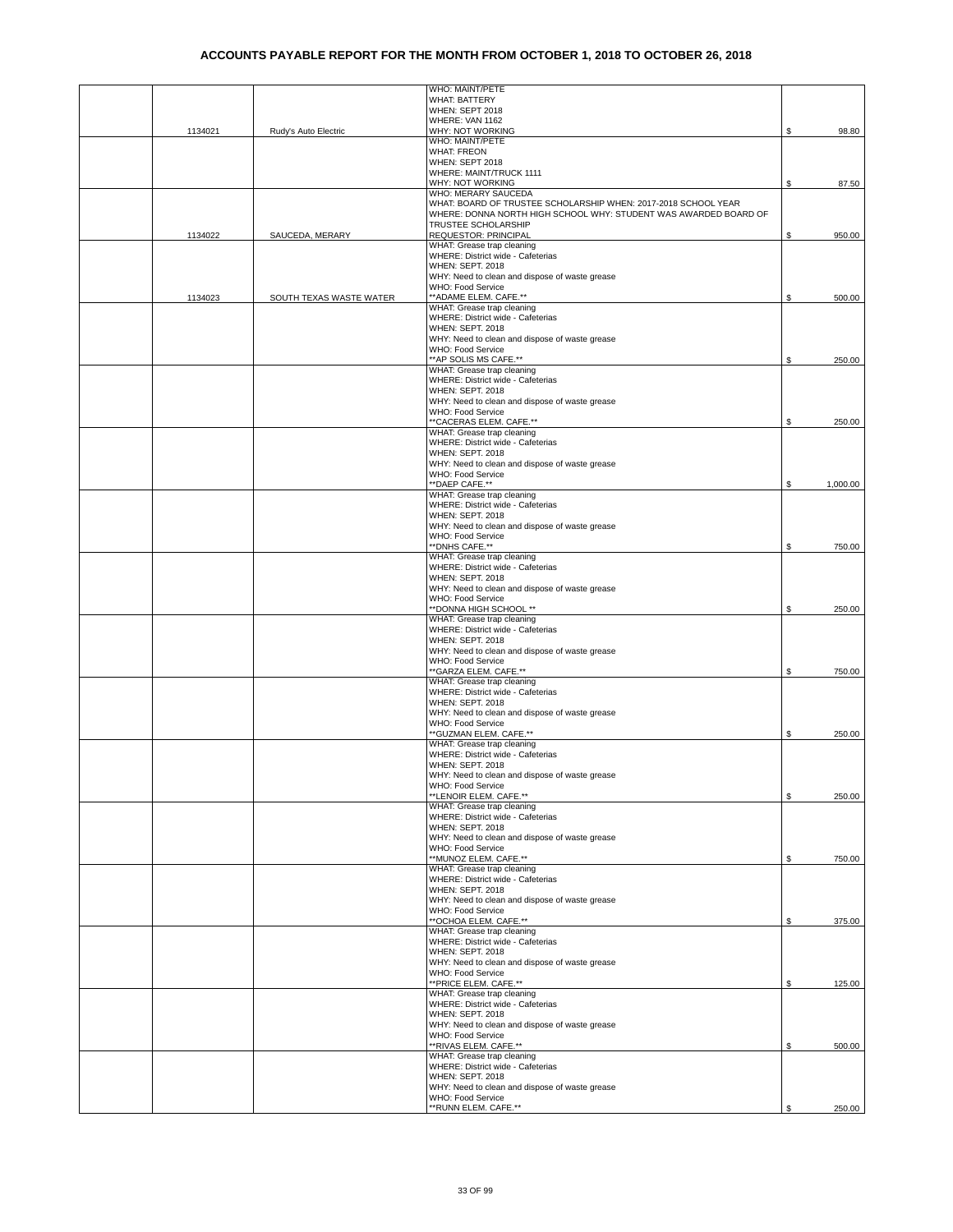|         |                           | WHAT: Grease trap cleaning                                                                                        |    |          |
|---------|---------------------------|-------------------------------------------------------------------------------------------------------------------|----|----------|
|         |                           | WHERE: District wide - Cafeterias                                                                                 |    |          |
|         |                           | WHEN: SEPT. 2018                                                                                                  |    |          |
|         |                           | WHY: Need to clean and dispose of waste grease<br>WHO: Food Service                                               |    |          |
| 1134023 | SOUTH TEXAS WASTE WATER   | ** SALAZAR ELEM. CAFE.**                                                                                          | S. | 750.00   |
|         |                           | WHAT: Grease trap cleaning                                                                                        |    |          |
|         |                           | WHERE: District wide - Cafeterias                                                                                 |    |          |
|         |                           | <b>WHEN: SEPT. 2018</b><br>WHY: Need to clean and dispose of waste grease                                         |    |          |
|         |                           | WHO: Food Service                                                                                                 |    |          |
|         |                           | ** SALINAS ELEM. CAFE.**                                                                                          | \$ | 375.00   |
|         |                           | WHAT: Grease trap cleaning                                                                                        |    |          |
|         |                           | WHERE: District wide - Cafeterias                                                                                 |    |          |
|         |                           | <b>WHEN: SEPT. 2018</b>                                                                                           |    |          |
|         |                           | WHY: Need to clean and dispose of waste grease<br>WHO: Food Service                                               |    |          |
|         |                           | **SAUCEDA MS CAFE.**                                                                                              | \$ | 500.00   |
|         |                           | WHAT: Grease trap cleaning                                                                                        |    |          |
|         |                           | WHERE: District wide - Cafeterias                                                                                 |    |          |
|         |                           | <b>WHEN: SEPT. 2018</b>                                                                                           |    |          |
|         |                           | WHY: Need to clean and dispose of waste grease                                                                    |    |          |
|         |                           | WHO: Food Service<br>**SINGLETERRY ELEM. CAFE.**                                                                  | \$ | 750.00   |
|         |                           | WHAT: Grease trap cleaning                                                                                        |    |          |
|         |                           | WHERE: District wide - Cafeterias                                                                                 |    |          |
|         |                           | <b>WHEN: SEPT. 2018</b>                                                                                           |    |          |
|         |                           | WHY: Need to clean and dispose of waste grease                                                                    |    |          |
|         |                           | WHO: Food Service<br>**STAINKE ELEM. CAFE.**                                                                      | \$ | 1,250.00 |
|         |                           | WHAT: Grease trap cleaning                                                                                        |    |          |
|         |                           | WHERE: District wide - Cafeterias                                                                                 |    |          |
|         |                           | <b>WHEN: SEPT. 2018</b>                                                                                           |    |          |
|         |                           | WHY: Need to clean and dispose of waste grease                                                                    |    |          |
|         |                           | WHO: Food Service<br>**TODD MS CAFE.**                                                                            | \$ | 125.00   |
|         |                           | WHAT: Grease trap cleaning                                                                                        |    |          |
|         |                           | WHERE: District wide - Cafeterias                                                                                 |    |          |
|         |                           | <b>WHEN: SEPT. 2018</b>                                                                                           |    |          |
|         |                           | WHY: Need to clean and dispose of waste grease                                                                    |    |          |
|         |                           | WHO: Food Service<br>**VETERANS MS CAFE.**                                                                        | \$ | 625.00   |
|         |                           | WHO: ERICA HINOJOSA                                                                                               |    |          |
|         |                           | <b>WHAT: REGISTRATION FEES</b>                                                                                    |    |          |
|         |                           | WHEN: 10/31/18-11/03/18                                                                                           |    |          |
|         |                           | WHERE: FORT WORTH, TX                                                                                             |    |          |
| 1134024 | <b>STAT</b>               | WHY: SCIENCE TEACHERS TRAINING FOR BIOLOGY, CHEM AND PHYSICS INOVATED<br>LAB TECHNIQUES REQUESTOR: L. YANEZ, DEAN | \$ | 1,680.00 |
|         |                           | Who: Technology Dept./ Director David Chavez                                                                      |    |          |
|         |                           | What: mileage for tech Carlos Salazar When: Sept. 2018                                                            |    |          |
| 1134025 | Salazar, Carlos A         | Where: tech travels to assign campuses Why: its a monthly for techs to get mileage                                | \$ | 123.13   |
|         |                           | WHO: Aleida Valdez, Diagnosticians                                                                                |    |          |
|         |                           | WHAT: other health impairment for to be filled out                                                                |    |          |
|         |                           | WHEN: September 2018<br>WHERE: Special Ed. Dept.                                                                  |    |          |
| 1134026 | Salinas, Hildebrando M.d. | WHY: To determine eligibility of student services for J. Moreno                                                   | \$ | 40.00    |
|         |                           | Water 16oz. **Needed district wide**                                                                              |    |          |
|         |                           |                                                                                                                   |    |          |
| 1134027 | Sam's Club                | Replenishment Vanessa Cantu<br>WHAT: La Costena Jalapeno Nacho Slices-100 oz. can                                 | \$ | 806.40   |
|         |                           | WHO: Karen Nieto, Principal                                                                                       |    |          |
|         |                           | WHEN: 2018-19 School Year                                                                                         |    |          |
|         |                           | WHERE: JP LeNoir Elem.                                                                                            |    |          |
|         |                           | WHY: Provide staff fundraising to recognition/celebration in the holidays                                         |    |          |
|         |                           |                                                                                                                   | \$ | 180.20   |
|         |                           | WHO SALINAS STUDENT                                                                                               |    |          |
|         |                           | WHAT PERFECT ATTENDANCE / HONOR ROLL CELEBRATION                                                                  |    |          |
|         |                           | VHEN OCT. 5, 2018 FRIDAY                                                                                          |    |          |
|         |                           | WHY ATTENDANCE / HONOR PERCENTAGES DECREASE IN STUDENT REFERRALS<br>Who: DISD Teachers                            | \$ | 213.34   |
|         |                           | What: GT 30 Hour Training                                                                                         |    |          |
|         |                           | When: October 6, 27, and November 3, 2018                                                                         |    |          |
|         |                           | Where: Donna ISD Board Room                                                                                       |    |          |
|         |                           | Why: Snacks and coffee will be provided to Donna ISD Teachers during these all day                                |    |          |
|         |                           | trainings. Training hours are 8:30 AM to 5:00 PM<br><b>WHO: DNHS</b>                                              | \$ | 113.66   |
|         |                           | WHAT: FUNDRAISING KIT                                                                                             |    |          |
|         |                           | WHEN: 10/01/18                                                                                                    |    |          |
|         |                           | <b>WHERE: DNHS</b>                                                                                                |    |          |
|         |                           | WHY: ITEMS TO BE USED AS A FUNDRAISER FOR GAMERS CLUB REQUSTOR: B.                                                | \$ | 638.40   |
|         |                           | WHO: DNHS STUDENTS<br><b>WHAT: WATERS</b>                                                                         |    |          |
|         |                           | WHEN: 09/28/18 FRIDAY                                                                                             |    |          |
|         |                           | <b>WHERE: DNHS</b>                                                                                                |    |          |
|         |                           | WHY: SNACKS WILL BE GIVEN OUT TO STUDENTS DURING ACT TESTING ON 10/02/18                                          |    |          |
|         |                           | REQUESTOR: VIOLA PEREZ<br>Who: Rosalinda Navarro                                                                  | Ŝ. | 142.70   |
|         |                           | What; Student Incentives                                                                                          |    |          |
|         |                           | When: October 2018                                                                                                |    |          |
|         |                           | Where: M. Rivas                                                                                                   |    |          |
|         |                           | Why; Six weeks Attendance                                                                                         | S. | 373.18   |
|         |                           | Who: DNHS- Mariachi                                                                                               |    |          |
|         |                           | What: Mileage reimbursement<br>When: Aug.27-31 2018                                                               |    |          |
|         |                           | Where: DISD Fine Arts                                                                                             |    |          |
| 1134028 | Sanchez, Marcos           | Why:Teachers work with HS and MS students                                                                         | \$ | 25.62    |
|         |                           | WHO: MRS. YOLANDA SAUCEDA, LPC, DNHS                                                                              |    |          |
|         |                           | WHEN: 2018-2019 SCHOOL YEAR                                                                                       |    |          |
|         |                           | WHERE: AUSTIN, TEXAS<br>WHY: TRAUMA AND RESILIENCE CONFERENCE                                                     |    |          |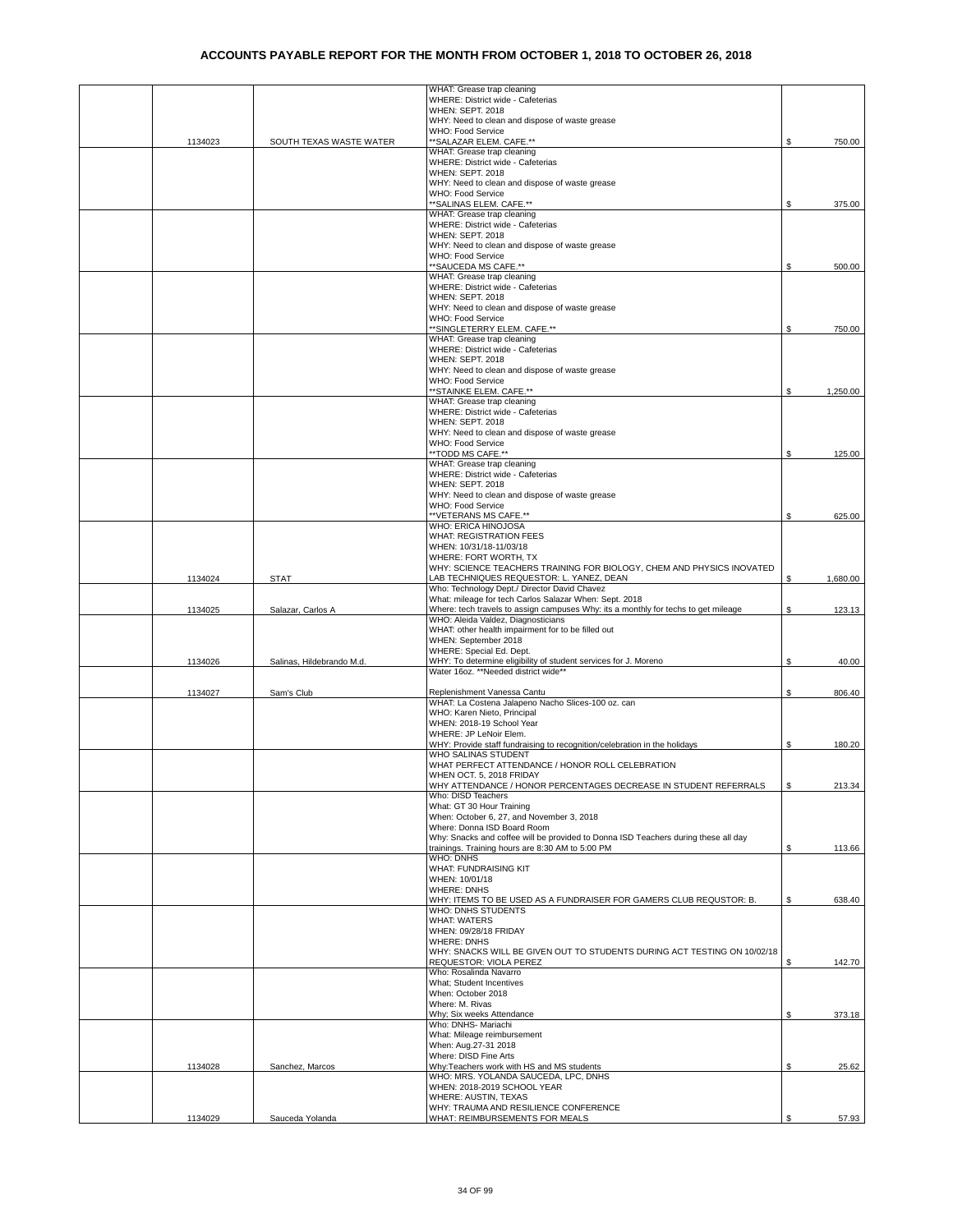|         |                            | (WHAT) CHECK REQUESTED FOR BOOK FAIR HELD ON SEPTEMBER 17 - 21, 2018.<br>(WHO) ISELA GONZALEZ LIBRARY (WHERE) ELOY G. SALAZAR ELEMENTARY                |    |          |
|---------|----------------------------|---------------------------------------------------------------------------------------------------------------------------------------------------------|----|----------|
|         |                            | LIBRARY                                                                                                                                                 |    |          |
| 1134030 | Scholastic Book Fair       | (WHEN) SEPTEMBER 17-21, 2018 (WHY) PAYMENT FOR BOOK FAIR HELD ON                                                                                        |    | 2,181.31 |
|         |                            | WHO: MAINT/DAVID M                                                                                                                                      |    |          |
|         |                            | <b>WHAT: PAINT</b><br>WHEN: SEPT 2018                                                                                                                   |    |          |
|         |                            | <b>WHERE: TODD</b>                                                                                                                                      |    |          |
| 1134031 | Sherwin Williams           | WHY: PROJECT                                                                                                                                            | \$ | 196.92   |
|         |                            | WHO: MAINT/JUAN P                                                                                                                                       |    |          |
|         |                            | <b>WHAT: PAINT NEEDED</b>                                                                                                                               |    |          |
|         |                            | WHEN: SEPT 2018<br>WHERE: SALAZAR R C-5                                                                                                                 |    |          |
|         |                            | WHY: PROJECT                                                                                                                                            |    | 90.90    |
|         |                            | WHO: MAINT/JUAN PEREZ                                                                                                                                   |    |          |
|         |                            | <b>WHAT: PAINT</b><br>WHEN: SEPT 2018                                                                                                                   |    |          |
|         |                            | WHERE: VETERANS/RM 215                                                                                                                                  |    |          |
|         |                            | WHY: PROJECTS                                                                                                                                           | S  | 90.90    |
|         |                            | WHO; MAINT/JUAN P                                                                                                                                       |    |          |
|         |                            | <b>WHAT: PAINT</b><br>WHEN: SEPT 2018                                                                                                                   |    |          |
|         |                            | WHERE: RUNN                                                                                                                                             |    |          |
|         |                            | <b>WHY: REPAIRS</b>                                                                                                                                     | S  | 103.44   |
|         |                            | Who: Luis O. Solis                                                                                                                                      |    |          |
|         |                            | What: Transportation Monthly recurring rate plan for GPS<br>Where: Bus Barn                                                                             |    |          |
|         |                            | When: September 2018                                                                                                                                    |    |          |
| 1134032 | Sprint                     | Why: Need t pay monthly service for GPS                                                                                                                 | \$ | 3,348.00 |
|         |                            | <b>WHAT? SPRINT BILL</b>                                                                                                                                |    |          |
|         |                            | WHEN? 2017-2018<br>WHERE? RECURRING FEE (AUG 11 - SEPT 10)                                                                                              |    |          |
|         |                            | WHO? DISD POLICE DEPT                                                                                                                                   |    |          |
| 1134033 | Sprint                     | WHY? MONITOR NIGHT SECURITY UNITS                                                                                                                       | S  | 106.80   |
|         |                            | WHO: J MARICHALAR<br>WHEN: 9/28/18                                                                                                                      |    |          |
|         |                            | <b>WHERE: DNHS</b>                                                                                                                                      |    |          |
|         |                            | WHAT: (V) FOOTBALL                                                                                                                                      |    |          |
| 1134034 | Subway #34928              | WHY: STUDENT AND STAFF MEAL                                                                                                                             | S  | 425.00   |
|         |                            | WHO: CTE TEACHER CLAUDIA JEAN<br><b>WHAT: GROCERIES</b>                                                                                                 |    |          |
|         |                            | WHEN: MONTH OF SEPTEMBER                                                                                                                                |    |          |
|         |                            | WHERE: DNHS                                                                                                                                             |    |          |
| 1134035 | <b>Sysco Food Services</b> | WHY: ITEMS WILL BE USED FOR INSTRUCTIONAL RESOURCES.<br>WHO: JASMIN RAMIREZ ADA CARMONA SELENA TREVINO                                                  | \$ | 2,344.44 |
|         |                            | WHAT: REGISTRATION FEE                                                                                                                                  |    |          |
|         |                            | WHEN: 10/10/18 - 10/12/18                                                                                                                               |    |          |
|         |                            | WHERE: DALLAS, TX                                                                                                                                       |    |          |
| 1134036 | TABE                       | WHY: INCREASE THE LEARNING SUCCESS RATE FOR ENGLISH LEARNERS IN THE<br>CLASSROOM SETTING REQUESTOR: B. CACERES                                          | \$ | 1,050.00 |
|         |                            | WHO: Y. HURTADO                                                                                                                                         |    |          |
|         |                            | WHAT: REGISTRATION FEE                                                                                                                                  |    |          |
|         |                            | WHEN: 10/10/18 - 10/12/18<br>WHERE: DALLAS, TX                                                                                                          |    |          |
|         |                            | WHY: INCREASE THE LEARNING SUCCESS RATE FOR ENGLISH LEARNERS IN THE                                                                                     |    |          |
|         |                            | CLASSROOM SETTING REQUESTOR: B. CACERES                                                                                                                 | \$ | 350.00   |
|         |                            | Who: Social Studies Director<br>What: Registration Fees                                                                                                 |    |          |
|         |                            | When: November 11-14, 2018                                                                                                                              |    |          |
|         |                            | Why: Registration Fees to attend the Texas Assessment Conference held in Austin, Texas                                                                  |    |          |
| 1134037 | <b>TASA</b>                | Conference Registration Fees for Stephanie Powelson                                                                                                     | \$ | 435.00   |
|         |                            | Who: Bilingual/ESL Department-Gregorio Arellano Jr., Director<br>What: Registration fee for attendance to 33rd Annual Texas Assessment Conference-Emily |    |          |
|         |                            | Anderson                                                                                                                                                |    |          |
|         |                            | When: 11/11-14/2018                                                                                                                                     |    |          |
|         |                            | Where: Austin, Tx                                                                                                                                       |    |          |
| 1134038 | <b>TASA</b>                | Why: 33rd Annual Texas Assessment Conference Emily<br>Who: Bilingual/ESL Department-Gregorio Arellano Jr., Director                                     | \$ | 195.00   |
|         |                            | What: Registration fee to attend TASA (33rd Annual Texas Association of Administrators)                                                                 |    |          |
|         |                            | Conference                                                                                                                                              |    |          |
|         |                            | When: November 11-14, 2018<br>Where: Austin, Tx                                                                                                         |    |          |
| 1134039 | <b>TASA</b>                | Why: Registration fee to attend TASA Regi                                                                                                               | \$ | 195.00   |
|         |                            | What: BoardBook subscription (Digital board packet - Paperless Board Meeting Software)                                                                  |    |          |
|         |                            | September 1, 2018 to August 31, 2019 Billing Cycle                                                                                                      |    |          |
|         |                            | Where: Donna ISD<br>When: 2018-2019 School Year                                                                                                         |    |          |
| 1134040 | <b>TASB</b>                | Why: For Regular Board Meetings, Special Board Meetings, Board Wor                                                                                      | \$ | 1,250.00 |
|         |                            | where: San Antonio, Texas                                                                                                                               |    |          |
|         |                            | Who: Adela Troncoso/ Principal<br>When: Sun-Mon, October 14-15, 2018 Why: Leadership Academy                                                            |    |          |
| 1134041 | <b>TASSP</b>               | What: Pay for Registration/Entry Fees                                                                                                                   | \$ | 246.00   |
|         |                            | where: San Antonio, Texas                                                                                                                               |    |          |
|         |                            | Who: Karla Tamez/Asst. Principal<br>When: Sun-Mon, October 14-15, 2018 Why: Leadership Academy                                                          |    |          |
|         |                            | What: Pay for Registration/Entry Fees                                                                                                                   | \$ | 246.00   |
|         |                            | AGUIRRE, MARTHA                                                                                                                                         |    |          |
|         |                            | WHO: DHS SPANISH TEACHERS                                                                                                                               |    |          |
|         |                            | WHAT: REGISTRATION FEES<br>WHEN: OCTOBER 25-27, 2018                                                                                                    |    |          |
|         |                            | WHERE: DHS TO SAN ANTONIO, TX                                                                                                                           |    |          |
| 1134042 | <b>TFLA</b>                | WHY: TFLA                                                                                                                                               | \$ | 200.00   |
|         |                            | AYALA, ROSA<br>WHO: DHS SPANISH TEACHERS                                                                                                                |    |          |
|         |                            | <b>WHAT: REGISTRATION FEES</b>                                                                                                                          |    |          |
|         |                            | WHEN: OCTOBER 25-27, 2018                                                                                                                               |    |          |
|         |                            | WHERE: DHS TO SAN ANTONIO, TX                                                                                                                           |    |          |
|         |                            | WHY: TFLA                                                                                                                                               | \$ | 200.00   |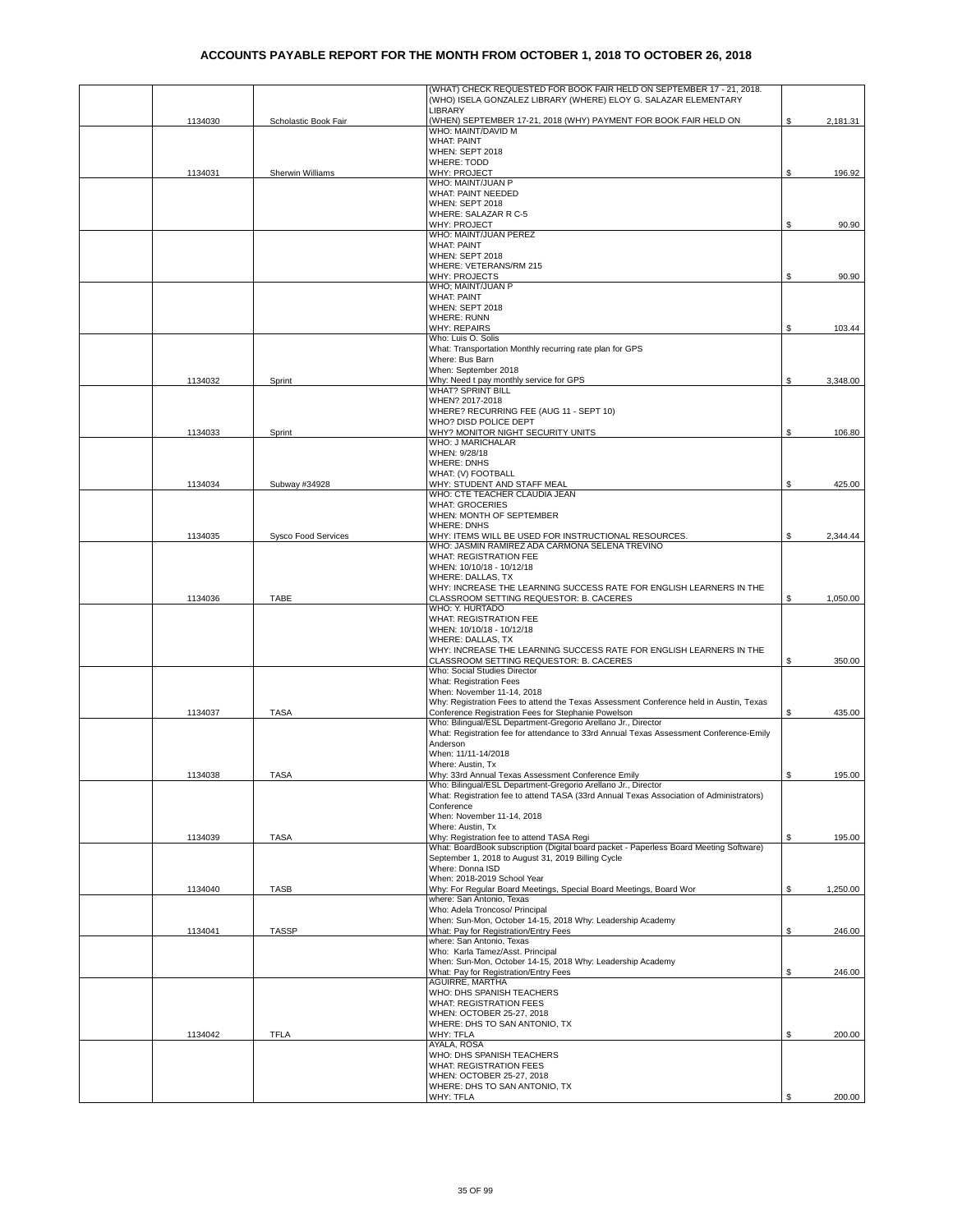|         |                                  | CAMACHO, MELVA<br>WHO: DHS SPANISH TEACHERS                                                                                             |     |          |
|---------|----------------------------------|-----------------------------------------------------------------------------------------------------------------------------------------|-----|----------|
|         |                                  | <b>WHAT: REGISTRATION FEES</b>                                                                                                          |     |          |
|         |                                  | WHEN: OCTOBER 25-27, 2018                                                                                                               |     |          |
|         |                                  | WHERE: DHS TO SAN ANTONIO, TX                                                                                                           |     |          |
| 1134042 | <b>TFLA</b>                      | WHY: TFLA                                                                                                                               | \$  | 200.00   |
|         |                                  | GALVAN, NORMA                                                                                                                           |     |          |
|         |                                  | WHO: DHS SPANISH TEACHERS                                                                                                               |     |          |
|         |                                  | WHAT: REGISTRATION FEES                                                                                                                 |     |          |
|         |                                  | WHEN: OCTOBER 25-27, 2018                                                                                                               |     |          |
|         |                                  | WHERE: DHS TO SAN ANTONIO, TX                                                                                                           |     |          |
|         |                                  | WHY: TFLA                                                                                                                               | \$  | 200.00   |
|         |                                  | MEJIA, CARLOS                                                                                                                           |     |          |
|         |                                  | WHO: DHS SPANISH TEACHERS                                                                                                               |     |          |
|         |                                  | <b>WHAT: REGISTRATION FEES</b>                                                                                                          |     |          |
|         |                                  | WHEN: OCTOBER 25-27, 2018                                                                                                               |     |          |
|         |                                  | WHERE: DHS TO SAN ANTONIO, TX                                                                                                           | \$  | 200.00   |
|         |                                  | WHY: TFLA<br>NORMA, HARO                                                                                                                |     |          |
|         |                                  | WHO: DHS SPANISH TEACHERS                                                                                                               |     |          |
|         |                                  | <b>WHAT: REGISTRATION FEES</b>                                                                                                          |     |          |
|         |                                  | WHEN: OCTOBER 25-27, 2018                                                                                                               |     |          |
|         |                                  | WHERE: DHS TO SAN ANTONIO, TX                                                                                                           |     |          |
|         |                                  | WHY: TFLA                                                                                                                               | \$  | 200.00   |
|         |                                  | What: School Entry Fee.                                                                                                                 |     |          |
|         |                                  | Who: Mindy Bersalona, Donna HS Choir. When: October 27, 2018.                                                                           |     |          |
|         |                                  | Where: Cano Freshman Academy / Student Auditions.                                                                                       |     |          |
| 1134043 | TMEA Region 28 H.S. Vocal        | Why: Fees needed to be paid in order to audition                                                                                        | \$  | 385.00   |
|         |                                  | Who: Technology Dept./ Director David Chavez                                                                                            |     |          |
|         |                                  | What: mileage for tech David Torres                                                                                                     |     |          |
|         |                                  | When: Sept. 2018                                                                                                                        |     |          |
| 1134044 | TORRES, DAVID                    | Where: Tech travels to assign campuses Why: its a monthly for mileage for techs                                                         | \$  | 58.15    |
|         |                                  | (WHAT) MILEAGE FOR 3 DISD BUSES INCLUDING 1 SPECIAL NEEDS BUS. GOING TO                                                                 |     |          |
|         |                                  | UTRGV EDINBURG ON TUESDAY, SEPTEMBER 25, 2018. \$2.40 PER MILE FOR 50                                                                   |     |          |
|         |                                  | <b>MIILES</b>                                                                                                                           |     |          |
| 1134045 | <b>TRANSPORTATION DEPT</b>       | (WHO) 5TH GRADE TEACHERS C. CHAVEZ, A. LOA, P. SALAZAR, M. ALCALA, L.                                                                   | S   | 556.88   |
|         |                                  | What: DISD Bus Mileage. (130 miles @ \$2.40 per mile)                                                                                   |     |          |
|         |                                  | Who: Mindy Bersalona, Donna HS Choir. When: September 29,2018.<br>Where: Brownsville Rivera High School. TMEA District Mixed Auditions. |     |          |
|         |                                  |                                                                                                                                         |     |          |
|         |                                  | Why: Transportation. Trip Tracker #12578.<br>What: DISD Bus Mileage. (130 miles @ \$2.40 per x 5 buses)                                 | S   | 533.25   |
|         |                                  | Who: Matias Rivera, Donna HS Band. When: September 13, 2018.                                                                            |     |          |
|         |                                  | Where: Sams Stadium / Brownsville, Tx. Football Game halftime performance.                                                              |     |          |
|         |                                  | Why: Transportation, Trip Tracker #12605.                                                                                               |     | 2,211.00 |
|         |                                  | What: DISD Buses & Trailers Mileage. (130 miles @ \$2.40 per x 5 vehicles)                                                              |     |          |
|         |                                  | Who: Matias Rivera, Donna HS Band, D'ettes and Colorguard.                                                                              |     |          |
|         |                                  | When: September 29, 2018.                                                                                                               |     |          |
|         |                                  | Where: Sams Stadium / Brownsville, Texas / Lopez HS Football Game.                                                                      |     |          |
|         |                                  | Why: Transportation.                                                                                                                    | \$  | 2,211.00 |
|         |                                  | WHO: CTE TEACHER AMANDA CEDILLO WHAT: TRANSPORTATION                                                                                    |     |          |
|         |                                  | WHEN: 9/17/18                                                                                                                           |     |          |
|         |                                  | WHERE: MERCEDES, TX                                                                                                                     |     |          |
|         |                                  | WHY: MERCEDES LIVESTOCK SHOW AREA X GREENHAND CAMP 1 BUS MILEAGE                                                                        | S   | 161.25   |
|         |                                  | WHO: CTE TEACHER LUCERO GONZALEZ WHAT: TRANSPORTATION                                                                                   |     |          |
|         |                                  | WHEN: 9/27/18                                                                                                                           |     |          |
|         |                                  | WHERE: MCALLEN, TX                                                                                                                      |     |          |
|         |                                  | WHY: STUDENTS ATTENDING HFT REGIONAL CONFERENCE 1 BUS MILEAGE                                                                           | S   | 213.00   |
|         |                                  | (WHAT) TEXAS HISTORY INTERACTIVE NOTEBOOK BUNDLE                                                                                        |     |          |
|         |                                  | (WHO)SYLVIA AVILA 4TH GRADE TEACHER (WHERE) ELOY G. SALAZAR ELEM.                                                                       |     |          |
|         |                                  | (WHEN) 2018-2019 SCHOOL YEAR (WHY)RESOURCE NEEDED FOR STUDENT                                                                           |     |          |
| 1134046 | Teacher Synergy, LLC             | SUPPORT IN SOCIAL STUDIES.                                                                                                              | \$  | 44.95    |
|         |                                  | WHO: JONES                                                                                                                              |     |          |
|         |                                  | WHAT: SUPPLIES / UNIFORM                                                                                                                |     |          |
|         |                                  | WHEN: 2018-2019 TENNIS ATHLETIC SCHOOL YEAR                                                                                             |     |          |
|         |                                  | WERE: DONNA NORTH HS                                                                                                                    |     |          |
| 1134047 | <b>Tennis Masters</b>            | WHY: NEED FOR ATHLETIC SCHOOL YEAR FOR TENNIS TEAM                                                                                      | \$. | 3,335.88 |
|         |                                  | WHO: CTE TEACHER AMANDA CEDILLO WHAT: CURRICULUM WITH RESOURCES                                                                         |     |          |
|         |                                  | WHEN: FY 2018-2019                                                                                                                      |     |          |
|         |                                  | <b>WHERE: DNHS</b><br>WHY: CURRICULUM WITH RESOURCES WILL BE USED FOR INSTRUCTIONAL                                                     |     |          |
| 1134048 | Texas AgriLife Extension Service | RESOURCES. VETERINARY SCIENCE TEACHER ASSISTED CURRICULUM                                                                               | S   | 1,900.00 |
|         |                                  | Who: Janet Garcia, Donna HS D'ettes. When: 2018-2019 School Year.                                                                       |     |          |
|         |                                  | Where: Rio Grande Valley stadiums.                                                                                                      |     |          |
| 1134049 | Texas Motion Sports, LLC         | Why: Need new poms, old ones are not a complete set                                                                                     | \$  | 844.60   |
|         |                                  | WHO: DNHS STUDENTS                                                                                                                      |     |          |
|         |                                  | WHAT: THE MUSICIANS GUIDE TO THEORY WHEN: 2018-2019 SCHOOL YEAR                                                                         |     |          |
|         |                                  | <b>WHERE: DNHS</b>                                                                                                                      |     |          |
|         |                                  | WHY: STUDENTS THAT ARE TAKING COLLEGE HOURS FOR MUSIC. REQUESTOR: A.                                                                    |     |          |
| 1134050 | <b>Textbook Warehouse</b>        | HERNANDEZ                                                                                                                               | \$  | 6,077.00 |
|         |                                  | <b>WHAT: REGISTRATION FEES</b>                                                                                                          |     |          |
|         |                                  | WHO: ELIZABETH ESCAMILLA                                                                                                                |     |          |
|         |                                  | WHERE: McAllen, Texas                                                                                                                   |     |          |
|         |                                  | WHEN: October 15 and 16, 2018                                                                                                           |     |          |
| 1134051 | Trail of Breadcrumbs, LLC        | WHY: PROFESSIONAL DEVELOPMENT                                                                                                           | \$  | 430.00   |
|         |                                  | WHO: DHS TEACHERS PATRICIA FLORES FLOR SALDANA                                                                                          |     |          |
|         |                                  | <b>WHAT: REGISTRATION FEES</b><br>WHEN: OCTOBER 15-16, 2018                                                                             |     |          |
|         |                                  | WHERE: DHS TO MCALLEN, TX                                                                                                               |     |          |
|         |                                  | WHY: TRAIL OF BREAD CRUMBS GRETCHEN BERNABEI'S GRAMMAR AND WRITING                                                                      |     |          |
| 1134052 | Trail of Breadcrumbs, LLC        |                                                                                                                                         | \$  |          |
|         |                                  | DEVELOPMENT THROUGH THE YEAR AND FOR STAAR<br>WHO: ENERGY/ALFREDO V                                                                     |     | 860.00   |
|         |                                  | <b>WHAT: BOARD</b>                                                                                                                      |     |          |
|         |                                  | WHEN: SEPT 2018                                                                                                                         |     |          |
|         |                                  | <b>WHERE: SOLIS</b>                                                                                                                     |     |          |
| 1134053 | <b>Trane Company</b>             | WHY: NOT WORKING                                                                                                                        | \$  | 188.48   |
|         |                                  | WHO: ENERGY/JORGE                                                                                                                       |     |          |
|         |                                  | <b>WHAT: COMPRESSOR</b>                                                                                                                 |     |          |
|         |                                  | WHEN: SEPT 2018                                                                                                                         |     |          |
|         |                                  | WHERE: ADAME                                                                                                                            |     |          |
|         |                                  | WHY: NOT WORKING                                                                                                                        |     | 1,110.56 |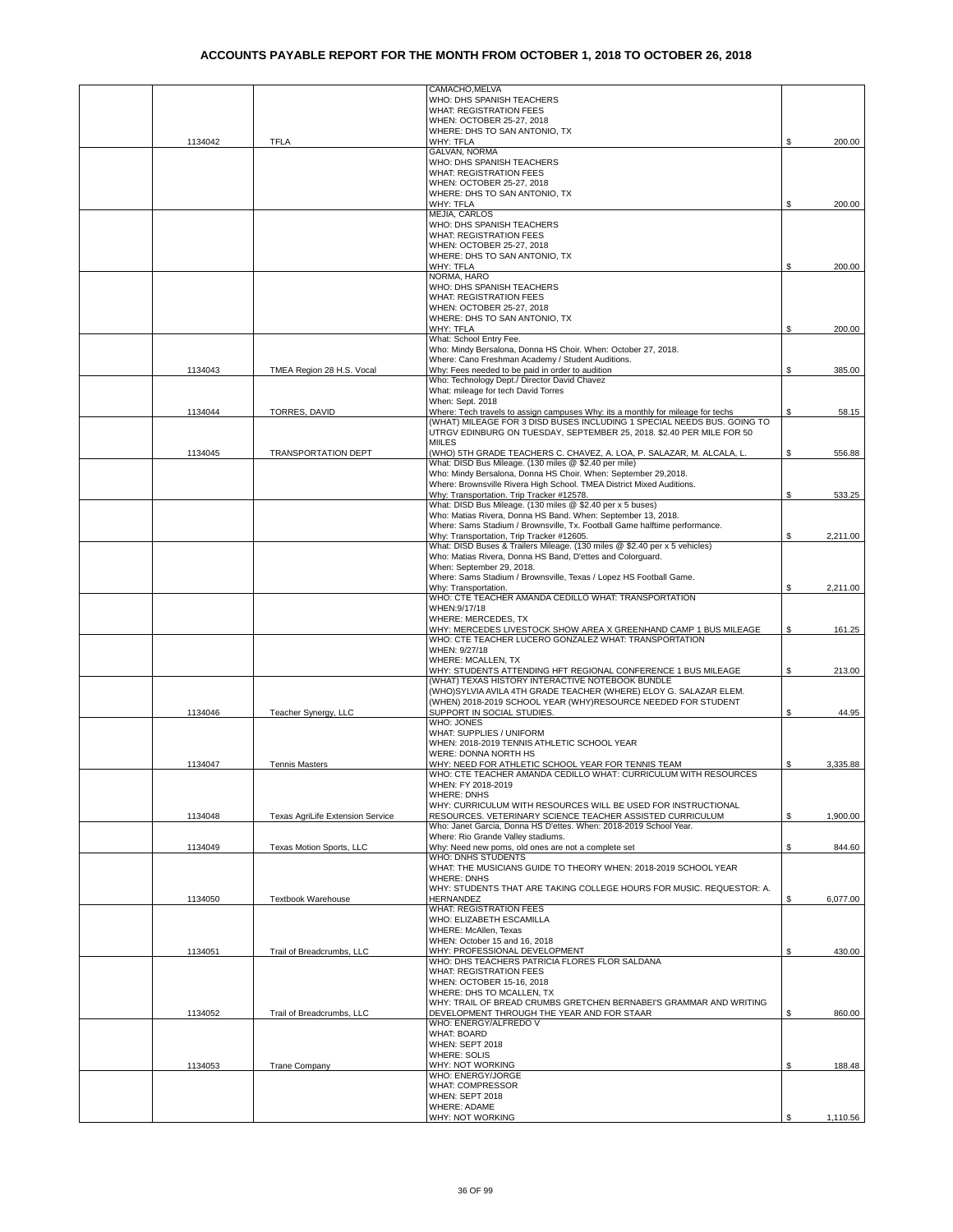|         |                                         | WHO; ENERGY/TRINI                                                                                                                               |    |          |
|---------|-----------------------------------------|-------------------------------------------------------------------------------------------------------------------------------------------------|----|----------|
|         |                                         | <b>WHAT: DRIER</b>                                                                                                                              |    |          |
|         |                                         | WHEN: SEPT 2018<br><b>WHERE: STAINKE</b>                                                                                                        |    |          |
| 1134053 | <b>Trane Company</b>                    | WHY: NOT WORKING                                                                                                                                | \$ | 1,152.92 |
|         |                                         | WHO: TREJO, GUADALUPE<br>WHAT: ATHLETIC OFFICIAL - MILEAGE                                                                                      |    |          |
|         |                                         | WHEN: 9/22/18                                                                                                                                   |    |          |
|         |                                         | <b>WHERE: SAUCEDA MS</b>                                                                                                                        |    |          |
| 1134054 | Trejo, Guadalupe                        | WHY: UIL REQUIREMENT 1 FOOTBALL GAME (SAUCEDA VS MERCEDES) 7A<br>Where: Sauceda Middle School                                                   | \$ | 60.00    |
|         |                                         | Who: Rolando Cortez/Security                                                                                                                    |    |          |
|         |                                         | When: School Year 2018-2019<br>Why: Need radios for the function and Communication Of Sauceda Middle School What:                               |    | 920.00   |
| 1134055 | Tri-County Communications, Ltd.         | WHAT: PROFESSIONAL RENEWAL FEE WHO: SANDRA QUINTANILLA                                                                                          | \$ |          |
|         |                                         | WHEN: 2018-2019 SCHOOL YEAR                                                                                                                     |    |          |
| 1134056 | Tspra-Texas Schools Public Relations As | <b>WHERE: PUBLIC RELATIONS</b><br>WHY: RENEWAL                                                                                                  | \$ | 175.00   |
|         |                                         | WHO: STEFFANIE BECKER                                                                                                                           |    |          |
|         |                                         | WHAT: 17' MOVING VAN                                                                                                                            |    |          |
|         |                                         | WHEN: SEPTEMBER 29, 2018<br><b>WHERE: SAM'S STADIUM</b>                                                                                         |    |          |
| 1134057 | U-Haul International, Inc.              | WHY: TO HAUL EQUIPMENT AND SUPPLIES FOR FOOTBALL AND THE ATHLETIC                                                                               | S  | 135.30   |
|         |                                         | WHO: VETERANS MIDDLE SCHOOL ROBOTICS                                                                                                            |    |          |
|         |                                         | WHAT: HESTEC ROBOTICS DAY REGISTRATION FEE ( 5 TEAM)<br>WHEN: OCOTBER 1, 2018                                                                   |    |          |
|         |                                         | WHERE: PHARR EVENTS CENTER IN PHARR, TEXAS                                                                                                      |    |          |
| 1134058 | <b>UTRGV</b>                            | WHY: STUDENTS WILL BE COMPETIING IN ROBOTICS DAY.<br>WHO: CTE TEACHER MICHAEL GOMEZ WHAT: STUDENT FEE                                           | \$ | 995.00   |
|         |                                         | WHEN: 10/1/18                                                                                                                                   |    |          |
|         |                                         | WHERE: UTRGV, EDINBURG, TX                                                                                                                      |    |          |
| 1134059 | <b>UTRGV</b>                            | WHY: A TEAM OF ENGINEERING STUDENTS WILL BE COMPETING IN UTRGV<br>HESTEC'S ROBOTICS DAY COMPETITION. HESTEC ROBOTICS DAY                        | S  | 995.00   |
|         |                                         | WHO: CTE JULIO NAVARRO, ENGINEERING AND ROBOTICS INSTRUCTOR                                                                                     |    |          |
|         |                                         | WHAT: FEE                                                                                                                                       |    |          |
| 1134060 | <b>UTRGV</b>                            | WHEN: MONDAY, OCTOBER 1, 2018 WHERE: PHARR EVENT CENTER PHARR, TX WHY:<br>CTE STUDENTS WILL BE ATTENDING A HESTEC ROBOTICS COMPETITION          | S  | 995.00   |
|         |                                         | WHO: MAINT/JOE DELEON                                                                                                                           |    |          |
|         |                                         | <b>WHAT: EXTINGUISHERS</b>                                                                                                                      |    |          |
|         |                                         | WHEN: SEPT 2018<br><b>WHERE: TRUMAN</b>                                                                                                         |    |          |
| 1134061 | Universal Fire Systems                  | WHY: STATE REQUIRED                                                                                                                             | £. | 562.98   |
|         |                                         | Who: Donna North Students                                                                                                                       |    |          |
|         |                                         | What: Students taking the Credit by Exams: Spanish IB, Spanish IAB and IIAB (See attached<br>List)                                              |    |          |
|         |                                         | When: September 20, 2018                                                                                                                        |    |          |
| 1134062 | University Of Texas At Austin           | Where: Donna North High School Campus<br><b>WHAT: GAS</b>                                                                                       | S  | 2,875.00 |
|         |                                         | WHY: TEAMS USER GROUP                                                                                                                           |    |          |
|         |                                         | WHERE: SAN MARCOS, TEXAS                                                                                                                        |    |          |
| 1134063 | Valero Fleet Services                   | WHEN: SEPTEMBER 25, 2018 TO SEPTEMBER 27, 2018<br>WHO: PEIMS DEPT.                                                                              | £. | 29.77    |
|         |                                         | <b>WHAT: GAS CARD</b>                                                                                                                           |    |          |
|         |                                         | WHEN: SEPTEMBER 24-27, 2018<br>WHY: TRAUMA AND RESILIENCE CONFERENCE                                                                            |    |          |
|         |                                         | WHERE: AUSTIN, TEXAS                                                                                                                            |    |          |
|         |                                         | WHO: MRS. LYDIA LUGO                                                                                                                            | \$ | 105.16   |
|         |                                         | WHAT: GAS CARD<br>WHY: DONNA NORTH BAND TRUCK                                                                                                   |    |          |
|         |                                         | WHEN: 10/5/2018                                                                                                                                 |    |          |
|         |                                         | WHERE: BENNIE LA PRADE STADIUM                                                                                                                  |    |          |
|         |                                         | WHO: DONNA NORTH BAND<br><b>WHAT: GAS CARD</b>                                                                                                  | \$ | 75.03    |
|         |                                         | <b>WHY: FOOTBALL</b>                                                                                                                            |    |          |
|         |                                         | WHEN: 10/1/2018<br>WHERE: BROWNSVILLE, TX                                                                                                       |    |          |
|         |                                         | WHO: DONNA NORTH HS                                                                                                                             | \$ | 60.02    |
|         |                                         | WHAT: GAS CARD                                                                                                                                  |    |          |
|         |                                         | WHY: TO HAUL MEDICAL EQUIPMENT NEEDED FOR FOOTBALL AND TRAINERS<br>WHEN: 9/29/2018                                                              |    |          |
|         |                                         | WHERE: SAM'S STADIUM (BROWNSVILLE LOPEZ IN BROWNSVILLE, TX                                                                                      |    |          |
|         |                                         | WHO: STEFFANIE BECKER                                                                                                                           | \$ | 36.00    |
|         |                                         | WHAT: GAS CARD<br>WHY: TRAUMA AND RESILIENCE CONFERENCE                                                                                         |    |          |
|         |                                         | WHEN: SEPTEMBER 24-27, 2018                                                                                                                     |    |          |
|         |                                         | WHERE: AUSTIN, TEXAS<br><b>WHO: INTAKE</b>                                                                                                      |    |          |
|         |                                         | WHO: DNHS STUDENTS                                                                                                                              | \$ | 51.96    |
|         |                                         | WHAT: SHAVING CREAM                                                                                                                             |    |          |
|         |                                         | WHEN: 2018*2019 SCHOOL YEAR<br><b>WHERE: DNHS</b>                                                                                               |    |          |
|         |                                         | WHY: ITEMS NEEDED FOR STUDENTS TO SHAVE WHEN NEEDED TO LOOK NICE AND                                                                            |    |          |
| 1134064 | <b>Wal-Mart Community</b>               | CLEAN FOR SCHOOL REQUESTOR: MR. GARCIA, AP                                                                                                      | £. | 128.82   |
|         |                                         | Who: Donna ISD Student(s)<br>What: Clothing for Students                                                                                        |    |          |
|         |                                         | When: 2018-2019 School Year                                                                                                                     |    |          |
|         |                                         | Where: Federal Programs                                                                                                                         |    |          |
|         |                                         | Why: Students in need of clothing Items to be purchased only clothing, undergarments,<br>socks, shoes, belt, uniform shirts and bottoms for: Le | \$ | 317.68   |
|         |                                         | Who: Donna ISD Student(s)                                                                                                                       |    |          |
|         |                                         | What: Clothing for Students<br>When: 2018-2019 School Year                                                                                      |    |          |
|         |                                         | Where: Federal Programs                                                                                                                         |    |          |
|         |                                         | Why: Students in need of clothing                                                                                                               |    |          |
|         |                                         | Items to be purchased only clothing, undergarments, socks, shoes, belt, uniform shirts and<br>bottoms for:                                      | £. | 34.16    |
|         |                                         |                                                                                                                                                 |    |          |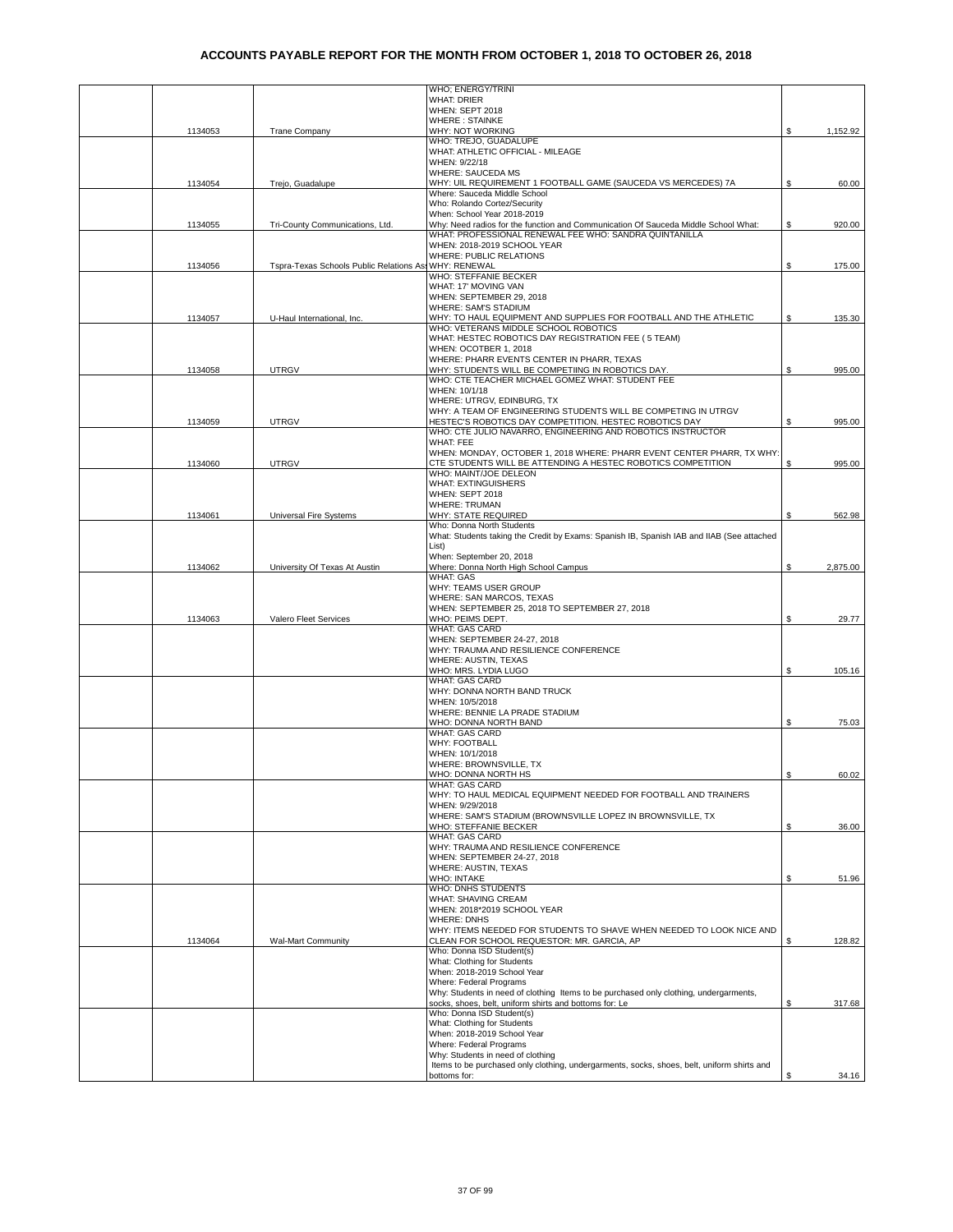|  |                           | Who: Donna ISD Student(s)                                                                                                                 |     |        |
|--|---------------------------|-------------------------------------------------------------------------------------------------------------------------------------------|-----|--------|
|  |                           | What: Clothing for Students<br>When: 2018-2019 School Year                                                                                |     |        |
|  |                           | Where: Federal Programs                                                                                                                   |     |        |
|  |                           | Why: Students in need of clothing                                                                                                         |     |        |
|  |                           | Items to be purchased only clothing, undergarments, socks, shoes, belt, uniform shirts and                                                |     |        |
|  | <b>Wal-Mart Community</b> | bottoms for: O                                                                                                                            | \$  | 148.38 |
|  |                           | Who: Donna ISD Student(s)<br>What: Clothing for Students                                                                                  |     |        |
|  |                           | When: 2018-2019 School Year                                                                                                               |     |        |
|  |                           | Where: Federal Programs                                                                                                                   |     |        |
|  |                           | Why: Students in need of clothing                                                                                                         |     |        |
|  |                           | Items to be purchased only clothing, undergarments, socks, shoes, belt, uniform shirts and                                                |     |        |
|  |                           | bottoms for: V<br>Who: Donna ISD Student(s)                                                                                               |     | 157.67 |
|  |                           | What: Clothing for Students                                                                                                               |     |        |
|  |                           | When: 2018-2019 School Year                                                                                                               |     |        |
|  |                           | Where: Federal Programs                                                                                                                   |     |        |
|  |                           | Why: Students in need of clothing 6032202005311262 Items to be purchased only clothing,                                                   |     |        |
|  |                           | undergarments, socks, shoes, belt, uniform shirts and<br>Who: Donna ISD Students                                                          | S   | 291.45 |
|  |                           | What: Clothing for students                                                                                                               |     |        |
|  |                           | When: 2018-2019 School Year                                                                                                               |     |        |
|  |                           | Where: A.P.Solis                                                                                                                          |     |        |
|  |                           | Why: Student in need of uniform clothing Ana Ximena Santiago Loya-A.P.Solis 8th grade                                                     | \$  | 47.44  |
|  |                           | Who: Donna ISD Students<br>What: Clothing for students                                                                                    |     |        |
|  |                           | When: 2018-2019 School Year                                                                                                               |     |        |
|  |                           | Where: A.P.Solis                                                                                                                          |     |        |
|  |                           | Why: Student in need of uniform clothing Jesus Ricardo Villegas-Solis 6th grade, ID#73721                                                 |     |        |
|  |                           | Mia Nicole Villegas -Solis 6th grade, ID#76144                                                                                            |     |        |
|  |                           | Jennifer Ive<br>Who: Donna ISD Students                                                                                                   | \$  | 149.40 |
|  |                           | What: Clothing for students                                                                                                               |     |        |
|  |                           | When: 2018-2019 School Year                                                                                                               |     |        |
|  |                           | Where: Caceres                                                                                                                            |     |        |
|  |                           | Why: Student in need of uniform clothing Reyna Esefania Cantu-Caceres 2nd<br>Who: Donna ISD Students                                      | \$  | 34.50  |
|  |                           | What: Clothing for students                                                                                                               |     |        |
|  |                           | When: 2018-2019 School Year                                                                                                               |     |        |
|  |                           | Where: Caceres, A.P. Solis                                                                                                                |     |        |
|  |                           | Why: Student in need of uniform clothing Joel Alberto Alvares-Caceres 5th grade, id#76122                                                 |     |        |
|  |                           | Jimena Carolina-Caceres 4thgrade, id#76087<br>Jorge Es                                                                                    | S   | 116.11 |
|  |                           | Who: Donna ISD Students                                                                                                                   |     |        |
|  |                           | What: Clothing for students                                                                                                               |     |        |
|  |                           | When: 2018-2019 School Year                                                                                                               |     |        |
|  |                           | Where: DHS                                                                                                                                |     |        |
|  |                           | Why: Student in need of uniform clothing Francisco Sauceda DHS 11th, id#41254<br>Who: Donna ISD Students                                  | \$  | 148.65 |
|  |                           | What: Clothing for students                                                                                                               |     |        |
|  |                           | When: 2018-2019 School Year                                                                                                               |     |        |
|  |                           | Where: DHS, TODD                                                                                                                          |     |        |
|  |                           | Why: Student in need of uniform clothing Albert Yanez-DHS 12TH ID#34988                                                                   |     |        |
|  |                           | Marlene Yanez-Todd 8th grade, id#47809                                                                                                    |     |        |
|  |                           |                                                                                                                                           |     |        |
|  |                           | Edward Yanez-Todd 7th grade id#72953<br>Who: Donna ISD Students                                                                           | \$  | 170.13 |
|  |                           | What: Clothing for students                                                                                                               |     |        |
|  |                           | When: 2018-2019 School Year                                                                                                               |     |        |
|  |                           | Where: DNHS,                                                                                                                              |     |        |
|  |                           | Why: Student in need of uniform clothing Rogelio Adonay Leal-DNHS 9TH GRADE ,ID#67172   \$                                                |     | 73.85  |
|  |                           | Who: Donna ISD Students<br>What: Clothing for students                                                                                    |     |        |
|  |                           | When: 2018-2019 School Year                                                                                                               |     |        |
|  |                           | Where: Guzman                                                                                                                             |     |        |
|  |                           | Why: Student in need of uniform clothing Angelo Cortez-Guzman PK,ID#91636                                                                 | S   | 34.53  |
|  |                           | /Vho: Donna ISD Students<br>What: Clothing for students                                                                                   |     |        |
|  |                           | When: 2018-2019 School Year                                                                                                               |     |        |
|  |                           | Where: Guzman                                                                                                                             |     |        |
|  |                           | Why: Student in need of uniform clothing Evalynn Elizabeth Medrano Reyna-Guzman 2nd                                                       |     |        |
|  |                           | grade id#83495                                                                                                                            | \$. | 35.00  |
|  |                           | Who: Donna ISD Students<br>What: Clothing for students                                                                                    |     |        |
|  |                           | When: 2018-2019 School Year                                                                                                               |     |        |
|  |                           | Where: Guzman, Stainke                                                                                                                    |     |        |
|  |                           | Why: Student in need of uniform clothing Brandon Gutierrez-Guzman 3rd, id#79310                                                           |     |        |
|  |                           | Jaden Gutierrez-Guzman- Pk 4,id#88945<br>Hailey Gutierrez-Stainke P                                                                       | \$  | 103.29 |
|  |                           | Who: Donna ISD Students                                                                                                                   |     |        |
|  |                           | What: Clothing for students                                                                                                               |     |        |
|  |                           | When: 2018-2019 School Year                                                                                                               |     |        |
|  |                           | Where: Guzman, Todd<br>Why: Student in need of uniform clothing Emily Itzel Martinez-Guzman PK, ID#91630                                  |     |        |
|  |                           | Ethan Martinez-Guzman 4th grade, id#91728                                                                                                 |     |        |
|  |                           | Eliseo Martinez-Guzman                                                                                                                    | \$  | 150.98 |
|  |                           | Who: Donna ISD Students                                                                                                                   |     |        |
|  |                           | What: Clothing for students<br>When: 2018-2019 School Year                                                                                |     |        |
|  |                           | Where: Runn                                                                                                                               |     |        |
|  |                           | Why: Student in need of uniform clothing Pablo Dela Rosa Longoria-Runn                                                                    |     |        |
|  |                           | 5thgrade, id#81773                                                                                                                        |     |        |
|  |                           | Josue Eduardo Dela Rosa Longoria-Runn, 2nd grade ,id#83779                                                                                | \$  | 102.67 |
|  |                           | Who: Donna ISD Students<br>What: Clothing for students                                                                                    |     |        |
|  |                           | When: 2018-2019 School Year                                                                                                               |     |        |
|  |                           | Where: Singleterry , Garza                                                                                                                |     |        |
|  |                           | Why: Student in need of uniform clothing Zuheidie Aimee Cardoza-Singleterry K,ID#91677<br>Ezequiel Macias-Singleterry 5th grade, id#91871 |     |        |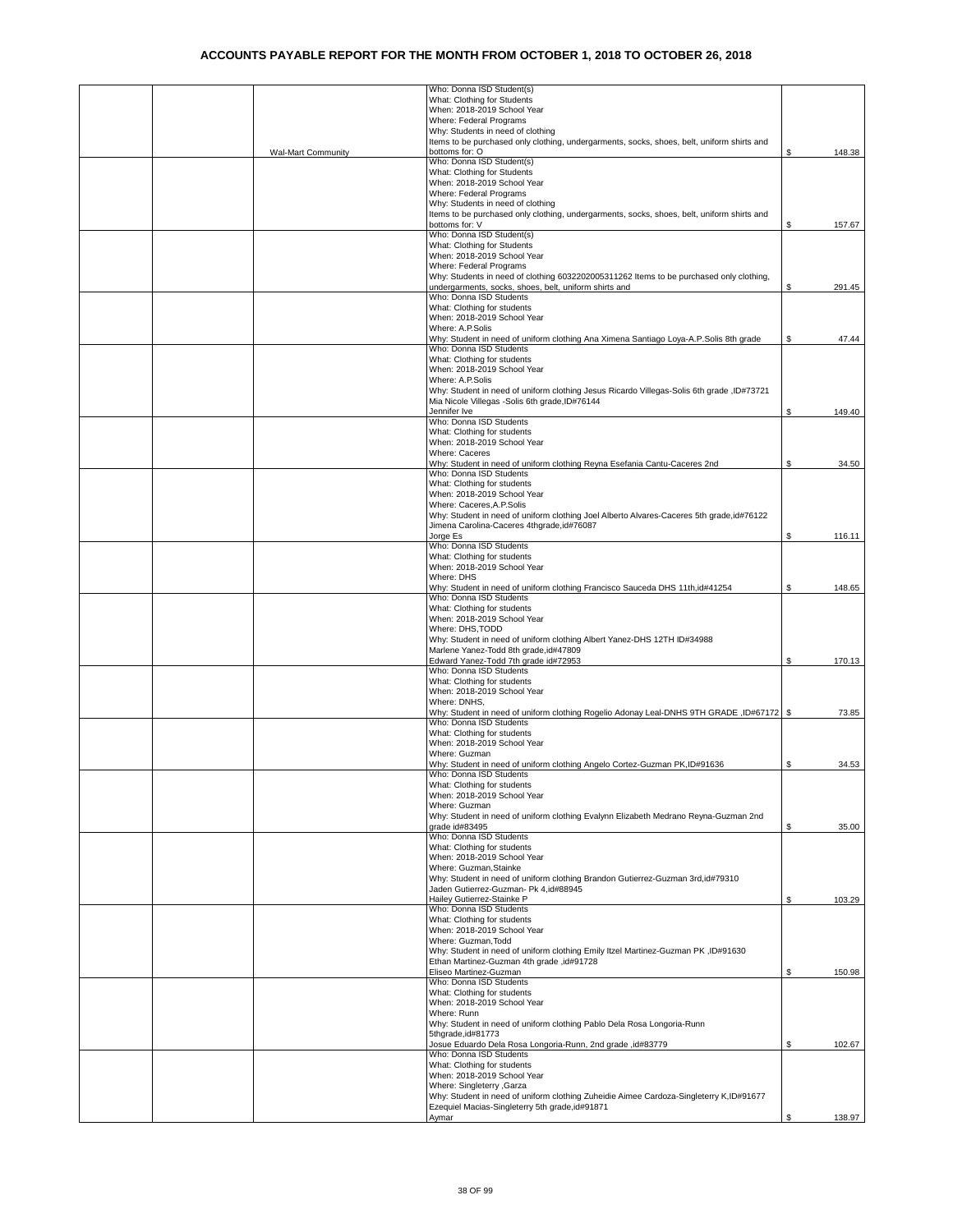|         |                                  | Who: Donna ISD Students                                                                                                             |    |        |
|---------|----------------------------------|-------------------------------------------------------------------------------------------------------------------------------------|----|--------|
|         |                                  | What: Clothing for students                                                                                                         |    |        |
|         |                                  | When: 2018-2019 School Year                                                                                                         |    |        |
|         |                                  | Where: Solis, Rivas                                                                                                                 |    |        |
|         |                                  | Why: Student in need of uniform clothing Andrea Michelle Hinojosa Banuelas-Solis 6th<br>grade, ID#83427                             |    |        |
| 1134064 | <b>Wal-Mart Community</b>        | Andres Eduardo Banuelas-Rivas 2nd grade, id#834                                                                                     | \$ | 83.32  |
|         |                                  | Who: Donna ISD Students                                                                                                             |    |        |
|         |                                  | What: Clothing for students                                                                                                         |    |        |
|         |                                  | When: 2018-2019 School Year                                                                                                         |    |        |
|         |                                  | Where: Solis, Singleterry                                                                                                           |    |        |
|         |                                  | Why: Student in need of uniform clothing Jorge Ellian Rodriguez-Solis 6th grade id#92415                                            |    |        |
|         |                                  | Darian Yahir Cantu-Singleterry 2nd, ID#92428<br>Who: Donna ISD Students                                                             | \$ | 84.54  |
|         |                                  | What: Clothing for students                                                                                                         |    |        |
|         |                                  | When: 2018-2019 School Year                                                                                                         |    |        |
|         |                                  | Where: Stainke, A.P. Solis                                                                                                          |    |        |
|         |                                  | Why: Student in need of uniform clothing Enoc Quiroz-Stainke 4thgrade, ID#78016                                                     |    |        |
|         |                                  | Erick Jason Molina-Stainke-K id#91758                                                                                               |    |        |
|         |                                  | Lakeisha Quiroz- A.P.S                                                                                                              | \$ | 118.82 |
|         |                                  | Who: Donna ISD Students<br>What: Clothing for students                                                                              |    |        |
|         |                                  | When: 2018-2019 School Year                                                                                                         |    |        |
|         |                                  | Where: Truman Price                                                                                                                 |    |        |
|         |                                  | Why: Student in need of uniform clothing Lailonny Marin Robles-Price PK,ID#92304                                                    |    |        |
|         |                                  | Jose Santos Cantu-Price K,id#92287                                                                                                  | \$ | 68.23  |
|         |                                  | Who: Donna ISD Students                                                                                                             |    |        |
|         |                                  | What: Clothing for students                                                                                                         |    |        |
|         |                                  | When: 2018-2019 School Year                                                                                                         |    |        |
|         |                                  | Where: Veterans<br>Why: Student in need of uniform clothing Jose Pablo Rodriguez-Veterans 8th grade                                 |    |        |
|         |                                  | id#68834                                                                                                                            | \$ | 99.93  |
|         |                                  | Who: Donna ISD Students                                                                                                             |    |        |
|         |                                  | What: Clothing for students                                                                                                         |    |        |
|         |                                  | When: 2018-2019 School Year Where:DNHS, Adame, Veterans                                                                             |    |        |
|         |                                  | Why: Student in need of uniform clothing Karyme Ivette Felipe-DNHS 10TH ID#98056                                                    |    |        |
|         |                                  | Miranda Aymee Felipe- Adame 3rd grade id#80845                                                                                      |    |        |
|         |                                  | Steven Jesus<br>Who: Donna ISD Students                                                                                             | \$ | 193.79 |
|         |                                  | What: Clothing for students                                                                                                         |    |        |
|         |                                  | When: 2018-2019 School Year Where: Guzman                                                                                           |    |        |
|         |                                  | Why: Student in need of uniform clothing Rosie Allison Puentes-Guzman PK,ID#91633                                                   | \$ | 34.48  |
|         |                                  | Who: Donna ISD Students                                                                                                             |    |        |
|         |                                  | What: Clothing for students                                                                                                         |    |        |
|         |                                  | When: 2018-2019 School Year Where: Solis, DHS<br>Why: Student in need of uniform clothing Kimberly Aquino-Solis 8th grade, ID#68991 |    |        |
|         |                                  | Wendy Aquino- Solis 6th grade, ID#73512                                                                                             | \$ | 98.48  |
|         |                                  | Who: Donna ISD Students                                                                                                             |    |        |
|         |                                  | What: Clothing for students                                                                                                         |    |        |
|         |                                  | When: 2018-2019 School Year                                                                                                         |    |        |
|         |                                  | Where: DNHS, Veterans, Munoz                                                                                                        |    |        |
|         |                                  | Why: Student in need of uniform clothing Shakira Ivette Gomez-DNHS 9TH , ID#73857                                                   |    |        |
|         |                                  | Jackelyn Gomez-DNHS 12TH ID#73858<br>Samantha Gomez-Veterans                                                                        | \$ | 281.18 |
|         |                                  | Who: Donna Isd Students                                                                                                             |    |        |
|         |                                  | What: Clothing For Students                                                                                                         |    |        |
|         |                                  | When: 2018-2019 School Year                                                                                                         |    |        |
|         |                                  | Where: DHS, Turman Price,                                                                                                           |    |        |
|         |                                  | Why: Student In Meed Of Unifiorm Clothing                                                                                           |    |        |
|         |                                  | Guadalupe Herrera-DHS 11TH GRADE , ID#67707<br>Miguel Herrera-DHS 9TH GRADE ID#67711                                                |    |        |
|         |                                  | Yulissa Elizabeth                                                                                                                   | \$ | 293.17 |
|         |                                  | Who:Adrian Medrano-Caceres 2nd grade id#83197                                                                                       |    |        |
|         |                                  | What: Donna ISD Students                                                                                                            |    |        |
|         |                                  | When: 2018-19 School Year                                                                                                           |    |        |
|         |                                  | Where: Caceres, Solis, DHS                                                                                                          |    |        |
|         |                                  | Why: Students in need of uniform clothing                                                                                           |    |        |
|         |                                  | Aaron Medrano- AP.SOLIS 7TH Grade id#72153<br>Oscar Alexander Medrano- DHS 10TH GR                                                  | \$ | 192.99 |
|         |                                  | WHO: MRS. LYDIA LUGO, DIRECTOR, INTAKE/STUDENT ENGAGEMENT                                                                           |    |        |
|         |                                  | WHEN: 18-19 SCHOOL YEAR                                                                                                             |    |        |
|         |                                  | WHERE: INTAKE/STUDENT ENGAGEMENT WHAT: TO PAY DIFFERENCE IN INVOICE                                                                 |    |        |
|         |                                  | P.O. #148758                                                                                                                        |    |        |
| 1134065 |                                  | Walsh Gallegos Trevino Russo & Kyle PC WHY: VENDOR SENT IN WRONG AMOUNT ON INVOICE.<br>What: Mileage                                | \$ | 94.05  |
|         |                                  | When: Oct. 14-16, 2018                                                                                                              |    |        |
|         |                                  | Where: Austin, TX                                                                                                                   |    |        |
|         |                                  | Who: Kelly Watson, Math Director                                                                                                    |    |        |
| 1134066 | Watson, Kelly Blane              | Why: Attending TASM 2018 Fall conference Austin, TX.                                                                                | \$ | 338.99 |
|         |                                  | <b>WHO: DNHS BAND</b>                                                                                                               |    |        |
|         |                                  | <b>WHAT: REGISTRATION FEE</b><br>WHEN: OCT 13, 2018                                                                                 |    |        |
|         |                                  | WHERE: WESLACO, TEXAS                                                                                                               |    |        |
| 1134067 | Weslaco ISD-Fine Arts Dept       | WHY: REGISTRATION FEE FOR PRE-UIL PIGSKIN BAND COMPETITION                                                                          | \$ | 400.00 |
|         |                                  | WHO: ANNA CASTILLO                                                                                                                  |    |        |
|         |                                  | WHAT: STUDENT AND STAFF MEALS                                                                                                       |    |        |
|         |                                  | WHEN: SEPTEMBER 29, 2018                                                                                                            |    |        |
|         |                                  | WHERE: SOUTH PADRE ISLAND<br>WHY: STUDENT ATHLETES TO RUN AT CROSS COUNTRY MEET                                                     |    |        |
| 1134068 | Whataburger Corporate Accounting | WHO: CTE TEACHER LUCERO GONZALEZ WHAT: STUDENT AND STAFF MEALS                                                                      | \$ | 62.10  |
|         |                                  | WHEN: 9/27/18                                                                                                                       |    |        |
|         |                                  | WHERE: MCALLEN, TX.                                                                                                                 |    |        |
|         |                                  | WHY: STUDENTS ATTENDING HFT REGIONAL CONFERENCE SOUTH TEXAS MCALLEN                                                                 |    |        |
|         |                                  | STUDENT MEAL                                                                                                                        | \$ | 107.63 |
|         |                                  | WHO: CTE TEACHER MICHAEL GOMEZ WHAT: STUDENT MEAL                                                                                   |    |        |
|         |                                  | WHEN: 10/1/18<br>WHERE: PHARR, TX.                                                                                                  |    |        |
|         |                                  | WHY: STUDENTS ATTENDING UTRGV HESTEC'S ROBOTICS DAY COMPETITION.                                                                    |    |        |
|         |                                  | STUDENT AND STAFF MEAL                                                                                                              | S  | 47.02  |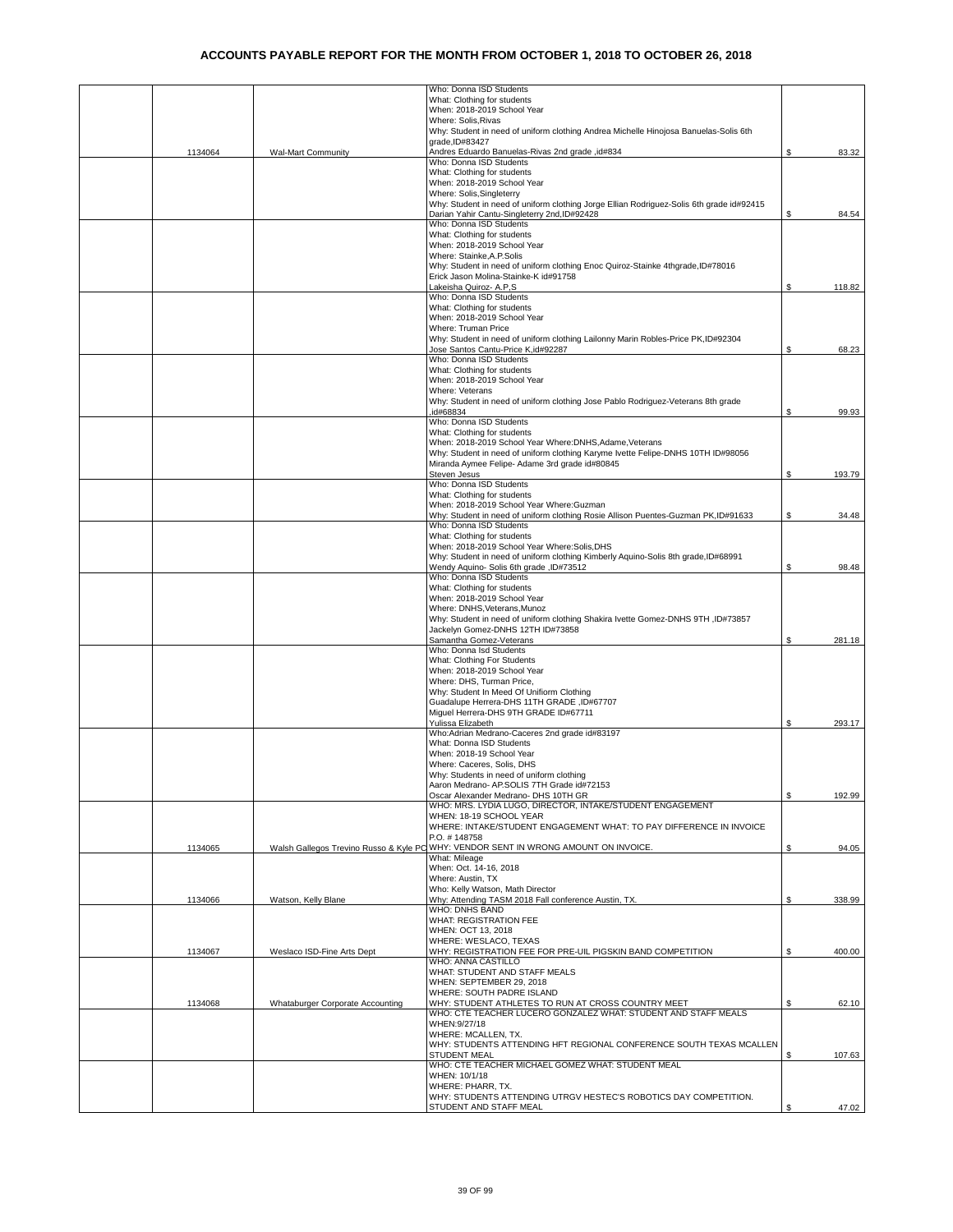|                  |         |                                        | WHO: CYNTHIA VIESCA                                                   |         |                           |
|------------------|---------|----------------------------------------|-----------------------------------------------------------------------|---------|---------------------------|
|                  |         |                                        | WHAT: STUDENT AND STAFF MEALS                                         |         |                           |
|                  |         |                                        | WHEN: OCTOBER 1, 2018<br>WHERE: BROWNSVILLE PORTER                    |         |                           |
| 10/10/2018       | 1134068 | Whataburger Corporate Accounting       | WHY: VOLLEYBALL DISTRICT MATCH 9TH DARK                               | S       | 155.16                    |
|                  |         |                                        | WHO: CYNTHIA VIESCA                                                   |         |                           |
|                  |         |                                        | WHAT: STUDENT AND STAFF MEALS                                         |         |                           |
|                  |         |                                        | WHEN: OCTOBER 2, 2018                                                 |         |                           |
|                  |         |                                        | WHERE: DONNA HIGH                                                     |         |                           |
|                  |         |                                        | WHY: VOLLEYBALL MATCHES VS B. PORTER JVD                              | \$      | 218.16                    |
|                  |         |                                        | WHO: DNHS 9TH<br>WHEN: 9/27/18                                        |         |                           |
|                  |         |                                        | WHERE:WEHS                                                            |         |                           |
|                  |         |                                        | <b>WHAT:FOOTBALL GAME</b>                                             |         |                           |
|                  |         |                                        | WHY: STUDENT AND STAFF MEAL                                           | \$      | 187.32                    |
|                  |         |                                        | <b>WHO: RAMIRO SOLIS</b>                                              |         |                           |
|                  |         |                                        | WHAT: STUDENT AND STAFF MEALS (BREAKFAST) WHEN: SEPTEMBER 29, 2018    |         |                           |
|                  |         |                                        | WHERE: BROWNSVILLE PACE                                               |         |                           |
|                  |         |                                        | WHY: VARSITY DISTRICT TEAM TENNIS MATCH                               | \$      | 121.94                    |
|                  |         |                                        | WHO: CYNTHIA VIESCA                                                   |         |                           |
|                  |         |                                        | WHAT: STUDENT AND STAFF MEALS                                         |         |                           |
|                  |         |                                        | WHEN: SEPTEMBER 29, 2018                                              |         |                           |
|                  |         |                                        | WHERE: VALLEYVIEW HIGH SCHOOL<br>WHY: VOLLEYBALL DISTRICT MATCHES JVD | S.      | 224.73                    |
|                  | 1134069 | Willie's Bar B Que                     | WHO: RICK ALVAREZ                                                     |         |                           |
|                  |         |                                        | WHAT: DOUBLE COLUMN TROPHY-1ST PLACE                                  |         |                           |
|                  |         |                                        | WHEN: 2018-2019 SCHOOL YEAR                                           |         |                           |
|                  |         |                                        | <b>WHERE: TODD</b>                                                    |         |                           |
|                  | 1134070 | Winner's World                         | WHY: VOLLEYBALL TOURNAMENT 7TH B TEAM                                 | \$      | 100.00                    |
|                  |         |                                        | WHO: ZAVALA, HUMBERTO                                                 |         |                           |
|                  |         |                                        | <b>WHAT: ATHLETIC OFFICIAL</b>                                        |         |                           |
|                  |         |                                        | WHEN: 9/29/18                                                         |         |                           |
|                  |         |                                        | WHERE: SAUCEDA MS                                                     |         |                           |
|                  | 1134071 | ZAVALA, HUMBERTO                       | WHY: UIL REQUIREMENT 1 FOOTBALL GAMES ( SAUCEDA VS CUELLAR) 8A        | S       | 60.00                     |
|                  |         |                                        | WHO: ZEPEDA, JUAN                                                     |         |                           |
|                  |         |                                        | <b>WHAT: ATHLETIC OFFICIAL</b><br>WHEN: 9/23/18                       |         |                           |
|                  |         |                                        | WHERE: DONNA NORTH                                                    |         |                           |
|                  | 1134072 | Zepeda, Juan F.                        | WHY: UIL REQUIREMENT 3 VOLLEYBALL GAMES (DNHS VS EDINBURG) 9A AND 9B  | \$      | 155.00                    |
|                  |         |                                        | WHO: ZEPEDA, JUAN F.                                                  |         |                           |
|                  |         |                                        | WHAT: ATHLETIC OFFICIAL                                               |         |                           |
|                  |         |                                        | WHEN: 8/21/18                                                         |         |                           |
|                  |         |                                        | <b>WHERE: DNHS</b>                                                    |         |                           |
|                  |         |                                        | WHY: UIL REQUIREMENT 2 VOLLEYBALL GAMES (DNHS VS LA FERIA) JV         | S       | 115.00                    |
|                  |         |                                        | WHAT: COMPUTATIONAL FEE                                               |         |                           |
|                  |         |                                        | WHY: ARBITRAGE CALCULATIONS ATTACHED WITH DETAILED BOND ISSUES WHEN:  |         |                           |
|                  |         |                                        | AS OF 8/31/2018                                                       |         |                           |
| 10/10/2018 Total | 1134073 | First Southwest Asset Management, Inc. | WHO: SCHOOL BLDG BONDS INVOICE #R16633 DATE: 9/25/2018                | \$<br>¢ | 15,000.00<br>1.304.799.77 |
|                  |         |                                        | When September 2018                                                   |         |                           |
|                  |         |                                        |                                                                       |         |                           |
|                  |         |                                        |                                                                       |         |                           |
|                  |         |                                        | What Produce/Vegetables                                               |         |                           |
|                  |         |                                        | Who CNP<br>Where District Cafeteria                                   |         |                           |
| 10/11/2018       | 1134074 | Buster Lind Produce, Inc               | Why Student Needs                                                     | S       | 3,284.75                  |
|                  |         |                                        | When September 2018                                                   |         |                           |
|                  |         |                                        | What Produce/Vegetables                                               |         |                           |
|                  |         |                                        | Who CNP                                                               |         |                           |
|                  |         |                                        | Where District Cafeteria                                              |         |                           |
|                  |         |                                        | Why Student Needs                                                     | S       | 669.41                    |
|                  | 1134075 | Culligan Water                         | FOR ALL THE DRINKING WATER FOR ALL CAFETERIAS DISTRICT WIDE           | \$      | 114.77                    |
|                  |         |                                        | When October 2018                                                     |         |                           |
|                  |         |                                        | What Food.Tortillas                                                   |         |                           |
|                  |         |                                        | Who CNP                                                               |         |                           |
|                  | 1134076 |                                        | Where District Cafeterias<br>Why Student Needs                        | \$      | 99.15                     |
|                  |         | Exquisita Tortillas, Inc.              | When October 2018                                                     |         |                           |
|                  |         |                                        | What Food/Tortillas                                                   |         |                           |
|                  |         |                                        | Who CNP                                                               |         |                           |
|                  |         |                                        | Where District Cafeterias                                             |         |                           |
|                  |         |                                        | Why Student Needs                                                     | \$      | 1,734.90                  |
|                  |         |                                        | When October 2018                                                     |         |                           |
|                  |         |                                        | What Food/Tortillas                                                   |         |                           |
|                  |         |                                        | Who CNP                                                               |         |                           |
|                  |         |                                        | Where District Cafeterias                                             |         |                           |
|                  |         |                                        | Why Student Needs                                                     | \$      | 2,376.15                  |
|                  |         |                                        | When September 2018<br>What Food/Tortillas                            |         |                           |
|                  |         |                                        | Who C.N.P.                                                            |         |                           |
|                  |         |                                        | Where District Cafeteria                                              |         |                           |
|                  |         |                                        | Why Student Needs                                                     | \$      | 537.95                    |
|                  |         |                                        | When September 2018                                                   |         |                           |
|                  |         |                                        | What Food/Tortillas                                                   |         |                           |
|                  |         |                                        | Who CNP                                                               |         |                           |
|                  |         |                                        | Where District Cafeterias                                             |         |                           |
|                  |         |                                        | Why Student Needs                                                     | \$      | 108.65                    |
|                  |         |                                        | When September 2018                                                   |         |                           |
|                  |         |                                        | What Fruit/Juice<br>Who CNP                                           |         |                           |
|                  |         |                                        | Where District Cafeteria                                              |         |                           |
|                  | 1134077 | FRESH BEVERAGE COMPANY                 | Why Student Needs                                                     | \$      | 549.00                    |
|                  |         |                                        | When October 2018                                                     |         |                           |
|                  |         |                                        | What Food/Bread                                                       |         |                           |
|                  |         |                                        | Who CNP                                                               |         |                           |
|                  |         |                                        | Where District Cafeterias                                             |         |                           |
|                  | 1134078 | Flower Baking Company of San Antonio,  | Why Student Needs                                                     | \$      | 2,950.35                  |
|                  |         |                                        | When September 2018                                                   |         |                           |
|                  |         |                                        | What Food/Bread                                                       |         |                           |
|                  |         |                                        | Who C.N.P.<br>Where District Cafeteria                                |         |                           |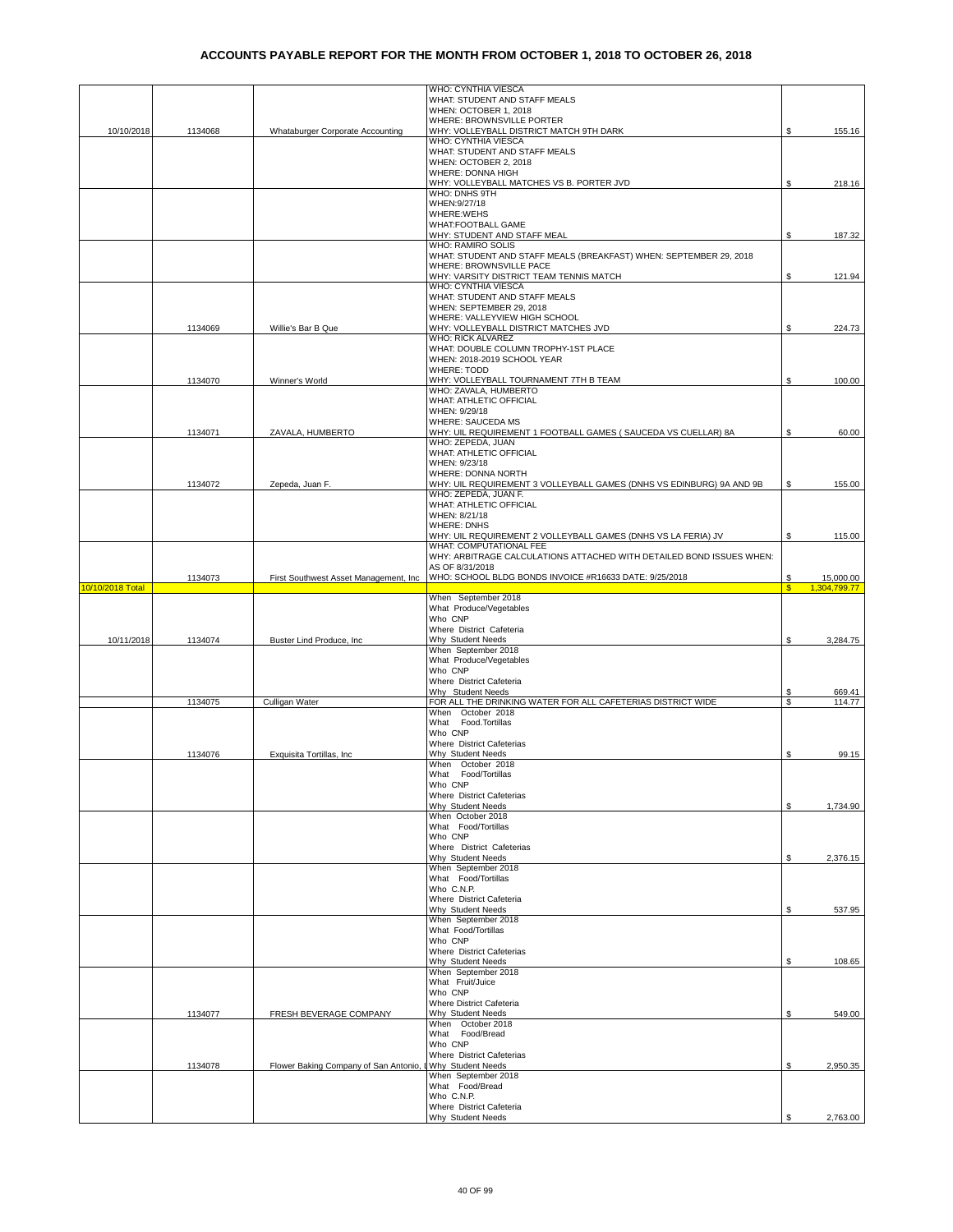| When September 2018<br>What Food/Bread<br>Who CNP<br>Where District Cafeteria<br>Flower Baking Company of San Antonio, LWhy Student Needs<br>1134078<br>When October 2018<br>What Food/Grocery<br>Who CNP<br>Where District Cafeterias | \$       | 330.60            |
|----------------------------------------------------------------------------------------------------------------------------------------------------------------------------------------------------------------------------------------|----------|-------------------|
|                                                                                                                                                                                                                                        |          |                   |
|                                                                                                                                                                                                                                        |          |                   |
|                                                                                                                                                                                                                                        |          |                   |
|                                                                                                                                                                                                                                        |          |                   |
|                                                                                                                                                                                                                                        |          |                   |
|                                                                                                                                                                                                                                        |          |                   |
|                                                                                                                                                                                                                                        |          |                   |
| Why Student Needs<br>1134079<br>Food Bank of the Rio Grande Vall                                                                                                                                                                       | \$       | 485.76            |
| When Sept. 2018                                                                                                                                                                                                                        |          |                   |
| What Non Food items                                                                                                                                                                                                                    |          |                   |
| Who CNP                                                                                                                                                                                                                                |          |                   |
| Where District Cafeterias                                                                                                                                                                                                              |          |                   |
| Why Student Needs<br>1134080<br>Gulf Coast Paper Company                                                                                                                                                                               | \$       | 16,156.80         |
| When September 2018<br>What Ice Cream                                                                                                                                                                                                  |          |                   |
| Who CNP                                                                                                                                                                                                                                |          |                   |
| Where District Cafeteria                                                                                                                                                                                                               |          |                   |
| Why Student Needs<br>1134081<br>JP ICE CREAM DISTRIBUTORS                                                                                                                                                                              | \$       | 195.90            |
| When September 2018                                                                                                                                                                                                                    |          |                   |
| What Ice Cream<br>Who CNP                                                                                                                                                                                                              |          |                   |
| Where District Cafeterias                                                                                                                                                                                                              |          |                   |
| Why Student Needs                                                                                                                                                                                                                      | S        | 1,494.00          |
| When October 2018                                                                                                                                                                                                                      |          |                   |
| What Food/Groceries                                                                                                                                                                                                                    |          |                   |
| Who CNP                                                                                                                                                                                                                                |          |                   |
| Where Districtg Cafeterias<br>Who Student Needs<br>1134082<br>Labatt Food Service                                                                                                                                                      | \$       | 1,942.28          |
| When October 2018                                                                                                                                                                                                                      |          |                   |
| What Food/Groceries                                                                                                                                                                                                                    |          |                   |
| Who CNP                                                                                                                                                                                                                                |          |                   |
| Where District Cafeterias                                                                                                                                                                                                              |          |                   |
| Why Student Needs                                                                                                                                                                                                                      | S        | 34,391.15         |
| When October 2018<br>What Food/Groceries                                                                                                                                                                                               |          |                   |
| Who CNP                                                                                                                                                                                                                                |          |                   |
| Where District Cafeterias                                                                                                                                                                                                              |          |                   |
| Why Student Needs                                                                                                                                                                                                                      | \$       | 58,912.55         |
| When Sept 2018                                                                                                                                                                                                                         |          |                   |
| What Food/Groceries<br>Who CNP                                                                                                                                                                                                         |          |                   |
| Where District Cafeterias                                                                                                                                                                                                              |          |                   |
| Why Student Needs                                                                                                                                                                                                                      | S        | 49,239.31         |
| Who: Child Nutrition Program                                                                                                                                                                                                           |          |                   |
| What: Ink Cartridges                                                                                                                                                                                                                   |          |                   |
| Where: CNP Admin. Office                                                                                                                                                                                                               |          |                   |
| When: 2018/2019 School year                                                                                                                                                                                                            |          |                   |
|                                                                                                                                                                                                                                        |          |                   |
| Why: To re-stock supplies needed for operations.<br>1134083<br>M&A Technology, Inc.                                                                                                                                                    | \$       | 6,656.00          |
| Who: CNP                                                                                                                                                                                                                               |          |                   |
| What: Ink for all printers in CNP Admin.<br>When: 2017/2018 school year                                                                                                                                                                |          |                   |
| Where: CNP Admin Office                                                                                                                                                                                                                |          |                   |
| Why: To print food production records, daily sales.                                                                                                                                                                                    | S        | 1,776.15          |
| When September 2018                                                                                                                                                                                                                    |          |                   |
| What Produce/Vegetables                                                                                                                                                                                                                |          |                   |
| Who C.N.P.<br>Where District Cafeteria                                                                                                                                                                                                 |          |                   |
| 1134084<br>Nicho Produce Co. Inc.<br>Why Student Needs                                                                                                                                                                                 | \$       | 9,394.80          |
| When September 2018                                                                                                                                                                                                                    |          |                   |
| What Fees/Dues                                                                                                                                                                                                                         |          |                   |
| Who CNP                                                                                                                                                                                                                                |          |                   |
| Where District Cafeteria<br>1134085<br>Why Student Needs                                                                                                                                                                               | \$       | 5,186.30          |
| Region One Educational Service Center<br>When Sept. 2018                                                                                                                                                                               |          |                   |
| What Truck Repairs 782                                                                                                                                                                                                                 |          |                   |
| Who CNP                                                                                                                                                                                                                                |          |                   |
| Where District Cafeterias                                                                                                                                                                                                              |          |                   |
| Why Student Needs<br>1134086<br>Rudy's Auto Electric                                                                                                                                                                                   | \$       | 561.50            |
| When September 2018<br>What Truck Van 783                                                                                                                                                                                              |          |                   |
| Who CNP                                                                                                                                                                                                                                |          |                   |
| Where District Cafeteria                                                                                                                                                                                                               |          |                   |
| Why Student Needs                                                                                                                                                                                                                      | \$       | 1,366.50          |
| When October 2018                                                                                                                                                                                                                      |          |                   |
| What Equipment Repair/Ref.<br>Who CNP                                                                                                                                                                                                  |          |                   |
| Where District Cafeterias                                                                                                                                                                                                              |          |                   |
| 1134087<br>S A S General Building Services Inc<br>Why Student Needs                                                                                                                                                                    | \$       | 4,071.57          |
| When September 2018                                                                                                                                                                                                                    |          |                   |
| What Equipment Repair/Ref.                                                                                                                                                                                                             |          |                   |
| Who C.N.P.<br>Where District Cafeteria                                                                                                                                                                                                 |          |                   |
| Why Student Needs                                                                                                                                                                                                                      | \$       | 3,173.32          |
| When September 2018                                                                                                                                                                                                                    |          |                   |
| What Equipment Repair/Ref.                                                                                                                                                                                                             |          |                   |
| Who C.N.P.                                                                                                                                                                                                                             |          |                   |
| Where District Cafeteria                                                                                                                                                                                                               |          |                   |
| Why Student Needs<br>1134088<br>Southern Foods Group, LLC dba Oak Farms<br>Credit                                                                                                                                                      | \$<br>\$ | 687.33<br>(13.15) |
| Credit-                                                                                                                                                                                                                                | \$       | (20.07)           |
| When October 2018                                                                                                                                                                                                                      |          |                   |
| What Milk/Juice                                                                                                                                                                                                                        |          |                   |
| Who CNP                                                                                                                                                                                                                                |          |                   |
| Where District Cafeterias<br>Why Student Needs                                                                                                                                                                                         | \$       | 5,728.08          |
| When September 2018                                                                                                                                                                                                                    |          |                   |
| What Milk/Juice                                                                                                                                                                                                                        |          |                   |
| Who CNP<br>Where District Cafeterias                                                                                                                                                                                                   |          |                   |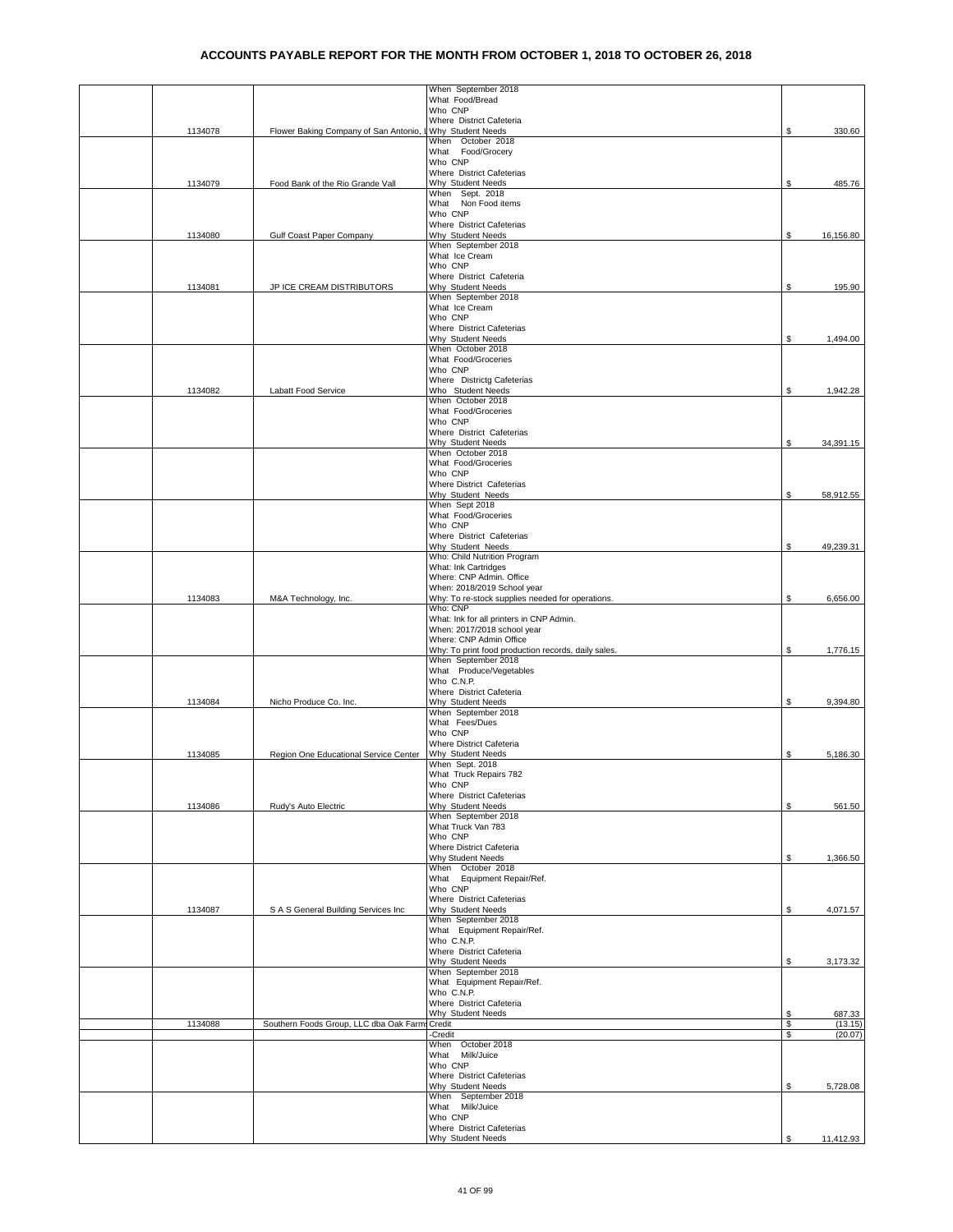|                  |         |                                                               | When Sept. 2018<br>What Milk/Juice                                                                                                                                             |    |            |
|------------------|---------|---------------------------------------------------------------|--------------------------------------------------------------------------------------------------------------------------------------------------------------------------------|----|------------|
|                  |         |                                                               | Who CNP                                                                                                                                                                        |    |            |
|                  |         |                                                               | Where District Cafeterias                                                                                                                                                      |    |            |
|                  | 1134088 | Southern Foods Group, LLC dba Oak Fan Why Student Needs       | When September 2018                                                                                                                                                            | \$ | 6,905.02   |
|                  |         |                                                               | What Milk/Juice                                                                                                                                                                |    |            |
|                  |         |                                                               | Who C.N.P.<br>Where District Cafeteria                                                                                                                                         |    |            |
|                  |         |                                                               | Why Student Needs                                                                                                                                                              | \$ | 242.61     |
|                  |         |                                                               | When September 2018<br>What Milk/Juice                                                                                                                                         |    |            |
|                  |         |                                                               | Who C.N.P.                                                                                                                                                                     |    |            |
|                  |         |                                                               | Where District Cafeteria                                                                                                                                                       |    |            |
|                  |         |                                                               | Why Student Needs<br>When September 2018                                                                                                                                       | \$ | 5,356.25   |
|                  |         |                                                               | What Safety Mats                                                                                                                                                               |    |            |
|                  |         |                                                               | Who CNP<br>Where District Cafeteria                                                                                                                                            |    |            |
|                  | 1134089 | Unifirst Corporation Texas Industrial Servi Why Student Needs |                                                                                                                                                                                | \$ | 26.46      |
|                  |         |                                                               | When September 2018                                                                                                                                                            |    |            |
|                  |         |                                                               | What Safety Mats<br>Who CNP                                                                                                                                                    |    |            |
|                  |         |                                                               | Where District Cafeteria                                                                                                                                                       |    |            |
|                  |         |                                                               | Why Student Needs<br>When October 2018                                                                                                                                         | \$ | 28.49      |
|                  |         |                                                               | What Safety/Mats                                                                                                                                                               |    |            |
|                  |         |                                                               | Who CNP                                                                                                                                                                        |    |            |
|                  | 1134090 | Unifirst Corporation Texas Industrial Servi Why Student Needs | Where District Cafeterias                                                                                                                                                      | S  | 227.92     |
|                  |         |                                                               | When September 2018                                                                                                                                                            |    |            |
|                  |         |                                                               | What Safety Mats                                                                                                                                                               |    |            |
|                  |         |                                                               | Who C.N.P.<br>Where District Cafeteria                                                                                                                                         |    |            |
|                  |         |                                                               | Why Student Needs                                                                                                                                                              | \$ | 227.62     |
|                  |         |                                                               | When September 2018<br>What Safety Mats                                                                                                                                        |    |            |
|                  |         |                                                               | Who CNP                                                                                                                                                                        |    |            |
|                  |         |                                                               | Where District Cafeterias                                                                                                                                                      |    |            |
|                  |         |                                                               | Why Student Needs<br>When September 2018                                                                                                                                       | \$ | 229.34     |
|                  |         |                                                               | What Safety Mats                                                                                                                                                               |    |            |
|                  |         |                                                               | Who CNP                                                                                                                                                                        |    |            |
|                  |         |                                                               | Where District Cafeterias<br>Why Student Needs                                                                                                                                 | \$ | 197.85     |
|                  |         |                                                               | When September 2018                                                                                                                                                            |    |            |
|                  |         |                                                               | What Safety Mats<br>Who CNP                                                                                                                                                    |    |            |
|                  |         |                                                               | Where District Cafeteria                                                                                                                                                       |    |            |
|                  |         |                                                               | Why Student Needs                                                                                                                                                              | \$ | 53.90      |
|                  |         |                                                               | When September 2018<br>What Safety Mats                                                                                                                                        |    |            |
|                  |         |                                                               | Who CNP                                                                                                                                                                        |    |            |
|                  |         |                                                               | Where District Cafeterias                                                                                                                                                      |    |            |
|                  |         |                                                               | Why Student Needs<br>When September 2018                                                                                                                                       | \$ | 134.80     |
|                  |         |                                                               | What Safety Mats                                                                                                                                                               |    |            |
|                  |         |                                                               | Who CNP<br>Where District Cafeteria                                                                                                                                            |    |            |
|                  |         |                                                               | Why Student Needs                                                                                                                                                              | \$ | 86.96      |
|                  |         |                                                               | When September 2018                                                                                                                                                            |    |            |
|                  |         |                                                               | What Safety Mats<br>Who CNP                                                                                                                                                    |    |            |
|                  |         |                                                               | Where District Cafeteria                                                                                                                                                       |    |            |
|                  |         |                                                               | Why Student Needs<br>Who: David Chavez                                                                                                                                         | \$ | 165.77     |
|                  |         |                                                               | What: Hotel Stay                                                                                                                                                               |    |            |
|                  |         |                                                               | When: Oct. 18and Oc. 19,2018                                                                                                                                                   |    |            |
|                  | 1134091 |                                                               | Where: Madison, Hilton in Washington DC Why: Hotel needed for the stay while attending<br>w-w Madison OpCo VIII, LLC DBA The Mathe E-rate training. Hotel Stay on Oct. 18,2018 | \$ | 482.87     |
| 10/11/2018 Total |         |                                                               |                                                                                                                                                                                | S  | 242.683.55 |
|                  |         |                                                               | WHO: DNHS GAPP STUDENTS                                                                                                                                                        |    |            |
|                  |         |                                                               | WHAT: CHARTER BUS<br>WHEN: 09/28/18-09/30/18                                                                                                                                   |    |            |
|                  |         |                                                               | WHERE: FREDERICKSBURG/ SAN ANTONIO/AUSTIN/ SAN MARCOS                                                                                                                          |    |            |
|                  |         |                                                               | WHY: TO PARTICIPATE IN THE GAPP PROGRAM WITH OUR VISITING SCHOOL FROM<br>MUNICH, GERMANY                                                                                       |    |            |
|                  |         |                                                               | REQUESTOR: MARIO RUIZ                                                                                                                                                          |    |            |
| 10/17/2018       | 1134092 | ESCAMILLA TOUR BUSES, LLC                                     | OTHER AMOUNT FO                                                                                                                                                                | \$ | 384.40     |
|                  |         |                                                               | VOUCHER: 1112<br>PACE P00170                                                                                                                                                   |    |            |
|                  |         |                                                               | <b>WHO: DNHS</b>                                                                                                                                                               |    |            |
|                  |         |                                                               | WHAT: DUNCAN HINES CLASSIC CAKE MIX<br>WHEN: SEPTEMBER 2018                                                                                                                    |    |            |
|                  |         |                                                               | <b>WHERE: DNHS</b>                                                                                                                                                             |    |            |
|                  |         |                                                               | WHY: STUDENTS WILL USE ITEM TO COOK DURING THEIR CLASS ASSIGNMENT.                                                                                                             |    |            |
|                  | 1134093 | <b>HEB Grocery Company LP</b>                                 | REQUESTOR: SERGIO LOPEZ DIVERSE LEARNING CLUB<br>VOUCHER: 1089                                                                                                                 | \$ | 133.59     |
|                  |         |                                                               | PACE: P00170                                                                                                                                                                   |    |            |
|                  |         |                                                               | WHO: DNHS LIFESKILLS<br>WHAT: NACHO TORTILLA CHIPS                                                                                                                             |    |            |
|                  |         |                                                               | WHEN: 09/21/18                                                                                                                                                                 |    |            |
|                  |         |                                                               | WHERE: BENNIE LA PRADE FOOTBALL STADIUM VISITORS SOUTHSIDE NEXT TO                                                                                                             |    |            |
|                  |         |                                                               | FIELD HOUSE<br>WHY: ITEMS WILL BE USED TO SELL AT THE CONCESSION STAND.                                                                                                        |    |            |
|                  | 1134094 | Sam's Club                                                    | REQUESTOR: S.V                                                                                                                                                                 | S  | 335.35     |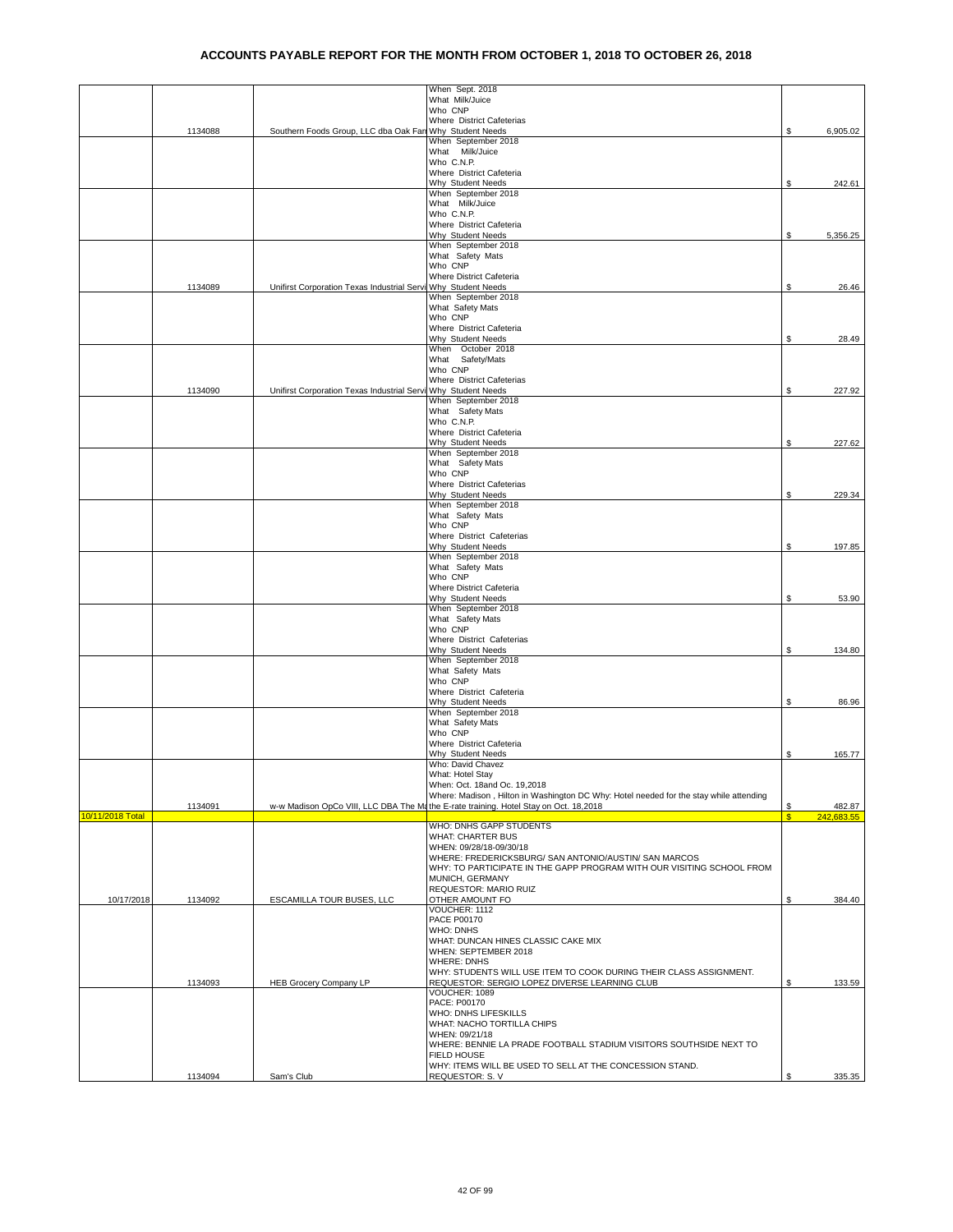|         |                                               | PACE: P00170                                                                             |    |          |
|---------|-----------------------------------------------|------------------------------------------------------------------------------------------|----|----------|
|         |                                               | VOUCHER 1086<br><b>WHO: DNHS</b>                                                         |    |          |
|         |                                               | WHAT: SOUR PUNCH                                                                         |    |          |
|         |                                               | WHEN: 09/21/18                                                                           |    |          |
|         |                                               | <b>WHERE: DNHS</b><br>WHY: ITEMS TO BE SOLD AT THE FOOTBALL CONCESSION STAND REQUESTOR:  |    |          |
| 1134095 | Sam's Club                                    | BOYS TRACK COACH MENDOZA                                                                 | S. | 562.40   |
|         |                                               | WHO: DHS D'ETTES                                                                         |    |          |
|         |                                               | WHAT: DEPOSIT DUE PER PRELIMINARY ROOMING LIST<br>WHEN: MARCH 21-24, 2019                |    |          |
|         |                                               | WHERE: DHS TO DENTON, TEXAS                                                              |    |          |
|         |                                               | WHY: STUDENT FEES FOR STUDENT UPCOMING TRAVEL FOR NATIONALS                              |    |          |
| 1134096 | ATS Premier Tours & Travel, LLC               | <b>COMPETITION</b>                                                                       | \$ | 2,250.00 |
|         |                                               | PACE PURCHASING COOP # P00170<br>WHO: DHS ART CLUB                                       |    |          |
|         |                                               | WHAT: CONCESSION STAND SUPPLIES WHEN: OCTOBER 10, 2018                                   |    |          |
|         |                                               | WHERE: BENNIE LA PRADE STADIUM                                                           |    |          |
| 1134097 | <b>HEB Grocery Company LP</b>                 | WHY: CONCESSION STAND C SOUTH - EAST<br><b>VOUCHER # 15337</b>                           | \$ | 158.91   |
|         |                                               | PACE PURCHASING COOPERATIVE # P00170                                                     |    |          |
|         |                                               | WHO: DHS JUNIOR CLUB                                                                     |    |          |
|         |                                               | WHAT: CONCESSION STAND SUPPLIES WHEN: OCTOBER 12, 2018<br>WHERE: BENNIE LA PRADE STADIUM |    |          |
|         |                                               | WHY: CONCESSION STAND A SOUTH - WEST                                                     |    |          |
| 1134098 | <b>HEB Grocery Company LP</b>                 | <b>VOUCHER # 15346</b>                                                                   | S  | 22.50    |
|         |                                               | WHO: DHS COLORGUARD<br>WHAT: BREAST CANCER BOWS                                          |    |          |
|         |                                               | WHEN: 2018-2019 SCHOOL YEAR                                                              |    |          |
|         |                                               | <b>WHERE: DHS</b>                                                                        |    |          |
| 1134099 | Isabella's Bowtique                           | WHY: MAKE COLORGUARD LOOK UNIFORMED AND RAISE AWARENESS VOUCHER #<br>WHO: DHS D'ETTES    | S  | 140.00   |
|         |                                               | WHAT: BREAST CANCER BOWS                                                                 |    |          |
|         |                                               | WHEN: 2018-2019 SCHOOL YEAR                                                              |    |          |
|         |                                               | <b>WHERE: DHS</b>                                                                        |    |          |
| 1134100 | Isabella's Bowtique                           | WHY: MAKE DANCERS LOOK UNIFORMED AND RAISE AWARENESS<br>VOUCHER # 15344                  | S  | 440.00   |
|         |                                               | WHO: DHS REDSKIN FOOTBALL                                                                |    |          |
|         |                                               | <b>WHAT: BACKPACKS</b>                                                                   |    |          |
|         |                                               | WHEN: 2018-2019 SEASON<br>WHERE: DHS JV/V FOOTBALL                                       |    |          |
|         |                                               | WHY:TO CARRY PRACTICE AND GAME SUPPLIES                                                  |    |          |
| 1134101 | MIDWAY-PSG LLC DBA PASADENA SP(VOUCHER #15317 |                                                                                          | \$ | 3,025.00 |
|         |                                               | REFERENCE TO PO # 147952<br>Buy Board 508-16                                             |    |          |
|         |                                               | WHO: DONNA HIGH SCHOOL CULINARY ARTS CLUB                                                |    |          |
|         |                                               | WHAT: LETTERMAN JACKETS                                                                  |    |          |
|         |                                               | WHEN: 2017-2018 School year.<br>WHERE: DONNA HIGH SCHOOL                                 |    |          |
|         |                                               | WHY: AWARDS AND INCENTIVES FOR PARTICIPATING IN THE CULINARY ARTS CLUB                   |    |          |
| 1134102 | Meca Sportswear, Inc.                         | CIP: GOAL                                                                                | S  | 855.00   |
|         |                                               | WHO: BRAVETTE VOLLEYBALL TEAMS WHAT: CANCER AWARENESS SHIRTS WHEN:<br>OCTOBER 1, 2018    |    |          |
|         |                                               | <b>WHERE: DHS</b>                                                                        |    |          |
|         |                                               | WHY: INCENTIVE FOR PLAYERS                                                               |    |          |
| 1134103 | <b>Premier Tees</b>                           | <b>VOUCHER # 15348</b><br>PACE PURCHASING COOP # P00170                                  | \$ | 612.00   |
|         |                                               | <b>WHO: DHS LIBRARY</b>                                                                  |    |          |
|         |                                               | WHAT: SNACKS FOR STUDENT MEETINGS AND GIFT BAGS                                          |    |          |
|         |                                               | WHEN: 2018-2019 SCHOOL YEAR<br>WHERE: DHS LIBRARY                                        |    |          |
| 1134104 | Sam's Club                                    | WHY: STUDENT MEETINGS AND GIFT BAGS VOUCHER # 15338                                      | S  | 584.96   |
|         |                                               | PACE PURCHASING COOPERATIVE # P00170                                                     |    |          |
|         |                                               | WHO: DHS FOLKLORICO<br>WHAT: CONCESSION STAND ITEMS                                      |    |          |
|         |                                               | WHEN: FRIDAY, OCTOBER 12, 2018 WHERE: BENNIE LA PRADE STADIUM                            |    |          |
|         |                                               | WHY: CONCESSION STAND                                                                    |    |          |
| 1134105 | Sam's Club                                    | <b>VOUCHER # 15333</b><br>PACE PURCHASING COOP #P00170                                   | \$ | 313.86   |
|         |                                               | WHO: DHS UIL                                                                             |    |          |
|         |                                               | WHAT: CONCESSION STAND SUPPLIES WHEN: OCTOBER 12, 2018                                   |    |          |
|         |                                               | WHERE: BENNIE LA PRADE STADIUM<br>WHY: CONCESSION STAND D NORTH - EAST                   |    |          |
| 1134106 | Sam's Club                                    | <b>VOUCHER # 15323</b>                                                                   | \$ | 525.68   |
|         |                                               | WHO: DHS STUDENTS                                                                        |    |          |
|         |                                               | <b>WHAT: LIBRARY INCENTIVES</b><br>WHEN: OCTOBER 26, 2018                                |    |          |
|         |                                               | <b>WHERE: DHS</b>                                                                        |    |          |
|         |                                               | WHY: LIFE SKILLS STUDENTS/TRICK OR TREATING                                              |    |          |
| 1134107 | Sam's Club                                    | VOUCHER # 15349<br>PACE PURCHASING COOPERATIVE # P00170                                  | \$ | 440.57   |
|         |                                               | WHO: DHS JUNIOR CLUB                                                                     |    |          |
|         |                                               | WHAT: CONCESSION STAND SUPPLIES WHEN: OCTOBER 12, 2018                                   |    |          |
|         |                                               | WHERE: BENNIE LA PRADE STADIUM<br>WHY: CONCESSION STAND A SOUTH - WEST                   |    |          |
| 1134108 | Sam's Club                                    | <b>VOUCHER # 15345</b>                                                                   | \$ | 290.08   |
|         |                                               | WHO: DHS LIBRARY                                                                         |    |          |
|         |                                               | WHAT: CONCESSION STAND SUPPLIES WHEN: OCTOBER 10. 2018<br>WHERE: DHS LIBRARY             |    |          |
|         |                                               | WHY: CONCESSION STAND                                                                    |    |          |
| 1134109 | Sam's Club                                    | <b>VOUCHER # 15332</b>                                                                   | S. | 1,915.82 |
|         |                                               | PACE PURCHASING COOP # P00170<br>WHO: DHS ART CLUB                                       |    |          |
|         |                                               | WHAT: CONCESSION STAND SUPPLIES WHEN: OCTOBER 10, 2018                                   |    |          |
|         |                                               | WHERE: BENNIE LA PRADE STADIUM                                                           |    |          |
| 1134110 | Sam's Club                                    | WHY: CONCESSION STAND C SOUTH - EAST<br><b>VOUCHER # 15336</b>                           | \$ | 733.35   |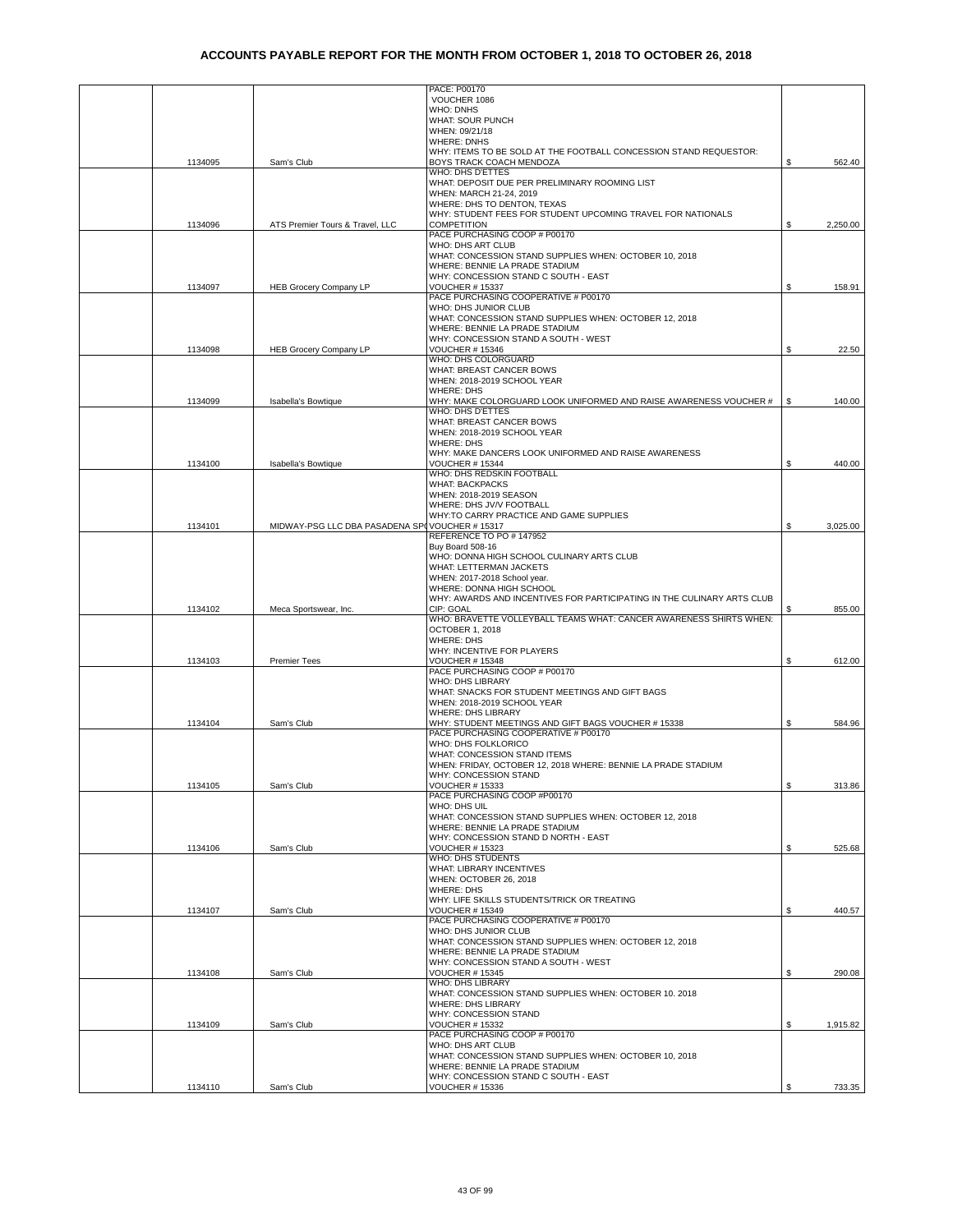|         |                                       | WHAT: FLAT PAYING AGENT FEE                                                                                                              |    |          |
|---------|---------------------------------------|------------------------------------------------------------------------------------------------------------------------------------------|----|----------|
|         |                                       | WHEN: FOR THE PERIOD: NOVEMBER 18, 2018 THROUGH NOVEMBER 17, 2019<br>WHERE: BUSINESS OFFICE                                              |    |          |
|         |                                       | WHY: UNLIMITED TAX REFUNDING BONDS, SERIES 2010                                                                                          |    |          |
| 1134111 | The Bank of New York Mellon           | WHO: LUDIVINA CANSINO, ASST. SUPT. OF BUSINESS AND FINANCE<br>INVOICE NO. 252-2142229                                                    | S  | 750.00   |
|         |                                       | WHAT: FLAT PAYING AGENT FEE                                                                                                              |    |          |
|         |                                       | WHEN: FOR THE PERIOD: NOVEMBER 19, 2018 THROUGH NOVEMBER 18, 2019<br>WHY: UNLIMITED TAX REFUNDING BONDS, SERIES 2014                     |    |          |
|         |                                       | WHERE: BUSINESS OFFICE                                                                                                                   |    |          |
|         |                                       | WHO: LUDIVINA CANSINO, ASST. SUPT. OF BUSINESS AND FINANCE<br><b>INVOICE NO. 252-21422</b>                                               | S  | 750.00   |
|         |                                       | What: Subscription for Materials needed success in TFA events for one year.                                                              |    |          |
|         |                                       | Who: Angel Leal, Donna HS Theatre.<br>When: 2018-2019 School Year.                                                                       |    |          |
|         |                                       | Where: Donna HS Theatre Department. Why: Fees needed to be paid in order to perform.                                                     |    |          |
| 1134112 | 4N6 Fanatics.com LLC                  | *Please send off check<br>SEAL ****************** QUOTES ATTACHED DIP ATTACHED                                                           | S  | 150.00   |
|         |                                       | WHO: MAINT/PETE V<br><b>WHAT: PARTS</b>                                                                                                  |    |          |
|         |                                       | WHEN: SEPT 2018                                                                                                                          |    |          |
|         |                                       | WHERE: JOHN DEER TRACTOR                                                                                                                 |    | 671.65   |
| 1134113 | AG-PRO TEXAS, LLC                     | WHY: NOT WORKING/REPAIRS<br>WHO: SAVAGE / MARICHALAR                                                                                     | \$ |          |
|         |                                       | <b>WHAT: REPAIR</b><br>WHEN: 2018-2019 ATHLETIC SEASON WHERE: DONNA NORTH                                                                |    |          |
|         |                                       | WHY: NEEDED FOR ALL SPORTS FOR NEW SEASON ** AFTER THE FACT DUE TO                                                                       |    |          |
|         |                                       | OVERSEE MS SAVAGE THOUGHT THAT THE FIRST PO# 149647 QUOTE WAS FOR 2                                                                      | \$ | 1,922.30 |
|         |                                       | Who: Sulamith Arriaga<br>What: Official                                                                                                  |    |          |
|         |                                       | When: Sept. 22, 2018<br>Where: DHS                                                                                                       |    |          |
| 1134114 | ARRIAGA, SULAMITH R.                  | Why: 9D, 9L, JVD, JVL, and V Volleyball Bravettes/La Feria/Bro. Lopez                                                                    | \$ | 100.00   |
|         |                                       | Who: Sulamith Arriaga<br>What: Official                                                                                                  |    |          |
|         |                                       | When: Sept. 24, 2018                                                                                                                     |    |          |
|         |                                       | Where: DHS                                                                                                                               |    |          |
|         |                                       | Why: 9D and JVL Volleyball Bravettes/Mercedes<br>WHO- CHEER CLUB                                                                         | \$ | 40.00    |
|         |                                       | WHAT-FUNDRAISER T SHIRT                                                                                                                  |    |          |
|         |                                       | WHEN- OCTOBER 2018<br><b>WHERE- APSOLIS</b>                                                                                              |    |          |
|         |                                       | WHY- CHEER FUNDRASIER ******************                                                                                                 |    |          |
| 1134115 | All Stars Screenprinting & Embroidery | CANCER AWARENESS T SHIRT FUNDRAISER<br>WHO-TEAM 8-2 A SALINAS                                                                            | \$ | 634.00   |
|         |                                       | WHERE- AP SOLIS                                                                                                                          |    |          |
|         |                                       | WHEN-2018-19<br><b>WHAT- TEAM SHIRTS</b>                                                                                                 |    |          |
|         |                                       | WHY- TO WEAR DURING EVENTS *********************                                                                                         |    |          |
|         |                                       | TEAM SPIRIT SHIRT<br>WHO: CTE TEACHER AMANDA CEDILLO WHAT:FURNITURE FOR AG LAB.                                                          | \$ | 1,023.00 |
|         |                                       | WHEN: FY 2018-2019<br><b>WHERE: DNHS</b>                                                                                                 |    |          |
| 1134116 | American Industrial Supplies          | WHY: FURNITURE FOR STUDENTS TO USE AS WORK STATIONS. 30"X60"X34"                                                                         | \$ | 1,079.97 |
|         |                                       | WHO: CTE TEACHER AMANDA CEDILLO WHAT: SUPPLIES<br>WHEN: 10/5/18                                                                          |    |          |
|         |                                       | <b>WHERE: DNHS</b>                                                                                                                       |    |          |
| 1134117 | Amistad Wholesale Floral & Crafts     | WHY: HALLOWEEN AND HOMECOMING FLORAL DESIGN PROJECTS PKS BLING<br>FABRICATE DAYCO HOSE                                                   | \$ | 700.00   |
|         |                                       | WHO-LUIS O. SOLIS<br>WHAT-FABRICATE DAYCO HOSE                                                                                           |    |          |
|         |                                       | WHY-NEEDED FOR STOCK FOR BUS FLEET WHERE-TRANSPORTATION BUS BARN                                                                         |    |          |
| 1134118 | Andy's Auto & Bus Air, Inc.           | WHEN-SCHOOL YEAR 2018-2019<br><b>PAN DRAIN</b>                                                                                           | \$ | 675.00   |
|         |                                       | WHO-LUIS O. SOLIS                                                                                                                        |    |          |
|         |                                       | WHAT-PAN DRAIN ASSY<br>WHY-NEEDED FOR STOCK FOR BUS FLEET WHERE-TRANSPORTATION BUS BARN                                                  |    |          |
|         |                                       | WHEN-SEPTEMBER 2018                                                                                                                      | \$ | 574.00   |
|         |                                       | <b>TRANSMISSION OIL</b><br>WHO-LUIS O. SOLIS                                                                                             |    |          |
|         |                                       | WHAT-TRANSMISSION OIL                                                                                                                    |    |          |
| 1134119 | Arnold Oil Company                    | WHY-NEEDED FOR SHOP FOR BUS FLEET WHERE-TRANSPORTATION BUS BARN<br>WHEN-OCTOBER 2018                                                     | \$ | 1,737.08 |
|         |                                       | WHAT: INTERSTATE DEDICATED PRIVATE LINE SERVICE                                                                                          |    |          |
|         |                                       | WHEN: 10/1/18 - 10/31/2018<br>WHY: PHONE SERVICES                                                                                        |    |          |
|         |                                       | WHERE: DONNA ISD                                                                                                                         |    |          |
| 1134120 | At & T                                | WHO: DEPT. AND CAMPUSES<br>WHAT: MANAGED ROUTER ACCT#831-000-7607 806 VP0E7V MPLA POER 20 MVPA                                           | \$ | 1,112.58 |
|         |                                       | WHEN: SEP. 1 - SEP 30, 2018                                                                                                              |    |          |
|         |                                       | WHERE: DONNA ISD<br>WHO: DEPT. AND CAMPUSES                                                                                              |    |          |
|         |                                       | WHY: PHONE SERVICES ACCOUNTING<br>What: Reimbursements (mileage and parking)                                                             | \$ | 1,244.18 |
|         |                                       | When: August 3-4, 2018, September 13-15, 2018, and September 27-30, 2018                                                                 |    |          |
| 1134121 | Azaiez, Hafedh                        | Where: Victoria, Texas, Dallas, Texas and Austin, Texas<br>Who: Superintendent, Dr. Hafedh Azaiez Why: Lone Star Governance Training, 20 | \$ | 1,221.63 |
|         |                                       | INVOICE DATE: 10-21-17                                                                                                                   |    |          |
|         |                                       | Need to pay outstanding Invoice # PIKE0088803 Reference PO #132257                                                                       |    |          |
|         |                                       | Who: Luis O. Solis                                                                                                                       |    |          |
|         |                                       | What: Outstanding Invoice # PIKE0088803 Where: Bus Barn<br>When: October 2018                                                            |    |          |
| 1134122 | BD Holt Co.                           | Why: Need to pay outstanding invoice # PIKE0088803<br>INVOICE DATE: 12-19-17                                                             | S  | 1,496.97 |
|         |                                       |                                                                                                                                          |    |          |
|         |                                       | Invoice #PIKE0090188 Reference PO #138311<br>Who: Luis O. Solis                                                                          |    |          |
|         |                                       | What: Outstanding Invoice # PIKE0090188                                                                                                  |    |          |
|         |                                       | Where: Bus Barn<br>When: October 2018                                                                                                    |    |          |
|         |                                       | Why: Need to Pay Outstanding invoice # PIKE0090188                                                                                       | \$ | 367.35   |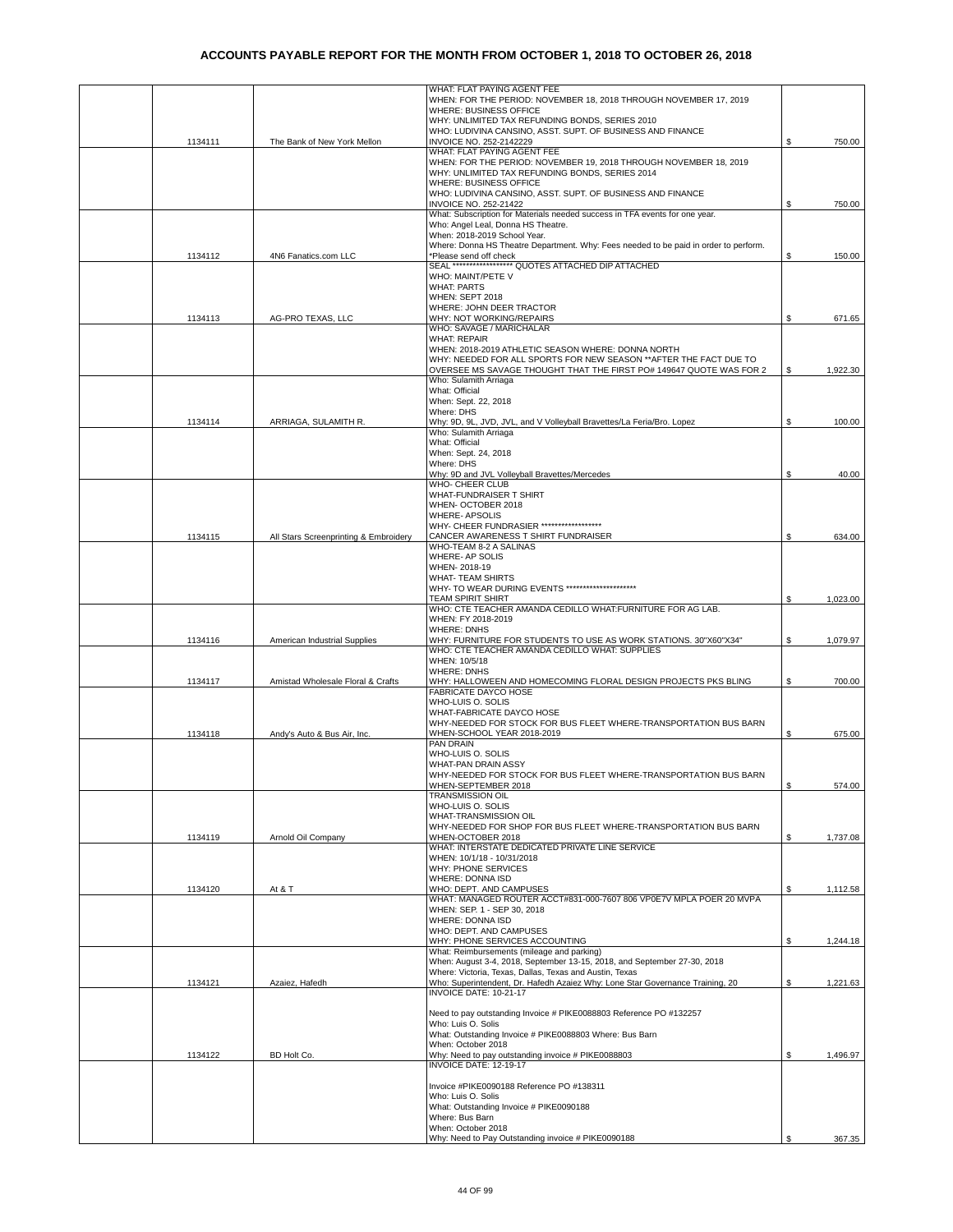|         |                            | INVOICE DATE: 3-12-18                                                                                                                     |    |           |
|---------|----------------------------|-------------------------------------------------------------------------------------------------------------------------------------------|----|-----------|
|         |                            | Need to pay outstanding invoice PIKE0092191 Reference PO #143695                                                                          |    |           |
|         |                            | Who: Luis O. Solis                                                                                                                        |    |           |
|         |                            | What: Outstanding Invoice # PIKE0092191 Where: Bus Barn<br>When: October 2018                                                             |    |           |
| 1134122 | BD Holt Co.                | Why: Need to pay outstanding invoice # PIKE0092191<br>LAWN CARE SERVICES FOR DONNA NORTH HIGH SCHOOL                                      | \$ | 308.78    |
|         |                            |                                                                                                                                           |    |           |
|         |                            | Donna North - Contract Issued February 1, 2018 -January 31, 2019                                                                          |    |           |
|         |                            | The District will pay Vendor a total of \$22,500.80 for the remainder of the two year contract (5                                         |    |           |
| 1134123 | BENZ-LAWN SERVICE          | equal monthly payments of \$4,500.16) beg                                                                                                 | \$ | 4,500.00  |
|         |                            | LAWN CARE SERVICES FOR GARZA, MUNOZ, SINGLETERRY, & ADAME                                                                                 |    |           |
|         |                            | Elementary Schools -Contract Issued April 1, 2018 -March 31, 2019                                                                         |    |           |
|         |                            | The District will pay Vendor a total of \$22,837.50 for the remainder of the one year contract (7                                         |    |           |
|         |                            | equal monthly payments \$3<br>WHO: MICHAEL BASALDUA                                                                                       | S  | 3,262.50  |
|         |                            | <b>WHAT: OFFICIAL</b>                                                                                                                     |    |           |
|         |                            | WHEN: SEPTEMBER 20, 2018                                                                                                                  |    |           |
| 1134124 | Basaldua, Michael Anthony  | <b>WHERE: A.P.SOLIS</b><br>WHY: A.P.SOLIS VS MARY HOGE 8A                                                                                 | \$ | 100.00    |
|         |                            | WHO: MICHAEL BASALDUA                                                                                                                     |    |           |
|         |                            | <b>WHAT: OFFICIAL</b>                                                                                                                     |    |           |
|         |                            | WHEN: SEPTEMBER 27, 2018<br>WHERE: A.P.SOLIS                                                                                              |    |           |
|         |                            | WHY: A.P.SOLIS VS MARY HOGE 8A & HARRELL MS                                                                                               | \$ | 100.00    |
|         |                            | What: Students dinner allowance.                                                                                                          |    |           |
|         |                            | Who: Mindy Bersalona, Donna HS Choir. When: Saturday, October 27, 2018.<br>Where: Cano Freshman Academy / TMEA District Treble Auditions. |    |           |
| 1134125 | Bersalona, Mindy           | Why: Meals provided for students participating                                                                                            | \$ | 210.00    |
|         |                            | What: Students lunch allowance.                                                                                                           |    |           |
|         |                            | Who: Mindy Bersalona, Donna HS Choir. When: Saturday, October 27, 2018.<br>Where: Cano Freshman Academy.                                  |    |           |
| 1134126 | Bersalona, Mindy           | Why: Meals provided for students participating.                                                                                           | \$ | 210.00    |
|         |                            | Who: Luis O. Solis                                                                                                                        |    |           |
|         |                            | What: Regular Unleaded Fuel<br>Where: Fuel Service Station                                                                                |    |           |
|         |                            | When: October 2018                                                                                                                        |    |           |
| 1134127 | Betts Oil & Butane         | Why: Fuel needed for District Vehicles.                                                                                                   | \$ | 8,475.84  |
|         |                            | WHO: MRS. LYDIA LUGO, DIRECTOR OF INTAKE/STUDENT ENGAGEMENT DEPT.<br>WHEN: 2018-2019 SCHOOL YEAR                                          |    |           |
|         |                            | WHERE: AT 4 MIDDLE SCHOOLS, A.P. SOLIS, W.A. TODD, D.M. SAUCEDA AND                                                                       |    |           |
| 1134128 | Box Out Bullying           | <b>VETERANS</b>                                                                                                                           | \$ | 6,000.00  |
|         |                            | La bandera de cuadros Student workBook Where: Munoz Elementary<br>When: 2018-2019 School Year                                             |    |           |
|         |                            | Why: instructional resources needed to carry out quality instructions and daily operations                                                |    |           |
| 1134129 | <b>Brilliant Education</b> | Who: Noemi Hernandez, Marlen Portillo, Anna Alicia Garcia                                                                                 | \$ | 13,546.47 |
|         |                            | GRAY ADA WALL MOUNT ******************* 501*15 QUOTE # 1011691 DIP ATTACHED                                                               |    |           |
|         |                            | WHO: MAINT/ISREAL T<br>WHAT: WALL MOUNT                                                                                                   |    |           |
|         |                            | WHEN: SEPT 2018                                                                                                                           |    |           |
|         |                            | WHERE: SALAZAR B WING                                                                                                                     |    |           |
| 1134130 | Bush Supply Co.            | <b>WHY: REPAIRS</b><br>WHO: AARON CANTU                                                                                                   | \$ | 595.32    |
|         |                            | <b>WHAT: OFFICIAL</b>                                                                                                                     |    |           |
|         |                            | WHEN: SEPTEMBER 20, 2018                                                                                                                  |    |           |
| 1134131 | CANTU, AARON PETER         | WHERE: A.P.SOLIS<br>WHY: A.P.SOLIS VS MARY HOGE 8A                                                                                        | \$ | 100.00    |
|         |                            | WHO: ADAM CANTU                                                                                                                           |    |           |
|         |                            | WHAT: ATHLETIC OFFICIAL                                                                                                                   |    |           |
|         |                            | WHEN: 10/1/18<br>WHERE: DONNA NORTH                                                                                                       |    |           |
| 1134132 | CANTU, ADAM JACOB          | WHY: UIL REQUIREMENT 3 VOLLEYBALL GAMES (DNHS VS WESLACO EAST) 9A,B,JV                                                                    | S  | 135.00    |
|         |                            | WHO: ADAM CANTU                                                                                                                           |    |           |
|         |                            | <b>WHAT: OFFICIAL</b><br>WHEN: SEPTEMBER 18, 2018                                                                                         |    |           |
|         |                            | WHERE: A.P. SOLIS                                                                                                                         |    |           |
|         |                            | WHY: A.P.SOLIS VS MERCEDES 8A                                                                                                             | \$ | 85.00     |
|         |                            | WHO: ADAM CANTU<br><b>WHAT: OFFICIAL</b>                                                                                                  |    |           |
|         |                            | WHEN: SEPTEMBER 27, 2018                                                                                                                  |    |           |
|         |                            | WHERE: A.P. SOLIS                                                                                                                         |    |           |
|         |                            | WHY: A.P.SOLIS VS MARY HOGE 8A<br>WHO: GORDON CAPPON                                                                                      | \$ | 100.00    |
|         |                            | <b>WHAT: OFFICIAL</b>                                                                                                                     |    |           |
|         |                            | WHEN: SEPTEMBER 19, 2018                                                                                                                  |    |           |
| 1134133 | CAPPON, GORDON D.          | WHERE: BENNIE LAPRADE STADIUM<br>WHY: DHS VS SHARYLAND PIONEER JVD                                                                        | \$ | 70.00     |
|         |                            | COPELAND COMPRESSOR ********************** 458*14 QUOTE# 48907892 DIP                                                                     |    |           |
|         |                            | <b>ATTACHED</b>                                                                                                                           |    |           |
|         |                            | WHO: ENERGY/TIMO<br><b>WHAT: COMPRESSOR</b>                                                                                               |    |           |
|         |                            | WHEN: SEPT 2018                                                                                                                           |    |           |
| 1134134 | CARRIER CORPORATION        | WHERE: SALAZAR/LIBRARY                                                                                                                    | \$ | 767.01    |
|         |                            | WHO: CASTILLO, NICKOLAS                                                                                                                   |    |           |
|         |                            | WHAT: ATHLETIC OFFICIAL<br>WHEN: 10/3/18                                                                                                  |    |           |
|         |                            | <b>WHERE: DNHS</b>                                                                                                                        |    |           |
| 1134135 | CASTILLO, NICK             | WHY: UIL REQUIREMENT 1 FOOTBALL GAMES (DNHS VS DONNA HIGH) 9TH                                                                            | \$ | 65.00     |
|         |                            | WHO: Veronica Castillo, Speech<br>WHAT: Mileage reimbursement                                                                             |    |           |
|         |                            | WHEN: September 2018                                                                                                                      |    |           |
|         |                            | WHERE: Special Ed. Dept                                                                                                                   |    |           |
| 1134136 | CASTILLO, VERONICA         | WHY: To provide Speech Therapy to students are required by ARD<br>Bid # 0425-18-390                                                       | \$ | 36.47     |
|         |                            | Spirit shirt                                                                                                                              |    |           |
|         |                            | What: T-shirts                                                                                                                            |    |           |
|         |                            | When: 2018<br>Where: Stainke Elementary                                                                                                   |    |           |
|         |                            | Who: Stainke Students                                                                                                                     |    |           |
| 1134137 | CB Sportswear              | Why: To Support and promote Donna ISD sports and Universities                                                                             | \$ | 101.00    |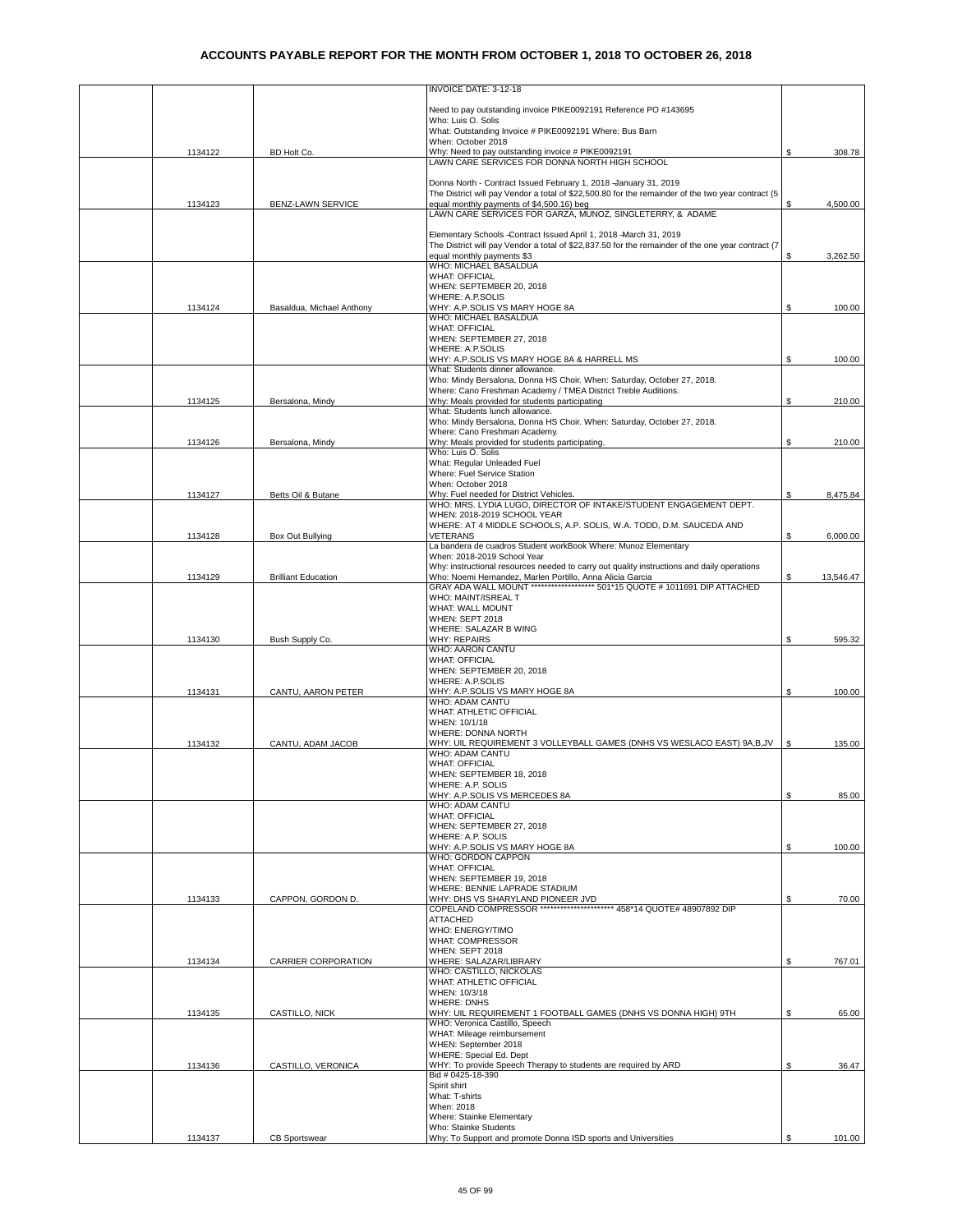|         |                                   | What: Red university shirt                                                                                                                                                |    |          |
|---------|-----------------------------------|---------------------------------------------------------------------------------------------------------------------------------------------------------------------------|----|----------|
|         |                                   | When: 2018-2019<br>Where: Stainke Elementary                                                                                                                              |    |          |
|         |                                   | Who: Stainke Students                                                                                                                                                     |    |          |
|         |                                   | Why: To wear every Thursday to promote universities and so students can be aware of all the                                                                               |    |          |
| 1134137 | <b>CB Sportswear</b>              | colleges available to them                                                                                                                                                | \$ | 165.00   |
|         |                                   | Where: Sauceda Middle School Who: Mike Ramos/Teacher When: School Year 2018-2019<br>Why: Provide consumable or non-consumable Materials As needed including Canon PFI-106 |    |          |
| 1134138 | CDW-Government LLC, CDW Governmer | Red Ink Tank to print out reports for staff and students and to better serve Sauceda Sta                                                                                  | \$ | 149.26   |
|         |                                   | Who: Rosalinda Navarro                                                                                                                                                    |    |          |
|         |                                   | <b>What: Colored Ink</b><br>When: Year Round                                                                                                                              |    |          |
|         |                                   | Where: M. Rivas                                                                                                                                                           |    |          |
|         |                                   | Why: To run graphs and charts to see student improvement/gains ATTN: Mike Smith                                                                                           |    |          |
|         |                                   | miksmit@cdwg.com 866-691-7123 KCPD023 Customer Number 1967629 TIPS/TAPS                                                                                                   |    |          |
|         |                                   | 2062515 DIR TSO 2538<br>WHO: J. DAVILA                                                                                                                                    | \$ | 415.88   |
|         |                                   | <b>WHAT: STUDENT MEALS</b>                                                                                                                                                |    |          |
|         |                                   | WHEN: OCTOBER 8, 2018                                                                                                                                                     |    |          |
|         |                                   | WHERE: E. ELSA                                                                                                                                                            |    |          |
| 1134139 | CICI'S PIZZA #281                 | WHY: CROSS COUNTRY PRACTICE MEET<br>WHO: O. CASARES/V. CAVAZOS                                                                                                            | S  | 240.00   |
|         |                                   | <b>WHAT: STUDENT MEALS</b>                                                                                                                                                |    |          |
|         |                                   | WHEN: OCTOBER 6, 2018                                                                                                                                                     |    |          |
|         |                                   | WHERE: E. ELSA<br>WHY: VOLLEYBALL TOURNAMENT 8THA                                                                                                                         |    | 102.00   |
|         |                                   | WHO: R/ ALVAREZ/M. GUERRERO                                                                                                                                               | \$ |          |
|         |                                   | WHAT: STUDENT MEALS                                                                                                                                                       |    |          |
|         |                                   | WHEN: OCTOBER 6, 2018                                                                                                                                                     |    |          |
|         |                                   | WHERE: E. ELSA                                                                                                                                                            |    | 84.00    |
|         |                                   | WHY: VOLLEYBALL TOURNAMENT 8TH A<br>WHO: TIMOTHY GARATE                                                                                                                   | \$ |          |
|         |                                   | WHAT: STUDENT MEALS (LUNCH)                                                                                                                                               |    |          |
|         |                                   | WHEN: OCTOBER 5-6, 2018                                                                                                                                                   |    |          |
|         |                                   | WHERE: TIERRA SANTA-WESLACO<br>WHY: VARSITY GOLF TOURNAMENT                                                                                                               |    | 48.00    |
|         |                                   | BLUBIRD HOSE ******************* BUYBOARD 470-14 QUOTE ATTACHED DIP ATTACHED                                                                                              |    |          |
|         |                                   |                                                                                                                                                                           |    |          |
|         |                                   | WHO: MAINT/JAIME                                                                                                                                                          |    |          |
|         |                                   | <b>WHAT: HOSE</b><br><b>WHEN: OCT 2018</b>                                                                                                                                |    |          |
| 1134140 | COMMERCIAL BILLING SERVICE        | <b>WHERE: MAINT</b>                                                                                                                                                       | \$ | 135.98   |
|         |                                   | MASTER CYLINDER ****************** 470-14 QUOTE ATTACHED DIP ATTACHED WHO:                                                                                                |    |          |
|         |                                   | MAINT/PETE<br><b>WHAT: CYLINDER</b>                                                                                                                                       |    |          |
|         |                                   | WHEN: SEPT 2018                                                                                                                                                           |    |          |
|         |                                   | WHERE: TRUCK 1108                                                                                                                                                         |    |          |
|         |                                   | WHY: NOT WORKING                                                                                                                                                          | \$ | 76.69    |
|         |                                   | WHO: DENNIS CANTU<br><b>WHAT: OFFICIAL</b>                                                                                                                                |    |          |
|         |                                   | WHEN: SEPTEMBER 12, 2018                                                                                                                                                  |    |          |
|         |                                   | WHERE: BENNIE LAPRADE STADIUM                                                                                                                                             |    |          |
| 1134141 | Cantu, Dennis R.                  | WHY: DHS VS B. PACE JVD                                                                                                                                                   | \$ | 115.00   |
|         |                                   | WHO: DENNIS R. CANTU<br><b>WHAT: OFFICIAL</b>                                                                                                                             |    |          |
|         |                                   | WHEN: SEPTEMBER 19, 2018                                                                                                                                                  |    |          |
|         |                                   | WHERE: BENNIE LAPRADE STADIUM                                                                                                                                             |    |          |
|         |                                   | WHY: DHS VS SHARYLAND PIONEER JV<br>WHO: MRS. YVETTE CARDENAS-TREVINO, COUNSELOR, STAINKE ELEM.                                                                           | \$ | 70.00    |
|         |                                   | WHEN: SEPT. 24-27, 2018                                                                                                                                                   |    |          |
|         |                                   | WHERE: AUSTIN, TEXAS                                                                                                                                                      |    |          |
|         |                                   | WHAT: MEAL REIMBURSEMENT                                                                                                                                                  |    |          |
| 1134142 | Cardenas Yvette Renee             | WHY: TRAUMA AND RESILIENCE CONFERENCE                                                                                                                                     | \$ | 151.09   |
|         |                                   | WHO: CARDENAS, JUAN<br>WHAT: ATHLETIC OFFICIAL                                                                                                                            |    |          |
|         |                                   | WHEN: 10/4/18                                                                                                                                                             |    |          |
|         |                                   | WHERE: DONNA NORTH HS                                                                                                                                                     |    |          |
| 1134143 | Cardenas, Juan R.                 | WHY: UIL REQUIREMENT (DNHS VS DHS) 9TH FOOTBALL 1 GAME<br>WHO: JUAN R. CARDENAS                                                                                           | \$ | 65.00    |
|         |                                   | <b>WHAT: OFFICIAL</b>                                                                                                                                                     |    |          |
|         |                                   | WHEN: SEPTEMBER 22, 2018                                                                                                                                                  |    |          |
|         |                                   | WHERE: A.P. SOLIS                                                                                                                                                         |    |          |
|         |                                   | WHY: A.P.SOLIS VS E. ELSA 8A<br>WHO: RICARDO CASTILLO                                                                                                                     | \$ | 60.00    |
|         |                                   | <b>WHAT: OFFICIAL</b>                                                                                                                                                     |    |          |
|         |                                   | WHEN: SEPTEMBER 24, 2018                                                                                                                                                  |    |          |
|         |                                   | WHERE: DONNA HIGH                                                                                                                                                         |    |          |
| 1134144 | Castillo, Ricardo                 | WHY: DHS VS MERCEDES 9THA<br><b>WHO: MARTIN CASTRO</b>                                                                                                                    | \$ | 95.00    |
|         |                                   | <b>WHAT: OFFICIAL</b>                                                                                                                                                     |    |          |
|         |                                   | WHEN: SEPTEMBER 22, 2018                                                                                                                                                  |    |          |
|         |                                   | WHERE: DONNA HIGH<br>WHY: DHS VS B. LOPEZ VARSITY                                                                                                                         | \$ |          |
| 1134145 | Castro, Martin                    | WHO: HERIBERTO CAVAZOS                                                                                                                                                    |    | 195.00   |
|         |                                   | <b>WHAT: OFFICIAL</b>                                                                                                                                                     |    |          |
|         |                                   | WHEN: SEPTEMBER 20, 2018                                                                                                                                                  |    |          |
|         |                                   | WHERE: DONNA HIGH SCHOOL                                                                                                                                                  |    |          |
| 1134146 | Cavazos, Heriberto S.             | WHY: DHS VS LA JOYA PALMVIEW VARSITY<br>WHO: CTE TEACHER RAUL CASTILLO WHAT: ACCESS CARD                                                                                  | \$ | 115.00   |
|         |                                   | WHEN: FY 2018-2019                                                                                                                                                        |    |          |
|         |                                   | <b>WHERE: DNHS</b>                                                                                                                                                        |    |          |
| 1134147 | Cengage Learning, Inc.            | WHY: INSTRUCTIONAL RESOURCES. SAM 365 & 2016 ASSESSMENTS TRAININGS AND<br>PROJECTS WITH MINDTAP READER EBOOK ACCESS                                                       | \$ | 5,500.00 |
|         |                                   | WHO: Eleuterio Chavez, Homebound Teacher                                                                                                                                  |    |          |
|         |                                   | WHAT: Mileage Reimbursement                                                                                                                                               |    |          |
|         |                                   | WHEN: September 2018                                                                                                                                                      |    |          |
|         |                                   | WHERE: Special Ed. Dept.                                                                                                                                                  |    |          |
| 1134148 | Chavez, Eleuterio                 | WHY: to and from student homes and campuses to provide instruction lessons for student<br>with various disabilities district wide.                                        | \$ | 307.69   |
|         |                                   |                                                                                                                                                                           |    |          |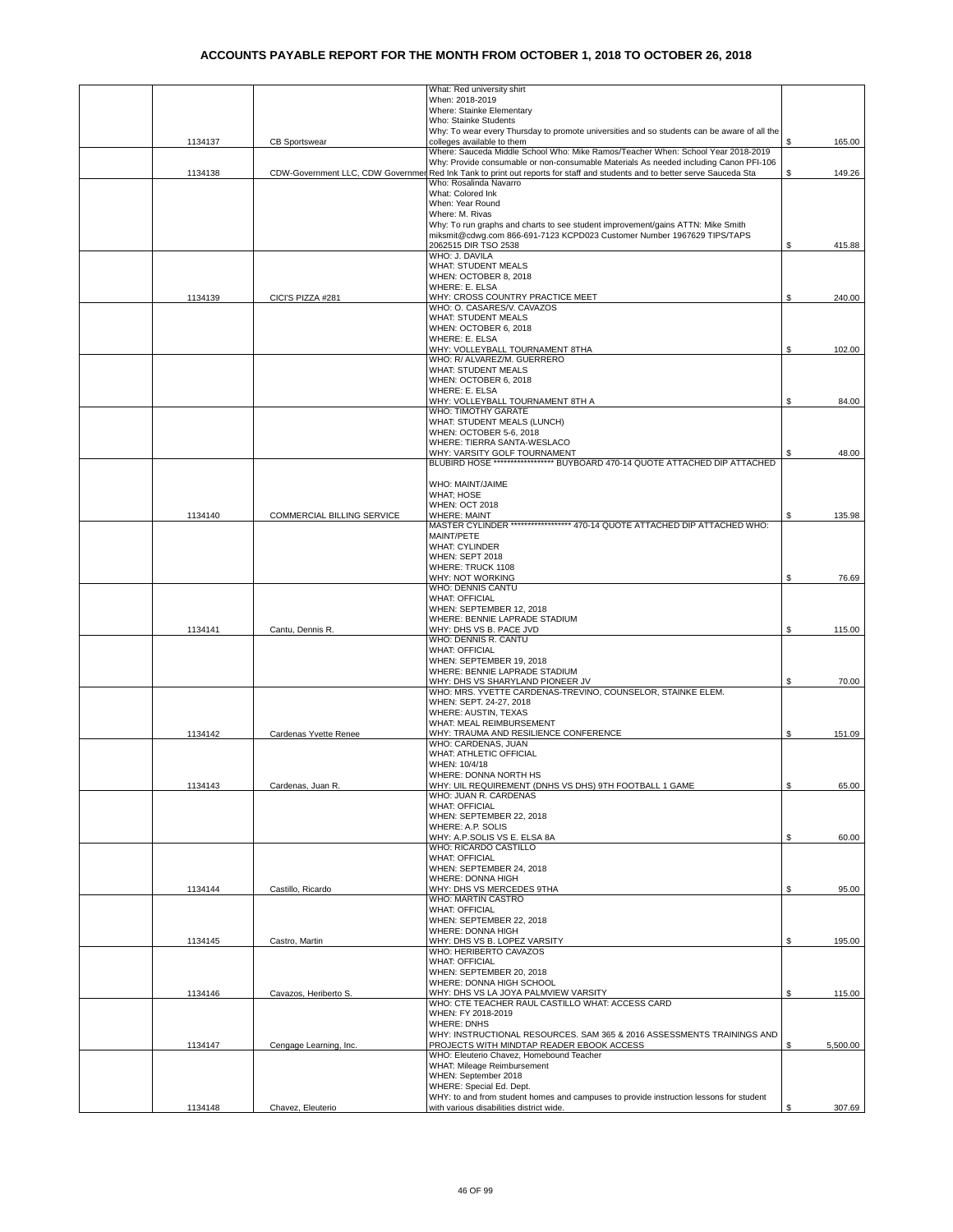|                    |                                                         | What: Student dinner allowance.                                                                                                                         |          |                 |
|--------------------|---------------------------------------------------------|---------------------------------------------------------------------------------------------------------------------------------------------------------|----------|-----------------|
|                    |                                                         | Who: Matias Rivera, Donna High School Band.                                                                                                             |          |                 |
|                    |                                                         | When: October 6, 2018.<br>Where: Mercedes High School Stadium / Pre UIL Marching Festival.                                                              |          |                 |
| 1134149            | Chick Fil A Weslaco                                     | Why: Meals to be provided for students participating in the festival.                                                                                   | \$       | 1,120.00        |
|                    |                                                         | WHO: ANNA CASTILLO                                                                                                                                      |          |                 |
|                    |                                                         | <b>WHAT: STUDENT MEALS</b><br>WHEN: OCTOBER 6, 2018                                                                                                     |          |                 |
|                    |                                                         | WHERE: DONNA HIGH SCHOOL                                                                                                                                |          |                 |
|                    |                                                         | WHY: CROSS COUNTRY MEET                                                                                                                                 | S        | 196.00          |
|                    |                                                         | WHO: O. CASARES                                                                                                                                         |          |                 |
|                    |                                                         | <b>WHAT: STUDENT MEALS</b><br>WHEN: SEPTEMBER 29, 2018                                                                                                  |          |                 |
|                    |                                                         | WHERE: MARY HOGE WESLACO                                                                                                                                |          |                 |
|                    |                                                         | WHY: 7THA AND 7THB GRADE BOYS FOOTBALL                                                                                                                  | \$       | 247.50          |
|                    |                                                         | WHO: R. ALVAREZ/M. GUERRERO                                                                                                                             |          |                 |
|                    |                                                         | WHAT: STUDENT MEALS (BOYS)<br>WHEN: OCTOBER 6, 2018                                                                                                     |          |                 |
|                    |                                                         | WHERE: DONNA HIGH SCHOOL                                                                                                                                |          |                 |
|                    |                                                         | WHY: CROSS COUNTRY MEET                                                                                                                                 | S        | 202.50          |
|                    |                                                         | WHO: R. ALVAREZ/S. SOTO                                                                                                                                 |          |                 |
|                    |                                                         | WHAT: STUDENT & COACHES MEALS<br>WHEN: OCTOBER 4, 2018                                                                                                  |          |                 |
|                    |                                                         | WHERE: B. GARZA                                                                                                                                         |          |                 |
|                    |                                                         | WHY: VOLLEYBALL MATCH 7TH A,B,C                                                                                                                         | \$       | 238.80          |
|                    |                                                         | WHO: R/ ALVAREZ<br><b>WHAT: STUDENT MEALS</b>                                                                                                           |          |                 |
|                    |                                                         | WHEN: OCTOBER 6, 2018                                                                                                                                   |          |                 |
|                    |                                                         | WHERE: HARRELL-MERCEDES                                                                                                                                 |          |                 |
|                    |                                                         | WHY: FOOTBALL GAME VS MERCEDES 7TH A AND B                                                                                                              | \$       | 195.00          |
|                    |                                                         | WHO: R/ ALVAREZ/C. RAMIREZ<br><b>WHAT: STUDENT MEALS</b>                                                                                                |          |                 |
|                    |                                                         | WHEN: OCTOBER 6, 2018                                                                                                                                   |          |                 |
|                    |                                                         | WHERE: CUELLAR-WESLACO                                                                                                                                  |          |                 |
|                    |                                                         | WHY: VOLLEYBALL TOURNAMENT 7THB                                                                                                                         | \$       | 107.46          |
|                    |                                                         | WHO: RAMIRO SOLIS                                                                                                                                       |          |                 |
|                    |                                                         | <b>WHAT: STUDENT MEALS</b><br>WHEN: OCTOBER 2, 2018                                                                                                     |          |                 |
|                    |                                                         | WHERE: DONNA HIGH SCHOOL                                                                                                                                |          |                 |
|                    |                                                         | WHY: VARSITY DISTRICT TEAM TENNIS MATCH                                                                                                                 | S        | 135.00          |
|                    |                                                         | What: Post It Notes " Sign Here"<br>Who: Emilia De Leon, Donna HS Fine Arts. When: 2018-2019 School year.                                               |          |                 |
|                    |                                                         | Where: Donna HS Fine Arts.                                                                                                                              |          |                 |
| 1134150            | Cielo Office Products                                   | Why: Supplies needed to complete paperwork and sort out student handouts.                                                                               | \$       | 444.11          |
|                    |                                                         | Who: Social Studies Department                                                                                                                          |          |                 |
|                    |                                                         | What: Supplies                                                                                                                                          |          |                 |
|                    |                                                         | When: 2018-19 School Year<br>Where: Social Studies Department                                                                                           |          |                 |
|                    |                                                         | Why: Supplies to be used in the office for day-to-day operation Schneider StrideXpress Pens                                                             |          |                 |
|                    |                                                         | 0.8 mm - Violet                                                                                                                                         | S        | 177.53          |
|                    |                                                         | WHO: DONNA HIGH SCHOOL                                                                                                                                  |          |                 |
|                    |                                                         | WHAT: TEXAS SUCCESS INITIATIVE (TSI TEST UNITS) ACCUPLACER<br>WHEN: 2018-2019 SCHOOL YEAR                                                               |          |                 |
|                    |                                                         | WHERE: DONNA HIGH SCHOOL                                                                                                                                |          |                 |
| 1134151            | College Board, The                                      | WHY: TEXAS SUCCESS INITIATIVE (TSI TEST UNITS) ACCUPLACER<br>SYL 75W425MA FLUOR LAMP ********************************** BUY BOARD 527*17 QUOTE ATTACHED |          | 18,200.00       |
|                    |                                                         |                                                                                                                                                         |          |                 |
|                    |                                                         | QUOTE #7889099 DIP ATTACHED<br>WHO: ENERGY/ALFREDO C                                                                                                    |          |                 |
|                    |                                                         | <b>WHAT: LAMPS</b>                                                                                                                                      |          |                 |
|                    |                                                         | WHEN: SEPT 2018                                                                                                                                         |          |                 |
|                    |                                                         | WHERE: WAREHOUSE                                                                                                                                        |          |                 |
| 1134152<br>1134153 | Crawford Electric Supply Company, Inc<br>Culligan Water | WHY: REPLACE/NOT WORKING<br>FOR ALL TH <u>E DRINKING WATER FOR ALL CAFETERIAS DISTRICT WIDE.</u>                                                        | \$<br>\$ | 374.48<br>93.80 |
|                    |                                                         | WHAT: RENTAL OF CONSOLE BOTTLE LESS WHY: WATER FOR STAFF                                                                                                |          |                 |
|                    |                                                         | WHEN: OCTOBER 2018                                                                                                                                      |          |                 |
|                    |                                                         | WHERE: BUSINESS OFFICE                                                                                                                                  |          |                 |
|                    |                                                         | WHO: LUDIVINA CANSINO, ASST, SUPT, FOR BUSINESS & FINANCE<br>Who: Maria Alicia Gonzalez                                                                 | S.       | 110.00          |
|                    |                                                         | What: Lease for water                                                                                                                                   |          |                 |
|                    |                                                         | When: October, 2018                                                                                                                                     |          |                 |
|                    |                                                         | Where: PRS. Program                                                                                                                                     |          |                 |
|                    |                                                         | Why: Rental of water filter system Rental of water filter system<br>CTE EKG STUDENTS                                                                    | S.       | 26.00           |
|                    |                                                         | INSTRUCTOR: MARIO MEDRANO                                                                                                                               |          |                 |
|                    |                                                         | WHO: CTE DEPT                                                                                                                                           |          |                 |
|                    |                                                         | WHAT: STUDENT BACKGROUND CHECKS WHEN: 2018 - 2019 SCHOOL YEAR WHERE:                                                                                    |          |                 |
|                    |                                                         | DONNA HIGH SCHOOL<br>WHY: CTE STUDENT BACKGROUND CHECKS REQUIRED FOR THESE STUDENTS WHO                                                                 |          |                 |
| 1134154            | <b>DTM</b>                                              | WILL BEGIN THEIR CLINICAL'S                                                                                                                             | \$       | 810.00          |
|                    |                                                         | WHO: JUAN DAVILA                                                                                                                                        |          |                 |
|                    |                                                         | WHAT: STUDENT MEALS (BREAKFAST) WHEN: OCTOBER 21-22, 2018<br>WHERE: TAMUCC, CORPUS CHRISTI, TEXAS WHY: CROSS COUNTRY 5A REGION IV                       |          |                 |
| 1134155            | Davila, Juan                                            | <b>CHAMPIONSHIP</b>                                                                                                                                     | \$       | 528.00          |
|                    |                                                         | Who: DNHS- Band                                                                                                                                         |          |                 |
|                    |                                                         | What: Mileage reimbursement                                                                                                                             |          |                 |
|                    |                                                         | When: Sept. 2018<br>Where: DISD Fine Arts                                                                                                               |          |                 |
| 1134156            | De La Garza, Marco Alberto                              | Why:Teachers work with HS and MS students                                                                                                               | \$       | 94.23           |
|                    |                                                         | Who: M. DeLaGarza-Band                                                                                                                                  |          |                 |
|                    |                                                         | What: Mileage reimbursement                                                                                                                             |          |                 |
|                    |                                                         | When: Aug. 2018<br>Where: DISD F.A.                                                                                                                     |          |                 |
|                    |                                                         | Why: Teachers travel to work with HS and MS students                                                                                                    | \$       | 24.80           |
|                    |                                                         | WHO: ROBERTO DE LA ROSA                                                                                                                                 |          |                 |
|                    |                                                         | <b>WHAT: OFFICIAL</b>                                                                                                                                   |          |                 |
|                    |                                                         | WHEN: SEPTEMBER 27, 2018<br>WHERE: BENNIE LAPRADE STADIUM                                                                                               |          |                 |
| 1134157            | De La Rosa, Roberto                                     | WHY: DHS VS B. LOPEZ JV                                                                                                                                 | \$       | 115.00          |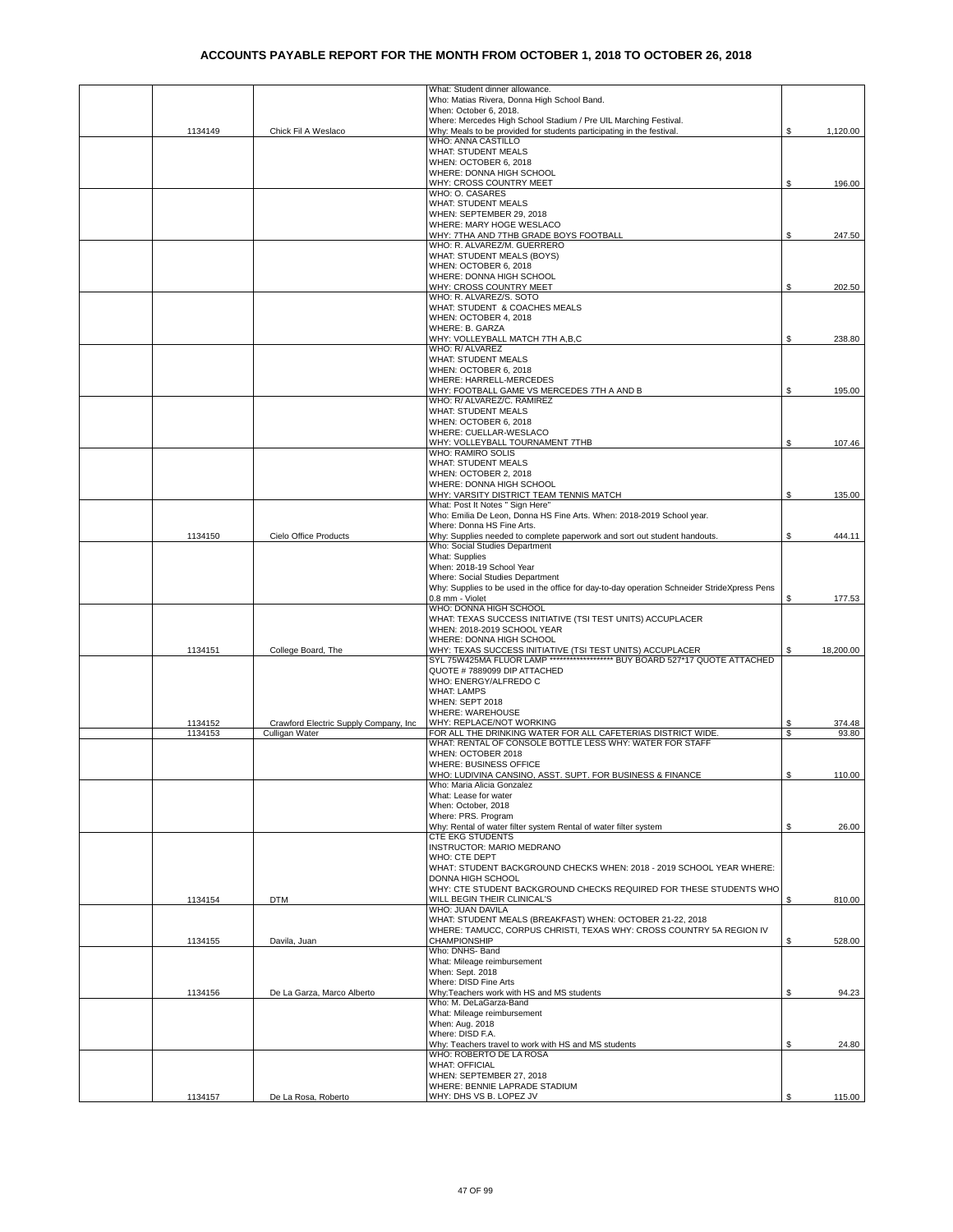|         |                                      | WHO- TEAM 6-3 CORINA URESTI                                                                                                                             |     |          |
|---------|--------------------------------------|---------------------------------------------------------------------------------------------------------------------------------------------------------|-----|----------|
|         |                                      | WHERE- AP SOLIS<br>WHEN- OCTOBER 2018                                                                                                                   |     |          |
|         |                                      | <b>WHAT- FUNDRAISER</b>                                                                                                                                 |     |          |
| 1134158 | Deanan Gourmet Popcorn               | WHY- TO ALLOCATE FUNDS FOR END OF YEAR                                                                                                                  | \$  | 1,900.00 |
|         |                                      | WHAT: DELL LATITUDE 5590                                                                                                                                |     |          |
|         |                                      | WHERE: BUSINESS OFFICE<br>WHEN: 2017-2018 SCHOOL YEAR                                                                                                   |     |          |
|         |                                      | WHY: NEEDED FOR MR. JOSE MARINES WHEN WORKING OUT OF THE OFFICE                                                                                         |     |          |
| 1134159 | Dell Marketing L.p.                  | WHO: JOSE L. MARINES, PAYROLL COORDINATOR                                                                                                               | S.  | 1,199.00 |
|         |                                      | WHO: DIAZ, ROGELIO                                                                                                                                      |     |          |
|         |                                      | WHAT: ATHLETIC OFFICIAL                                                                                                                                 |     |          |
|         |                                      | WHEN: 9/20/18                                                                                                                                           |     |          |
| 1134160 | Diaz, Rogelio                        | WHERE: DONNA NORTH<br>WHY: UIL REQUIREMENT 1 FOOTBALL GAMES (DNHS VS VALLEY VIEW) 9A TEAM                                                               | S.  | 65.00    |
|         |                                      | WHO: ROGELIO DIAZ                                                                                                                                       |     |          |
|         |                                      | <b>WHAT: OFFICIAL</b>                                                                                                                                   |     |          |
|         |                                      | WHEN: AUGUST 30, 2018                                                                                                                                   |     |          |
|         |                                      | WHERE: BENNIE LAPRADE STADIUM                                                                                                                           |     |          |
|         |                                      | WHY: DNHS VS DHS 9TH                                                                                                                                    | \$. | 125.00   |
|         |                                      | <b>WHAT: COPY CHARGES</b><br>WHEN: 9/14/2018 - 10/13/18                                                                                                 |     |          |
|         |                                      | WHY: MONTHLY BASE RATE                                                                                                                                  |     |          |
|         |                                      | WHERE: DONNA ISD                                                                                                                                        |     |          |
| 1134161 | <b>Digital Office Systems</b>        | <b>WHO: STAFF</b>                                                                                                                                       |     | 1,083.00 |
|         |                                      | <b>WHAT: COPY CHARGES</b>                                                                                                                               |     |          |
|         |                                      | WHEN: 9/14/2018-10/13/2018                                                                                                                              |     |          |
|         |                                      | WHY: MONTHLY BASE RATE & YEARLY ALLOWANCE PER COPIER<br><b>WHERE: RUNN</b>                                                                              |     |          |
|         |                                      | <b>WHO: STAFF</b>                                                                                                                                       | S.  | 219.45   |
|         |                                      | WHAT: MAINTENANCE CHARGES                                                                                                                               |     |          |
|         |                                      | WHEN: 9/14/2018 - 10/13/2018                                                                                                                            |     |          |
|         |                                      | WHERE: DONNA ISD                                                                                                                                        |     |          |
|         |                                      | WHY: MONTHLY BASE RATE & YEARLY ALLOWANCE PER COPIER                                                                                                    |     |          |
|         |                                      | <b>WHO: STAFF</b>                                                                                                                                       | \$  | 1,581.75 |
|         |                                      | WHAT: MAINTENANCE CHARGES<br>WHEN: 9/7/2018 - 10/6/2018                                                                                                 |     |          |
|         |                                      | WHERE: CACERES ELEM.                                                                                                                                    |     |          |
|         |                                      | WHY: CONTRACT BASE RATE CHARGE WHO: COUNSELOR'S DEPT.                                                                                                   | S.  | 42.75    |
|         |                                      | WHAT: MAINTENANCE CHARGES                                                                                                                               |     |          |
|         |                                      | WHY: CONTRACT BASE RATE                                                                                                                                 |     |          |
|         |                                      | WHEN: 9/14/18-10/13/18                                                                                                                                  |     |          |
|         |                                      | WHERE: DONNA ISD<br><b>WHO: ACADEMICS</b>                                                                                                               | \$  | 108.30   |
|         |                                      | WHAT: MAINTENANCE SERVICES                                                                                                                              |     |          |
|         |                                      | WHY: MONTHLY BASE RATE AND YEARLY ALLOWANCE                                                                                                             |     |          |
|         |                                      | WHEN: 9/14/18 - 10/13/18                                                                                                                                |     |          |
|         |                                      | WHERE: DONNA ISD                                                                                                                                        |     |          |
|         |                                      | <b>WHO: STAFF</b>                                                                                                                                       | \$  | 304.95   |
|         |                                      | Hose-Clnt, Lower, M2, C7/C9,DF For Stock Who: Luis O. Solis<br>What: Hose-Clnt, Lower, Me,C7/C9                                                         |     |          |
|         |                                      | Where: Bus Barn                                                                                                                                         |     |          |
|         |                                      | When: September 2018                                                                                                                                    |     |          |
| 1134162 | Doggett Freightliner of South Texas, | Why: Need to replenish stock items                                                                                                                      | \$  | 472.30   |
|         |                                      | What: Large Pepperoni Pizza.                                                                                                                            |     |          |
|         |                                      | Who: Alexa Salas, AP Solis Middle School Choir.<br>When: October 9, 2018.                                                                               |     |          |
|         |                                      | Where: Donna HS Choir.                                                                                                                                  |     |          |
| 1134163 | Domino's Pizza D/b/a Rainbow Pizza   | Why: Meal will be provided for students staying after school to perform in the Fall Concert.                                                            | S.  | 145.78   |
|         |                                      | What: Large Pepperoni Pizza.                                                                                                                            |     |          |
|         |                                      | Who: Nohemi Loza, WA Todd Choir director. When: October 9, 2018.                                                                                        |     |          |
|         |                                      | Where: Donna HS Fine Arts Building.                                                                                                                     |     |          |
|         |                                      | Why: Meal will be provided for students performing at fall concert.<br>What: Charms Annual Payment renewal. Who: Mindy Bersalona, Donna HS Choir. When: | S   | 132.80   |
|         |                                      | School year.                                                                                                                                            |     |          |
|         |                                      | Where: Donna HS Choir classroom in and out of rehearsal.                                                                                                |     |          |
| 1134164 | Dorian Business Systems, LLC         | Why: Online Communication, accounting and testing                                                                                                       | \$  | 395.00   |
|         |                                      | Peroxide Multi Surface Cleaner and Disinfectant 2-Gal Buy Board #519-16                                                                                 |     |          |
|         |                                      | Who: Luis O. Solis                                                                                                                                      |     |          |
|         |                                      | What: Peroxide Multi Surface Cleaner and Disinfectant<br>Where: Bus Barn                                                                                |     |          |
|         |                                      | When: August 2018                                                                                                                                       |     |          |
| 1134165 | Ecolab Inc.                          | Why: Disinfectant needed to clean bus fleet                                                                                                             | S   | 49.74    |
|         |                                      | SUBLET TO PAYNE BODY SHOP FRONT BUMPER, FRONT LAMPS, FENDER, WHEELS                                                                                     |     |          |
|         |                                      | ************************************ RFP 091917-366A QUOTE ATTACHED DIP ATTACHED WHO:                                                                   |     |          |
|         |                                      | MAINT/URBAN G                                                                                                                                           |     |          |
|         |                                      | WHAT: BODY WORK                                                                                                                                         |     |          |
|         |                                      | WHEN: SEPT 2018<br><b>WHERE: MAINT</b>                                                                                                                  |     |          |
| 1134166 | Ed Payne Motors                      | WHY: BODY REPAIRS                                                                                                                                       | \$  | 1,974.30 |
|         |                                      | WHO: JUAN DAVILA                                                                                                                                        |     |          |
|         |                                      | WHAT: LOGGING FOR STUDENT ATHLETES WHEN: OCTOBER 21-22, 2018                                                                                            |     |          |
|         |                                      | WHERE: TAMCC, CORPUS CHRISTI, TEXAS WHY: CROSS COUNTRY 5A REGION IV                                                                                     |     |          |
| 1134167 | <b>Embassy Suites</b>                | <b>CHAMPIONSHIP</b>                                                                                                                                     | S.  | 588.40   |
|         |                                      | STUDENT HOTEL (10 STUDENTS) 2 DAYS 1 NIGHT<br>WHO: MENDOZA                                                                                              |     |          |
|         |                                      | WHAT: STUDENT HOTEL                                                                                                                                     |     |          |
|         |                                      | WHEN: OCTOBER 21-22, 2018                                                                                                                               |     |          |
|         |                                      | WHERE: CORPUS CHRISTI, TX                                                                                                                               |     |          |
| 1134168 | <b>Embassy Suites</b>                | WHY: VARSITY REGIONAL GIRLS X-COUNTRY MEET CONFIRMATION # 86132630                                                                                      | \$  | 632.00   |
|         |                                      | TRANSPORTATION - 3 COACHING STAFF 10 STUDENTS 2 NIGHTS 3 DAYS.                                                                                          |     |          |
|         |                                      | WHO: DEHOYOS<br>WHAT: TRANSPORTATION                                                                                                                    |     |          |
|         |                                      | WHEN: 9/27/18 - 9/29/18                                                                                                                                 |     |          |
|         |                                      | WHERE: WOODLANDS, TEXAS                                                                                                                                 |     |          |
| 1134169 | Enterprise Rent-A-Car Of Texas       | WHY: VARSITY GIRLS X-COUNTRY MEET                                                                                                                       | \$  | 534.00   |
|         |                                      | TRANSPORTATION - 7 STUDENTS 3 DAYS 2 NIGHTS                                                                                                             |     |          |
|         |                                      | WHO: MENDOZA<br><b>WHAT: TRANSPORTATION</b>                                                                                                             |     |          |
|         |                                      | WHEN: 9/27/18 - 9/29/18                                                                                                                                 |     |          |
|         |                                      | WHERE: WOODLANDS, TEXAS                                                                                                                                 |     |          |
|         |                                      | WHY: VARSITY X-COUNTRY MEET                                                                                                                             | S.  | 534.00   |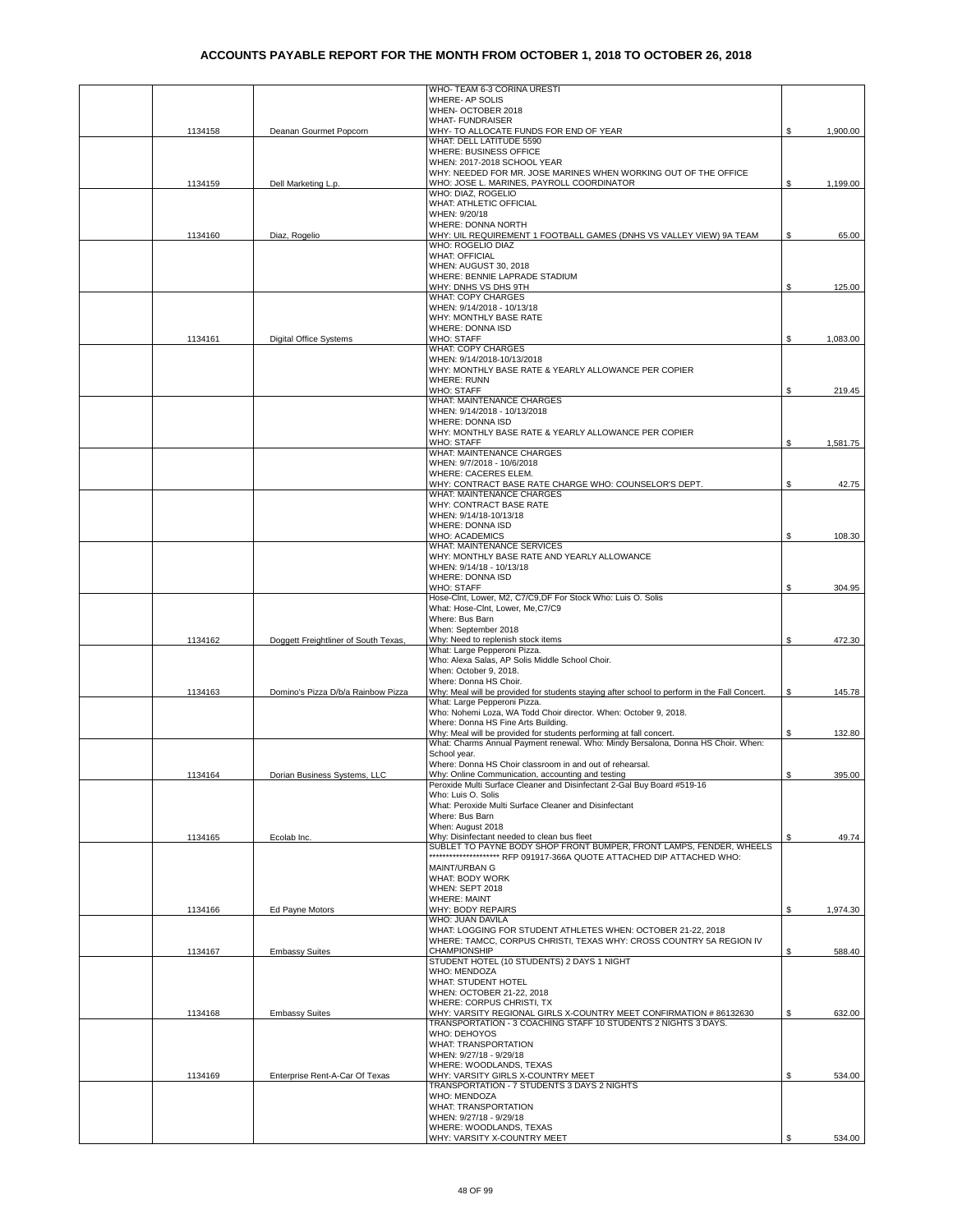|         |                                       | WHO: DHS STUDENT COUNCIL                                                                        |    |         |
|---------|---------------------------------------|-------------------------------------------------------------------------------------------------|----|---------|
|         |                                       | WHAT: MEAL MONEY                                                                                |    |         |
|         |                                       | WHEN: OCTOBER 27, 2018<br>WHERE: DHS TO MCALLEN MEMEORIAL HIGH SCHOOL                           |    |         |
| 1134170 | Estrada, Martin                       | WHY: TEXAS ASSOCIATION OF STUDENT COUNCIL DISTRICT 16                                           | \$ | 140.00  |
|         |                                       | WHO: CTE TEACHER AMANDA CEDILLO WHAT: LATE FEES                                                 |    |         |
|         |                                       | <b>WHEN: FY 2018</b>                                                                            |    |         |
|         |                                       | <b>WHERE: DNHS</b>                                                                              |    |         |
| 1134171 | Ewell Educational Services, Inc.      | WHY: REG FEE FOR STUDENT DATABASE LATE FEE<br>WHO: CTE TEACHER AMANDA CEDILLO WHAT: STUDENT FEE | \$ | 31.00   |
|         |                                       | WHEN: 10/11/18                                                                                  |    |         |
|         |                                       | <b>WHERE: DNHS</b>                                                                              |    |         |
|         |                                       | WHY: STUDENTS WILL BE TAKING AN ONLINE EXAM FOR THE FFA QUIZ TEAM.                              |    |         |
|         |                                       | ONLINE JUNIOR QUIZ                                                                              | S  | 160.00  |
|         |                                       | Order Number: 6696579<br>What: Science A-Z License                                              |    |         |
|         |                                       | When: 2018-2019                                                                                 |    |         |
|         |                                       | Where: Science Dept.                                                                            |    |         |
| 1134172 | Explore Learning, LLC                 | Who: Emily Anderson, Science Director Why: Item needed for instructional use.                   | \$ | 99.95   |
|         |                                       | When October 2018                                                                               |    |         |
|         |                                       | What Food/Tortillas<br>Who CNP                                                                  |    |         |
|         |                                       | Where District Cafeterias                                                                       |    |         |
| 1134173 | Exquisita Tortillas, Inc              | Why Student Needs                                                                               | \$ | 60.15   |
|         |                                       | When October 2018                                                                               |    |         |
|         |                                       | What Food/Tortillas                                                                             |    |         |
|         |                                       | Who CNP<br>Where District Cafeterias                                                            |    |         |
|         |                                       | Why Student Needs                                                                               | \$ | 157.10  |
|         |                                       | 2nd open account for September 2018                                                             |    |         |
|         |                                       | To purchase emergency parts that are not in our inventory                                       |    |         |
|         |                                       | Who: Luis O. Solis                                                                              |    |         |
|         |                                       | What: Auto parts                                                                                |    |         |
|         |                                       | Where: Bus Barn                                                                                 |    |         |
|         |                                       | When: September 2018                                                                            |    |         |
| 1134174 | <b>FLEETPRIDE</b>                     | Why: Need to purchase items that are not in our inventory as needed.                            | \$ | 534.70  |
|         |                                       | <b>CREDIT</b><br>2nd open account for September 2018                                            |    |         |
|         |                                       | To purchase emergency parts that are not in our inventory                                       |    |         |
|         |                                       |                                                                                                 |    |         |
|         |                                       | Who: Luis O. Solis                                                                              |    |         |
|         |                                       | What: Auto parts                                                                                |    |         |
|         |                                       | Where: Bus Barn                                                                                 |    |         |
|         |                                       | When: September 2018<br>Why: Need to purchase items that are not in our inventory as neede      | \$ | (50.52) |
|         |                                       | M/C RED 3 LED LIGHTS                                                                            |    |         |
|         |                                       | WHO-LUIS O. SOLIS                                                                               |    |         |
|         |                                       | <b>WHAT-LED LIGHTS</b>                                                                          |    |         |
|         |                                       | WHY-NEEDED FOR BAND TRAILER                                                                     |    |         |
|         |                                       | WHERE-TRANSPORTATION BUS BARN WHEN-SCHOOL YEAR 2018-2019<br>REPAIR BUS ALTERNATOR               | \$ | 184.32  |
|         |                                       | WHO-LUIS O. SOLIS                                                                               |    |         |
|         |                                       | <b>WHAT-BUS ALTERNATOR</b>                                                                      |    |         |
|         |                                       | WHY-NEED FOR STOCK FOR BUS FLEET WHERE-TRANSPORTATION BUS BARN                                  |    |         |
|         |                                       | WHEN-OCTOBER 2018                                                                               | \$ | 175.60  |
|         |                                       | Who: Judy Crist<br>What: Fed Ex ground                                                          |    |         |
|         |                                       | Where: Technology Dept.                                                                         |    |         |
|         |                                       | When Sept. 2018                                                                                 |    |         |
| 1134175 | <b>Federal Express</b>                | Why: Fed Ex Ground shipment needed to ship back cables that were wrong for phone head           | \$ | 11.56   |
|         |                                       | When October 2018                                                                               |    |         |
|         |                                       | What Food/Bread<br>Who CNP                                                                      |    |         |
|         |                                       | Where District Cafeterias                                                                       |    |         |
| 1134176 | Flower Baking Company of San Antonio, | <b>LWhy Student Needs</b>                                                                       | \$ | 590.15  |
|         |                                       | DO NOT EXCEED AMOUNT ON ORDER WHO: DHS                                                          |    |         |
|         |                                       | WHAT: BOOKS                                                                                     |    |         |
|         |                                       | WHEN: 2018-2019 SCHOOL YEAR<br><b>WHERE: DHS</b>                                                |    |         |
| 1134177 | Follett School Solutions Inc.         | WHY: BOOKS FOR ADMINS                                                                           | \$ | 739.00  |
|         |                                       | Who: DNHS- Choir                                                                                |    |         |
|         |                                       | What: Mileage reimbursement                                                                     |    |         |
|         |                                       | When: Sept. 2018<br>Where: DISD Fine Arts                                                       |    |         |
| 1134178 | GALVAN JR, CARLOS                     | Why: Teachers work with HS and MS students                                                      | \$ | 85.95   |
|         |                                       | WHO: HUGO GARCIA                                                                                |    |         |
|         |                                       | <b>WHAT: OFFICIAL</b>                                                                           |    |         |
|         |                                       | WHEN: SEPTEMBER 27, 2018                                                                        |    |         |
| 1134179 | GARCIA, HUGO                          | WHERE: BENNIE LAPRADE STADIUM<br>WHY: DHS VS B. LOPEZ JVD                                       | \$ | 115.00  |
|         |                                       | WHO: JAVIER GARCIA                                                                              |    |         |
|         |                                       | <b>WHAT: OFFICIAL</b>                                                                           |    |         |
|         |                                       | WHEN: SEPTEMBER 22, 2018                                                                        |    |         |
|         |                                       | <b>WHERE: TODD</b>                                                                              |    |         |
| 1134180 | GARCIA, JAVIER                        | WHY: CENTRAL VS A.P.SOLIS 7B VOLLEYBALL TOURNAMENT<br>Who: John Paul Garcia                     | \$ | 210.00  |
|         |                                       | What: Official                                                                                  |    |         |
|         |                                       | When: Sept. 8, 2018                                                                             |    |         |
|         |                                       | Where: Solis MS                                                                                 |    |         |
| 1134181 | GARCIA, JOHN PAUL                     | Why: 7A Football Solis/Mary Hoge                                                                | \$ | 105.00  |
|         |                                       | WHO: LIZA MARIE GARCIA<br><b>WHAT: OFFICIAL</b>                                                 |    |         |
|         |                                       | WHEN: SEPTEMBER 22, 2018                                                                        |    |         |
|         |                                       | WHERE: DONNA HIGH                                                                               |    |         |
| 1134182 | GARCIA, LIZA MARIE                    | WHY: DHS VS LA FERIA 9THB                                                                       | \$ | 55.00   |
|         |                                       | WHO: GABRIEL GARZA                                                                              |    |         |
|         |                                       | <b>WHAT: OFFICIAL</b><br>WHEN: SEPTEMBER 12, 2018                                               |    |         |
|         |                                       | WHERE: BENNIE LAPRADE STADIUM                                                                   |    |         |
| 1134183 | GARZA, GABRIEL                        | WHY: DHS VS B. PACE 9TH                                                                         | \$ | 115.00  |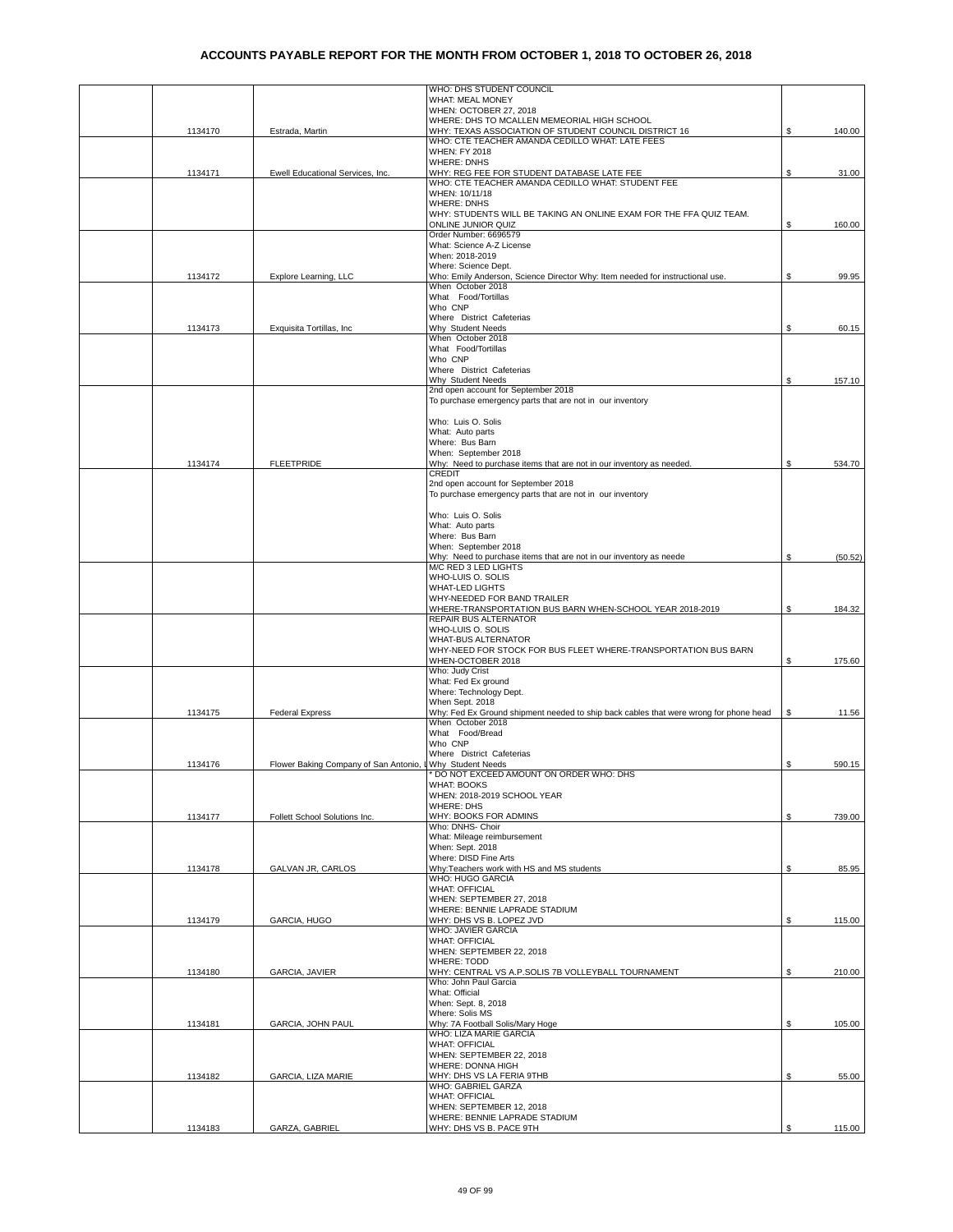|         |                                | WHO: GABRIEL GARZA                                                                                             |    |          |
|---------|--------------------------------|----------------------------------------------------------------------------------------------------------------|----|----------|
|         |                                | <b>WHAT: OFFICIAL</b>                                                                                          |    |          |
|         |                                | WHEN: SEPTEMBER 19, 2018<br>WHERE: BENNIE LAPRADE STADIUM                                                      |    |          |
| 1134183 | GARZA, GABRIEL                 | WHY: DHS VS PIONEER JVL                                                                                        | \$ | 70.00    |
|         |                                | WHO: WAYNE L. GRIGSBY                                                                                          |    |          |
|         |                                | <b>WHAT: OFFICIAL</b>                                                                                          |    |          |
|         |                                | WHEN: SEPTEMBER 18, 2018<br><b>WHERE: TODD</b>                                                                 |    |          |
| 1134184 | GRIGSBY, WAYNE L               | WHY: TODD VS CENTRAL 8A, 8B & 8C                                                                               | \$ | 100.00   |
|         |                                | Who: DNHS- Choir                                                                                               |    |          |
|         |                                | What: Mileage reimbursement                                                                                    |    |          |
|         |                                | When: Sept. 2018<br>Where: DISD Fine Arts                                                                      |    |          |
| 1134185 | Galvan Andrea V.               | Why:Teachers work with HS and MS students                                                                      | \$ | 89.27    |
|         |                                | WHO: ROEL GALVAN                                                                                               |    |          |
|         |                                | <b>WHAT: OFFICIAL</b>                                                                                          |    |          |
|         |                                | WHEN: SEPTEMBER 27, 2018<br>WHERE: BENNIE LAPRADE STADIUM                                                      |    |          |
| 1134186 | Galvan, Roel Jr.               | WHY: DHS VS B. LOPEZ JVD, 9TH                                                                                  | S  | 115.00   |
|         |                                | Who: DNHS- Band What: Mileage reimbursement When: Sept. 2018 Where: DISD Fine Arts                             |    |          |
| 1134187 | Garcia, Carlos                 | Why:Teachers work with HS and MS students                                                                      | \$ | 94.23    |
|         |                                | Who: Lubin Garcia<br>What: Official                                                                            |    |          |
|         |                                | When: Sept. 19, 2018                                                                                           |    |          |
|         |                                | Where: Bennie La Prade Stadium                                                                                 |    |          |
| 1134188 | Garcia, Lubin Rene Jr.         | Why: JVL Football Redskins/Sharyland Pioneer                                                                   | \$ | 70.00    |
|         |                                | WHO: garcia jesse                                                                                              |    |          |
|         |                                | WHAT: ATHLETIC OFFICIAL<br>WHEN: 10/5/18                                                                       |    |          |
|         |                                | WHERE: DONNA NORTH HS                                                                                          |    |          |
| 1134189 | Garcia. Nielzer Jesse          | WHY: UIL REQUIREMENT (DNHS VS Edinburg North) varsity                                                          | \$ | 110.00   |
|         |                                | <b>WHO: GARCIA ROMEO</b>                                                                                       |    |          |
|         |                                | WHAT: ATHLETIC OFFICIAL                                                                                        |    |          |
|         |                                | WHEN: 10/4/18                                                                                                  |    |          |
| 1134190 | Garcia, Romeo                  | WHERE: DONNA NORTH HS<br>WHY: UIL REQUIREMENT (DNHS VS EDINBURG NORTH 9A                                       | \$ | 65.00    |
|         |                                | WHO: ROMEO GARCIA                                                                                              |    |          |
|         |                                | <b>WHAT: OFFICIAL</b>                                                                                          |    |          |
|         |                                | WHEN: SEPTEMBER 22, 2018                                                                                       |    |          |
|         |                                | WHERE: A.P.SOLIS<br>WHY: A.P.SOLIS VS E. ELSA 8A                                                               | \$ | 60.00    |
|         |                                | Who: DNHS- Band                                                                                                |    |          |
|         |                                | What: Mileage reimbursement                                                                                    |    |          |
|         |                                | When: August. 2018                                                                                             |    |          |
|         |                                | Where: DISD Fine Arts                                                                                          |    |          |
| 1134191 | Garza Jr. Jaime                | Why:Teachers work with HS and MS students<br>Who: DNHS- Band                                                   | \$ | 24.80    |
|         |                                | What: Mileage reimbursement                                                                                    |    |          |
|         |                                | When: Sept. 2018                                                                                               |    |          |
|         |                                | Where: DISD Fine Arts                                                                                          |    |          |
|         |                                | Why:Teachers work with HS and MS students                                                                      | \$ | 94.23    |
|         |                                | WHO: PAUL GARZA<br><b>WHAT: OFFICIAL</b>                                                                       |    |          |
|         |                                | WHEN: SEPTEMBER 12, 2018                                                                                       |    |          |
|         |                                | WHERE: BENNIE LAPRADE STADIUM                                                                                  |    |          |
| 1134192 | Garza, Paul                    | WHY: DHS VS B. PACE JVD                                                                                        | \$ | 115.00   |
|         |                                | WHAT: METAL BOOK RINGS, 2<br>WHO: LOWER GRADE LEVEL TEACHERS (LIST ATTACHED)                                   |    |          |
|         |                                | WHEN: 2018-2019 SCHOOL YEAR                                                                                    |    |          |
|         |                                | WHERE: A.M. OCHOA ELEMENTARY                                                                                   |    |          |
| 1134193 | Gateway Printing/Supply        | WHY: RESOURCES NEEDED FOR INSTRUCTIONAL SUPPORT FOR STUDENT                                                    | \$ | 67.13    |
|         |                                | WHAT: PACON CURSIVE COVER COLORED CHART TABLETS<br>WHERE: A.M. OCHOA ELEMENTARY WHEN: 2018-2019 SCHOOL YEAR    |    |          |
|         |                                | WHO: 3RD J. MORALES ROOM 8 O. FLORES ROOM 5 S.J. LOZANO ROOM 10 4TH A.                                         |    |          |
|         |                                | ZUNIGA ROOM 15 M. HINOJOSA ROOM 16 C. GARZA ROOM 17 A. BARBOSA ROOM 18                                         | \$ | 260.00   |
|         |                                | WHO- E RUIZ'                                                                                                   |    |          |
|         |                                | WHERE-RM 303                                                                                                   |    |          |
|         |                                | WHAT- INSTRUCTIONAL MATERIAL<br>WHEN-2018-19                                                                   |    |          |
|         |                                | WHY- TO PROVIDE A SAFE AND NURTURING SCHOOL ENVIRONMENT THAT                                                   |    |          |
|         |                                | SUPPORTS ACADEMIC SUCCESS                                                                                      | \$ | 100.79   |
|         |                                | Who: ELA Strategists/ J. Hernandez                                                                             |    |          |
|         |                                | What: Office Desk Chair                                                                                        |    |          |
|         |                                | When: 2018-19 School Year<br>Where: ELA Department                                                             |    |          |
|         |                                | Why: An office desk chair is needed for J. Hernandez so she can use while at her desk                          |    |          |
|         |                                | working. VL601 Series Leather High-Back Swivel/Tilt Ch                                                         | S  | 143.24   |
|         |                                | Who: gateway                                                                                                   |    |          |
|         |                                | What: material for police officers<br>When: 2018-2019 School Year                                              |    |          |
|         |                                | Where: DAEP Campus                                                                                             |    |          |
|         |                                | Why: To keep reports filed                                                                                     | S  | 36.63    |
|         |                                | WHO: MRS. LYDIA LUGO, DIRECTOR, INTAKE/STUDENT ENGAGEMENT DEPT. WHEN:                                          |    |          |
|         |                                | 2018-2019 SCHOOL YEAR                                                                                          |    |          |
|         |                                | WHERE: INTAKE DEPT.                                                                                            |    |          |
|         |                                | WHAT: BUSINESS NOTEBOOK, MEETING NOTEBOOK<br>WHY: TO TAKE TO MEETING OR TO USE WHILE HAVING MEETING WITH STAFF | S. | 242.06   |
|         |                                | WHO: ALANIZ GERARDO                                                                                            |    |          |
|         |                                | WHAT: ATHLETIC OFFICIAL                                                                                        |    |          |
|         |                                | WHEN: 9/21/18                                                                                                  |    |          |
|         |                                | WHERE: DONNA NORTH HS                                                                                          |    |          |
| 1134194 | Gerardo Alaniz                 | WHY: UIL REQUIREMENT (DNHS VS VALLEY VIEW<br>WHO- BAND STUDENTS MS.SIERRA WHERE- AP SOLIS                      | \$ | 105.00   |
|         |                                | WHEN- OCTOBER 2018                                                                                             |    |          |
|         |                                | WHAT- BAND SHIRTS                                                                                              |    |          |
| 1134195 | Goodtimes Screen Printing, LLC | WHY- TO WEAR DURING EVENT ************************ BAND SPIRIT SHIRTS                                          | S. | 2,682.00 |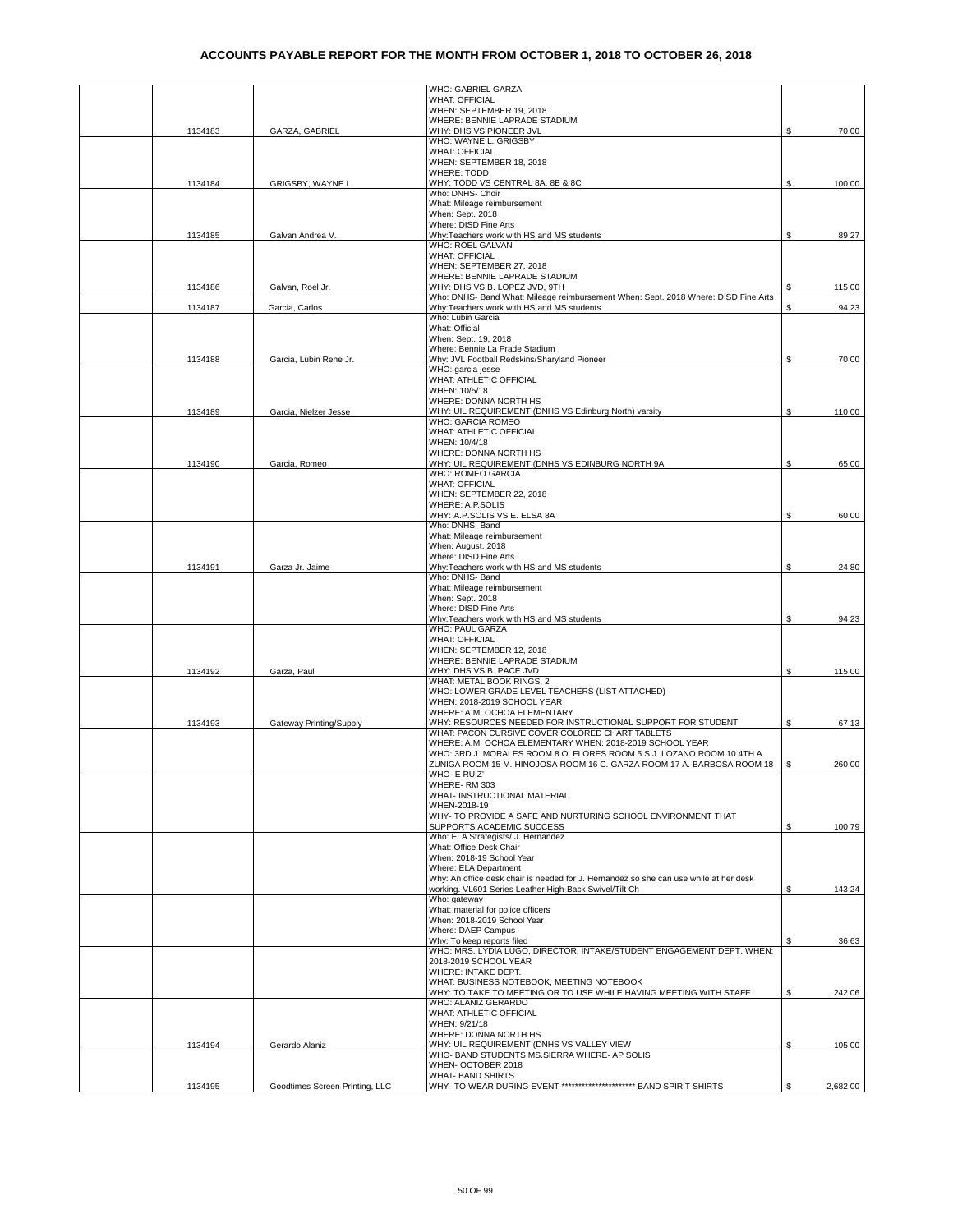|         |                                  | FILE, 4DWR, LTR, W/LK, BK RFP: 010417-319 QUOTE: 0038693                                                                                                     |    |           |
|---------|----------------------------------|--------------------------------------------------------------------------------------------------------------------------------------------------------------|----|-----------|
|         |                                  | WHO: CTE MARIO MEDRANO, HEALTH SCIENCE INSTRUCTOR                                                                                                            |    |           |
|         |                                  | <b>WHAT: SUPPLIES</b><br>WHEN: SEPTEMBER 2018                                                                                                                |    |           |
|         |                                  | WHERE: DONNA HIGH SCHOOL                                                                                                                                     |    |           |
| 1134196 |                                  | Greenwood Office Outfittersdba, Buffalo E WHY: ITEMS WILL BE USED FOR INSTRUCTIONAL RESOURCES FOR CTE STUDENTS                                               | S  | 2,394.48  |
|         |                                  | FILE, LTR, 4DRWR, 150W, BK PACE: AHI ENTERPRISES P00154 RFP: 010417-319                                                                                      |    |           |
|         |                                  | QUOTE: 0038916                                                                                                                                               |    |           |
|         |                                  | WHO: CTE CELINA MAYDON, NAIL TECHNICIAN INSTRUCTOR<br><b>WHAT: SUPPLIES</b>                                                                                  |    |           |
|         |                                  | WHEN: SEPTEMBER 2018                                                                                                                                         |    |           |
|         |                                  | WHERE: DONNA HIGH SCHOOL                                                                                                                                     |    |           |
|         |                                  | WHY: ITEMS WILL BE USED FOR INSTRUCTIONAL RESO                                                                                                               | \$ | 3,475.98  |
|         |                                  | ORGANIZER, 10 DRAWER, AST PACE: AHI ENTERPRISES P00154 RFP: 010417-319<br>QUOTE: 0038917                                                                     |    |           |
|         |                                  | WHO: CTE ELDA GONZALEZ, COSMETOLOGY INSTRUCTOR                                                                                                               |    |           |
|         |                                  | <b>WHAT: SUPPLIES</b>                                                                                                                                        |    |           |
|         |                                  | WHEN: SEPTEMBER 2018                                                                                                                                         |    |           |
|         |                                  | WHERE: DONNA HIGH SCHOOL                                                                                                                                     |    |           |
|         |                                  | WHY: ITEMS WILL BE USED FOR INSTRUCTIONAL RESOURCES<br>Who: DNHS- Choir What: Mileage reimbursement When: Sept., 2018 Where: DISD Fine Arts                  | S  | 2,385.71  |
| 1134197 | Guerrero, Vicente                | Why: Teachers work with HS and MS students                                                                                                                   | \$ | 81.97     |
|         |                                  | where: Sauceda Middle School                                                                                                                                 |    |           |
|         |                                  | Who: Mara Martinez/Counselor                                                                                                                                 |    |           |
|         |                                  | When: Wednesday, October 17, 2018                                                                                                                            |    |           |
| 1134198 | <b>HEB Grocery Company LP</b>    | Why: Incentive to reward all A&B Students for their Achievement in receiving A&B in their<br>report card. What: Popsicle SF Orange Cherry RFP: PACE- P000170 | \$ | 32.64     |
|         |                                  | Who: Alicia Sarmiento                                                                                                                                        |    |           |
|         |                                  | What: Pending Invoice Reference PO 147649                                                                                                                    |    |           |
|         |                                  | When: September 19, 2018                                                                                                                                     |    |           |
|         |                                  | Where: Runn Elementary<br>Why: Pay pending invoice CIP: Goal 1: PO 1: Item #26                                                                               | \$ | 37.98     |
|         |                                  | WHO: DNHS BAND                                                                                                                                               |    |           |
|         |                                  | <b>WHAT: GATORADE</b>                                                                                                                                        |    |           |
|         |                                  | WHEN: OCT 11, 2018                                                                                                                                           |    |           |
|         |                                  | WHERE: EDINBURG, TEXAS                                                                                                                                       |    |           |
|         |                                  | WHY: DRINKS ARE NEEDED FOR BAND STUDENTS TO KEEP HYDRATED AFTER HALF<br>TIME PERFORMANCE.                                                                    | \$ | 128.70    |
|         |                                  | WHO: TEAM 8-3                                                                                                                                                |    |           |
|         |                                  | WHAT: FUNDRASING TO PURCHASE SHIRTS WHEN: SCHOOL YEAR 2018-2019                                                                                              |    |           |
|         |                                  | WHERE: WA TODD MS                                                                                                                                            |    |           |
|         |                                  | WHY: TO PURCHASE TEAM SHIRTS FOR STUDENTS P00170<br>Who: CNP                                                                                                 | \$ | 78.24     |
|         |                                  | What: Annual License                                                                                                                                         |    |           |
|         |                                  | When: 2018/2019 school year                                                                                                                                  |    |           |
|         |                                  | Where: All Cafeteria campus                                                                                                                                  |    |           |
| 1134199 | Heartland Payment Systems Inc.   | Why: For daily operations.<br>WHO: MR.ARTURO HERNANDEZ, LPC, SOLIS M.S.                                                                                      | \$ | 12,455.75 |
|         |                                  | WHEN: 2018-2019 SCHOOL YEAR                                                                                                                                  |    |           |
|         |                                  | WHERE: AUSTIN, TEXAS                                                                                                                                         |    |           |
|         |                                  | WHAT: HOTEL REIMBURSEMENT                                                                                                                                    |    |           |
| 1134200 | Hernandez, Arturo                | WHY: TRAUMA AND RESILIENCE CONFERENCE                                                                                                                        | \$ | 212.55    |
|         |                                  | WHO: Vanessa Herrera, Speech Pathologist WHAT: Mileage reimbursement<br>WHEN: September 2018                                                                 |    |           |
|         |                                  | WHERE: Special Ed. Dept                                                                                                                                      |    |           |
| 1134201 | Herrera, Vanessa Elizondo        | WHY: To provide Speech Therapy to students are required by ARD                                                                                               | \$ | 61.30     |
|         |                                  | WHO: DHS                                                                                                                                                     |    |           |
|         |                                  | <b>WHAT: MISC ITEMS</b><br>WHEN: OCTOBER 2018                                                                                                                |    |           |
|         |                                  | <b>WHERE: DHS</b>                                                                                                                                            |    |           |
| 1134202 | Home Depot                       | WHY: MISC ITEMS NEEDED TO ORGANIZE THE PUMPKIN PATCH                                                                                                         | S  | 227.88    |
|         |                                  | Who: Rolando Cepeda                                                                                                                                          |    |           |
|         |                                  | What: Low voltage Old Work 1G<br>Where: Technology Dept.                                                                                                     |    |           |
|         |                                  | When: Oct. 2018                                                                                                                                              |    |           |
|         |                                  | Why: Parts needed to complete workorders. Low Voltage Old Work 1G                                                                                            | \$ | 24.60     |
|         |                                  | vvno: Social Studies Department                                                                                                                              |    |           |
|         |                                  | What: Instructional Materials                                                                                                                                |    |           |
|         |                                  | When: 2018-19 School Year<br>Where: Social Studies Classrooms                                                                                                |    |           |
|         |                                  | Why: Social Studies Workbooks are needed in the classrooms. Contenporary World Studies:                                                                      |    |           |
| 1134203 | Houghton Mifflin Harcourt        | People, Places and Societies Texas Span                                                                                                                      | \$ | 217.50    |
|         |                                  | Who: Kelly Hunt                                                                                                                                              |    |           |
|         |                                  | What: Mileage<br>When: September 2018                                                                                                                        |    |           |
|         |                                  | Where: PRS Program                                                                                                                                           |    |           |
| 1134204 | Hunt, Kelly                      | Why: Fuel reimbursement Reimbursement for fuel used for the month of September, 2018                                                                         | \$ | 117.77    |
|         |                                  | WHO: CTE TEACHER LUCERO GONZALEZ WHAT: HOTEL                                                                                                                 |    |           |
|         |                                  | WHEN: 10/24/18-10/26/18                                                                                                                                      |    |           |
|         |                                  | WHERE: AUSTIN, TX.<br>WHY: TEACHER WILL ATTEND BOARD OF NURSING CONFERENCE. CONFIRMATION #                                                                   |    |           |
| 1134205 | Hyatt Place Austin-North Central | 14314773 ROOM PER NIGHT                                                                                                                                      | \$ | 287.87    |
|         |                                  | WHAT: HOTEL FEE                                                                                                                                              |    |           |
|         |                                  | WHEN: OCTOBER 25 THRU OCTOBER 27,2018                                                                                                                        |    |           |
| 1134206 | <b>Hyatt Regency</b>             | WHERE: SAN ANTONIO TEXAS<br>WHY: TEXAS FOREGIN LANGUAGE CONFRENCE                                                                                            | \$ | 418.64    |
|         |                                  | WHO: DHS STUDENTS                                                                                                                                            |    |           |
|         |                                  | WHAT: ID'S                                                                                                                                                   |    |           |
|         |                                  | WHEN: 2018-2019 SCHOOL YEAR                                                                                                                                  |    |           |
|         |                                  | WHERE: DHS                                                                                                                                                   |    |           |
| 1134207 | Imagery Graphics Systems, Inc.   | WHY: SUPPLIES NEEDED FOR SCHOOL ID'S<br>where: Sauceda Middle School                                                                                         | \$ | 1,372.72  |
|         |                                  | Who: Office Staff                                                                                                                                            |    |           |
|         |                                  | When: School Year 2018-2019                                                                                                                                  |    |           |
|         |                                  | Why: Provide consumable or non-consumable materials or any other resource needed for the                                                                     |    |           |
| 1134208 | Intech Southwest Services, Llc   | function of Sauceda including a Battery Charger What: EBL 4 Bay 9V Litllum Batery cha<br>Where: Sauceda Middle School                                        | S. | 26.00     |
|         |                                  | Who: Sauceda Teachers                                                                                                                                        |    |           |
|         |                                  | When: School Year 2018-2019                                                                                                                                  |    |           |
|         |                                  | Why: Provide consumable or non-consumable materials or any other instructional resources                                                                     |    |           |
|         |                                  | including paper for Canon to make posters for Teacher, Teacher Assistant, and Stud                                                                           |    | 685.00    |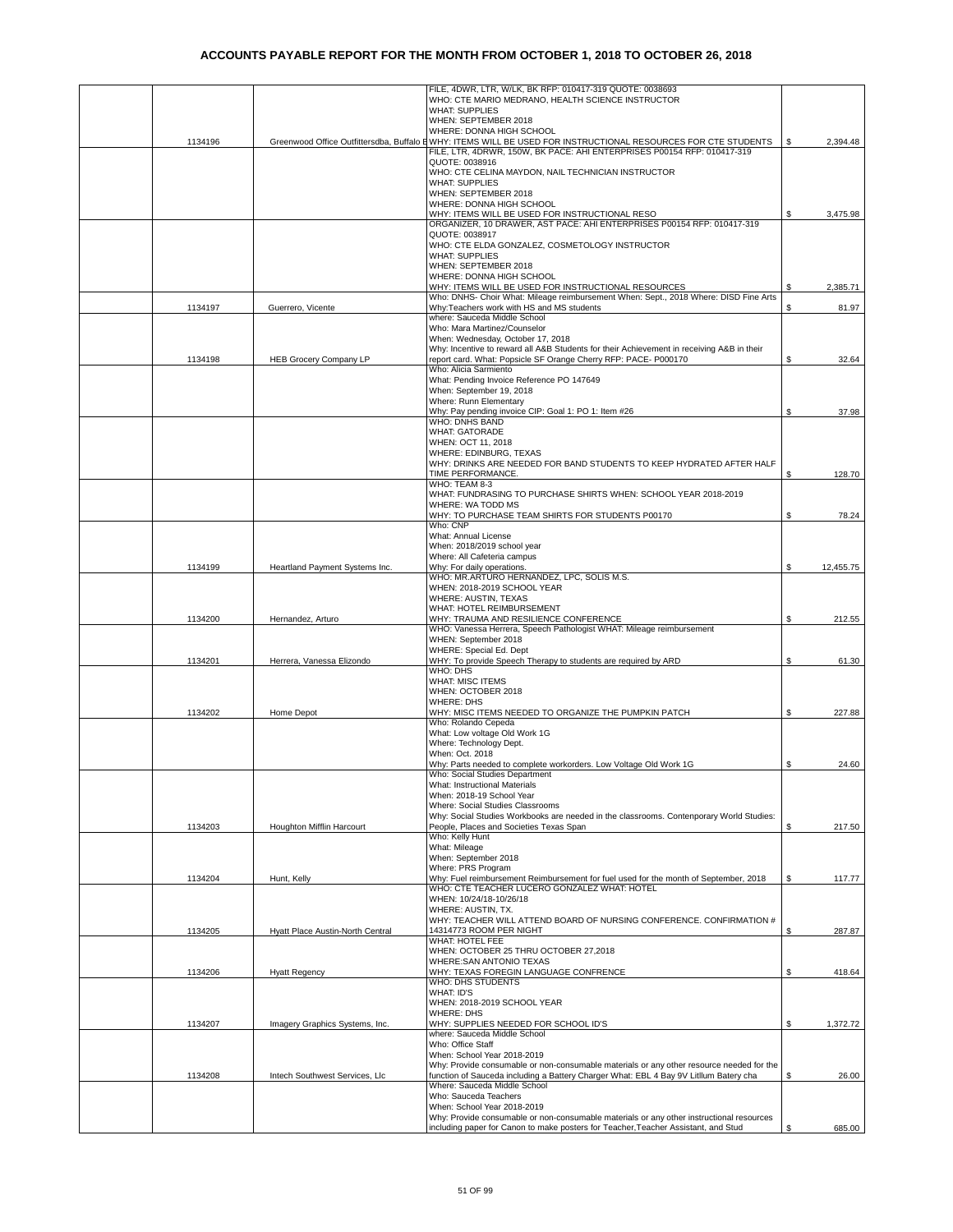|         |                                 | WHO: DHS<br><b>WHAT: SUPPLIES</b>                                                                          |    |        |
|---------|---------------------------------|------------------------------------------------------------------------------------------------------------|----|--------|
|         |                                 | WHEN: 2018-2019 SCHOOL YEAR                                                                                |    |        |
|         |                                 | WHERE: DHS<br>WHY: SUPPLIES NEEDED FOR INSTRUCTIONAL PURPOSES TEACHER REQUESTED:                           |    |        |
| 1134208 | Intech Southwest Services, Llc  | <b>EDDIE GARCIA</b><br>When October 2018                                                                   | \$ | 852.00 |
|         |                                 | What Ice Cream                                                                                             |    |        |
|         |                                 | Who CNP<br>Where District Cafeterias                                                                       |    |        |
| 1134209 | JP ICE CREAM DISTRIBUTORS       | Why Student Needs                                                                                          | \$ | 701.05 |
|         |                                 | WHO- AP SOLIS STUDENTS<br>WHERE-AP SOLIS                                                                   |    |        |
|         |                                 | WHEN- A & B HONOR ROLL -OCTOBER WHAT- SMALL INCENTIVE                                                      |    |        |
|         |                                 | WHY- A & B HONOR ROLL<br>WHO: CYNTHIA VIESCA                                                               | \$ | 547.50 |
|         |                                 | <b>WHAT: STUDENT MEALS</b>                                                                                 |    |        |
|         |                                 | WHEN: OCTOBER 9, 2018<br>WHERE: DONNA HIGH SCHOOL                                                          |    |        |
| 1134210 | Jason's Deli-Coastal Deli       | WHY: PRE-GAME MEALS VS Edcouch Elsa<br>WHO: CYNTHIA VIESCA                                                 | \$ | 180.00 |
|         |                                 | WHAT: STUDENT MEALS                                                                                        |    |        |
|         |                                 | WHEN: SEPTEMBER 29, 2018<br>WHERE: HIDALGO HIGH SCHOOL                                                     |    |        |
|         |                                 | WHY: VOLLEYBALL MATCH VS HIDALGO 9TH L                                                                     | \$ | 85.67  |
|         |                                 | WHO: TIM GARATE<br>WHAT: STUDENT MEALS (LUNCH)                                                             |    |        |
|         |                                 | WHEN: OCTOBER 9, 2018                                                                                      |    |        |
|         |                                 | WHERE: PALMVIEW GOLF COURSE-MCALLEN<br>WHY: JV GOLF TOURNAMENT                                             | \$ | 45.29  |
|         |                                 | What: Meals                                                                                                |    |        |
|         |                                 | When: Month of October<br>Where: Staff Development Room/Board Room                                         |    |        |
|         |                                 | Who: Board of Trustees - Efren Ceniceros, Valentin Guerrero, Alicia Reyna, Eloy Avila, John                |    |        |
| 1134211 | Jimmy John's Gourmet Sandwiches | Billman, Dr. Donna Mery, Eva C. Watts, Superintendent - Dr. Hafedh Azaiez, Administr<br>WHO: ANNA CASTILLO | \$ | 149.63 |
|         |                                 | <b>WHAT: STUDENT MEALS</b><br>WHEN: OCTOBER 9, 2018                                                        |    |        |
|         |                                 | <b>WHERE: ELSA</b>                                                                                         |    |        |
|         |                                 | WHY: CROSS COUNTRY MEET<br>ATHLETIC OFFICIAL                                                               | \$ | 80.00  |
|         |                                 | WHO: KARR, IVAN                                                                                            |    |        |
|         |                                 | WHAT: ATHLETIC OFFICIAL<br>WHEN: 9/21/18                                                                   |    |        |
|         |                                 | WHERE: DONNA NORTH HS                                                                                      |    |        |
| 1134212 | KARR, IVAN                      | WHY: UIL REQUIREMENT (DNHS VS VALLEY VIEW<br>WHAT: COPIER LEASE                                            | \$ | 105.00 |
|         |                                 | WHY: MONTHLY CHARGES                                                                                       |    |        |
|         |                                 | WHEN: 9/22/2018 - 10/21/2018<br><b>WHERE: FRONT OFFICE</b>                                                 |    |        |
| 1134213 |                                 | KYOCERA DOCUMENT SOULUTIONS A WHO: PURCHASING & SAFETY & RISK<br>WHAT: COPIER LEASE                        | \$ | 233.70 |
|         |                                 | WHY: MONTHLY CHARGES                                                                                       |    |        |
|         |                                 | WHEN: 9/22/2018 - 10/21/2018<br>WHERE: FRONT OFFICE                                                        |    |        |
|         |                                 | WHO: SAUCEDA MS                                                                                            | \$ | 116.85 |
|         |                                 | <b>WHAT: COPIER LEASE</b><br>WHY: MONTHLY CHARGES                                                          |    |        |
|         |                                 | WHEN: 9/22/2018 - 10/21/2018<br>WHERE: FRONT OFFICE                                                        |    |        |
|         |                                 | WHO: TESTING                                                                                               | \$ | 116.85 |
|         |                                 | WHAT: COPIER LEASES<br>WHEN: 9/21/2018 - 10/20/2018                                                        |    |        |
|         |                                 | WHY: MONTHLY CHARGES                                                                                       |    |        |
|         |                                 | WHERE: DONNA HIGH SCHOOL<br>WHO: COUNSELING                                                                | \$ | 164.99 |
|         |                                 | WHAT: LEASE ON COPIER                                                                                      |    |        |
|         |                                 | WHERE: DONNA ISD<br><b>WHO: BILINGUAL</b>                                                                  |    |        |
|         |                                 | WHEN: 9/21/2018 - 10/20/2018                                                                               |    |        |
|         |                                 | WHY: MONTHLY CHARGES<br>WHO: KAASE RODNEY                                                                  | \$ | 131.07 |
|         |                                 | WHAT: ATHLETIC OFFICIAL<br>WHEN: 10/5/18                                                                   |    |        |
|         |                                 | WHERE: DONNA NORTH HIGH SCHOOL WHY: UIL REQUIREMENT (DNHS VS EDIN                                          |    |        |
| 1134214 | Kaase, Rodney                   | NORTH) 1 GAME<br><b>ATHLETIC OFFICIAL</b>                                                                  | \$ | 110.00 |
|         |                                 | WHO: KNUCKLES, MARK                                                                                        |    |        |
|         |                                 | WHAT: ATHLETIC OFFICIAL<br>WHEN: 10/1/18                                                                   |    |        |
|         |                                 | WHERE: DONNA NORTH HS                                                                                      |    |        |
| 1134215 | Knuckles, Mark                  | WHY: UIL REQUIREMENT (DNHS VS WESLACO EAST) 9TH A, B AND JV VOLLEYBALL 3<br><b>GAMES</b>                   | S  | 135.00 |
|         |                                 | WHO: MARK KNUCKLES<br><b>WHAT: OFFICIAL</b>                                                                |    |        |
|         |                                 | WHEN: SEPTEMBER 24, 2018                                                                                   |    |        |
|         |                                 | WHERE: DONNA HIGH<br>WHY: DHS VS MERCEDES 9THA                                                             | S. | 95.00  |
|         |                                 | WHO: Leonor Leyja, Visually Impaired Assistant                                                             |    |        |
|         |                                 | WHAT: Mileage Reimbursement<br>WHEN: September 2018                                                        |    |        |
|         |                                 | WHERE: Special Ed. Dept                                                                                    |    |        |
| 1134216 | LEYJA, LEONOR                   | WHY: To assist VI Teacher with visually impaired students district wide<br>Who: Eduardo Lopez              | \$ | 235.34 |
|         |                                 | What: Official                                                                                             |    |        |
|         |                                 | When: Sept. 13, 2018<br>Where: Todd                                                                        |    |        |
| 1134217 | LOPEZ, EDUARDO                  | Why: 7A Football Todd/Cuellar                                                                              | S  | 100.00 |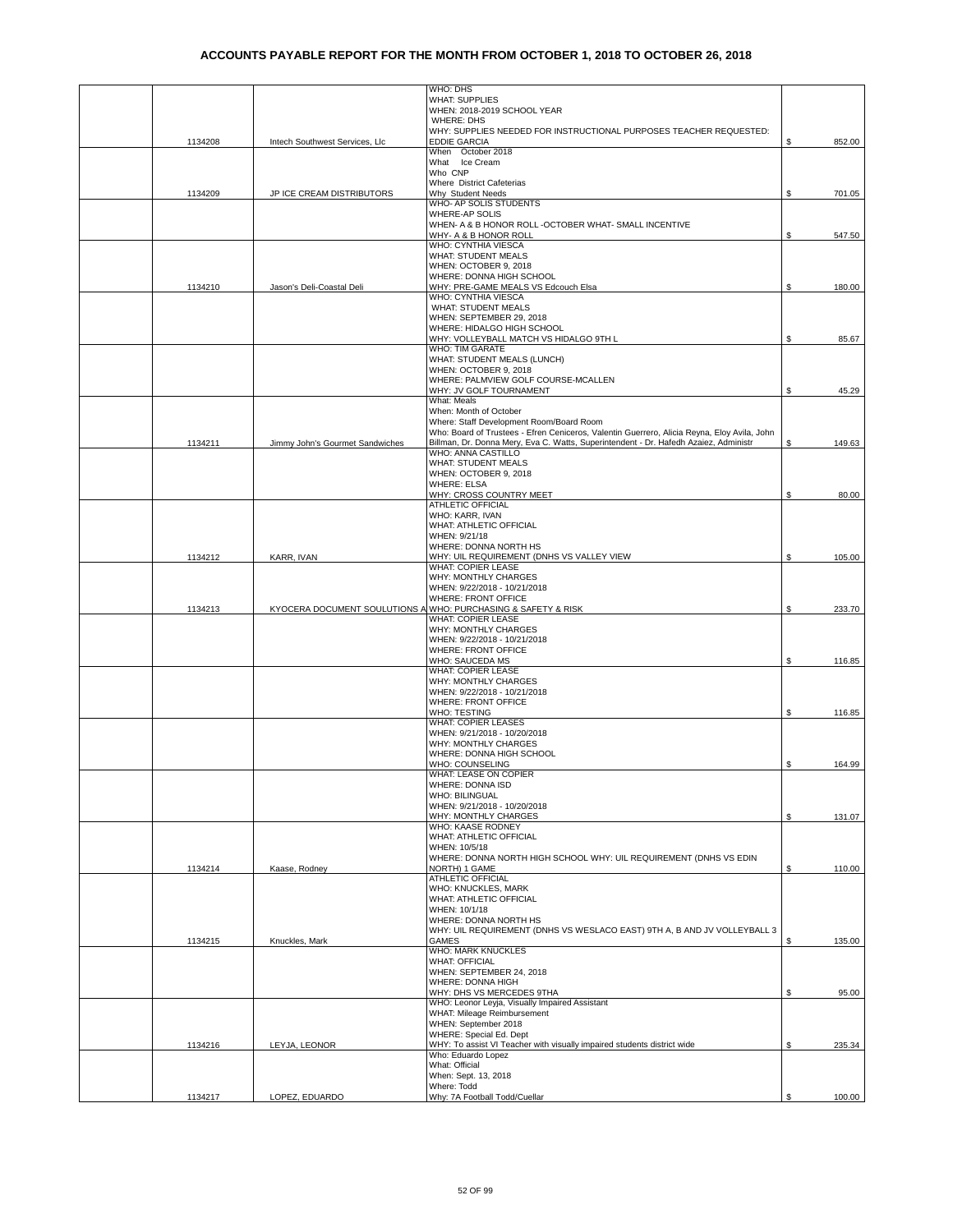|         |                                     | WHO: EDUARDO LOPEZ                                                                                                                                           |    |           |
|---------|-------------------------------------|--------------------------------------------------------------------------------------------------------------------------------------------------------------|----|-----------|
|         |                                     | <b>WHAT: OFFICIAL</b>                                                                                                                                        |    |           |
|         |                                     | WHEN: SEPTEMBER 22, 2018<br><b>WHERE: TODD</b>                                                                                                               |    |           |
| 1134217 | LOPEZ. EDUARDO                      | WHY: VETERANS VS SAUCEDA 7B TOURNAMENT                                                                                                                       | \$ | 155.00    |
|         |                                     | WHO: RACHEL LOPEZ                                                                                                                                            |    |           |
|         |                                     | <b>WHAT: OFFICIAL</b><br>WHEN: SEPTEMBER 4, 2018                                                                                                             |    |           |
|         |                                     | WHERE: DONNA HIGH SCHOOL                                                                                                                                     |    |           |
| 1134218 | LOPEZ, RACHEL                       | WHY: DHS VS MISSION VARSITY                                                                                                                                  | S. | 155.00    |
|         |                                     | Who: Juan Luna                                                                                                                                               |    |           |
|         |                                     | What: Official                                                                                                                                               |    |           |
|         |                                     | When: Sept. 8,2018<br>Where: A.P. Solis                                                                                                                      |    |           |
| 1134219 | LUNA, JUAN                          | Why: 7A and 7B Football Solis/Mercedes Mary Hoge                                                                                                             | \$ | 105.00    |
|         |                                     | WHO VIRGINIA CASAS COUNSELOR                                                                                                                                 |    |           |
|         |                                     | WHAT ITEMS FOR ANTI BULLING AND RED RIBBON WEEK                                                                                                              |    |           |
|         |                                     | WHEN OCTOBER 2018<br>WHERE SALINAS ELEM.                                                                                                                     |    |           |
| 1134220 | Lamac                               | WHY DECREASE IN STUDENT REFERRALS                                                                                                                            | \$ | 1,873.42  |
|         |                                     | ATHLETIC OFFICIAL                                                                                                                                            |    |           |
|         |                                     | WHO: LEAL DANIEL                                                                                                                                             |    |           |
|         |                                     | WHAT: ATHLETIC OFFICIAL                                                                                                                                      |    |           |
|         |                                     | WHEN: 9/6/18<br>WHERE: DONNA NORTH HS                                                                                                                        |    |           |
| 1134221 | Leal, Daniel                        | WHY: UIL REQUIREMENT (DNHS VS VALLEY VIEW                                                                                                                    | \$ | 65.00     |
|         |                                     | WHO: DANIEL LEAL                                                                                                                                             |    |           |
|         |                                     | <b>WHAT: OFFICIAL</b>                                                                                                                                        |    |           |
|         |                                     | WHEN: AUGUST 30, 2018<br>WHERE: BENNIE LAPRADE STADIUM                                                                                                       |    |           |
|         |                                     | WHY: DNHS VS DHS 9TH                                                                                                                                         | \$ | 125.00    |
|         |                                     | WHO: LEAL, DANIEL                                                                                                                                            |    |           |
|         |                                     | WHAT: ATHLETIC OFFICIAL                                                                                                                                      |    |           |
|         |                                     | WHEN: 10/3/18                                                                                                                                                |    |           |
|         |                                     | <b>WHERE: DNHS</b><br>WHY: UIL REQUIREMENT 1 FOOTBALL GAMES (DNHS VS DONNA HIGH) 9B TEAM                                                                     |    |           |
|         |                                     | WHO: LEAL, DANIEL                                                                                                                                            | S  | 65.00     |
|         |                                     | WHAT: ATHLETIC OFFICIAL                                                                                                                                      |    |           |
|         |                                     | WHEN: 10/4/18                                                                                                                                                |    |           |
|         |                                     | <b>WHERE: DNHS</b>                                                                                                                                           |    |           |
|         |                                     | WHY: UIL REQUIREMENT 1 FOOTBALL GAMES (DNHS VS EDINBURG NORTH) 9B TEAM   \$<br><b>WHO: MARISSA LEOS</b>                                                      |    | 65.00     |
|         |                                     | WHAT: CLOCK KEEPER                                                                                                                                           |    |           |
|         |                                     | WHEN: SEPTEMBER 22, 2018                                                                                                                                     |    |           |
|         |                                     | WHERE: DONNA HIGH                                                                                                                                            |    |           |
| 1134222 | Leos, Marissa A.                    | WHY: DHS VS B. LOPEZ VARSITY, 9THA, 9THB AND JVD<br><b>WHAT: ATTORNEY FEES</b>                                                                               | \$ | 64.00     |
|         |                                     | WHY: DELINQUENT TAX COLLECTIONS WHEN: SEPTEMBER 2018                                                                                                         |    |           |
|         |                                     | WHY: SERVICES RENDERED                                                                                                                                       |    |           |
| 1134223 |                                     | Linebarger, Goggan, Blair & Sampson, LLP WHO: DONNA ISD INVOICE NO. 1511 DATE: 10/15/2018                                                                    | \$ | 18,799.19 |
|         |                                     | What: Pizzas.                                                                                                                                                |    |           |
|         |                                     | Who: Mindy Bersalona, Donna HS Choir. When: October 9, 2018.<br>Where: Donna HS Fine Arts Auditorium. Why: Students will be provided pizza for staying after |    |           |
| 1134224 | Little Caesars                      | school in preparation for their Fall Concert.                                                                                                                | \$ | 180.00    |
|         |                                     | Who: Rosalinda Navarro                                                                                                                                       |    |           |
|         |                                     | What: Student Incentive                                                                                                                                      |    |           |
|         |                                     | When: Friday, October 5, 2018                                                                                                                                |    |           |
|         |                                     | Where: M. Rivas<br>Why: Student Attendance Classic Pepperoni Pizzas                                                                                          | S  | 105.00    |
|         |                                     | ATHLETIC OFFICIAL                                                                                                                                            |    |           |
|         |                                     | WHO: LOPEZ, ALEJANDRO                                                                                                                                        |    |           |
|         |                                     | <b>WHAT: ATHLETIC OFFICIAL</b>                                                                                                                               |    |           |
|         |                                     | WHEN: 10/5/18<br>WHERE: DONNA NORTH HIGH SCHOOL WHY: UIL REQUIREMENT (DNHS VS EDIN                                                                           |    |           |
| 1134225 | Lopez, Alejandro                    | NORTH) 1 GAME                                                                                                                                                | \$ | 110.00    |
|         |                                     | Who: DNHS-Marching Band                                                                                                                                      |    |           |
|         |                                     | What: Supplies for props                                                                                                                                     |    |           |
|         |                                     | When: Oct. 13.2018                                                                                                                                           |    |           |
| 1134226 | Lowe's                              | Where: DNHS-Fine Arts<br>Why: Supplies will be used for Marching UIL performance/ show props                                                                 | \$ | 1.386.46  |
|         |                                     | WHO: MAINT/URBAN G                                                                                                                                           |    |           |
|         |                                     | <b>WHAT: PALMS</b>                                                                                                                                           |    |           |
|         |                                     | <b>WHEN: OCT 2018</b>                                                                                                                                        |    |           |
|         |                                     | <b>WHERE: MAINT</b>                                                                                                                                          | \$ |           |
| 1134227 | Lowe's Home Centers, Inc. (Weslaco) | WHY: BEAUTIFICATION<br>WHO: FRANCISCO LUNA                                                                                                                   |    | 105.10    |
|         |                                     | <b>WHAT: OFFICIAL</b>                                                                                                                                        |    |           |
|         |                                     | WHEN: AUGUST 30, 2018                                                                                                                                        |    |           |
|         |                                     | WHERE: BENNIE LAPRADE STADIUM                                                                                                                                |    |           |
| 1134228 | Luna, Francisco                     | WHY: DNHS VS DHS 9TH<br>WHO: FRANCISCO LUNA                                                                                                                  | \$ | 125.00    |
|         |                                     | <b>WHAT: OFFICIAL</b>                                                                                                                                        |    |           |
|         |                                     | WHEN: SEPTEMBER 22, 2018                                                                                                                                     |    |           |
|         |                                     | WHERE: A.P. SOLIS                                                                                                                                            |    |           |
|         |                                     | WHY: A.P.SOLIS VS E. ELSA 8A                                                                                                                                 | \$ | 60.00     |
|         |                                     | WHAT: TECH. SUPPLY NEEDED<br>WHEN: SCHOOL YEAR 2018 - 2019 WHERE: T. PRICE ELEM. - RM 19                                                                     |    |           |
|         |                                     | WHO: MORA, E. - TEACHER FOR RM 19 WHY: NEEDED FOR CLASSROOM                                                                                                  |    |           |
| 1134229 | M&A Technology, Inc.                | INSTRUCTIONAL TIME WITH THE STUDENTS                                                                                                                         | \$ | 27.95     |
|         |                                     | <b>WHAT: TONERS</b>                                                                                                                                          |    |           |
|         |                                     | WHEN: SCHOOL YEAR 2018-2019<br>WHERE: T. PRICE ELEM. SCHOOL                                                                                                  |    |           |
|         |                                     | WHO: STUDENTS DOCUMENTATION / STAFF WILL PRINT                                                                                                               |    |           |
|         |                                     | WHY: TONERS NEEDED FOR STUDENTS DOCUMENTATION AND FILES NEEDED                                                                                               | \$ | 2,092.15  |
|         |                                     | Who: Janie Gonzalez                                                                                                                                          |    |           |
|         |                                     | What: Vac. filters for toner and dust                                                                                                                        |    |           |
|         |                                     | Where: Technology Dept.<br>When: Sept.2018                                                                                                                   |    |           |
|         |                                     | Why: Vac filters are needed for the Technicians vacuum's when they are are cleaning. Type 2                                                                  |    |           |
|         |                                     | Filter for Toner and Dust                                                                                                                                    | \$ | 191.80    |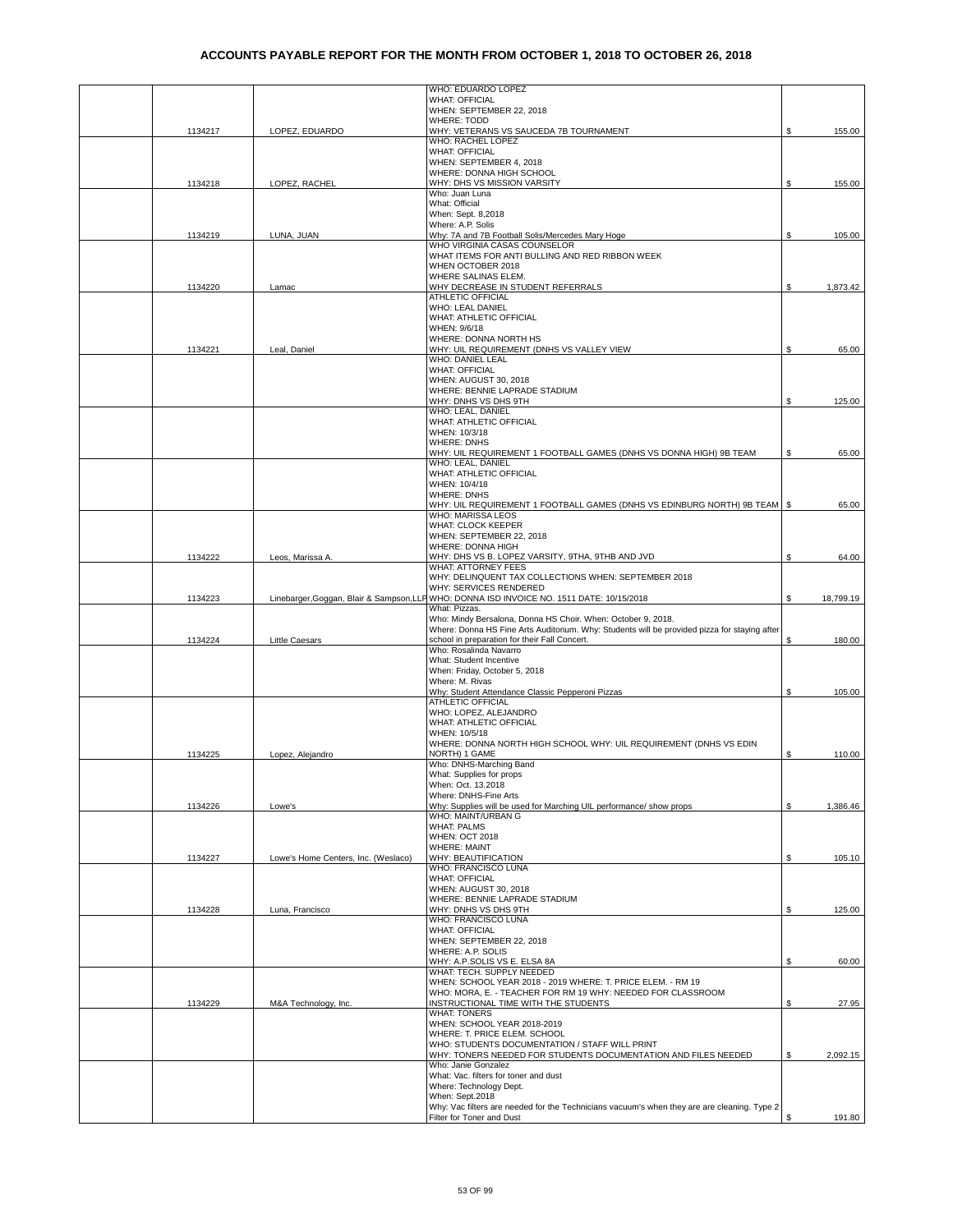|         |                                        | Who: RosaMaria Campos, RN Director What: Needs P.O. for ink cartridges                                                                              |    |          |
|---------|----------------------------------------|-----------------------------------------------------------------------------------------------------------------------------------------------------|----|----------|
|         |                                        | When: 2018-2019 School Year                                                                                                                         |    |          |
| 1134229 | M&A Technology, Inc.                   | Where: M & A Technology<br>Why: Need to restock on ink cartridges OKI C610 Black Cartridge                                                          | \$ | 812.65   |
|         |                                        | Who: Social Studies Department                                                                                                                      |    |          |
|         |                                        | What: Ink Cartridges for printer                                                                                                                    |    |          |
|         |                                        | When: 2018-19 School Year                                                                                                                           |    |          |
|         |                                        | Where: Social Studies Department                                                                                                                    |    |          |
|         |                                        | Why: Ink cartridges are needed in the Social Studies Department for day-to-day operations<br>WHO: CTE CHEF ROGELIO TORRES, CULINARY ARTS INSTRUCTOR | \$ | 473.80   |
|         |                                        | <b>WHAT: EQUIPMENT</b>                                                                                                                              |    |          |
|         |                                        | WHEN: AUGUST 2018                                                                                                                                   |    |          |
|         |                                        | WHERE: DONNA HIGH SCHOOL                                                                                                                            |    |          |
| 1134230 | MISSION RESTAURANT SUPPLY              | WHY: EQUIPMENT WILL BE USED FOR INSTRUCTIONAL RESOURCES                                                                                             | \$ | 3,330.01 |
|         |                                        | WHO: CTE CHEF ROGELIO TORRES, CULINARY ARTS INSTRUCTOR                                                                                              |    |          |
|         |                                        | <b>WHAT: EQUIPMENT</b>                                                                                                                              |    |          |
|         |                                        | WHEN: AUGUST 2018<br>WHERE: DONNA HIGH SCHOOL                                                                                                       |    |          |
|         |                                        | WHY: EQUIPMENT WILL BE USED FOR INSTRUCTIONAL RESOURCES                                                                                             | S  | 5,057.06 |
|         |                                        | <b>WHAT: APPLES</b>                                                                                                                                 |    |          |
|         |                                        | WHO: 3D ACADEMY STAFF                                                                                                                               |    |          |
|         |                                        | WHERE: 3D ACADEMY                                                                                                                                   |    |          |
|         |                                        | WHEN: SEPT 2018                                                                                                                                     |    |          |
|         |                                        | WHY: FUNDRAISER FOR STAFF AT 3D ACADEMY TO ASSIST WITH APPRECIATION                                                                                 |    |          |
| 1134231 | MOM'S CANDY APPLES                     | AND RECOGNITION DAYS<br>WHO- ALMA MORALES                                                                                                           | \$ | 720.00   |
|         |                                        | WHAT- MILEAGE AUGUST 18'                                                                                                                            |    |          |
|         |                                        | WHERE- BANK CAPITAL PLAINS                                                                                                                          |    |          |
|         |                                        | WHEN- SCHOOL DEPOSIT IS NEEDED                                                                                                                      |    |          |
| 1134232 | MORALES, ALMA                          | WHY- STUDENT SCHOOL DEPOSIT                                                                                                                         | S  | 36.85    |
|         |                                        | WHO: JANETTE MORALES                                                                                                                                |    |          |
|         |                                        | <b>WHAT: OFFICIAL</b><br>WHEN: SEPTEMBER 18, 2018                                                                                                   |    |          |
|         |                                        | WHERE: A.P.SOLIS                                                                                                                                    |    |          |
| 1134233 | MORALES, JANETTE                       | WHY: A.P.SOLIS VS MERCEDES 8A                                                                                                                       | \$ | 85.00    |
|         |                                        | Who: DNHS- Band                                                                                                                                     |    |          |
|         |                                        | What: Mileage reimbursement                                                                                                                         |    |          |
|         |                                        | When: Sept. 2018                                                                                                                                    |    |          |
|         |                                        | Where: DISD Fine Arts<br>Why:Teachers work with HS and MS students                                                                                  | \$ |          |
| 1134234 | Machietto, Michel                      | Who: DNHS-Colorguard                                                                                                                                |    | 79.35    |
|         |                                        | What: prince custom                                                                                                                                 |    |          |
|         |                                        | When: 10.08.2018                                                                                                                                    |    |          |
|         |                                        | Where: DNHS-Fine Arts                                                                                                                               |    |          |
| 1134235 | Maricela's Designs                     | Why: Prepare costums for UIL Marching Festival                                                                                                      | \$ | 400.00   |
|         |                                        | Who: DNHS-Dance<br>What: Colorguard Dance Costumes                                                                                                  |    |          |
|         |                                        | When: Fall 2018                                                                                                                                     |    |          |
|         |                                        | Where: DNHS F.A.                                                                                                                                    |    |          |
|         |                                        | Why: They will be worn for Marching show 2018                                                                                                       | \$ | 3,645.00 |
|         |                                        | <b>WHO: MAINT/PABLO</b>                                                                                                                             |    |          |
|         |                                        | <b>WHAT: COUPLING</b>                                                                                                                               |    |          |
|         |                                        | WHEN: SEPT 2018<br><b>WHERE: ADM</b>                                                                                                                |    |          |
| 1134236 | Marks Plumbing Parts & Commercial Supp | <b>WHY: NOT WORKING</b>                                                                                                                             | S  | 281.28   |
|         |                                        | Mileage Claim Form Attached in two forms due to not enough pages to complete as one                                                                 |    |          |
|         |                                        | ****************** WHO: Claudia Marshall, Homebound Teacher                                                                                         |    |          |
|         |                                        | WHAT: Mileage Reimbursement                                                                                                                         |    |          |
|         |                                        | WHEN: September 2018                                                                                                                                |    |          |
| 1134237 | Marshall, Claudia                      | WHERE: Special Ed. Dept<br>WHY: To provide instructional                                                                                            |    | 188.90   |
|         |                                        | <b>WHO: DAVILA</b>                                                                                                                                  | \$ |          |
|         |                                        | WHAT: STUDENT MEALS                                                                                                                                 |    |          |
|         |                                        | WHEN: OCTOBER 6, 2018                                                                                                                               |    |          |
|         |                                        | WHERE: DONNA HIGH SCHOOL                                                                                                                            |    |          |
| 1134238 | McDonald's - Donna                     | WHY: CROSS COUNTRY MEET                                                                                                                             | \$ | 175.00   |
|         |                                        | WHO: J. DAVILA                                                                                                                                      |    |          |
|         |                                        | <b>WHAT: STUDENT MEALS</b><br>WHEN: OCTOBER 6, 2018                                                                                                 |    |          |
|         |                                        | WHERE: DONNA HIGH SCHOOL                                                                                                                            |    |          |
|         |                                        | WHY: CROSS COUNTRY MEET                                                                                                                             | \$ | 308.00   |
|         |                                        | WHO: R. ALVAREZ/M. GUERRERO                                                                                                                         |    |          |
|         |                                        | <b>WHAT: STUDENT MEALS</b>                                                                                                                          |    |          |
|         |                                        | WHEN: OCTOBER 5, 2018                                                                                                                               |    |          |
|         |                                        | WHERE: E. ELSA<br>WHY: VOLLEYBALL TOURNAMENT 8TH A                                                                                                  | \$ |          |
|         |                                        | WHO: R. ALVAREZ/M. GUERRERO WHAT: STUDENT MEALS (LUNCH)                                                                                             |    | 73.10    |
|         |                                        | WHEN: SEPTEMBER 29, 2018                                                                                                                            |    |          |
|         |                                        | WHERE: TRES LAGOS NORTH                                                                                                                             |    |          |
|         |                                        | WHY: CROSS COUNTRY MEET BOYS                                                                                                                        | \$ | 127.60   |
|         |                                        | WHO: R. ALVAREZ/S. SOTO                                                                                                                             |    |          |
|         |                                        | <b>WHAT: STUDENT MEALS</b>                                                                                                                          |    |          |
|         |                                        | WHEN: OCTOBER 5, 2018<br>WHERE: MARY HOGE-WESLACO                                                                                                   |    |          |
|         |                                        | WHY: VOLLEYBALL TOURNAMENT 7THA                                                                                                                     | \$ | 72.00    |
|         |                                        | WHO: R. LEAL/O. CRUZ                                                                                                                                |    |          |
|         |                                        | <b>WHAT: STUDENT MEALS</b>                                                                                                                          |    |          |
|         |                                        | WHEN: OCTOBER 3, 2018                                                                                                                               |    |          |
|         |                                        | WHERE: SHARYLAND HIGH SCHOOL                                                                                                                        |    |          |
|         |                                        | WHY: FOOTBALL GAME VS SHARYLAND JV<br>WHO: TIMOTHY GARATE                                                                                           | \$ | 273.00   |
|         |                                        | WHAT: STUDENT MEALS (BREAKFAST) WHEN: OCTOBER 5-6, 2018                                                                                             |    |          |
|         |                                        | WHERE: TIERRA SANTA-WESLACO                                                                                                                         |    |          |
|         |                                        | WHY: VARSITY GOLF TOURNAMENT                                                                                                                        | \$ | 62.84    |
|         |                                        | WHO: TIMOTHY GARATE                                                                                                                                 |    |          |
|         |                                        | WHAT: STUDENT MEALS(BREAKFAST) WHEN: OCTOBER 9, 2018                                                                                                |    |          |
|         |                                        | WHERE: PALMVIEW GOLF COURSE-MCALLEN<br>WHY: JV GOLF TOURNAMENT                                                                                      | \$ | 37.52    |
|         |                                        |                                                                                                                                                     |    |          |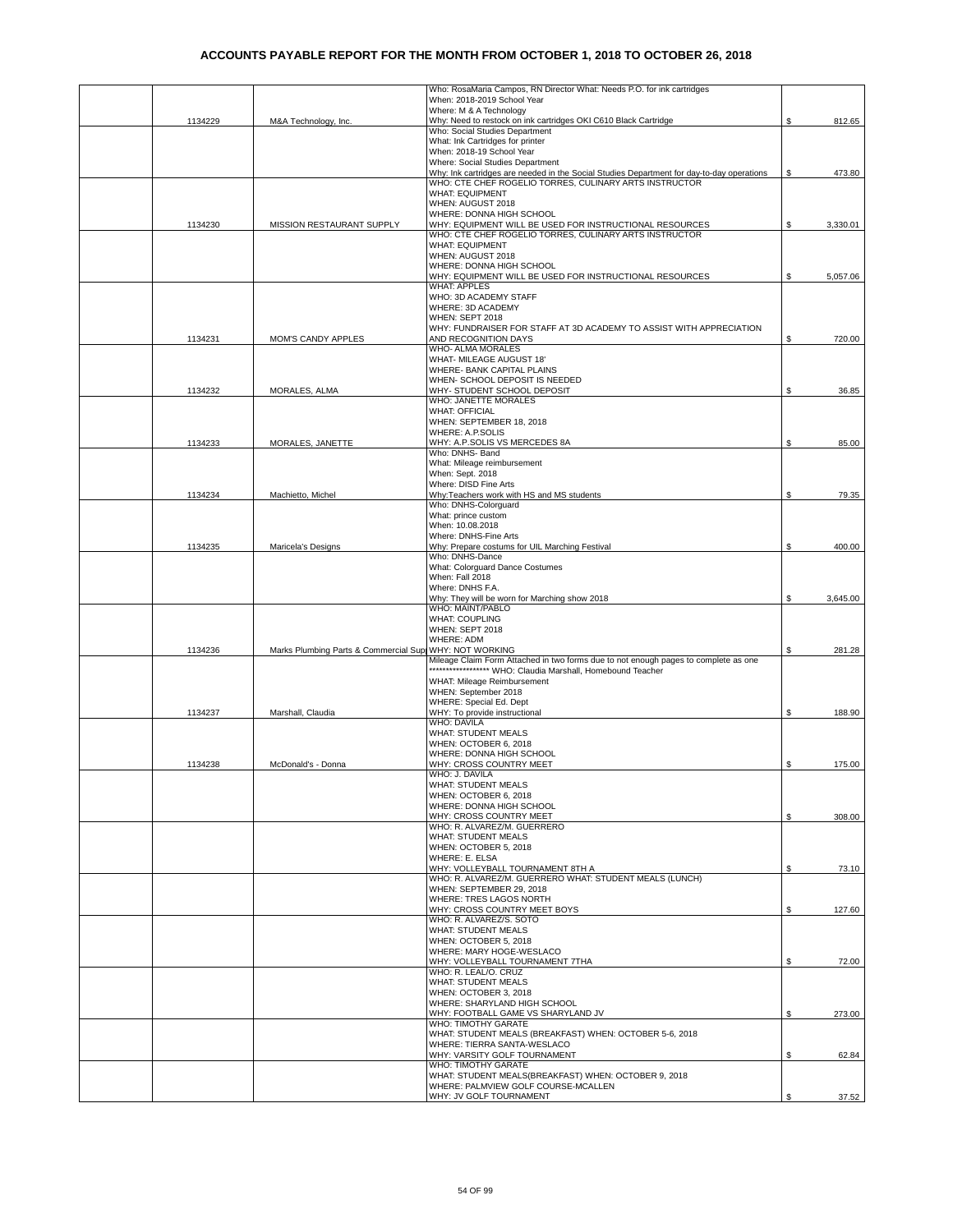|         |                                         | With In District Wide Delia Pena will pick up check ************************ WHO: Jesus |    |           |
|---------|-----------------------------------------|-----------------------------------------------------------------------------------------|----|-----------|
|         |                                         | Melgoza, Visually Impaired Teacher                                                      |    |           |
|         |                                         | WHAT: Mileage Reimbursement                                                             |    |           |
|         |                                         | WHEN: September 2018                                                                    |    |           |
|         |                                         | WHERE: Special Ed. Department                                                           |    |           |
|         |                                         | WHY: To provide instructional services to visu                                          | S. | 166.93    |
| 1134239 | Melgoza, Jesus                          | WHO: MENDOZA                                                                            |    |           |
|         |                                         | <b>WHAT: STUDENT MEALS</b>                                                              |    |           |
|         |                                         |                                                                                         |    |           |
|         |                                         | WHEN: OCTOBER 21-22, 2018                                                               |    |           |
|         |                                         | WHERE: CORPUS CHRISTI, TX                                                               |    |           |
| 1134240 | Mendoza, Basilio                        | WHY: VARSITY REGIONAL GIRLS X-COUNTRY MEET                                              | \$ | 420.00    |
|         |                                         | WHO: ACCOUNTS PAYABLE DEPT                                                              |    |           |
|         |                                         | WHAT: OFFICE SUPPLIES                                                                   |    |           |
|         |                                         | WHERE: BUS. & FINANCE                                                                   |    |           |
|         |                                         | WHEN: 2018-2019 SCHOOL YEAR                                                             |    |           |
|         |                                         | WHY: RESTOCK ON ITEMS NEEDED FOR OFFICE DAILY PROCEDURES. ** CLEAR                      |    |           |
| 1134241 | Mid Valley Office Supplies & Art Center | <b>REFILL TAPE**</b>                                                                    | Ŝ. | 219.29    |
|         |                                         | Who: Rashad Rana Asst. Superintendent What: Leather Brief Case                          |    |           |
|         |                                         | When: School Year 2017-2018                                                             |    |           |
|         |                                         | Where: Academic Dept.                                                                   |    |           |
|         |                                         | Why: needed for meetings.                                                               |    | 965.77    |
|         |                                         | WHAT: CLASSROOM, 24X64 TX (ITEM 1073) (BLDG ID#44783/E-CODE 559977, 559978              |    |           |
|         |                                         | <b>RENT</b>                                                                             |    |           |
|         |                                         | <b>WHY: RENT DUE</b>                                                                    |    |           |
|         |                                         | WHEN: 8/17/18 TO 8/16/19                                                                |    |           |
| 1134242 | Mobile Modular Management Corp.         | WHERE: SAUCEDA MIDDLE SCHOOL WHO: BUSINESS OFFICE INVOICE NO. 1721780                   | S  | 25,752.00 |
|         |                                         | WHAT: CLASSROOM, 24X64 TX (ITEM1073) (BLDG ID #44712/E-CODE 529363,529364)              |    |           |
|         |                                         | <b>RENT</b>                                                                             |    |           |
|         |                                         | WHEN: 8/17/2018 TO 8/16/2019                                                            |    |           |
|         |                                         | WHERE: SINGLETERRY ELEM.                                                                |    |           |
|         |                                         | WHY: RENTAL DUE                                                                         | \$ | 12,876.00 |
|         |                                         | WHAT: CLASSROOM, 24X64 TX (ITEM1073) (BLDG ID#44832/E-CODE 560506,560507)               |    |           |
|         |                                         | RENT WHY: RENT DUE WHEN: 8/17/18 TO 8/16/19 WHERE: M.A.P. MUNOZ ELEM. WHO:              |    |           |
|         |                                         |                                                                                         | \$ |           |
|         |                                         | BUSINESS OFFICE INVOICE NO. 1721670 DATE: 8/17/2018<br>WHO: MAINT/ISRAEL T              |    | 12,876.00 |
|         |                                         |                                                                                         |    |           |
|         |                                         | WHAT: WATER HEATER                                                                      |    |           |
|         |                                         | WHEN; SEPT 2018                                                                         |    |           |
|         |                                         | <b>WHERE: ADAME</b>                                                                     |    |           |
| 1134243 | Morrison Supply, LLC                    | <b>WHY:NOT WORKING</b>                                                                  |    | 1,620.00  |
|         |                                         | WHO: CTE DEPARTMENT                                                                     |    |           |
|         |                                         | WHAT: DRINKING WATER/DISPENSER WHEN: MONTH OF OCTOBER                                   |    |           |
|         |                                         | <b>WHERE: DNHS</b>                                                                      |    |           |
| 1134244 | Mountain Glacier Llc                    | WHY: DRINKING WATER FOR STUDENTS / STAFF HOT AND COLD WATER COOLER                      | \$ | 104.85    |
|         |                                         | WHO: CTE TEACHER PREET SINGH                                                            |    |           |
|         |                                         | WHAT: SHOP SUPPLIES                                                                     |    |           |
|         |                                         | WHEN:FY 2018-2019                                                                       |    |           |
|         |                                         | <b>WHERE: DNHS</b>                                                                      |    |           |
|         |                                         | WHY: ITEMS WILL BE USED FOR INSTRUCTIONAL RESOURCES. BUY BOARD # 501-15                 |    |           |
| 1134245 | Msc Industrial Supply Co.               | 3/16"X1 3/4" ECONOMY PARALLELS 4 PR                                                     | \$ | 617.10    |
|         |                                         | Who: A. Steven Munoz                                                                    |    |           |
|         |                                         | What: Official                                                                          |    |           |
|         |                                         | When: Sept. 19, 2018                                                                    |    |           |
|         |                                         | Where: DHS                                                                              |    |           |
| 1134246 | Munoz, Albert Steven                    | Why: JVD Football DHS/Sharyland Pioneer                                                 | \$ | 70.00     |
|         |                                         | WHO: NATHANIEL RIVERA                                                                   |    |           |
|         |                                         | <b>WHAT: OFFICIAL</b>                                                                   |    |           |
|         |                                         | WHEN: SEPTEMBER 22, 2018                                                                |    |           |
|         |                                         | <b>WHERE: TODD</b>                                                                      |    |           |
| 1134247 | NATHANIEL RIVERA                        | WHY: CENTRAL VS B. GARZA 7B VOLLEYBALL TOURNAMENT                                       | \$ | 295.00    |
|         |                                         | WHO: NATHANIEL RIVERA                                                                   |    |           |
|         |                                         | <b>WHAT: OFFICIAL</b>                                                                   |    |           |
|         |                                         | WHEN: SEPTEMBER 22, 2018                                                                |    |           |
|         |                                         | <b>WHERE: TODD</b>                                                                      |    |           |
|         |                                         | WHY: VETERANS VS SAUCEDA 7B VOLLEYBALL TOURNAMENT                                       | \$ | 155.00    |
|         |                                         | Who: Velma Rangel, Assistant Superintendent of District Operations                      |    |           |
|         |                                         | What: Todd MS Classroom Addition Payment No. 3                                          |    |           |
|         |                                         | When: 2018-2019 School Year                                                             |    |           |
|         |                                         | Where: Donna ISD Todd MS                                                                |    |           |
| 1134248 | NM Contracting LLC                      | Why: Classroom Addition Application Payment No. 3for the Todd Middle School Proj        | \$ | 94,761.47 |
|         |                                         | WHO: TERESA NAVARRO                                                                     |    |           |
|         |                                         | <b>WHAT: OFFICIAL</b>                                                                   |    |           |
|         |                                         | WHEN: SEPTEMBER 22, 2018                                                                |    |           |
|         |                                         | WHERE: DONNA HIGH                                                                       |    |           |
|         | Navarro, Teresa                         | WHY: DHS VS B. LOPEZ VARSITY                                                            |    |           |
| 1134249 |                                         | When October 2018                                                                       | \$ | 195.00    |
|         |                                         | What Produce/Vegetables                                                                 |    |           |
|         |                                         |                                                                                         |    |           |
|         |                                         | Who CNP                                                                                 |    |           |
|         |                                         | Where District Cafeterias<br>Why Student Needs                                          |    |           |
| 1134250 | Nicho Produce Co. Inc.                  |                                                                                         | S  | 9,372.45  |
|         |                                         | When October 2018                                                                       |    |           |
|         |                                         | What Produce/Vegetables                                                                 |    |           |
|         |                                         | Who CNP                                                                                 |    |           |
|         |                                         | Where District Cafeterias                                                               |    |           |
|         |                                         | Why Student Needs                                                                       | \$ | 82.00     |
|         |                                         | REGION I RFP 16-08-19 E1 V-BELTS                                                        |    |           |
|         |                                         | WHO-LUIS O. SOLIS                                                                       |    |           |
|         |                                         | WHAT-V-BELT                                                                             |    |           |
|         |                                         | WHY-NEEDED FOR STOCK FOR BUS FLEET WHERE-TRANSPORTATION BUS BARN                        |    |           |
| 1134251 | O'reilly Automotive, Inc                | WHEN-OCTOBER 2018                                                                       | \$ | 386.64    |
|         |                                         | Region I RFP 16-08-19-EI                                                                |    |           |
|         |                                         | Open Account for October 2018                                                           |    |           |
|         |                                         | To purchase emergency items that are not in the inventory.                              |    |           |
|         |                                         |                                                                                         |    |           |
|         |                                         | Who: Luis O. Solis                                                                      |    |           |
|         |                                         | What: Auto Parts                                                                        |    |           |
|         |                                         | Where: Bus Barn                                                                         |    |           |
|         |                                         | When: October 2018                                                                      |    |           |
|         |                                         | Why: Need to purchase auto parts as needed for bus fleet                                | \$ | 480.71    |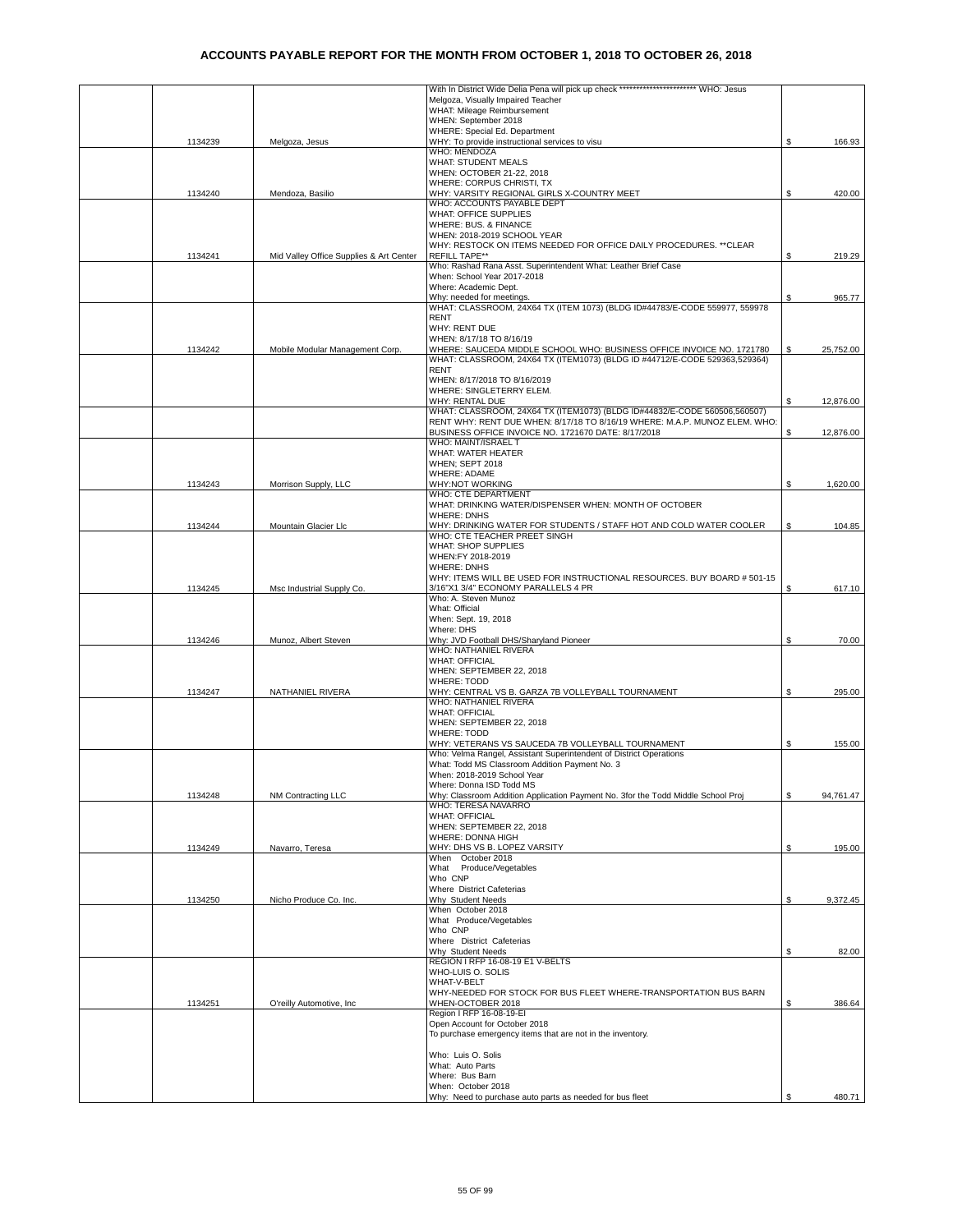|         |                            | WHO- I CARBALLO                                                                                                    |                |
|---------|----------------------------|--------------------------------------------------------------------------------------------------------------------|----------------|
|         |                            | WHERE-RM 302                                                                                                       |                |
|         |                            | WHAT- INSTRUCTIONAL MATERIAL WHEN-2018-19                                                                          |                |
|         |                            | WHY- TO PROVIDE STUDENTS WITH A SAFE AND NURTURING SCHOOL                                                          |                |
| 1134252 | Office Depot, Inc.         | ENVIRONMENT THAT SUPPORTS ACADEMIC SUCCESS ************************* BIC LINER                                     | S.<br>91.75    |
|         |                            | WHO- L GUERRERO<br>WHERE-RM 616                                                                                    |                |
|         |                            | WHEN-2018-19                                                                                                       |                |
|         |                            | WHAT- INSTRUCTIONAL MATERIAL                                                                                       |                |
|         |                            | WHY- TO PROVIDE STUDENT WITH A SAFE AND NURTURING SCHOOL ENVIRONMENT                                               |                |
|         |                            | THAT SUPPORTS ACADEMIC SUCCESS ******************** PEN HIGHLITHERS                                                | S.<br>84.01    |
|         |                            | <b>WHO: RIKA ORTIZ</b>                                                                                             |                |
|         |                            | WHAT: SCORE KEEPER                                                                                                 |                |
|         |                            | WHEN: OCTOBER 1, 2018                                                                                              |                |
| 1134253 | Ortiz, Rika                | WHERE: DONNA HIGH<br>WHY: DHS VS LA FERIA 9TH B                                                                    | \$<br>16.00    |
|         |                            | WHO: RIKA ORTIZ                                                                                                    |                |
|         |                            | WHAT: SCORE KEEPER                                                                                                 |                |
|         |                            | WHEN: SEPTEMBER 21, 2018                                                                                           |                |
|         |                            | WHERE: DONNA HIGH SCHOOL                                                                                           |                |
|         |                            | WHY: DHS VS LA FERIA 9TH                                                                                           | 16.00<br>S     |
|         |                            | <b>WHO: RIKA ORTIZ</b>                                                                                             |                |
|         |                            | WHAT: SCORE KEEPER<br>WHEN: SEPTEMBER 24, 2018                                                                     |                |
|         |                            | WHERE: DONNA HIGH SCHOOL                                                                                           |                |
|         |                            | WHY: DHS VS LA FERIA 9TH                                                                                           | \$<br>32.00    |
|         |                            | WHO: Evelyn Cardenas                                                                                               |                |
|         |                            | WHAT: Sensel 13 BTE Color: (93) Chestnut Brown Battery: 13 Child Packaging Three Year                              |                |
|         |                            | Standard Warranty (3 Yr Repair/Replace) Sticker, Sensei for HA Care Kit, Sensie (universal)                        |                |
| 1134254 | Oticon Inc                 | Safeline blister pack Undamped listening tube merchand                                                             | 994.50         |
|         |                            | What: Humorous Interp, Registration fees, Who: Angel Leal, Donna HS Theatre,<br>When: October 13, 2018.            |                |
|         |                            | Where: PSJA Southwest High School / TFA Meet.                                                                      |                |
| 1134255 | PSJA ISD                   | Why: Fees needed to be processed and paid in order to perform.                                                     | S.<br>480.00   |
|         |                            | WHO: TIM GARATE                                                                                                    |                |
|         |                            | WHAT: ATHLETES ENTRY FEES                                                                                          |                |
|         |                            | WHEN: SEPTEMBER 9, 2018                                                                                            |                |
|         |                            | WHERE: PALMVIEW GOLF COURSE-MCALLEN                                                                                |                |
| 1134256 | Palm View Golf Course      | WHY: JV GOLF TOURNAMENT                                                                                            | 142.00<br>S    |
|         |                            | Who: DNHS- Band<br>What: Mileage reimbursement                                                                     |                |
|         |                            | When: Sept. 2018                                                                                                   |                |
|         |                            | Where: DISD Fine Arts                                                                                              |                |
| 1134257 | Patlan, Rose Mary          | Why:Teachers work with HS and MS students                                                                          | \$<br>85.95    |
|         |                            | Who: RM Patlan-Band                                                                                                |                |
|         |                            | What: Mileage reimbursement                                                                                        |                |
|         |                            | When: August 2018                                                                                                  |                |
|         |                            | Where: DISD F.A.                                                                                                   |                |
|         |                            | Why: Teachers travel to work with HS and MS students<br>WHO: MERIAH PENA                                           | S<br>22.62     |
|         |                            | <b>WHAT: SCORE KEEPER</b>                                                                                          |                |
|         |                            | WHEN: SEPTEMBER 22, 2018                                                                                           |                |
|         |                            |                                                                                                                    |                |
|         |                            | WHERE: DONNA HIGH                                                                                                  |                |
| 1134258 | Pena, Meriah R.            | WHY: DHS VS B. LOPEZ VARSITY, JVL AND JVD                                                                          | \$<br>48.00    |
|         |                            | WHO: Sylvia Pena, Homebound Teacher WHAT: Mileage Reimbursement                                                    |                |
|         |                            | WHEN: September 2018                                                                                               |                |
|         |                            | WHERE: Special Ed. Dept                                                                                            |                |
| 1134259 | Pena, Sylvia               | WHY: To and from student homes to provide instruction to home bound students                                       | \$<br>291.90   |
|         |                            | What: Artwork Fee. DHS Choir cluster polo uniform shirts.                                                          |                |
|         |                            | Who: Mindy Bersalona, Donna HS Choir. When: Year round.<br>Where: School and community performances.               |                |
| 1134260 | Pepwear.llc                | Why: Uniform polos for performance. *Pepbuck Credit of \$50.00 shown in Quote #75415*                              | S<br>2,130.00  |
|         |                            | Mileage needed to be created month by month                                                                        |                |
|         |                            | Who: DNHS- Theatre                                                                                                 |                |
|         |                            | What: Mileage reimbursement                                                                                        |                |
|         |                            | When: Sept. 2018                                                                                                   |                |
|         |                            | Where: DISD Fine Arts                                                                                              |                |
| 1134261 | Perez, Annette             | Why: Teachers work with HS and MS student<br>WHAT? Reimbursement 9/25/18 Lunch/Dinner Meal                         | \$<br>97.34    |
|         |                            | WHO? Joe Perez PEIMS Director                                                                                      |                |
|         |                            | WHERE? San Marcos, Texas                                                                                           |                |
|         |                            | WHEN? Sept. 25th -27th 2018                                                                                        |                |
|         |                            | WHY? This 10th Anniversary 2018 TEAMS Users Group Conference has lot of updated for                                |                |
| 1134262 | Perez, Jose                | TEAMS on the Student and Finances                                                                                  | 83.57<br>\$    |
|         |                            | WHO: DONNA HIGH SCHOOL HOME INSTRUCTION TEACHER                                                                    |                |
|         |                            | <b>WHAT: MILEAGE</b><br>WHEN: AUGUST 2018                                                                          |                |
|         |                            | <b>WHERE: DHS</b>                                                                                                  |                |
| 1134263 | Pina, Lupita               | WHY: MILEAGE FOR HOME INSTRUCTION TEACHER                                                                          | \$<br>4.58     |
|         |                            | WHO: DONNA HIGH SCHOOL HOME INSTRUCTION TEACHER                                                                    |                |
|         |                            | <b>WHAT: MILEAGE</b>                                                                                               |                |
|         |                            | WHEN: SEPTEMBER 2018                                                                                               |                |
|         |                            | <b>WHERE: DHS</b>                                                                                                  |                |
|         |                            | WHY: MILEAGE FOR HOME INSTRUCTION TEACHER<br>WHAT: BE ALL YOU CAN BE DRUG FREE 2-SIDED SILICONE AWARENESS BRACELET | \$<br>35.81    |
|         |                            |                                                                                                                    |                |
|         |                            | WHERE: A.M. OCHOA ELEMENTARY                                                                                       |                |
|         |                            | WHO: A.M. OCHOA ELEMENTARY STUDENTS                                                                                |                |
| 1134264 | <b>Positive Promotions</b> | WHEN: RED RIBBON WEEK (OCT. 23 - 31, 2018)                                                                         | \$<br>687.65   |
|         |                            | WHO: PRECISE EMS LLC                                                                                               |                |
|         |                            | WHAT: AMBULANCE SERVICE                                                                                            |                |
|         |                            | WHEN: 2018-2019 SCHOOL YEAR<br>WHERE: DONNA HIGH, TODD AND AP SOLIS                                                |                |
|         |                            | WHY: A UIL REQUIREMENT THAT AN AMBULANCE SERVICE BE AT ALL SPORTING                                                |                |
| 1134265 | Precise EMS LLC            | EVENTS ** SEPTEMBER 2018**                                                                                         | \$<br>1,750.00 |
|         |                            | WHO- LEADERSHIP SGT                                                                                                |                |
|         |                            | WHERE-RM 101                                                                                                       |                |
|         |                            | WHAT- FUNDRAISER T SHIRTS<br>WHEN-2018-19                                                                          |                |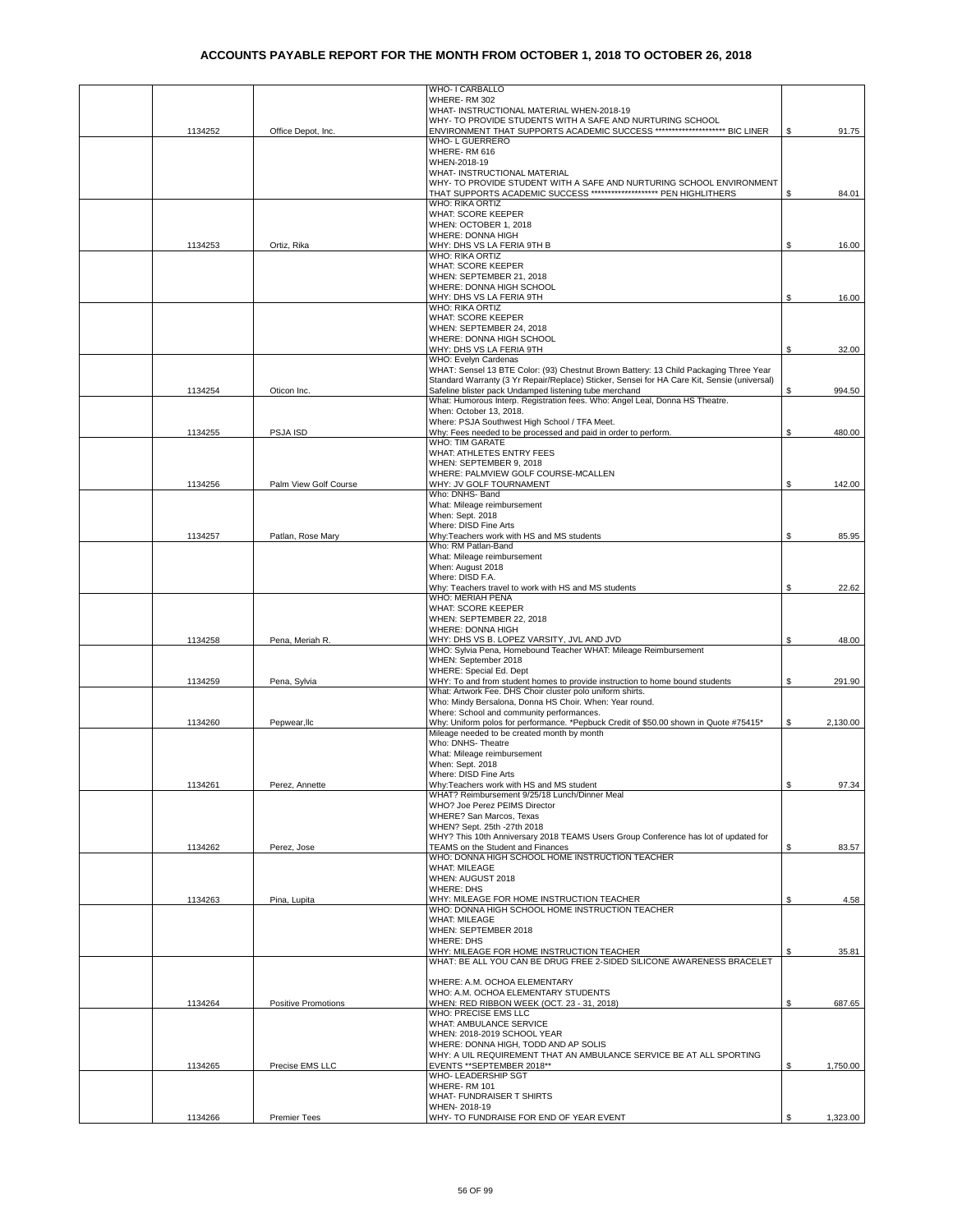|         |                                       | WHO: WA TODD MS                                                                                                              |     |           |
|---------|---------------------------------------|------------------------------------------------------------------------------------------------------------------------------|-----|-----------|
|         |                                       | WHAT: ANNUAL FEE FOR PLTW                                                                                                    |     |           |
|         |                                       | WHEN: 2018-2019<br>WHERE: WA TODD M.S.                                                                                       |     |           |
| 1134267 | Project Lead the Way, Inc.            | WHY: PARTICIPATION FEE PER CAMPUS FOR SCHOOL YEAR 2018-2019                                                                  | S   | 750.00    |
|         |                                       | #18384 WHO: DHS STUDENTS                                                                                                     |     |           |
|         |                                       | <b>WHAT: MISC ITEMS</b>                                                                                                      |     |           |
|         |                                       | WHEN: OCTOBER 9-11, 2018                                                                                                     |     |           |
| 1134268 | <b>Quality Rental Service</b>         | <b>WHERE: DHS</b><br>WHY: PSAT TESTING                                                                                       | \$. | 750.00    |
|         |                                       | Who: Carmen Quintero-Tamez                                                                                                   |     |           |
|         |                                       | What: Mileage                                                                                                                |     |           |
|         |                                       | When: September, 2018                                                                                                        |     |           |
|         |                                       | Where: PRS Program                                                                                                           |     |           |
| 1134269 | Quintero-Tamez, Carmen L              | Why: Reimbursement for fuel used Reimbursement for fuel used for the month of September,<br>WHO: Laura Quiroz, Diagnostician | S.  | 73.55     |
|         |                                       | WHAT: Mileage reimbursement                                                                                                  |     |           |
|         |                                       | WHEN: August 2018                                                                                                            |     |           |
|         |                                       | WHERE: Special Ed. Dept.                                                                                                     |     |           |
| 1134270 | Quiroz, Laura                         | WHY: to and from all campuses to assess and determine eligibility of student services<br>WHO: Laura Quiroz, Diagnostician    | \$  | 29.45     |
|         |                                       | WHAT: Mileage reimbursement                                                                                                  |     |           |
|         |                                       | WHEN: September 2018                                                                                                         |     |           |
|         |                                       | WHERE: Special Ed. Dept.                                                                                                     |     |           |
|         |                                       | WHY: to and from all campuses to assess and determine eligibility of student services                                        | \$  | 88.94     |
|         |                                       | WHO: CYNTHIA VIESCA<br>WHAT: STUDENT MEALS 9THD                                                                              |     |           |
|         |                                       | WHEN: OCTOBER 8, 2018                                                                                                        |     |           |
|         |                                       | WHERE: E. ELSA                                                                                                               |     |           |
| 1134271 | RAISING CANE'S 249                    | WHY: VOLLEYBALL DISTRICT MATCH                                                                                               | \$  | 197.70    |
|         |                                       | WHO: RAMIRO SOLIS<br>WHAT: STUDENT MEALS                                                                                     |     |           |
|         |                                       | WHEN: OCTOBER 2, 2018                                                                                                        |     |           |
|         |                                       | WHERE: B. PACE HIGH SCHOOL                                                                                                   |     |           |
| 1134272 | RAISING CANE'S RESTAURANTS, LLC       | WHY: VARSITY DISTRICT TEAM TENNIS MATCH                                                                                      | \$  | 110.33    |
|         |                                       | who: Veterans Middle School Math Professionals ( Michael Cole & Gabriel Gamez)                                               |     |           |
|         |                                       | what: registration fee for RGVCTM conference<br>when: Saturday, November 10, 2018 where: UT-RGV in Edinburg, Texas           |     |           |
| 1134273 | <b>RGVCTM</b>                         | why: Professional Growth                                                                                                     | \$  | 100.00    |
|         |                                       | WHO: TIMOTHY GARATE                                                                                                          |     |           |
|         |                                       | <b>WHAT: ENTRY FEES</b>                                                                                                      |     |           |
|         |                                       | WHEN: OCTOBER 15, 2018                                                                                                       |     |           |
|         |                                       | WHERE: SHARY MUNICIPAL GOLF COURSE-MISSION<br>WHY: JV GOLF TOURNAMENT                                                        |     |           |
| 1134274 | <b>RGVGCA</b>                         | Who: Julie Cazares, 2nd Grade Lead Teacher                                                                                   | S   | 112.00    |
|         |                                       | What: Pancake Fundraiser                                                                                                     |     |           |
|         |                                       | When: October 13, 2018                                                                                                       |     |           |
|         |                                       | Where: Weslaco, Texas                                                                                                        |     |           |
| 1134275 | RMH FRANCHISE CORPORATION             | Why: End of year field trip/activities<br>Who: Julie Cazares, 2nd Grade Lead Teacher                                         | \$  | 231.97    |
|         |                                       | What: Pancake Fundraiser                                                                                                     |     |           |
|         |                                       | When: October 13, 2018                                                                                                       |     |           |
|         |                                       | Where: Weslaco, Texas                                                                                                        |     |           |
| 1134276 | RMH FRANCHISE CORPORATION             | Why: End of year field trip/activities<br><b>WHO: THOMAS RUBIO</b>                                                           | \$  | 200.00    |
|         |                                       | <b>WHAT: OFFICIAL</b>                                                                                                        |     |           |
|         |                                       | WHEN: OCTOBER 1, 2018                                                                                                        |     |           |
|         |                                       | WHERE: DONNA HIGH                                                                                                            |     |           |
| 1134277 | RUBIO, THOMAS                         | WHY: DHS VS LA FERIA 9THB                                                                                                    | \$  | 55.00     |
|         |                                       | WHO: RAMIREZ, ADRIAN<br>WHAT: ATHLETIC OFFICIAL - MILEAGE                                                                    |     |           |
|         |                                       | WHEN: 9/21/18                                                                                                                |     |           |
|         |                                       | WHERE: DONNA NORTH HS                                                                                                        |     |           |
| 1134278 | Ramirez, Adrian                       | WHY: UIL REQUIREMENT (DNHS VS VALLEY VIEW                                                                                    | \$  | 105.00    |
|         |                                       | <b>WHO: STEPHEN RAMOS</b><br><b>WHAT: OFFICIAL</b>                                                                           |     |           |
|         |                                       | WHEN: SEPTEMBER 12, 2018                                                                                                     |     |           |
|         |                                       | WHERE: BENNIE LAPRADE STADIUM                                                                                                |     |           |
| 1134279 | Ramos, Stephen                        | WHY: DHS VS B. PACE JVD                                                                                                      | \$  | 115.00    |
|         |                                       | What: Teacher Supplies                                                                                                       |     |           |
|         |                                       | Who: Warehouse<br>Where: Warehouse                                                                                           |     |           |
|         |                                       | Why: Needed district wide                                                                                                    |     |           |
| 1134280 | Ray's Business Products               | When: School year 2018-2019                                                                                                  | \$  | 1,478.40  |
|         |                                       | Who: Hector Elizondo                                                                                                         |     |           |
|         |                                       | What: Registration fees<br>When; September 13, 2018                                                                          |     |           |
|         |                                       | Where: Region One Ediburg                                                                                                    |     |           |
|         |                                       | Why; Title 1 Parent and family engagement initiative Registration fees for Mr. Elizondo to                                   |     |           |
| 1134281 | Region 16 Education Service Center    | attend workshop #673947                                                                                                      | \$  | 50.00     |
|         |                                       | Where: Sauceda Middle School                                                                                                 |     |           |
|         |                                       | Who: Kathleen Estrada/Consultant                                                                                             |     |           |
|         |                                       | When: Saturday, October 6, 2018<br>Why: Training: Reading Strategies for ESL Students                                        |     |           |
| 1134282 | Region One Educational Service Center | What: Consulting Service Fee                                                                                                 | \$  | 1,300.00  |
|         |                                       | Who: David Chavez                                                                                                            |     |           |
|         |                                       | What: Payment for Region One Web Connection for Video Conference                                                             |     |           |
|         |                                       | Where: DISD<br>When: 2018-2019                                                                                               |     |           |
|         |                                       | Why: So the district can have video conference with Region One.                                                              | \$  | 8,000.00  |
|         |                                       | Who: DHS- M. Rivera                                                                                                          |     |           |
|         |                                       | What: T-TESS Workshop                                                                                                        |     |           |
|         |                                       | When: Sept 17-19, 2018                                                                                                       |     |           |
|         |                                       | Where: Edinburg, Texas<br>Why: Needs to have T-TESS workshop to observe and appraise Fine Arts Teachers.                     | \$  | 400.00    |
|         |                                       | WHO: Mrs. Stephanie Garza, Social Studies Director she is in charge of all Donna ISD                                         |     |           |
|         |                                       | Librarians WHAT:MEMBERSHIP RATE PER STUDENT \$3.10 TOTAL ENROLLMENT                                                          |     |           |
|         |                                       | (PEIMS 2017-2018 ENROLLMENT) 14,818                                                                                          |     |           |
|         |                                       | WHEN: 2018-2019 SCHOOL YEAR WHERE: ALL DONNA ISD CAMPUSES IN LIBR                                                            | \$  | 45,935.80 |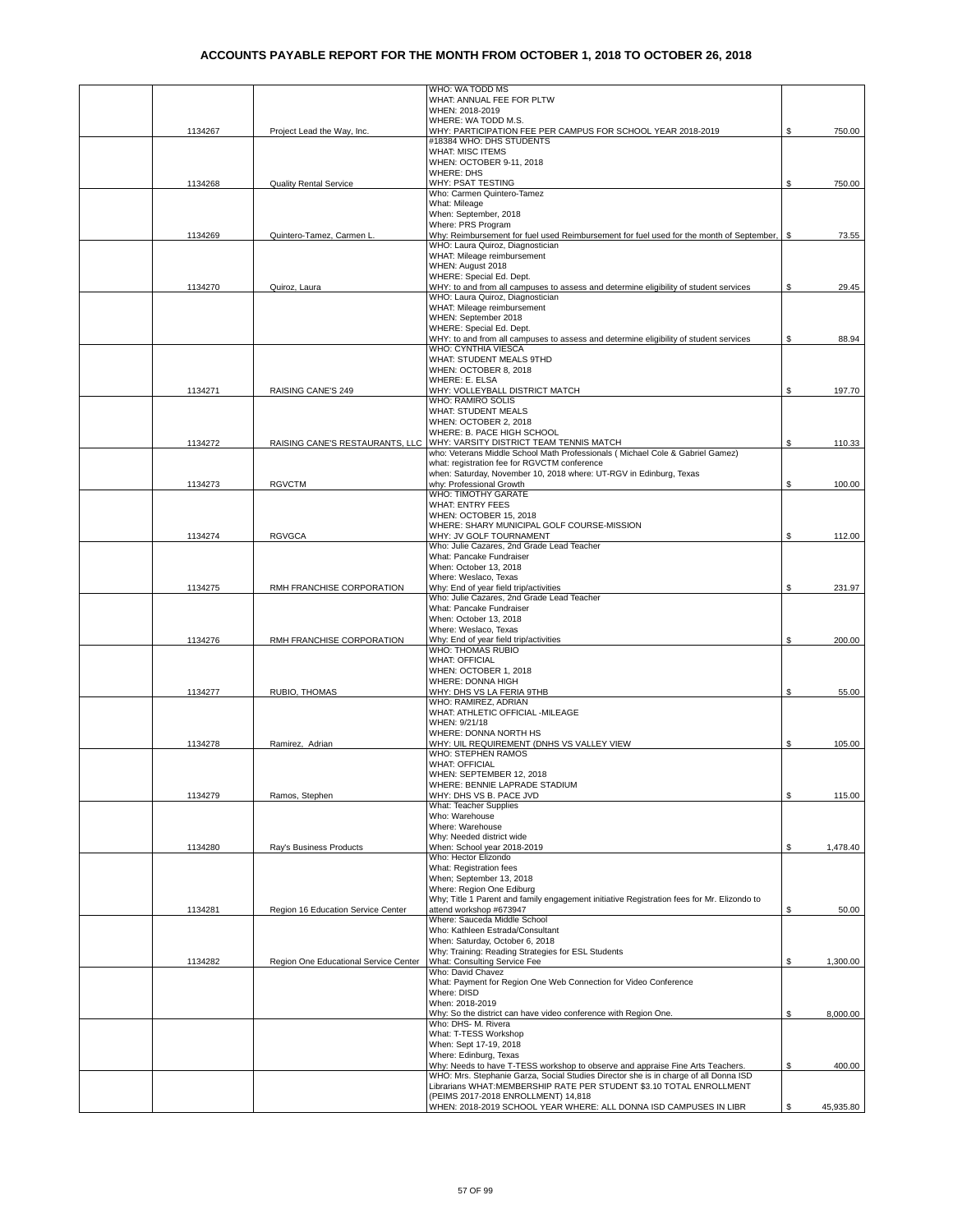|         |                                     | Ref: P.O.153797 Mileage needed to be month by month.                                                               |    |           |
|---------|-------------------------------------|--------------------------------------------------------------------------------------------------------------------|----|-----------|
|         |                                     | Who: DNHS- Choir                                                                                                   |    |           |
|         |                                     | What: Mileage reimbursement                                                                                        |    |           |
|         |                                     | When: Sept. 2018<br>Where: DISD Fine Arts                                                                          |    |           |
| 1134283 | Reyes A. Luis                       | Why:Teachers work with HS and MS students                                                                          | \$ | 94.23     |
|         |                                     | WHO: REYNA VICENTE IV                                                                                              |    |           |
|         |                                     | WHAT: ATHLETIC CHAIN OFFICIAL -MILEAGE                                                                             |    |           |
|         |                                     | WHEN: 9/21/18                                                                                                      |    |           |
|         |                                     | WHERE: DONNA NORTH HS                                                                                              |    |           |
| 1134284 | Reyna IV, Vicente                   | WHY: UIL REQUIREMENT (DNHS VS VALLEY VIEW                                                                          | \$ | 60.00     |
|         |                                     | Who: Vicente Reyna IV<br>What: Official                                                                            |    |           |
|         |                                     | When: Sept. 8, 2018                                                                                                |    |           |
|         |                                     | Where: Solis MS                                                                                                    |    |           |
|         |                                     | Why: 7A Football Solis/Mercedes                                                                                    | \$ | 105.00    |
|         |                                     | WHO: VICENTE REYNA III                                                                                             |    |           |
|         |                                     | <b>WHAT: OFFICIAL</b>                                                                                              |    |           |
|         |                                     | WHEN: SEPTEMBER 8, 2018<br>WHERE: A.P.SOLIS                                                                        |    |           |
| 1134285 | Reyna, Vicente III                  | WHY: A.P.SOLIS VS MERCEDES 8A                                                                                      | \$ | 105.00    |
|         |                                     | WHO: FELIPE RIVERA                                                                                                 |    |           |
|         |                                     | <b>WHAT: OFFICIAL</b>                                                                                              |    |           |
|         |                                     | WHEN: SEPTEMBER 21, 2018                                                                                           |    |           |
|         |                                     | <b>WHERE: TODD</b>                                                                                                 |    |           |
| 1134286 | Rivera, Felipe                      | WHY: TODD VS B. GARZA 7B VOLLEYBALL TOURNAMENT<br>WHO: Criselda Rodriguez, Occupational Therapist Assistant        | S. | 155.00    |
|         |                                     | WHAT: Mileage reimbursement                                                                                        |    |           |
|         |                                     | WHEN: September 2018                                                                                               |    |           |
|         |                                     | WHERE: Special Ed. Dept                                                                                            |    |           |
| 1134287 | Rodriguez, Criselda V.              | WHY: to provide occupational therapy to students as required by ARD.                                               | \$ | 129.23    |
|         |                                     | WHO: RODRIUGEZ, DAVID                                                                                              |    |           |
|         |                                     | WHAT: ATHLETIC OFFICIAL                                                                                            |    |           |
|         |                                     | WHEN: 10/5/18<br>WHERE: DONNA NORTH HIGH SCHOOL WHY: UIL REQUIREMENT (DNHS VS EDIN                                 |    |           |
| 1134288 | Rodriguez, David                    | NORTH) 1 GAME                                                                                                      | S. | 60.00     |
|         |                                     | WHO: JUAN RODRIGUEZ                                                                                                |    |           |
|         |                                     | <b>WHAT: OFFICIAL</b>                                                                                              |    |           |
|         |                                     | WHEN: SEPTEMBER 12, 2018                                                                                           |    |           |
|         |                                     | WHERE: BENNIE LAPRADE STADIUM                                                                                      |    |           |
| 1134289 | Rodriguez, Juan                     | WHY: DHS VS B. PACE JVD<br>Who: MCJROTC Students                                                                   | \$ | 115.00    |
|         |                                     | What: PT Equipment                                                                                                 |    |           |
|         |                                     | When: October 11, 2018                                                                                             |    |           |
|         |                                     | Where: MCJROTC Dept/ CTE Bldg                                                                                      |    |           |
|         |                                     | Why: students will use this equipment on a daily basis for physical fitness instruction/ and to                    |    |           |
| 1134290 | Rogue Fitness                       | get ready for upcoming competitions                                                                                | \$ | 2,410.62  |
|         |                                     | Who: Janie Gonzalez                                                                                                |    |           |
|         |                                     | What: Battery for Van #652<br>Where: Technology Dept.                                                              |    |           |
|         |                                     | When: Oct.2018                                                                                                     |    |           |
|         |                                     | Why: When van was serviced the battery was tested and was low and advised us to have it                            |    |           |
| 1134291 | Rudy's Auto Electric                | replaced Battery                                                                                                   | \$ | 116.00    |
|         |                                     | Who: Janie Gonzalez                                                                                                |    |           |
|         |                                     | What: Oil Change for Truck # 655 and wiper blades                                                                  |    |           |
|         |                                     | Where: Technology Dept.<br>When: Oct. 2018                                                                         |    |           |
|         |                                     | Why: Oil change is needed to keep the truck in running condition and to protect damage to                          | \$ | 88.95     |
|         |                                     | Who: Luis O. Solis                                                                                                 |    |           |
|         |                                     | What: Repair of Unit #47                                                                                           |    |           |
|         |                                     | Where: Bus Barn                                                                                                    |    |           |
|         |                                     | When: October 2018                                                                                                 |    |           |
| 1134292 | Rush Truck Center, Pharr            | Why: Unit #47 needs to be repaired.<br>When October 2018                                                           | \$ | 4,148.20  |
|         |                                     | What Equipment Repair/Ref.                                                                                         |    |           |
|         |                                     | Who CNP                                                                                                            |    |           |
|         |                                     | Where District Cafeterias                                                                                          |    |           |
| 1134293 | S A S General Building Services Inc | Why Student Needs                                                                                                  | \$ | 3,791.88  |
|         |                                     | Who: RosaMaria Campos, RN                                                                                          |    |           |
|         |                                     | What: Need P.O. for Yearly Lease on Oxygen tanks                                                                   |    |           |
|         |                                     | When: 2018-2019 School Year<br>Where: Stewart Oxygen Service (SOS) Why: S.O.S. Emergency Oxygen Inhalators for the |    |           |
| 1134294 |                                     | S.O.S. Technologies Steward Oxygen Ser period thru October 25,2018- through October 25, 2019 yearly I              | \$ | 720.00    |
|         |                                     | Who: Ernesto Salinas                                                                                               |    |           |
|         |                                     | What: Official                                                                                                     |    |           |
|         |                                     | When: Sept. 27, 2018                                                                                               |    |           |
|         |                                     | Where: Bennie La Prade Stadium<br>Why: 9D and JVD Football Redskins/Brownsville Lopez                              |    |           |
| 1134295 | SALINAS, ERNESTO JR.                | Who: David Chavez                                                                                                  | \$ | 50.00     |
|         |                                     | What: Landline and Internet charges Where: Disd.                                                                   |    |           |
|         |                                     | When: Oct. 2018                                                                                                    |    |           |
| 1134296 | SMARTCOM                            | Why: Payment is needed for the Telephone and Internet for staff and student.                                       | \$ | 14,198.80 |
|         |                                     | Who: Aide Sorrell                                                                                                  |    |           |
|         |                                     | What: Official<br>When: Sept. 18, 2018                                                                             |    |           |
|         |                                     | Where: Todd                                                                                                        |    |           |
| 1134297 | SORRELL, AIDE                       | Why: 8A Volleyball Todd/Weslaco Central                                                                            | \$ | 100.00    |
|         |                                     | WHO: DHS SCIENCE TEACHERS                                                                                          |    |           |
|         |                                     | WHAT: REGISTRATION FEES                                                                                            |    |           |
|         |                                     | WHEN: OCTOBER 31-NOVEMBER 3, 2018 WHERE: DHS TO FORT WORTH, TEXAS                                                  |    |           |
| 1134298 | <b>STAT</b>                         | WHY: 2018 CONFERENCE FOR THE ADVANCEMENT OF SCIENCE TEACHING<br>WHO: EMMA SAENZ                                    | \$ | 1,260.00  |
|         |                                     | <b>WHAT: OFFICIAL</b>                                                                                              |    |           |
|         |                                     | WHEN: OCTOBER 1, 2018                                                                                              |    |           |
|         |                                     | WHERE: DONNA HIGH                                                                                                  |    |           |
| 1134299 | Saenz, Emma Jean                    | WHY: DHS VS LA FERIA 9THB                                                                                          | \$ | 55.00     |
|         |                                     | WHO: SALAS DANNY<br>WHAT: ATHLETIC OFFICIAL -MILEAGE                                                               |    |           |
|         |                                     | WHEN: 9/21/18                                                                                                      |    |           |
|         |                                     | WHERE: DONNA NORTH HS                                                                                              |    |           |
| 1134300 | Salas, Danny                        | WHY: UIL REQUIREMENT (DNHS VS VALLEY VIEW                                                                          | \$ | 120.00    |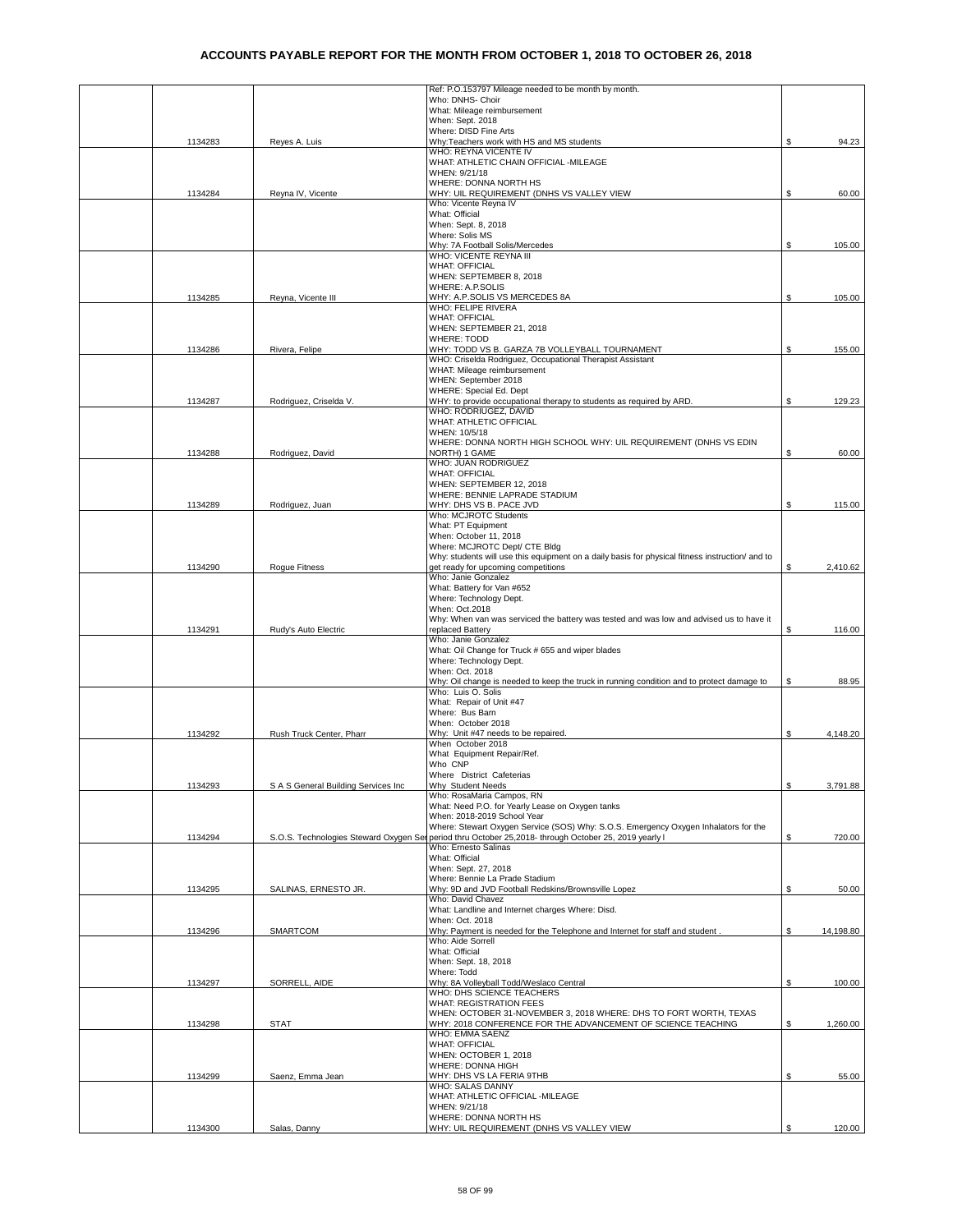|         |                                        | Who: D. Saldana-Band                                                                                    |    |           |
|---------|----------------------------------------|---------------------------------------------------------------------------------------------------------|----|-----------|
|         |                                        | What: Mileage reimbursement                                                                             |    |           |
|         |                                        | When: August 2018                                                                                       |    |           |
|         |                                        | Where: DISD F.A.<br>Why: Teachers travel to work with HS and MS students                                |    |           |
| 1134301 | Saldana, Daniel                        | Who: DNHS- Band                                                                                         | S  | 24.80     |
|         |                                        | What: Mileage reimbursement                                                                             |    |           |
|         |                                        | When: Sept. 2018                                                                                        |    |           |
|         |                                        | Where: DISD Fine Arts                                                                                   |    |           |
|         |                                        | Why:Teachers work with HS and MS students                                                               | \$ | 79.35     |
|         |                                        | Where: Sauceda Middle School                                                                            |    |           |
|         |                                        | Who: Laura Hernandez/ Asst. Principal When: School Year 2018-2019                                       |    |           |
|         |                                        | Why: To reward students for their Perfect Attendance Achievement                                        |    |           |
| 1134302 | Sam's Club                             | What:ASSORTED SNACKS<br>who salinas students classrooms                                                 | S. | 189.72    |
|         |                                        | what perfect attendance per classroom when classroom has to spell the word                              |    |           |
|         |                                        | ATTENDANCE. CLASSROOM WILL GET A LETTER FOR EVER DAY THEY HAVE                                          |    |           |
|         |                                        | PERFECT ATTENDANCE                                                                                      |    |           |
|         |                                        | WHEN THROUGH OUT THE YEAR WHERE SALINAS ELEM.                                                           | S. | 178.12    |
|         |                                        | WHO: DNHS BAND/COLORGUARD                                                                               |    |           |
|         |                                        | WHAT: DRINKS WHEN: OCT 13, 2018 WHERE: WESLACO, TEXAS                                                   |    |           |
|         |                                        | WHY: ITEMS ARE NEEDED FOR BAND STUDENTS WHO WILL COMPETING IN PRE-UIL                                   |    |           |
|         |                                        | PIGSKIN COMPETITION.<br>WHO: PRINCIPAL CRYSTAL GARZA                                                    | S  | 194.70    |
|         |                                        | WHERE: P.S. GARZA ELEMENTARY                                                                            |    |           |
|         |                                        | WHEN: OCT 3, 2018                                                                                       |    |           |
|         |                                        | WHAT: AFTER SCHOOL REWARDS                                                                              |    |           |
|         |                                        | WHY: INCENTIVES FOR A & B HONOR ROLE AND PERFECT ATTENDANCE                                             | S  | 414.96    |
|         |                                        | WHO: SAVAGE                                                                                             |    |           |
|         |                                        | <b>WHAT: SUPPLIES</b>                                                                                   |    |           |
|         |                                        | WHEN: 2018-2019 ATHLETIC SCHOOL YEAR<br>WHERE: DONNA NORTH                                              |    |           |
|         |                                        |                                                                                                         |    | 1.175.16  |
|         |                                        | WHY: ATHLETIC LAUNDRY, HYGEINE<br>ref: P.O.153737 Mileage needed to be created month by month           | S. |           |
|         |                                        | Who: DNHS- Mariachi                                                                                     |    |           |
|         |                                        | What: Mileage reimbursement                                                                             |    |           |
|         |                                        | When: Sept. 2018                                                                                        |    |           |
|         |                                        | Where: DISD Fine Arts                                                                                   |    |           |
| 1134303 | Sanchez, Marcos                        | Why:Teachers work with HS and MS students                                                               | \$ | 97.34     |
|         |                                        | Who: Ernesto Guerra, 1st Grade Gustavo Cazares, 5th Grade                                               |    |           |
|         |                                        | What: CAST Hotel Fees                                                                                   |    |           |
| 1134304 | Sheraton Fort Worth Hotel & Spa        | When: October 31-November 3, 2018 Where: Fort Worth, Texas<br>Why: Science Instructional Strategies     | \$ | 519.93    |
|         |                                        | What: Hotel Fees                                                                                        |    |           |
|         |                                        | When: Oct. 30 - Nov. 3, 2018                                                                            |    |           |
|         |                                        | Where: Fort Worth, TX                                                                                   |    |           |
|         |                                        | Who: Rama Chintapalli                                                                                   |    |           |
| 1134305 | Sheraton Fort Worth Hotel & Spa        | Why: Attending TSELA and CAST Conference                                                                | S  | 704.36    |
|         |                                        | WHO: ERICA HINOJOSA-JENNIFER RUIZ JOSEPH TENORIO-JOSHUA HILTON                                          |    |           |
|         |                                        | ANTHONY PINAL-JAIME PERALES LAURA MEDRANO-AUDREY FOX                                                    |    |           |
|         |                                        | WHAT: HOTEL STAY<br>WHEN: 10/31/18-11/03/18                                                             |    |           |
|         |                                        | WHERE: FORT WORTH, TX                                                                                   |    |           |
| 1134306 | Sheraton Fort Worth Hotel & Spa        | WHY: SCIENCE TEACHERS TRAINING FOR BIOLOGY, CHEM AND PHYSICS INOVATE                                    | S  | 2,113.08  |
|         |                                        | WHO: SUPERINTENDENT                                                                                     |    |           |
|         |                                        | <b>WHAT: MATERIAL</b>                                                                                   |    |           |
|         |                                        | WHEN: SEPT 2018                                                                                         |    |           |
|         |                                        | WHERE: ADMINISTRATION                                                                                   |    |           |
| 1134307 | Sherwin Williams                       | WHY: ADM REMOLDING PROJECT<br>Who: Savina Macias                                                        | S  | 758.15    |
|         |                                        | What; Registration Membership                                                                           |    |           |
|         |                                        | When: October 2018 to July 2019                                                                         |    |           |
|         |                                        | Where: M. Rivas Elementary                                                                              |    |           |
|         |                                        | Why; Book distributions through the Literacy Coalition to promote literacy awareness and                |    |           |
| 1134308 | South Texas Literacy Coalition         | services Membership                                                                                     | \$ | 125.00    |
|         |                                        | WHO: CTE JUAN GARZA, CONSTRUCTION TECH INSTRUCTOR                                                       |    |           |
|         |                                        | WHAT: SHOP SUPPLIES                                                                                     |    |           |
|         |                                        | WHEN: OCTOBER 2018                                                                                      |    |           |
| 1134309 | South Texas Moulding, Inc.             | WHERE: DONNA HIGH SCHOOL<br>WHY: ITEMS WILL BE USED FOR INSTRUCTIONAL RESOURCES FOR CTE STUDENTS        | \$ | 577.10    |
|         |                                        | <b>WHO: HASOM BRATLEY</b>                                                                               |    |           |
|         |                                        | WHEN: 9/1/18                                                                                            |    |           |
|         |                                        | WHERE:MERCEDES                                                                                          |    |           |
| 1134310 | South-Wen, Inc.                        | WHY: BOYS/GIRLS CROSS COUNTRY MEET WHAT: MEALS FOR ATHLETES                                             | \$ | 130.78    |
|         |                                        | When October 2018                                                                                       |    |           |
|         |                                        | What<br>Milk/Juice                                                                                      |    |           |
|         |                                        | Who CNP<br>Where District Cafeterias                                                                    |    |           |
| 1134311 | Southern Foods Group, LLC dba Oak Farr | Why Student Needs                                                                                       | \$ | 5,536.30  |
|         |                                        | When October 2018                                                                                       |    |           |
|         |                                        | What Milk/Juice                                                                                         |    |           |
|         |                                        | Who CNP                                                                                                 |    |           |
|         |                                        | Where District Cafeterias                                                                               |    |           |
|         |                                        | Why Student Needs                                                                                       | \$ | 6,403.14  |
|         |                                        | When October 2018                                                                                       |    |           |
|         |                                        | What Milk/Juice<br>Who CNP                                                                              |    |           |
|         |                                        | Where District Cafeterias                                                                               |    |           |
|         |                                        | Why Student Needs                                                                                       | \$ | 5,740.42  |
|         |                                        | When October 2018                                                                                       |    |           |
|         |                                        | What Milk/Juice                                                                                         |    |           |
|         |                                        | Who CNP                                                                                                 |    |           |
|         |                                        | Where District Cafeterias                                                                               |    |           |
|         |                                        | Why Student Needs<br>Need to pay remaining balance from invoice 11952474-032 Ref PO 151376 Who: Luis O. | \$ | 13,007.50 |
|         |                                        | Solis                                                                                                   |    |           |
|         |                                        | What: Outstanding balance from invoice 119532474-032                                                    |    |           |
|         |                                        | Where: Bus Barn                                                                                         |    |           |
| 1134312 | Sprint                                 | When: October 2018                                                                                      | \$ | 31.80     |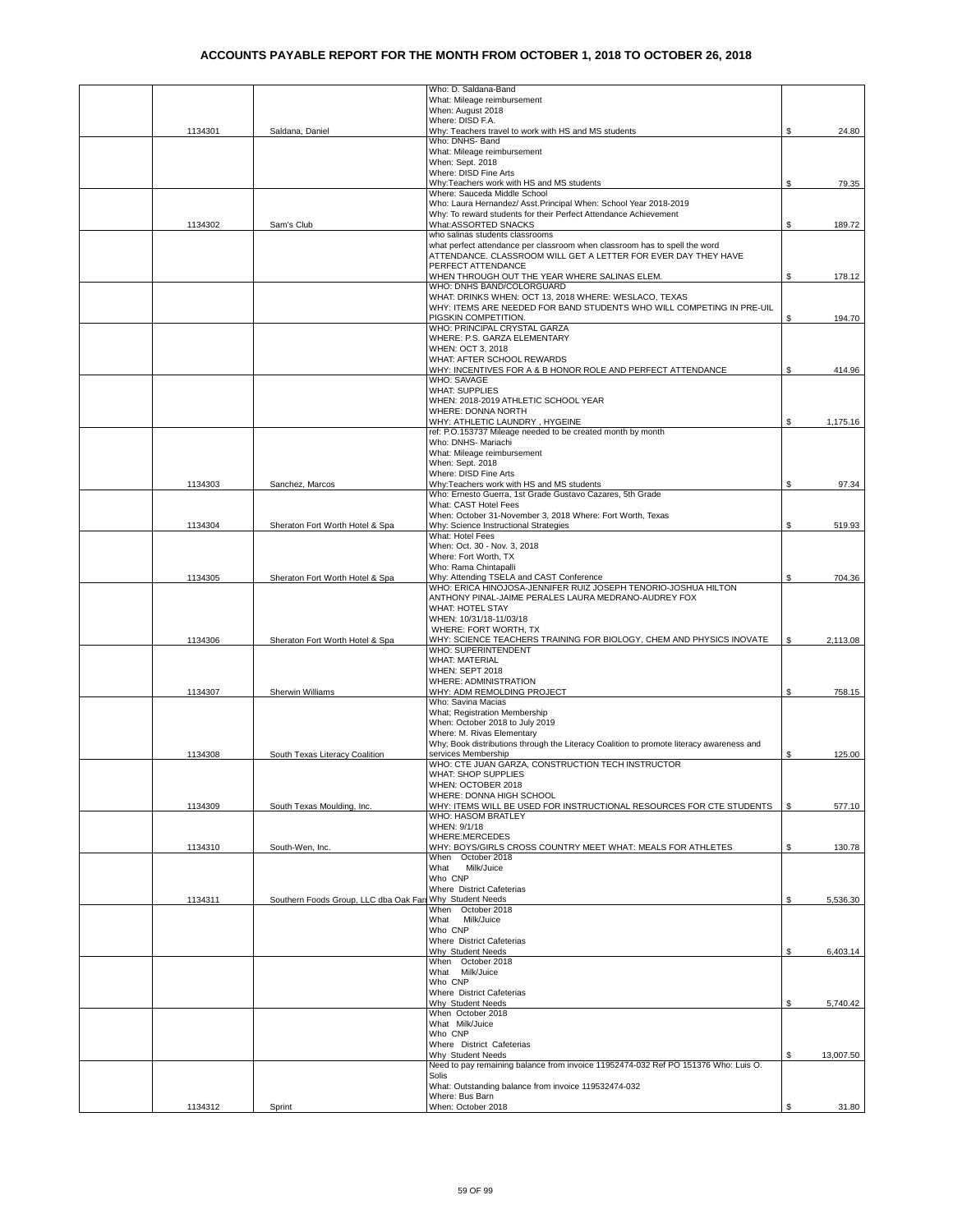|         |                            | Who: David Chavez                                                                                                                  |    |          |
|---------|----------------------------|------------------------------------------------------------------------------------------------------------------------------------|----|----------|
|         |                            | What Wireless service for DISD Employee's Where: DISD<br>When: 8/27/2018-9/26/2018                                                 |    |          |
|         |                            | Why: So employee's can have internet service while away from the office to work on daily                                           |    |          |
| 1134313 | Sprint                     | assigned duties.                                                                                                                   | \$ | 3,752.54 |
|         |                            | Who: David Chavez                                                                                                                  |    |          |
|         |                            | What: Wireless service                                                                                                             |    |          |
|         |                            | Where: DISD                                                                                                                        |    |          |
|         |                            | When: 8/27/2018-9/26/2018<br>Why: So employee's can have wireless service while away from the office to work on                    |    |          |
| 1134314 | Sprint                     | assigned duties wireless service                                                                                                   | \$ | 959.21   |
|         |                            | WHO: R. ALVAREZ/C. RAMIREZ                                                                                                         |    |          |
|         |                            | WHAT: STUDENT AND STAFF MEALS                                                                                                      |    |          |
|         |                            | WHEN: OCTOBER 5, 2018                                                                                                              |    |          |
|         |                            | WHERE: CUELLAR-WESLACO                                                                                                             |    |          |
| 1134315 | Subway #34928              | WHY: VOLLEYBALL TOURNAMENT 7THB<br>WHO: R. ALVAREZ/D. ALVAREZ                                                                      | S  | 108.00   |
|         |                            | <b>WHAT: STUDENT MEALS</b>                                                                                                         |    |          |
|         |                            | WHEN: OCTOBER 6, 2018                                                                                                              |    |          |
|         |                            | <b>WHERE: SAUCEDA</b>                                                                                                              |    |          |
|         |                            | WHY: VOLLEYBALL TOURNAMENT 8THB                                                                                                    | S  | 72.00    |
|         |                            | WHO: R. ALVAREZ/S. SOTO<br>WHAT: STUDENT MEALS                                                                                     |    |          |
|         |                            | WHEN: OCTOBER 6, 2018                                                                                                              |    |          |
|         |                            | WHERE: MARY HOGE                                                                                                                   |    |          |
|         |                            | WHY: VOLLEYBALL TOURNAMENT 7THA                                                                                                    | \$ | 66.00    |
|         |                            | What: Pre TAEA Conference registration fees.                                                                                       |    |          |
|         |                            | Who: Janie Martinez, Victoria Avila, Veronica Mercado, Christian Palacios and Ramiro Paz.                                          |    |          |
|         |                            | When: November 8-10, 2018.<br>Where: McAllen Convention Center. Why: Fees needed to be paid and sent off in order to               |    |          |
| 1134316 | <b>TAEA Headquarters</b>   | who: Veterans Middle School Professionals (Deanna Cavazos & Rosalinda Perez)                                                       | S  | 1,050.00 |
|         |                            | what: registration fee for the Tapherd 95th Annual Convention                                                                      |    |          |
|         |                            | when: November 28-December 1, 2018 where: Moody Gardens in Galveston, Texas why:                                                   |    |          |
| 1134317 | <b>TAHPERD</b>             | Professional Growth Goal                                                                                                           | S  | 330.00   |
|         |                            | WHO: DHS ADMINS NANCY L. CASTILLO, PRINCIPAL JESSICA CARRIZALES, DEAN                                                              |    |          |
|         |                            | LISA MCCANDLESS, DEAN<br><b>WHAT: REGISTRATION FEES</b>                                                                            |    |          |
|         |                            | WHEN: NOVEMBER 11-14, 2018                                                                                                         |    |          |
|         |                            | WHERE: DHS TO AUSTIN, TEXAS                                                                                                        |    |          |
| 1134318 | <b>TASA</b>                | WHY: TEXAS ASSESSMENT CONFERENCE                                                                                                   | \$ | 980.00   |
|         |                            | WHAT: MEMBERSHIP DUES                                                                                                              |    |          |
|         |                            | <b>WHEN: FY 2019</b>                                                                                                               |    |          |
|         |                            | WHERE: BUSINESS OFFICE                                                                                                             |    |          |
|         |                            | WHY: MEMBERSHIP DUES<br>WHO: NYDIA RODRIGUEZ MEMBERSHIP ID#43119                                                                   | \$ | 135.00   |
| 1134319 | <b>TASBO</b>               | WHAT: M/S RENEWAL                                                                                                                  |    |          |
|         |                            | WHERE: A/P DEPT                                                                                                                    |    |          |
|         |                            | WHEN: ACADEMIC SCHOOL YEAR 18*19 WHY: TO BE IN COMPLIANCE WITH TEA                                                                 |    |          |
|         |                            | GUIDELINES AND ELIGIBLE TO PARTICIPATE, ATTEND WORKSHOPS AND                                                                       |    |          |
|         |                            | <b>CONFERENCES</b>                                                                                                                 |    |          |
| 1134320 | <b>TASBO</b>               | WHO:BRENDA L. VASQUEZ<br>WHAT: M/S RENEWAL                                                                                         | \$ | 135.00   |
|         |                            | WHERE: A/P DEPT                                                                                                                    |    |          |
|         |                            | WHEN: ACADEMIC SCHOOL YEAR 18*19 WHY: TO BE IN COMPLIANCE WITH TEA                                                                 |    |          |
|         |                            | GUIDELINES AND ELIGIBLE TO PARTICIPATE, ATTEND WORKSHOPS AND                                                                       |    |          |
|         |                            | CONFERENCES                                                                                                                        |    |          |
|         |                            | <b>WHO:DELIA GARCIA</b>                                                                                                            | \$ | 135.00   |
|         |                            | WHAT: M/S RENEWAL                                                                                                                  |    |          |
|         |                            | WHERE: A/P DEPT<br>WHEN: ACADEMIC SCHOOL YEAR 18*19 WHY: TO BE IN COMPLIANCE WITH TEA                                              |    |          |
|         |                            | GUIDELINES AND ELIGIBLE TO PARTICIPATE, ATTEND WORKSHOPS AND                                                                       |    |          |
|         |                            | <b>CONFERENCES</b>                                                                                                                 |    |          |
|         |                            | WHO: JUANA AIDA GRACIA                                                                                                             | \$ | 135.00   |
|         |                            | WHAT: M/S RENEWAL                                                                                                                  |    |          |
|         |                            | WHERE: A/P DEPT                                                                                                                    |    |          |
|         |                            | WHEN: ACADEMIC SCHOOL YEAR 18*19 WHY: TO BE IN COMPLIANCE WITH TEA<br>GUIDELINES AND ELIGIBLE TO PARTICIPATE, ATTEND WORKSHOPS AND |    |          |
|         |                            | <b>CONFERENCES</b>                                                                                                                 | \$ | 135.00   |
|         |                            | WHAT: M/S RENEWAL                                                                                                                  |    |          |
|         |                            | WHERE: A/P DEPT                                                                                                                    |    |          |
|         |                            | WHEN: ACADEMIC SCHOOL YEAR 18*19 WHY: TO BE IN COMPLIANCE WITH TEA                                                                 |    |          |
|         |                            | GUIDELINES AND ELIGIBLE TO PARTICIPATE, ATTEND WORKSHOPS AND                                                                       |    |          |
|         |                            | <b>CONFERENCES</b>                                                                                                                 | \$ |          |
|         |                            | WHO:SAN JUANITA LOPEZ<br>WHO- AP SOLIS TASC                                                                                        |    | 135.00   |
|         |                            | WHERE- AP SOLIS                                                                                                                    |    |          |
|         |                            | WHEN-2018-19                                                                                                                       |    |          |
|         |                            | <b>WHAT-FEES</b>                                                                                                                   |    |          |
| 1134321 | <b>TASC</b>                | WHY- TO PAY FOR YEARLY FEES                                                                                                        | \$ | 85.00    |
|         |                            | WHO: TASO RIO GRANDE<br><b>WHAT: OFFICIALS</b>                                                                                     |    |          |
|         |                            | WHEN: AUGUST 23, 2018                                                                                                              |    |          |
|         |                            | WHERE: BENNIE LAPRADE STADIUM                                                                                                      |    |          |
| 1134322 | TASO, Rio Grande Chapter   | WHY: DHS VS ECONOMEDES JV AND 9TH                                                                                                  | \$ | 250.00   |
|         |                            | WHO: TASO RIO GRANDE                                                                                                               |    |          |
|         |                            | <b>WHAT: OFFICIALS</b>                                                                                                             |    |          |
|         |                            | WHEN: AUGUST 23, 2018<br>WHERE: BENNIE LAPRADE STADIUM                                                                             |    |          |
|         |                            | WHY: DHS VS ECONOMEDES VARSITY                                                                                                     | \$ | 125.00   |
|         |                            | WHO: CTE PRISCILLA JIMENEZ, IT INSTRUCTOR                                                                                          |    |          |
|         |                            | <b>WHAT: SITE LICENSE</b>                                                                                                          |    |          |
|         |                            | WHEN: 2018 - 2019 SCHOOL YEAR WHERE: DONNA HIGH SCHOOL                                                                             |    |          |
| 1134323 | <b>TESTOUT CORPORATION</b> | WHY: TESTING MODULES                                                                                                               | \$ | 5,220.00 |
|         |                            | WHO: TEACHERS YVONNE WADE AND ROSALINDA AREVALO<br>WHAT: TFLA REGISTRATION FEE                                                     |    |          |
|         |                            | WHEN: OCTOBER 25 THRU OCTOBER 27,2018                                                                                              |    |          |
|         |                            | <b>WHERE:SAN ANTONIO TEXAS</b>                                                                                                     |    |          |
| 1134324 | <b>TFLA</b>                | WHY: TEXAS FOREGIN LANGUAGE CONFRENCE                                                                                              | \$ | 400.00   |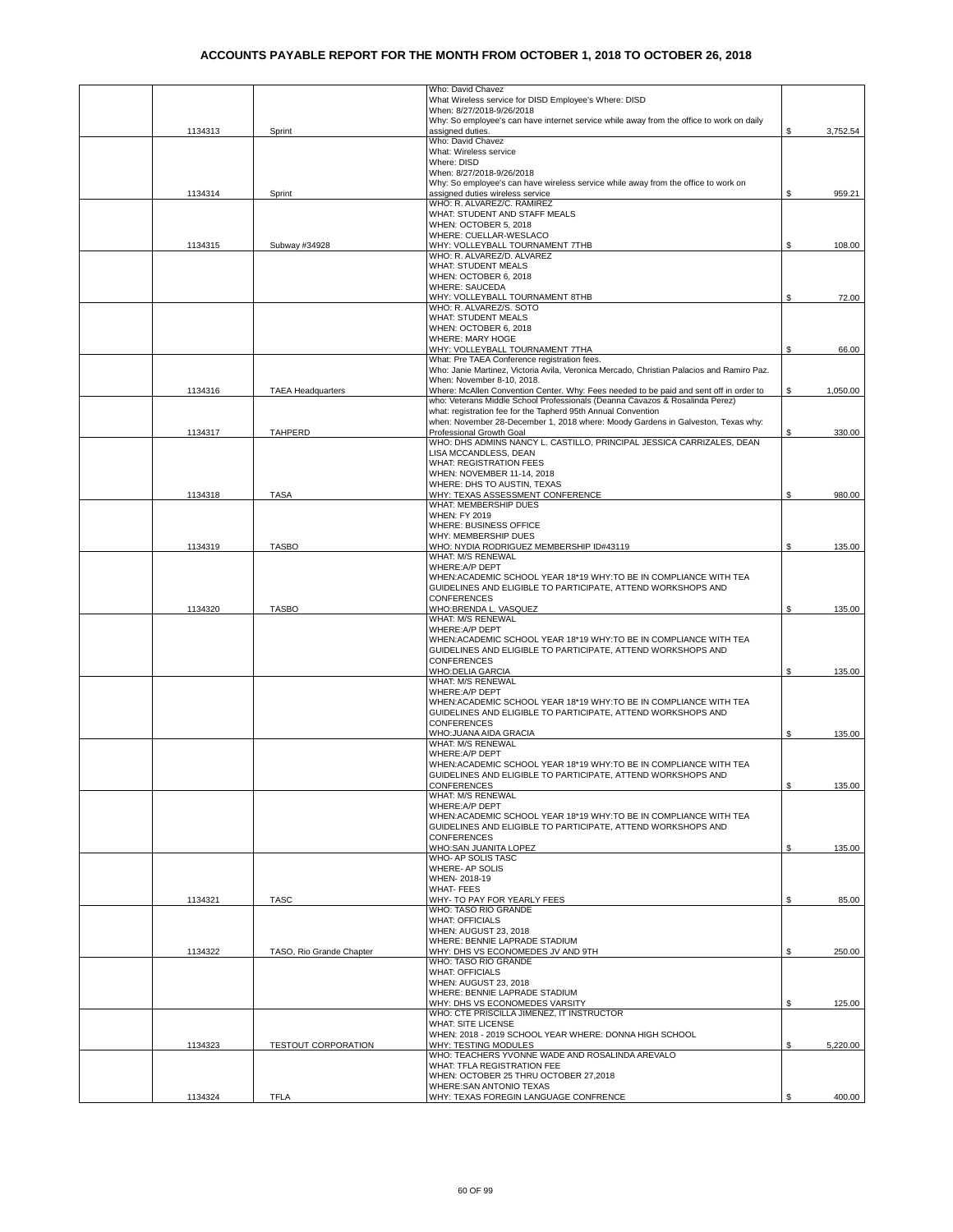|         |                                                                       | 1 BUS X 20 MILES X \$2.40 MILEAGE RATE = \$48.00 FOR TRIP TRIP TRACKER ID: 12736                                                                     |    |          |
|---------|-----------------------------------------------------------------------|------------------------------------------------------------------------------------------------------------------------------------------------------|----|----------|
|         |                                                                       | WHO: CTE HEALTH SCIENCE INSTRUCTORS MARIA CANTU, MARIO MEDRANO<br>WHAT: TRANSPORTATION WHEN: WEDNESDAY, OCTOBER 10, 2018 WHERE: KNAPP                |    |          |
| 1134325 | TRANSPORTATION DEPT                                                   | MEDICAL CENTER<br>What: DISD Bus Mileage. (15 miles @ \$2.40 per x 2 buses)                                                                          |    | 119.25   |
|         |                                                                       | Who: Alexa Salas, AP Solis Choir.                                                                                                                    |    |          |
|         |                                                                       | When: October 9, 2018.<br>Where: Donna HS Fine Arts / Fall Concert. Why: Transportation.                                                             |    |          |
|         |                                                                       | Trip Tracker #12636.                                                                                                                                 | S  | 63.00    |
|         |                                                                       | What: DISD Bus Mileage. (25 miles @ \$2.40 per x 5 buses and 1 trailer)<br>Who: Matias Rivera, Donna HS Band.                                        |    |          |
|         |                                                                       | When: October 6, 2018.                                                                                                                               |    |          |
|         |                                                                       | Where: Mercedes High School Football Stadium - UIL Pre Marching Contest.                                                                             |    |          |
|         |                                                                       | Why: Transportation.<br>Trip Tracker #12694.                                                                                                         | \$ | 900.00   |
|         |                                                                       | <b>WHO: DNHS SENIORS</b>                                                                                                                             |    |          |
|         |                                                                       | WHAT: BUS MILEAGE<br>WHEN: 09/25/18                                                                                                                  |    |          |
|         |                                                                       | <b>WHERE: DHS</b>                                                                                                                                    |    |          |
|         |                                                                       | WHY: COLLEGE AWARENESS, EVENT WHICH WILL ALLOW STUDENTS TO BEGIN<br>THEIR COLLEGE AND CAREER PATH, FUTURE AND GOALS                                  |    |          |
|         |                                                                       | REQUESTOR; A. SOZA                                                                                                                                   | \$ | 808.50   |
|         |                                                                       | WHO: Sergio Lopez, Special Olympics Coordinator                                                                                                      |    |          |
|         |                                                                       | WHAT: In Valley Mileage<br>WHEN: October 03, 2018                                                                                                    |    |          |
|         |                                                                       | WHERE: Pin's and Cue's Bowling, Weslaco, Texas                                                                                                       |    |          |
|         |                                                                       | WHY: Special Olympic Team practice for Area I competition<br>WHO: Sergio Lopez, Special Olympics Coordinator                                         | \$ | 151.80   |
|         |                                                                       | WHAT: In Valley Mileage for 2 buses                                                                                                                  |    |          |
|         |                                                                       | WHEN: October 04, 2018<br>WHERE: Pin's and Cue's Bowling, Weslaco, Texas                                                                             |    |          |
|         |                                                                       | WHY: Special Olympic Team practice for Area I competition                                                                                            | \$ | 607.20   |
|         |                                                                       | Who: Rashad Rana and Sylvia Vela What: Registration Fees Curriculum Leadership<br>Academy XXIV                                                       |    |          |
|         |                                                                       | When: October 11-12, 2018, Nov. 8-9, 2018 and January 10-11, 2019                                                                                    |    |          |
|         |                                                                       | Where: Weslaco, Texas                                                                                                                                |    |          |
| 1134326 | <b>Texas ASCD</b>                                                     | Why: To Attend the Texas ASCD Curriculum Leadership Academy XXIV Regi<br>What: Student & Staff Registration fees. Who: Janet Garcia, Donna HS Dance. | \$ | 3,000.00 |
|         |                                                                       | When: January 9-12, 2019 / Houston, Texas.                                                                                                           |    |          |
|         |                                                                       | Where: Houston Marriot Marquis Hotel & Convention Center / Houston, Texas. Why: Payment<br>needed processed before conference.                       |    |          |
| 1134327 | Texas Dance Educators' Association (T.D                               | *Pleas                                                                                                                                               | \$ | 550.00   |
|         |                                                                       | <b>WHAT: GAS SERVICES</b><br>WHEN: 8/27/18 - 9/27/18                                                                                                 |    |          |
|         |                                                                       | WHERE: DONNA ISD                                                                                                                                     |    |          |
|         |                                                                       | WHY: SERVICES RENDERED                                                                                                                               |    |          |
| 1134328 | <b>Texas Gas Service</b>                                              | <b>WHO: DISTRICT</b><br>Who: Maria Alicia Gonzalez                                                                                                   | S  | 1,393.95 |
|         |                                                                       | What: License Renewal & Background checks                                                                                                            |    |          |
|         |                                                                       | When: School Year 2018/2019<br>Where: PRS Program                                                                                                    |    |          |
|         |                                                                       | Why: Need daycare license Send payment to: P.O Box 149055 Austin, Tx. 78714 Renewal                                                                  |    |          |
| 1134329 |                                                                       | Texas Health and Human Services Comm for daycare license and background check. 1) Cr<br>Where: Sauceda Middle School                                 | \$ | 72.00    |
|         |                                                                       | Who: Gustavo Villegas/Band Director When: School Year 2018-2019                                                                                      |    |          |
| 1134330 | Texas Music Festivals, LLC                                            | Why: Band Shirts needed for upcoming pep rallies and other performance.<br>What: Lidan                                                               | \$ | 759.00   |
|         |                                                                       | WHO: CTE MARISSA CASTILLO, EDUCATION AND TRAINING INSTRUCTOR                                                                                         |    |          |
|         |                                                                       | WHAT: SITE CURRICULUM<br>WHEN: 2018 - 2019 SCHOOL YEAR                                                                                               |    |          |
|         |                                                                       | WHERE: DONNA HIGH SCHOOL                                                                                                                             |    |          |
| 1134331 | The Curriculum Center for Family and Con WHY: INSTRUCTIONAL RESOURCES |                                                                                                                                                      | \$ | 500.00   |
|         |                                                                       | WHO- AP SOLIS FACULTY<br>WHERE- AP SOLIS                                                                                                             |    |          |
|         |                                                                       | WHEN-2018-19                                                                                                                                         |    |          |
| 1134332 | The Perfect 10                                                        | <b>WHAT-SHIRTS</b><br>WHY- SCHOOL SPIRIT                                                                                                             | \$ | 109.00   |
|         |                                                                       | WHO: TIMOTHY GARATE                                                                                                                                  |    |          |
|         |                                                                       | <b>WHAT: ENTRY FEES</b><br>WHEN: OCTOBER 5-6, 2018                                                                                                   |    |          |
|         |                                                                       | WHERE: TIERRA SANTA GOLF COURSE WESLACO                                                                                                              |    |          |
| 1134333 | Tierra Santa                                                          | WHY: VARSITY GOLF TOURNAMENT<br>What: Paint W/C 5ml Viridian. Pottery glazes.                                                                        | S  | 360.00   |
|         |                                                                       | Who: Ramiro Paz, Donna HS Art.                                                                                                                       |    |          |
|         |                                                                       | When: 2018-2019 School Year.<br>Where: Donna High School, Room 151. Why: Supplies and items needed for Art II, III and AP                            |    |          |
| 1134334 | Triarco Arts & Crafts                                                 | Art classes                                                                                                                                          | \$ | 1,051.48 |
|         |                                                                       | WHO: DNHS HESTEC STUDENTS<br><b>WHAT: FEES</b>                                                                                                       |    |          |
|         |                                                                       | WHEN: 10/05/18                                                                                                                                       |    |          |
|         |                                                                       | WHERE: BROWNSVILLE, TX W                                                                                                                             |    |          |
| 1134335 | <b>UTRGV</b>                                                          | HY: STUDENT WILL BE COMPETING IN UTRGV HESTECS ROBOTIC DAY REQUESTOR:<br><b>DANIEL PALLAIS</b>                                                       | \$ | 125.00   |
|         |                                                                       | When October 2018                                                                                                                                    |    |          |
|         |                                                                       | What Safety Mats<br>Who CNP                                                                                                                          |    |          |
|         |                                                                       | Where District Cafeterias                                                                                                                            |    |          |
| 1134336 | Unifirst Corporation Texas Industrial Servi Why Student Needs         | BUYBOARD 507-16                                                                                                                                      | \$ | 220.21   |
|         |                                                                       | WHO: DONNA HIGH SCHOOL                                                                                                                               |    |          |
|         |                                                                       | <b>WHAT: MATS</b><br>WHEN: SEPTEMBER 3, 2018                                                                                                         |    |          |
|         |                                                                       | WHERE: DONNA HIGH SCHOOL                                                                                                                             |    |          |
| 1134337 |                                                                       | Unifirst Corporation Texas Industrial Servi WHY: MATS FOR BEAUTIFICATION 33 MATS 4X6<br>BUYBOARD 507-16 1-MAT 3X5 3-MAT 4X6 24" DRY MOP 36" DRY MOP  | \$ | 264.00   |
|         |                                                                       | WHO-LUIS O. SOLIS                                                                                                                                    |    |          |
|         |                                                                       | WHAT-MATS AND DRY MOPS<br>WHY-NEEDED FOR ENTRANCE OF DOORS AND CLEANING FLOORS                                                                       |    |          |
|         |                                                                       | WHERE-TRANSPORTATION BUS BARN WHEN-SCHOOL YEAR 2018-2019                                                                                             | S  | 42.80    |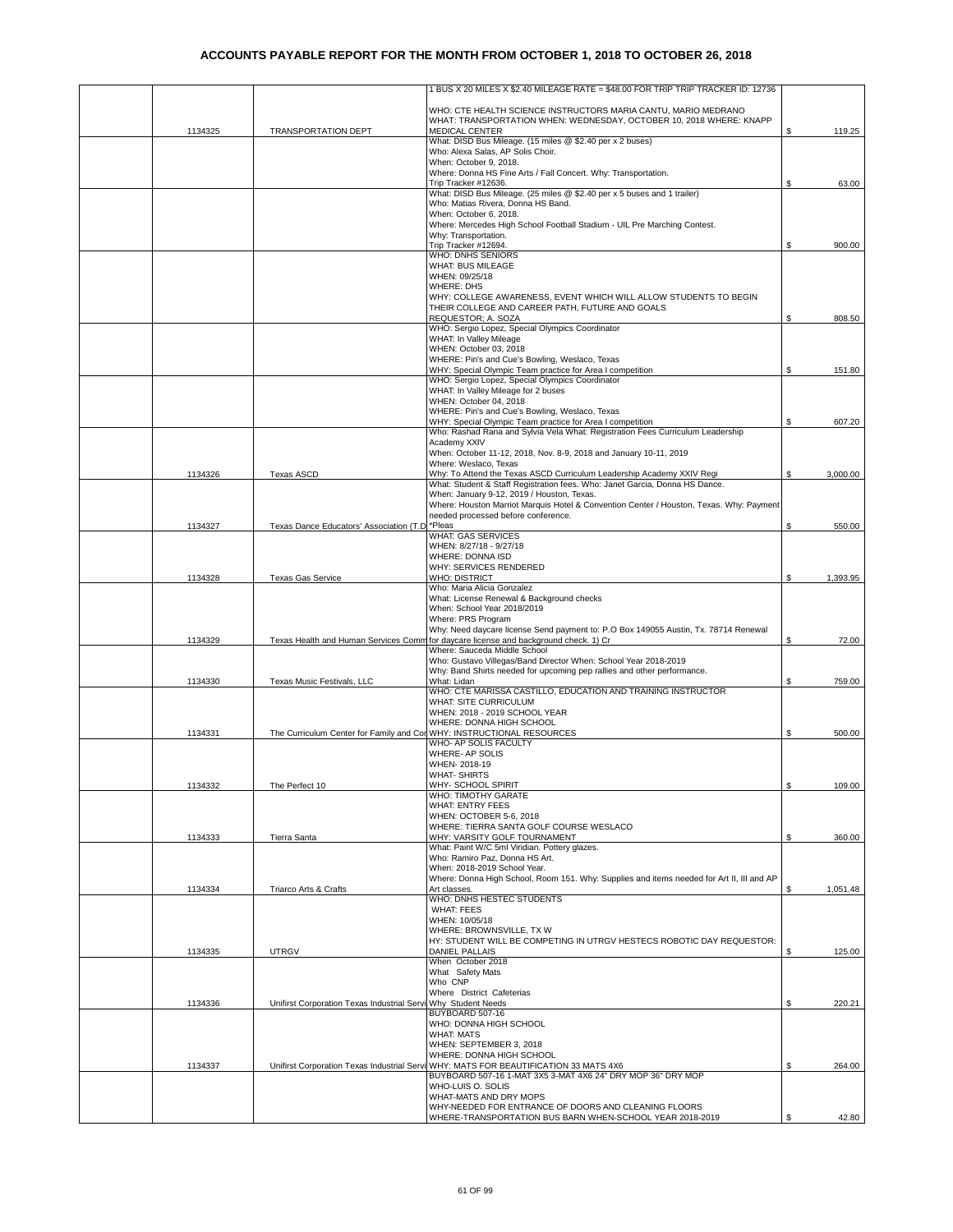|         |                                                              | MAT/MOPS ******************                                                              |    |          |
|---------|--------------------------------------------------------------|------------------------------------------------------------------------------------------|----|----------|
|         |                                                              | BUY BOARD 507-16 DIP ATTACHED                                                            |    |          |
|         |                                                              | WHO: MAINT/URBAN G                                                                       |    |          |
|         |                                                              | <b>WHAT: MOPS/MATS</b>                                                                   |    |          |
|         |                                                              | WHEN; SEPT 2018                                                                          |    |          |
|         |                                                              | <b>WHERE: MAINT</b>                                                                      |    |          |
| 1134337 | Unifirst Corporation Texas Industrial Servi WHY: MOPS NEEDED |                                                                                          | S  | 35.60    |
|         |                                                              | Open account for the month of September 2018                                             |    |          |
|         |                                                              |                                                                                          |    |          |
|         |                                                              | Who: Custodial Department                                                                |    |          |
|         |                                                              | What: Dust mops rentals                                                                  |    |          |
|         |                                                              | Where: District wide use                                                                 |    |          |
|         |                                                              | When: School year 2018-2019                                                              |    |          |
|         |                                                              | Why: Dust mops rentals needed throughout the year                                        |    | 1,744.40 |
|         |                                                              | What: Lease on floor mats and dust mops Who: Warehouse                                   |    |          |
|         |                                                              | When: September 2018                                                                     |    |          |
|         |                                                              | Why: Needed to maintain facility clean Where: Warehouse                                  | S  | 14.20    |
|         |                                                              | WHAT: MATS AND DUST MOPS                                                                 |    |          |
|         |                                                              | WHEN: SEPT,, 2018                                                                        |    |          |
|         |                                                              | WHY: RENTALS ON MATS AND DUST MOPS WHERE: ENTRANCE BACK AND FRONT                        |    |          |
|         |                                                              | <b>DOOR</b>                                                                              |    |          |
|         |                                                              | WHO: BUSINESS OFFICE                                                                     | \$ | 29.11    |
|         |                                                              | WHAT: MATS AND DUST MOPS                                                                 |    |          |
|         |                                                              | WHEN: SEPT., 2018                                                                        |    |          |
|         |                                                              | WHY: RENTALS ON MATS AND DUST MOPS WHERE: ENTRANCE BACK AND FRONT                        |    |          |
|         |                                                              | <b>DOOR</b>                                                                              |    |          |
|         |                                                              | WHO: BUSINESS OFFICE<br>WHAT: MATS AND DUST MOPS                                         | \$ | 2.99     |
|         |                                                              |                                                                                          |    |          |
|         |                                                              | WHEN: SEPT,, 2018<br>WHY: RENTALS ON MATS AND DUST MOPS WHERE: ENTRANCE BACK AND FRONT   |    |          |
|         |                                                              | <b>DOOR</b>                                                                              |    |          |
|         |                                                              | WHO: BUSINESS OFFICE                                                                     | S  | 2.99     |
|         |                                                              | WHAT: MATS AND DUST MOPS                                                                 |    |          |
|         |                                                              | WHEN: SEPT,, 2018                                                                        |    |          |
|         |                                                              | WHY: RENTALS ON MATS AND DUST MOPS WHERE: ENTRANCE BACK AND FRONT                        |    |          |
|         |                                                              | <b>DOOR</b>                                                                              |    |          |
|         |                                                              | <b>WHO: BUSINESS OFFICE</b>                                                              | \$ | 29.11    |
|         |                                                              | where: Sauceda Middle School                                                             |    |          |
|         |                                                              | Who: Adela Troncoso/Principal                                                            |    |          |
|         |                                                              | when: School Year 2018-2019                                                              |    |          |
|         |                                                              | Why: Pay for Mats For The Month of September                                             |    |          |
|         |                                                              | What: MaT 4x6 Vist Great I                                                               | S  | 40.00    |
|         |                                                              | WHO- AOP SOLIS                                                                           |    |          |
|         |                                                              | <b>WHAT- FLOOR MATS</b>                                                                  |    |          |
|         |                                                              | WHEN- SEP 2018-19                                                                        |    |          |
|         |                                                              | WHERE- AP SOLIS                                                                          |    |          |
|         |                                                              | WHY- FLOORS IN ALL ENTRANCE                                                              |    |          |
|         |                                                              | WEEK OF SEPTEMBER                                                                        | S  | 244.96   |
|         |                                                              | WHO: DONNA NORTH HIGH SCHOOL                                                             |    |          |
|         |                                                              | <b>WHAT: DOOR MATS</b>                                                                   |    |          |
|         |                                                              | WHEN: MONTH OF SEPTEMBER (08/07/18) WHERE: DONNA NORTH HIGH SCHOOL                       |    |          |
|         |                                                              | WHY: MATS FOR SCHOOL BEAUTIFICATION **WEEKLY CHARGE FOR MATS IS \$62.40                  |    |          |
|         |                                                              | (WEEK DATES IS EVERY FRIDAY)                                                             | \$ | 249.60   |
|         |                                                              | WHO: SALLY GUERRA                                                                        |    |          |
|         |                                                              | WHAT: MAT RENTALS FOR THE MONTH OF SEPT.2018                                             |    |          |
|         |                                                              | WHEN: SEPT.2018                                                                          |    |          |
|         |                                                              | WHERE: WA TODD MS                                                                        |    |          |
|         |                                                              | WHY: MAINTAIN A FUNCTIONAL AND PRODUCTIVE WORKING ENVIORMENT.                            | \$ | 70.00    |
|         |                                                              | WHO: CTE MARIA CANTU, HEALTH SCIENCE INSTRUCTOR                                          |    |          |
|         |                                                              | <b>WHAT: STUDENT SCRUBS</b>                                                              |    |          |
|         |                                                              | WHEN: OCTOBER 2018                                                                       |    |          |
|         |                                                              | WHERE: DONNA HIGH SCHOOL                                                                 |    |          |
| 1134338 | Uniform World                                                | WHY: CTE STUDENTS WILL BE ATTENDING CLINICAL'S                                           | S  | 864.00   |
|         |                                                              | WHO: CTE MARIO MEDRANO, HEALTH SCIENCE INSTRUCTOR                                        |    |          |
|         |                                                              | <b>WHAT: SCRUBS</b>                                                                      |    |          |
|         |                                                              | WHEN: 2018 - 2019 SCHOOL YEAR WHERE: DONNA HIGH SCHOOL                                   |    |          |
|         |                                                              | WHY: CTE STUDENTS WILL BE ATTENDING CLINICAL'S                                           |    | 646.50   |
|         |                                                              | WHO:MAINT/JOE DELEON                                                                     |    |          |
|         |                                                              | WHAT: FIRE EXTINGUISHERS                                                                 |    |          |
|         |                                                              | WHEN: SEPT 2018                                                                          |    |          |
|         |                                                              | WHERE: TRANSPORTATION                                                                    |    |          |
| 1134339 | Universal Fire Systems                                       | WHY: STATE REQUIRED<br>WHO: MR. TOMAS TAMEZ. DIRECTOR. PARENT AND FAMILY ENGAGEMENT/ACES | \$ | 882.39   |
|         |                                                              |                                                                                          |    |          |
|         |                                                              | WHAT: ITEMS NEEDED FOR STUDY GUIDES FOR THE ACES COMPETITON FOR                          |    |          |
|         |                                                              | <b>STUDENTS</b>                                                                          |    |          |
|         |                                                              | WHEN: 2018-2019 SCHOOL YEAR WHERE: PARENT AND FAMILY ENGAGEMENT<br>DEPT./ACES            | S  |          |
| 1134340 | University Of Texas At Austin-UIL                            | WHO: J. DAVILA                                                                           |    | 30.50    |
|         |                                                              | WHAT: CUSTOM "D" SHAPED MEDALS (MEDALS AND TROPHIES FOR DONNA ISD                        |    |          |
|         |                                                              | MEET)                                                                                    |    |          |
| 1134341 | Valley Trophies, LLC                                         | WHEN: 2018-2019 SCHOOL YEAR WHERE: DONNA HIGH SCHOOL                                     | \$ | 1,251.00 |
|         |                                                              | WHO: Ludivina Vasquez, Diagnostician WHAT: Mileage Reimbursement                         |    |          |
|         |                                                              | WHEN: September 2018                                                                     |    |          |
|         |                                                              | WHERE: Special Ed. Dept.                                                                 |    |          |
| 1134342 | Vasquez, Ludivina                                            | WHY: to and from all campuses to access and determine eligibility of student services    | \$ | 39.14    |
|         |                                                              | Who: DNHS- Band                                                                          |    |          |
|         |                                                              | What: Mileage reimbursement                                                              |    |          |
|         |                                                              | When: Sept. 2018                                                                         |    |          |
|         |                                                              | Where: DISD Fine Arts                                                                    |    |          |
| 1134343 | Villegas, Gustavo E. Jr.                                     | Why: Teachers work with HS and MS students                                               | \$ | 85.95    |
|         |                                                              | Who: G. Villegas-Band                                                                    |    |          |
|         |                                                              | What: Mileage reimbursement                                                              |    |          |
|         |                                                              | When: August 2018                                                                        |    |          |
|         |                                                              | Where: DISD F.A.                                                                         |    |          |
|         |                                                              | Why: Teachers travel to work with HS and MS students                                     | S  | 22.62    |
|         |                                                              | (WHAT) ADSSORTED SUPPLIES                                                                |    |          |
|         |                                                              | (WHO)PATRICIA SALAZAR AND ANA LOA 5TH GRADE SCIENCE TEACHERS                             |    |          |
|         |                                                              | (WHERE) ELOY G. SALAZAR ELEM.                                                            |    |          |
|         |                                                              | (WHEN) 2018-2019 SCHOOL YEAR                                                             |    |          |
| 1134344 | <b>Wal-Mart Community</b>                                    | (WHY) SUPPLIES NEEDED FOR SCIENCE INSTRUCTION AND EXPERIMENTS                            |    | 338.49   |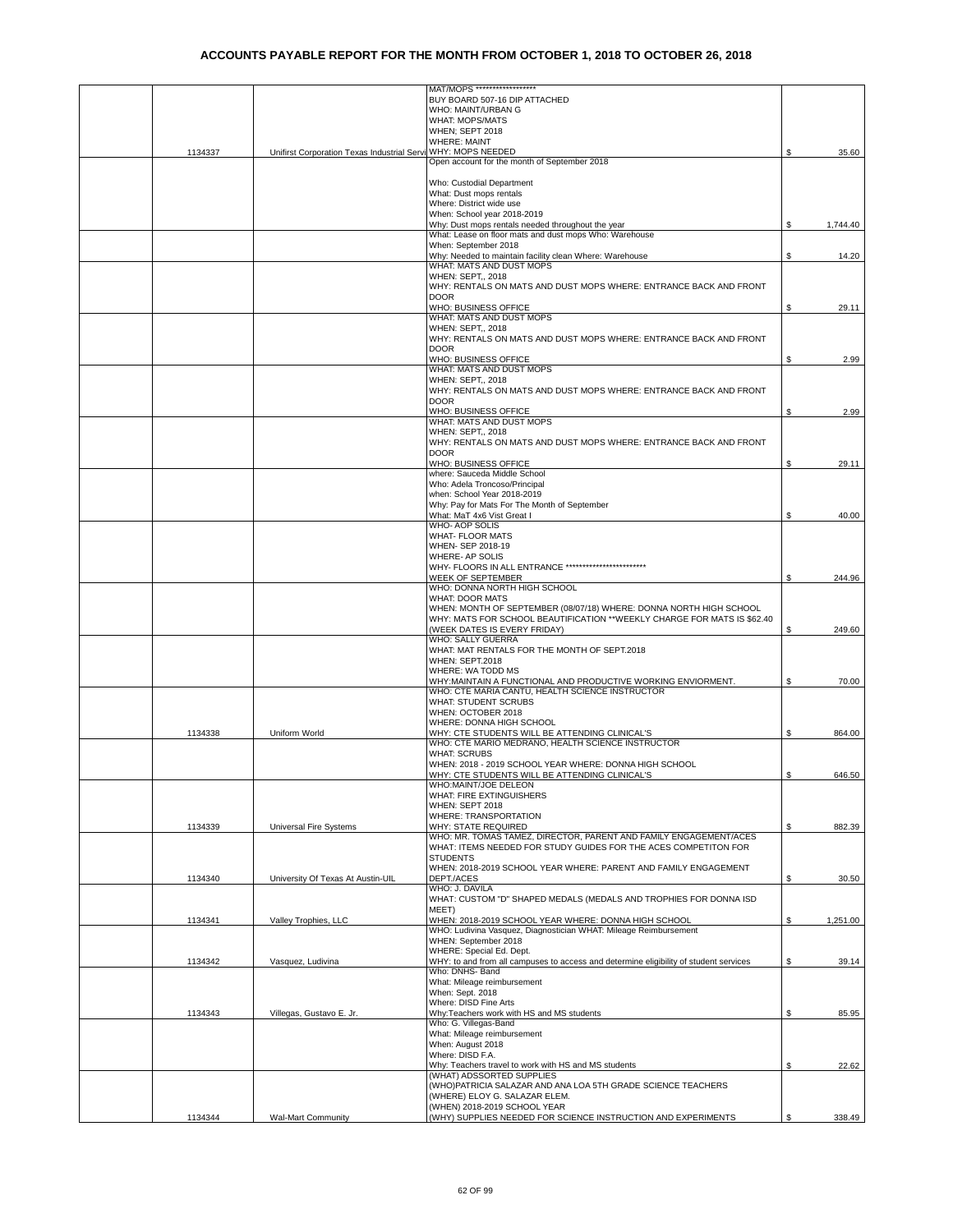|         |                           | Who: Donna ISD Student(s)                                                                                                                       |    |        |
|---------|---------------------------|-------------------------------------------------------------------------------------------------------------------------------------------------|----|--------|
|         |                           | What: Clothing for Students                                                                                                                     |    |        |
|         |                           | When: 2018-2019 School Year                                                                                                                     |    |        |
|         |                           | Where: Federal Programs                                                                                                                         |    |        |
|         |                           | Why: Students in need of clothing                                                                                                               |    |        |
| 1134344 | <b>Wal-Mart Community</b> | Rainbow Angelina Becerra - ID#: 83713 2nd Grade - LeNoir Elem.<br>Stormi Alejandro - ID#: 69350 7th Grade                                       | \$ | 284.35 |
|         |                           | Who: Donna ISD Student(s)                                                                                                                       |    |        |
|         |                           | What: Clothing for Students                                                                                                                     |    |        |
|         |                           | When: 2018-2019 School Year                                                                                                                     |    |        |
|         |                           | Where: Federal Programs                                                                                                                         |    |        |
|         |                           | Why: Students in need of clothing 6032202005311262 Items to be purchased only clothing,                                                         |    |        |
|         |                           | undergarments, socks, shoes, belt, uniform shirts and                                                                                           | \$ | 34.86  |
|         |                           | Who: Donna ISD Student(s)                                                                                                                       |    |        |
|         |                           | What: Clothing for Students                                                                                                                     |    |        |
|         |                           | When: 2018-2019 School Year                                                                                                                     |    |        |
|         |                           | Where: Federal Programs                                                                                                                         |    |        |
|         |                           | Why: Students in need of clothing: Alonso, Giovanni - ID#: 81892 3rd Grade - Adame Elem.                                                        |    |        |
|         |                           | Alonso, Diego - ID#: 78446 4th Grade - Adame Elem.                                                                                              | \$ | 103.31 |
|         |                           | Who: Donna ISD Student(s)                                                                                                                       |    |        |
|         |                           | What: Clothing for Students                                                                                                                     |    |        |
|         |                           | When: 2018-2019 School Year                                                                                                                     |    |        |
|         |                           | Where: Federal Programs                                                                                                                         |    |        |
|         |                           | Why: Students in need of clothing: Faustino Mercado - ID#: 78544 3rd Grade - Adame                                                              |    |        |
|         |                           | Elem.                                                                                                                                           |    |        |
|         |                           | Crystal Mercado - ID#: 91780 PK - Adame Elem.                                                                                                   | \$ | 186.01 |
|         |                           | Who: Donna ISD Student(s)                                                                                                                       |    |        |
|         |                           | What: Clothing for Students                                                                                                                     |    |        |
|         |                           | When: 2018-2019 School Year                                                                                                                     |    |        |
|         |                           | Where: Federal Programs                                                                                                                         |    |        |
|         |                           | Why: Students in need of clothing: Gael Castillo - ID#: 91512 Kinder - Salazar Elem.                                                            |    |        |
|         |                           | Genesis Castillo - ID#: 80756 3rd Grade - Salazar Elem.<br>Who: Donna ISD Student(s)                                                            | \$ | 66.92  |
|         |                           |                                                                                                                                                 |    |        |
|         |                           | What: Clothing for Students                                                                                                                     |    |        |
|         |                           | When: 2018-2019 School Year                                                                                                                     |    |        |
|         |                           | Where: Federal Programs                                                                                                                         |    |        |
|         |                           | Why: Students in need of clothing: Gavin Rae Vasquez - ID#: 73603 5th Grade - Stainke<br>Elem.                                                  | \$ | 69.49  |
|         |                           | Who: Donna ISD Student(s)                                                                                                                       |    |        |
|         |                           | What: Clothing for Students                                                                                                                     |    |        |
|         |                           | When: 2018-2019 School Year                                                                                                                     |    |        |
|         |                           | Where: Federal Programs                                                                                                                         |    |        |
|         |                           | Why: Students in need of clothing: Janette Isabella Pons - ID#: 75528 4th Grade - Salinas                                                       |    |        |
|         |                           | Elem.                                                                                                                                           | \$ | 192.19 |
|         |                           | Who: Donna ISD Student(s)                                                                                                                       |    |        |
|         |                           | What: Clothing for Students                                                                                                                     |    |        |
|         |                           | When: 2018-2019 School Year                                                                                                                     |    |        |
|         |                           | Where: Federal Programs                                                                                                                         |    |        |
|         |                           | Why: Students in need of clothing: Jennifer Aranda Vargas - ID#: 92308 6th Grade - Solis MS                                                     |    |        |
|         |                           | (Amount for this student was left off on the orig                                                                                               | \$ | 49.22  |
|         |                           | Who: Donna ISD Student(s)                                                                                                                       |    |        |
|         |                           | What: Clothing for Students                                                                                                                     |    |        |
|         |                           | When: 2018-2019 School Year                                                                                                                     |    |        |
|         |                           | Where: Federal Programs                                                                                                                         |    |        |
|         |                           | Why: Students in need of clothing: Jose Ramon Santiago, Jr. - ID#: 85714 2nd Grade -                                                            |    |        |
|         |                           | LeNoir Elem.                                                                                                                                    |    |        |
|         |                           | Rosario Santiago Gonzalez - ID#: 81767 4th<br>Who: Donna ISD Student(s)                                                                         | \$ | 144.20 |
|         |                           | What: Clothing for Students                                                                                                                     |    |        |
|         |                           | When: 2018-2019 School Year                                                                                                                     |    |        |
|         |                           | Where: Federal Programs                                                                                                                         |    |        |
|         |                           | Why: Students in need of clothing: Katherina Nicole Balderas - ID#: 82096 3rd Grade - LeNoir                                                    |    |        |
|         |                           | Elem.                                                                                                                                           |    |        |
|         |                           | Dominic Balderas - ID#: 76392 5th Grade -                                                                                                       | \$ | 192.60 |
|         |                           | Who: Donna ISD Student(s)                                                                                                                       |    |        |
|         |                           | What: Clothing for Students                                                                                                                     |    |        |
|         |                           | When: 2018-2019 School Year                                                                                                                     |    |        |
|         |                           | Where: Federal Programs                                                                                                                         |    |        |
|         |                           | Why: Students in need of clothing: Keven Johnathan Salazar - ID#: 78830 4th Grade - Adame   \$                                                  |    | 34.56  |
|         |                           | Who: Donna ISD Student(s)                                                                                                                       |    |        |
|         |                           | What: Clothing for Students                                                                                                                     |    |        |
|         |                           | When: 2018-2019 School Year                                                                                                                     |    |        |
|         |                           | Where: Federal Programs                                                                                                                         |    |        |
|         |                           | Why: Students in need of clothing: Mariana Lizette Vega - ID#: 68517 7th Grade - Todd MS                                                        | \$ | 49.47  |
|         |                           | Who: Donna ISD Student(s)                                                                                                                       |    |        |
|         |                           | What: Clothing for Students                                                                                                                     |    |        |
|         |                           | When: 2018-2019 School Year                                                                                                                     |    |        |
|         |                           | Where: Federal Programs                                                                                                                         |    |        |
|         |                           | Why: Students in need of clothing: Michelle Arteaga - ID#: 63706 8th Grade - Sauceda MS<br>Odalis Mitzel Arteaga - ID#: 67635 7th Grade - Sauce | \$ | 209.04 |
|         |                           | Who: Donna ISD Student(s)                                                                                                                       |    |        |
|         |                           | What: Clothing for Students                                                                                                                     |    |        |
|         |                           | When: 2018-2019 School Year                                                                                                                     |    |        |
|         |                           | Where: Federal Programs                                                                                                                         |    |        |
|         |                           | Why: Students in need of clothing: Tadeo Said Cazares - ID#: 92350 Kinder - Adame Elem.                                                         |    |        |
|         |                           | Pablo Angel Cazares - ID#: 92347 2nd Grade - Adame E                                                                                            | S  | 63.89  |
|         |                           | Who: Donna ISD Student(s)                                                                                                                       |    |        |
|         |                           | What: Clothing for Students                                                                                                                     |    |        |
|         |                           | When: 2018-2019 School Year                                                                                                                     |    |        |
|         |                           | Where: Federal Programs Why: Students in need of clothing: Cornelio Vazquez, III - ID#:                                                         |    |        |
|         |                           | 88440 PK - Salazar Elem.                                                                                                                        | \$ | 34.62  |
|         |                           | Who: Donna ISD Students                                                                                                                         |    |        |
|         |                           | What: Clothing for students                                                                                                                     |    |        |
|         |                           | When: 2018-2019 School Year                                                                                                                     |    |        |
|         |                           | Where: A.P.Solis                                                                                                                                |    |        |
|         |                           | Why: Student in need of uniform clothing Eliud Chavez Herebia-A.P.Solis 7th grade ,id#69609   \$                                                |    | 49.75  |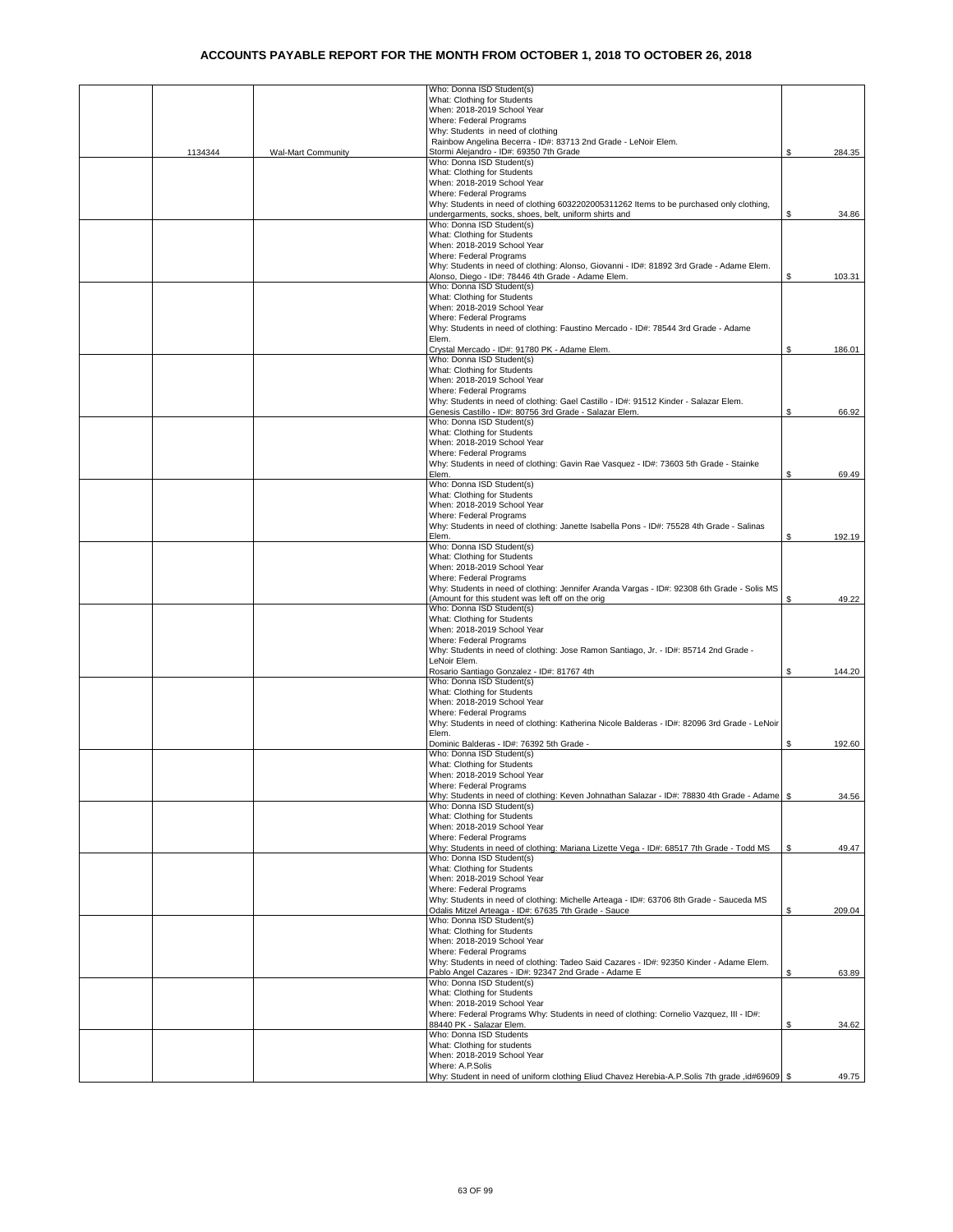|         |                              | Who: Donna ISD Students                                                                                        |    |           |
|---------|------------------------------|----------------------------------------------------------------------------------------------------------------|----|-----------|
|         |                              | What: Clothing for students                                                                                    |    |           |
|         |                              | When: 2018-2019 School Year                                                                                    |    |           |
|         |                              | Where: Adame.Veterans<br>Why: Student in need of uniform clothing Susana Anahi Acosta-Adame 2nd grade id#88312 |    |           |
|         |                              |                                                                                                                |    |           |
| 1134344 | <b>Wal-Mart Community</b>    | Marlen Acosta-Adame 3rd, id#88309,                                                                             | \$ | 203.69    |
|         |                              | Who: Donna ISD Students                                                                                        |    |           |
|         |                              | What: Clothing for students                                                                                    |    |           |
|         |                              | When: 2018-2019 School Year                                                                                    |    |           |
|         |                              | Where: Caceres                                                                                                 |    |           |
|         |                              | Why: Student in need of uniform clothing Jeremiah Raphael Ortiz-Caceres 2nd grade                              |    |           |
|         |                              | id#84093                                                                                                       | \$ | 69.28     |
|         |                              | Who: Donna ISD Students                                                                                        |    |           |
|         |                              | What: Clothing for students<br>When: 2018-2019 School Year                                                     |    |           |
|         |                              | Where: DHS                                                                                                     |    |           |
|         |                              | Why: Student in need of uniform clothing Pascual Aquino-DHS 11 th, ID#98079                                    | \$ | 74.12     |
|         |                              | Who: Donna ISD Students                                                                                        |    |           |
|         |                              | What: Clothing for students                                                                                    |    |           |
|         |                              | When: 2018-2019 School Year                                                                                    |    |           |
|         |                              | Where: Garza, Veterans                                                                                         |    |           |
|         |                              | Why: Student in need of uniform clothing Julie Sharlyn Reyes-Garza 2nd grade id#83620                          |    |           |
|         |                              | Celenia Lucero-Garza 1st grade.ID#86957                                                                        |    |           |
|         |                              | Santigo Santos R                                                                                               | \$ | 185.93    |
|         |                              | Who: Donna ISD Students<br>What: Clothing for students                                                         |    |           |
|         |                              | When: 2018-2019 School Year                                                                                    |    |           |
|         |                              | Where: Solis, Ochoa                                                                                            |    |           |
|         |                              | Why: Student in need of uniform clothing Clarissa Denise Torres-A.P.Solis 6th grade                            | S  | 77.40     |
|         |                              | Who: Donna ISD Students                                                                                        |    |           |
|         |                              | What: Clothing for students                                                                                    |    |           |
|         |                              | When: 2018-2019 School Year                                                                                    |    |           |
|         |                              | Where: stainke                                                                                                 |    |           |
|         |                              | Why: Student in need of uniform clothing                                                                       |    |           |
|         |                              | Josue Miguel Puente-Stainke 2nd grade, id#83256                                                                |    |           |
|         |                              | Rodrigo Eduardo Puente-Stainke 3rd, id#80948,<br>Jocelyn Magali                                                | \$ |           |
|         |                              | Who: Donna ISD Students                                                                                        |    | 118.70    |
|         |                              | What: Clothing for students                                                                                    |    |           |
|         |                              | When: 2018-2019 School Year                                                                                    |    |           |
|         |                              | Where: stainke                                                                                                 |    |           |
|         |                              | Why: Student in need of uniform clothing Jose Angel Puente-Stainke 2,ID#83257                                  | \$ | 29.23     |
|         |                              | Who: Donna ISD Students                                                                                        |    |           |
|         |                              | What: Clothing for students                                                                                    |    |           |
|         |                              | When: 2018-2019 School Year                                                                                    |    |           |
|         |                              | Where:DHS<br>Why: Student in need of uniform clothing Carmen Patricia Herrera-DHS 12TH GRADE                   | \$ | 67.97     |
|         |                              | Who: Donna ISD Students                                                                                        |    |           |
|         |                              | What: Clothing for students                                                                                    |    |           |
|         |                              | When: 2018-2019 School Year Where: Guzman                                                                      |    |           |
|         |                              | Why: Student in need of uniform clothing Walter Javier Navarrete-Guzman 1st grade                              | \$ | 33.78     |
|         |                              | <b>WHAT: COPIES</b>                                                                                            |    |           |
|         |                              | WHY: PER AGREEMENT #0200069329-002 WHEN: 7/30/2018 - 8/29/2018                                                 |    |           |
|         |                              | WHERE: DISTRICT WIDE                                                                                           |    |           |
| 1134345 | Xerox Financial Services LLC | WHO: CAMPUS CLASSROOMS<br>WHAT: LEASE PAYMENT                                                                  | \$ | 3,152.88  |
|         |                              | WHY:AS PER AGREEMENT #020-0069329-002                                                                          |    |           |
|         |                              | WHEN: 8/30/2018-9/29/2019                                                                                      |    |           |
|         |                              | WHERE: BUSINESS OFFICE                                                                                         |    |           |
|         |                              | WHO: LUDIVINA CANSINO, ASST. SUPT. OF BUSINESS AND FINANCE                                                     |    |           |
|         |                              | <b>INVOICE NO. 1297510</b>                                                                                     |    |           |
|         |                              | DATE: 9/10/2018                                                                                                | S  | 14,214.74 |
|         |                              | WHO: KARA YANEZ                                                                                                |    |           |
|         |                              | WHAT: CLOCK KEEPER                                                                                             |    |           |
|         |                              | WHEN: AUGUST 11, 2018                                                                                          |    |           |
|         |                              | WHERE: DONNA HIGH SCHOOL<br>WHY: DHS VS MISSION, LA JOYA VS WESLACO, DNHS VS VALLEY VIEW, RGC VS LA            |    |           |
| 1134346 | YANEZ, KARA                  | JOYA, WESLACO VS DHS, RGC VS MISSION, DHS VS E. ELSA                                                           | \$ | 112.00    |
|         |                              | WHO: KARA YANEZ                                                                                                |    |           |
|         |                              | WHAT: CLOCK KEEPER                                                                                             |    |           |
|         |                              | WHEN: AUGUST 20, 2018                                                                                          |    |           |
|         |                              | WHERE: DONNA HIGH SCHOOL                                                                                       |    |           |
|         |                              | WHY: DHS VS HARLINGEN 9THA AND 9THB                                                                            | \$ | 32.00     |
|         |                              | WHO: KARA YANEZ                                                                                                |    |           |
|         |                              | WHAT: CLOCK KEEPER<br><b>WHEN: AUGUST 21, 2018</b>                                                             |    |           |
|         |                              | WHERE: DONNA HIGH SCHOOL                                                                                       |    |           |
|         |                              | WHY: DHS VS HARLINGEN JVL                                                                                      | \$ | 16.00     |
|         |                              | WHO: KARA YANEZ                                                                                                |    |           |
|         |                              | WHAT: CLOCK KEEPER                                                                                             |    |           |
|         |                              | WHEN: OCTOBER 1, 2018                                                                                          |    |           |
|         |                              | WHERE: DONNA HIGH                                                                                              |    |           |
|         |                              | WHY: DHS VS LA FERIA 9THB                                                                                      | \$ | 16.00     |
|         |                              | WHO: KARA YANEZ<br><b>WHAT: CLOCK KEEPER</b>                                                                   |    |           |
|         |                              | WHEN: SEPTEMBER 24, 2018                                                                                       |    |           |
|         |                              | WHERE: DONNA HIGH SCHOOL                                                                                       |    |           |
|         |                              | WHY: DHS VS MERCEDES 9THA AND JV L                                                                             | \$ | 32.00     |
|         |                              | WHO: KARA YANEZ                                                                                                |    |           |
|         |                              | WHAT: CLOCK KEEPER                                                                                             |    |           |
|         |                              | WHEN: SEPTEMBER 4, 2018                                                                                        |    |           |
|         |                              | WHERE: DONNA HIGH SCHOOL                                                                                       |    |           |
|         |                              | WHY: DHS VS MISSION 9THL AND JVL                                                                               | \$ | 32.00     |
|         |                              | WHO: KARA YANEZ                                                                                                |    |           |
|         |                              | WHAT: CLOCK KEEPER WHEN: AUGUST 25, 2018 WHERE: DONNA HIGH SCHOOL                                              |    |           |
|         |                              | WHY: DHS VS LYFORD, RGC VS LYFORD AND DHS VS RGC 9THD, JVD AND JV<br>WHEN: 10/4/18                             | \$ | 48.00     |
|         |                              | WHERE: DONNA NORTH HS                                                                                          |    |           |
| 1134347 | ZAVALA, HUMBERTO             | WHY: UIL REQUIREMENT (DNHS VS DHS) 9TH B FOOTBALL 1 GAME                                                       | \$ | 65.00     |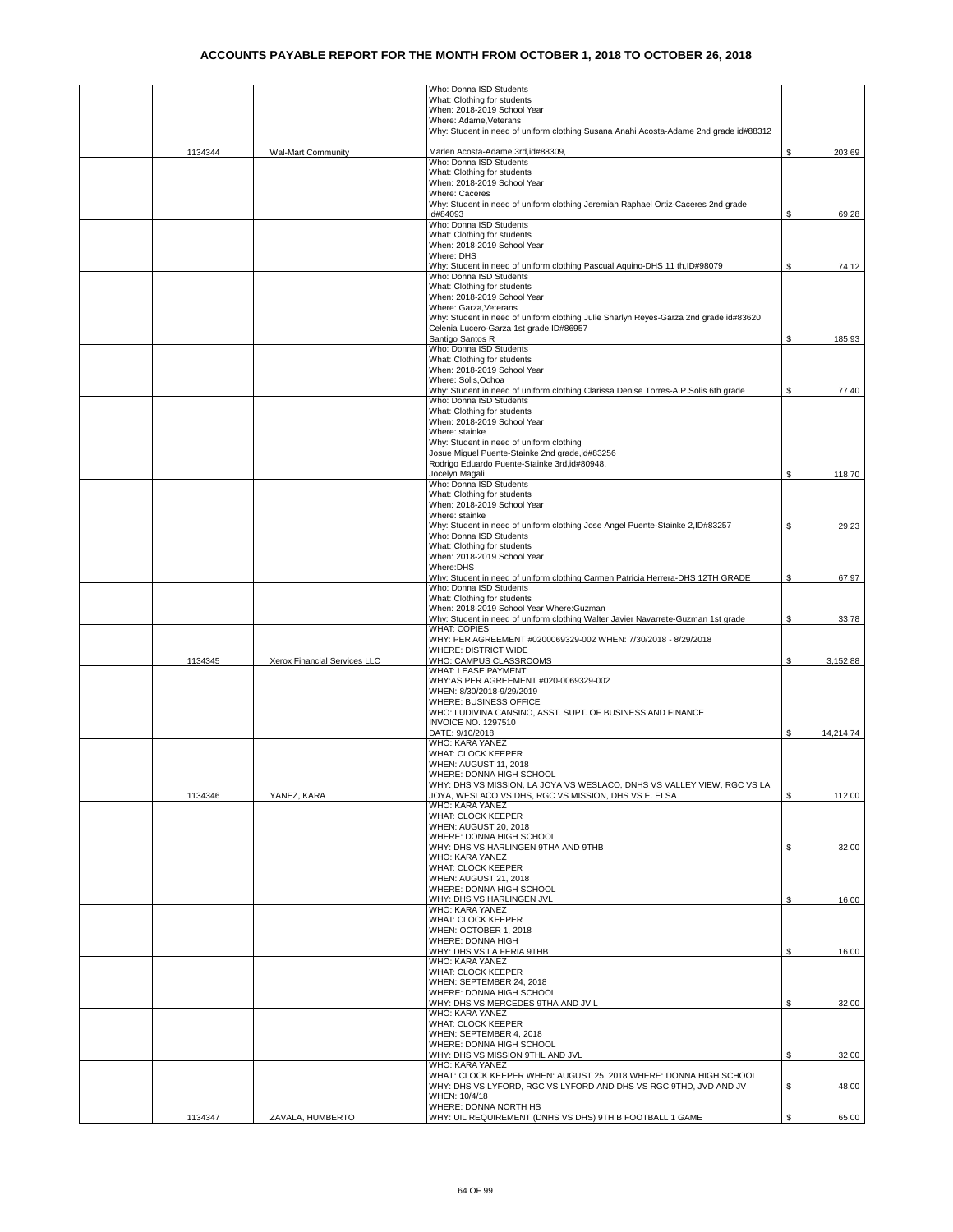|                  |         |                                                  | WHO: HUMBERTO ZAVALA                                                                       |              |            |
|------------------|---------|--------------------------------------------------|--------------------------------------------------------------------------------------------|--------------|------------|
|                  |         |                                                  | WHAT: ATHLETIC OFFICIAL                                                                    |              |            |
|                  |         |                                                  | WHEN: 10/3/18                                                                              |              |            |
|                  |         |                                                  | WHERE: DONNA NORTH HS                                                                      |              |            |
| 10/17/2018       | 1134347 | ZAVALA, HUMBERTO                                 | WHY: UIL REQUIREMENT (DNHS VS DHS) 9TH FOOTBALL 1 GAME                                     |              | 65.00      |
|                  |         |                                                  | WHO: CHRISTIAN ZAMORA                                                                      |              |            |
|                  |         |                                                  | <b>WHAT: OFFICIAL</b>                                                                      |              |            |
|                  |         |                                                  | WHEN: SEPTEMBER 27, 2018                                                                   |              |            |
|                  |         |                                                  | WHERE: BENNIE LAPRADE STADIUM                                                              |              |            |
|                  |         |                                                  | WHY: DHS VS B. LOPEZ JVD                                                                   | \$           |            |
|                  | 1134348 | Zamora, Christian                                |                                                                                            |              | 115.00     |
|                  |         |                                                  | WHO: ZUNIGA, RAMIRO                                                                        |              |            |
|                  |         |                                                  | WHAT: ATHLETIC OFFICIAL                                                                    |              |            |
|                  |         |                                                  | WHEN: 10/5/18                                                                              |              |            |
|                  |         |                                                  | WHERE: DONNA NORTH HIGH SCHOOL WHY: UIL REQUIREMENT (DNHS VS EDIN                          |              |            |
|                  | 1134349 | Zuniga, Ramiro III                               | NORTH) 1 GAME                                                                              | \$           | 110.00     |
| 10/17/2018 Total |         |                                                  |                                                                                            | $\mathbf{s}$ | 539,889.82 |
|                  |         |                                                  | WHAT: MATS AND DUST MOPS                                                                   |              |            |
|                  |         |                                                  | WHEN: SEPT,, 2018                                                                          |              |            |
|                  |         |                                                  | WHY: RENTALS ON MATS AND DUST MOPS WHERE: ENTRANCE BACK AND FRONT                          |              |            |
| 10/19/2018       | 1134350 | Unifirst Corporation Texas Industrial Servi DOOR |                                                                                            | \$           | 26.12      |
|                  |         |                                                  | WHAT: MATS AND DUST MOPS                                                                   |              |            |
|                  |         |                                                  | <b>WHEN: SEPT., 2018</b>                                                                   |              |            |
|                  |         |                                                  | WHY: RENTALS ON MATS AND DUST MOPS WHERE: ENTRANCE BACK AND FRONT                          |              |            |
|                  |         |                                                  | <b>DOOR</b>                                                                                | \$           | 26.12      |
|                  |         |                                                  |                                                                                            |              |            |
|                  | 1134351 | <b>ATPE Dues</b>                                 | ATPE Dues-pro's 10/19/18                                                                   | \$           | 7,668.71   |
|                  | 1134352 | Administrators' Scholarship Fundraiser           | Administrator's Scholarship Fund-pro's 10/19/18                                            | \$           | 1,295.00   |
|                  | 1134353 | COMMUNITY LOAN CENTER, CORP.                     | Community Loan Center-pro's 10/19/18                                                       | \$           | 16,113.97  |
|                  | 1134354 | Cindy Boudloche, Trustee                         | Cindy Boudloche-pro's 10/19/18                                                             | \$           | 1,300.75   |
|                  | 1134355 | Delta Management Associates, Inc.                | Delta Management Associates-pro's 10/19/18                                                 | \$           | 546.00     |
|                  | 1134356 | Department of the Treasury-FMS                   | Dept of the Treasury-FMS-pro's 10/19/18                                                    | \$           | 712.02     |
|                  | 1134357 | <b>Employee Emergency Foundation</b>             | Employee Emergency Foundation-pro's 10/19/18                                               | \$           | 1,153.50   |
|                  | 1134358 | Internal Revenue Service                         | IRS-pro's 10/19/18                                                                         | \$           | 546.89     |
|                  | 1134359 | NAFT Federal Credit Union                        | NAFT-pro's 10/19/18                                                                        | \$           | 39,308.00  |
|                  | 1134360 | Pre-Paid Legal Services, Inc.                    | Pre-Paid Legal Services-pro's 10/19/18                                                     | \$           | 1.072.33   |
|                  | 1134361 | REACH Scholarship Fund                           | REACH-pro's 10/19/18                                                                       | \$           | 235.00     |
|                  |         | TRELLIS CO.                                      |                                                                                            |              |            |
|                  | 1134362 |                                                  | Trellis Co.-pro's 10/19/18                                                                 | \$           | 3,243.48   |
|                  | 1134363 | Texas Classroom Teachers Association             | TCTA-pro's 10/19/18                                                                        | \$           | 4,038.92   |
|                  | 1134364 | <b>Texas Federation Of Teachers</b>              | Tx Federation of Teachers-pro's 10/19/18                                                   | \$           | 1,287.00   |
|                  | 1134365 | Texas Industrial Vocational Association          | TIVA-pro's 10/19/18                                                                        | \$           | 191.00     |
|                  | 1134366 | <b>Texas State Teachers Association</b>          | TSTA-pro's 10/19/18                                                                        | \$           | 12,267.01  |
|                  | 1134367 |                                                  | U.S. Department Of Education National Pay US Dept of Education National Payment Center     | \$           | 512.27     |
| 10/19/2018 Total |         |                                                  |                                                                                            | S            | 91.544.09  |
| 10/24/2018       | 1134368 | <b>ATPE Dues</b>                                 | ATPE-para's 10/24/18                                                                       | \$           | 280.02     |
|                  | 1134369 | Administrators' Scholarship Fundraiser           | Admini Schol Fund-para's 10/24/18                                                          | \$           | 98.00      |
|                  | 1134370 | COMMUNITY LOAN CENTER, CORP.                     | Community Loan Center-para's 10/24/18                                                      | \$           | 15,010.25  |
|                  | 1134371 | Cindy Boudloche, Trustee                         | Cindy Boudloche-para's 10/24/18                                                            | \$           | 623.08     |
|                  | 1134372 | Department of the Treasury-FMS                   | Dept of the Treasury-FMS-para's 10/24/18                                                   | \$           | 164.00     |
|                  | 1134373 |                                                  |                                                                                            | \$           | 227.75     |
|                  |         | <b>Employee Emergency Foundation</b>             | Employee Emerg Found-para's 10/24/18                                                       |              |            |
|                  | 1134374 | Internal Revenue Service                         | IRS-para's 10/24/18                                                                        | \$           | 100.00     |
|                  | 1134375 | NAFT Federal Credit Union                        | NAFT-para's 10/24/18                                                                       | \$           | 24,241.00  |
|                  | 1134376 | Pre-Paid Legal Services, Inc.                    | Pre-Pd Legal Services-para's 10/24/18                                                      | \$           | 147.04     |
|                  | 1134377 | TRELLIS CO.                                      | Trellis Co.-para's 10/24/18                                                                | \$           | 68.38      |
|                  | 1134378 | Texas Classroom Teachers Association             | TCTA-para's 10/24/18                                                                       | \$           | 199.02     |
|                  | 1134379 | Texas Federation Of Teachers                     | Tx Federation of Teachers-para's 10/24/18                                                  | \$           | 16.50      |
|                  | 1134380 | <b>Texas State Teachers Association</b>          | TSTA-para's 10/24/18                                                                       | \$           | 3,478.73   |
|                  | 1134381 |                                                  | U.S. Department Of Education National Pay US Dept of Education National Py-para's 10/24/18 | \$           | 317.19     |
|                  |         |                                                  | VOUCHER 1131                                                                               |              |            |
|                  |         |                                                  | WHO: DNHS CHEERLEADER TATIANNA BASALUDA                                                    |              |            |
|                  |         |                                                  | <b>WHAT: REIMBURSMENT</b>                                                                  |              |            |
|                  |         |                                                  | WHEN: 2018-2019 SCHOOL YEAR                                                                |              |            |
|                  |         |                                                  |                                                                                            |              |            |
|                  |         |                                                  | <b>WHERE: DNHS</b>                                                                         |              |            |
|                  | 1134382 | Basaldua, Sandra                                 | WHY: OVERPAYMENT FOR CHEERLEADING REQUESTOR: BELINDA RUIZ                                  | \$           | 275.00     |
|                  |         |                                                  | VOUCHER: 1135                                                                              |              |            |
|                  |         |                                                  | <b>AVID SCHOLARSHIP</b>                                                                    |              |            |
|                  |         |                                                  | WHO: YAMILEX GOMEZ                                                                         |              |            |
|                  |         |                                                  | WHAT: AVID SCHOLARSHIP                                                                     |              |            |
|                  |         |                                                  | WHEN: 2017-2018 SCHOOL YEAR                                                                |              |            |
|                  |         |                                                  | <b>WHERE: DNHS</b>                                                                         |              |            |
|                  |         |                                                  | WHY: STUDENT WAS PRESENTED WITH AN AVID SCHOLARSHIP                                        |              |            |
|                  | 1134383 | GOMEZ, YAMILEX                                   | REQUESTOR: RAUL CARDENAS                                                                   | \$           | 200.00     |
|                  |         |                                                  | VOUCHER: 1134 BUYBOARD: 507-16                                                             |              |            |
|                  |         |                                                  | WHO: DNHS CHEER                                                                            |              |            |
|                  |         |                                                  | WHAT: LADIES POWERHOUSE FAN JERSEY WHEN: 2018-2019 SCHOOL YEAR                             |              |            |
|                  |         |                                                  | <b>WHERE: DNHS</b>                                                                         |              |            |
|                  |         |                                                  | WHY: PLAY FOR PINK FOOTBALL JERSEYS FOR VARISTY AND JV CHEERLEADERS                        |              |            |
|                  | 1134384 |                                                  | REQUESTOR: BELINDA RUIZ                                                                    |              |            |
|                  |         | <b>GTM Sportswear</b>                            | VOUCHER: 1152 PACE: P00170                                                                 | S            | 572.00     |
|                  |         |                                                  | WHO: DNHS TSTEM STUDENTS                                                                   |              |            |
|                  |         |                                                  |                                                                                            |              |            |
|                  |         |                                                  | WHAT: FUNDRAISER SALES DONUTS WHEN: 10/22/18 MONDAY                                        |              |            |
|                  |         |                                                  | WHERE: DNHS CAFETERIA                                                                      |              |            |
|                  | 1134385 | <b>HEB Grocery Company LP</b>                    | WHY: FUNDRAISER FOR T-STEM STUDENTS REQUESTOR: D. RABEL, AP                                | \$           | 34.20      |
|                  |         |                                                  | VOUCHER: 1153 PACE: P00170                                                                 |              |            |
|                  |         |                                                  | WHO: DNHS TSTEM STUDENTS                                                                   |              |            |
|                  |         |                                                  | WHAT: FUNDRAISER SALES DONUTS WHEN: 10/23/18 TUESDAY                                       |              |            |
|                  |         |                                                  | WHERE: DNHS CAFETERIA                                                                      |              |            |
|                  | 1134386 | <b>HEB Grocery Company LP</b>                    | WHY: FUNDRAISER FOR T-STEM STUDENTS REQUESTOR: D. RABEL, AP                                | \$           | 34.20      |
|                  |         |                                                  | VOUCHER: 1108 PACE: P00170                                                                 |              |            |
|                  |         |                                                  | WHO: DNHS NHS                                                                              |              |            |
|                  |         |                                                  | WHAT: BAR S CLASSIC FRANKS                                                                 |              |            |
|                  |         |                                                  | WHEN: GAME ON 10/19/18                                                                     |              |            |
|                  |         |                                                  | WHERE: BENNIE LA PRADE STADIUM WHY: ITEMS WILL BE SOLD AT THE FOOTBALL                     |              |            |
|                  |         |                                                  |                                                                                            |              |            |
|                  | 1134387 | <b>HEB Grocery Company LP</b>                    | GAME ON 10/19/18 ITEMS TO BE DELIVERED ON THE VISITORS NORTH SIDE OF                       | \$           | 43.04      |
|                  |         |                                                  | VOUCHER 1136                                                                               |              |            |
|                  |         |                                                  | <b>SCHOLARSHIP</b>                                                                         |              |            |
|                  |         |                                                  | WHO: NOEMI M. RODRIGUEZ                                                                    |              |            |
|                  |         |                                                  | <b>WHAT: SCHOLARSHIP</b>                                                                   |              |            |
|                  |         |                                                  | WHEN: 2017-2018 SCHOOL YEAR WHERE: DONNA NORTH HIGH SCHOOL WHY:                            |              |            |
|                  |         |                                                  | STUDENT WAS AWARDED THE MARY AND IGNACIO GONZALEZ SCHOLARSHIP                              |              |            |
|                  | 1134388 | Rodriguez, Noemi M.                              | REQUESTOR: A. SOZA                                                                         | S            | 400.00     |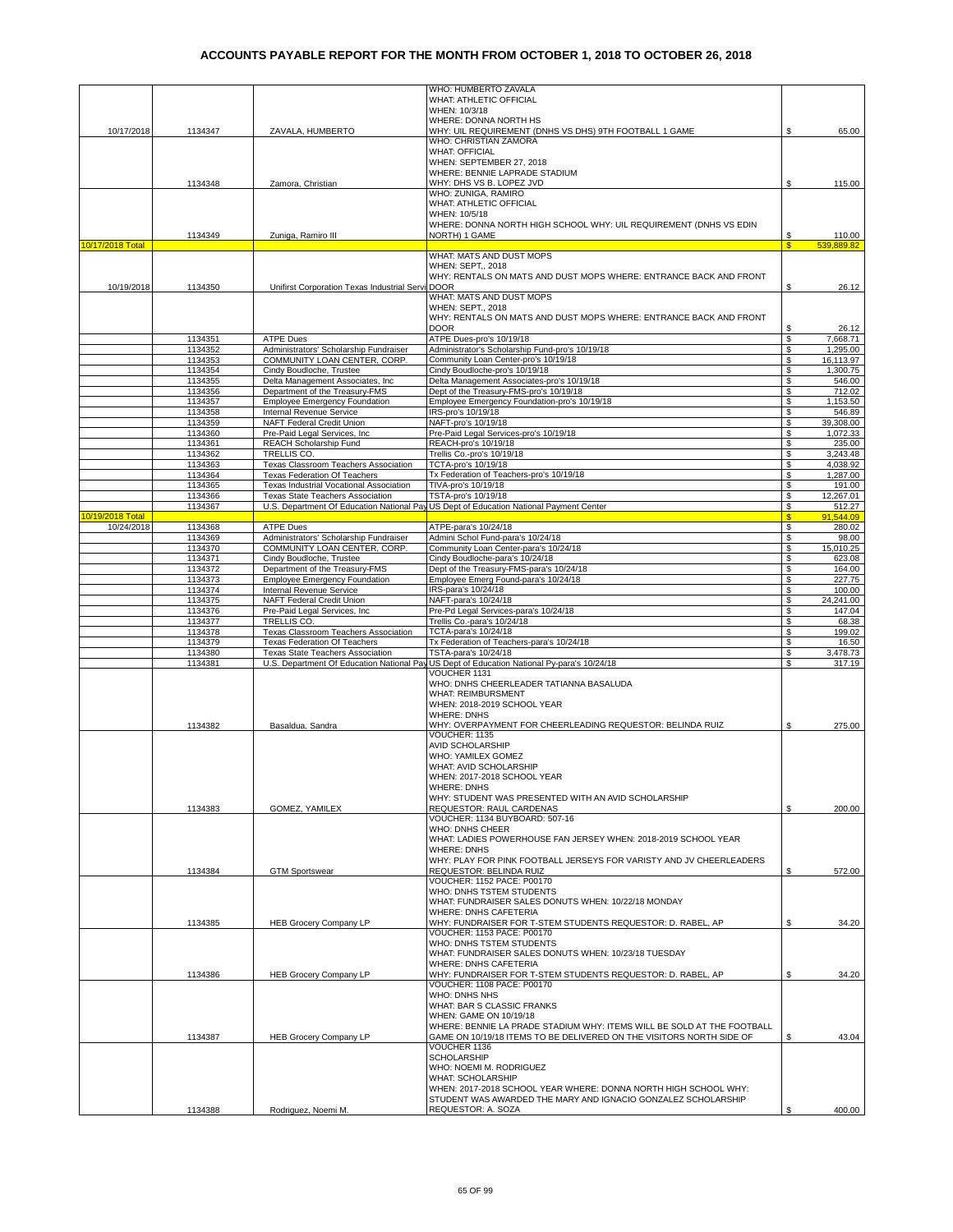|         |                           | REFER TO PO #151693                                                                             |    |          |
|---------|---------------------------|-------------------------------------------------------------------------------------------------|----|----------|
|         |                           | VOUCHER: 1160                                                                                   |    |          |
|         |                           | <b>WHO: DNHS</b>                                                                                |    |          |
|         |                           | WHAT: AMOUNT WAS OVER BY 7.44 WHEN: 2018-2019 SCHOOL YEAR WHERE: DNHS                           |    |          |
| 1134389 | Sam's Club                | WHY: TOTAL ON PO WAS LESS THAT WHAT WAS PURCHASED TOTAL OF 7.44                                 | \$ | 7.44     |
|         |                           | VOUCHER: 1096 P.A.C.E. P00170                                                                   |    |          |
|         |                           | <b>WHO: DNHS</b>                                                                                |    |          |
|         |                           | WHAT: DR PEPPER                                                                                 |    |          |
|         |                           | WHEN: 10/05/18                                                                                  |    |          |
|         |                           | <b>WHERE: DNHS</b>                                                                              |    |          |
|         |                           | WHY: ITEMS NEEDED FOR THE CONCESSION STAND FOR GAME ON 10/05/18 TO BE                           |    |          |
|         |                           | DELIVERED AT BENNIE LA PRADE STADIUM VISITORS SOUTHSIDE NEAR FIELD<br>HOUSE REQUESTOR: COACH CO | \$ | 616.43   |
|         |                           | VOUCHER: 1122 PACE: P00170                                                                      |    |          |
|         |                           | <b>WHO: MARIACHI CLUB</b>                                                                       |    |          |
|         |                           | <b>WHAT: SKITTLES</b>                                                                           |    |          |
|         |                           | WHEN: 10/19/18 FRIDAY                                                                           |    |          |
|         |                           | WHERE: BENNIE LA PRADE STADIUM WHY: WILL BE SELLING AT THE FOOTBALL                             |    |          |
|         |                           | GAME ON 10/19/18 ITEMS TO BE DELIVERED TO THE HOME NORTH SIDE                                   |    |          |
| 1134390 | Sam's Club                | <b>REQUESTOR: INSTRUCTOR</b><br>VOUCHER: 1126 PACE P00170                                       | \$ | 383.57   |
|         |                           | WHO: DNHS GOLF                                                                                  |    |          |
|         |                           | <b>WHAT: PICKLES</b>                                                                            |    |          |
|         |                           | WHEN: 10/19/18                                                                                  |    |          |
|         |                           | WHERE: BENNIE LA PRADE STADIUM WHY: ITEMS WILL BE SOLD AT FRIDAY NIGHT                          |    |          |
|         |                           | GAME 10/19/18 CHIEFS vs WESLACO                                                                 |    |          |
| 1134391 | Sam's Club                | REQUESTOR: JENNIFER RUIZ SOUTH VISITORS SIDE.<br>VOUCHER: 1107 PACE: P00170                     | \$ | 362.21   |
|         |                           | WHO: DNHS NHS                                                                                   |    |          |
|         |                           | WHAT: CORN NUTS RANCH                                                                           |    |          |
|         |                           | WHEN: GAME ON 10/19/18                                                                          |    |          |
|         |                           | WHERE: BENNIE LA PRADE STADIUM WHY: ITEMS WILL BE SOLD AT THE FOOTBALL                          |    |          |
|         |                           | GAME ON 10/19/18 ITEMS TO BE DELIVERED ON THE VISITORS NORTH SIDE OF                            |    |          |
| 1134392 | Sam's Club                | STADIUM ON 10/19/18 R                                                                           | ¢  | 416.41   |
|         |                           | PACE: P00170<br>VOUCHER: 1128                                                                   |    |          |
|         |                           | WHO: DNHS HOSA STUDENTS                                                                         |    |          |
|         |                           | WHAT: FRITO LAY FIESTA FAVORITES MIX WHEN: 10/17/18 WEDNESDAY                                   |    |          |
|         |                           | <b>WHERE: DNHS</b>                                                                              |    |          |
| 1134393 | Sam's Club                | WHY: FUNDRAISER FOR HOSA STUDENTS REQUESTOR: HOSA INSTRUCTOR                                    | \$ | 324.22   |
|         |                           | APPROVED TRAVEL ATTACHED:                                                                       |    |          |
|         |                           | VOUCHER: 1111<br>WHO: GAPP STUDENTS                                                             |    |          |
|         |                           | <b>WHAT: MILEAGE</b>                                                                            |    |          |
|         |                           | WHEN: 10/03/18                                                                                  |    |          |
|         |                           | WEDNESDAY                                                                                       |    |          |
|         |                           | WHERE: SEA TURTLE INC SPI                                                                       |    |          |
|         |                           | WHY: PARTICIPATEI NT HE GAPP WITH OUR VISITING SCHOOL FROM MUNICH                               |    |          |
| 1134394 | TRANSPORTATION DEPT       | GERMANY.                                                                                        | \$ | 487.50   |
|         |                           | PACE PURCHASING COOPERATIVE # P00170<br>WHO: MCJROTC STUDENTS                                   |    |          |
|         |                           | WHAT: ITEMS FOR CHICKEN PLATE FUNDRAISER                                                        |    |          |
|         |                           | WHEN: OCTOBER 20, 2018                                                                          |    |          |
|         |                           | <b>WHERE: DHS</b>                                                                               |    |          |
|         |                           | WHY: ITEMS NEEDED FOR STUDENT BBQ FUNDRAISER                                                    |    |          |
| 1134395 | Sam's Club                | <b>VOUCHER # 15356</b>                                                                          | \$ | 470.82   |
|         |                           | PACE PURCHASING COOPERATIVE # P00170<br>WHO: DHS LIBRARY                                        |    |          |
|         |                           | WHAT: CONCESSION STAND SUPPLIES WHEN: OCTOBER 17, 2018                                          |    |          |
|         |                           | <b>WHERE: DHS LIBRARY</b>                                                                       |    |          |
| 1134396 | Sam's Club                | WHY: CONCESSION STAND SUPPLIES VOUCHER #15347                                                   | \$ | 1,407.51 |
|         |                           | <b>QUOTES ATTACHED</b>                                                                          |    |          |
|         |                           | WHO: MCJROTC STUDENTS                                                                           |    |          |
|         |                           | WHAT: ITEMS FOR FUNDRAISER<br>WHEN: OCTOBER 20, 2018                                            |    |          |
|         |                           | WHERE: DHS                                                                                      |    |          |
|         |                           | WHY: ITEMS NEEDED FOR STUDENT BBQ FUNDRAISER                                                    |    |          |
| 1134397 | <b>Wal-Mart Community</b> | VOUCHER # 15357                                                                                 | \$ | 38.55    |
|         |                           | Who: Sulamith Arriaga                                                                           |    |          |
|         |                           | What: Ticket Seller                                                                             |    |          |
|         |                           | When: Oct. 12, 2018                                                                             |    |          |
| 1134398 | ARRIAGA, SULAMITH R.      | Where: Bennie La Prade Stadium<br>Why: Varsity Football Redskins/Mission Vets.                  | S  | 60.00    |
|         |                           | WHO: SULAMITH ARRIAGA                                                                           |    |          |
|         |                           | <b>WHAT: TICKET SELLER</b>                                                                      |    |          |
|         |                           | WHEN: OCTOBER 6, 2018                                                                           |    |          |
|         |                           | WHERE: DONNA HIGH SCHOOL                                                                        |    |          |
|         |                           | WHY: DHS VS B. VETS VARSITY, JVD, JVL AND 9TH                                                   | \$ | 80.00    |
|         |                           | WHO: SULAMITH ARRIAGE                                                                           |    |          |
|         |                           | <b>WHAT: TICKET SELLER</b><br>WHEN: OCTOBER 13, 2018                                            |    |          |
|         |                           | WHERE: DONNA HIGH SCHOOL                                                                        |    |          |
|         |                           | WHY: DHS V B. PACE VARSITY, JVD, JVL AND 9TH                                                    | \$ | 80.00    |
|         |                           | <b>WHAT: PHONE CHARGES</b>                                                                      |    |          |
|         |                           | WHY: MONTHLY SERVICE                                                                            |    |          |
|         |                           | WHEN: OCT 9 - NOV 8, 2018                                                                       |    |          |
| 1134399 | At & T                    | WHERE: ATHLETIC DEPT<br>WHO: EARL SCOTT FIELDHOUSE 956-461-2070 956-461-2149 956-464-1167       | \$ | 131.09   |
|         |                           | <b>WHAT: PHONE CHARGES</b>                                                                      |    |          |
|         |                           | WHY: MONTHLY SERVICE                                                                            |    |          |
|         |                           | WHEN: OCT. 9 - NOV. 8, 2018                                                                     |    |          |
|         |                           | WHERE: DONNA ISD                                                                                |    |          |
|         |                           | WHO: SAUCEDA MS 956-461-2279 956-461-2291                                                       | \$ | 366.18   |
|         |                           | WHO: DNHS STUDENTS                                                                              |    |          |
|         |                           | WHAT: READING PROGRAM FOR EOC WHEN: 2018-2019 SCHOOL YEAR                                       |    |          |
|         |                           | <b>WHERE: DNHS</b>                                                                              |    |          |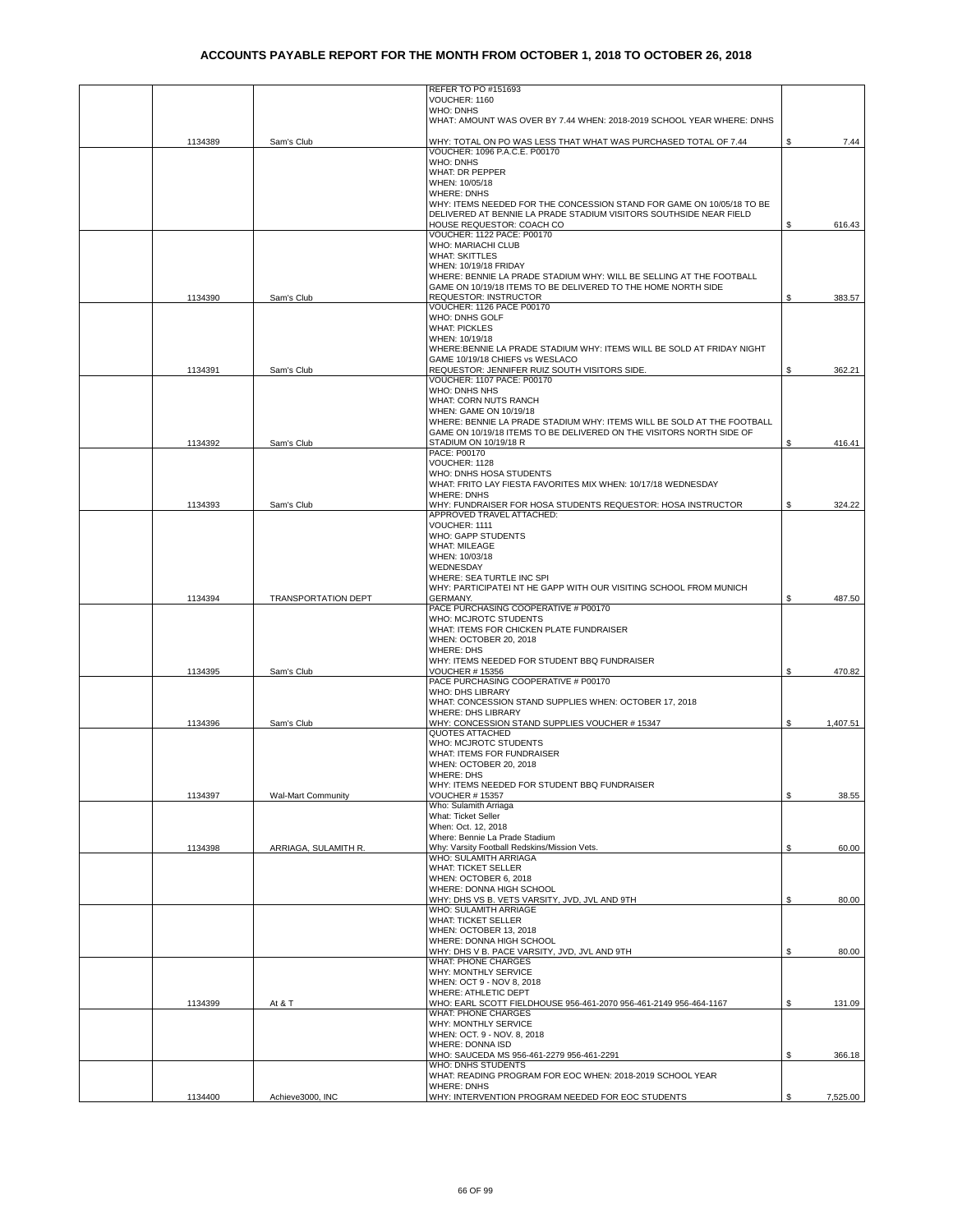|         |                                                                         | STATE VEHICLE INSPECTION                                                                                                        |    |          |
|---------|-------------------------------------------------------------------------|---------------------------------------------------------------------------------------------------------------------------------|----|----------|
|         |                                                                         | <b>WHAT? INSPECTION</b>                                                                                                         |    |          |
|         |                                                                         | WHEN? 2017-2018 (EXP OCT 2018) WHERE? DISD POLICE DEPT .WHO? UNIT S3, S4,                                                       |    |          |
|         |                                                                         | 903, 904, 906, 907, 908, 909, 910, 911, 912, 914, 915, 916, 917, 920, .                                                         |    |          |
| 1134401 | Alan's Diesel Service                                                   | WHY? UNIT IS REQUIRED TO BE INSPECTED TO BE ABLE TO RENEW RE<br>WHO: CHEROKEE CHARMERS DANCE TEAM WHAT: BREAST CANCER AWARENESS | S  | 112.00   |
|         |                                                                         | <b>SHIRT</b>                                                                                                                    |    |          |
|         |                                                                         | WHEN: OCTOBER 2018                                                                                                              |    |          |
|         |                                                                         | WHERE: TODD MIDDLE SCHOOL                                                                                                       |    |          |
| 1134402 | All Valley Screen Printing                                              | WHY: THER CHARMERS ARE IN NEED OF THEIR PINK SHIRTS FOR OCTOBER CHECK<br>WHO: CHEROKEE CHARMERS DANCE TEAM WHAT: SHIRTS         | S  | 479.36   |
|         |                                                                         | WHEN: SEPTEMBER 19,2018                                                                                                         |    |          |
|         |                                                                         | WHERE: TODD MIDDLE SCHOOL                                                                                                       |    |          |
|         |                                                                         | WHY:THE CHARMER FAN SHIRTS NEED TO BE ORDERED.                                                                                  | \$ | 2,010.18 |
|         |                                                                         | What: Mileage<br>When: Oct. 30 - Nov. 3, 2018                                                                                   |    |          |
|         |                                                                         | Where: Fort Worth, TX                                                                                                           |    |          |
|         |                                                                         | Who: Emily Anderson, Science Director Why: Attending TSELA and CAST 2018 Conference                                             |    |          |
| 1134403 | Anderson, Emily L                                                       | Fort Worth, TX.                                                                                                                 | S  | 539.28   |
|         |                                                                         | 459-14 FITTING 1/2X10 #10 HOSE HI SIDE WHO-LUIS O. SOLIS                                                                        |    |          |
|         |                                                                         | WHAT-FITTING HOSE HI SIDE<br>WHY-NEEDED FOR STOCK FOR BUS FLEET WHERE-TRANSPORTATION BUS BARN                                   |    |          |
| 1134404 | Andy's Auto & Bus Air, Inc.                                             | WHEN-SCHOOL YEAR 2018-2019                                                                                                      | S. | 805.79   |
|         |                                                                         | Who: Elias Longoria- Migrant Recruiter, Pablo Gonzalez III- Migrant Recruiter, Elena Mata-                                      |    |          |
|         |                                                                         | Migrant Liaison Isabel Quintero, O. Mendiola, M. Lara, F. Rodriguez                                                             |    |          |
|         |                                                                         |                                                                                                                                 |    |          |
|         |                                                                         | what: AMET registration fees<br>when: November 07-08-09, 2018                                                                   |    |          |
| 1134405 | Association for Migrant Educators of Texa where: South Padre Island Con |                                                                                                                                 | \$ | 2,520.00 |
|         |                                                                         | <b>WHAT: PHONE CHARGES</b>                                                                                                      |    |          |
|         |                                                                         | WHEN: OCT 5 - NOV 4, 2018                                                                                                       |    |          |
|         |                                                                         | WHY: MONTHLY CHARGES                                                                                                            |    |          |
| 1134406 | At & T                                                                  | <b>WHERE: DONNA ISD</b><br>WHO: 464-1212 AND 464-1214 STAINKE ELEM.                                                             | S  | 84.68    |
|         |                                                                         | <b>WHAT: PHONE CHARGES</b>                                                                                                      |    |          |
|         |                                                                         | WHEN: OCT 5 - NOV 4, 2018                                                                                                       |    |          |
|         |                                                                         | WHY: MONTHLY CHARGES                                                                                                            |    |          |
|         |                                                                         | WHERE: DONNA ISD                                                                                                                |    |          |
|         |                                                                         | WHO: 464-1223 AND 464-1232 MUNOZ ELEM.<br><b>WHAT: PHONE CHARGES</b>                                                            | \$ | 368.91   |
|         |                                                                         | WHEN: OCT 5 - NOV 4, 2018                                                                                                       |    |          |
|         |                                                                         | WHY: MONTHLY CHARGES                                                                                                            |    |          |
|         |                                                                         | WHERE: DONNA ISD                                                                                                                |    |          |
|         |                                                                         | WHO: 464-1275 AND 464-1276 SALAZAR ELEM                                                                                         | S  | 76.54    |
|         |                                                                         | WHAT: LONG DISTANCE PHONE CALLS WHY:MONTHLY SERVICE<br>WHEN: AUGUST 30-OCTOBER 1, 2018 WHERE: DONNA ISD                         |    |          |
|         |                                                                         | WHO: DISD DISTRICT                                                                                                              |    |          |
| 1134407 | At & T Long Distance                                                    | DATE: 10/4/2018                                                                                                                 | \$ | 316.48   |
|         |                                                                         | WHAT: PHONE SERVICE                                                                                                             |    |          |
|         |                                                                         | WHY: MONTHLY CHARGE                                                                                                             |    |          |
|         |                                                                         | WHERE: SALINAS ELEM.<br>WHEN: SEP 11 & SEPT 19, 2018                                                                            |    |          |
|         |                                                                         | WHO: SALINAS ELEM. STATEMENT DATE: 10/04/2018                                                                                   | S  | 1.01     |
|         |                                                                         | WHAT: PHONE SERVICE                                                                                                             |    |          |
|         |                                                                         | WHY: MONTHLY CHARGES                                                                                                            |    |          |
|         |                                                                         | WHEN: AUGUST 31, 2018 THROUGH OCTOBER 1, 2018                                                                                   |    |          |
|         |                                                                         | WHERE: DONNA ISD<br>WHO: DISD DISTRICT                                                                                          | \$ | 177.53   |
|         |                                                                         | WHO: A PENA                                                                                                                     |    |          |
|         |                                                                         | WHEN: 10/4/18                                                                                                                   |    |          |
|         |                                                                         | WHERE: EDINBURG NORTH                                                                                                           |    |          |
|         |                                                                         | <b>WHAT:JV FOOTBALL</b>                                                                                                         | \$ |          |
| 1134408 | <b>BAR-B-CUTIE SMOKEHOUSE</b>                                           | WHY:STUDENT MEAL<br>WHO: MARICHALAR                                                                                             |    | 294.00   |
|         |                                                                         | WHEN: 10/11/18                                                                                                                  |    |          |
|         |                                                                         | <b>WHERE: CATS STADIUM</b>                                                                                                      |    |          |
|         |                                                                         | WHAT: (V) FOOTBALL GAME                                                                                                         |    |          |
|         |                                                                         | WHY: STUDENT MEAL<br><b>WHO:J RUIZ</b>                                                                                          | \$ | 700.00   |
|         |                                                                         | WHEN:10/6/18                                                                                                                    |    |          |
|         |                                                                         | <b>WHERE: TIERRA SANTA</b>                                                                                                      |    |          |
|         |                                                                         | WHAT: GOLF MEET                                                                                                                 |    |          |
|         |                                                                         | WHY: STUDENT MEAL                                                                                                               | \$ | 56.00    |
|         |                                                                         | WHO: CTE TEACHER CLAUDIA JEAN                                                                                                   |    |          |
|         |                                                                         | WHAT: ACESS CARD<br>WHEN: FY 2018-2019                                                                                          |    |          |
|         |                                                                         | <b>WHERE: DNHS</b>                                                                                                              |    |          |
|         |                                                                         | WHY: ACCESS CARD FOR NUTRITION CLASS, MODIFIED MASTERING NUTRITION                                                              |    |          |
|         |                                                                         | WITH MYDIETANALYSIS WITH PEARSON ETEXT STANDALONE ACCESS CARD FOR                                                               |    |          |
| 1134409 | Barnes & Noble, Inc.                                                    | NUTRITION AN APPLIED APPROACH<br>WHO: CTE TEACHER GABRIEL LOZANO WHAT: CONSUMABLES BOOKS                                        | \$ | 1,492.40 |
|         |                                                                         | WHEN: FY 2018-2019                                                                                                              |    |          |
|         |                                                                         | <b>WHERE: DNHS</b>                                                                                                              |    |          |
|         |                                                                         | WHY: ITEMS WILL BE USED FOR INSTRUCTIONAL RESOURCES.' MOSBY'S PHARMACY                                                          |    |          |
|         |                                                                         | TECHNICIAN PRINCIPLES AND PRACTICE                                                                                              | S  | 2,142.00 |
|         |                                                                         | 3 GAMES                                                                                                                         |    |          |
|         |                                                                         | WHO: MICHAEL BASALDUA                                                                                                           |    |          |
|         |                                                                         | <b>WHAT: OFFICIAL</b>                                                                                                           |    |          |
|         |                                                                         | WHEN: OCTOBER 11, 2018                                                                                                          |    |          |
|         |                                                                         | WHERE: A.P.SOLIS                                                                                                                |    |          |
| 1134410 | Basaldua, Michael Anthony                                               | WHY: A.P.SOLIS VS CENTRAL 7THA<br><b>THREE GAMES</b>                                                                            | \$ | 100.00   |
|         |                                                                         |                                                                                                                                 |    |          |
|         |                                                                         | WHO: MICHAEL BASALDUA                                                                                                           |    |          |
|         |                                                                         | <b>WHAT: OFFICIAL</b>                                                                                                           |    |          |
|         |                                                                         | WHEN: OCTOBER 2, 2018                                                                                                           |    |          |
|         |                                                                         | WHERE: A.P.SOLIS<br>WHY: A.P.SOLIS VS TODD 7THA                                                                                 |    | 100.00   |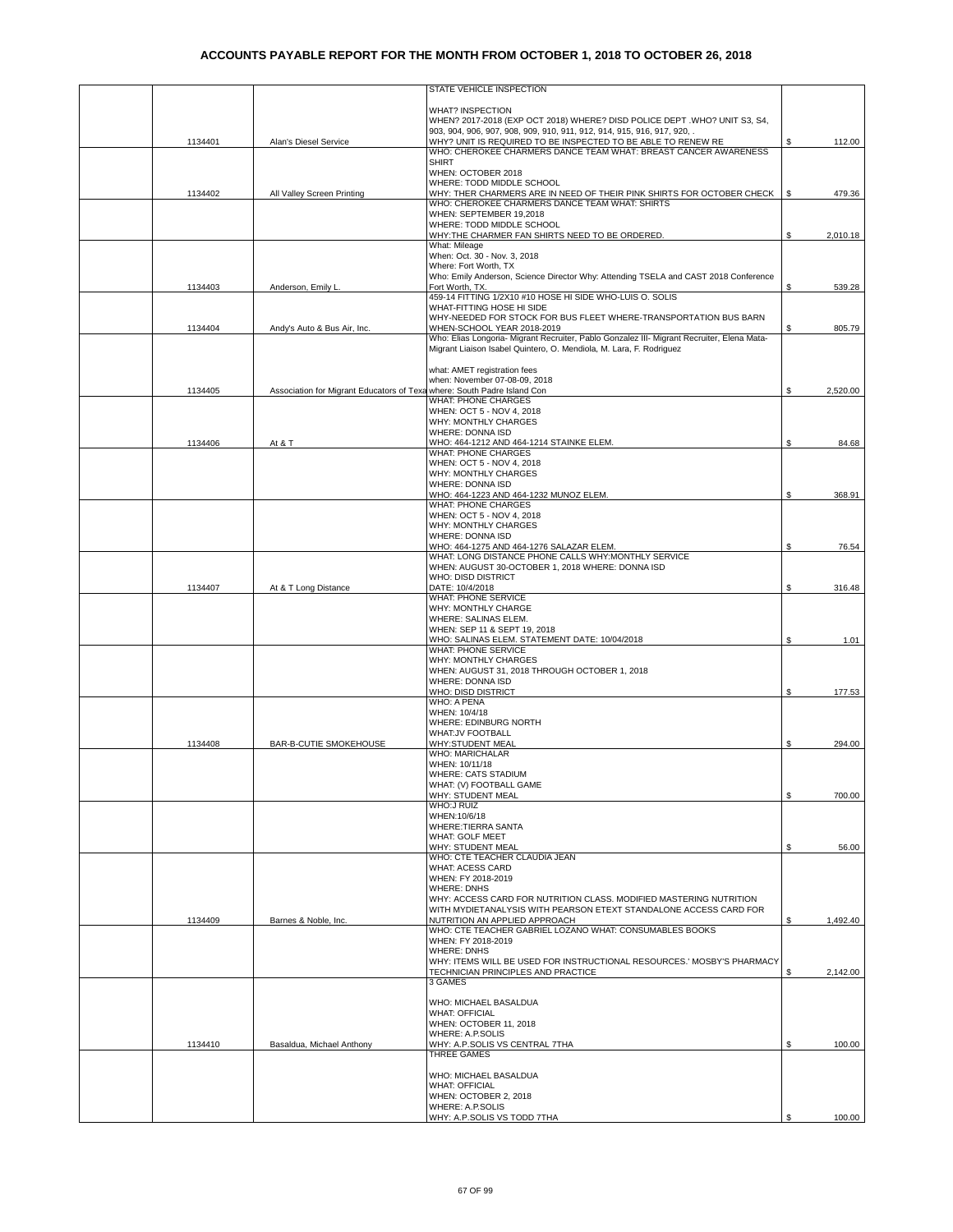|         |                                                               | THREE GAMES                                                                                                                                                                      |    |           |
|---------|---------------------------------------------------------------|----------------------------------------------------------------------------------------------------------------------------------------------------------------------------------|----|-----------|
|         |                                                               | WHO: MICHAEL BASALDUA                                                                                                                                                            |    |           |
|         |                                                               | <b>WHAT: OFFICIAL</b>                                                                                                                                                            |    |           |
|         |                                                               | WHEN: OCTOBER 4, 2018                                                                                                                                                            |    |           |
|         |                                                               | WHERE: A.P.SOLIS                                                                                                                                                                 |    |           |
| 1134410 | Basaldua, Michael Anthony                                     | WHY: A.P.SOLIS VS SAUCEDA 8THA                                                                                                                                                   | S. | 100.00    |
|         |                                                               | Low Ultra Low Sulfur Diesel (Clear)                                                                                                                                              |    |           |
|         |                                                               | Who: Luis O. Solis<br>What: Diesel Fuel                                                                                                                                          |    |           |
|         |                                                               | Where: Bus Barn                                                                                                                                                                  |    |           |
|         |                                                               | When: October 2018                                                                                                                                                               |    |           |
| 1134411 |                                                               | Why: Fuel Needed for Bus Fleet                                                                                                                                                   | S  | 17,747.07 |
|         | Betts Oil & Butane                                            | WHEN: WED. AUG. 22, 2018                                                                                                                                                         |    |           |
|         |                                                               | WHAT: SUPT.'S WEEKLY MEETING                                                                                                                                                     |    |           |
|         |                                                               | WHERE: SUPT.'S OFFICE                                                                                                                                                            |    |           |
|         |                                                               | WHO: SUPT.'S CABINET                                                                                                                                                             |    |           |
| 1134412 | Blue Onion, The                                               | WHY: WORKING LUNCH MEETING REFERENCE P.O.#150963 RECEIPT #:                                                                                                                      | S. | 4.50      |
|         |                                                               | WHEN: WED., AUG. 22, 2018                                                                                                                                                        |    |           |
|         |                                                               | WHAT: SUPT.'S WEEKLY MEETING                                                                                                                                                     |    |           |
|         |                                                               | WHERE: SUPT.'S OFFICE                                                                                                                                                            |    |           |
|         |                                                               | WHO: SUPT.'S CABINET                                                                                                                                                             |    |           |
|         |                                                               | WHY: WORKING LUNCH MEETING AS PER PRICE QUOTE WHAT: GRILLED CHICKEN                                                                                                              |    |           |
|         |                                                               | <b>BREAST WRAPS</b>                                                                                                                                                              | \$ | 60.50     |
|         |                                                               | When October 2018                                                                                                                                                                |    |           |
|         |                                                               | What Produce/Vegetables                                                                                                                                                          |    |           |
|         |                                                               | Who CNP                                                                                                                                                                          |    |           |
|         |                                                               | Where district Cafeterias                                                                                                                                                        |    |           |
| 1134413 | Buster Lind Produce, Inc.                                     | Why Student Needs                                                                                                                                                                | \$ | 3,447.90  |
|         |                                                               | WHO: AARON CANTU                                                                                                                                                                 |    |           |
|         |                                                               | <b>WHAT: OFFICIAL</b><br>WHEN: OCTOBER 4, 2018                                                                                                                                   |    |           |
|         |                                                               | WHERE: A.P.SOLIS                                                                                                                                                                 |    |           |
| 1134414 | CANTU, AARON PETER                                            | WHY: A.P.SOLIS VS SAUCEDA 8THA                                                                                                                                                   | \$ | 100.00    |
|         |                                                               | 3 GAMES                                                                                                                                                                          |    |           |
|         |                                                               |                                                                                                                                                                                  |    |           |
|         |                                                               | WHO: ADAM CANTU                                                                                                                                                                  |    |           |
|         |                                                               | <b>WHAT: OFFICIAL</b>                                                                                                                                                            |    |           |
|         |                                                               | WHEN: OCTOBER 3, 2018                                                                                                                                                            |    |           |
|         |                                                               | <b>WHERE: A.P.SOLIS</b>                                                                                                                                                          |    |           |
| 1134415 | CANTU, ADAM JACOB                                             | WHY: A.P.SOLIS VS TODD 7THA                                                                                                                                                      | \$ | 100.00    |
|         |                                                               | WHO: ADAM CANTU                                                                                                                                                                  |    |           |
|         |                                                               | <b>WHAT: OFFICIAL</b>                                                                                                                                                            |    |           |
|         |                                                               | WHEN: OCTOBER 11, 2018                                                                                                                                                           |    |           |
|         |                                                               | WHERE: A.P.SOLIS                                                                                                                                                                 |    |           |
|         |                                                               | WHY: A.P.SOLIS VS CENTRAL 7THA                                                                                                                                                   | \$ | 100.00    |
|         |                                                               | who: Hector Casiano, Migrant Liaison                                                                                                                                             |    |           |
|         |                                                               | what: mileage reimbursement                                                                                                                                                      |    |           |
|         |                                                               | when: month of September, 2018                                                                                                                                                   |    |           |
|         |                                                               | where: areas visited: Donna, Alamo and Edinburg, TX                                                                                                                              |    |           |
| 1134416 | CASIANO, HECTOR                                               | why: DNHS leaver list-make contact with migrant parents and students-status are they still up<br>COLLEGE SHIRTS XS-16, S-53, M-44, L-28, XL-6, AS-5, AXL-1 RFP# 042518-390 WHAT: |    | 85.15     |
|         |                                                               | COLLEGE SHIRTS & SPIRIT SHIRTS WHEN: SCHOOL YEAR 2018-2019                                                                                                                       |    |           |
|         |                                                               | WHERE: T. PRICE ELEM. SCHOOL                                                                                                                                                     |    |           |
|         |                                                               | WHO: T. PRICE STUDENTS                                                                                                                                                           |    |           |
| 1134417 | <b>CB Sportswear</b>                                          | WHY: UNIVERSITY AWARENESS FOR THE STUDENTS                                                                                                                                       | S. | 1,943.25  |
|         |                                                               | What: Spirit shirts                                                                                                                                                              |    |           |
|         |                                                               | When: School year 2018-2019 to be worn on Fridays                                                                                                                                |    |           |
|         |                                                               | Where: B. G. Guzman Elementary                                                                                                                                                   |    |           |
|         |                                                               | Who: Emmy De La Garza for student body Why: To encourage and support Donna Redskin                                                                                               | S  | 514.50    |
|         |                                                               | Who: Pk - 5th Grade Students                                                                                                                                                     |    |           |
|         |                                                               | What: Red Ribbon shirts                                                                                                                                                          |    |           |
|         |                                                               | Where: Julian S. Adame                                                                                                                                                           |    |           |
|         |                                                               | Why: shirts will be worn by students every wednesday                                                                                                                             |    |           |
|         |                                                               | When: 2018-2019                                                                                                                                                                  | \$ | 505.00    |
|         |                                                               | Toilet Tissue EcoSoft #61990 36 rolls / case Buyboard # 490-15 Next Day Deliver                                                                                                  |    |           |
|         |                                                               | What: toilet tissue                                                                                                                                                              |    |           |
|         |                                                               | Where: Warehouse<br>Who: Warehouse                                                                                                                                               |    |           |
| 1134418 | CC Distributors, Inc.                                         | Why: Needed district wide When: School year 2018-2019                                                                                                                            | \$ | 16,422.00 |
|         |                                                               | OKI MC 361/362 Black Cartridge                                                                                                                                                   |    |           |
|         |                                                               | Who: Kinder Teachers                                                                                                                                                             |    |           |
|         |                                                               | What: Ink Cartridges                                                                                                                                                             |    |           |
|         |                                                               | When: September 30, 2018                                                                                                                                                         |    |           |
| 1134419 | CDW-Government LLC, CDW Governmer Where: Runn Elementary Why: |                                                                                                                                                                                  | \$ | 481.72    |
|         |                                                               | where: Sauceda Middle School                                                                                                                                                     |    |           |
|         |                                                               | Who: Aaron Gracia- 315 Sara Lozano- 210                                                                                                                                          |    |           |
|         |                                                               | When: School Year 2018-2019                                                                                                                                                      |    |           |
|         |                                                               | Why: Provide Consumable or non-consumable Materials or Any Other Instructional Materials                                                                                         |    |           |
|         |                                                               | or Resources For All Core Content Area And All Student Populat                                                                                                                   | \$ | 280.00    |
|         |                                                               | WHO- AP SOLIS MIDDLE SCHOOL                                                                                                                                                      |    |           |
|         |                                                               | WHEN-2018-19                                                                                                                                                                     |    |           |
|         |                                                               | WHAT-INK                                                                                                                                                                         |    |           |
|         |                                                               | WHERE- AP SOLIS CLASSROOMS<br>WHY- TO PROVIDE STUDENTS WITH A SAFE AND NURTURING SCHOOL                                                                                          |    |           |
|         |                                                               | ENVIRONMENT THAT SUPPORT ACADEMIC SUCCESS                                                                                                                                        | \$ | 483.08    |
|         |                                                               | WHO: CTE TEACHER LUCERO GONZALEZ WHAT: INK FOR PRINTER                                                                                                                           |    |           |
|         |                                                               | WHEN: FY 2018-2019                                                                                                                                                               |    |           |
|         |                                                               | <b>WHERE: DNHS</b>                                                                                                                                                               |    |           |
|         |                                                               | WHY: ITEMS WILL BE USED FOR INSTRUCTIONAL RESOURCES BROTHER INK                                                                                                                  |    |           |
|         |                                                               | CARTRIDGE BLACK                                                                                                                                                                  | S. | 609.12    |
|         |                                                               | Who:Child Nutrition Program                                                                                                                                                      |    |           |
|         |                                                               | What: Logitech Slim compo-keyboard                                                                                                                                               |    |           |
|         |                                                               | When: 2018/2019 school year                                                                                                                                                      |    |           |
|         |                                                               | Where: CNP Admin. Office                                                                                                                                                         |    |           |
|         |                                                               | Why: District provided IPads but covers need to be replaced for Director.                                                                                                        | S. | 579.92    |
|         |                                                               | WHO: J PENA                                                                                                                                                                      |    |           |
|         |                                                               | WHEN: 10/6/18                                                                                                                                                                    |    |           |
|         |                                                               | WHERE: MARY HOGE                                                                                                                                                                 |    |           |
| 1134420 | CICI'S PIZZA #281                                             | WHAT: 8TH FOOTBALL GAME<br>WHY: STUDENT MEAL                                                                                                                                     | \$ | 174.00    |
|         |                                                               |                                                                                                                                                                                  |    |           |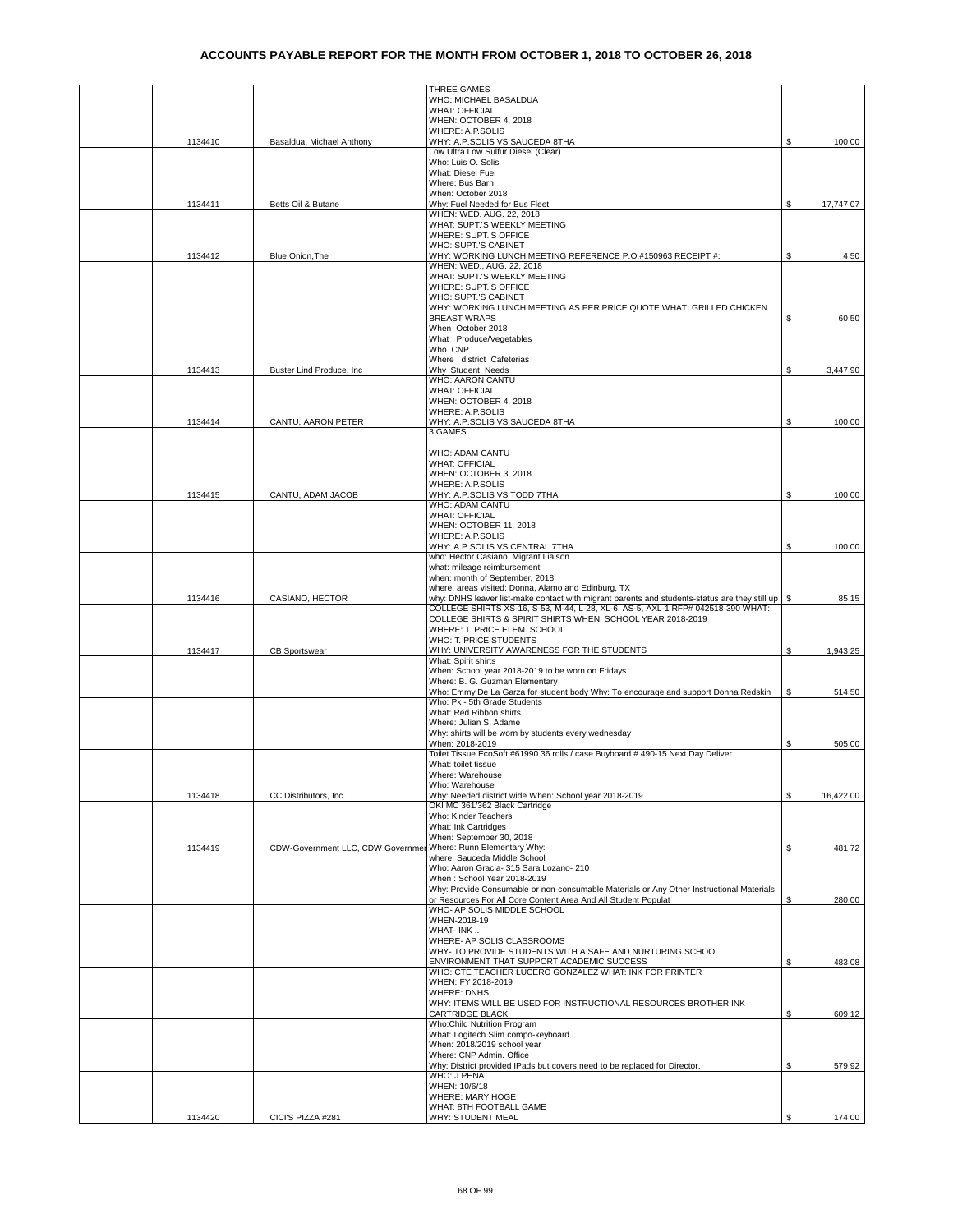|         |                            | WHO: O. CASARES/C. GARCIA<br>WHAT: STUDENT MEALS                                                                                 |    |          |
|---------|----------------------------|----------------------------------------------------------------------------------------------------------------------------------|----|----------|
|         |                            | WHEN: OCTOBER 6, 2018                                                                                                            |    |          |
|         |                            | WHERE: CUELLAR-WESLACO                                                                                                           |    |          |
| 1134420 | CICI'S PIZZA #281          | WHY: VOLLEYBALL TOURNAMENT 7THB<br><b>WHO: PENUELAS</b>                                                                          | \$ | 96.00    |
|         |                            | WHEN: 10/5/18                                                                                                                    |    |          |
|         |                            | WHERE: E-E                                                                                                                       |    |          |
|         |                            | WHAT: 8TH (A) VBALL TBA<br>WHY: STUDENT MEAL                                                                                     | \$ | 90.00    |
|         |                            | WHO: R. ALVAREZ/M. GUERRERO                                                                                                      |    |          |
|         |                            | WHAT: STUDENT MEALS                                                                                                              |    |          |
|         |                            | WHEN: OCTOBER 13, 2018<br>WHERE: CUELLAR-WESLACO                                                                                 |    |          |
|         |                            | WHY: CROSS COUNTRY MEET BOYS                                                                                                     | \$ | 132.00   |
|         |                            | 3/32 5LB For Stock                                                                                                               |    |          |
|         |                            | Who: Luis O. Solis<br>What: E6011 3/32 5LB                                                                                       |    |          |
|         |                            | Where: Bus Barn                                                                                                                  |    |          |
|         |                            | When: October 2018                                                                                                               |    |          |
| 1134421 | COMMERCIAL BILLING SERVICE | Why: Need to replenish stock<br>WHO: JUAN CARDENAS                                                                               | \$ | 239.05   |
|         |                            | <b>WHAT: OFFICIAL</b>                                                                                                            |    |          |
|         |                            | WHEN: OCTOBER 13, 2018                                                                                                           |    |          |
| 1134422 | Cardenas, Juan R.          | WHERE: AP SOLIS<br>WHY: AP SOLIS VS CENTRAL 7THA                                                                                 | \$ | 60.00    |
|         |                            | WHO: JUAN R. CARDENAS                                                                                                            |    |          |
|         |                            | <b>WHAT: OFFICIAL</b>                                                                                                            |    |          |
|         |                            | WHEN: SEPTEMBER 29, 2018<br>WHERE: A.P.SOLIS                                                                                     |    |          |
|         |                            | WHY: A.P.SOLIS VS MARY HOGE 8THA                                                                                                 | \$ | 60.00    |
|         |                            | WHO: RICARDO CASTILLO                                                                                                            |    |          |
|         |                            | <b>WHAT: OFFICIAL</b><br>WHEN: OCTOBER 11, 2018                                                                                  |    |          |
|         |                            | <b>WHERE: TODD</b>                                                                                                               |    |          |
| 1134423 | Castillo, Ricardo          | WHY: TODD VS VETERANS 7A                                                                                                         | \$ | 100.00   |
|         |                            | 2 GAMES                                                                                                                          |    |          |
|         |                            | WHO: HERIBERTO CAVAZOS                                                                                                           |    |          |
|         |                            | <b>WHAT: OFFICIAL</b>                                                                                                            |    |          |
|         |                            | WHEN: SEPTEMBER 27, 2018                                                                                                         |    |          |
| 1134424 | Cavazos, Heriberto S.      | WHERE: BENNIE LAPREADE STADIUM<br>WHY: DHS VS B. LOPEZ JV                                                                        | \$ | 115.00   |
|         |                            | Batery Box Cabinet Slide For Stock Who: Luis O. Solis What: Battery Box Cabinet Slide                                            |    |          |
| 1134425 | Chalks Truck Parts, Inc    | Where: Bis Barn When: August 2018 Why: Items needed for stock<br><b>INTERNATIONAL GRAY</b>                                       | \$ | 459.00   |
|         |                            | WHO-LUIS O. SOLIS                                                                                                                |    |          |
|         |                            | WHAT-INTERNATIONAL GRAY                                                                                                          |    |          |
|         |                            | WHY-NEEDED FOR STOCK FOR BUS FLEET WHERE-TRANSPORTATION BUS BARN                                                                 |    |          |
|         |                            | WHEN-OCTOBER 2018<br>WHO: C DE LEON                                                                                              | \$ | 246.00   |
|         |                            | WHEN: 10/6/18                                                                                                                    |    |          |
|         |                            | WHERE: E. NORTH                                                                                                                  |    |          |
| 1134426 | Chick Fil A                | WHAT: (V) VBALL GAME<br>WHY: STUDENT MEAL                                                                                        | S  | 210.00   |
|         |                            | <b>STUDENT MEAL</b>                                                                                                              |    |          |
|         |                            | WHO: J RUIZ                                                                                                                      |    |          |
|         |                            | WHEN: 10/5/18<br>WHERE: TIERRA SANTA                                                                                             |    |          |
|         |                            | <b>WHAT:GOLF MEET</b>                                                                                                            |    |          |
| 1134427 | Chick Fil A Weslaco        | WHY:STUDENT MEAL                                                                                                                 | \$ | 43.11    |
|         |                            | What: Light Lunch<br>When: Oct. 11, 2018                                                                                         |    |          |
|         |                            | Where: J.W. Caceres Elem.                                                                                                        |    |          |
|         |                            | Who: Book Club Students                                                                                                          |    |          |
|         |                            | Why: Meeting with the author, Diana Lopez October 11, 2018 Light Lunch Author - Diana<br>Lopez Chick Fil A Sandwich Chips Cookie | \$ | 125.00   |
|         |                            | WHO: C DE LEON                                                                                                                   |    |          |
|         |                            | WHEN: 10/9/18                                                                                                                    |    |          |
|         |                            | <b>WHERE: DNHS</b><br>WHAT: (V, JV) GAME                                                                                         |    |          |
|         |                            | WHY: STUDENT MEAL                                                                                                                | \$ | 185.00   |
|         |                            | <b>WHO: CALDERON</b>                                                                                                             |    |          |
|         |                            | WHEN: 10/6/18<br><b>WHERE: DHS</b>                                                                                               |    |          |
|         |                            | <b>WHAT: C-C MEET</b>                                                                                                            |    |          |
|         |                            | WHY: STUDENT MEAL                                                                                                                | \$ | 298.50   |
|         |                            | WHO: CHRISSY DELEON/MEL SANDOVAL WHAT: STUDENT MEALS (VARSITY<br>CHEERLEADERS ND TEE PEE CREW)                                   |    |          |
|         |                            | WHEN: OCTOBER 12, 2018                                                                                                           |    |          |
|         |                            | WHERE: DONNA HIGH SCHOOL                                                                                                         |    |          |
|         |                            | WHY: VARSITY FOOTBALL GAME VS MISSION VETS<br>WHO: DNHS BAND                                                                     | S  | 175.00   |
|         |                            | WHAT: MEAL ALLOWANCE                                                                                                             |    |          |
|         |                            | WHEN: SEPT 28, 2018                                                                                                              |    |          |
|         |                            | WHERE: WESLACO, TEXAS<br>WHY: MEAL ALLOWANCE FOR BAND STUDENTS WHO WILL BE PERFORMING IN                                         |    |          |
|         |                            | FOOTBALL GAME DURING HALFTIME SHOW.                                                                                              | \$ | 1,750.00 |
|         |                            | WHO: DNHS CHOIR                                                                                                                  |    |          |
|         |                            | WHAT: MEAL ALLOWANCE<br>WHEN: SEPT 29, 2018                                                                                      |    |          |
|         |                            | WHERE: RIVERA EARLY COLLEGE HS                                                                                                   |    |          |
|         |                            | WHY: MEALS FOR STUDENTS WHO WILL BE ATTENDING THE TMEA ALL STATE                                                                 |    |          |
|         |                            | AUDITIONS COMPETITION<br><b>WHO: ENCINA</b>                                                                                      | \$ | 98.00    |
|         |                            | WHEN: 10/6/18                                                                                                                    |    |          |
|         |                            | WHERE: CUELLAR MS                                                                                                                |    |          |
|         |                            | WHAT: 7TH (A) VBALL                                                                                                              |    |          |
|         |                            | WHY: STUDENT MEAL                                                                                                                | \$ | 57.50    |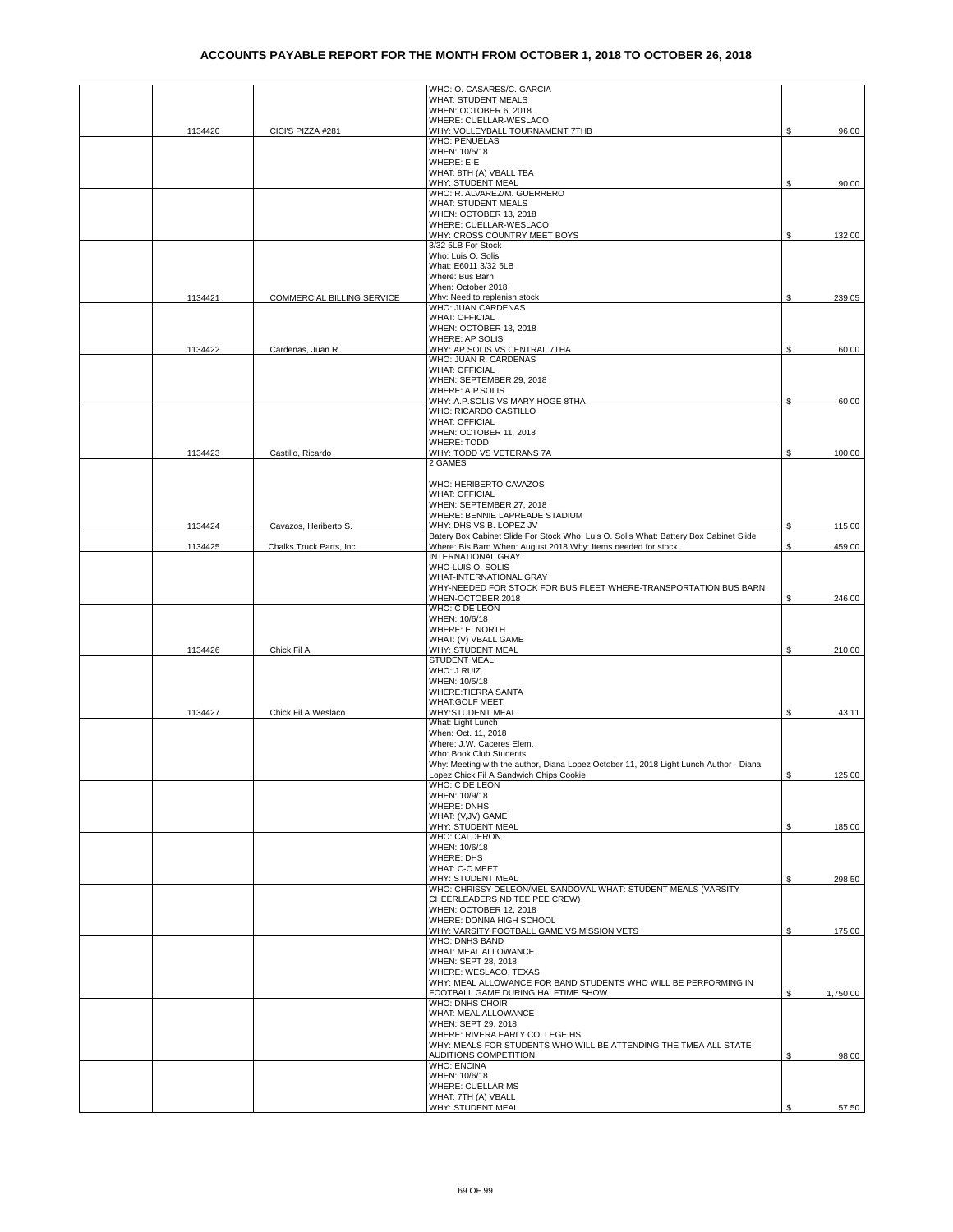|         |                                        | WHO: GRIMALDO                                                                                                     |    |          |
|---------|----------------------------------------|-------------------------------------------------------------------------------------------------------------------|----|----------|
|         |                                        | WHEN: 10/5/18<br>WHERE: E-E HS                                                                                    |    |          |
|         |                                        | WHAT: 8TH (A) TEAM VBALL                                                                                          |    |          |
| 1134427 | Chick Fil A Weslaco                    | WHY: STUDENT MEAL                                                                                                 | \$ | 62.96    |
|         |                                        | WHO: GRIMALDO                                                                                                     |    |          |
|         |                                        | WHEN: 10/6/18<br>WHERE: E-E                                                                                       |    |          |
|         |                                        | WHAT: 8TH (A) VBALL GAME                                                                                          |    |          |
|         |                                        | WHY: STUDENT MEALS                                                                                                | \$ | 43.56    |
|         |                                        | WHO: O. CASARES/H. BRATLEY                                                                                        |    |          |
|         |                                        | WHAT: STUDENT MEALS BOYS<br>WHEN: OCTOBER 6, 2018                                                                 |    |          |
|         |                                        | WHERE: DONNA HIGH SCHOOL                                                                                          |    |          |
|         |                                        | WHY: CROSS COUNTRY MEET                                                                                           | \$ | 60.50    |
|         |                                        | WHO: V DE HOYOS                                                                                                   |    |          |
|         |                                        | WHEN: 9/22/18<br>WHERE: DONNA HIGH                                                                                |    |          |
|         |                                        | <b>WHAT: C-C MEET</b>                                                                                             |    |          |
|         |                                        | WHY: STUDENT MEAL                                                                                                 | \$ | 122.50   |
|         |                                        | WHO: VILLARREAL                                                                                                   |    |          |
|         |                                        | WHEN: 10/6/18<br>WHERE: MARY HOGE                                                                                 |    |          |
|         |                                        | WHAT: 7TH (A) VBALL                                                                                               |    |          |
|         |                                        | WHY: STUDENT MEAL                                                                                                 | S  | 109.86   |
|         |                                        | <b>WHO:J RUIZ</b>                                                                                                 |    |          |
|         |                                        | WHEN:10/6/18<br><b>WHERE: TIERRA SANTA</b>                                                                        |    |          |
|         |                                        | <b>WHAT:GOLF MEET</b>                                                                                             |    |          |
|         |                                        | WHY: STUDENT MEAL                                                                                                 | \$ | 38.32    |
|         |                                        | WHO: VILLARREAL                                                                                                   |    |          |
|         |                                        | WHEN:10/4/18<br>WHERE:E-E                                                                                         |    |          |
|         |                                        | <b>WHAT: VBALL GAME</b>                                                                                           |    |          |
|         |                                        | <b>WHY:STUDENT MEAL</b>                                                                                           | \$ | 229.90   |
|         |                                        | Where: Sauceda Middle School                                                                                      |    |          |
|         |                                        | Who: Marissa Ramirez/Sped. Teacher When: School Year 2018-2019                                                    |    |          |
|         |                                        | Why: Provide consumable or non-consumable material or any other instructional materials<br>that the student need. |    |          |
| 1134428 | Cielo Office Products                  | What: Creativity Street Bright Hues Wax Works                                                                     | \$ | 161.24   |
|         |                                        | WHO: DHS                                                                                                          |    |          |
|         |                                        | <b>WHAT: SUPPLIES</b>                                                                                             |    |          |
|         |                                        | WHEN: 2018-2019 SCHOOL YEAR                                                                                       |    |          |
|         |                                        | <b>WHERE: DHS</b><br>WHY: SUPPLIES FOR INSTRUCTIONAL PURPOSES                                                     | \$ | 1,537.89 |
|         |                                        | where: Sauceda Middle School                                                                                      |    |          |
|         |                                        | Who: Linda Taunton-8th Science                                                                                    |    |          |
|         |                                        | When: School Year 2018-2019                                                                                       |    |          |
|         |                                        | Why: Provide consumable or non-consumable materials or any other Instructional materials                          |    |          |
| 1134429 | Cielo Office Products                  | or Resources needed for all student population.<br>What: Avery 3/4 Round                                          | \$ | 80.51    |
|         |                                        | <b>WHO-AP SOLIS</b>                                                                                               |    |          |
|         |                                        | WHEN-2018-19                                                                                                      |    |          |
|         |                                        | WHAT- INSTRUCTIONAL MATERIAL                                                                                      |    |          |
|         |                                        | WHERE- AP SOLIS<br>WHY- TO PROVIDE STUDENTS WITH A SAFE AND NURTURING SCHOOL                                      |    |          |
|         |                                        | ENVIRONMENT THAT SUPPORTS ACADEMIC SUCCESS ********************** POST IT                                         | \$ | 202.74   |
|         |                                        | WHAT: GARBAGE SERVICE                                                                                             |    |          |
|         |                                        | WHY: MONTHLY SERVICE ACCOUNT #60-0086-00                                                                          |    |          |
|         |                                        | WHEN: 9/30/2018-10/31/2018                                                                                        |    |          |
| 1134430 | City Of Alamo Alamo Municipal Building | WHERE: DONNA ISD<br>WHO: SALINAS ELEM.                                                                            | \$ | 589.79   |
|         |                                        | WHAT: GARBAGE SERVICE                                                                                             |    |          |
|         |                                        | WHY: MONTHLY SERVICE ACCOUNT #60-0087-00                                                                          |    |          |
|         |                                        | WHEN: 9/30/2018-10/31/2018                                                                                        |    |          |
|         |                                        | WHERE: DONNA ISD<br>WHO: SALINAS ELEM.                                                                            | \$ | 482.76   |
|         |                                        | WHAT: WATER SERVICE                                                                                               |    |          |
|         |                                        | WHERE: SALINAS ELEM.                                                                                              |    |          |
|         |                                        | WHY: MONTHLY SERVICE FOR ACCT#01-1102-01                                                                          |    |          |
|         |                                        | WHEN: 9/06/2018 - 10/04/2018                                                                                      |    |          |
|         |                                        | WHO: SALINAS STAFF<br><b>WHAT: WATER SERVICE</b>                                                                  | \$ | 183.01   |
|         |                                        | WHY: MONTHLY SERVICE ACCOUNT #01-1104-00                                                                          |    |          |
|         |                                        | WHEN: 9/06/2018-10/04/2018                                                                                        |    |          |
|         |                                        | WHERE: DONNA ISD                                                                                                  |    |          |
|         |                                        | WHO: SALINAS ELEM.<br>Who: Child Nutrition Program                                                                | \$ | 159.15   |
|         |                                        | What: Food Handlers Health Cards                                                                                  |    |          |
|         |                                        | When: August 20, 2018                                                                                             |    |          |
|         |                                        | Where: AM Ochoa Elementary Cafeteria                                                                              |    |          |
| 1134431 | City of Donna                          | Why: To Be in compliance for 2018/2019 school year.                                                               | \$ | 795.00   |
|         |                                        | Who: MCJROTC Students<br>What: Marksmanship targets                                                               |    |          |
|         |                                        | When: October 20, 2018                                                                                            |    |          |
|         |                                        | Where: MCJROTC Dept/ CTE Bld                                                                                      |    |          |
| 1134432 | Civilian Marksmanship Program          | Why: students will use items to practice their marksmanship for upcoming competitions.                            | \$ | 462.68   |
|         |                                        | WHO: JOSE A. CORTEZ<br><b>WHAT: OFFICIAL</b>                                                                      |    |          |
|         |                                        | WHEN: SEPTEMBER 29, 2018                                                                                          |    |          |
|         |                                        | WHERE: A.P.SOLIS                                                                                                  |    |          |
| 1134433 | Cortez, Jose A.                        | WHY: A.P.SOLIS VS MARY HOGE 8THA                                                                                  | \$ | 75.00    |
|         |                                        | WHAT? VEHICLE REGISTRATION RENEWAL NOTICES                                                                        |    |          |
|         |                                        | WHEN? 2018-2019 (COMING DUE IN OCTOBER 2018)<br>WHERE? DISD POLICE DEPT                                           |    |          |
|         |                                        | WHO? UNITS #S3, S4, 903, 904, 906, 907, 908, 909, 910, 911, 912, 914, 915, 916, 917, 920                          |    |          |
| 1134434 | County of Hidalgo - Texas, The         | WHY? THE REGISTRATIONS ARE STATE MANDATED TO KEE                                                                  | \$ | 120.00   |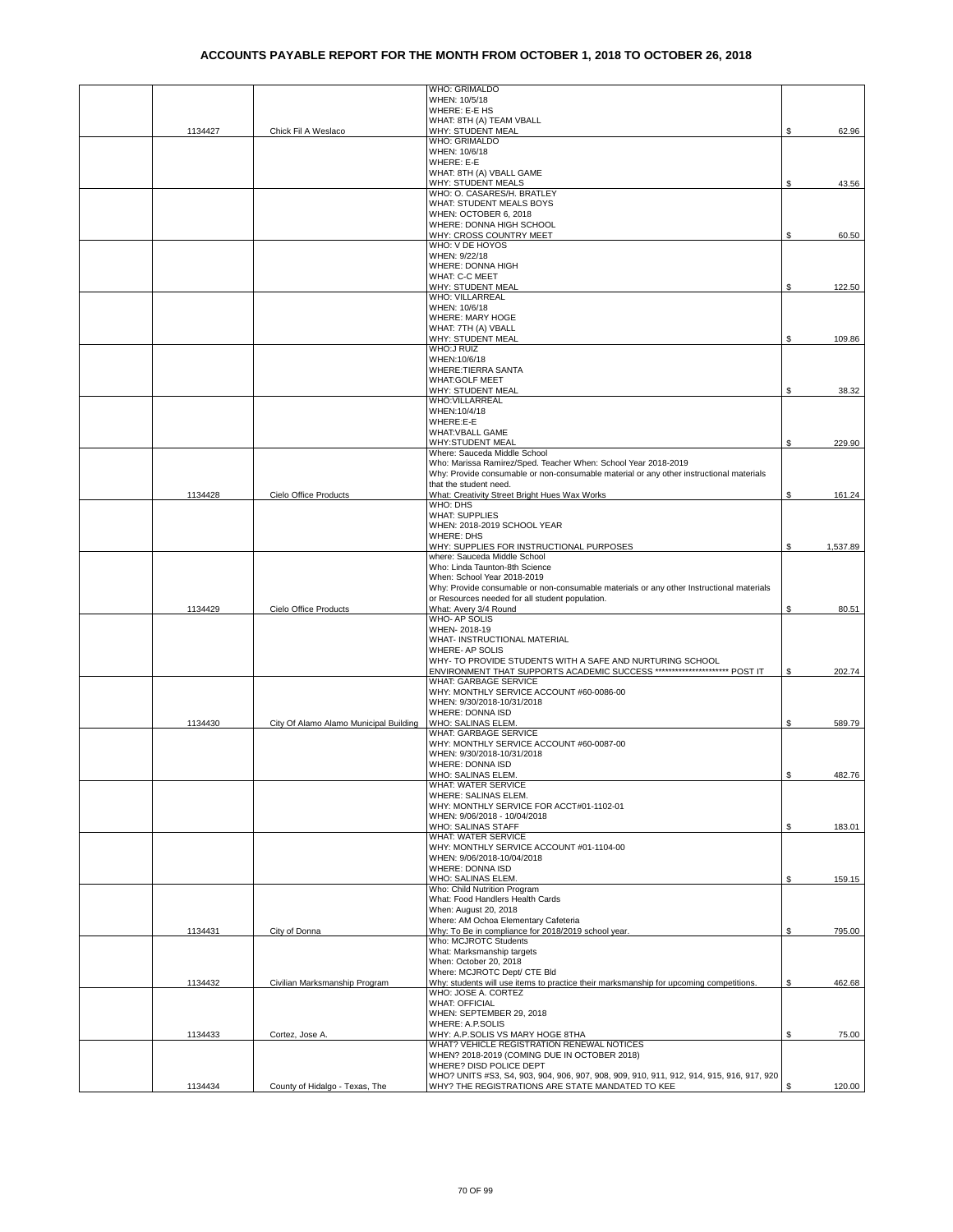|         |                                    | WHAT? VEHICLE REGISTRATION RENEWAL NOTICES<br>WHEN? 2018-2019 (COMING DUE IN OCTOBER 2018) |    |           |
|---------|------------------------------------|--------------------------------------------------------------------------------------------|----|-----------|
|         |                                    | WHERE? DISD POLICE DEPT                                                                    |    |           |
|         |                                    | WHO? UNIT #901                                                                             |    |           |
|         |                                    | WHY? THE REGISTRATIONS ARE STATE MANDATED TO KEEP VEHICLE IN                               |    |           |
| 1134435 | County of Hidalgo - Texas, The     | CIRCULATION *CHECK REQUEST* DO NOT MAIL                                                    | \$ | 7.50      |
|         |                                    | WHAT: HOTEL RESERVATION #75179242 WHY: 2018 ACCOUNTING AND FINANCE                         |    |           |
|         |                                    | SYMPOSIUM                                                                                  |    |           |
|         |                                    | WHEN: OCTOBER 28, 2018 THROUGH OCTOBER 30, 2018<br>WHERE: PFLUGERVILLE, TEXAS              |    |           |
| 1134436 | Courtyard by Marriott-Pflugerville | WHO: IGNACIO AMEZCUA AND GERARDO CAVAZOS                                                   | S  | 268.00    |
| 1134437 | Culligan Water                     | FOR ALL THE DRINKING WATER FOR ALL CAFETERIAS DISTRICT WIDE.                               | \$ | 125.80    |
|         |                                    | WHO: M. GARCIA                                                                             |    |           |
|         |                                    | WHEN: 9/22/18                                                                              |    |           |
|         |                                    | WHERE: WESLACO, MARY HOGE MS                                                               |    |           |
|         |                                    | WHAT: 8TH FOOTBALL                                                                         |    |           |
| 1134438 | Dairy Queen Office                 | WHY: STUDENT MEAL                                                                          | \$ | 334.50    |
|         |                                    | Who: Sylvia De Leon<br>What: Usher                                                         |    |           |
|         |                                    | When: Oct. 12, 2018                                                                        |    |           |
|         |                                    | Where: Bennie La Prade Stadium                                                             |    |           |
| 1134439 | De Leon, Sylvia                    | Why: Varsity Football Redskins/Mission Vets                                                | \$ | 45.00     |
|         |                                    | WHO: SYLVIA DELEON                                                                         |    |           |
|         |                                    | <b>WHAT: TICKET SELLER</b>                                                                 |    |           |
|         |                                    | WHEN: SEPTEMBER 12, 2018                                                                   |    |           |
|         |                                    | WHERE: BENNIE LAPRADE STADIUM                                                              |    |           |
|         |                                    | WHY: DHS FOOTBALL 9TH AND JV<br>WHO: SYLVIA DELEON                                         | \$ | 40.00     |
|         |                                    | <b>WHAT: TICKET SELLER</b>                                                                 |    |           |
|         |                                    | WHEN: SEPTEMBER 27, 2018                                                                   |    |           |
|         |                                    | WHERE: BENNIE LAPRADE STADIUM                                                              |    |           |
|         |                                    | WHY: DHS FOOTBALL 9TH AND JV                                                               | \$ | 40.00     |
|         |                                    | CARMEL/VANILLA MIX (PKG OF 100)                                                            |    |           |
|         |                                    | WHAT: POPCORN FUNDRAISER                                                                   |    |           |
|         |                                    | WHEN: OCTOBER 1 - 12, 2018<br>WHERE: T. PRICE ELEM. SCHOOL                                 |    |           |
|         |                                    | WHO: FOR 2ND GRADE STUDENTS                                                                |    |           |
| 1134440 | Deanan Gourmet Popcorn             | WHY: RAISING FUNDS FOR 2ND GRADE EVENTS/ FIELD TRIPS                                       | \$ | 400.00    |
|         |                                    | WHAT: MEAL REIMBURSEMENT (DINNER) WHEN: 10-11-18                                           |    |           |
|         |                                    | WHO: AZIEL DEL RIO                                                                         |    |           |
|         |                                    | WHERE: HOUSTON, TEXAS                                                                      |    |           |
| 1134441 | Del Rio, Aziel                     | WHY: PROFESSIONAL                                                                          | \$ | 81.33     |
|         |                                    | WHAT? DELL Latitude 5590 CTO i7, 8GB WHO? Joe Perez/Javier Guevara<br>WHEN? Year 2018-2019 |    |           |
|         |                                    | WHERE? PEIMS Dept                                                                          |    |           |
| 1134442 | Dell Marketing L.p.                | WHY? The PEIMS dept. need at least one labtop that has an updated version.                 | \$ | 1,116.00  |
|         |                                    | WHO: ROGELIO DIAZ                                                                          |    |           |
|         |                                    | <b>WHAT: OFFICIAL</b>                                                                      |    |           |
|         |                                    | WHEN: OCTOBER 13, 2018                                                                     |    |           |
|         |                                    | WHERE: A.P.SOLIS                                                                           |    |           |
| 1134443 | Diaz, Rogelio                      | WHY: A.P.SOLIS VS CENTRAL 7A<br>WHO: ROGELIO DIAZ                                          | \$ | 60.00     |
|         |                                    | <b>WHAT: OFFICIAL</b>                                                                      |    |           |
|         |                                    | WHEN: OCTOBER 6, 2018                                                                      |    |           |
|         |                                    | WHERE: A.P.SOLIS                                                                           |    |           |
|         |                                    | WHY: A.P SOLIS VS CENTRAL 7THA                                                             | \$ | 60.00     |
|         |                                    | WHO: ROGELIO DIAZ                                                                          |    |           |
|         |                                    | <b>WHAT: OFFICIAL</b>                                                                      |    |           |
|         |                                    | WHEN: SEPTEMBER 22, 2018<br>WHERE: BENNIE LAPRADE STADIUM                                  |    |           |
|         |                                    | WHY: TODD VS CENTRAL 7THA                                                                  | \$ | 165.00    |
|         |                                    | <b>WHAT: COPIES CHARGES</b>                                                                |    |           |
|         |                                    | WHY: CONTRACT BASE RATE                                                                    |    |           |
|         |                                    | WHEN: 9/29/18 TO 10/28/18                                                                  |    |           |
|         |                                    | WHERE: ADM. POLICE                                                                         |    |           |
|         |                                    | WHO: DONNA ISD LAC6303202 01848 INVOICE NO. IN155447                                       |    |           |
| 1134444 | Digital Office Systems             | DATE: 9/24/2018<br>WHAT: COPY CHARGES                                                      |    | 42.75     |
|         |                                    | WHEN: 10/1/2018 - 10/31/2018                                                               |    |           |
|         |                                    | WHY: CONTRACT BASE RATE                                                                    |    |           |
|         |                                    | WHERE: DISTRICT WIDE                                                                       |    |           |
|         |                                    | WHO: ADM. FINE ARTS LAA5801055 00713 INVOICE NO. IN155443                                  | \$ | 108.30    |
|         |                                    | <b>WHAT: COPY CHARGES</b>                                                                  |    |           |
|         |                                    | WHEN: 9/29/18 - 10/28/18<br>WHY: CONTRACT BASE RATE                                        |    |           |
|         |                                    | <b>WHERE: DAEP</b>                                                                         |    |           |
|         |                                    | WHO: DAEP LNT5802178 01847                                                                 |    |           |
|         |                                    | INVOICE NO. IN155446                                                                       |    |           |
|         |                                    | DATE: 9/24/2018                                                                            | \$ | 31.35     |
|         |                                    | WHAT: COPY CHARGES                                                                         |    |           |
|         |                                    | <b>WHERE: INTAKE</b>                                                                       |    |           |
|         |                                    | WHY: MONTHLY BASE RATE<br>WHEN: 9/29/018 TO 10/28/2018                                     |    |           |
|         |                                    | WHO: INTAKE CENTER LAC6403295 01846 INVOICE NO. IN155448                                   |    |           |
|         |                                    | DATE: 9/24/2018                                                                            | £. | 42.75     |
|         |                                    | WHAT: MAINTENANCE CHARGES                                                                  |    |           |
|         |                                    | WHEN: 10/1/2018-10/31/2018                                                                 |    |           |
|         |                                    | WHY: MONTHLY BASE RATE                                                                     |    |           |
|         |                                    | WHERE: DONNA ISD<br>WHO: DNHS COUNSELORS VER6800171 05004                                  |    |           |
|         |                                    | INVOICE NO. IN155412                                                                       |    |           |
|         |                                    | DATE: 9/24/2018                                                                            | \$ | 14,916.72 |
|         |                                    | WHAT: MAINTENANCE CHARGES                                                                  |    |           |
|         |                                    | WHY: CONTRACT BASE RATE                                                                    |    |           |
|         |                                    | WHEN: 10/5/2018 - 11/04/2018                                                               |    |           |
|         |                                    | WHERE: DONNA ISD<br>WHO: LIBRARY V927702630 05300 INVOICE NO. IN155413                     |    |           |
|         |                                    | DATE: 9/24/2018                                                                            | S  | 52.00     |
|         |                                    |                                                                                            |    |           |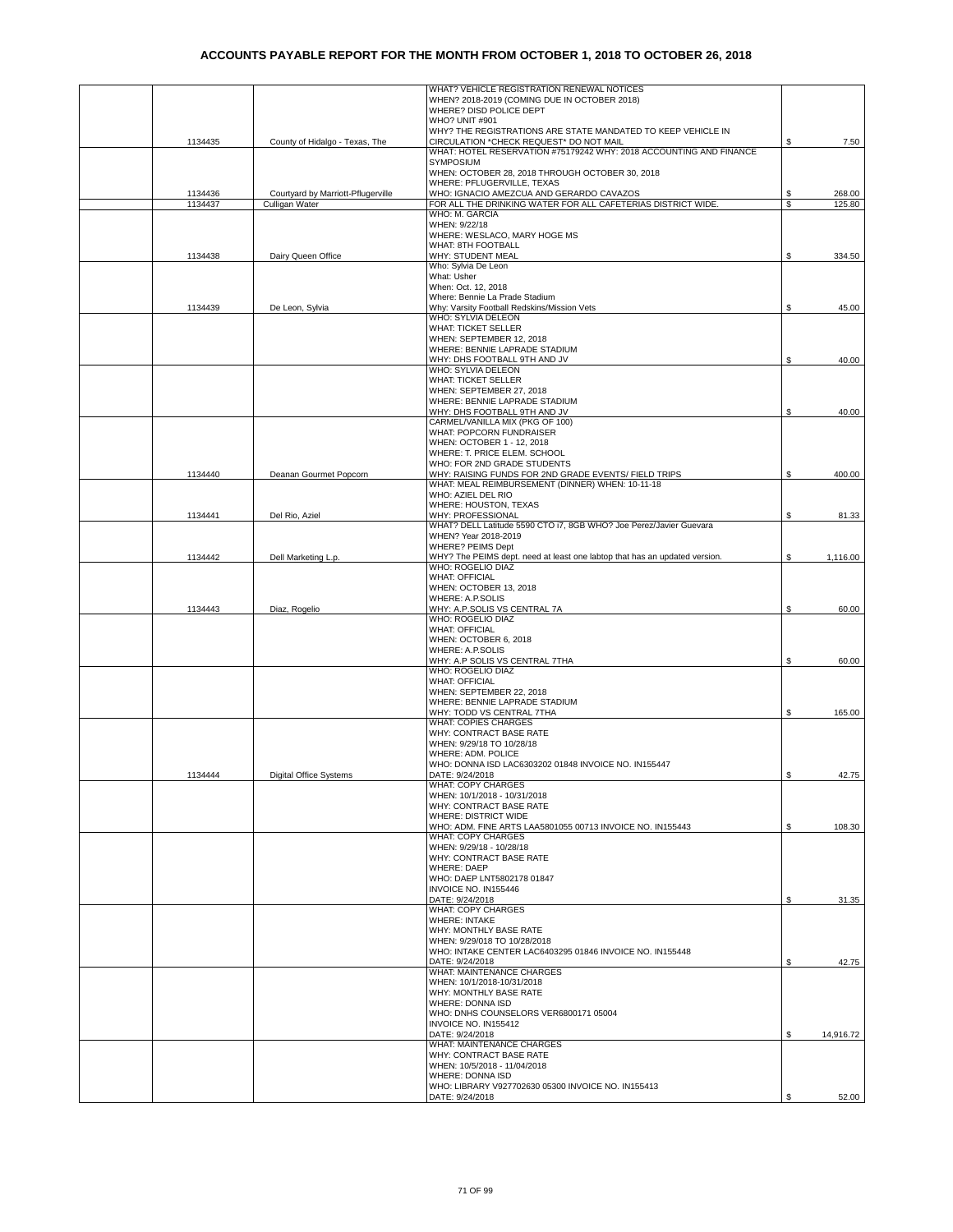|         |                                          | WHAT: MAINTENANCE CHARGES                                                                                              |     |          |
|---------|------------------------------------------|------------------------------------------------------------------------------------------------------------------------|-----|----------|
|         |                                          | WHY: CONTRACT BASE RATE                                                                                                |     |          |
|         |                                          | WHEN: 9/29/18 TO 10/28/18<br>WHERE: DONNA ISD                                                                          |     |          |
|         |                                          | WHO: PARENTAL INVOLVEMENT LAC6403358 01845                                                                             |     |          |
|         |                                          | INVOICE NO. IN155445                                                                                                   |     |          |
| 1134444 | <b>Digital Office Systems</b>            | DATE: 9/24/2018                                                                                                        | \$  | 42.75    |
|         |                                          | WHO: DNHS BAND                                                                                                         |     |          |
|         |                                          | WHAT: MEAL ALLOWANCE                                                                                                   |     |          |
|         |                                          | WHEN: OCT 9, 2018<br>WHERE: WESLACO, TEXAS                                                                             |     |          |
|         |                                          | WHY: MEAL ALLOWANCE FOR BAND STUDENTS WHO WILL BE ATTENDING THE                                                        |     |          |
| 1134445 | Domino's Pizza D/b/a Rainbow Pizza       | REHEARSAL FOR PRE-PIGSKIN.                                                                                             | \$  | 519.20   |
|         |                                          | What: Sweet bread for staff                                                                                            |     |          |
|         |                                          | Who: Emmy De La Garza, Principal                                                                                       |     |          |
|         |                                          | When: August 21, 2018<br>Where: B. G. Guzman Elem.                                                                     |     |          |
| 1134446 | Donna Bakery & Tortilleria               | Why: Provide staff recognition during staff development for 2018-19 school year                                        | \$  | 25.00    |
|         |                                          | WHO: DNHS TEACHERS JOSHUA HILTON DANIEL PALLAIS CECILIA CERDA ANGIE                                                    |     |          |
|         |                                          | PEREZ                                                                                                                  |     |          |
|         |                                          | <b>WHAT: HOTEL</b>                                                                                                     |     |          |
|         |                                          | WHEN: SUNDAY 10/28/18-MONDAY 10/29/18                                                                                  |     |          |
| 1134447 | Double Tree Club Austin University       | WHERE: AUSTIN, TX                                                                                                      | \$  | 363.26   |
|         |                                          | WHY: TEACHERS ATTENDING THE 2018 FALL PROFESSIONAL LEARNING INSTITUTE<br>When October 2018                             |     |          |
|         |                                          | What Non Food Items                                                                                                    |     |          |
|         |                                          | Who CNP                                                                                                                |     |          |
|         |                                          | Where District Cafeterias                                                                                              |     |          |
| 1134448 | E. De La Garza Wholesale                 | Why Student Needs                                                                                                      | \$  | 2,366.81 |
|         |                                          | WHO: DNHS GAPP STUDENTS<br><b>WHAT: BUS RENTAL</b>                                                                     |     |          |
|         |                                          | WHEN: 09/28/18-09/30/18                                                                                                |     |          |
|         |                                          | WHERE: FREDERICKSBURG/SA/ SAN MARCOS                                                                                   |     |          |
|         |                                          | WHY: TO PARTICIPATE IN THE GAPP PROGRAM WITH OUR VISITING SCHOOL FROM                                                  |     |          |
| 1134449 | ESCAMILLA TOUR BUSES, LLC                | MUNICH, GERMANY                                                                                                        | \$  | 3,780.60 |
|         |                                          | Who: Juan Estrada                                                                                                      |     |          |
|         |                                          | What: Usher<br>When: Oct. 12, 2018                                                                                     |     |          |
|         |                                          | Where: Bennie La Prade Stadium                                                                                         |     |          |
| 1134450 | ESTRADA JR., JUAN J.                     | Why: Varsity Football Redskins/Mission Vets                                                                            | \$. | 45.00    |
|         |                                          | Who: Maria C. Estrada                                                                                                  |     |          |
|         |                                          | What: Usher                                                                                                            |     |          |
|         |                                          | When: October 12, 2018                                                                                                 |     |          |
|         |                                          | Where: Bennie La Prade Stadium                                                                                         |     |          |
| 1134451 | ESTRADA, MARIA C.                        | Why: Varsity Football Redskins/Mission Veterans<br>A/C COMPRESSOR W/CLUTCH                                             | \$  | 45.00    |
|         |                                          | WHO-LUIS O. SOLIS                                                                                                      |     |          |
|         |                                          | WHAT-A/C COMPRESSOR W/CLUTCH                                                                                           |     |          |
|         |                                          | WHY-NEEDED FOR STOCK FOR BUS FLEET WHERE-TRANSPORTATION BUS BARN                                                       |     |          |
|         |                                          |                                                                                                                        |     |          |
| 1134452 | Elsa Auto & Truck Parts                  | WHEN-OCTOBER 2018                                                                                                      | \$  | 1,020.00 |
|         |                                          | Napagold Oil Filter For Bumper #47                                                                                     |     |          |
|         |                                          | Who: Luis O. Solis                                                                                                     |     |          |
|         |                                          | What: Oil Filter                                                                                                       |     |          |
|         |                                          | Where: Bus Barn                                                                                                        |     |          |
|         |                                          | When: October 2018<br>Why: Parts needed for Bumper #47                                                                 | \$  | 202.19   |
|         |                                          | Who: Veterans Middle School Yearbook Club sponsor (Emmanuel Lopez)                                                     |     |          |
|         |                                          | what: press ready yearbook service (72 page book)                                                                      |     |          |
|         |                                          | when: 2017-2018 school year                                                                                            |     |          |
|         |                                          | where: Veterans Middle School                                                                                          |     |          |
| 1134453 | <b>Entourage Yearbooks</b>               | why: yearbook project<br>When October 2018                                                                             | \$. | 1,986.00 |
|         |                                          | What Food/Tortillas                                                                                                    |     |          |
|         |                                          | Who CNP                                                                                                                |     |          |
|         |                                          | Where district Cafeterias                                                                                              |     |          |
| 1134454 | Exquisita Tortillas, Inc.                | Why Student Needs                                                                                                      | \$  | 545.90   |
|         |                                          | REPAIR BUS ALTERNATOR                                                                                                  |     |          |
|         |                                          | WHO-LUIS O. SOLIS<br>WHAT-REPAIR BUS ALTERNATOR                                                                        |     |          |
|         |                                          | WHY-NEEDED FOR STOCK FOR BUS FLEET WHERE-TRANSPORTATION BUS BARN                                                       |     |          |
| 1134455 | <b>FLEETPRIDE</b>                        | WHEN-OCTOBER 2018                                                                                                      | \$  | 642.82   |
|         |                                          | <b>TRANS FILTERS</b>                                                                                                   |     |          |
|         |                                          | WHO-LUIS O. SOLIS                                                                                                      |     |          |
|         |                                          | <b>WHAT-FILTERS</b>                                                                                                    |     |          |
|         |                                          | WHY-NEEDED FOR STOCK FOR BUS FLEET WHERE-TRANSPORTATION BUS BARN<br>WHEN-OCTOBER 2018                                  |     |          |
|         |                                          | What: Hotel Fees                                                                                                       | \$  | 160.50   |
|         |                                          | When: Oct. 30 - Nov. 2, 2018                                                                                           |     |          |
|         |                                          | Where: Fort Worth, TX                                                                                                  |     |          |
|         |                                          | Who: Emily Anderson/Flor Gomez                                                                                         |     |          |
| 1134456 |                                          | Fairfield Inn & Suites Fort Worth Universit Why: Attending TSELA/CAST Conference 10/30/18 and 10/31/18 \$175 per night | \$  | 789.65   |
|         |                                          | WHO: E. ARENAS<br>WHAT: PRINT ON FOAM BOARD 1/8 WHITE WITH GLOSS LAMINATE 24 X 36                                      |     |          |
|         |                                          | (SUPPLIES)                                                                                                             |     |          |
|         |                                          | WHEN: AUGUST 2018                                                                                                      |     |          |
| 1134457 | FastSigns                                | WHERE: DONNA HIGH SCHOOL                                                                                               | \$  | 203.82   |
|         |                                          | WHAT: SERVICES/DISPOSAL                                                                                                |     |          |
|         |                                          | WHEN: OCTOBER 2018<br><b>WHERE: DISTRICT CAFETERIAS</b>                                                                |     |          |
|         |                                          | WHY: FOR PICKUP OF USED COOKING OIL WHO: CHILD NUTRITION DEPT.                                                         |     |          |
|         |                                          | INVOICE NO. 14799                                                                                                      |     |          |
| 1134458 | Fatty Chem By-Products Inc.              | DATE: 10/17/2018                                                                                                       | \$  | 1,500.00 |
| 1134459 | Flower Baking Company of San Antonio, LL | Credit                                                                                                                 | S   | (906.30) |
|         |                                          | When October 2018                                                                                                      |     |          |
|         |                                          | What Food/Bread                                                                                                        |     |          |
|         |                                          | Who CNP<br>Where district Cafeterias                                                                                   |     |          |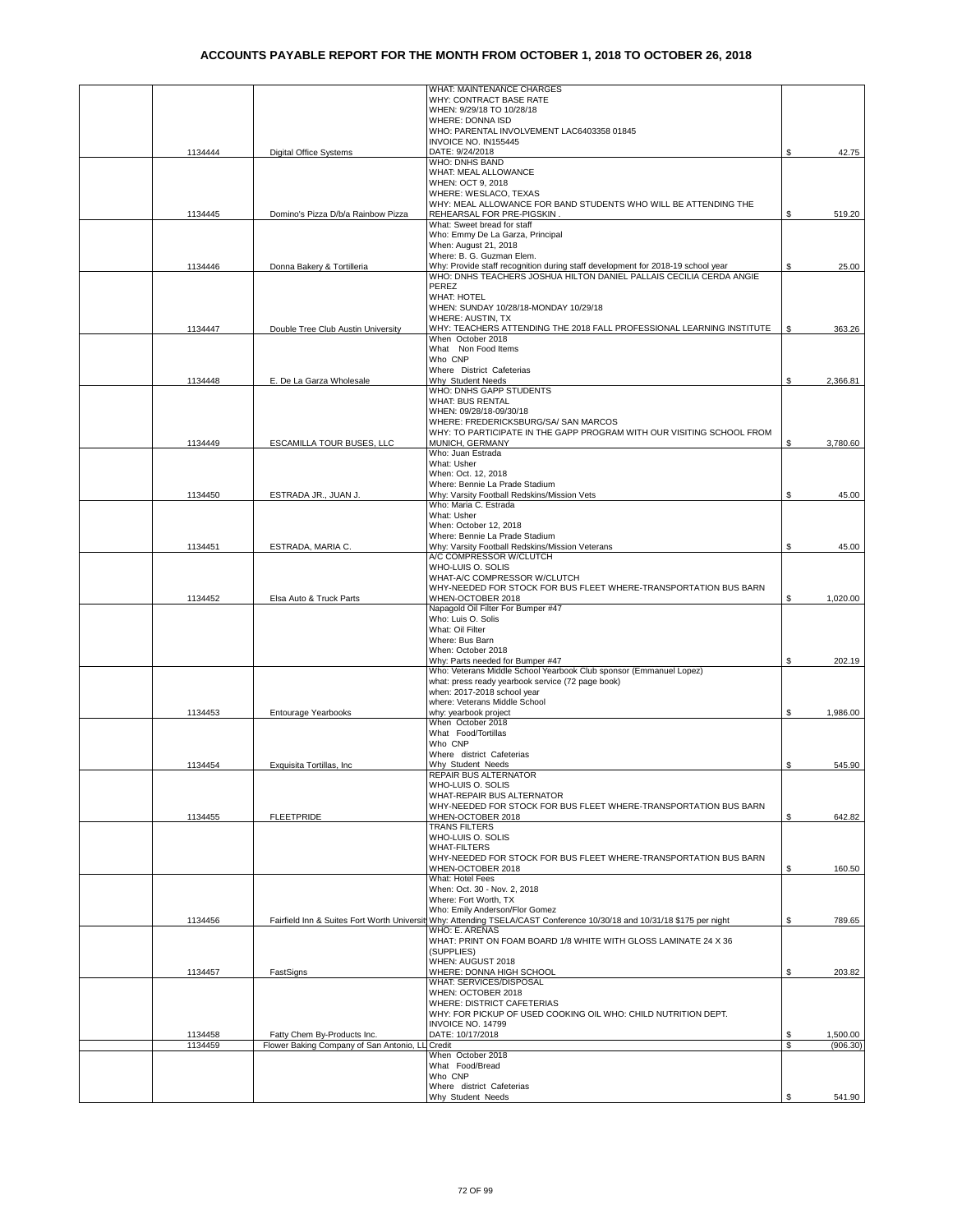|         |                                         | When October 2018<br>What Food/Bread                                                       |    |          |
|---------|-----------------------------------------|--------------------------------------------------------------------------------------------|----|----------|
|         |                                         | Who CNP                                                                                    |    |          |
| 1134459 | Flower Baking Company of San Antonio, L | Where District Cafeterias<br>Why Student Needs                                             | \$ | 2,624.89 |
|         |                                         | When October 2018<br>What Food/Bread                                                       |    |          |
|         |                                         | Who CNP                                                                                    |    |          |
|         |                                         | Where District Cafeterias<br>Why Student Needs                                             | \$ | 2,145.19 |
|         |                                         | DO NOT EXCEED AMOUNT ON ORDER                                                              |    |          |
|         |                                         | WHO: DHS<br><b>WHAT: BOOKS</b>                                                             |    |          |
|         |                                         | WHEN: 2018-2019 SCHOOL YEAR                                                                |    |          |
| 1134460 | Follett School Solutions Inc.           | WHERE: DHS WHY: BOOKS TO MAINTAIN LEADERSHIP FOR ADMINS<br>WHO- LIBRARY CLUB ACCT          | \$ | 345.70   |
|         |                                         | WHEN-2018-19 SCHOOL YEAR<br><b>WHAT- LIBRARY BOOKS</b>                                     |    |          |
|         |                                         | WHERE- AP SOLIS LIBRRAY                                                                    |    |          |
|         |                                         | WHY- TO PROVIDE BOOKS FOR STUDENTS . STUDENTS WILL BECOME LIFE LONG<br>When October 2018   | S  | 953.23   |
|         |                                         | What Food/Groceries                                                                        |    |          |
|         |                                         | Who CNP<br>Where District Cafeterias                                                       |    |          |
| 1134461 | Food Bank of the Rio Grande Vall        | Why Student Needs                                                                          | S  | 302.64   |
|         |                                         | What: Sausage biscuits for staff<br>Who: Emmy De La Garza, Principal                       |    |          |
|         |                                         | When: August 20, 2018<br>Where: B. G. Guzman Elem.                                         |    |          |
| 1134462 | Fries Restaurant Management, LLC.       | Why: Provide staff recognition during staff development for 2018-19 school year            | S  | 44.24    |
|         |                                         | <b>SCHOLARSHIP</b><br>WHO: PRISCILLA GONZALEZ                                              |    |          |
|         |                                         | WHAT: BOARD OF TRUSTEE SCHOLARSHIP WHEN: 2017-2018 SCHOOL YEAR                             |    |          |
|         |                                         | WHERE: DONNA NORTH HIGH SCHOOL WHY: STUDENT WAS AWARDED BOARD OF<br>TRUSTEE SCHOLARSHIP    |    |          |
| 1134463 | GONZALEZ, PRISCILLA                     | REQUESTOR: PRINCIPAL                                                                       | \$ | 950.00   |
|         |                                         | <b>SCHOLARSHIP</b><br>WHO: PRISCILLA GONZALEZ                                              |    |          |
|         |                                         | WHAT: DISD SCHOLARSHIP PROGRAM WHEN: 2017-2018 SCHOOL YEAR                                 |    |          |
|         |                                         | WHERE: DONNA NORTH HIGH SCHOOL WHY: STUDENT WAS AWARDED DISD<br>SCHOLARSHIP                |    |          |
|         |                                         | <b>REQUESTOR: PRINCIPAL</b><br>WHO: WAYNE GRIGSBY                                          | \$ | 500.00   |
|         |                                         | <b>WHAT: OFFICIAL</b>                                                                      |    |          |
|         |                                         | WHEN: OCTOBER 11, 2018<br><b>WHERE: TODD</b>                                               |    |          |
| 1134464 | GRIGSBY, WAYNE L.                       | WHY: TODD VS VETERANS 7THA                                                                 | \$ | 100.00   |
|         |                                         | WHO: WAYNE GRIGSBY<br><b>WHAT: OFFICIAL</b>                                                |    |          |
|         |                                         | WHEN: OCTOBER 4, 2018                                                                      |    |          |
|         |                                         | <b>WHERE: TODD</b><br>WHY: TODD VS B. GARZA 8THA                                           | \$ | 100.00   |
|         |                                         | WHO: WAYNE GRIGSBY                                                                         |    |          |
|         |                                         | <b>WHAT: OFFICIAL</b><br>WHEN: SEPTEMBER 27, 2018                                          |    |          |
|         |                                         | <b>WHERE: TODD</b><br>WHY: TODD VS E. ELSA 8THA                                            | \$ | 100.00   |
|         |                                         | WHO: WAYNE L. GRIGSBY                                                                      |    |          |
|         |                                         | <b>WHAT: OFFICIAL</b><br>WHEN: OCTOBER 2, 2018                                             |    |          |
|         |                                         | WHERE: TODD                                                                                |    |          |
|         |                                         | WHY: TODD VS A.P.SOLIS 7THA<br>WHO: ROMEO GARCIA                                           | \$ | 100.00   |
|         |                                         | <b>WHAT: OFFICIAL</b>                                                                      |    |          |
|         |                                         | WHEN: OCTOBER 13, 2018<br>WHERE: AP SOLIS                                                  |    |          |
| 1134465 | Garcia, Romeo                           | WHY: AP SOLIS VS CENTRAL 7THA                                                              | \$ | 60.00    |
|         |                                         | WHO: ROMEO GARCIA<br><b>WHAT: OFFICIAL</b>                                                 |    |          |
|         |                                         | WHEN: OCTOBER 6, 2018<br>WHERE: A.P.SOLIS                                                  |    |          |
|         |                                         | WHY: A.P.SOLIS VS CENTRAL 7THA                                                             | \$ | 60.00    |
|         |                                         | Mileage reimbursement for Frank Garza What: Mileage<br>Who: Francisco Garza                |    |          |
|         |                                         | Where: District wide                                                                       |    |          |
| 1134466 | Garza, Francisco Jr.                    | When: September<br>Why: Helps with technical issues on Hayes software district wide        | \$ | 80.28    |
|         |                                         | Who: Nolda Garza                                                                           |    |          |
|         |                                         | What: Usher<br>When: Oct. 12, 2018                                                         |    |          |
|         |                                         | Where: Bennie La Prade Stadium<br>Why: Varsity Football Redskins/Mission Vets.             |    | 45.00    |
| 1134467 | Garza, Nolda J.                         | (WHAT) BINDING, COMB, PLAS. 75" BLK (WHO)5TH GRADE LEVEL TEACHERS                          | \$ |          |
|         |                                         | (WHERE)ELOY G. SALAZAR ELEM.<br>(WHEN) 2018-2019 SCHOOL YEAR                               |    |          |
|         |                                         | (WHY) ITEM NEEDED FOR GRADE LEVEL STUDENT MATH BOOKLETS.                                   |    |          |
| 1134468 | Gateway Printing/Supply                 | (WHAT) SHIPPING LABELS WITH TRUEBLOCK TECHNOLOGY, LASER, 2 X 4, WHITE,                     | \$ | 44.86    |
|         |                                         | 1000/BOX                                                                                   |    |          |
|         |                                         | (WHO)LETICIA CHAVEZ PRINCIPAL FRONT OFFICE USE<br>(WHERE)ELOY G. SALAZAR ELEMENTARY        |    |          |
|         |                                         | (WHEN) 2018-2019 SCHOOL YEAR (WHY)LABELS NEEDED FOR OFFICE USE FOR                         |    |          |
|         |                                         | <b>CAMPUS VISITOR PASSES</b><br>(WHAT) STAPLES CRG, 25SHT (WHO)GRADE LEVEL TEACHERS        | S  | 62.90    |
|         |                                         | (WHERE) ELOY G. SALAZAR ELEM.                                                              |    |          |
|         |                                         | (WHEN) 2018-2019 SCHOOL YEAR<br>(WHY) STAPLES NEEDED FOR ALL GRADE LEVEL TESTING BOOKLETS. | \$ | 72.48    |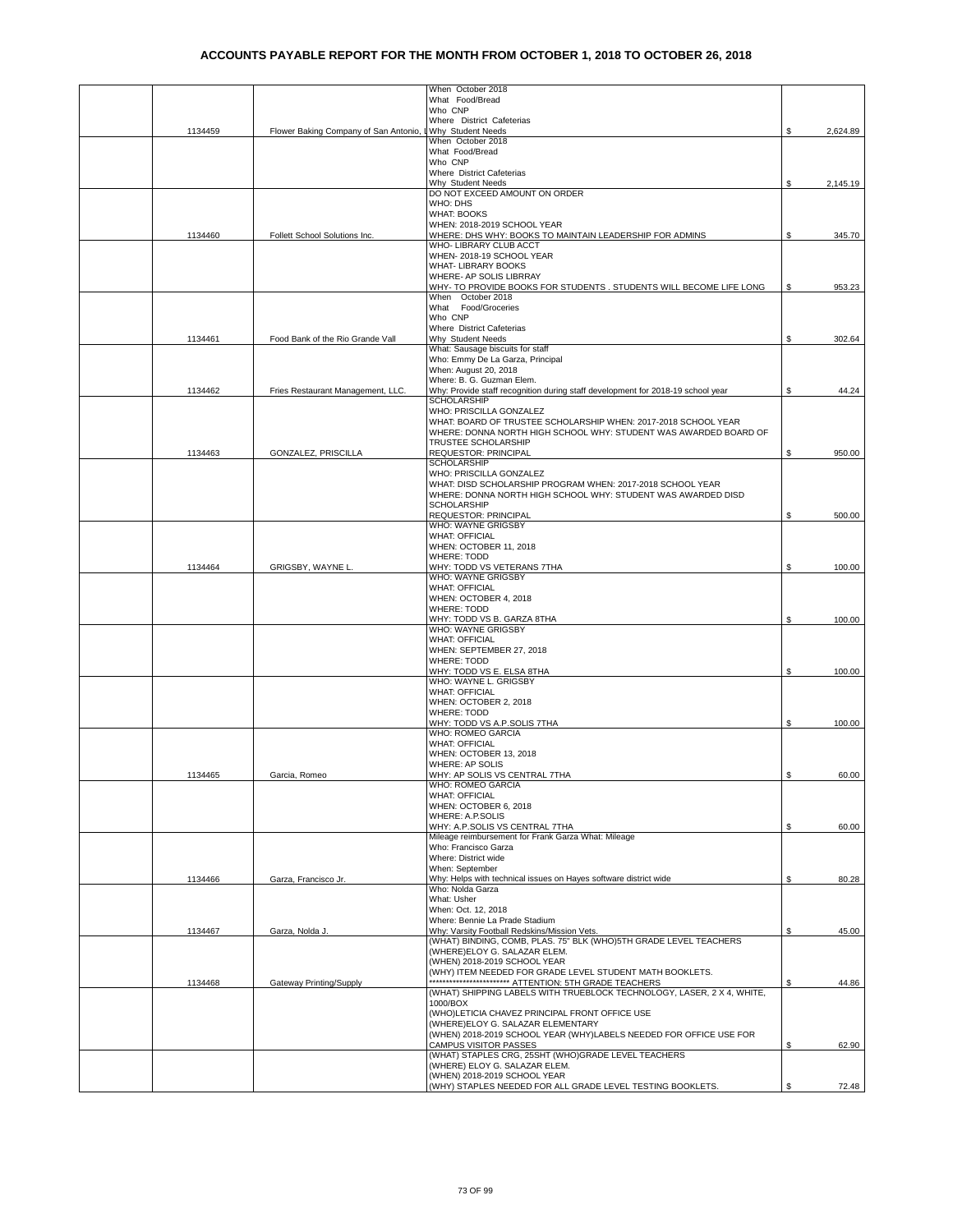|         |                         | Clip Paper Jumbo 042518-421                                                                                                               |     |          |
|---------|-------------------------|-------------------------------------------------------------------------------------------------------------------------------------------|-----|----------|
|         |                         | What: Teacher Supplies                                                                                                                    |     |          |
|         |                         | Who: Warehouse                                                                                                                            |     |          |
|         |                         | When: School year 2018-2019                                                                                                               |     |          |
|         |                         | Why: Needed district wide                                                                                                                 |     |          |
| 1134468 | Gateway Printing/Supply | Where: Warehouse                                                                                                                          | \$  | 367.00   |
|         |                         | Foam tub of shapes                                                                                                                        |     |          |
|         |                         | What: Teacher supplies<br>When: 2019                                                                                                      |     |          |
|         |                         | Where: Ms. Zamora's classroom                                                                                                             |     |          |
|         |                         | Who: Ms. Zamora's students                                                                                                                |     |          |
|         |                         | Why: To supplement district curriculum                                                                                                    | \$  | 127.49   |
|         |                         | Markers Sharpie Red 042518-393                                                                                                            |     |          |
|         |                         | What: Teacher Supplies                                                                                                                    |     |          |
|         |                         | Where: Warehouse                                                                                                                          |     |          |
|         |                         | Who: Warehouse                                                                                                                            |     |          |
|         |                         | When: School year 2018-2019                                                                                                               |     |          |
|         |                         | Why: Needed district wide                                                                                                                 | \$  | 1,092.96 |
|         |                         | <b>WHAT: FACIAL TISSUE</b>                                                                                                                |     |          |
|         |                         | WHERE: OCHOA ELEMENTARY                                                                                                                   |     |          |
|         |                         | WHO: OCHOA GRADE LEVEL TEACHERS WHEN: 2018-2019 SCHOOL YEAR                                                                               |     |          |
|         |                         | WHY: SUPPLY NEEDED FOR CLASSROOMS                                                                                                         | \$  | 19.39    |
|         |                         | where: Sauceda Middle School                                                                                                              |     |          |
|         |                         | Who: Rolando Cortez/Security                                                                                                              |     |          |
|         |                         | When: School Year 2018-2019                                                                                                               |     |          |
|         |                         | Why: Provide consumable or non-consumable materials including radios for the function and                                                 |     |          |
|         |                         | communication of Sauceda Middle School                                                                                                    |     |          |
|         |                         | What: Radios, 2 way, pair 26mile                                                                                                          | \$  | 123.18   |
|         |                         | <b>WHO- A SALINAS</b>                                                                                                                     |     |          |
|         |                         | WHERE- SCIENCE DEP                                                                                                                        |     |          |
|         |                         | WHEN-2017-18 SCHOOL YEAR                                                                                                                  |     |          |
|         |                         | WHAT- INSTRUCTIONAL MATERIAL WHY-TO PROVIDE ALL STUDENTS A SAFE AND                                                                       |     |          |
|         |                         | NURTURING SCHOOL ENVIRONMENT THAT SUPPORTS ACADEMIC SUCCESS<br>************************ PACKAGING GLUE STICKS                             | \$  | 240.92   |
|         |                         | WHO- AP SOLIS CAMPUS                                                                                                                      |     |          |
|         |                         | WHEN-2018-19                                                                                                                              |     |          |
|         |                         | WHERE- AP SOLIS                                                                                                                           |     |          |
|         |                         | WHAT- INSTRUCTIONAL MATERIAL WHY- TO PROVIDE STUDENTS WITH SAFE AND                                                                       |     |          |
|         |                         | NURTURING SCHOOL ENVIRONMENT THAT SUPPORTS ACADEMIC SUCCESS                                                                               |     |          |
|         |                         | ********************** MMM8959RD BI FILAMENT TAPE                                                                                         | \$  | 611.10   |
|         |                         | WHO- JA RODRIGUEZ                                                                                                                         |     |          |
|         |                         | WHERE-RM 519                                                                                                                              |     |          |
|         |                         | WHEN-2018-19                                                                                                                              |     |          |
|         |                         | WHAT- INSTRUCTIONAL MATERIAL WHY- TO PROVIDE STUDENTS WITH A SAFE AND                                                                     |     |          |
|         |                         | NURTURING SCHOOL ENVIRONMENT THAT SUPPORTS ACADEMIC SUCCESS                                                                               |     |          |
|         |                         | ******************** NON WASHABLE MARKERS                                                                                                 | \$  | 111.59   |
|         |                         | WHO- MARIA TOVAR                                                                                                                          |     |          |
|         |                         | WHERE-RM 515                                                                                                                              |     |          |
|         |                         | WHEN-2018-19                                                                                                                              |     |          |
|         |                         | WHAT- INSTRUCTIONAL MATERIAL                                                                                                              |     |          |
|         |                         | WHY- TO PROVIDE STUDENTS WITH A SAFE AND NURTURING SCHOOL                                                                                 |     |          |
|         |                         | ENVIRONMENT THAT SUPPORTS ACADEMIC SUCCESS ******************** DUAL                                                                      | \$  | 100.49   |
|         |                         | WHO- P TARANGO                                                                                                                            |     |          |
|         |                         | WHERE-RM 602                                                                                                                              |     |          |
|         |                         | WHEN-2018-19                                                                                                                              |     |          |
|         |                         | WHAT- INSTRUCTIONAL MATERIAL                                                                                                              |     |          |
|         |                         | WHY- TO PROVIDE STUDENTS WITH SAFE AND NURTURING SCHOOL ENVIRONMENT<br>THAT SUPPORTS ACADEMIC SUCCESS ********************* HI LITER DESK | \$  | 102.21   |
|         |                         | WHO: DHS                                                                                                                                  |     |          |
|         |                         | WHAT: INVITATIONS AND ENVELOPES WHEN: NOVEMBER 15, 2018                                                                                   |     |          |
|         |                         | <b>WHERE: DHS</b>                                                                                                                         |     |          |
|         |                         | WHY: INVITATIONS AND ENVELOPES FOR FINANCIAL AID NIGHT                                                                                    | \$  | 149.65   |
|         |                         | who: Veterans Middle School 6-8th grade Professionals                                                                                     |     |          |
|         |                         | what: pen, p, stk, econ, med, blu                                                                                                         |     |          |
|         |                         | when: 2018-2019 school year                                                                                                               |     |          |
|         |                         | where: Veterans Middle School                                                                                                             |     |          |
|         |                         | why: Instructional materials are supplemental to upgrade the entire educational program on                                                | \$. | 551.29   |
|         |                         | Who: Veterans Middle School DOI Clerk (Norma Martinez)                                                                                    |     |          |
|         |                         | what: holders, certif, trifold, blk                                                                                                       |     |          |
|         |                         | when: 2018-2019 school year                                                                                                               |     |          |
|         |                         | where: Veterans Middle School                                                                                                             |     |          |
|         |                         | why: items will be used for awards & incentives for six weeks ceremonies.                                                                 | \$  | 217.75   |
|         |                         | who: Veterans Middle School Referrals Clerk (Gloria Rosales)                                                                              |     |          |
|         |                         | what: punch, ppr, elect, 3 hl, plt                                                                                                        |     |          |
|         |                         | when: 2018-2019 school year<br>where: Veterans Middle School                                                                              |     |          |
|         |                         | why: instructional materials are supplemental to upgrade the entire educational program on                                                | S.  | 170.50   |
|         |                         | who: Veterans Middle School staff                                                                                                         |     |          |
|         |                         | what: The Alchemist 25th Edition                                                                                                          |     |          |
|         |                         | when: 2018-2019 school year                                                                                                               |     |          |
|         |                         | where: Veterans Middle School                                                                                                             |     |          |
|         |                         | why: Professional Growth                                                                                                                  | \$  | 1,000.00 |
|         |                         | WHO:Mr. Rashad Rana                                                                                                                       |     |          |
|         |                         | WHAT: Index 8 Tab, Insrt, Big Tab, Clr. WHEN: Fiscal 2018-2019                                                                            |     |          |
|         |                         | <b>WHERE: Curriculum Office</b>                                                                                                           |     |          |
|         |                         | WHY: Office use                                                                                                                           | \$  | 241.17   |
|         |                         | 4 GAMES                                                                                                                                   |     |          |
|         |                         |                                                                                                                                           |     |          |
|         |                         | WHO: JESSICA GAYTAN                                                                                                                       |     |          |
|         |                         | <b>WHAT: OFFICIAL</b>                                                                                                                     |     |          |
|         |                         | WHEN: OCTOBER 6, 2018                                                                                                                     |     |          |
|         |                         | WHERE: DONNA HIGH SCHOOL                                                                                                                  |     |          |
| 1134469 | Gaytan, Jessica         | WHY: DHS VS B. VETS VARSITY                                                                                                               | \$  | 195.00   |
|         |                         | WHAT: MEAL REIMBURSEMENT                                                                                                                  |     |          |
|         |                         | WHO: GRACE GONZALES                                                                                                                       |     |          |
|         |                         | WHEN: 10-11-18                                                                                                                            |     |          |
| 1134470 | Gonzales, Grace         | WHERE: HOUSTON, TEXAS<br>WHY: PROFESSIONAL DEVELOPMENT                                                                                    | \$  | 67.48    |
|         |                         |                                                                                                                                           |     |          |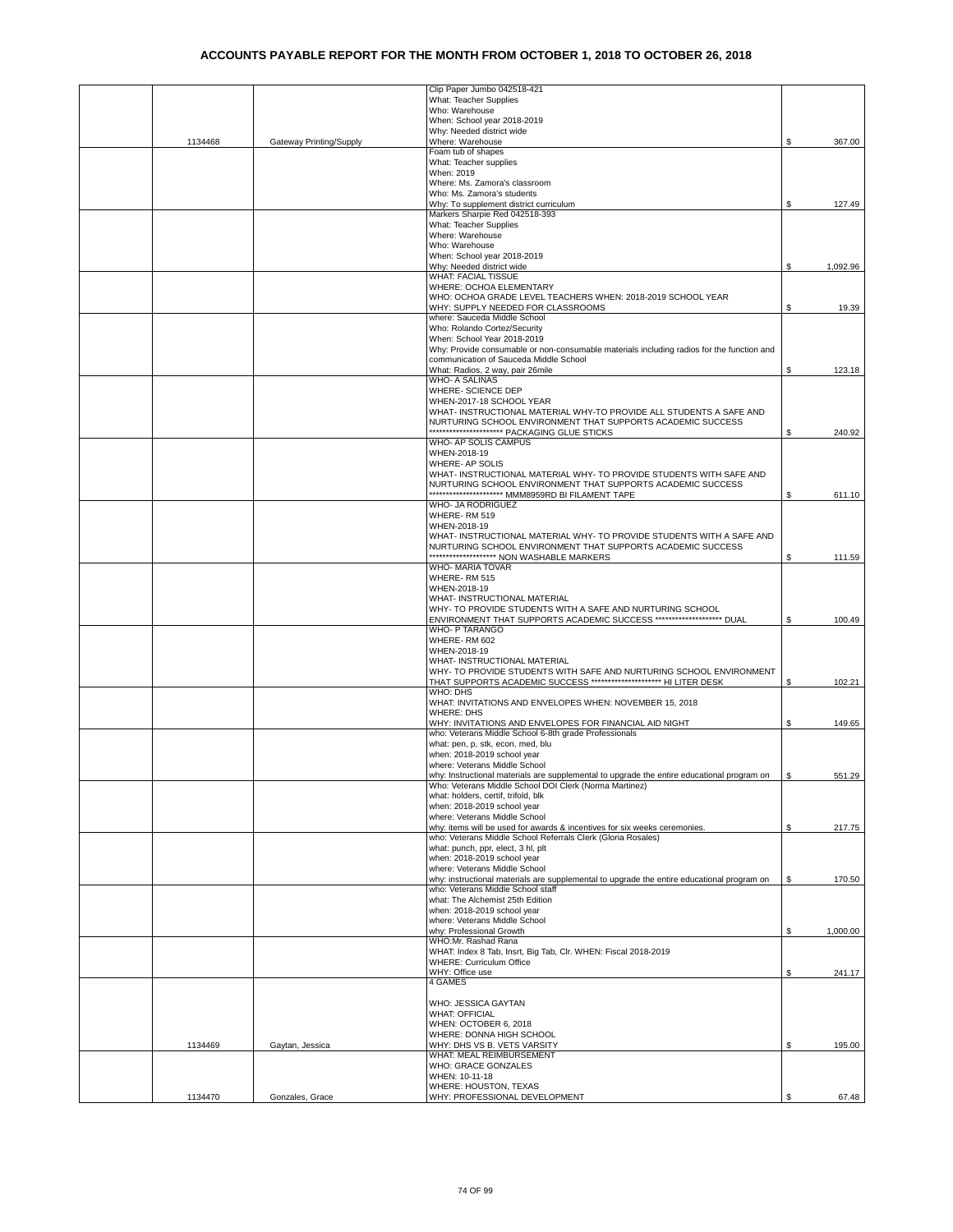|         |                                         | Folders 2 pocket Dark Blue                                                                                            |     |           |
|---------|-----------------------------------------|-----------------------------------------------------------------------------------------------------------------------|-----|-----------|
|         |                                         | What: Teacher Supplies                                                                                                |     |           |
|         |                                         | Where:Warehouse                                                                                                       |     |           |
|         |                                         | Who: Warehouse<br>Why: Needed district wide                                                                           |     |           |
| 1134471 | Gulf Coast Paper Company                | When October 2018                                                                                                     | S   | 3,854.00  |
|         |                                         | What Non Food Items                                                                                                   |     |           |
|         |                                         | Who CNP                                                                                                               |     |           |
|         |                                         | Where District Cafeterias                                                                                             |     |           |
|         |                                         | Why Student Needs                                                                                                     | \$  | 21,466.77 |
|         |                                         | (SET OF 4) TIRE 16X650 ON RIM *****************                                                                       |     |           |
|         |                                         | 529*17                                                                                                                |     |           |
|         |                                         | <b>QUOTE#7470</b>                                                                                                     |     |           |
|         |                                         | <b>DIP ATTACHED</b>                                                                                                   |     |           |
|         |                                         | <b>WHO: MAINT/PETE</b>                                                                                                |     |           |
|         |                                         | <b>WHAT: WHEEL</b>                                                                                                    |     |           |
|         |                                         | <b>WHEN: OCT 2018</b>                                                                                                 |     |           |
|         |                                         | <b>WHERE: X MARK TRACTOR</b>                                                                                          |     |           |
| 1134472 | H & H Golf Carts /industrial Vehicles   | <b>WHY: REPAIRS</b>                                                                                                   | \$  | 720.32    |
|         |                                         | Who: F. A. Elementary Music                                                                                           |     |           |
|         |                                         | What: Consultant Lodge<br>When: Nov. 1, 2018                                                                          |     |           |
|         |                                         | Where: La Quinta-Alamo, Tex                                                                                           |     |           |
| 1134473 | HARIOM MAA, LLC                         | Why: Needs a room to stay in before our calendar Instructional day.                                                   | \$  | 81.75     |
| 1134474 | <b>HEB Grocery Company LP</b>           | for all special event for all schools district wide.                                                                  | \$  | 364.43    |
|         |                                         | WHO: DNHS BAND                                                                                                        |     |           |
|         |                                         | <b>WHAT: GATORADE</b>                                                                                                 |     |           |
|         |                                         | WHEN: OCT 19, 2018                                                                                                    |     |           |
|         |                                         | WHERE: BENNIE LA PRADE                                                                                                |     |           |
|         |                                         | WHY: DRINKS ARE NEEDED FOR BAND STUDENTS WHO WILL PERFORMING IN                                                       |     |           |
|         |                                         | HALFTIME SHOW.                                                                                                        | S   | 128.70    |
|         |                                         | Who: Sarah Rocha                                                                                                      |     |           |
|         |                                         | What: Parental Meeting Snacks                                                                                         |     |           |
|         |                                         | When: October 23 & 30                                                                                                 |     |           |
|         |                                         | Where: M. Rivas Parent Center                                                                                         |     |           |
|         |                                         | Why: To be in compliance with Parental guide lines and Title I Hill country gare Spring Water                         |     |           |
|         |                                         | 8 oz bottles                                                                                                          | \$  | 105.35    |
|         |                                         | U.S. Communities # 16154-RFP<br>What: Glid Prem Int SG Pure White 4.8 Gallons. Materiasl for set/props/costumes. Who: |     |           |
|         |                                         | Juan Arriaga/Angel Leal, Donna HS Theatre.                                                                            |     |           |
|         |                                         | When: November 26, 2018.                                                                                              |     |           |
|         |                                         | Where: Donna High School Fine Arts Auditorium.                                                                        |     |           |
| 1134475 | Home Depot                              | Why: Showcase tal                                                                                                     | \$  | 1,682.50  |
|         |                                         | WHO: CTE TEACHER AMANDA CEDILLO WHAT: SHOP SUPPLIES                                                                   |     |           |
|         |                                         | WHEN: 10/18/18                                                                                                        |     |           |
|         |                                         | <b>WHERE: DNHS</b>                                                                                                    |     |           |
|         |                                         | WHY:ORGANIZATIONAL RESOURCES FOR AG SHOP LAB 1/2 4X8 SANDE PLYWOOD                                                    | \$  | 187.22    |
|         |                                         | (10% DISCOUNT GIVEN ON TOTAL \$111.41)                                                                                |     |           |
|         |                                         | 2 3/8 REGULAR BRACE BAND ******************                                                                           |     |           |
|         |                                         | QUOTES ATTACHED                                                                                                       |     |           |
|         |                                         | DIP ATTACHED                                                                                                          |     |           |
|         |                                         | WHO: MAINT/PABLO                                                                                                      |     |           |
|         |                                         | <b>WHAT: FENCE MATERIAL</b>                                                                                           |     |           |
|         |                                         | <b>WHEN: OCT 2018</b>                                                                                                 |     |           |
| 1134476 | Hurricane Fence Co., Inc.               | WHERE: DIST WIDE<br><b>WHY: REPAIRS</b>                                                                               | \$  | 1,002.69  |
|         |                                         | Registration Fee for Frank Garza to attend Instructional Materials Coordinators Association of                        |     |           |
|         |                                         | Texas INV# 2526379-110975015 Registration#110975015                                                                   |     |           |
|         |                                         | What: Registration Fee                                                                                                |     |           |
|         |                                         | Where: Textbooks                                                                                                      |     |           |
|         |                                         | Why: IMCAT                                                                                                            |     |           |
|         |                                         | When: Nov. 11-14                                                                                                      |     |           |
| 1134477 | <b>IMCAT</b> (Instructional Materials C | Who: Mr. Francisco Garza Jr.                                                                                          | \$. | 295.00    |
|         |                                         | WHO: IZAGUIRRE, NATALIE                                                                                               |     |           |
|         |                                         | <b>WHAT: AP SCORES</b>                                                                                                |     |           |
|         |                                         | WHEN: 2017-2018 SCHOOL YEAR                                                                                           |     |           |
|         |                                         | WHERE: DONNA NORTH HIGH SCHOOL WHY: STUDENT AWARDED \$100.00 FOR EACH                                                 |     |           |
|         |                                         | TEST THAT IS SCORED A 3, 4 OR 5 AWARDED AS A SCHOLARSHIP REQUESTOR: B.                                                |     |           |
| 1134478 | IZAGUIRRE, NATALIE                      | CACERES, PRINCIPAL                                                                                                    | \$  | 100.00    |
|         |                                         | What: Blueprint Site License                                                                                          |     |           |
|         |                                         | When: 2018-2019                                                                                                       |     |           |
|         |                                         | Where: Elementary Campuses                                                                                            |     |           |
|         |                                         | Who: Math Dept.                                                                                                       |     |           |
| 1134479 | Imagine Learning, inc.                  | Why: Item needed for instructional use.<br>Who: Indoff Incorporated                                                   | \$  | 24,999.00 |
|         |                                         | What: Stools for Art Room                                                                                             |     |           |
|         |                                         | When: 2018-2019 School Year                                                                                           |     |           |
|         |                                         | Where: DAEP Campus                                                                                                    |     |           |
| 1134480 | Indoff Incorporated                     | Why: So students will be able to sit properly while doing their work in art class.                                    | \$  | 1,004.85  |
|         |                                         | Attn: Duncan Cameron Email: dcameron@intechsouthwest.com Quote #391053 DIR-TOS-                                       |     |           |
|         |                                         | 2538 Dell Black Toner for printer Dell MFP 3115cn                                                                     |     |           |
|         |                                         | Who: Luis O. Solis                                                                                                    |     |           |
|         |                                         | What: Dell Black Toner                                                                                                |     |           |
|         |                                         | Where: Bus Barn                                                                                                       |     |           |
|         |                                         | When: September 2018                                                                                                  |     |           |
| 1134481 | Intech Southwest Services, Llc          | Why: Toner needed for office printer                                                                                  | Ŝ.  | 1,028.00  |
|         |                                         | where: Sauceda Middle School                                                                                          |     |           |
|         |                                         | Who: Adela Troncoso/Principal                                                                                         |     |           |
|         |                                         | When: School Year 2018-2019                                                                                           |     |           |
|         |                                         | Why: Need ink for the function of School and to print reports for staff and students What: Dell                       |     |           |
|         |                                         | Black, CYAN, YELLOW                                                                                                   | S.  | 1,028.00  |
|         |                                         | ATHLETIC OFFICIAL<br>WHO: IRACHETA VENESSA                                                                            |     |           |
|         |                                         | WHAT: ATHLETIC OFFICIAL                                                                                               |     |           |
|         |                                         | WHEN: 10/11/18                                                                                                        |     |           |
|         |                                         | WHERE: SUCEDA MS                                                                                                      |     |           |
| 1134482 | Iracheta, Vanessa                       | WHY: UIL REQUIREMENT (SAUCEDA VS EE)8A AND 8B                                                                         | \$  | 85.00     |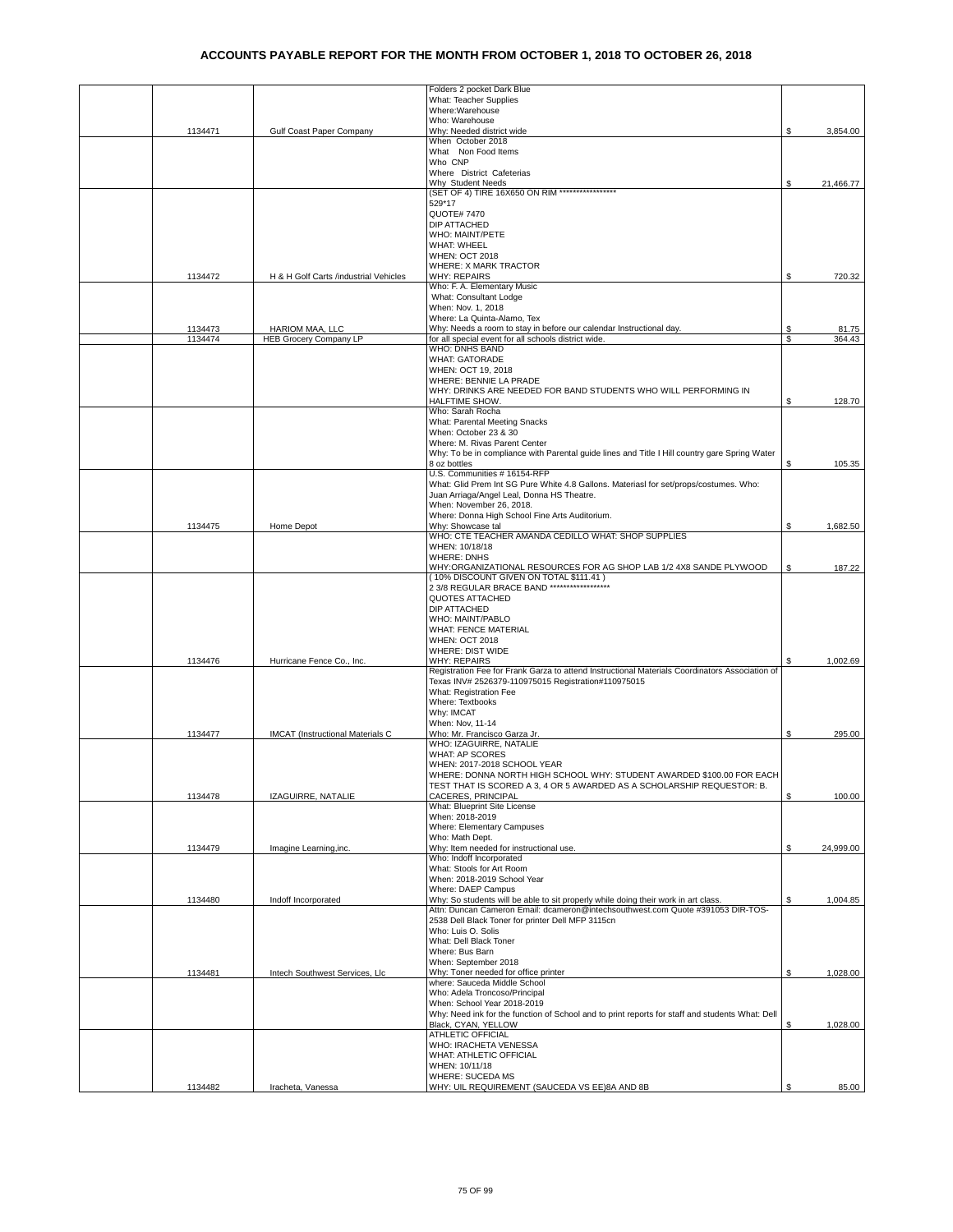|         |                           | ATHLETIC OFFICIAL                                                                                              |     |          |
|---------|---------------------------|----------------------------------------------------------------------------------------------------------------|-----|----------|
|         |                           | WHO: IRACHETA VENESSA                                                                                          |     |          |
|         |                           | WHAT: ATHLETIC OFFICIAL<br>WHEN: 10/16/18                                                                      |     |          |
|         |                           | WHERE: SUCEDA MS                                                                                               |     |          |
| 1134482 | Iracheta, Vanessa         | WHY: UIL REQUIREMENT (SAUCEDA VS TODD                                                                          | \$  | 85.00    |
|         |                           | WHO: ENERGY/ALFREDO                                                                                            |     |          |
|         |                           | <b>WHAT: FUSE</b><br>WHEN: SEPT 2018                                                                           |     |          |
|         |                           | <b>WHERE: SOLIS</b>                                                                                            |     |          |
| 1134483 | JOHNSTONE SUPPLY          | WHY; NOT WORKING                                                                                               | \$. | 107.50   |
|         |                           | WHO: ENERGY/JORGE G                                                                                            |     |          |
|         |                           | <b>WHAT: MOTOR</b>                                                                                             |     |          |
|         |                           | WHEN; SEPT 2018                                                                                                |     |          |
|         |                           | WHERE: 3-D<br>WHY: NOT WORKING                                                                                 | S   | 2,550.00 |
|         |                           | WHO: ENERGY/MARTIN                                                                                             |     |          |
|         |                           | <b>WHAT: MOTOR</b>                                                                                             |     |          |
|         |                           | <b>WHEN: OCT 2018</b>                                                                                          |     |          |
|         |                           | WHERE: TODD RECORD                                                                                             |     |          |
|         |                           | <b>WHY: REPAIRS</b>                                                                                            | S.  | 99.50    |
|         |                           | WHO: ENERGY/SANTIGO G<br><b>WHAT: MOTOR</b>                                                                    |     |          |
|         |                           | WHEN: SEPT 2018                                                                                                |     |          |
|         |                           | WHERE: DHS ROTC                                                                                                |     |          |
|         |                           | WHY: NOT WORKING                                                                                               | \$  | 92.15    |
|         |                           | WHO: ENERGY/TRINI                                                                                              |     |          |
|         |                           | <b>WHAT: COIL</b>                                                                                              |     |          |
|         |                           | WHEN: SEPT 2018<br>WHERE: GUZMAN                                                                               |     |          |
|         |                           | WHY: NOT WORKING                                                                                               | \$  | 715.02   |
|         |                           | WHO: ENERGY/TRINI                                                                                              |     |          |
|         |                           | WHAT: WALL MOUNT                                                                                               |     |          |
|         |                           | WHEN: SEPT 2018                                                                                                |     |          |
|         |                           | <b>WHERE: VETERANS P7</b>                                                                                      |     |          |
|         |                           | WHY: NOT WORKING<br>When October 2018                                                                          | \$  | 2,550.00 |
|         |                           | What Ice Cream                                                                                                 |     |          |
|         |                           | Who CNP                                                                                                        |     |          |
|         |                           | Where District Cafeterias                                                                                      |     |          |
| 1134484 | JP ICE CREAM DISTRIBUTORS | Why Student Needs                                                                                              | \$  | 960.95   |
|         |                           | When October 2018<br>What Ice Cream                                                                            |     |          |
|         |                           | Who CNP                                                                                                        |     |          |
|         |                           | Where District Cafeterias                                                                                      |     |          |
|         |                           | Why Student Needs                                                                                              | \$  | 966.60   |
|         |                           | <b>STUDENT MEAL</b>                                                                                            |     |          |
|         |                           | WHO: C DE LEON                                                                                                 |     |          |
|         |                           | WHEN: 10/2/18<br><b>WHERE: DNHS</b>                                                                            |     |          |
|         |                           | WHAT: (V/JV) VBALL GAME                                                                                        |     |          |
| 1134485 | Jason's Deli-Coastal Deli | WHY: STUDENT MEAL                                                                                              | \$  | 185.00   |
|         |                           | <b>STUDENT MEAL</b>                                                                                            |     |          |
|         |                           | WHO: J MARICHALAR                                                                                              |     |          |
|         |                           | WHEN: 10/5/18                                                                                                  |     |          |
|         |                           | <b>WHERE: DNHS</b><br>WHAT: (V) FOOTBALL                                                                       |     |          |
|         |                           | WHY: STUDENT MEAL                                                                                              | \$  | 410.00   |
|         |                           | What: Students lunch allowance.                                                                                |     |          |
|         |                           | Who: Angel Leal, Donna HS Theatre.                                                                             |     |          |
|         |                           | When: October 13, 2018.                                                                                        |     |          |
|         |                           | Where: PSJA Southwest High School / TFA Meet.<br>Why: Meals to be provided for students participating in meet. | \$  | 76.89    |
|         |                           | WHO: CTE TEACHER PREET SINGH                                                                                   |     |          |
|         |                           | WHAT: STUDENT MEAL                                                                                             |     |          |
|         |                           | WHEN: 10/19/18                                                                                                 |     |          |
|         |                           | WHERE: MCALLEN, TX                                                                                             |     |          |
|         |                           | WHY: STUDENTS ATTENDING MANUFACTURING DAY AT STC TECH CAMPUS<br>WHO: DNHS BAND                                 | \$  | 160.77   |
|         |                           | WHAT: MEAL ALLOWANCE                                                                                           |     |          |
|         |                           | WHEN: OCT 13, 2018                                                                                             |     |          |
|         |                           | WHERE: WESLACO, TX                                                                                             |     |          |
|         |                           | WHY: BAND STUDENTS WILL BE PERFORMING IN THE PRE-UIL PIGSKIN                                                   | \$  | 1,747.50 |
|         |                           | WHO: Ms. O. Alvarez                                                                                            |     |          |
|         |                           | WHAT: Sammy breakfast boxes<br>WHEN: October 19, 2018                                                          |     |          |
|         |                           | WHERE: Testing Dept. - Boardroom                                                                               |     |          |
|         |                           | WHY: For Campus Testing Coordinators attending the yearly all day STAAR Annual Training.                       | \$  | 189.40   |
|         |                           | WHO: O. CASARES/M. RAMBLAS WHAT: STUDENT MEALS                                                                 |     |          |
|         |                           | WHEN: OCTOBER 5, 2018                                                                                          |     |          |
|         |                           | WHERE: MARY HOGE-WESLACO                                                                                       |     |          |
|         |                           | WHY: VOLLEYBALL TOURNAMENT 7THB<br>WHO: O. CASARES/M. RAMBLAS WHAT: STUDENT MEALS                              | \$  | 89.60    |
|         |                           | WHEN: OCTOBER 6, 2018                                                                                          |     |          |
|         |                           | WHERE: MARY HOGE                                                                                               |     |          |
|         |                           | WHY: VOLLEYBALL TOURNAMENT 7THA                                                                                | \$  | 89.60    |
|         |                           | WHO: R. ALVAREZ                                                                                                |     |          |
|         |                           | <b>WHAT: STUDENT MEALS</b>                                                                                     |     |          |
|         |                           | WHEN: OCTOBER 13, 2018<br>WHERE: MARY HOGE-WESLACO                                                             |     |          |
|         |                           | WHY: FOOTBALL GAME VS MARU HOGE 7TH A AND B                                                                    | \$  | 196.00   |
|         |                           | WHO: RAMIRO SOLIS                                                                                              |     |          |
|         |                           | WHAT: STUDENT MEALS (PRE-GAME) WHEN: OCTOBER 15, 2018                                                          |     |          |
|         |                           | WHERE: DONNA HIGH SCHOOL                                                                                       |     |          |
|         |                           | WHY: VARSITY BI-DISTRICT TEAM TENNIS PLAYOFF MATCH VS SHARYLAND<br>WHO: TIMOTHY GARATE                         | \$  | 145.00   |
|         |                           | WHAT: STUDENT MEALS (LUNCH)                                                                                    |     |          |
|         |                           | WHEN: OCTOBER 15, 2018                                                                                         |     |          |
|         |                           | WHERE: SHARY MUNICIPAL GOLF COURSE-MISSION                                                                     |     |          |
|         |                           | WHY: JV GOLF TOURNAMENT                                                                                        | \$  | 49.95    |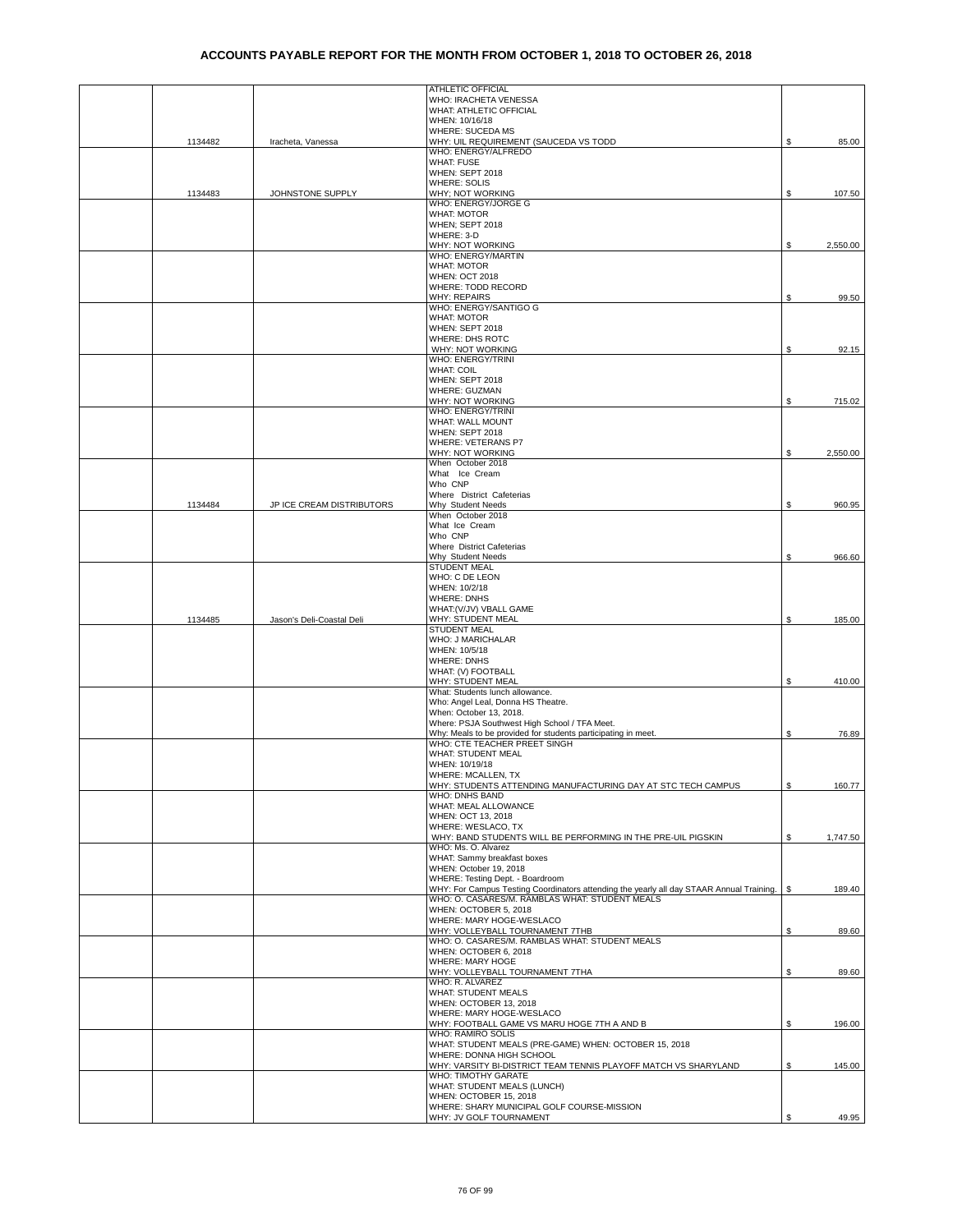|         |                                  | WHO: R. LEAL/HERNANDEZ                                                                    |    |          |
|---------|----------------------------------|-------------------------------------------------------------------------------------------|----|----------|
|         |                                  | WHAT: STUDENT MEALS                                                                       |    |          |
|         |                                  | WHEN: OCTOBER 11, 2018<br>WHERE: MISSION VETERANS HIGH SCHOOL WHY: 9THA AND 9THB FOOTBALL |    |          |
| 1134486 | Jimmy John's Gourmet Sandwiches  | <b>GAMES VS MISSION VETS</b>                                                              | \$ | 315.00   |
|         |                                  | WHAT: CS-50021 COPIERS                                                                    |    |          |
|         |                                  | WHERE: DONNA ISD                                                                          |    |          |
|         |                                  | WHEN: 10/1/2018 - 10/31/2018<br>WHY: LEASE PAYMENT                                        |    |          |
| 1134487 |                                  | KYOCERA DOCUMENT SOULUTIONS A WHO: ALL CAMPUSES & DEPARTMENTS                             | \$ | 9,897.41 |
|         |                                  | WHO: ANNA CASTILLO                                                                        |    |          |
|         |                                  | <b>WHAT: STUDENT MEALS</b>                                                                |    |          |
|         |                                  | WHEN: OCTOBER 12, 2018                                                                    |    |          |
|         |                                  | WHERE: E. ELSA                                                                            |    |          |
| 1134488 | Khan's Grill                     | WHY: DISTRICT CHAMPIONSHIP CROSS COUNTRY MEET<br><b>STUDENT MEALS</b>                     | \$ | 182.00   |
|         |                                  | WHO: J RUIZ                                                                               |    |          |
|         |                                  | WHEN: 10/5/18                                                                             |    |          |
|         |                                  | <b>WHERE: TIERRA SANTA</b>                                                                |    |          |
|         | Khan's Grill (Weslaco New Hope L | WHAT: GOLF MEET<br>WHY: STUDENT MEAL                                                      | S  |          |
| 1134489 |                                  | ATHLETIC OFFICIAL                                                                         |    | 56.00    |
|         |                                  | WHO: KING, RUSSELL                                                                        |    |          |
|         |                                  | WHAT: ATHLETIC OFFICIAL                                                                   |    |          |
|         |                                  | WHEN: 9/21/18                                                                             |    |          |
| 1134490 | King, Russell C. Jr.             | WHERE: DONNA NORTH HS WHY: UIL REQUIREMENT (DNHS VS VALLEY VIEW<br>ATHLETIC OFFICIAL      | \$ | 105.00   |
|         |                                  | <b>WHO: MARK KNUCKLES</b>                                                                 |    |          |
|         |                                  | WHAT: ATHLETIC OFFICIAL                                                                   |    |          |
|         |                                  | WHEN: 10/8/18                                                                             |    |          |
|         |                                  | WHERE: DONNA NORTH                                                                        |    |          |
| 1134491 | Knuckles, Mark                   | WHY: UIL REQUIREMENT (DNHS VS EDINB ECON) 9A,9B, JV LIGHT<br>ATHLETIC OFFICIAL            | \$ | 135.00   |
|         |                                  | WHO: KROMER W.                                                                            |    |          |
|         |                                  | WHAT: ATHLETIC OFFICIAL                                                                   |    |          |
|         |                                  | WHEN: 8/4/18                                                                              |    |          |
|         |                                  | WHERE: DONNA NORTH                                                                        |    |          |
| 1134492 | Kromer, William C.               | WHY: UIL REQUIREMENT (DNHS VS IDEA) VARSITY<br>What: Author Presentation                  | \$ | 115.00   |
|         |                                  | When: Oct. 11, 2018                                                                       |    |          |
|         |                                  | Where: J.W. Caceres Library                                                               |    |          |
|         |                                  | Who: Prek thru 5th Grade                                                                  |    |          |
| 1134493 | LOPEZ, DIANA                     | Why: Address Writing and Language Arts                                                    | \$ | 500.00   |
|         |                                  | ATHLETIC OFFICIAL VOLLEYBALL<br>WHO: RACHEL LOPEZ                                         |    |          |
|         |                                  | WHAT: ATHLETIC OFFICIAL                                                                   |    |          |
|         |                                  | WHEN: 10/2/18                                                                             |    |          |
|         |                                  | WHERE: DONNA NORTH                                                                        |    |          |
| 1134494 | LOPEZ, RACHEL                    | WHY: UIL REQUIREMENT (DNHS VS WESLACO) JV                                                 | \$ | 115.00   |
|         |                                  | ATHLETIC OFFICIAL<br>WHO: JUAN LUNA                                                       |    |          |
|         |                                  | <b>WHAT: CHAIN CREW</b>                                                                   |    |          |
|         |                                  | WHEN: 10/4/18                                                                             |    |          |
|         |                                  | WHERE: DONNA NORTH HS                                                                     |    |          |
|         |                                  | WHY: UIL REQUIREMENT                                                                      |    |          |
| 1134495 | LUNA, JUAN                       | (DNHS VS EDINBURG NORTH)<br>ATHLETIC OFFICIAL                                             | S  | 65.00    |
|         |                                  | WHO: JUAN LUNA                                                                            |    |          |
|         |                                  | WHAT: CHAIN CREW                                                                          |    |          |
|         |                                  | WHEN: 10/5/18                                                                             |    |          |
|         |                                  | WHERE: DONNA NORTH HS<br>WHY: UIL REQUIREMENT (DNHS VS eDINB NORTH                        |    |          |
|         |                                  | ATHLETIC OFFICIAL                                                                         | \$ | 60.00    |
|         |                                  | WHO: JUAN LUNA                                                                            |    |          |
|         |                                  | <b>WHAT: CHAIN CREW</b>                                                                   |    |          |
|         |                                  | WHEN: 9/21/18                                                                             |    |          |
|         |                                  | WHERE: DONNA NORTH HS<br>WHY: UIL REQUIREMENT (DNHS VS VALLEY VIEW                        |    |          |
|         |                                  | ATHLETIC OFFICIAL FOOTBALL                                                                | \$ | 60.00    |
|         |                                  | WHO: LUNA JUAN                                                                            |    |          |
|         |                                  | WHAT: ATHLETIC OFFICIAL                                                                   |    |          |
|         |                                  | WHEN: 10/13/18                                                                            |    |          |
|         |                                  | WHERE: DONNA NORTH<br>WHY: UIL REQUIREMENT (DNHS VS MERCEDES                              | \$ | 60.00    |
|         |                                  | ATHLETIC OFFICIAL FOOTBALL                                                                |    |          |
|         |                                  | WHO: LUNA JUAN                                                                            |    |          |
|         |                                  | <b>WHAT: ATHLETIC OFFICIAL</b>                                                            |    |          |
|         |                                  | WHEN: 10/18/18                                                                            |    |          |
|         |                                  | WHERE: DONNA NORTH<br>WHY: UIL REQUIREMENT (DNHS VS WESLACO) 9A,                          | \$ | 65.00    |
|         |                                  | ATHLETIC OFFICIAL FOOTBALL                                                                |    |          |
|         |                                  | WHO: LUNA JUAN                                                                            |    |          |
|         |                                  | WHAT: ATHLETIC OFFICIAL                                                                   |    |          |
|         |                                  | WHEN: 10/6/18                                                                             |    |          |
|         |                                  | WHERE: DONNA NORTH<br>WHY: UIL REQUIREMENT (VETERANS VS ee                                | S  | 60.00    |
|         |                                  | WHO: JUAN LUNA                                                                            |    |          |
|         |                                  | <b>WHAT: OFFICIAL</b>                                                                     |    |          |
|         |                                  | WHEN: AUGUST 30, 2018                                                                     |    |          |
|         |                                  | WHERE: BENNIE LAPRADE STADIUM                                                             |    |          |
|         |                                  | WHY: DHS VS DNHS JV<br>Who: Juan Luna                                                     | \$ | 125.00   |
|         |                                  | What: Official (Chain Crew)                                                               |    |          |
|         |                                  | When: Oct. 12, 2018                                                                       |    |          |
|         |                                  | Where: Bennie La Prade Stadium                                                            |    |          |
|         |                                  | Why: Varsity Football Redskins/Mission Vets.                                              | \$ | 45.00    |
|         |                                  | (WHAT) POWER PEN<br>(WHO) IRENE RIOS - INCLUSION TEACHER (WHERE) ELOY G. SALAZAR ELEM.    |    |          |
|         |                                  | (WHEN) 2018-2019 SCHOOL YEAR                                                              |    |          |
| 1134496 | Lakeshore Learning Materials     | (WHY) SUPPLIES/ RESOURCES NEEDED FOR STUDENT INSTRUCTIONAL SUPPORT.                       | S  | 199.83   |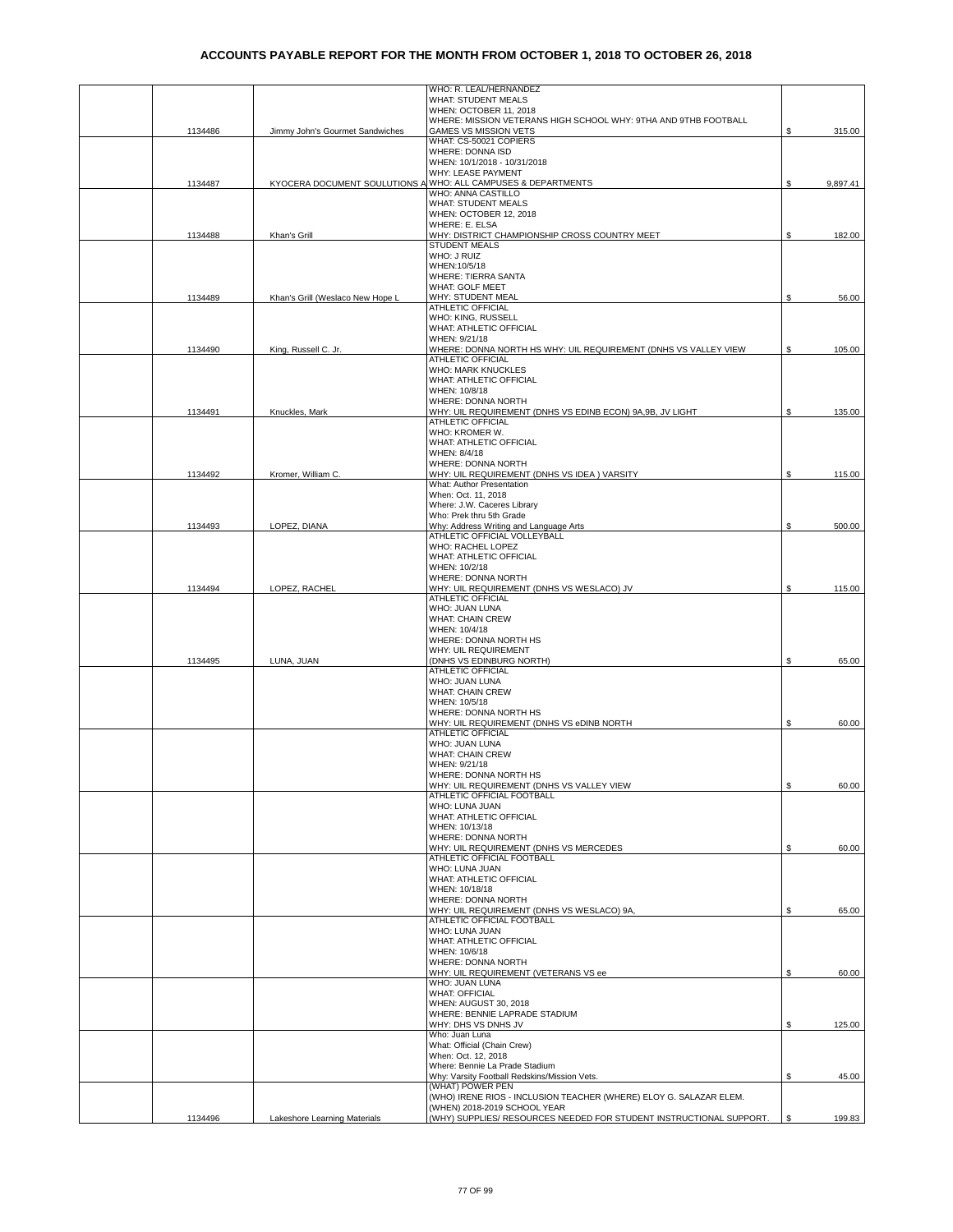|         |                              | WHAT: Magnetic Math Manipulatives Library WHO: Erica Garcia, Sp. Ed. Inclusion Teacher                                                            |     |          |
|---------|------------------------------|---------------------------------------------------------------------------------------------------------------------------------------------------|-----|----------|
|         |                              | WHEN: 2018-19 School Year                                                                                                                         |     |          |
| 1134496 | Lakeshore Learning Materials | WHERE: JP LeNoir Elem.<br>WHO- E RUIZ 6-1                                                                                                         | \$  | 195.08   |
|         |                              | WHERE- AP SOLIS                                                                                                                                   |     |          |
|         |                              | WHEN-2018-19<br><b>WHAT- INCENTIVES</b>                                                                                                           |     |          |
| 1134497 | Lamac                        | WHY- TO REWARDS STUDENT FOR WORK ACHIEVEMENT                                                                                                      | \$  | 214.98   |
|         |                              | who salinas students<br>what incentives for students during lock in when oct. 26, 2018 friday                                                     |     |          |
|         |                              | where salinas elem.                                                                                                                               |     |          |
|         |                              | why decrease in student referrals<br>WHO: DANIEL LEAL                                                                                             | \$  | 129.94   |
|         |                              | <b>WHAT: OFFICIAL</b>                                                                                                                             |     |          |
|         |                              | WHEN: OCTOBER 13, 2018<br>WHERE: BENNIE LAPRADE STADIUM                                                                                           |     |          |
| 1134498 | Leal, Daniel                 | WHY: TODD VS SAN BENITO 8THA                                                                                                                      | \$  | 105.00   |
|         |                              | WHO: DANIEL LEAL<br><b>WHAT: OFFICIAL</b>                                                                                                         |     |          |
|         |                              | WHEN: SEPTEMBER 27, 2018                                                                                                                          |     |          |
|         |                              | WHERE: BENNIE LAPRADE STADIUM<br>WHY: TODD VS CENTRAL 7THA                                                                                        | \$. | 165.00   |
|         |                              | WHO: DANIEL LEAL                                                                                                                                  |     |          |
|         |                              | <b>WHAT: OFFICIAL</b><br>WHEN: SEPTEMBER 29, 2018                                                                                                 |     |          |
|         |                              | WHERE: BENNIE LAPRADE STADIUM                                                                                                                     |     |          |
|         |                              | WHY: TODD VS CENTRAL 7THA<br>WHO: RICARDO CASTILLO                                                                                                | \$  | 60.00    |
|         |                              | WHAT: ATHLETIC OFFICIAL                                                                                                                           |     |          |
|         |                              | WHEN: 10/12/18<br>WHERE: DONNA NORTH                                                                                                              |     |          |
|         |                              | WHY: UIL REQUIREMENT (DNHS VS EDINB ECON), JV                                                                                                     | S.  | 65.00    |
|         |                              | WHO: MARISSA LEOS<br><b>WHAT: CLOCK KEEPER</b>                                                                                                    |     |          |
|         |                              | WHEN: OCTOBER 13, 2018                                                                                                                            |     |          |
| 1134499 | Leos, Marissa A.             | WHERE: DONNA HIGH SCHOOL<br>WHY: DHS VS B. PACE VARSITY, JVD, JVL AND 9TH                                                                         | \$  | 64.00    |
|         |                              | WHO: MARISSA LEOS                                                                                                                                 |     |          |
|         |                              | WHAT: CLOCK KEEPER<br>WHEN: OCTOBER 6, 2018                                                                                                       |     |          |
|         |                              | WHERE: DONNA HIGH SCHOOL                                                                                                                          |     |          |
|         |                              | WHY: DHS VS B. VETS VARSITY, JVD, JVL AND 9TH<br>What: Students dinner.                                                                           | S   | 64.00    |
|         |                              | Who: Mindy Bersalona, Donna HS Choir. When: Friday, October 12, 2018.                                                                             |     |          |
|         |                              | Where: Donna High School / Bennie La Prade Stadium.<br>Why: Meals to be provided for students staying after school to perform at the friday night |     |          |
| 1134500 | Little Caesars               | football game                                                                                                                                     | S   | 90.00    |
|         |                              | where: Sauceda Middle School<br>Who: Mara Martinez/ Counselor                                                                                     |     |          |
|         |                              | When: Friday, October 12, 2018                                                                                                                    |     |          |
|         |                              | Why: All "A" Incentive<br>What: Classic Pepperoni Pizza                                                                                           | S   | 35.00    |
|         |                              | Who: Erica Rivera                                                                                                                                 |     |          |
|         |                              | What: Student Incentive<br>When: Thursday, October 18,2018                                                                                        |     |          |
|         |                              | Where: M. Rivas Elementary                                                                                                                        |     |          |
|         |                              | Why: Student Incentive for Student of the month and attendance Large Pepperoni Pizzas<br>Who: Principal                                           | \$  | 60.00    |
|         |                              | What: Pizza                                                                                                                                       |     |          |
|         |                              | When: October 16, 2018<br>Where:Guzman Elementary                                                                                                 |     |          |
|         |                              | Why: Light Snack for Choir and Dazzler students who are performing at superintendent's                                                            |     |          |
|         |                              | Learning and listening Tour meeting<br>WHO-LUIS O. SOLIS                                                                                          | \$  | 40.00    |
|         |                              | WHAT-INJECTOR HYDROCARB                                                                                                                           |     |          |
| 1134501 | Longhorn Bus Sales,          | WHY-NEEDED FOR STOCK FOR BUS FLEET WHERE-TRANSPORTATION BUS BARN<br>WHEN-OCTOBER 2018                                                             | \$  | 585.40   |
|         |                              | WHO-LUIS O. SOLIS                                                                                                                                 |     |          |
|         |                              | WHAT-RADIO ASM RADIO AM/FM/CD/PA WHY-NEEDED FOR BUMPER 24<br>WHERE-TRANSPORTATION BUS BARN WHEN-SCHOOL YEAR 2018-2019                             | \$  | 160.01   |
|         |                              | WHO: RUIZ/ MARICHALAR                                                                                                                             |     |          |
|         |                              | WHAT: FEES AND DUES<br>WHEN: 2018-2019 ATHLETIC SCHOOL YEAR                                                                                       |     |          |
|         |                              | WHERE: DONNA NORTH HIGH SCHOOL WILL BE GOING TO LOS LAGOS GOLF CLUB                                                                               |     |          |
| 1134502 | Los Lagos Golf Course        | WHY: NEEDED FOR STUDENTS FOR PRACTICE GOLF<br>WHO: DNHS DRAMA DEPT                                                                                | \$  | 7,500.00 |
|         |                              | WHAT: TITEBOND WHITE INTERIOR WOOD WHEN: 2018-2019 SCHOOL YEAR                                                                                    |     |          |
| 1134503 | Lowe's                       | <b>WHERE: DNHS</b><br>WHY: ITEMS NEEDED FOR THEATRE ARTS DEPARTMENT FOR THE FALL                                                                  | \$  | 3,472.91 |
|         |                              | BUY BOARD #498-15 QUOTE: 091418MS WHAT: OKI C6100 MAGENTA CARTRIDGE                                                                               |     |          |
|         |                              | WHERE: A.M. OCHOA ELEMENTARY LIBRARY<br>WHEN: 2018-2019 SCHOOL YEAR WHO: M. PADRON-LIBRARIAN                                                      |     |          |
| 1134504 | M&A Technology, Inc.         | WHY: RESOURCE NEEDED FOR LIBRARY                                                                                                                  | \$  | 129.95   |
|         |                              | WHAT: EIKI LC XB 23 LAMP REPLACEMENT WHERE: A.M. OCHOA ELEMENTARY<br>LIBRARY                                                                      |     |          |
|         |                              | WHEN: 2018-2019 SCHOOL YEAR                                                                                                                       |     |          |
|         |                              | WHO: M. PADRON-LIBRARIAN<br>WHAT: OKI MC361 MC362 BLACK CARTRIDGE                                                                                 | \$  | 104.95   |
|         |                              | WHEN: 2018-2019 SCHOOL YEAR                                                                                                                       |     |          |
|         |                              | WHO: MELISSA SMITH- PRINCIPAL ERICA EPPERSON- CURRICULUM SPECIALIST<br>WHERE: A.M. OCHOA ELEMENTARY                                               |     |          |
|         |                              | WHY: RESOURCES NEEDED FOR PRINTING OUT DATA, REPORTS, ETC. FOR                                                                                    |     |          |
|         |                              | <b>STUDENT SUCCESS</b><br>Where: Sauceda Middle School                                                                                            | \$  | 533.70   |
|         |                              | Who: Sauceda Students                                                                                                                             |     |          |
|         |                              | When: School Year 2018-2019<br>Why: Provide consumable or non-consumable materials or any other instructional resources                           |     |          |
|         |                              | including headphones.                                                                                                                             |     |          |
|         |                              | What: Think write Ultra Durable headset USB                                                                                                       |     | 2,595.00 |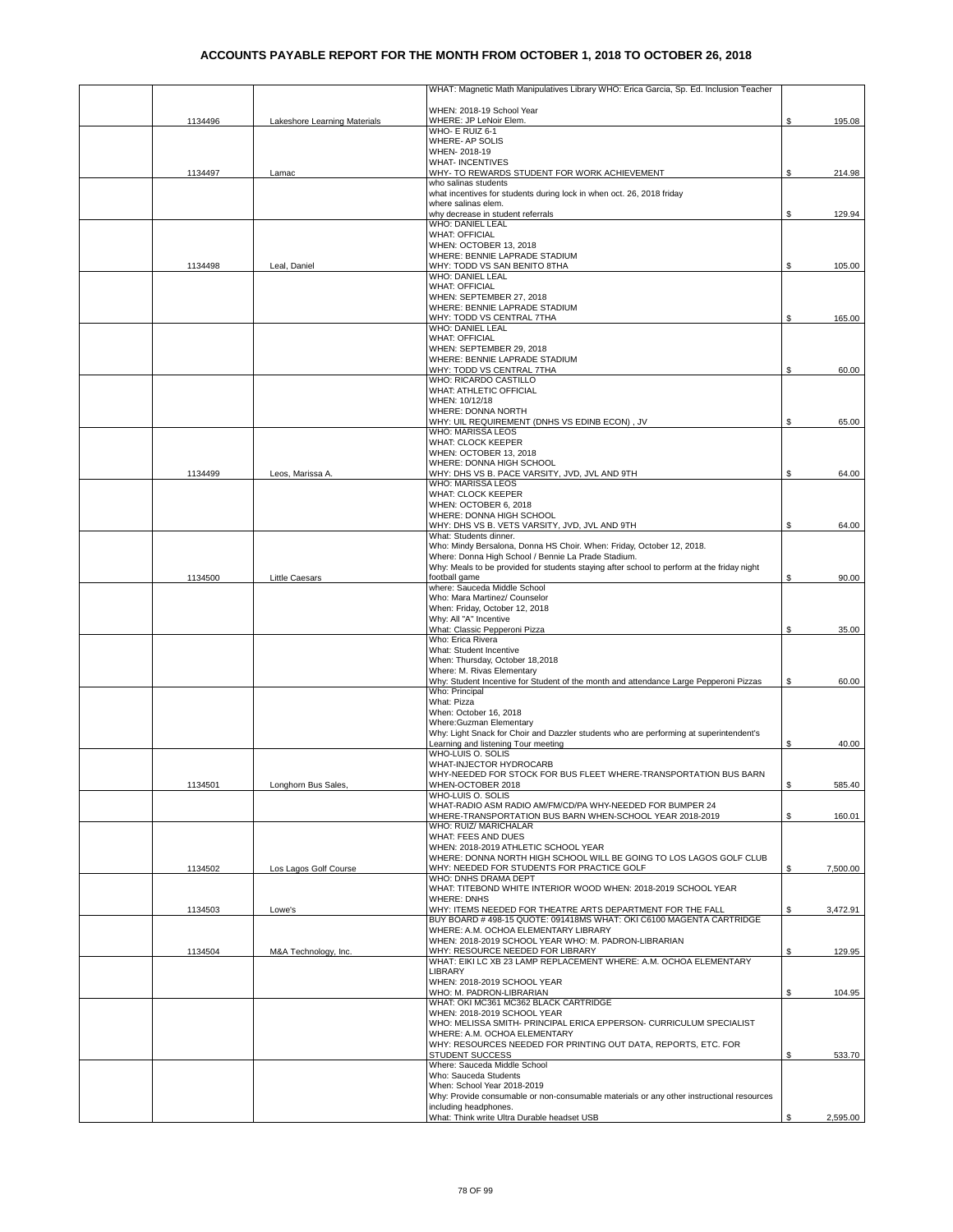|         |                                        | Buy Board #539-17                                                                                                                                       |    |          |
|---------|----------------------------------------|---------------------------------------------------------------------------------------------------------------------------------------------------------|----|----------|
|         |                                        | What: Generator.                                                                                                                                        |    |          |
|         |                                        | Who: Matias Rivera, Donna HS Band. When: 2018-2019 School Year.                                                                                         |    |          |
|         |                                        | Where: UIL and Non UIL marching performing sites as well as for concert season.<br>Why: Generator needed in order to be able to connect technology item |    |          |
| 1134505 | MELHART MUSIC CENTER                   | What: 6 foot drum major podium for center drum major.                                                                                                   | S  | 2,300.00 |
|         |                                        | Who: Matias Rivera, Donna HS Band Director.                                                                                                             |    |          |
|         |                                        | When: Marching Season.                                                                                                                                  |    |          |
|         |                                        | Where: Donna High School.                                                                                                                               |    |          |
|         |                                        | Why: Needed to see drum majors during UIL marching show. Proposal #180912C                                                                              | \$ | 1,485.00 |
|         |                                        | <b>WHO: DNHS BAND</b>                                                                                                                                   |    |          |
|         |                                        | <b>WHAT: MALLETSTATION</b>                                                                                                                              |    |          |
|         |                                        | WHEN: OCT 6, 2018                                                                                                                                       |    |          |
|         |                                        | <b>WHERE: DNHS</b>                                                                                                                                      |    |          |
|         |                                        | WHY: ITEMS ARE NEEDED FOR UIL MARCHING SHOW COMPETITION AND PIGSKIN.                                                                                    | \$ | 1,387.70 |
|         |                                        | WHO: SAUCEDA MS BAND                                                                                                                                    |    |          |
|         |                                        | WHAT: MOUTH PIECES<br>WHEN: SEPT28, 2018                                                                                                                |    |          |
|         |                                        | <b>WHERE: SAUCEDA MS</b>                                                                                                                                |    |          |
|         |                                        | WHY: ITEMS ARE NEEDED FOR THE STUDENTS TO BE ABLE TO PLAY INSTRUMENT.                                                                                   | \$ | 403.20   |
|         |                                        | WHO: SAUCEDA MS BAND/DNHS BAND WHAT: MOUTH PIECES                                                                                                       |    |          |
|         |                                        | WHEN: SEPT 21, 2018                                                                                                                                     |    |          |
|         |                                        | <b>WHERE: SAUCEDA MS</b>                                                                                                                                |    |          |
|         |                                        | WHY: ITEMS ARE NEEDED FOR BAND STUDENTS TO PLAY THEIR INSTRUMENTS.                                                                                      | \$ | 1,363.20 |
|         |                                        | WHO: CHEROKEE CHARMERS DANCE TEAM WHAT: CANDY APPLES FUNDRAISER                                                                                         |    |          |
|         |                                        | WHEN: OCTBEER 11,2018                                                                                                                                   |    |          |
|         |                                        | WHERE: TODD MS                                                                                                                                          |    |          |
|         |                                        | WHY: THE CHARMERS ARE RASING MONEY FIR COMPETITION CHECK IS DUE                                                                                         |    |          |
| 1134506 | MOM'S CANDY APPLES                     | OCTOBER 12,2018 PICK UP                                                                                                                                 | \$ | 1,661.00 |
|         |                                        | ATHLETIC OFFICIAL VOLLEYBALL                                                                                                                            |    |          |
|         |                                        | WHO: Morales Janette                                                                                                                                    |    |          |
|         |                                        | WHAT: ATHLETIC OFFICIAL<br>WHEN: 10/11/18                                                                                                               |    |          |
|         |                                        | <b>WHERE: SAUCEDA MS</b>                                                                                                                                |    |          |
| 1134507 | MORALES, JANETTE                       | WHY: UIL REQUIREMENT (SAUCEDA VS EE) 8A AND 8B                                                                                                          | S. | 85.00    |
|         |                                        | ATHLETIC OFFICIAL VOLLEYBALL                                                                                                                            |    |          |
|         |                                        | WHO: Morales Janette                                                                                                                                    |    |          |
|         |                                        | WHAT: ATHLETIC OFFICIAL                                                                                                                                 |    |          |
|         |                                        | WHEN: 10/15/18                                                                                                                                          |    |          |
|         |                                        | WHERE: SAUCEDA MS                                                                                                                                       |    |          |
|         |                                        | WHY: UIL REQUIREMENT (DNHS VS VELA)                                                                                                                     | \$ | 135.00   |
|         |                                        | Who: Dennis Moreno                                                                                                                                      |    |          |
|         |                                        | What: Spotter (Press Box Crew)                                                                                                                          |    |          |
|         |                                        | When: Oct. 12, 2018                                                                                                                                     |    |          |
|         |                                        | Where: Bennie La Prade Stadium                                                                                                                          |    |          |
| 1134508 | MORENO, DENNIS GREGORY                 | Why: Varsity Football Redskins/Mission Vets.<br>Who: Dennis Moreno                                                                                      | \$ | 50.00    |
|         |                                        | What: Spotter (Press Box Crew)                                                                                                                          |    |          |
|         |                                        | When: Sept. 20, 2017                                                                                                                                    |    |          |
|         |                                        | Where: Bennie La Prade Stadium                                                                                                                          |    |          |
|         |                                        | Why: Varsity Football Redskins/LA JOYA                                                                                                                  | \$ | 50.00    |
|         |                                        | Who: Dennis Moreno                                                                                                                                      |    |          |
|         |                                        | What: Spotter (Press Box Crew)                                                                                                                          |    |          |
|         |                                        | When: Sept. 7, 2017                                                                                                                                     |    |          |
|         |                                        | Where: Bennie La Prade Stadium                                                                                                                          |    |          |
|         |                                        | Why: Varsity Football Redskins/PSJA SW                                                                                                                  | \$ | 50.00    |
|         |                                        | WHO: MAINT/ELUTERIO                                                                                                                                     |    |          |
|         |                                        | WHAT: URINAL KIT                                                                                                                                        |    |          |
|         |                                        | <b>WHEN: OCT 2018</b>                                                                                                                                   |    |          |
| 1134509 |                                        | WHERE: DIST WIDE                                                                                                                                        |    | 380.43   |
|         | Mark's Plumbing Parts                  | <b>WHY: REPAIRS</b><br>WHO: MAINT/ ALEX G                                                                                                               | \$ |          |
|         |                                        | <b>WHAT: MATERIAL</b>                                                                                                                                   |    |          |
|         |                                        | WHEN: SEPT 2018                                                                                                                                         |    |          |
| 1134510 | Marks Plumbing Parts & Commercial Supp | <b>WHERE: DHS</b>                                                                                                                                       | \$ | 1.100.50 |
|         |                                        | WHO: RAMON G. MARQUEZ                                                                                                                                   |    |          |
|         |                                        | <b><i>NHAT: ATHLETIC OFFICIAL</i></b>                                                                                                                   |    |          |
|         |                                        | WHEN: 8/4/18                                                                                                                                            |    |          |
|         |                                        | WHERE: DONNA NORTH                                                                                                                                      |    |          |
| 1134511 | Marquez, Roman G.                      | WHY: UIL REQUIREMENT (DNHS VS IDEA) JV                                                                                                                  | \$ | 115.00   |
|         |                                        | who: Elena Mata, Migrant Liaison                                                                                                                        |    |          |
|         |                                        | what: mileage reimbursement                                                                                                                             |    |          |
|         |                                        | when: Month of September, 2018                                                                                                                          |    |          |
| 1134512 | Mata, Elena                            | where: areas visited: Donna, district campuses, Region One<br>why: signatures needed from Migrant Staff on account change documentation, delivery of    | \$ | 112.98   |
|         |                                        | WHO: MAINT/JUAN P                                                                                                                                       |    |          |
|         |                                        | <b>WHAT: PAINT</b>                                                                                                                                      |    |          |
|         |                                        | <b>WHEN: OCT 2018</b>                                                                                                                                   |    |          |
|         |                                        | WHERE: SALAZAR PAVILION                                                                                                                                 |    |          |
| 1134513 | Matt's Cash & Carry                    | <b>WHY: REPAIRS</b>                                                                                                                                     | \$ | 89.82    |
|         |                                        | WHO: O. CASARES/C. PERALEZ                                                                                                                              |    |          |
|         |                                        | <b>WHAT: STUDENT MEALS</b>                                                                                                                              |    |          |
|         |                                        | WHEN: OCTOBER 6, 2018                                                                                                                                   |    |          |
|         |                                        | WHERE: SAUCEDA                                                                                                                                          |    |          |
| 1134514 | McDonald's - Donna                     | WHY: VOLLEYBALL TOURNAMENT 8THB                                                                                                                         | \$ | 77.87    |
|         |                                        | (WHAT) TOTAL MOTIVATION/MATH/STAAR/STUDENT/LEVEL 3/SPANISH (WHO)3RD                                                                                     |    |          |
|         |                                        | GRADE TEACHERS (WHERE)ELOY G. SALAZAR ELEM. (WHEN) 2018-2019 SCHOOL                                                                                     |    |          |
| 1134515 | Mentoring Minds, L.P.                  | YEAR (WHY) RESOURCES NEEDED FOR STUDENT STAAR TESTING PREPARATION.                                                                                      | S. | 238.43   |
|         |                                        | Who: Freddie Gloria, Police Officer                                                                                                                     |    |          |
|         |                                        | What: Golf Cart Supplies<br>When: October 31, 2018                                                                                                      |    |          |
|         |                                        | Where: Runn Elementary                                                                                                                                  |    |          |
| 1134516 | Mid Valley Golf Cars                   | Why: Upgrade Golf Cart                                                                                                                                  | \$ | 240.00   |
|         |                                        | WHO: MONROY EDDIE                                                                                                                                       |    |          |
|         |                                        | WHAT: ATHLETIC OFFICIAL                                                                                                                                 |    |          |
|         |                                        | WHEN: 10/2/18                                                                                                                                           |    |          |
|         |                                        | WHERE: SAUCEDA                                                                                                                                          |    |          |
| 1134517 | Monroy, Eduardo                        | WHY: UIL REQUIREMENT (SAUCEDA VS AP SOLIS) 7A AND 7B                                                                                                    |    | 85.00    |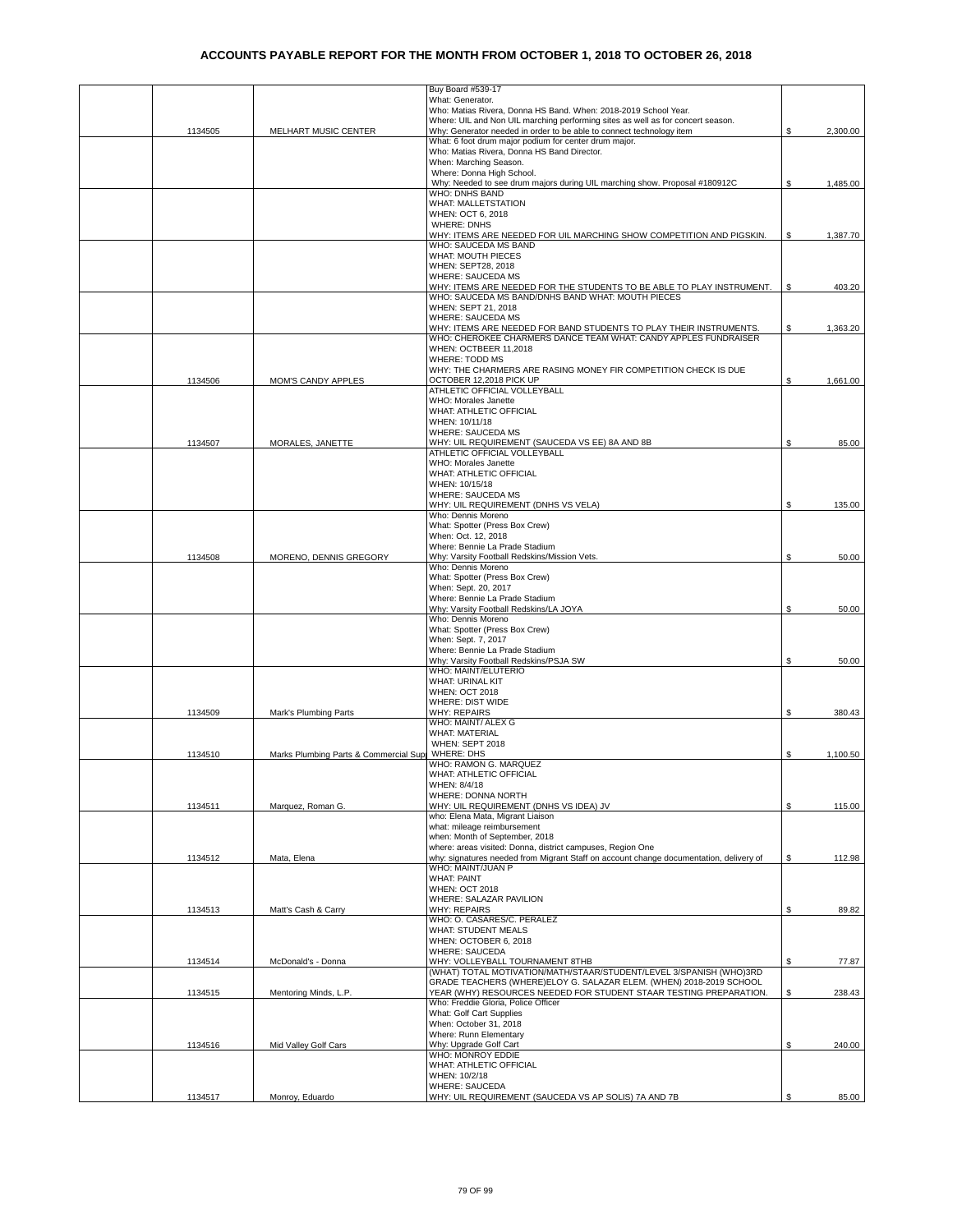|         |                                 | WHO: MONROY EDDIE                                                                                              |    |           |
|---------|---------------------------------|----------------------------------------------------------------------------------------------------------------|----|-----------|
|         |                                 | WHAT: ATHLETIC OFFICIAL<br>WHEN: 10/4/18                                                                       |    |           |
|         |                                 | WHERE: SAUCEDA                                                                                                 |    |           |
| 1134517 | Monroy, Eduardo                 | WHY: UIL REQUIREMENT (SAUCEDA VS AP SOLIS) 7A AND 7B                                                           | \$ | 85.00     |
|         |                                 | Who: G. Ibarra - Director                                                                                      |    |           |
|         |                                 | What: water 5-gallon jugs<br>When: Oct. 2018                                                                   |    |           |
|         |                                 | Where: F.A. Administration office                                                                              |    |           |
| 1134518 | Mountain Glacier Llc            | Why: Need drinking water for office                                                                            | S. | 30.96     |
|         |                                 | Who: Bilingual/ESL Department/Gregorio Arellano Jr., Director                                                  |    |           |
|         |                                 | What: Mileage for attendance to approved Region One ESC Workshop #92654 LPAC Middle                            |    |           |
|         |                                 | of Year training When: Wednesday, October 24, 2018 Where: Edinburg Tx                                          |    |           |
| 1134519 | Munoz, Dora A.                  | Why: LPAC Middle of Year training M<br>GOAL 2 OBJ 6 INIT 1                                                     | S  | 20.27     |
|         |                                 | APPROVED CONTRACT SERVICES ATTACHED                                                                            |    |           |
|         |                                 | WHAT: PRESENTATION RATES                                                                                       |    |           |
|         |                                 | WHERE: A.M. OCHOA ELEMENTARY CAFETERIA                                                                         |    |           |
|         |                                 | WHO: A. CASARES-COUNSELOR RED RIBBON WEEK                                                                      |    |           |
| 1134520 | Munoz, Oscar Jr.                | WHEN: OCTOBER 26, 2018<br>WHY: PRESENTER FOR RED RIBBON WEEK                                                   | \$ | 500.00    |
|         |                                 | When October 2018                                                                                              |    |           |
|         |                                 | What Produce/Vegetables                                                                                        |    |           |
|         |                                 | Who CNP                                                                                                        |    |           |
|         |                                 | Where District Cafeterias                                                                                      |    |           |
| 1134521 | Nicho Produce Co. Inc.          | Why Student Needs<br><b>CLAMP</b>                                                                              | \$ | 14,972.14 |
|         |                                 | *************                                                                                                  |    |           |
|         |                                 | BUY BOARD 470*14 QUOTE ATTACHED                                                                                |    |           |
|         |                                 | DIP ATTACHED                                                                                                   |    |           |
|         |                                 | WHO: MAINT/PETE V                                                                                              |    |           |
|         |                                 | <b>WHAT: CLAMP</b><br><b>WHEN: OCT 2018</b>                                                                    |    |           |
|         |                                 | WHERE: VAN 1084                                                                                                |    |           |
| 1134522 | O'reilly Automotive, Inc        | <b>WHY: REPAIRS</b>                                                                                            | \$ | 120.89    |
|         |                                 | REGION 1 RFP 16-08-19 E1                                                                                       |    |           |
|         |                                 | <b>COMPRESSOR</b>                                                                                              |    |           |
|         |                                 | WHO-LUIS O. SOLIS                                                                                              |    |           |
|         |                                 | WHAT-COMPRESS, LABOR AND SERVICE CALL<br>WHY-NEED TO REPAIR A/C MACHINE FOR BUS FLEET                          |    |           |
|         |                                 | WHERE-TRANSPORTATION BUS BARN WHEN-SEPTEMBER 2018                                                              | \$ | 1,330.45  |
|         |                                 | <b>ATHLETIC OFFICIAL</b>                                                                                       |    |           |
|         |                                 | WHO: ORTEGA CARLOS                                                                                             |    |           |
|         |                                 | WHAT: CHAIN CREW & MILEAGE METRO RATE                                                                          |    |           |
|         |                                 | WHEN: 9/21/18<br>WHERE: DONNA NORTH HS                                                                         |    |           |
| 1134523 | ORTEGA, CARLOS                  | WHY: UIL REQUIREMENT (DNHS VS VALLEY VIEW                                                                      | \$ | 60.00     |
|         |                                 | Who: Carlos Ortega                                                                                             |    |           |
|         |                                 | What: Official (Chain Crew)                                                                                    |    |           |
|         |                                 | When: Oct. 12, 2018                                                                                            |    |           |
|         |                                 | Where: Bennie La Prade Stadium<br>Why: Varsity Footballl Redskins/Mission Vets.                                | \$ | 45.00     |
|         |                                 | <b>WHO: RIKA ORTIZ</b>                                                                                         |    |           |
|         |                                 | WHAT: SCORE KEEPER                                                                                             |    |           |
|         |                                 | WHEN: OCTOBER 13, 2018                                                                                         |    |           |
| 1134524 | Ortiz, Rika                     | WHERE: DONNA HIGH SCHOOL                                                                                       | \$ | 64.00     |
|         |                                 | WHY: DHS VS B. PACE VARSITY, JVD, JVL AND 9TH<br>MULTIPRIME RED ***************** BUYBOARD 501*15              |    |           |
|         |                                 | QUOTE ATTACHED                                                                                                 |    |           |
|         |                                 | DIP ATTACHED                                                                                                   |    |           |
|         |                                 | WHO: MAINT/CIRO<br><b>WHAT: PAINT</b>                                                                          |    |           |
|         |                                 | <b>WHEN: OCT 2018</b>                                                                                          |    |           |
|         |                                 | <b>WHERE: TRAILER</b>                                                                                          |    |           |
| 1134525 | PPG Architectural Coatings, LLC | WHY: PAINT /PROJECT                                                                                            | \$ | 199.19    |
|         |                                 | WHO-LUIS O. SOLIS                                                                                              |    |           |
|         |                                 | WHAT-DRILL OUT BOLT EXTRACTOR SET 4PCS<br>WHY-NEEDED FOR SHOP FOR BUS FLEET WHERE-TRANSPORTATION BUS BARN      |    |           |
| 1134526 | Partsmaster                     | WHEN-OCTOBER 2018                                                                                              | \$ | 585.28    |
|         |                                 | WHO: MERIAH PENA                                                                                               |    |           |
|         |                                 | WHAT: SCORE KEEPER                                                                                             |    |           |
|         |                                 | WHEN: OCTOBER 13, 2018                                                                                         |    |           |
|         |                                 | WHERE: DONNA HIGH SCHOOL                                                                                       |    |           |
| 1134527 | Pena, Meriah R.                 | WHY: DHS VS B. PACE JVD AND VARSITY<br><b>STUDENT MEAL</b>                                                     | \$ | 32.00     |
|         |                                 | WHO: T GRIMALDO                                                                                                |    |           |
|         |                                 | WHEN: 10/2/18                                                                                                  |    |           |
|         |                                 | WHERE: CUELLAR MS                                                                                              |    |           |
|         |                                 | WHAT: 8TH A,B,C VBALL TEAM                                                                                     |    |           |
| 1134528 | Peter Piper Pizza               | WHY: STUDENT MEAL<br>What: Production Material Package. Productional material for putting on the play "Emma".  | \$ | 213.00    |
|         |                                 | Who: Angel Leal, Donna HS Theatre Director.                                                                    |    |           |
|         |                                 | When: November 2018.                                                                                           |    |           |
| 1134529 | Playscripts, Inc.               | Where: Donna HS Fine Arts Auditorium. Why: Materials needed for further student actor and                      | \$ | 2,275.00  |
|         |                                 | MC18:MEADWBRK THANKS FOR BEING AWESOME<br>Buyboard 487-15                                                      |    |           |
|         |                                 | WHO: Ms. O. Alvarez                                                                                            |    |           |
|         |                                 | WHAT: tote bags                                                                                                |    |           |
|         |                                 | WHEN: October 2018                                                                                             |    |           |
|         |                                 | <b>WHERE: Testing Department</b>                                                                               |    |           |
| 1134530 | <b>Positive Promotions</b>      | WHY: Tote will be given to each Campus Testing Coordinator at October Annual STAAR<br>Training to carry binder | \$ | 194.20    |
|         |                                 | WHO: MARIA ISABEL BASALDUA                                                                                     |    |           |
|         |                                 | WHAT: ONLINE CORE TRANING APP CREATORS                                                                         |    |           |
|         |                                 | WHEN: 1/08/2019 THRU 3/12/2018 WHERE: WA TODD MS                                                               |    |           |
|         |                                 | WHY:TO ENHANCE STUDENTS SKILLS IN TECHNOLOGY AND GAIN AWARENESS OF                                             |    |           |
| 1134531 | Project Lead the Way, Inc.      | OTS APPLICATIONS TO THE WORKFORCE<br>mileage reimbursement needed for:                                         | \$ | 1,200.00  |
|         |                                 | who: Isabel Quintero- Migrant NGS Clerk what: mileage reimbursement                                            |    |           |
|         |                                 | when: Month of October, 2018                                                                                   |    |           |
|         |                                 | where: Region One, Edinburg, TX                                                                                |    |           |
| 1134532 | Quintero, Isabel                | why: attended the 2018-2019 Local Needs Assessment Training Workshop #99275                                    | \$ | 20.22     |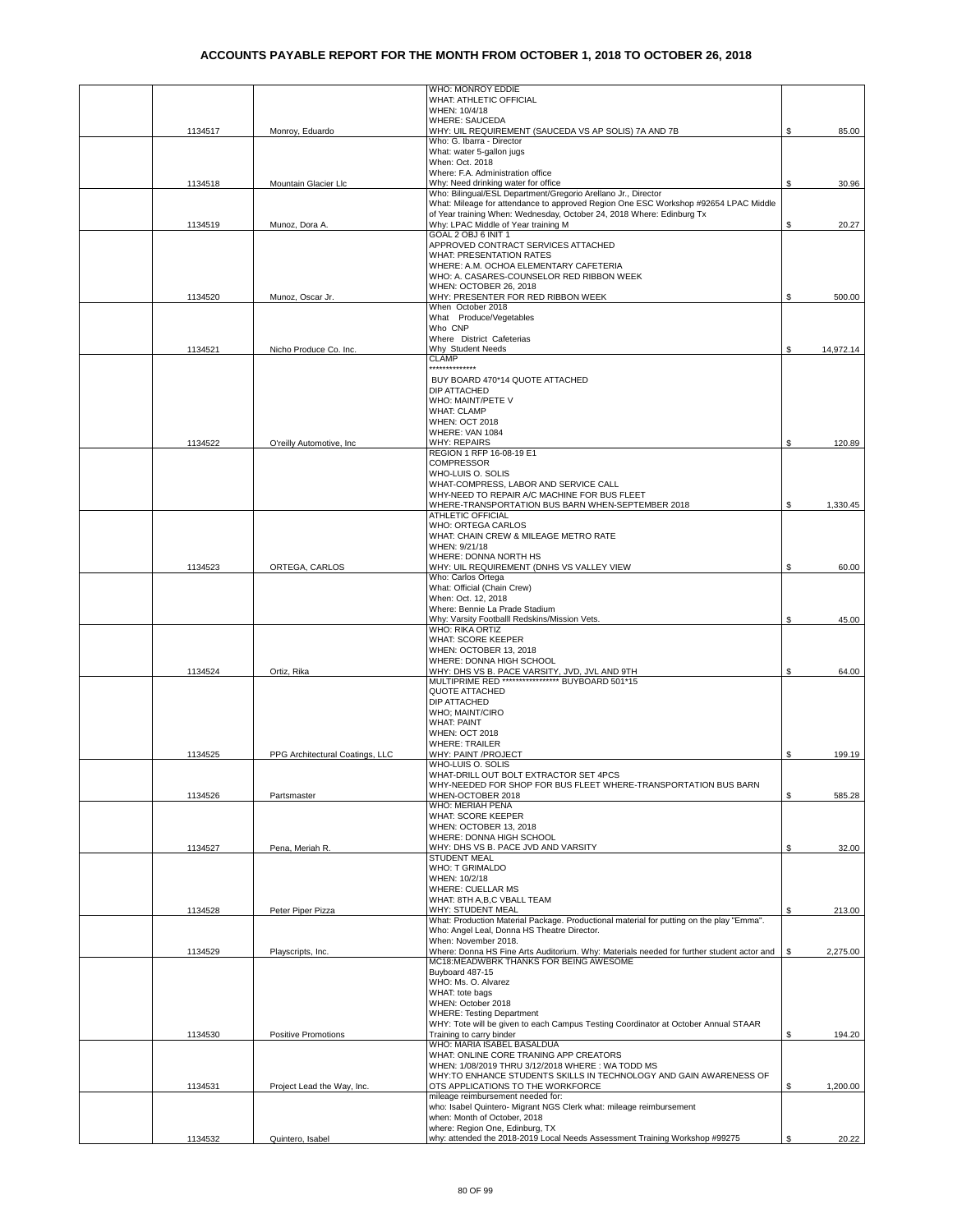|         |                        | WHO: JUAN QUIROZ                                                                                                |    |          |
|---------|------------------------|-----------------------------------------------------------------------------------------------------------------|----|----------|
|         |                        | <b>WHAT: OFFICIAL</b>                                                                                           |    |          |
|         |                        | WHEN: OCTOBER 13, 2018                                                                                          |    |          |
|         |                        | WHERE: DONNA HIGH SCHOOL                                                                                        |    |          |
| 1134533 | Quiroz, Juan           | WHY: DHS VS B. PACE VARSITY                                                                                     | \$ | 195.00   |
|         |                        | What: Student lunch meals.<br>Who: Matias Rivera, Donna HS Band. When: October 20, 2018 / UIL Marching Contest. |    |          |
|         |                        | Where: Mercedes High School Stadium. Why: Meals to be provided for students participating                       |    |          |
| 1134534 | RAISING CANE'S 249     | in the festival                                                                                                 | \$ | 1,054.40 |
|         |                        | WHO: C DE LEON                                                                                                  |    |          |
|         |                        | WHEN: 10/6/18                                                                                                   |    |          |
|         |                        | WHERE: E. NORTH HS                                                                                              |    |          |
|         |                        | WHAT: (JVL/9TH) VBALL GAME<br>WHY: STUDENT AND STAFF MEAL                                                       | \$ |          |
|         |                        | WHO: CYNTHIA VIESCA                                                                                             |    | 162.12   |
|         |                        | WHAT: STUDENT AND STAFF MEALS                                                                                   |    |          |
|         |                        | WHEN: OCTOBER 5, 2018                                                                                           |    |          |
|         |                        | WHERE: LYFORD HIGH SCHOOL                                                                                       |    |          |
|         |                        | WHY: VOLLEYBALL MATCH 9THL                                                                                      | \$ | 92.26    |
|         |                        | WHO: CYNTHIA VIESCA                                                                                             |    |          |
|         |                        | WHAT: STUDENT AND STAFF MEALS                                                                                   |    |          |
|         |                        | WHEN: OCTOBER 9, 2018<br>WHERE: E. ELSA                                                                         |    |          |
|         |                        | WHY: VOLLEYBALL DISTRICT MATCH VARSITY                                                                          | S  | 210.88   |
|         |                        | WHO: DNHS BAND                                                                                                  |    |          |
|         |                        | WHAT: MEAL ALLOWANCE                                                                                            |    |          |
|         |                        | WHEN: OCT 11, 2018                                                                                              |    |          |
|         |                        | WHERE: EDINBURG, TEXAS                                                                                          |    |          |
|         |                        | WHY: MEAL ALLOWANCE FOR BAND STUDENTS AND STAFF WHO WILL BE                                                     |    |          |
|         |                        | PERFORMING IN HALFTIME DURING FOOTBALL GAME.                                                                    | \$ | 1,822.50 |
|         |                        | WHO: GAMEZ<br>WHEN: 10/6/18                                                                                     |    |          |
|         |                        | WHERE:E-E                                                                                                       |    |          |
|         |                        | WHAT: 7TH FOOTBALL GAME WHY: STUDENT AND STAFF MEAL                                                             | S  | 257.56   |
|         |                        | WHO: MARICHALAR                                                                                                 |    |          |
|         |                        | WHEN: 10/12/18                                                                                                  |    |          |
|         |                        | WHERE: ECONOMEDES                                                                                               |    |          |
|         |                        | WHAT: 9TH FOOTBALL GAME                                                                                         |    |          |
|         |                        | WHY: STUDENT AND STAFF MEAL                                                                                     | \$ | 260.55   |
|         |                        | WHO: O. CASARES/C. GARCIA<br>WHAT: STUDENT AND STAFF MEALS                                                      |    |          |
|         |                        | WHEN: OCTOBER 5, 2018                                                                                           |    |          |
|         |                        | WHERE: CUELLAR-WESLACO                                                                                          |    |          |
|         |                        | WHY: VOLLEYBALL TOURNAMENT 7THB                                                                                 | \$ | 98.43    |
|         |                        | WHO:E. CALDERON                                                                                                 |    |          |
|         |                        | WHEN:9/29/18                                                                                                    |    |          |
|         |                        | <b>WHERE:LA FERIA</b>                                                                                           |    |          |
|         |                        | WHAT:C-C MEET                                                                                                   |    |          |
|         |                        | WHY:STUDENT AND STAFF MEAL<br>WHO: EDUARDO A RAMIREZ                                                            | \$ | 260.55   |
|         |                        | <b>WHAT: AP SCORES</b>                                                                                          |    |          |
|         |                        | WHEN: 2017-2018 SCHOOL YEAR                                                                                     |    |          |
|         |                        | WHERE: DONNA NORTH HIGH SCHOOL WHY: STUDENT AWARDED \$100.00 FOR EACH                                           |    |          |
|         |                        | TEST THAT IS SCORED A 3, 4 OR 5 AWARDED AS A SCHOLARSHIP REQUESTOR: B.                                          |    |          |
| 1134535 | RAMIREZ, EDUARDO A     | CACERES, PRINCIPAL                                                                                              | \$ | 100.00   |
|         |                        | WHAT: WASTE SERVICE                                                                                             |    |          |
|         |                        | WHY: MONTHLY CHARGES<br>WHEN: 10/01/2018 - 10/31/2018                                                           |    |          |
|         |                        | WHERE: DONNA ISD                                                                                                |    |          |
|         |                        | <b>WHO: MAINTENANCE</b>                                                                                         |    |          |
|         |                        | INVOICE NO. 0863-001554848                                                                                      |    |          |
| 1134536 | REPUBLIC SERVICES, INC | DATE: 10/15/2018                                                                                                | \$ | 380.93   |
|         |                        | WHO: DONNA NORTH C-C GIRLS                                                                                      |    |          |
|         |                        | WHEN: 9/22/18                                                                                                   |    |          |
|         |                        | WHERE: DONNA, TEXAS                                                                                             |    |          |
| 1134537 | <b>RGVCCCA</b>         | <b>WHAT: C-C MEET</b><br>WHY: ENTRY FEE                                                                         | \$ | 150.00   |
|         |                        | <b>Registration Fees</b>                                                                                        |    |          |
|         |                        | Who: PK - Diego Chong Kinder - Aleida Garces Kinder - Sara Galvez 1st - Ernesto Guerra                          |    |          |
|         |                        | 1st - Yesenia Ceballos 2nd - Yaneht Valeria 5th - Gustavo Cazares                                               |    |          |
|         |                        | What: Math Conference                                                                                           |    |          |
|         |                        | When: November 10, 2018                                                                                         |    |          |
| 1134538 | <b>RGVCTM</b>          | Where: UTRGV - Edinburg Why: M                                                                                  | \$ | 350.00   |
|         |                        | WHO: ROCHA, GABRIELA<br><b>WHAT: AP SCORES</b>                                                                  |    |          |
|         |                        | WHEN: 2017-2018 SCHOOL YEAR                                                                                     |    |          |
|         |                        | WHERE: DONNA NORTH HIGH SCHOOL WHY: STUDENT AWARDED \$100.00 FOR EACH                                           |    |          |
|         |                        | TEST THAT IS SCORED A 3, 4 OR 5 AWARDED AS A SCHOLARSHIP REQUESTOR: B.                                          |    |          |
| 1134539 | ROCHA, GABRIELA        | CACERES, PRINCIPAL                                                                                              | S  | 100.00   |
|         |                        | WHO: RUBIO THOMAS                                                                                               |    |          |
|         |                        | WHAT: ATHLETIC OFFICIAL<br>WHEN: 10/11/18                                                                       |    |          |
|         |                        | <b>WHERE: VETERANS</b>                                                                                          |    |          |
| 1134540 | RUBIO, THOMAS          | WHY: UIL REQUIREMENT (VET. VS TODD) 8A, 8B, 8C                                                                  | S. | 120.00   |
|         |                        | WHO: RUBIO THOMAS                                                                                               |    |          |
|         |                        | <b>WHAT: ATHLETIC OFFICIAL</b>                                                                                  |    |          |
|         |                        | WHEN: 10/4/18                                                                                                   |    |          |
|         |                        | WHERE: VETERANS MS                                                                                              |    |          |
|         |                        | WHY: UIL REQUIREMENT (VETERANS VS EE) 8A,8B, 8C                                                                 | \$ | 120.00   |
|         |                        | WHO: RUBIO THOMAS<br>WHAT: ATHLETIC OFFICIAL                                                                    |    |          |
|         |                        | WHEN: 10/9/18                                                                                                   |    |          |
|         |                        | WHERE: DONNA NORTH                                                                                              |    |          |
|         |                        | WHY: UIL REQUIREMENT (DNHS VS ECON) VARSITY                                                                     | \$ | 115.00   |
|         |                        | <b>WHO: RUBIO THOMAS</b>                                                                                        |    |          |
|         |                        | WHAT: ATHLETIC OFFICIAL                                                                                         |    |          |
|         |                        | WHEN: 10/2/18                                                                                                   |    |          |
|         |                        | <b>WHERE: VETERANS</b><br>WHY: UIL REQUIREMENT (VETERANS VS WESLACO MS )7A, AND 7B TEAMS                        | S  | 120.00   |
|         |                        |                                                                                                                 |    |          |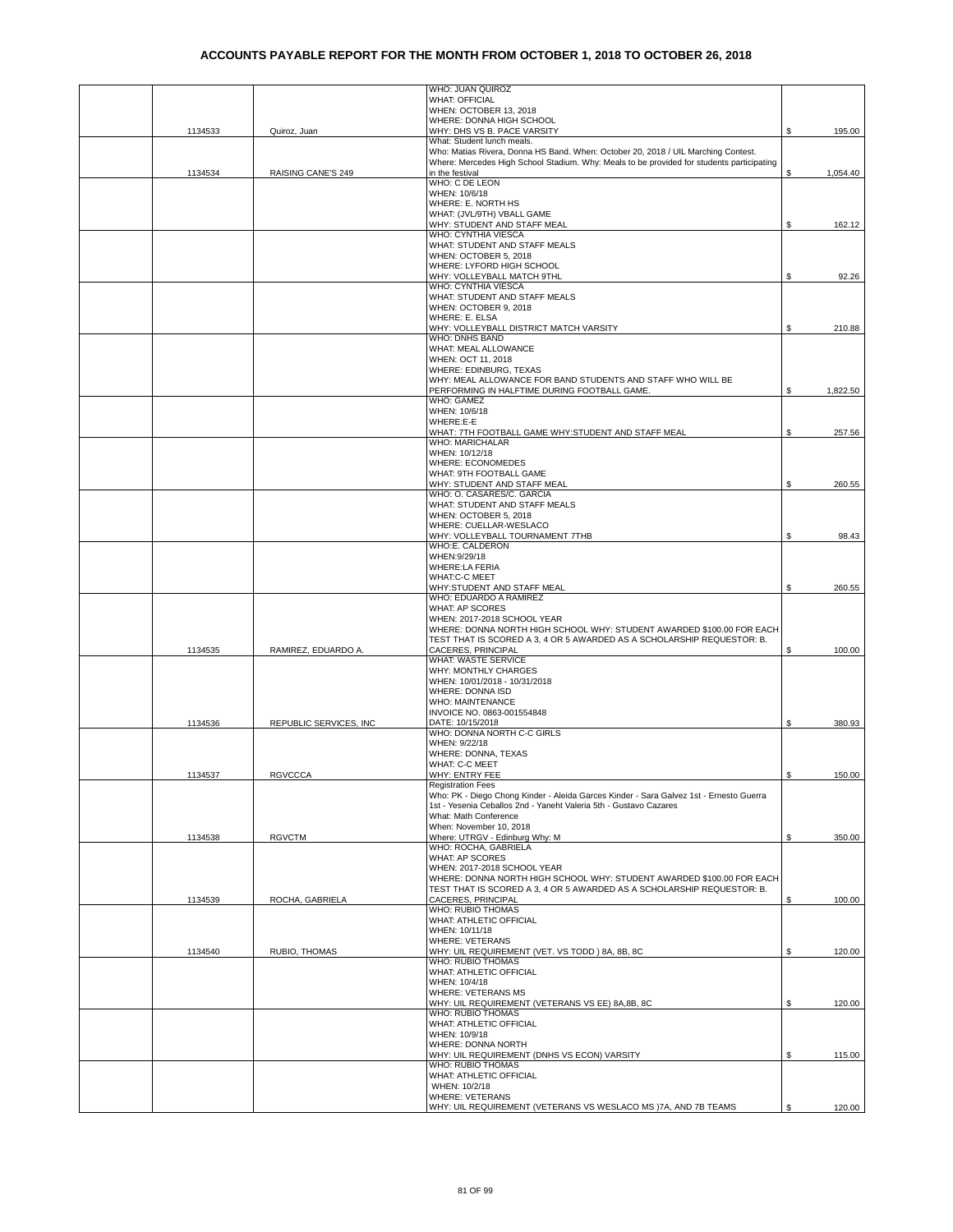|         |                                       | Who: Juan F. Ramirez                                                                                                 |     |           |
|---------|---------------------------------------|----------------------------------------------------------------------------------------------------------------------|-----|-----------|
|         |                                       | What: Camera Operator<br>When: Oct. 12, 2018                                                                         |     |           |
|         |                                       | Where: Bennie La Prade Stadium                                                                                       |     |           |
| 1134541 | Ramirez, Juan F.                      | Why: Varsity Football Redskins/Mission Vets                                                                          | S   | 100.00    |
|         |                                       | WHO: RAMIREZ, JUAN<br>WHAT: CAMERA CREW STADIUM WORKER WHEN: 8/31/18                                                 |     |           |
|         |                                       | WHERE: DONNA NORTH                                                                                                   |     |           |
|         |                                       | WHY: (DONNA NORTH VS DONNA HIGH) VARSITY FOOTBALL GAME<br>WHO: DNHS COLORGUARD                                       | S   | 100.00    |
|         |                                       | <b>WHAT: PANELS</b>                                                                                                  |     |           |
|         |                                       | WHEN: OCT 5, 2018                                                                                                    |     |           |
|         |                                       | WHERE: BENNIE LA PRADE STADIUM                                                                                       |     |           |
| 1134542 | Ray's Business Products               | WHY: ITEMS ARE NEEDED FOR UIL MARCHING BAND COMPETITIONS.<br>WHO-LUIS O. SOLIS                                       |     | 1,866.64  |
|         |                                       | WHAT-BOOKCASE                                                                                                        |     |           |
|         |                                       | WHY-NEEDED IN JESSE FLORES OFFICE FOR SP. ED. BINDERS                                                                |     |           |
|         |                                       | WHERE-TRANSPORTATION BUS BARN WHEN-SCHOOL YEAR 2018-2019<br>Region One Quote attached Renewal for Megabyte services. | S   | 569.14    |
|         |                                       | PO for 2017/2018 attached for reference. Who: David Chavez                                                           |     |           |
|         |                                       | What: Megabyte services for DISD Where: Region One When: 2018-2019 Why: Training for                                 |     |           |
| 1134543 | Region One Educational Service Center | Teachers and Admin. This is a service from Region o<br>WHO: CTE GABRIEL CABRERA, BUSINESS INSTRUCTOR                 | S   | 15,000.00 |
|         |                                       | <b>WHAT: FEE</b>                                                                                                     |     |           |
|         |                                       | WHEN: WEDNESDAY, SEPTEMBER 26, 2018 WHERE: REGION ONE EDINBURG, TX                                                   |     |           |
|         |                                       | WHY: WORK-BASE LEARNING FOR ENDORSEMENT TRAINING                                                                     | \$  | 99.00     |
|         |                                       | WHO: REYNA VICENTE IV<br>WHAT: CHAIN CREW OFFICIAL                                                                   |     |           |
|         |                                       | WHEN: 10/5/18                                                                                                        |     |           |
|         |                                       | WHERE: DONNA NORTH HS                                                                                                |     |           |
| 1134544 | Revna IV. Vicente                     | WHY: UIL REQUIREMENT (DNHS VS EDINBURG NORTH VARSITY<br>WHO: VICENTE REYNA IV                                        | \$  | 60.00     |
|         |                                       | <b>WHAT: OFFICIAL</b>                                                                                                |     |           |
|         |                                       | WHEN: SEPTEMBER 22, 2018                                                                                             |     |           |
|         |                                       | WHERE: BENNIE LAPREADE STADIUM WHY: TODD VS WESLACO 7THA                                                             | \$  | 105.00    |
|         |                                       | WHO: VICENTE REYNA IV<br><b>WHAT: OFFICIAL</b>                                                                       |     |           |
|         |                                       | WHEN: SEPTEMBER 29, 2018                                                                                             |     |           |
|         |                                       | WHERE: BENNIE LAPREADE STADIUM WHY: TODD VS VETERANS 7THA                                                            | \$  | 60.00     |
|         |                                       | Who: Vicente Reyna IV<br>What: Official (chain crew)                                                                 |     |           |
|         |                                       | When: Oct. 12, 2018                                                                                                  |     |           |
|         |                                       | Where: Bennie La Prade Stadium                                                                                       |     |           |
|         |                                       | Why: Varsity Football Redskins/Mission Vets.<br>WHO: VICENTE REYNA III                                               | \$  | 45.00     |
|         |                                       | <b>WHAT: OFFICIAL</b>                                                                                                |     |           |
|         |                                       | WHEN: SEPTEMBER 21, 2018                                                                                             |     |           |
| 1134545 | Reyna, Vicente III                    | WHERE: BENNIE LAPREADE STADIUM WHY: TODD VS WESLACO 7THA                                                             | \$  | 105.00    |
|         |                                       | WHO: VICENTE REYNA III<br><b>WHAT: OFFICIAL</b>                                                                      |     |           |
|         |                                       | WHEN: SEPTEMBER 29, 2018                                                                                             |     |           |
|         |                                       | WHERE: BENNIE LAPREADE STADIUM WHY: TODD VS VETERANS 7THA                                                            | \$  | 60.00     |
|         |                                       | Who: 2nd grade Field Trip Singleterry Elementary<br>What: Educational/Instructional Field Trip                       |     |           |
|         |                                       | When: Thursday, November 29, 2018 Where: McAllen Performing Arts to See "The                                         |     |           |
|         |                                       | Nutcracker" 9:00am                                                                                                   |     |           |
| 1134546 | Rio Grande Valley Ballet              | Why: Students will learn various educational Christmas tradit<br>Who: Kinder Field Trip Singleterry Elementary       | \$  | 273.00    |
|         |                                       | What: Educational/Instructional Field Trip                                                                           |     |           |
|         |                                       | When: Friday, November 30, 2018 Where: McAllen Performing Arts to See "The Nutcracker"                               |     |           |
|         |                                       | 9:00am                                                                                                               |     |           |
| 1134547 | Rio Grande Valley Ballet              | Why: Students will learn various educational Christmas traditions.<br>Who: 1st Field Trip Singleterry Elementary     | \$  | 186.00    |
|         |                                       | What: Educational/Instructional Field Trip                                                                           |     |           |
|         |                                       | When: Thursday, November 29, 2018 Where: McAllen Performing Arts to See "The                                         |     |           |
| 1134548 | Rio Grande Valley Ballet              | Nutcracker" 9:00am<br>Why: Students will learn various educational Christmas traditions.                             | \$. | 270.00    |
|         |                                       | WHO: RIVERA, FELIP                                                                                                   |     |           |
|         |                                       | WHAT: ATHLETIC OFFICIAL                                                                                              |     |           |
|         |                                       | WHEN: 10/4/18<br><b>WHERE: SAUCEDA MS</b>                                                                            |     |           |
| 1134549 | Rivera, Felipe                        | WHY: UIL REQUIREMENT (SAUCEDA VS SOLIS) 7A AND 7B                                                                    | \$  | 85.00     |
|         |                                       | WHAT: MILEAGE -HOURS WORKED                                                                                          |     |           |
|         |                                       | WHY: EXPENSE VOUCHER                                                                                                 |     |           |
|         |                                       | WHEN: 9/1/2018 - 9/30/2018<br>WHERE: DONNA ISD                                                                       |     |           |
| 1134550 | Romeros, Hermelinda H.                | WHO: TEA MONITOR/CONSERVATOR                                                                                         | \$  | 1,806.36  |
|         |                                       | WHO: MAINT/CARLOS L                                                                                                  |     |           |
|         |                                       | <b>WHAT: MATERIAL</b><br>WHEN: SEPT 2018                                                                             |     |           |
|         |                                       | <b>WHERE: ADM</b>                                                                                                    |     |           |
| 1134551 | Royal Metal Building Components, Inc. | <b>WHY: REPAIRS</b>                                                                                                  | S.  | 152.45    |
|         |                                       | Who: Luis O. Solis<br>What: Battery 3 Year Warranty                                                                  |     |           |
|         |                                       | Where: Bus Barn                                                                                                      |     |           |
|         |                                       | When: Ocotber 2018                                                                                                   |     |           |
| 1134552 | Rudy's Auto Electric                  | Why: Unit 409 needs to be repaired.                                                                                  | \$  | 317.00    |
|         |                                       | WHO: MAINT/PETE<br><b>WHAT: TRANSMISSION</b>                                                                         |     |           |
|         |                                       | <b>WHEN; SEPT 2018</b>                                                                                               |     |           |
|         |                                       | WHERE: TRUCK 1114                                                                                                    |     |           |
|         |                                       | WHY: NOT WORKING<br>Who: Luis O. Solis                                                                               | \$  | 2,537.86  |
|         |                                       | What: Service Quote to repair Bumper #39                                                                             |     |           |
|         |                                       | Where: Bus Barn                                                                                                      |     |           |
| 1134553 | Rush Truck Center, Pharr              | When: September 2018<br>Why: Bumper #39 needs to be repaired                                                         | S.  | 2,120.36  |
|         |                                       |                                                                                                                      |     |           |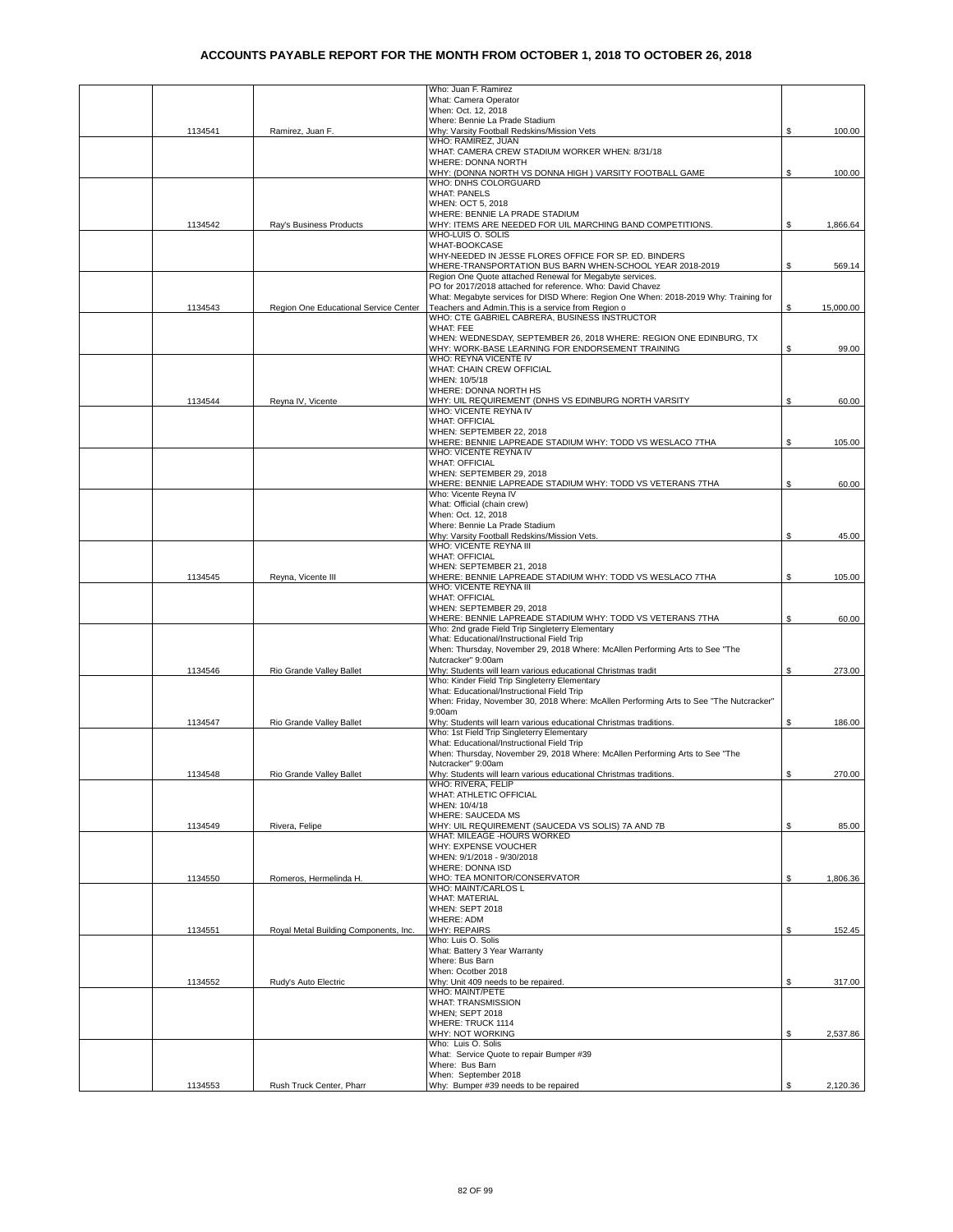|         |                                     | BLANKET PO FOR REPAIR OF ICE MACHINES/ WASHERS/ DRYERS                                                       |    |        |
|---------|-------------------------------------|--------------------------------------------------------------------------------------------------------------|----|--------|
|         |                                     | WHO: MARICHALAR                                                                                              |    |        |
|         |                                     | <b>WHAT: SERVICE</b>                                                                                         |    |        |
|         |                                     | WHEN: SEPTEMBER 2018                                                                                         |    |        |
| 1134554 | S A S General Building Services Inc | WHERE: DNHS/ VETERANS/ SAUCEDA<br>WHY: SERVICE NEEDED ON EQUIPMENT THE IS NOT WORKING                        | \$ | 360.00 |
|         |                                     | Who: Ernesto Salinas                                                                                         |    |        |
|         |                                     | What: Clock Operator<br>When: Oct. 12, 2018                                                                  |    |        |
|         |                                     | Where: Bennie La Prade Stadium                                                                               |    |        |
| 1134555 | SALINAS, ERNESTO JR.                | Why: Varsity Football Redskins/Mission Vets<br>WHAT: TX COACH TEKS ED READ GR 4 WHERE: A.M. OCHOA ELEMENTARY | \$ | 75.00  |
|         |                                     | WHO: A. ZUNIGA-RM 15                                                                                         |    |        |
|         |                                     | WHEN: 2018-2019 SCHOOL YEAR                                                                                  |    |        |
| 1134556 | SCHOOL SPECIALTY, INC.              | WHY: RESOURCES NEEDED FOR INSTRUCTIONAL SUPPORT<br>Who: Maint/NORBERTO                                       | \$ | 313.37 |
|         |                                     | What: Mileage                                                                                                |    |        |
|         |                                     | When: SEPT 2018<br>Where: District Wide                                                                      |    |        |
| 1134557 | SERNA, NORBERTO                     | Why: Daily Duties/Projects                                                                                   | \$ | 81.03  |
|         |                                     | <b>WHO: AIDE SORRELL</b><br><b>WHAT: OFFICIAL</b>                                                            |    |        |
|         |                                     | WHEN: OCTOBER 2, 2018                                                                                        |    |        |
|         |                                     | <b>WHERE: TODD</b>                                                                                           |    |        |
| 1134558 | SORRELL, AIDE                       | WHY: TODD VS A.P.SOLIS 7THA<br>WHO: AIDE SORRELL                                                             | \$ | 100.00 |
|         |                                     | <b>WHAT: OFFICIAL</b>                                                                                        |    |        |
|         |                                     | WHEN: OCTOBER 4, 2018<br><b>WHERE: TODD</b>                                                                  |    |        |
|         |                                     | WHY: TODD VS B. GARZA                                                                                        | \$ | 100.00 |
|         |                                     | <b>WHO: AIDE SORRELL</b><br><b>WHAT: OFFICIAL</b>                                                            |    |        |
|         |                                     | WHEN: SEPTEMBER 27, 2018                                                                                     |    |        |
|         |                                     | <b>WHERE: TODD</b>                                                                                           |    |        |
|         |                                     | WHY: TODD VS E. ELSA<br>WHO: SORRELL AIDE                                                                    | \$ | 100.00 |
|         |                                     | WHAT: ATHLETIC OFFICIAL                                                                                      |    |        |
|         |                                     | WHEN: 10/6/18<br><b>WHERE: SAUCEDA MS</b>                                                                    |    |        |
|         |                                     | WHY: UIL REQUIREMENT (GARZA VS SAUCEDA)(AP SOLIS VS CUELLAR) ( HARALD VS                                     |    |        |
|         |                                     | GARZA) ( MARY HOGE VS CUELLAR) (TODD VS EE) TOURN.                                                           | \$ | 190.00 |
|         |                                     | WHAT: GREASE TRAP CLEANING<br>WHERE: DISTRICT WIDE CAFETERIAS WHEN: OCTOBER 2018                             |    |        |
|         |                                     | WHY: NEED TO CLEAN AND DISPOSE OF WASTE GREASE                                                               |    |        |
| 1134559 | SOUTH TEXAS WASTE WATER             | WHO: GARZA<br>QUOTE #100039 DATE: 10/1/2018                                                                  | \$ | 750.00 |
|         |                                     | WHAT: GREASE TRAP CLEANING                                                                                   |    |        |
|         |                                     | WHERE: DISTRICT WIDE CAFETERIAS WHEN: OCTOBER 2018                                                           |    |        |
|         |                                     | WHY: NEED TO CLEAN AND DISPOSE OF WASTE GREASE<br>WHO: MUNOZ                                                 |    |        |
|         |                                     | QUOTE #100039 DATE: 10/1/2018                                                                                | \$ | 750.00 |
|         |                                     | WHAT: GREASE TRAP CLEANING                                                                                   |    |        |
|         |                                     | WHERE: DISTRICT WIDE CAFETERIAS WHEN: OCTOBER 2018<br>WHY: NEED TO CLEAN AND DISPOSE OF WASTE GREASE         |    |        |
|         |                                     | <b>WHO:SINGLETERRY</b>                                                                                       |    |        |
|         |                                     | QUOTE #100039 DATE: 10/1/2018                                                                                | \$ | 750.00 |
|         |                                     | WHAT: INCENTIVES FOR STUDENTS (HONOR ROLL & ATTENDANCE) /                                                    |    |        |
|         |                                     | REFRESHMENTS FOR INSTRUCTIONAL PLANNING DAYS                                                                 |    |        |
|         |                                     | WHEN: NOVEMBER 2018<br>WHERE: T. PRICE ELEM. SCHOOL                                                          |    |        |
|         |                                     | WHO: FOR STUDENTS INCENTIVES / STAFF INST. PLANNING DAYS                                                     |    |        |
| 1134560 | Sam's Club                          | WHY: REFRESHMENTS FOR SCHOOL EVENTS                                                                          | \$ | 94.06  |
|         |                                     | where: Sauceda Middle School                                                                                 |    |        |
|         |                                     | Who: Adela Troncoso/Principal                                                                                |    |        |
|         |                                     | When: Thursday, October 25, 2018<br>Why: Incentive to reward Student of Month for the month of October.      |    |        |
|         |                                     | What: ASSORTED SNACKS                                                                                        | \$ | 96.20  |
|         |                                     | where: Sauceda Middle School                                                                                 |    |        |
|         |                                     | Who: Crystal Ramirez/Student council sponsor                                                                 |    |        |
|         |                                     | When: Thursday, October 18, 2018                                                                             |    |        |
|         |                                     | Why: Need products for Fall Festival<br>What:ASSORTED SNACKS                                                 | \$ | 53.90  |
|         |                                     | WHO-STUCO CLUB                                                                                               |    |        |
|         |                                     | WHERE- AP SOLIS                                                                                              |    |        |
|         |                                     | WHEN-2018-19                                                                                                 |    |        |
|         |                                     | <b>WHAT- FUNDRAISER</b>                                                                                      |    |        |
|         |                                     | WHY- FOR END OF YEAR EVENT<br>Who: Alicia Sarmiento, Principal                                               | \$ | 183.49 |
|         |                                     | <b>What: Fundraising Supplies</b>                                                                            |    |        |
|         |                                     | When: October 17, 2018                                                                                       |    |        |
|         |                                     | Where: Runn Elementary                                                                                       |    |        |
|         |                                     | Why: Perfect Attendance, A & B Honor Roll & Student Birthdays                                                | \$ | 328.32 |
|         |                                     | Who: Alicia Sarmiento, Principal<br><b>What: Student Snacks</b>                                              |    |        |
|         |                                     | When: October 17, 2018                                                                                       |    |        |
|         |                                     | Where: Runn Elementary                                                                                       |    |        |
|         |                                     | Why: Perfect Attendance, A & B Honor Roll & Student Birthdays                                                | \$ | 296.77 |
|         |                                     | WHO: CTE TEACHER AMANDA CEDILLO WHAT: SNACKS                                                                 |    |        |
|         |                                     | WHEN: MONTH OF OCTOBER<br><b>WHERE: DNHS</b>                                                                 |    |        |
|         |                                     | WHY: SANCKS WILL BE USED AS A SNACK FOR AFTER SCHOOL                                                         |    |        |
|         |                                     | STUDENTS WHO WILL BE HAVING ONLINE COMPETITIONS BY EWELL.                                                    |    |        |
|         |                                     | 10/11,16,17,29 AND 31ST                                                                                      | S  | 157.57 |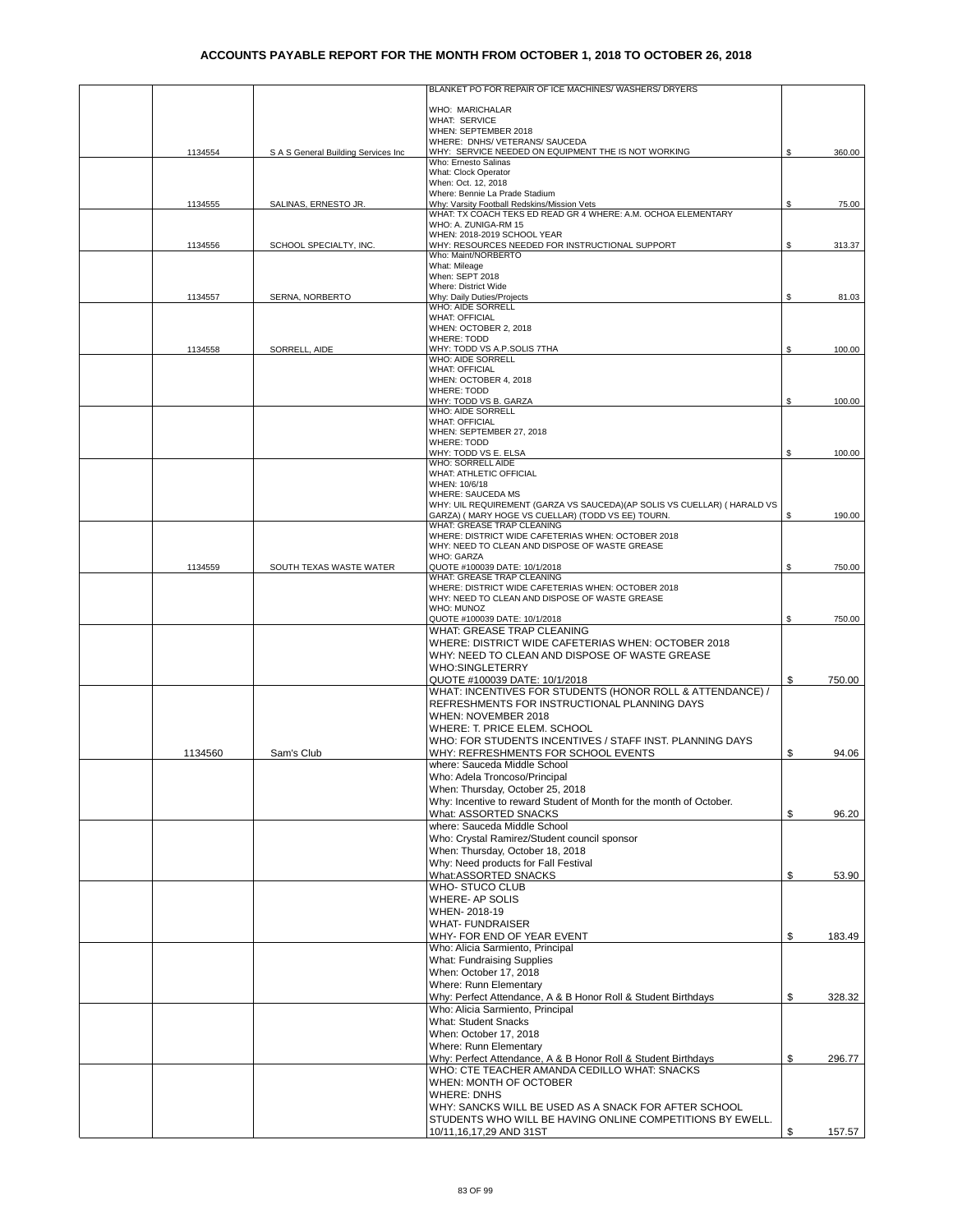|       |         |                                 | Who: Ernesto Guerra, 1st Grade Lead Teacher                                                                                                     |      |          |
|-------|---------|---------------------------------|-------------------------------------------------------------------------------------------------------------------------------------------------|------|----------|
|       |         |                                 | What: Spook Fest Supplies                                                                                                                       |      |          |
| 43397 | 1134560 | Sam's Club                      | Where: Runn Elemetary<br>Why: End of Year Field Trip & Activities                                                                               | \$   | 53.58    |
|       |         |                                 | WHO: Ester Rios, Social Worker                                                                                                                  |      |          |
|       |         |                                 | WHAT: Members'Mark Clear 12oz plastic cups                                                                                                      |      |          |
|       |         |                                 | WHEN: October 2018                                                                                                                              |      |          |
|       |         |                                 | WhERE; Special Ed. Dept                                                                                                                         |      |          |
|       |         |                                 | WHY: Students and parents will be provided with information of the various                                                                      |      |          |
|       |         |                                 | colleges and employers available to them after graduati<br>Who: Matias Rivera, Donna HS Band, D'ettes & Colorguard.                             | \$   | 393.36   |
|       |         |                                 | When: October 6, 12, 18, 20, 26, 2018 & November 3, 2018 / football games,                                                                      |      |          |
|       |         |                                 | Pre UIL & actual UIL competitions.                                                                                                              |      |          |
|       |         |                                 | Where: Performance sites.                                                                                                                       |      |          |
|       |         |                                 | Why: In order to keep the students hydrated.                                                                                                    | \$   | 141.12   |
|       |         |                                 | WHO: MR. TOMAS TAMEZ, DIRECTOR, PARENT AND FAMILY                                                                                               |      |          |
|       |         |                                 | <b>ENGAGEMENT PROGRAM</b>                                                                                                                       |      |          |
|       |         |                                 | WHAT: ITEMS NEEDED FROM SAM'S CLUB                                                                                                              |      |          |
|       |         |                                 | WHEN: 2018-2019 SCHOOL. YEAR WHERE: PARENT AND FAMILY                                                                                           |      |          |
|       |         |                                 | <b>ENGAGEMENT PROGRAM</b><br>WHY: WILL BE USED FOR THE OCTOBER PARENT LEARNING                                                                  |      |          |
|       |         |                                 | ACADEMY MEETING AND OT                                                                                                                          | \$   | 428.69   |
|       |         |                                 | Who: Roberto Salas, 3rd Grade Teacher What: Spook Fest Supplies                                                                                 |      |          |
|       |         |                                 | When: October 26, 2018                                                                                                                          |      |          |
|       |         |                                 | Where: Runn Elementary                                                                                                                          |      |          |
|       |         |                                 | Why: End of Year Field Trip & Activities                                                                                                        | \$   | 50.88    |
|       |         |                                 | WHO: Sergio Lopez, VAC Teacher at Donna North Juan D. Castillo, VAC                                                                             |      |          |
|       |         |                                 | Teacher at Donna High                                                                                                                           |      |          |
|       |         |                                 | WHAT: Dixie All Purpose Food Wrap WHEN: October 2018                                                                                            |      |          |
|       |         |                                 | WHERE: Special Ed. Dept.                                                                                                                        |      |          |
|       |         |                                 | WHY: Students assigned to the Vocational Adjustment Class develop skills<br>Who: Sonia Salas, 4th Grade Lead Teacher What: Fundraising Supplies | \$   | 593.86   |
|       |         |                                 | When: October 26 & 31, 2018                                                                                                                     |      |          |
|       |         |                                 | Where: Runn Elementary                                                                                                                          |      |          |
|       |         |                                 | Why: Raise money for end of year field trip and activities                                                                                      | \$   | 157.80   |
|       |         |                                 | Who: Sonia Salas, 4th Grade Lead Teacher What: Spook Fest Supplies                                                                              |      |          |
|       |         |                                 | When: October 26, 2018                                                                                                                          |      |          |
|       |         |                                 | Where: Runn Elementary                                                                                                                          |      |          |
|       |         |                                 | Why: End of Year Field Trip                                                                                                                     | \$   | 101.14   |
|       |         |                                 | WHO: STEFFANIE BECKER                                                                                                                           |      |          |
|       |         |                                 | WHAT: GAIN POWDER LAUNDRY DETERGENT ORIGINAL 206OZ 180                                                                                          |      |          |
|       |         |                                 | LOADS WHEN: OCTOBER 1, 2018<br>WHERE: DONNA HIGH SCHOOL                                                                                         |      |          |
|       |         |                                 | WHY: HYGEINE PURPOSES                                                                                                                           | \$   | 394.80   |
|       |         |                                 | WHO: TERI CORTEZ                                                                                                                                |      |          |
|       |         |                                 | WHAT: After school Selling                                                                                                                      |      |          |
|       |         |                                 | WHEN: SCHOOL YEAR 2018-2019                                                                                                                     |      |          |
|       |         |                                 | WHERE: WA TODD MS                                                                                                                               |      |          |
|       |         |                                 | WHY: TO BUY STUDENTS TEAM 8-1 T SHIRTS                                                                                                          | \$   | 82.56    |
|       |         |                                 | <b>WHO: AIDE SORRELL</b>                                                                                                                        |      |          |
|       |         |                                 | <b>WHAT: OFFICIAL</b>                                                                                                                           |      |          |
|       |         |                                 | WHEN: OCTOBER 4, 2018                                                                                                                           |      |          |
|       | 1134561 | Sanchez, Myriam                 | <b>WHERE: TODD</b><br>WHY: TODD VS B. GARZA                                                                                                     | \$   | 195.00   |
|       |         |                                 | WHAT: SCHOLASTIC BOOK FAIR ITEMS WHEN: SEPTEMBER 6 - 14, 2018                                                                                   |      |          |
|       |         |                                 |                                                                                                                                                 |      |          |
|       |         |                                 | WHERE: T. PRICE ELEM. SCHOOL                                                                                                                    |      |          |
|       |         |                                 | WHO: FOR STUDENTS                                                                                                                               |      |          |
|       | 1134562 | Scholastic Book Fair            | WHY: HAVING SCHOLASTIC BOOK FAIR WILL ENCOURAGE STUDENTS                                                                                        | - \$ | 2,022.55 |
|       |         |                                 | WHAT: Payment for Book Fair                                                                                                                     |      |          |
|       |         |                                 | WHO: Stephen Montalvo, Librarian                                                                                                                |      |          |
|       |         |                                 | WHEN: 2018-19 School Year                                                                                                                       |      |          |
|       |         |                                 | WHERE: JP LeNoir Elem.                                                                                                                          |      |          |
|       | 1134563 | Scholastic Book Fair            | WHY: Provide district initiative for students at the library                                                                                    | \$   | 1,778.89 |
|       |         |                                 | WHO: EDUARDO SEGOVIA<br><b>WHAT: OFFICIAL</b>                                                                                                   |      |          |
|       |         |                                 | WHEN: OCTOBER 13, 2018                                                                                                                          |      |          |
|       |         |                                 | WHERE: BENNIE LAPRADE STADIUM                                                                                                                   |      |          |
|       | 1134564 | Segovia, Eduardo Z.             | WHY: TODD VS MARY HOGE                                                                                                                          | \$   | 105.00   |
|       |         |                                 | WHO: DHS SCIENCE TEACHERS                                                                                                                       |      |          |
|       |         |                                 | WHAT: HOTEL ROOMS                                                                                                                               |      |          |
|       |         |                                 | WHEN: OCTOBER 31-NOVEMBER 3, 2018                                                                                                               |      |          |
|       |         |                                 | WHERE: DHS TO FORT WORTH, TEXAS WHY: 2018 CONFERENCE FOR                                                                                        |      |          |
|       |         |                                 | THE ADVANCEMENT OF SCIENCE TEACHING (CAST)REBECCA                                                                                               |      |          |
|       | 1134565 | Sheraton Fort Worth Hotel & Spa | GUTIERREZ REYNA MARTINEZ AMANDA VALDEZ SARAH MORENO ERIK   \$<br>WHO: Cystal Cantu, Diagnosticians                                              |      | 1,584.84 |
|       |         |                                 | WHAT: Interpreting For ARD                                                                                                                      |      |          |
|       |         |                                 | WHEN: September 2018                                                                                                                            |      |          |
|       |         |                                 | WHERE: Special Ed. Dept.                                                                                                                        |      |          |
|       | 1134566 |                                 | Sign Language Interpreters, LLC A WHY: To determine eligibility of student services for A. Vega                                                 | \$   | 120.00   |
|       |         |                                 | WHO: MRS. LYDIA LUGO, DIRECTOR, INTAKE/STUDENT ENGAGEMENT                                                                                       |      |          |
|       |         |                                 | DEPT. WHEN: 2018-2019 SCHOOL YEAR                                                                                                               |      |          |
|       |         |                                 | WHERE: INTAKE DEPT.                                                                                                                             |      |          |
|       |         |                                 | WHAT: INTERPRETER NEEDED FOR PARENT WHO IS DEAF MUTE                                                                                            |      |          |
|       |         |                                 | WHY: DAEP HEARING NEEDED TO BE HELD FOR STUDENT BUT                                                                                             |      |          |
|       |         |                                 | PARENT IS DEAF MUTE                                                                                                                             | \$   | 100.00   |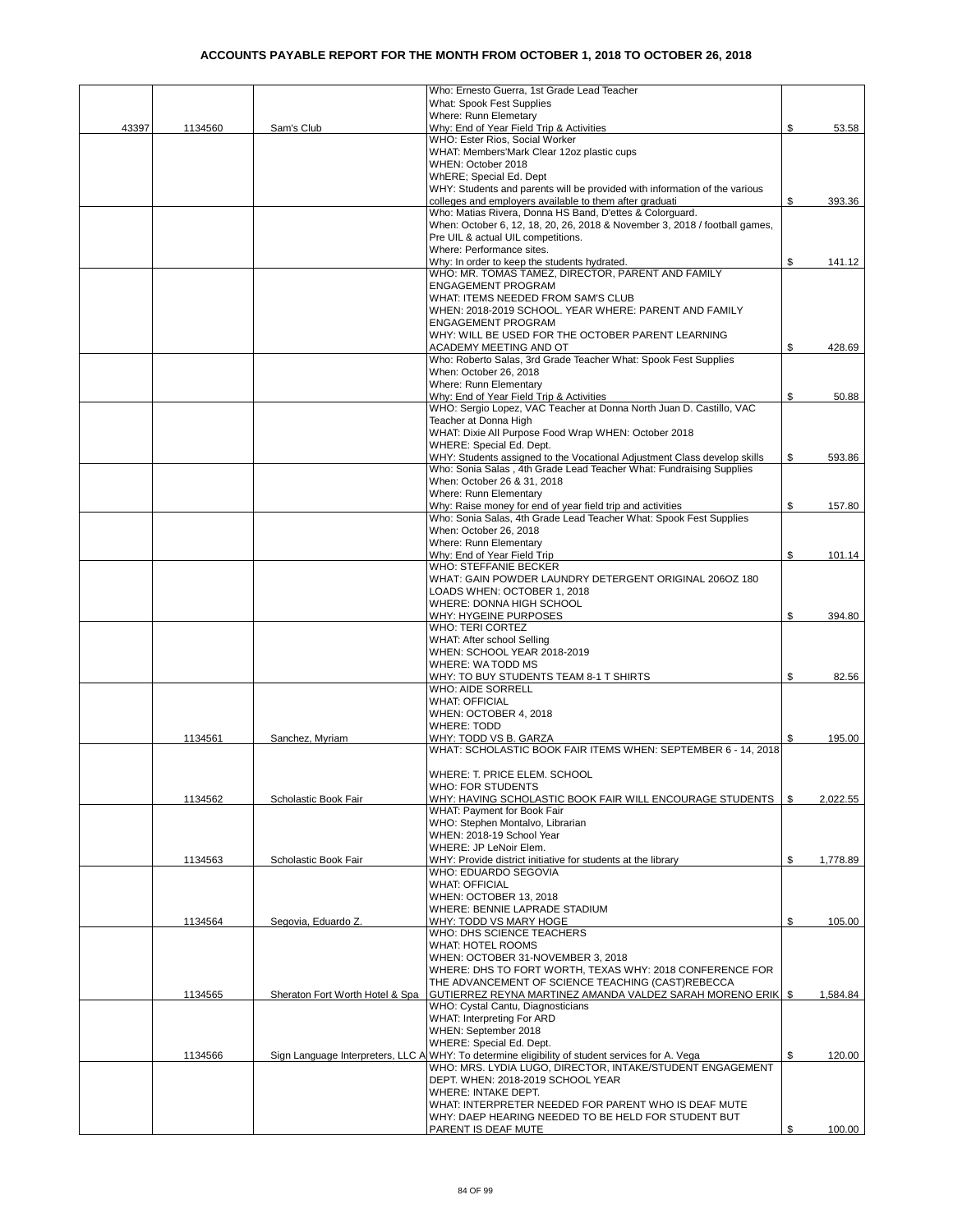|       |         |                                                   | When October 2018                                                                                                 |    |           |
|-------|---------|---------------------------------------------------|-------------------------------------------------------------------------------------------------------------------|----|-----------|
|       |         |                                                   | What Milk/Juice                                                                                                   |    |           |
|       |         |                                                   | Who CNP                                                                                                           |    |           |
|       |         |                                                   | Where District Cafeterias                                                                                         |    |           |
| 43397 | 1134567 | Southern Foods Group, LLC dba O Why Student Needs |                                                                                                                   | \$ | 1,393.44  |
|       |         |                                                   | When October 2018                                                                                                 |    |           |
|       |         |                                                   | What Milk/Juice<br>Who CNP                                                                                        |    |           |
|       |         |                                                   | Where district Cafeterias                                                                                         |    |           |
|       |         |                                                   | Why Student Needs                                                                                                 | \$ | 10,445.16 |
|       |         |                                                   | When October 2018                                                                                                 |    |           |
|       |         |                                                   | What Milk/Juice                                                                                                   |    |           |
|       |         |                                                   | Who CNP                                                                                                           |    |           |
|       |         |                                                   | Where District Cafeterias                                                                                         |    |           |
|       |         |                                                   | <b>Why Student Needs</b>                                                                                          | ፍ  | 2,668.23  |
|       |         |                                                   | When October 2018                                                                                                 |    |           |
|       |         |                                                   | What Milk/Juice                                                                                                   |    |           |
|       |         |                                                   | Who CNP                                                                                                           |    |           |
|       |         |                                                   | Where District Cafeteria                                                                                          |    |           |
|       |         |                                                   | Why Student Needs                                                                                                 | \$ | 1,745.65  |
|       |         |                                                   | When October 2018                                                                                                 |    |           |
|       |         |                                                   | What Milk/Juice                                                                                                   |    |           |
|       |         |                                                   | Who CNP                                                                                                           |    |           |
|       |         |                                                   | Where District Cafeterias<br>Why Student Needs                                                                    | \$ |           |
|       |         |                                                   | When October 2018                                                                                                 |    | 18,741.51 |
|       |         |                                                   | What Milk/Juice                                                                                                   |    |           |
|       |         |                                                   | Who CNP                                                                                                           |    |           |
|       |         |                                                   | Where District Cafeterias                                                                                         |    |           |
|       | 1134568 | Southern Foods Group, LLC dba O Why Student Needs |                                                                                                                   | \$ | 5,479.83  |
|       |         |                                                   | WHO: CYNTHIA VIESCA                                                                                               |    |           |
|       |         |                                                   | WHAT: STUDENT MEALS AND STAFF JVDARK                                                                              |    |           |
|       |         |                                                   | WHEN: OCTOBER 16, 2018                                                                                            |    |           |
|       |         |                                                   | WHERE: DONNA HIGH SCHOOL                                                                                          |    |           |
|       | 1134569 | Subway #34928                                     | WHY: VOLLEYBALL DISTRICT MATCH VS B. PACE                                                                         | \$ | 180.00    |
|       |         |                                                   | <b>WHO: J MARICAHLAR</b>                                                                                          |    |           |
|       |         |                                                   | WHEN: 10/11/18                                                                                                    |    |           |
|       |         |                                                   | <b>WHERE: DNHS</b>                                                                                                |    |           |
|       |         |                                                   | WHAT: (V) FOOTBALL GAME                                                                                           |    |           |
|       |         |                                                   | WHY: STUDENT AND STAFF MEAL                                                                                       | \$ | 490.00    |
|       |         |                                                   | <b>WHO: VILLARREAL</b><br>WHEN: 9/21/18                                                                           |    |           |
|       |         |                                                   | <b>WHERE: CENTRAL</b>                                                                                             |    |           |
|       |         |                                                   | WHAT: 7TH (A) VBALL TBA                                                                                           |    |           |
|       |         |                                                   | WHY: STUDENT AND STAFF MEALS                                                                                      | \$ | 133.00    |
|       |         |                                                   | <b>WHO: VILLARREAL</b>                                                                                            |    |           |
|       |         |                                                   | WHEN: 9/27/18                                                                                                     |    |           |
|       |         |                                                   | <b>WHERE: CHACON MS</b>                                                                                           |    |           |
|       |         |                                                   | WHAT: 7TH (A,B&C) VBALL GAME                                                                                      |    |           |
|       |         |                                                   | WHY: STUDENT AND STAFF MEAL                                                                                       | \$ | 200.00    |
|       |         |                                                   | WHO: VILLARREAL/ENCINA                                                                                            |    |           |
|       |         |                                                   | WHEN: 9/22/18                                                                                                     |    |           |
|       |         |                                                   | <b>WHERE: TODD MS</b>                                                                                             |    |           |
|       |         |                                                   | WHAT: 7TH (B) TEAM VBALL                                                                                          |    |           |
|       |         |                                                   | WHY: STUDENT AND STAFF MEAL                                                                                       | \$ | 62.00     |
|       |         |                                                   | where: Sauceda Middle School                                                                                      |    |           |
|       |         |                                                   | Who: Alicia Torres/ Coach                                                                                         |    |           |
|       |         |                                                   | When: School Year 2018-2019<br>Why: Fundraiser for T-Shirts                                                       |    |           |
|       |         |                                                   | What: Fan Shirts                                                                                                  | \$ | 900.00    |
|       | 1134570 | T9                                                | Who: SAUCEDA MS-ART                                                                                               |    |           |
|       |         |                                                   | What: REGISTRATION FEES FAUSTO GONZALEZ                                                                           |    |           |
|       |         |                                                   | When: 11.8-10.2018                                                                                                |    |           |
|       |         |                                                   | Where: MCALLEN, TEXAS                                                                                             |    |           |
|       | 1134571 | <b>TAEA Headquarters</b>                          | Why: ATTEND 2018 TAEA CONFERENCE                                                                                  | \$ | 145.00    |
|       |         |                                                   | Who: SAUCEDA MS- ART                                                                                              |    |           |
|       |         |                                                   | What: REGISTRATION FEES MARGARET CONTRERAS                                                                        |    |           |
|       |         |                                                   | When: 11.8-10.2018                                                                                                |    |           |
|       |         |                                                   | Where: MCALLEN, TEXAS                                                                                             |    |           |
|       |         |                                                   | Why: ATTEND 2018 TAEA CONFERENCE                                                                                  | \$ | 145.00    |
|       |         |                                                   | WHO: DNHS ART (SIMON SILVA)                                                                                       |    |           |
|       |         |                                                   | WHAT: TAEA FEES & DUES                                                                                            |    |           |
|       |         |                                                   | WHEN: OCT 2018 - JUNE 2019                                                                                        |    |           |
|       |         |                                                   | <b>WHERE: VETERANS MS</b>                                                                                         |    |           |
|       | 1134572 | <b>TAEA Headquarters</b>                          | WHY: ANNUAL FEES FOR ART TEACHER TO ATTEND AND REGISTER<br>ART STUDENTS TO VASE COMPETITION. WHY: MEMBERSHIP DUES | \$ | 55.00     |
|       |         |                                                   | Who: ELA Director                                                                                                 |    |           |
|       |         |                                                   | <b>What: Registration Fees</b>                                                                                    |    |           |
|       |         |                                                   | When: Sunday, November 11-Wednesday, November 14, 2018                                                            |    |           |
|       |         |                                                   | Where: Austin, Texas                                                                                              |    |           |
|       |         |                                                   | Why: Registration Fees to attend the 2018 Texas Assessment Conference                                             |    |           |
|       | 1134573 | <b>TASA</b>                                       | Registration Fees: Sylvia Vela, ELA Director                                                                      | \$ | 195.00    |
|       |         |                                                   | <b>What: Registration Fees</b>                                                                                    |    |           |
|       |         |                                                   | When: Nov. 11-14, 2018                                                                                            |    |           |
|       |         |                                                   | Where: Austin, TX                                                                                                 |    |           |
|       |         |                                                   | Who: Rashad J. Rana                                                                                               |    |           |
|       | 1134574 | <b>TASA</b>                                       | Why: Attending 33rd Annual Texas Assessment Conference                                                            | \$ | 195.00    |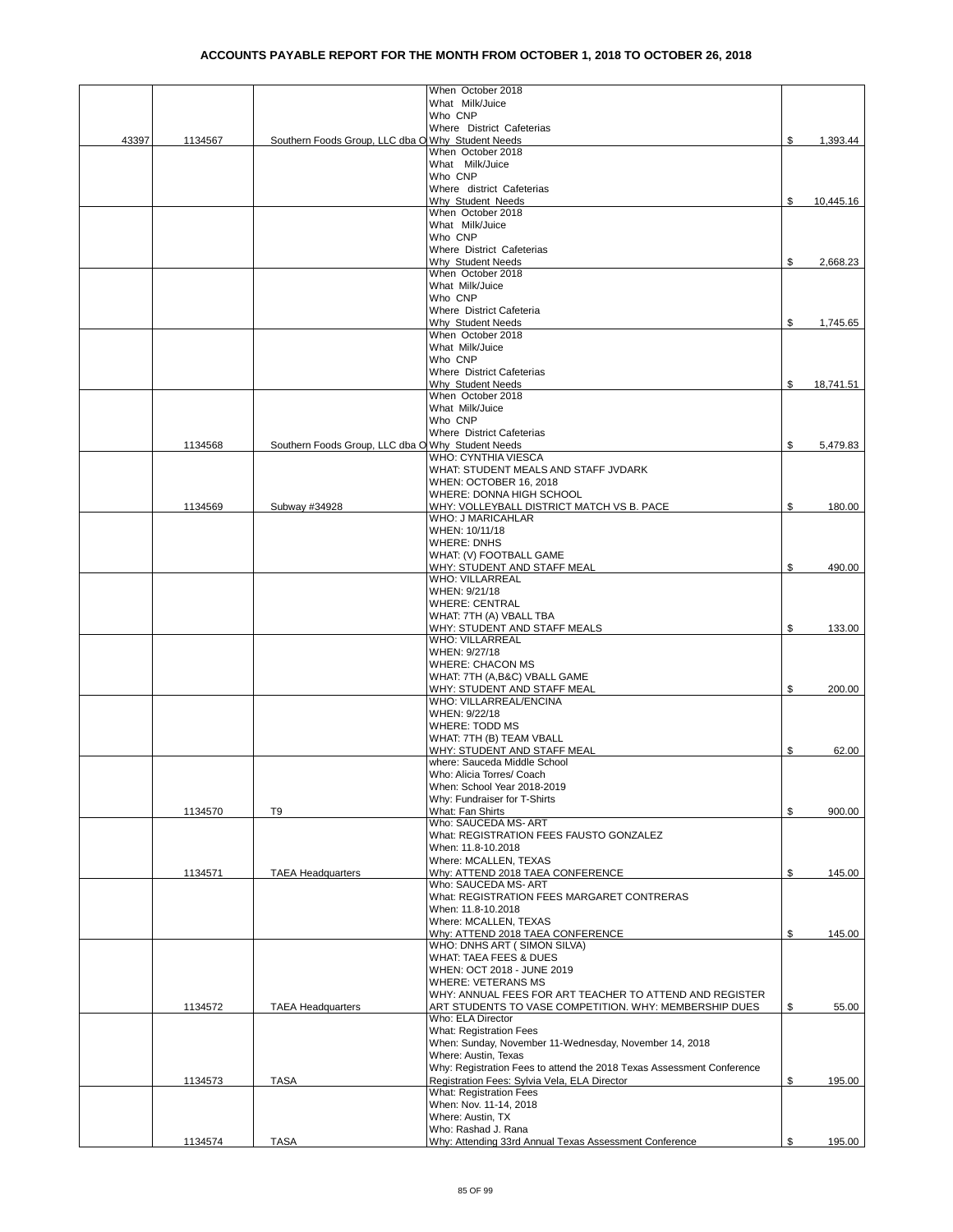|       |         |                                                        | What: Membership                                                                                               |                |
|-------|---------|--------------------------------------------------------|----------------------------------------------------------------------------------------------------------------|----------------|
|       |         |                                                        | When: 2018-2019 School Year                                                                                    |                |
|       |         |                                                        | Where: Donna ISD                                                                                               |                |
|       |         |                                                        | Who: Superintendent - Dr. Hafedh Azaiez Why: For the Texas Association of                                      |                |
| 43397 | 1134575 | <b>TASA</b>                                            | School Administrators Membership - Dr. Hafedh Azaiez                                                           | \$<br>732.00   |
|       |         |                                                        | What: Registration Fees and Cancellation Fees<br>Where: Austin, Texas                                          |                |
|       |         |                                                        | When: September 27-30, 2018 W                                                                                  |                |
|       |         |                                                        | ho: Board of Trustees - Valentin Guerrero, Alicia Reyna, Eloy Avila, Dr. Donna                                 |                |
|       | 1134576 | <b>TASA</b>                                            | Mery, Eva C. Watts and Superintendent - Dr. Hafedh Azaiez Why:                                                 | \$<br>1,350.00 |
|       |         |                                                        | What: Registration                                                                                             |                |
|       |         |                                                        | When: January 27-30, 2019                                                                                      |                |
|       |         |                                                        | Where: Austin, Texas                                                                                           |                |
|       |         |                                                        | Why: 2019 Midwinter Conference                                                                                 |                |
|       | 1134577 | <b>TASA</b>                                            | Who: Superintendent - Dr. Hafedh Azaiez Registration - Dr. Hafedh Azaiez                                       | \$<br>295.00   |
|       |         |                                                        | <b>WHAT: REGISTRATION</b>                                                                                      |                |
|       |         |                                                        | WHY: 2018 ACCOUNTING & FINANCE SYMPOSIUM                                                                       |                |
|       |         |                                                        | WHEN: NOVEMBER 13-14, 2018                                                                                     |                |
|       |         |                                                        | WHERE: ALLEN, TEXAS                                                                                            |                |
|       | 1134578 | <b>TASBO</b>                                           | WHO: RIGOBERTO B. GARCIA                                                                                       | \$<br>295.00   |
|       |         |                                                        | <b>WHAT: REGISTRATION</b>                                                                                      |                |
|       |         |                                                        | WHY: 2018 ACCOUNTING & FINANCE SYMPOSIUM                                                                       |                |
|       |         |                                                        | WHEN: OCTOBER 29-OCTOBER 30, 2018 WHERE: PFLUGERVILLE,                                                         |                |
|       | 1134579 | <b>TASBO</b>                                           | <b>TEXAS</b>                                                                                                   | \$<br>295.00   |
|       |         |                                                        | <b>WHAT: REGISTRATION</b>                                                                                      |                |
|       |         |                                                        | WHY: MGT301 FUNCTIONS & DUTIES OF SCHOOL BUSINESS                                                              |                |
|       |         |                                                        | ADMINISTRATORS WHERE: REGION ONE, EDINBURG, TEXAS WHEN:                                                        |                |
|       |         |                                                        | JANUARY 18, 2019                                                                                               |                |
|       | 1134580 | <b>TASBO</b>                                           | WHO: NYDIA RODRIGUEZ                                                                                           | \$<br>170.00   |
|       |         |                                                        | Who: Olga Noriega Purchasing Agent What: Registration Fee for TASBO                                            |                |
|       |         |                                                        | event When: Nov. 7-9, 2018                                                                                     |                |
|       |         |                                                        | Where: Allen. TX.                                                                                              |                |
|       |         |                                                        | Why: To provide a comprehensive look at the role of purchasing in school                                       |                |
|       | 1134581 | <b>TASBO</b>                                           | business and operations                                                                                        | \$<br>295.00   |
|       |         |                                                        | <b>WHAT: REGISTRATION</b>                                                                                      |                |
|       |         |                                                        | WHY: 2018 ACCOUNTING & FINANCE SYMPOSIUM                                                                       |                |
|       |         |                                                        | WHO: GERARDO CAVAZOS                                                                                           |                |
|       |         |                                                        | WHERE: PFLUGERVILLE, TEXAS                                                                                     | \$<br>295.00   |
|       | 1134582 | <b>TASBO</b>                                           | WHEN: OCTOBER 29-30, 2018<br><b>WHAT: REGISTRATION</b>                                                         |                |
|       |         |                                                        | WHY: 2018 ACCOUNTING & FINANCE SYMPOSIUM                                                                       |                |
|       |         |                                                        | WHEN: NOVEMBER 13-14, 2018                                                                                     |                |
|       |         |                                                        | WHERE: ALLEN, TEXAS                                                                                            |                |
|       | 1134583 | <b>TASBO</b>                                           | WHO: NYDIA RODRIGUEZ                                                                                           | \$<br>295.00   |
|       |         |                                                        | <b>WHAT: REGISTRATION</b>                                                                                      |                |
|       |         |                                                        | WHY: PUR201 PURCHASING STANDARDS & SPECIFICATIONS                                                              |                |
|       |         |                                                        | WHEN: FEBRUARY 8, 2019                                                                                         |                |
|       | 1134584 | <b>TASBO</b>                                           | WHERE: REGION ONE-EDINBURG, TEXAS WHO: NYDIA RODRIGUEZ                                                         | \$<br>170.00   |
|       |         |                                                        | WHO: CTE TEACHER JONAS YBARRA WHAT: REG FEE                                                                    |                |
|       |         |                                                        | WHEN: 10/29/18                                                                                                 |                |
|       |         |                                                        | WHERE: CYPRESS, TX.                                                                                            |                |
|       |         |                                                        | WHY: CONFERENCE FOR PERKINS CERTIFICATIONS. BASIC                                                              |                |
|       | 1134585 | TEXAS A & M Engineering Extensi INSTRUCTOR DEVELOPMENT |                                                                                                                | \$<br>275.00   |
|       |         |                                                        | WHO: DNHS CHOIR                                                                                                |                |
|       |         |                                                        | <b>WHAT: REGISTRATION FEES</b>                                                                                 |                |
|       |         |                                                        | WHEN: OCT 27, 2018                                                                                             |                |
|       |         |                                                        | WHERE: HARLINGEN, TEXAS                                                                                        |                |
|       |         |                                                        | WHY: CHOIR STUDENTS WILL BE COMPETING IN AUDITION PROCESS                                                      |                |
|       | 1134586 | TMEA Region 28 H.S. Vocal                              | FOR DISTRICT TREBLE.                                                                                           | \$<br>265.00   |
|       |         |                                                        | (WHAT) MILEAGE FOR 2 DISD BUSES GOING TO STC IN MCALLEN FOR                                                    |                |
|       |         |                                                        | HB5 COMPLIANCE CAMPUS VISIT. 45 MILES AT \$2.40 PER MILE<br>(WHO)EUNICE VASQUEZ COUNSELOR - 4TH GRADE TEACHERS |                |
|       |         |                                                        |                                                                                                                |                |
|       | 1134587 | <b>TRANSPORTATION DEPT</b>                             | (WHERE)ELOY G. SALAZAR ELEMENTARY (WHEN)FRIDAY, OCTOBER<br>12, 2018 (WHY)CAMPUS VISIT I                        | \$<br>240.00   |
|       |         |                                                        | **2 BUSES**                                                                                                    |                |
|       |         |                                                        | <b>WHO: RICK ALVAREZ</b>                                                                                       |                |
|       |         |                                                        | WHAT: TRANSPORTATION TO CENTRAL MIDDLE SCHOOL WESLACO                                                          |                |
|       |         |                                                        | WHEN: SEPTEMBER 22, 2018                                                                                       |                |
|       |         |                                                        | WHERE: CENTRAL MIDDLE SCHOOL WESLACO WHY: FOOTBALL GAME                                                        |                |
|       |         |                                                        | VS CENTRAL MIDDLE SCHOOL 8TH A,B                                                                               | \$<br>238.50   |
|       |         |                                                        | DHS 8/14/18                                                                                                    |                |
|       |         |                                                        | WHO: CYNTHIA VIESCA                                                                                            |                |
|       |         |                                                        | WHEN: 8/14/18                                                                                                  |                |
|       |         |                                                        | WHERE: PSJA MEMORIAL HS                                                                                        |                |
|       |         |                                                        | WHY: JVL, 9TH A/B VOLLEYBALL GAME WHAT: TRANSPORTATION FOR                                                     |                |
|       |         |                                                        | ATHLETES                                                                                                       | \$<br>171.60   |
|       |         |                                                        | DHS 8/14/18                                                                                                    |                |
|       |         |                                                        | WHO: CYNTHIA VIESCA                                                                                            |                |
|       |         |                                                        | WHEN: 8/14/18                                                                                                  |                |
|       |         |                                                        | WHERE: PSJA MEMORIAL HS                                                                                        |                |
|       |         |                                                        | WHY: VARSITY/JV VOLLEYBALL GAME WHAT: TRANSPORTATION FOR                                                       |                |
|       |         |                                                        | ATHLETES                                                                                                       | \$<br>171.60   |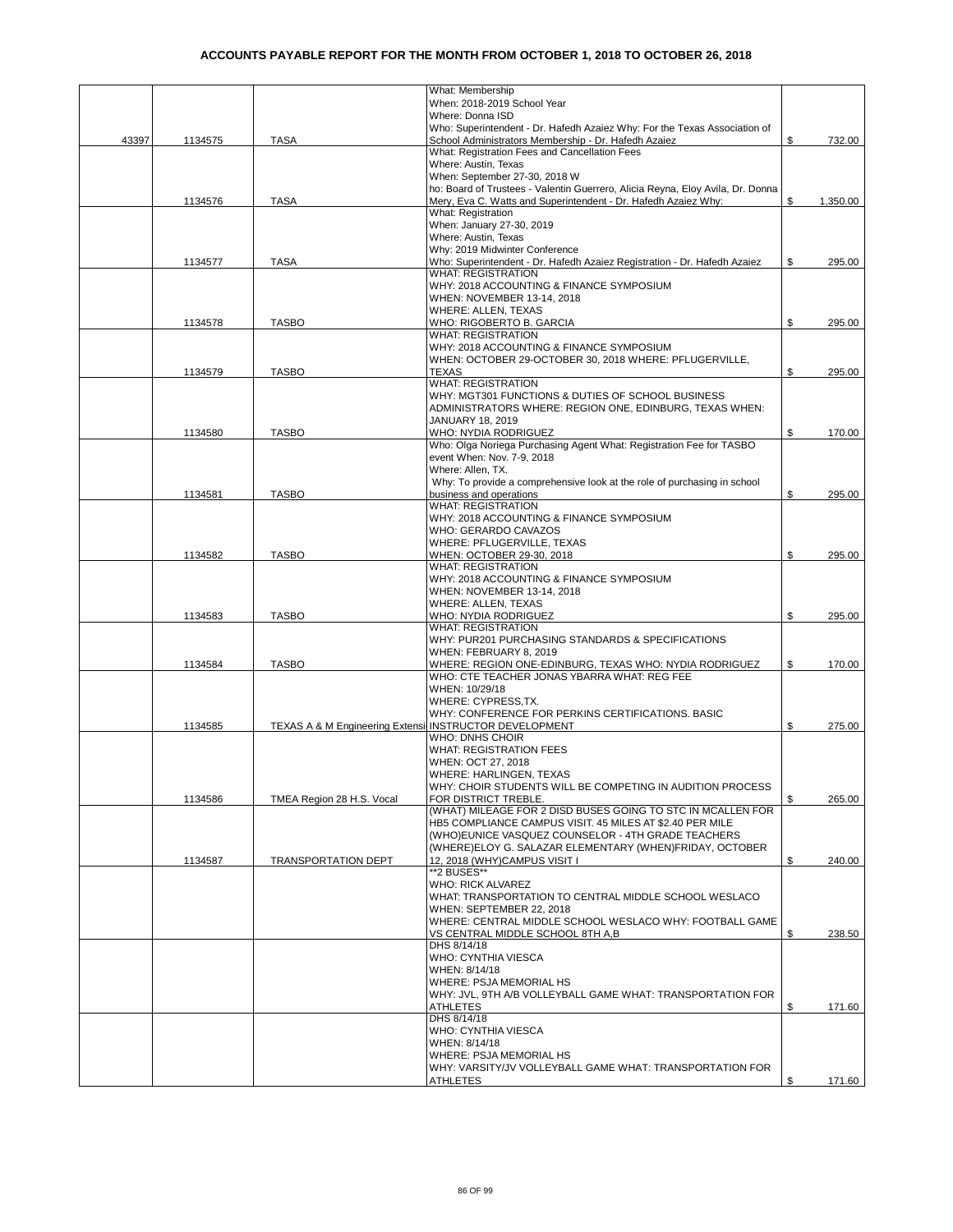|       |         |                            | DHS 8/17/18                                                             |    |        |
|-------|---------|----------------------------|-------------------------------------------------------------------------|----|--------|
|       |         |                            | WHO: ANNA CASTILLO<br>WHEN: 8/17/18                                     |    |        |
|       |         |                            | WHERE: EDCOUCH ELSA                                                     |    |        |
|       |         |                            | WHY: GIRLS CROSS COUNTRY MEET                                           |    |        |
| 43397 | 1134587 | <b>TRANSPORTATION DEPT</b> | WHAT: TRANSPORTATION FOR ATHLETES                                       | \$ | 216.75 |
|       |         |                            | DHS 8/17/18                                                             |    |        |
|       |         |                            | WHO: CYNTHIA VIESCA                                                     |    |        |
|       |         |                            | WHEN: 8/17/18                                                           |    |        |
|       |         |                            | WHERE: MCALLEN MEMORIAL HS                                              |    |        |
|       |         |                            | WHY: JVL VOLLEYBALL TOURNAMENT WHAT: TRANSPORTATION FOR                 |    |        |
|       |         |                            | ATHLETES<br>DHS 8/17/18                                                 | \$ | 284.25 |
|       |         |                            | WHO: JUAN DAVILA                                                        |    |        |
|       |         |                            | WHEN: 8/17/18                                                           |    |        |
|       |         |                            | WHERE: EDCOUCH ELSA                                                     |    |        |
|       |         |                            | WHY: BOYS CROSS COUNTRY MEET                                            |    |        |
|       |         |                            | WHAT: TRANSPORTATION FOR ATHLETES                                       | \$ | 231.75 |
|       |         |                            | DHS 8/21/18                                                             |    |        |
|       |         |                            | WHO: RAMIRO SOLIS                                                       |    |        |
|       |         |                            | WHEN: 8/21/18                                                           |    |        |
|       |         |                            | <b>WHERE: MISSION VETS</b>                                              |    |        |
|       |         |                            | WHY: VARSITY TENNIS MATCH                                               | \$ |        |
|       |         |                            | WHAT: TRANSPORTATION FOR ATHLETES<br>DHS 8/25/18                        |    | 233.25 |
|       |         |                            | WHO: ANNA CASTILLO                                                      |    |        |
|       |         |                            | WHEN: 8/25/18                                                           |    |        |
|       |         |                            | <b>WHERE: EDINBURG</b>                                                  |    |        |
|       |         |                            | WHY: GIRLS CROSS COUNTRY MEET                                           |    |        |
|       |         |                            | WHAT: TRANSPORTAITON FOR ATHLETES                                       | \$ | 411.75 |
|       |         |                            | DHS 8/25/18                                                             |    |        |
|       |         |                            | WHO: JUAN DAVILA                                                        |    |        |
|       |         |                            | WHEN: 8/25/18                                                           |    |        |
|       |         |                            | <b>WHERE: SAN BENITO</b>                                                |    |        |
|       |         |                            | WHY: BOYS CROSS COUNTRY MEET<br>WHAT: TRANSPORTATION FOR ATHLETES       | \$ | 292.50 |
|       |         |                            | DHS 8/28/18                                                             |    |        |
|       |         |                            | WHO: CYNTHIA VIESCA                                                     |    |        |
|       |         |                            | WHEN: 8/28/18                                                           |    |        |
|       |         |                            | <b>WHERE: DONNA</b>                                                     |    |        |
|       |         |                            | WHY: 9TH A/B VOLLEYBALL GAME                                            |    |        |
|       |         |                            | WHAT: TRANSPORTATION FOR ATHLETES                                       | \$ | 123.00 |
|       |         |                            | DHS 9/1/18                                                              |    |        |
|       |         |                            | WHO: ANNA CASTILLO                                                      |    |        |
|       |         |                            | WHEN: 9/1/18                                                            |    |        |
|       |         |                            | <b>WHERE: MISSION</b>                                                   |    |        |
|       |         |                            | WHY: BOYS/GIRLS CROSS COUNTRY MEET WHAT: TRANSPORTATION<br>FOR ATHLETES | \$ | 225.75 |
|       |         |                            | DHS 9/1/18                                                              |    |        |
|       |         |                            | WHO: CYNTHIA VIESCA                                                     |    |        |
|       |         |                            | WHEN: 9/1/18                                                            |    |        |
|       |         |                            | WHERE: LA JOYA                                                          |    |        |
|       |         |                            | WHY: 9TH A/B, JV LIGHT VOLLEYBALL GAMES                                 |    |        |
|       |         |                            | WHAT: TRANSPORTATION FOR ATHLETES                                       | S  | 277.50 |
|       |         |                            | DHS 9/1/18                                                              |    |        |
|       |         |                            | WHO: JUAN DAVILA                                                        |    |        |
|       |         |                            | WHEN: 9/1/18                                                            |    |        |
|       |         |                            | WHERE: NIKKI ROWE<br>WHY: BOYS CROSS COUNTRY MEET                       |    |        |
|       |         |                            | WHAT: TRANSPORTATION FOR ATHLETES                                       | \$ | 252.00 |
|       |         |                            | DHS 9/1/18                                                              |    |        |
|       |         |                            | WHO: RAMIRO SOLIS                                                       |    |        |
|       |         |                            | WHEN: 9/1/18                                                            |    |        |
|       |         |                            | WHERE: PSJA NORTH                                                       |    |        |
|       |         |                            | <b>WHY: TENNIS MATCH</b>                                                |    |        |
|       |         |                            | WHAT: TRANSPORTATION FOR ATHLETES                                       | \$ | 223.50 |
|       |         |                            | TODD 9/1/18                                                             |    |        |
|       |         |                            | WHO: MONICA GUERRERO<br>WHEN: 9/1/18                                    |    |        |
|       |         |                            | <b>WHERE: MERCEDES</b>                                                  |    |        |
|       |         |                            | WHY: BOYS/GIRLS CROSS COUNTRY MEET WHAT: TRANSPORTATION                 |    |        |
|       |         |                            | <b>FOR ATHLETES</b>                                                     | \$ | 123.75 |
|       |         |                            | TRIP ID#                                                                |    |        |
|       |         |                            | WHO:C DE LEON                                                           |    |        |
|       |         |                            | WHEN: 10/6/18                                                           |    |        |
|       |         |                            | WHERE: E. NORTH                                                         |    |        |
|       |         |                            | WHAT: (JV/9TH) VBALL GAME                                               |    |        |
|       |         |                            | WHY: TRANSPORTATION<br>TRIP ID# 12532                                   | \$ | 209.25 |
|       |         |                            | WHO: VILLARREAL                                                         |    |        |
|       |         |                            | WHEN: 9/27/18                                                           |    |        |
|       |         |                            | <b>WHERE: CHACON MS</b>                                                 |    |        |
|       |         |                            | WHAT: 7TH (A,B&C) VBALL GAME                                            |    |        |
|       |         |                            | WHY: TRANSPORATION                                                      |    | 138.75 |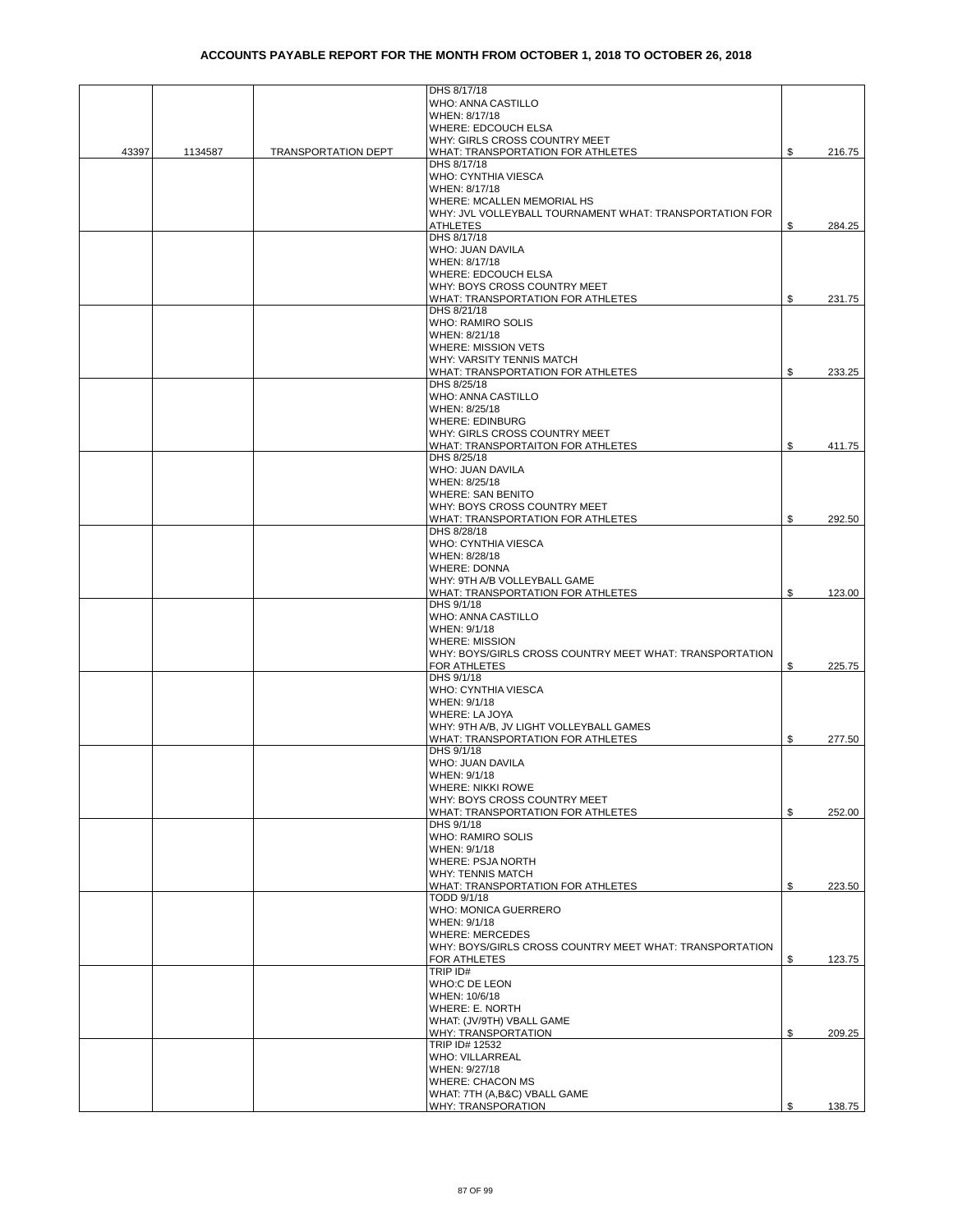|       |         |                            | TRIP ID# 12617                                |              |
|-------|---------|----------------------------|-----------------------------------------------|--------------|
|       |         |                            | <b>WHO: J ARRIAGA</b>                         |              |
|       |         |                            | WHEN: 9/22/18                                 |              |
|       |         |                            | <b>WHERE: MERCEDES HS</b>                     |              |
|       |         |                            | WHAT: 8TH FOOTBALL GAME                       |              |
| 43397 | 1134587 | <b>TRANSPORTATION DEPT</b> | WHY: TRANSPORTATION                           | \$<br>138.75 |
|       |         |                            | TRIP ID# 12677                                |              |
|       |         |                            | WHO: E. CALDERON                              |              |
|       |         |                            | WHEN: 9/29/18                                 |              |
|       |         |                            | WHERE: LA FERIA HS                            |              |
|       |         |                            | <b>WHAT:C-C MEET</b>                          |              |
|       |         |                            | WHY:TRANSPORATION                             | \$<br>175.50 |
|       |         |                            | TRIP ID#12443                                 |              |
|       |         |                            | WHO: C DE LEON                                |              |
|       |         |                            | WHEN: 10/6/18                                 |              |
|       |         |                            | WHERE: E.NORTH                                |              |
|       |         |                            | WHAT: (V) VBALL GAME WHY: TRANSPORTATION      | \$<br>210.00 |
|       |         |                            | TRIP ID#12450                                 |              |
|       |         |                            | WHO: C. DE LEON                               |              |
|       |         |                            | WHEN: 9/8/18                                  |              |
|       |         |                            | <b>WHERE: EAST HS</b><br>WHAT: (V) VOLLEYBALL |              |
|       |         |                            | WHY: TRANSPORTSTION                           | \$<br>151.80 |
|       |         |                            | TRIP ID#12451                                 |              |
|       |         |                            | WHO:C. DE LEON                                |              |
|       |         |                            | WHEN: 9/1/18                                  |              |
|       |         |                            | <b>WHERE:MISSION HIGH</b>                     |              |
|       |         |                            | WHAT:(V) VOLLEYBALL GAME WHY:TRANSPORTATION   | \$<br>255.90 |
|       |         |                            | <b>TRIP ID#12452</b>                          |              |
|       |         |                            | WHO:J. MARICHALAR                             |              |
|       |         |                            | WHEN:8/31/18                                  |              |
|       |         |                            | WHERE: BENNIE LA PRADE                        |              |
|       |         |                            | WHAT:FOOTBALL GAME WHY:TRASPORTATION          | \$<br>261.00 |
|       |         |                            | <b>TRIP ID#12453</b>                          |              |
|       |         |                            | WHO: J. MARICHALAR                            |              |
|       |         |                            | WHEN: 9/7/18                                  |              |
|       |         |                            | WHERE: MISSION HS                             |              |
|       |         |                            | WHAT: (V) FOOTBALL GAME                       |              |
|       |         |                            | WHY: TRANSPORTATION                           | \$<br>422.40 |
|       |         |                            | TRIP ID#12462                                 |              |
|       |         |                            | WHO: J. MARICHALAR                            |              |
|       |         |                            | WHEN: 9/6/18                                  |              |
|       |         |                            | <b>WHERE: MISSION HS</b>                      |              |
|       |         |                            | WHAT: 9TH FOOTBALL GAME WHY:TRASPORTATION     | \$<br>422.40 |
|       |         |                            | TRIP ID#12470                                 |              |
|       |         |                            | <b>WHO: J MARICHALAR</b>                      |              |
|       |         |                            | WHEN: 10/4/18<br>WHERE: EDINBURG NORTH        |              |
|       |         |                            | <b>WHAT: JV FOOTBALL</b>                      |              |
|       |         |                            | WHY: TRANSPORTATION                           | \$<br>198.75 |
|       |         |                            | TRIP ID#12471                                 |              |
|       |         |                            | WHO: J MARICHALAR                             |              |
|       |         |                            | WHEN: 10/5/18                                 |              |
|       |         |                            | WHERE: BENNIE LA PRADE                        |              |
|       |         |                            | WHAT:(V) FOOTBALL GAME WHY:TRANSPORATION      | \$<br>183.00 |
|       |         |                            | TRIP ID#12479                                 |              |
|       |         |                            | WHO:C. DE LEON                                |              |
|       |         |                            | WHEN: 9/1/18                                  |              |
|       |         |                            | WHERE:MISSION HIGH                            |              |
|       |         |                            | WHAT: (JV/9TH) VOLLEYBALL WHY: TRANSPORTATION | \$<br>239.40 |
|       |         |                            | TRIP ID#12486                                 |              |
|       |         |                            | <b>WHO: J MARICHALAR</b>                      |              |
|       |         |                            | WHEN: 9/27/18                                 |              |
|       |         |                            | <b>WHERE: EAST HS</b>                         |              |
|       |         |                            | WHAT: (9TH) FOOTBALL                          |              |
|       |         |                            | WHY: TRANSPORTATION<br>TRIP ID#12487          | \$<br>126.75 |
|       |         |                            | WHO: J MARICHALAR                             |              |
|       |         |                            | WHEN: 9/28/18                                 |              |
|       |         |                            | WHERE: BOBBY LACKEY                           |              |
|       |         |                            | WHAT: (V) FOOTBALL                            |              |
|       |         |                            | WHY: TRASPORTATION                            | \$<br>231.00 |
|       |         |                            | TRIP ID#12490                                 |              |
|       |         |                            | WHO: M. GOMEZ                                 |              |
|       |         |                            | WHEN: 9/8/18                                  |              |
|       |         |                            | WHERE: MERCEDES HS                            |              |
|       |         |                            | WHAT: (JV) C-C MEET                           |              |
|       |         |                            | WHY: TRANSPORATION                            | \$<br>165.00 |
|       |         |                            | TRIP ID#12493                                 |              |
|       |         |                            | WHO: V. DE HOYOS                              |              |
|       |         |                            | WHEN: 9/8/18                                  |              |
|       |         |                            | <b>WHERE: MERCEDES HS</b>                     |              |
|       |         |                            | WHAT: (V) C-C MEET                            |              |
|       |         |                            | WHY: TRANSPORTATION                           | \$<br>165.00 |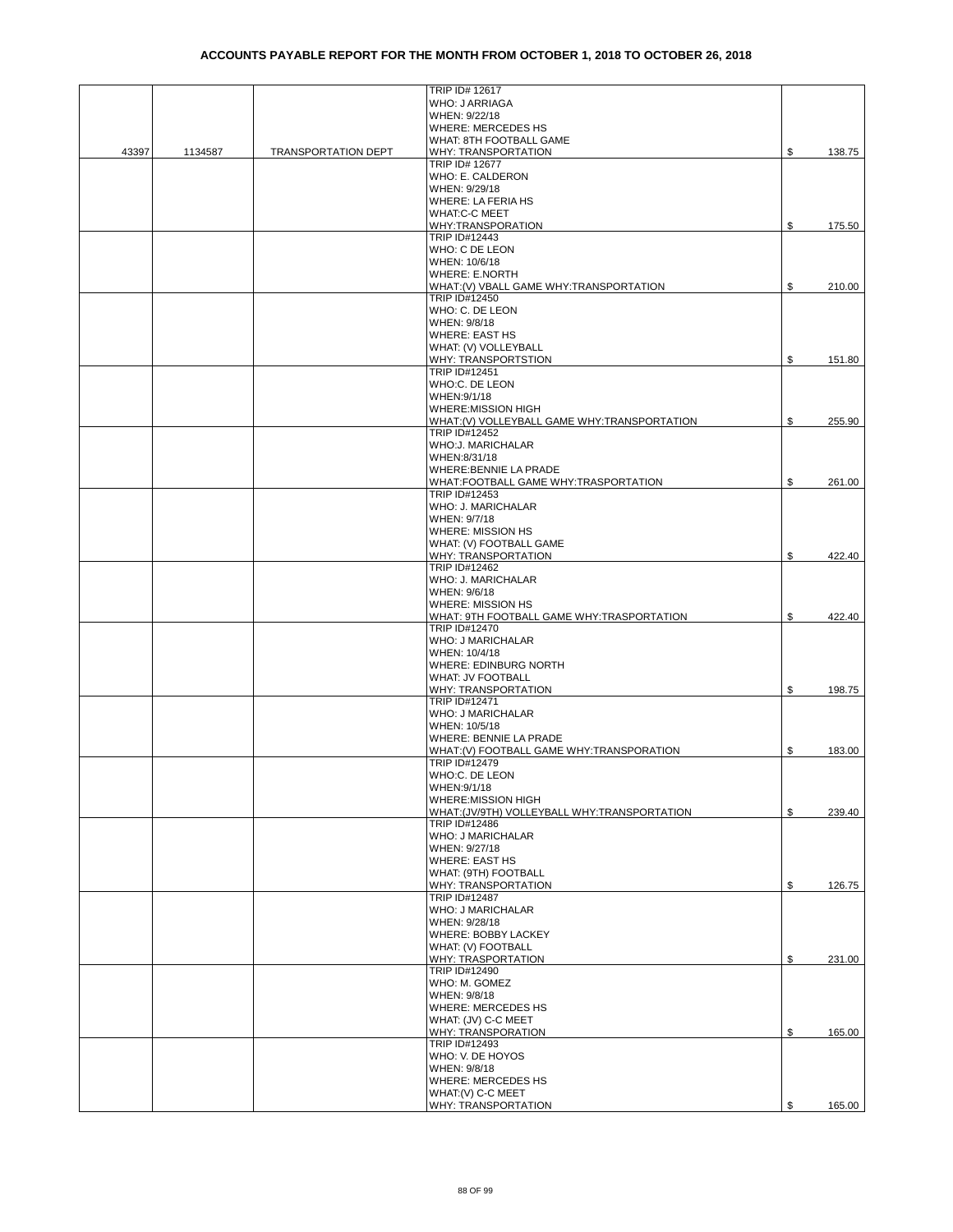|       |         |                            | TRIP ID#12494                                              |              |
|-------|---------|----------------------------|------------------------------------------------------------|--------------|
|       |         |                            | WHO: C. DE LEON                                            |              |
|       |         |                            | WHEN: 9/8/18                                               |              |
|       |         |                            | WHERE: WESLACO EAST HS                                     |              |
|       |         |                            | WHAT: (JV/9TH) VOLLEYBALL GAME                             |              |
| 43397 | 1134587 | <b>TRANSPORTATION DEPT</b> | WHY: TRANSPORTATION                                        | \$<br>151.80 |
|       |         |                            | TRIP ID#12497                                              |              |
|       |         |                            | WHO: J JONES                                               |              |
|       |         |                            | WHEN: 9/17/18                                              |              |
|       |         |                            | <b>WHERE: EAST HS</b>                                      |              |
|       |         |                            | WHAT: TENNIS MEET                                          |              |
|       |         |                            | WHY: TRANSPORTATION                                        | \$<br>111.75 |
|       |         |                            | <b>TRIP ID#12504</b>                                       |              |
|       |         |                            | WHO: C DE LEON                                             |              |
|       |         |                            | WHEN: 9/22/18                                              |              |
|       |         |                            | WHERE: VELA HS                                             |              |
|       |         |                            | WHAT: (JV/9TH) VBALL                                       |              |
|       |         |                            | WHY: TRANSPORATION                                         | \$<br>210.00 |
|       |         |                            | TRIP ID#12505                                              |              |
|       |         |                            | WHO: J JONES                                               |              |
|       |         |                            | WHEN: 9/22/18                                              |              |
|       |         |                            | WHERE: EDINBURG ECON                                       |              |
|       |         |                            | WHAT: DUAL MEET                                            |              |
|       |         |                            | WHY:TRANSPORATION                                          | \$<br>195.00 |
|       |         |                            | TRIP ID#12507                                              |              |
|       |         |                            | WHO: B RUIZ                                                |              |
|       |         |                            | WHEN: 9/28/18                                              |              |
|       |         |                            | WHERE: BOBBY LACKEY                                        |              |
|       |         |                            | <b>WHAT: CHEER FOOTBALL</b>                                |              |
|       |         |                            | <b>WHY: TRASPORATION</b>                                   | \$<br>145.50 |
|       |         |                            | TRIP ID#12515                                              |              |
|       |         |                            | <b>WHO: P CAMPOS</b>                                       |              |
|       |         |                            | WHEN: 10/6/18                                              |              |
|       |         |                            | <b>WHERE: DHS</b>                                          |              |
|       |         |                            | WHAT: C-C MEET                                             |              |
|       |         |                            |                                                            | \$           |
|       |         |                            | WHY: TRANSPORTATION<br>TRIP ID#12518                       | 99.00        |
|       |         |                            |                                                            |              |
|       |         |                            | WHO: T. GRIMALDO                                           |              |
|       |         |                            | WHEN: 9/13/18                                              |              |
|       |         |                            | WHERE: HARRELL MS                                          |              |
|       |         |                            | WHAT: 8TH A,B &C VOLLEYBALL                                |              |
|       |         |                            | WHY: TRANSPORTATION                                        | \$<br>131.25 |
|       |         |                            | TRIP ID#12522                                              |              |
|       |         |                            | <b>WHO: COLE</b>                                           |              |
|       |         |                            | WHEN: 9/22/18                                              |              |
|       |         |                            | <b>WHERE: B GARZA</b>                                      |              |
|       |         |                            | WHAT: 8TH(B) VBALL TBA WHY:TRANSPORTATION                  | \$<br>115.50 |
|       |         |                            | TRIP ID#12523                                              |              |
|       |         |                            | WHO: T GRIMALDO                                            |              |
|       |         |                            | WHEN: 10/2/18                                              |              |
|       |         |                            | <b>WHERE: CUELLAR MS</b>                                   |              |
|       |         |                            | WHAT: 8TH A, B, C VBALL GAME                               |              |
|       |         |                            | WHY: TRANSPORTATION                                        | \$<br>134.25 |
|       |         |                            | TRIP ID#12524                                              |              |
|       |         |                            | <b>WHO: GRIMALDO</b>                                       |              |
|       |         |                            | WHEN: 10/5/18                                              |              |
|       |         |                            | WHERE: E-E HS                                              |              |
|       |         |                            | WHAT: (A) TEAM VBALL                                       |              |
|       |         |                            | WHY: TRANSPORTAION<br><b>TRIP ID#12530</b>                 | \$<br>171.75 |
|       |         |                            |                                                            |              |
|       |         |                            | WHO: VILLARREAL                                            |              |
|       |         |                            | WHEN: 9/22/18                                              |              |
|       |         |                            | <b>WHERE: CENTRAL MS</b>                                   |              |
|       |         |                            | WHAT: 7TH (A) TEAM VBALL                                   |              |
|       |         |                            | WHY: TRANSPORATION                                         | \$<br>138.00 |
|       |         |                            | TRIP ID#12531<br><b>WHO: ENCINA</b>                        |              |
|       |         |                            |                                                            |              |
|       |         |                            | WHEN: 9/22/18<br>WHERE: TODD MS                            |              |
|       |         |                            | WHAT: 7TH (B) TEAM VBALL                                   |              |
|       |         |                            | WHY: TRANSPORTATION                                        |              |
|       |         |                            | TRIP ID#12533                                              | \$<br>114.00 |
|       |         |                            | <b>WHO:P VILLARREAL</b>                                    |              |
|       |         |                            | WHEN:10/4/18                                               |              |
|       |         |                            | WHERE:E-E                                                  |              |
|       |         |                            |                                                            | \$           |
|       |         |                            | WHAT: VOLLEYBALL GAME WHY: TRANSPORTATION<br>TRIP ID#12615 | 183.00       |
|       |         |                            | WHO: PENUELAS                                              |              |
|       |         |                            |                                                            |              |
|       |         |                            | WHEN: 9/22/18                                              |              |
|       |         |                            | WHERE: B GARZA MS                                          |              |
|       |         |                            | WHAT: 8TH (B) VBALL                                        |              |
|       |         |                            | WHY: TRANSPORTATION                                        | \$<br>100.50 |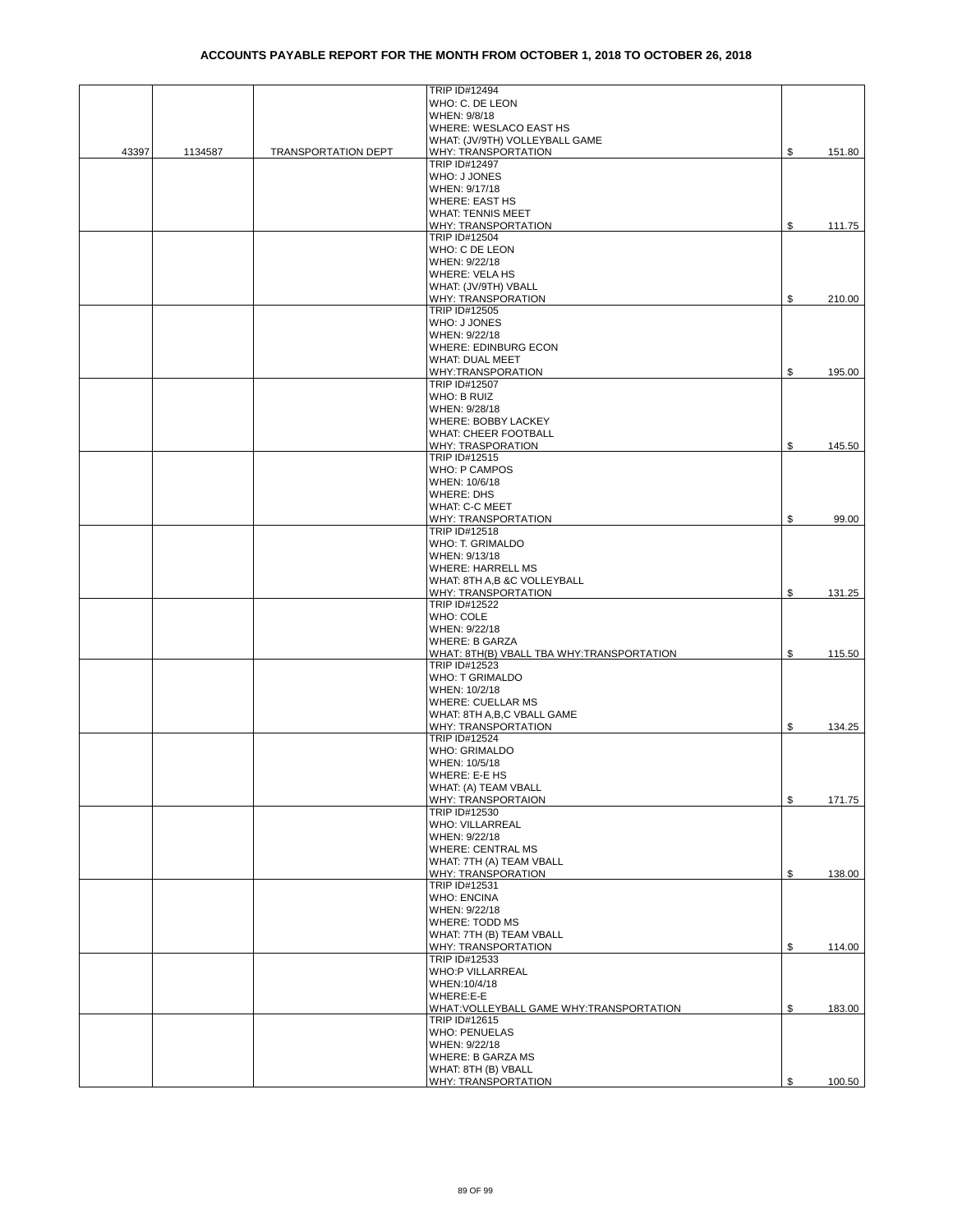|       |         |                            | TRIP ID#12621                              |              |
|-------|---------|----------------------------|--------------------------------------------|--------------|
|       |         |                            | <b>WHO: MONROY</b>                         |              |
|       |         |                            | WHEN: 9/22/18                              |              |
|       |         |                            | <b>WHERE: TODD MS</b>                      |              |
|       |         |                            | WHAT: 7TH (B) TEAM VBALL                   |              |
| 43397 | 1134587 | <b>TRANSPORTATION DEPT</b> | WHY: TRANSPORTATION                        | \$<br>84.00  |
|       |         |                            | TRIP ID#12635                              |              |
|       |         |                            | WHO:C DE LEON                              |              |
|       |         |                            | WHEN: 9/22/18                              |              |
|       |         |                            | WHERE: VELA HS                             |              |
|       |         |                            | WHAT: (V) VBALL GAME                       |              |
|       |         |                            | WHY: TRANSPORTATION                        | \$<br>210.00 |
|       |         |                            | TRIP ID#12638                              |              |
|       |         |                            | WHO: SAUCEDO                               |              |
|       |         |                            | WHEN: 9/27/18                              |              |
|       |         |                            | <b>WHERE: CUELLAR MS</b>                   |              |
|       |         |                            |                                            |              |
|       |         |                            | WHAT: 7TH (A/B) TEAM VBALL GAME            |              |
|       |         |                            | WHY: TRANSPORATION                         | \$<br>111.75 |
|       |         |                            | TRIP ID#12640                              |              |
|       |         |                            | WHO: V DE HOYOS                            |              |
|       |         |                            | WHEN: 9/25/18                              |              |
|       |         |                            | WHERE: SULLIVAN CITY                       |              |
|       |         |                            | <b>WHAT: C-C PRACTICE</b>                  |              |
|       |         |                            | WHY: TRANSPOARTATION                       | \$<br>390.00 |
|       |         |                            | TRIP ID#12643                              |              |
|       |         |                            | WHO: V DE HOYOS                            |              |
|       |         |                            | WHEN: 9/22/18                              |              |
|       |         |                            |                                            |              |
|       |         |                            | WHERE: DONNA HIGH                          |              |
|       |         |                            | WHAT: (V) C-C MEET                         |              |
|       |         |                            | WHY: TRANSPORATION                         | \$<br>153.00 |
|       |         |                            | TRIP ID#12645                              |              |
|       |         |                            | WHO: J ARRIAGA                             |              |
|       |         |                            | WHEN: 9/29/18                              |              |
|       |         |                            | <b>WHERE: CENTRAL MS</b>                   |              |
|       |         |                            | WHAT: 7TH FOOTBALL                         |              |
|       |         |                            | WHY: TRASPORTATION                         | \$<br>119.25 |
|       |         |                            | TRIP ID#12647                              |              |
|       |         |                            | <b>WHO: GAMEZ</b>                          |              |
|       |         |                            | WHEN: 9/29/18                              |              |
|       |         |                            |                                            |              |
|       |         |                            | <b>WHERE: TODD MS</b>                      |              |
|       |         |                            | WHAT: 7TH FOOTBALL                         |              |
|       |         |                            | WHY: TRANSPORTATION                        | \$<br>80.25  |
|       |         |                            | TRIP ID#12663                              |              |
|       |         |                            | <b>WHO: PENUELAS</b>                       |              |
|       |         |                            | WHEN: 10/2/18                              |              |
|       |         |                            | <b>WHERE: B GARZA MS</b>                   |              |
|       |         |                            | WHAT: 8TH A&B TEAM                         |              |
|       |         |                            | WHY: TRASPORTATION                         | \$<br>115.50 |
|       |         |                            | TRIP ID#12664                              |              |
|       |         |                            | WHO: V DE HOYOS                            |              |
|       |         |                            | WHEN: 10/2/18                              |              |
|       |         |                            | WHERE: SULLIVAN CITY                       |              |
|       |         |                            |                                            |              |
|       |         |                            | WHAT: (V) C-C PRACTICE                     |              |
|       |         |                            | WHY: TRANSPORATION                         | \$<br>337.20 |
|       |         |                            | TRIP ID#12669                              |              |
|       |         |                            | <b>WHO: PENUELAS</b>                       |              |
|       |         |                            | WHEN: 10/4/18                              |              |
|       |         |                            | WHERE: AP SOLIS                            |              |
|       |         |                            | <b>WHAT: VBALL GAME</b>                    |              |
|       |         |                            | WHY: TRANSPORATION                         | \$<br>87.75  |
|       |         |                            | TRIP ID#12670                              |              |
|       |         |                            | <b>WHO: PENUELAS</b>                       |              |
|       |         |                            | WHEN: 10/5/18                              |              |
|       |         |                            | WHERE: E-E                                 |              |
|       |         |                            | WHAT: 8TH (A) VBALL TBA WHY:TRANSPORTSTION | \$<br>164.25 |
|       |         |                            | TRIP ID#12676                              |              |
|       |         |                            | <b>WHO: P CAMPOS</b>                       |              |
|       |         |                            |                                            |              |
|       |         |                            | WHEN: 9/29/18                              |              |
|       |         |                            | WHERE: LA FERIA HS                         |              |
|       |         |                            | WHAT: C-C MEET                             |              |
|       |         |                            | WHY: TRANSPORTATION                        | \$<br>175.50 |
|       |         |                            | TRIP ID: 12521                             |              |
|       |         |                            | WHO: COLE                                  |              |
|       |         |                            | WHEN: 9/21/18                              |              |
|       |         |                            | <b>WHERE: B GARZA MS</b>                   |              |
|       |         |                            | WHAT: 8TH (B) VBALL TBA                    |              |
|       |         |                            | WHY: TRANSPORATION                         | \$<br>114.00 |
|       |         |                            | TRIP# 12688 TRANSPORTATION                 |              |
|       |         |                            | <b>WHO: MARICHALAR</b>                     |              |
|       |         |                            | <b>WHAT: TRANSPORTATION</b>                |              |
|       |         |                            |                                            |              |
|       |         |                            | WHEN: 9/27/18                              |              |
|       |         |                            | WHERE: EDINBURG, TX                        |              |
|       |         |                            | WHY: UIL FOOTBALL GAME (DNHS VS EDINBURG)  | \$<br>195.00 |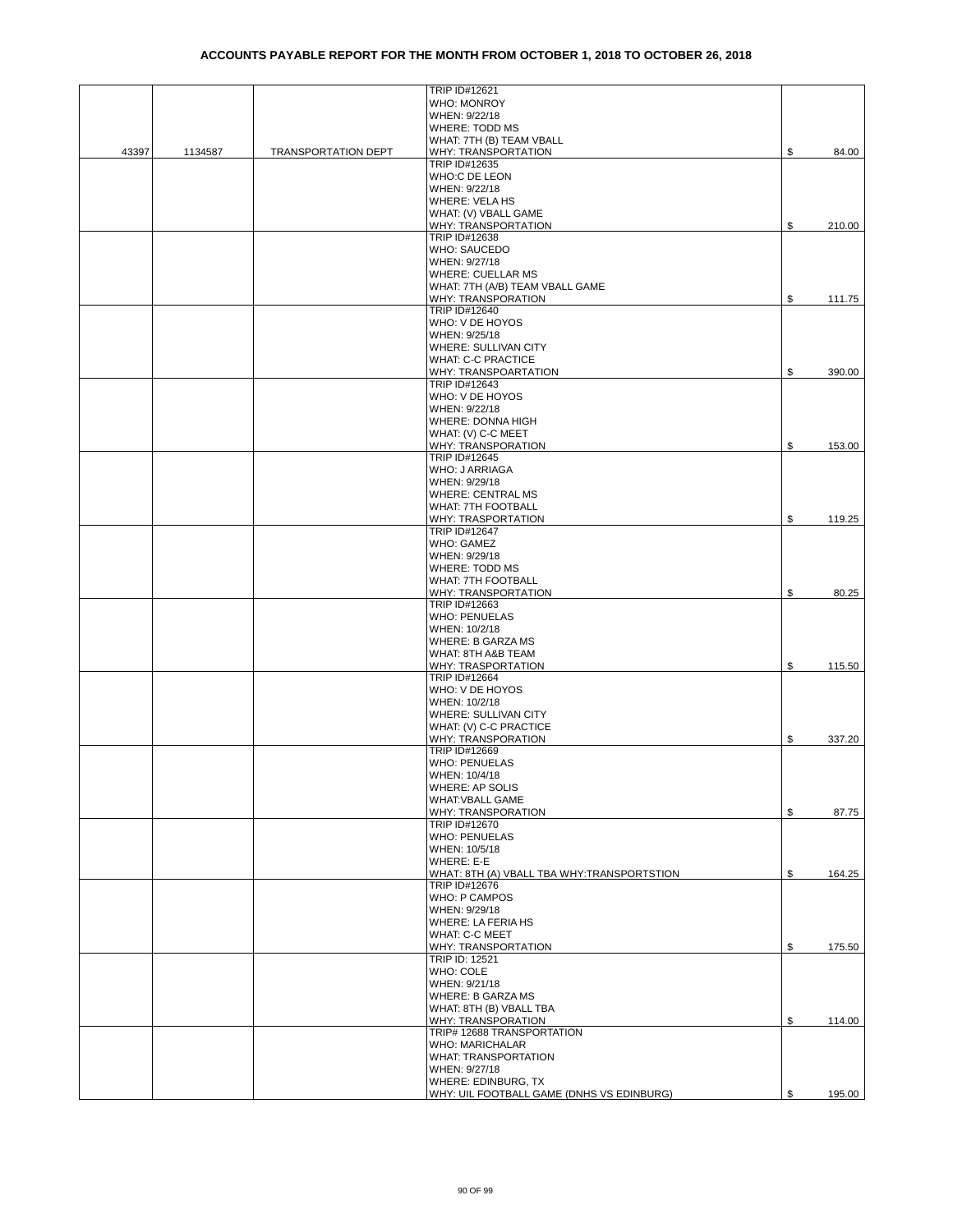|       |         |                            | What: DISD Bus Mileage. (130 miles @ \$2.40 per X 5 buses & 1 trailer)            |    |          |
|-------|---------|----------------------------|-----------------------------------------------------------------------------------|----|----------|
|       |         |                            | Who: Matias Rivera, Donna HS Band.                                                |    |          |
|       |         |                            | When: October 18, 2018 / Football Game vs B'ville. Veterans.                      |    |          |
| 43397 | 1134587 | <b>TRANSPORTATION DEPT</b> | Where: Sams Stadium / Brownsville, Texas.<br>What: Donna ISD Bus Mileage.         | \$ | 2,211.00 |
|       |         |                            | Who: Angel Leal, Donna HS Theatre.                                                |    |          |
|       |         |                            | When: October 13, 2018.                                                           |    |          |
|       |         |                            | Where: PSJA Southwest High School / TFA Meet.                                     |    |          |
|       |         |                            | Why: Transportation.                                                              | \$ | 287.25   |
|       |         |                            | WHO: ANNA CASTILLO                                                                |    |          |
|       |         |                            | WHAT: TRANSPORTATION TO E. ELSA WHEN: OCTOBER 12, 2018                            |    |          |
|       |         |                            | <b>WHERE: E. ELSA</b>                                                             |    |          |
|       |         |                            | WHY: DISTRICT CHAMPIONSHIP CROSS COUNTRY MEET                                     | \$ | 213.00   |
|       |         |                            | WHO: ANNA CASTILLO                                                                |    |          |
|       |         |                            | WHAT: TRANSPORTATION TO ELSA                                                      |    |          |
|       |         |                            | WHEN: OCTOBER 9, 2018                                                             |    |          |
|       |         |                            | <b>WHERE: ELSA</b>                                                                |    |          |
|       |         |                            | WHY: CROSS COUNTRY MEET                                                           | \$ | 164.25   |
|       |         |                            | WHO: COACH GARATE                                                                 |    |          |
|       |         |                            | WHAT: TRANSPORTATION TO TIERRA SANTA                                              |    |          |
|       |         |                            | WHEN: SEPTEMBER 5, 2018                                                           |    |          |
|       |         |                            | WHERE: DONNA HIGH SCHOOL                                                          |    |          |
|       |         |                            | WHY: GOLF STUDENTS TO GO AND PRACTICE AT TIERRA SANTA                             | \$ | 58.20    |
|       |         |                            | WHO: COACH GARATE                                                                 |    |          |
|       |         |                            | WHAT: TRANSPORTATION TO WESLACO WHEN: SEPTEMBER 18, 2018                          |    |          |
|       |         |                            |                                                                                   |    |          |
|       |         |                            | WHERE: TIERRA SANTA GOLF CLUB                                                     | S  | 63.00    |
|       |         |                            | WHO: COACH GARATE-GOLF HEAD COACH WHAT: TRANSPORTATION                            |    |          |
|       |         |                            | TO TIERRA SANTA                                                                   |    |          |
|       |         |                            | WHEN: SEPTEMBER 11, 2018                                                          |    |          |
|       |         |                            | WHERE: DONNA HIGH SCHOOL<br>WHY: GOLF STUDENTS TO GO AND PRACTICE AT TIERRA SANTA | S  | 63.00    |
|       |         |                            | WHO: COACH GARATE-GOLF HEAD COACH WHAT: TRANSPORTATION                            |    |          |
|       |         |                            | TO TIERRA SANTA                                                                   |    |          |
|       |         |                            | WHEN: SEPTEMBER 6, 2018                                                           |    |          |
|       |         |                            | WHERE: DONNA HIGH SCHOOL                                                          |    |          |
|       |         |                            | WHY: GOLF STUDENTS TO GO AND PRACTICE AT TIERRA SANTA                             | \$ | 43.20    |
|       |         |                            | WHO: COACH GARATE-HEAD GOLF COACH WHAT: TRANSPORTATION                            |    |          |
|       |         |                            | <b>GOING TO TIERRA SANTA</b>                                                      |    |          |
|       |         |                            | WHEN: SEPTEMBER 13, 2018                                                          |    |          |
|       |         |                            | WHERE: DONNA HIGH SCHOOL                                                          |    |          |
|       |         |                            | WHY: GOLF GOING TO TIERRA SANTA FOR GOLF PRACTICE                                 | \$ | 63.00    |
|       |         |                            | WHO: CTE TEACHER PREET SINGH                                                      |    |          |
|       |         |                            | <b>WHAT: TRANSPORTATION</b>                                                       |    |          |
|       |         |                            | WHEN: 10/19/18                                                                    |    |          |
|       |         |                            | WHERE: MCALLEN, TX                                                                |    |          |
|       |         |                            | WHY: STUDENTS ATTENDING STC TECH CAMPUS                                           | \$ | 228.00   |
|       |         |                            | WHO: CYNTHIA VIESCA                                                               |    |          |
|       |         |                            | WHAT: TRANSPORTATION TO E. ELSA WHEN: OCTOBER 9, 2018                             |    |          |
|       |         |                            | <b>WHERE: E. ELSA</b>                                                             |    |          |
|       |         |                            | WHY: VOLLEYBALL DISTRICT MATCH VARSITY AND JVD<br>WHO: CYNTHIA VIESCA             | \$ | 198.00   |
|       |         |                            | WHAT: TRANSPORTATION TO E.ELSA WHEN: OCTOBER 8, 2018                              |    |          |
|       |         |                            | WHERE: E. ELSA                                                                    |    |          |
|       |         |                            | WHY: VOLLEYBALL DISTRICT MATCH 9TH AND JVL                                        | \$ | 186.75   |
|       |         |                            | WHO: CYNTHIA VIESCA                                                               |    |          |
|       |         |                            | WHAT: TRANSPORTATION TO LA FERIA WHEN: SEPTEMBER 18, 2018                         |    |          |
|       |         |                            | WHERE: LA FERIA HIGH SCHOOL                                                       |    |          |
|       |         |                            | WHY: VOLLEYBALL MATCHES                                                           | \$ | 171.75   |
|       |         |                            | WHO: CYNTHIA VIESCA                                                               |    |          |
|       |         |                            | WHAT: TRANSPORTATION TO LYFORD WHEN: OCTOBER 5, 2018                              |    |          |
|       |         |                            | WHERE: LYFORD HIGH SCHOOL                                                         |    |          |
|       |         |                            | WHY: VOLLEYBALL MATCH 9THL                                                        | \$ | 247.50   |
|       |         |                            | WHO: CYNTHIA VIESCA                                                               |    |          |
|       |         |                            | WHAT: TRANSPORTATION TO LYFORD WHEN: SEPTEMBER 25, 2018                           |    |          |
|       |         |                            | WHERE: LYFORD HIGH SCHOOL                                                         |    |          |
|       |         |                            | WHY: VOLLEYBALL MATCH 9TH                                                         | \$ | 285.00   |
|       |         |                            | WHO: CYNTHIA VIESCA                                                               |    |          |
|       |         |                            | WHAT: TRANSPORTATION TO MERCEDES WHEN: SEPTEMBER 25, 2018                         |    |          |
|       |         |                            |                                                                                   |    |          |
|       |         |                            | WHERE: MERCEDES HIGH SCHOOL<br>WHO: J. DAVILA                                     | \$ | 146.25   |
|       |         |                            | WHAT: TRANSPORTATION TO E. ELSA WHEN: OCTOBER 12, 2018                            |    |          |
|       |         |                            | WHERE: E. ELSA                                                                    |    |          |
|       |         |                            | WHY: DISTRICT CHAMPIONSHIP CROSS COUNTRY MEET                                     | \$ | 243.00   |
|       |         |                            | WHO: J. DAVILA                                                                    |    |          |
|       |         |                            | WHAT: TRANSPORTATION TO E. ELSA WHEN: OCTOBER 8, 2018                             |    |          |
|       |         |                            | WHERE: E. ELSA                                                                    |    |          |
|       |         |                            | WHY: CROSS COUNTRY PRACTICE MEET                                                  | \$ | 175.50   |
|       |         |                            | WHO: JUAN DAVILA                                                                  |    |          |
|       |         |                            | WHAT: TRANSPORTATION GOING TO BENTSEN'S PALM PARK                                 |    |          |
|       |         |                            | WHEN: SEPTEMBER 8, 2018                                                           |    |          |
|       |         |                            | WHERE: DONNA HIGH SCHOOL                                                          |    |          |
|       |         |                            | WHY: CROSS COUNTRY ATHLETES GOING TO BENTSEN'S PALM PARK                          |    |          |
|       |         |                            | TO COMPETE                                                                        | \$ | 236.25   |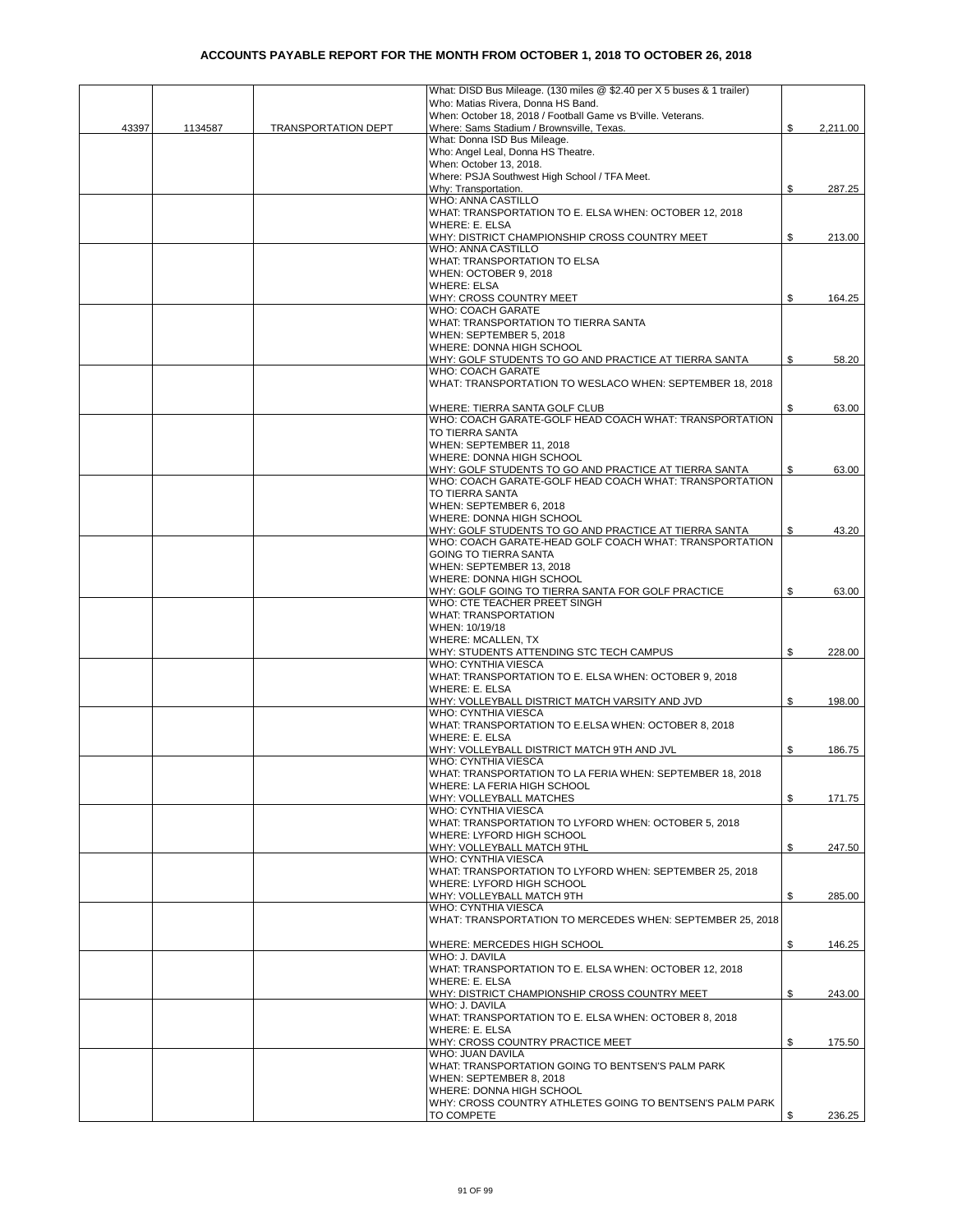|       |         |                            | Who: MCJROTC Students                                                                             |              |
|-------|---------|----------------------------|---------------------------------------------------------------------------------------------------|--------------|
|       |         |                            | What: Transportation                                                                              |              |
|       |         |                            | When: October 13, 2018                                                                            |              |
|       |         |                            | Where: City of Edinburg Parks & Rec                                                               |              |
| 43397 |         |                            | Why: students will be transported to Edinburg for the 5K run participation 50<br>mi x 2.40 per mi | \$           |
|       | 1134587 | <b>TRANSPORTATION DEPT</b> | WHO: MIRIAM RAMBLAS                                                                               | 206.25       |
|       |         |                            | WHAT: TRANSPORTATION TO WESLACO MARY HOGE                                                         |              |
|       |         |                            | WHEN: SEPTEMBER 20, 2018                                                                          |              |
|       |         |                            | WHERE: MARY HOGE WESLACO                                                                          |              |
|       |         |                            | WHY: VOLLEYBALL MATCHES 7TH                                                                       | \$<br>115.50 |
|       |         |                            | WHO: MONICA GUERRERO                                                                              |              |
|       |         |                            | WHAT: TRANSPORTATION GOING TO CUELLAR MIDDLE SCHOOL                                               |              |
|       |         |                            | WHEN: SEPTEMBER 13, 2018                                                                          |              |
|       |         |                            | WHERE: CUELLAR MIDDLE SCHOOL                                                                      |              |
|       |         |                            | WHY: VOLLEYBALL GAMES 8TH A,B,C                                                                   | \$<br>123.00 |
|       |         |                            | WHO: O. CASARES                                                                                   |              |
|       |         |                            | WHAT: TRANSPORTATION TO E. ELSA WHEN: SEPTEMBER 22, 2018                                          |              |
|       |         |                            | <b>WHERE: E. ELSA</b>                                                                             |              |
|       |         |                            | WHY: 7TH FOOTBALL A AND B TEAMS<br>WHO: O. CASARES                                                | \$<br>179.25 |
|       |         |                            | WHAT: TRANSPORTATION TO MARY HOGE WESLACO                                                         |              |
|       |         |                            | WHEN: SEPTEMBER 29, 2018                                                                          |              |
|       |         |                            | WHERE: MARY HOGE WESLACO                                                                          |              |
|       |         |                            | WHY: 7THA AND 7THB GRADE BOYS FOOTBALL                                                            | \$<br>126.75 |
|       |         |                            | WHO: O. CASARES/C. GARCIA                                                                         |              |
|       |         |                            | WHAT: TRANSPORTATION TO CUELLAR WHEN: OCTOBER 5, 2018                                             |              |
|       |         |                            | WHERE: CUELLAR-WESLACO                                                                            |              |
|       |         |                            | WHY: VOLLEYBALL TOURNAMENT 7THB                                                                   | \$<br>119.25 |
|       |         |                            | WHO: O. CASARES/C. GARCIA                                                                         |              |
|       |         |                            | WHAT: TRANSPORTATION TO CUELLAR WHEN: OCTOBER 6, 2018                                             |              |
|       |         |                            | WHERE: CUELLAR-WESLACO                                                                            |              |
|       |         |                            | WHY: VOLLEYBALL TOURNAMENT 7THB                                                                   | \$<br>112.50 |
|       |         |                            | WHO: O. CASARES/C. GARCIA                                                                         |              |
|       |         |                            | WHAT: TRANSPORTATION TO TODD                                                                      |              |
|       |         |                            | WHEN: SEPTEMBER 21, 2018<br>WHERE: A.P SOLIS                                                      |              |
|       |         |                            | WHY: VOLLEYBALL MATCH                                                                             | \$<br>84.00  |
|       |         |                            | WHO: O. CASARES/C. GARCIA                                                                         |              |
|       |         |                            | WHAT: TRANSPORTATION TO TODD                                                                      |              |
|       |         |                            | WHEN: SEPTEMBER 22, 2018                                                                          |              |
|       |         |                            | WHERE: A.P SOLIS                                                                                  |              |
|       |         |                            | WHY: 7TH VOLLEYBALL TOURNAMENT                                                                    | \$<br>99.00  |
|       |         |                            | WHO: O. CASARES/C. PERALEZ                                                                        |              |
|       |         |                            | WHAT: TRANSPORTATION TO B. GARZA-WESLACO                                                          |              |
|       |         |                            | WHEN: SEPTEMBER 21, 2018                                                                          |              |
|       |         |                            | WHERE: A.P SOLIS                                                                                  |              |
|       |         |                            | WHY: 8TH VOLLEYBALL MATCH                                                                         | \$<br>115.50 |
|       |         |                            | WHO: O. CASARES/C. PERALEZ<br>WHAT: TRANSPORTATION TO SAUCEDA WHEN: OCTOBER 5, 2018               |              |
|       |         |                            | <b>WHERE: SAUCEDA</b>                                                                             |              |
|       |         |                            | WHY: VOLLEYBALL MATCH 8THB                                                                        | \$<br>213.00 |
|       |         |                            | WHO: O. CASARES/C. PERALEZ                                                                        |              |
|       |         |                            | WHAT: TRANSPORTATION TO SAUCEDA WHEN: OCTOBER 6, 2018                                             |              |
|       |         |                            | <b>WHERE: SAUCEDA</b>                                                                             |              |
|       |         |                            | WHY: VOLLEYBALL TOURNAMENT 8THB                                                                   | \$<br>114.00 |
|       |         |                            | WHO: O. CASARES/H. BRATLEY                                                                        |              |
|       |         |                            | WHAT: TRANSPORTATION TO CUELLAR WHEN: OCTOBER 13, 2018                                            |              |
|       |         |                            | WHERE: CUELLAR-WESLACO                                                                            |              |
|       |         |                            | WHY: CROSS COUNTRY MEET 7TH AND 8TH BOYS AND GIRLS                                                | \$<br>115.50 |
|       |         |                            | WHO: O. CASARES/H. BRATLEY                                                                        |              |
|       |         |                            | WHAT: TRANSPORTATION TO DONNA HIGH SCHOOL<br>WHEN: OCTOBER 6, 2018                                |              |
|       |         |                            | WHERE: DONNA HIGH SCHOOL                                                                          |              |
|       |         |                            | WHY: CROSS COUNTRY MEET                                                                           | \$<br>114.00 |
|       |         |                            | WHO: O. CASARES/M. RAMBLAS                                                                        |              |
|       |         |                            | WHAT: TRANSPORTATION TO CENTRAL-WESLACO                                                           |              |
|       |         |                            | WHEN: SEPTEMBER 22, 2018                                                                          |              |
|       |         |                            | WHERE: CENTRAL-WESLACO                                                                            |              |
|       |         |                            | WHY: 7TH VOLLEYBALL TOURNAMENT                                                                    | \$<br>123.00 |
|       |         |                            | WHO: O. CASARES/M. RAMBLAS                                                                        |              |
|       |         |                            | WHAT: TRANSPORTATION TO MARY HOGE WHEN: OCTOBER 5, 2018                                           |              |
|       |         |                            | WHERE: MARY HOGE-WESLACO                                                                          |              |
|       |         |                            | WHY: VOLLEYBALL TOURNAMENT 7TH                                                                    | \$<br>96.75  |
|       |         |                            | WHO: O. CASARES/M. RAMBLAS                                                                        |              |
|       |         |                            | WHAT: TRANSPORTATION TO MARY HOGE WHEN: OCTOBER 6, 2018                                           |              |
|       |         |                            | WHERE: MARY HOGE-WESLACO<br>WHY: VOLLEYBALL TOURNAMENT 7THA                                       | \$<br>85.50  |
|       |         |                            | WHO: O. CASARES/M. RAMBLAS                                                                        |              |
|       |         |                            | WHAT: TRANSPORTATION TO MERCEDES HARRELL                                                          |              |
|       |         |                            | WHEN: SEPTEMBER 27, 2018                                                                          |              |
|       |         |                            | WHERE: MERCEDES HARRELL                                                                           |              |
|       |         |                            | WHY: VOLLEYBALL MATCH                                                                             | \$<br>111.75 |
|       |         |                            | WHO: O. CASARES/M. RAMBLAS                                                                        |              |
|       |         |                            | WHAT: TRANSPORTATION TO SAUCEDA WHEN: OCTOBER 4, 2018                                             |              |
|       |         |                            | WHERE: SAUCEDA MIDDLE SCHOOL                                                                      |              |
|       |         |                            | WHY: VOLLEYBALL MATCH 7TH A AND B                                                                 | \$<br>84.00  |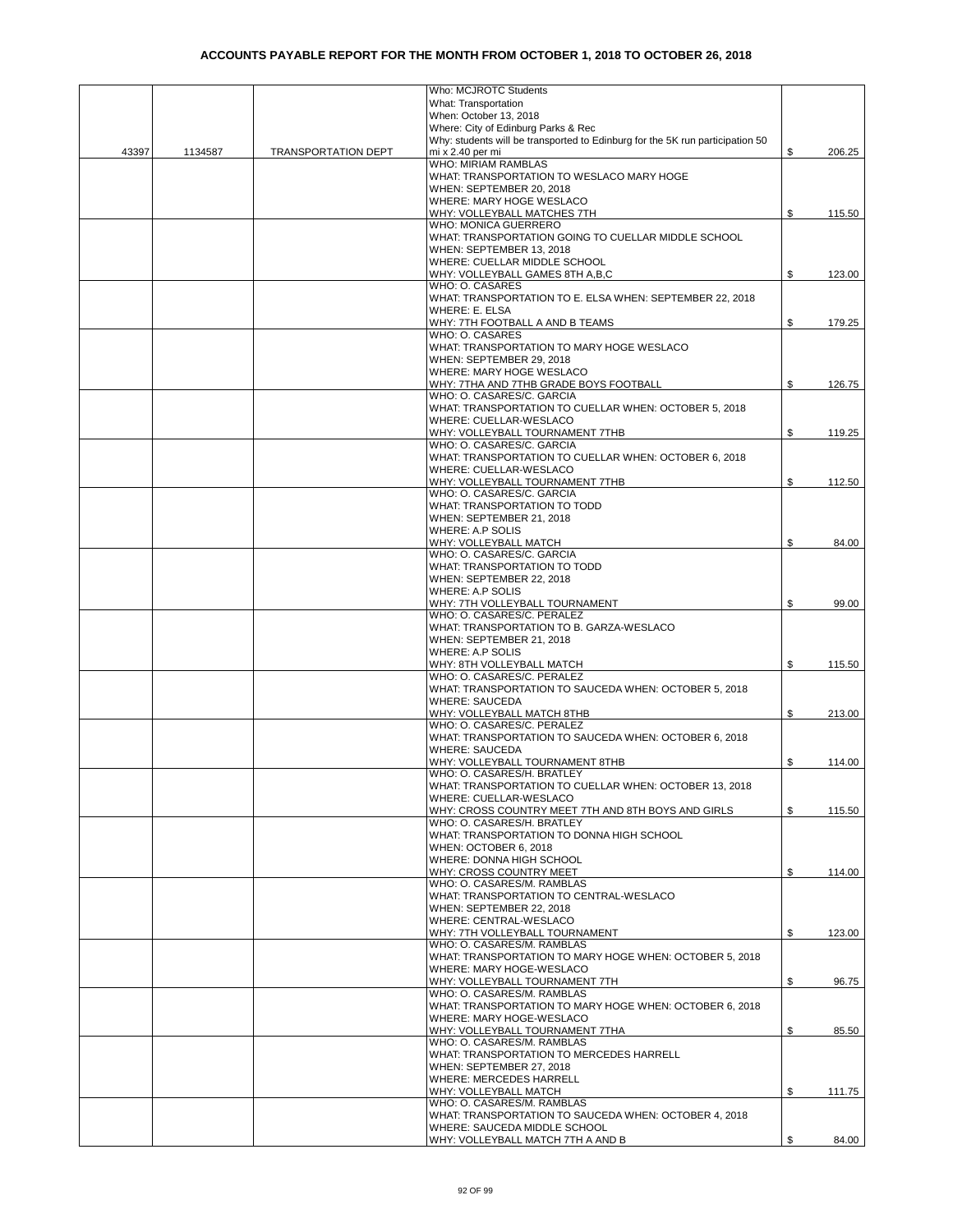|       |         |                            | WHO: O. CASARES/R. OLIVA                                                                 |              |
|-------|---------|----------------------------|------------------------------------------------------------------------------------------|--------------|
|       |         |                            | WHAT: TRANSPORTATION TO MARY HOGE-WESLACO                                                |              |
|       |         |                            | WHEN: OCTOBER 13, 2018                                                                   |              |
|       |         |                            | WHERE: MARY HOGE-WESLACO                                                                 |              |
| 43397 | 1134587 | <b>TRANSPORTATION DEPT</b> | WHY: FOOTBALL GAME VS MARY HOGE 8TH                                                      | \$<br>123.00 |
|       |         |                            | WHO: O. CASARES/V. CAVAZOS                                                               |              |
|       |         |                            | WHAT: TRANSPORTATION TO CENTRAL WHEN: OCTOBER 11, 2018<br>WHERE: CENTRAL-WESLACO         |              |
|       |         |                            | WHY: VOLLEYBALL MATCH 8THA, B AND C                                                      | \$<br>119.25 |
|       |         |                            | WHO: O. CASARES/V. CAVAZOS                                                               |              |
|       |         |                            | WHAT: TRANSPORTATION TO E. ELSA WHEN: OCTOBER 6, 2018                                    |              |
|       |         |                            | WHERE: E. ELSA                                                                           |              |
|       |         |                            | WHY: VOLLEYBALL TOURNAMENT 8TH                                                           | \$<br>213.00 |
|       |         |                            | WHO: O. CASARES/V. CAVAZOS                                                               |              |
|       |         |                            | WHAT: TRANSPORTATION TO TODD<br>WHEN: OCTOBER 2, 2018                                    |              |
|       |         |                            | WHERE: TODD MIDDLE SCHOOL                                                                |              |
|       |         |                            | WHY: VOLLEYBALL MATCH                                                                    | \$<br>80.25  |
|       |         |                            | WHO: O. CASARES/V. CAVAZOS                                                               |              |
|       |         |                            | WHAT: TRANSPORTATION TO VETERANS WHEN: SEPTEMBER 22, 2018                                |              |
|       |         |                            |                                                                                          |              |
|       |         |                            | <b>WHERE: VETERANS</b>                                                                   | \$<br>106.50 |
|       |         |                            | WHO: O.CASARES/R. OLIVA<br>WHAT: TRANSPORTATION TO CENTRAL WHEN: OCTOBER 6, 2018         |              |
|       |         |                            | WHERE: CENTRAL-WESLACO                                                                   |              |
|       |         |                            | WHY: FOOTBALL GAME VS CENTRAL                                                            | \$<br>115.50 |
|       |         |                            | WHO: R. ALVAREZ/C. RAMIREZ                                                               |              |
|       |         |                            | WHAT: TRANSPORTATION TO CUELLAR WHEN: OCTOBER 5, 2018                                    |              |
|       |         |                            | WHERE: CUELLAR-WESLACO                                                                   |              |
|       |         |                            | WHY: VOLLEYBALL TOURNAMENT 7THB                                                          | \$<br>108.00 |
|       |         |                            | WHO: R. ALVAREZ/D. ALVAREZ                                                               |              |
|       |         |                            | WHAT: TRANSPORTATION TO B. GARZA WHEN: SEPTEMBER 22, 2018<br>WHERE: B.GARZA-WESLACO      |              |
|       |         |                            | WHY: 7TH VOLLEYBALL TOURNAMENT                                                           | \$<br>130.50 |
|       |         |                            | WHO: R. ALVAREZ/D. ALVAREZ                                                               |              |
|       |         |                            | WHAT: TRANSPORTATION TO B. GARZA-WESLACO                                                 |              |
|       |         |                            | WHEN: SEPTEMBER 21, 2018                                                                 |              |
|       |         |                            | WHERE: B.GARZA-WESLACO                                                                   |              |
|       |         |                            | WHY: 7TH VOLLEYBALL TOURNAMENT                                                           | \$<br>134.25 |
|       |         |                            | WHO: R. ALVAREZ/J. MATA<br>WHAT: TRANSPORTATION TO MARY HOGE WHEN: OCTOBER 13, 2018      |              |
|       |         |                            |                                                                                          |              |
|       |         |                            | WHERE: MARY HOGE-WESLACO                                                                 | \$<br>126.75 |
|       |         |                            | WHO: R. ALVAREZ/M. GUERRERO                                                              |              |
|       |         |                            | WHAT: TRANSPORTATION TO CUELLAR WHEN: OCTOBER 13, 2018                                   |              |
|       |         |                            | WHERE: CUELLAR-WESLACO                                                                   |              |
|       |         |                            | WHY: CROSS COUNTRY MEET 7TH AND 8TH GIRLS AND BOYS                                       | \$<br>145.50 |
|       |         |                            | WHO: R. ALVAREZ/M. GUERRERO<br>WHAT: TRANSPORTATION TO EDINBURG WHEN: SEPTEMBER 29, 2018 |              |
|       |         |                            |                                                                                          |              |
|       |         |                            | WHERE: TRES LAGOS NORTH PARK EDINBURG                                                    | \$<br>217.50 |
|       |         |                            | WHO: R. ALVAREZ/M. GUERRERO                                                              |              |
|       |         |                            | WHAT: TRANSPORTATION TO SAUCEDA WHEN: OCTOBER 18, 2018                                   |              |
|       |         |                            | WHERE: SAUCEDA MIDDLE SCHOOL                                                             |              |
|       |         |                            | WHY: TODD VOLLEYBALL MATCH 8TH A,B,C<br>WHO: R. ALVAREZ/M. GUERRERO                      | \$<br>84.00  |
|       |         |                            | WHAT: TRANSPORTATION TO VETERANS WHEN: OCTOBER 11, 2018                                  |              |
|       |         |                            | <b>WHERE: VETERANS</b>                                                                   |              |
|       |         |                            | WHY: VOLLEYBALL MATCHES 8THA, B AND C                                                    | \$<br>91.50  |
|       |         |                            | WHO: R. ALVAREZ/M. GUERRERO                                                              |              |
|       |         |                            | WHAT: TRANSPORTATION TO VETERANS WHEN: SEPTEMBER 21, 2018                                |              |
|       |         |                            |                                                                                          | \$           |
|       |         |                            | <b>WHERE: VETERANS</b><br>WHO: R. ALVAREZ/M. GUERRERO                                    | 101.55       |
|       |         |                            | WHAT: TRANSPORTATION TO VETERANS WHEN: SEPTEMBER 22, 2018                                |              |
|       |         |                            |                                                                                          |              |
|       |         |                            | <b>WHERE: VETERANS</b>                                                                   | \$<br>99.00  |
|       |         |                            | WHO: R. ALVAREZ/S. SOTO                                                                  |              |
|       |         |                            | WHAT: TRANSPORTATION TO A.P. SOLIS WHEN: OCTOBER 2, 2018                                 |              |
|       |         |                            | WHERE: A.P.SOLIS<br>WHY: VOLLEYBALL MATCH 7TH A,B,C                                      | \$<br>87.75  |
|       |         |                            | WHO: R. ALVAREZ/S. SOTO                                                                  |              |
|       |         |                            | WHAT: TRANSPORTATION TO B. GARZA WHEN: OCTOBER 4, 2018                                   |              |
|       |         |                            | WHERE: B. GARZA WESLACO                                                                  |              |
|       |         |                            | WHY: VOLLEYBALL MATCH 7TH A,B,C                                                          | \$<br>119.25 |
|       |         |                            | WHO: R. ALVAREZ/S. SOTO                                                                  |              |
|       |         |                            | WHAT: TRANSPORTATION TO CENTRAL WHEN: SEPTEMBER 21, 2018                                 |              |
|       |         |                            | WHERE: CENTRAL MIDDLE SCHOOL<br>WHY: VOLLEYBALL TOURNAMENT 7TH                           | \$<br>140.25 |
|       |         |                            | WHO: R. ALVAREZ/S. SOTO                                                                  |              |
|       |         |                            | WHAT: TRANSPORTATION TO CENTRAL WHEN: SEPTEMBER 22, 2018                                 |              |
|       |         |                            | WHERE: CENTRAL MIDDLE SCHOOL                                                             |              |
|       |         |                            | WHY: VOLLEYBALL TOURNAMENT 7TH                                                           | \$<br>183.00 |
|       |         |                            | WHO: R. ALVAREZ/S. SOTO                                                                  |              |
|       |         |                            | WHAT: TRANSPORTATION TO MARY HOGE WHEN: OCTOBER 5, 2018<br><b>WHERE: MARY HOGE</b>       |              |
|       |         |                            | WHY: VOLLEYBALL TOURNAMENT 7TH A                                                         | \$<br>104.25 |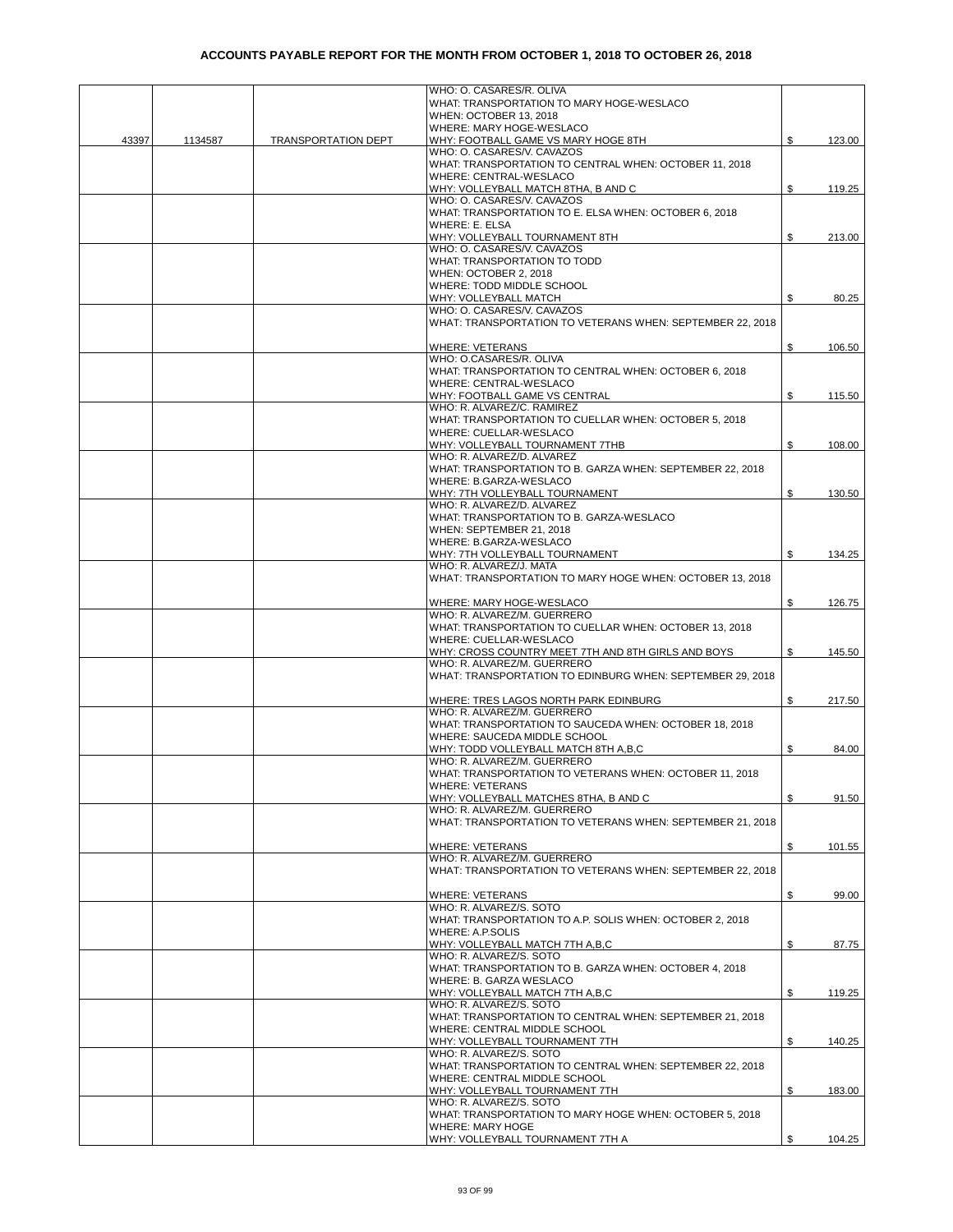|       |         |                            | WHO: R. LEAL/CARDENAS                                                                 |    |        |
|-------|---------|----------------------------|---------------------------------------------------------------------------------------|----|--------|
|       |         |                            | WHAT: TRANSPORTATION GOING TO LA JOYA                                                 |    |        |
|       |         |                            | WHEN: SEPTEMBER 19, 2018<br>WHERE: LA JOYA PALMVIEW HIGH SCHOOL WHY: FOOTBALL GAME VS |    |        |
| 43397 | 1134587 | <b>TRANSPORTATION DEPT</b> | LA JOYA PALMVIEW                                                                      | \$ | 121.50 |
|       |         |                            | WHO: R. LEAL/HERNANDEZ                                                                |    |        |
|       |         |                            | WHAT: TRANSPORTATION TO LA JOYA STADIUM                                               |    |        |
|       |         |                            | WHEN: SEPTEMBER 19, 2018                                                              |    |        |
|       |         |                            | WHERE: LA JOYA STADIUM                                                                |    |        |
|       |         |                            | WHY: DHS VS LA JOYA 9TH                                                               | \$ | 315.00 |
|       |         |                            | WHO: R. LEAL/HERNANDEZ<br>WHAT: TRANSPORTATION TO MISSION VETS HIGH SCHOOL            |    |        |
|       |         |                            | WHEN: OCTOBER 11, 2018                                                                |    |        |
|       |         |                            | WHERE: MISSION VETS HIGH SCHOOL WHY: 9THA AND 9THB                                    |    |        |
|       |         |                            | FOOTBALL GAME VS MISSION VETS                                                         | \$ | 233.25 |
|       |         |                            | WHO: R. LEAL/O. CRUZ                                                                  |    |        |
|       |         |                            | WHAT: TRANSPORTATION TO MISSION WHEN: OCTOBER 11, 2018                                |    |        |
|       |         |                            | WHERE: MISSION VETERANS HIGH SCHOOL WHY: JV FOOTBALL GAME                             |    |        |
|       |         |                            | <b>VS MISSION VETS</b><br>WHO: R. OLIVA                                               | \$ | 229.50 |
|       |         |                            | WHAT: TRANSPORTATION GOING TO MERCEDES                                                |    |        |
|       |         |                            | WHEN: SEPTEMBER 8, 2018                                                               |    |        |
|       |         |                            | WHERE: A.P. SOLIS                                                                     |    |        |
|       |         |                            | WHY: FOOTBALL GOING TO MERCEDES FOR GAME                                              | \$ | 132.30 |
|       |         |                            | WHO: R/ ALVAREZ                                                                       |    |        |
|       |         |                            | WHAT: TRANSPORTATION TO HARRELL-MERCEDES                                              |    |        |
|       |         |                            | WHEN: OCTOBER 6, 2018                                                                 |    |        |
|       |         |                            | WHERE: HARRELL-MERCEDES                                                               |    |        |
|       |         |                            | WHY: FOOTBALL GAME VS MERCEDES 7TH A AND B<br>WHO: R/ ALVAREZ/C. RAMIREZ              | \$ | 123.75 |
|       |         |                            | WHAT: TRANSPORTATION TO CUELLAR WHEN: OCTOBER 6, 2018                                 |    |        |
|       |         |                            | WHERE: CUELLAR-WESLACO                                                                |    |        |
|       |         |                            | WHY: VOLLEYBALL TOURNAMENT 7THB                                                       | \$ | 159.30 |
|       |         |                            | WHO: R/ ALVAREZ/M. GUERRERO                                                           |    |        |
|       |         |                            | WHAT: TRANSPORTATION TO E. ELSA WHEN: OCTOBER 6, 2018                                 |    |        |
|       |         |                            | WHERE: E. ELSA                                                                        |    |        |
|       |         |                            | WHY: VOLLEYBALL TOURNAMENT 8THA<br>WHO: R/ ALVAREZ/S. SOTO                            | \$ | 243.00 |
|       |         |                            | WHAT: TRANSPORTATION TO MARY HOGE WHEN: OCTOBER 6, 2018                               |    |        |
|       |         |                            | WHERE: MARY HOGE-WESLACO                                                              |    |        |
|       |         |                            | WHY: VOLLEYBALL TOURNAMENT 7TH                                                        | \$ | 134.25 |
|       |         |                            | WHO: RAMIRO LEAL-ATHLETIC COORDINATOR                                                 |    |        |
|       |         |                            | WHAT: TRANSPORTATION GOING TO PSJA SOUTHWEST                                          |    |        |
|       |         |                            | WHEN: SEPTEMBER 6, 2018                                                               |    |        |
|       |         |                            | WHERE: DONNA HIGH SCHOOL                                                              |    |        |
|       |         |                            | WHY: FOOTBALL GAME VS PSJA SOUTHWEST<br><b>WHO: RICK ALVAREZ</b>                      | \$ | 387.00 |
|       |         |                            | WHAT: TRANSPORTATION TO WESLACO WHEN: SEPTEMBER 8, 2018                               |    |        |
|       |         |                            | WHERE: TODD MIDDLE SCHOOL                                                             |    |        |
|       |         |                            | WHY: FOOTBALL GAME GOING TO BE PLAYED AT CUELLAR                                      | \$ | 134.25 |
|       |         |                            | WHO: STEPHANY SOTO                                                                    |    |        |
|       |         |                            | WHAT: TRANSPORTATION TO CENTRAL MIDDLE SCHOOL                                         |    |        |
|       |         |                            | WHEN: SEPTEMBER 18, 2018                                                              |    |        |
|       |         |                            | WHERE: CENTRAL MIDDLE SCHOOL WESLACO<br>WHY: VOLLEYBALL MATCHES 7TH A,B,C             | \$ | 119.25 |
|       |         |                            | WHO: TIM GARATE                                                                       |    |        |
|       |         |                            | WHAT: TRANSPORTATION TO TIERRA SANTA                                                  |    |        |
|       |         |                            | WHEN: OCTOBER 1, 2018                                                                 |    |        |
|       |         |                            | WHERE: WESLACO-TIERRA SANTA                                                           |    |        |
|       |         |                            | WHY: GOLF STUDENTS TO PRACTICE                                                        | S  | 63.00  |
|       |         |                            | <b>WHO: TIM GARATE</b>                                                                |    |        |
|       |         |                            | WHAT: TRANSPORTATION TO TIERRA SANTA<br>WHEN: OCTOBER 10, 2018                        |    |        |
|       |         |                            | WHERE: TIERRA SANTA WESLACO                                                           | \$ | 63.00  |
|       |         |                            | WHO: TIM GARATE                                                                       |    |        |
|       |         |                            | WHAT: TRANSPORTATION TO TIERRA SANTA                                                  |    |        |
|       |         |                            | WHEN: OCTOBER 2, 2018                                                                 |    |        |
|       |         |                            | WHERE: TIERRA SANTA WESLACO                                                           |    |        |
|       |         |                            | WHY: GOLF STUDENTS TO PRACTICE AT TIERRA SANTA                                        | \$ | 63.00  |
|       |         |                            | <b>WHO: TIM GARATE</b><br>WHAT: TRANSPORTATION TO TIERRA SANTA                        |    |        |
|       |         |                            | WHEN: SEPTEMBER 24, 2018                                                              |    |        |
|       |         |                            | WHERE: TIERRA SANTA GOLF COURSE WESLACO, TEXAS                                        |    |        |
|       |         |                            | WHY: GOLF ATHLETES TO PRACTICE AND COMPETE AT TIERRA                                  |    |        |
|       |         |                            | SANTA GOLF COURSE                                                                     | \$ | 63.00  |
|       |         |                            | <b>WHO: TIM GARATE</b>                                                                |    |        |
|       |         |                            | WHAT: TRANSPORTATION TO TIERRA SANTA                                                  |    |        |
|       |         |                            | WHEN: SEPTEMBER 25, 2018                                                              |    |        |
|       |         |                            | WHERE: TIERRA SANTA GOLF COURSE WESLACO<br>WHY: STUDENT ATHLETES TO GO AND PRACTICE   | \$ | 63.00  |
|       |         |                            | WHO: TIM GARATE                                                                       |    |        |
|       |         |                            | WHAT: TRANSPORTATION TO TIERRA SANTA                                                  |    |        |
|       |         |                            | WHEN: SEPTEMBER 26, 2018                                                              |    |        |
|       |         |                            | WHERE: TIERRA SANTA GOLF COURSE WESLACO                                               |    |        |
|       |         |                            | WHY: STUDENT ATHLETES TO GO AND PRACTICE AT TIERRA SANTA                              |    |        |
|       |         |                            | <b>GOLF COURSE</b>                                                                    | \$ | 63.00  |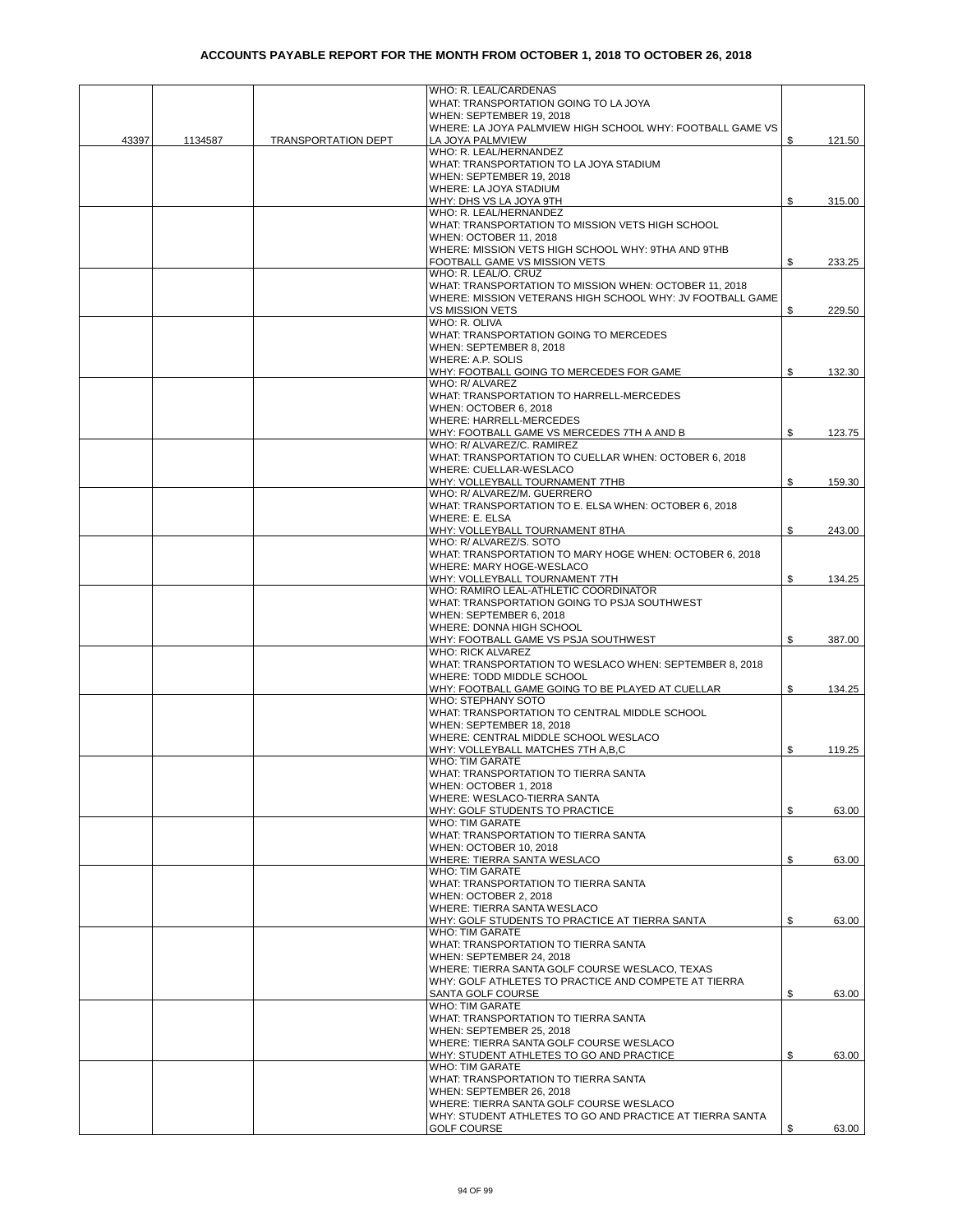|       |         |                            | <b>WHO: TIM GARATE</b>                                                                                            |     |          |
|-------|---------|----------------------------|-------------------------------------------------------------------------------------------------------------------|-----|----------|
|       |         |                            | WHAT: TRANSPORTATION TO TIERRA SANTA<br>WHEN: SEPTEMBER 27, 2018                                                  |     |          |
|       |         |                            | <b>WHERE: TIERRA SANTA</b>                                                                                        |     |          |
|       |         |                            | <b>WESLACO</b>                                                                                                    |     |          |
| 43397 | 1134587 | <b>TRANSPORTATION DEPT</b> | WHY: GOLD ATHLETES TO PRACTICE AT TIERRA SANTA                                                                    | \$  | 63.00    |
|       |         |                            | <b>WHO: TIM GARATE</b>                                                                                            |     |          |
|       |         |                            | WHAT: TRANSPORTATION TO TIERRA SANTA WESLACO<br>WHEN: OCTOBER 3, 2018                                             |     |          |
|       |         |                            | WHERE: TIERRA SANTA WESLACO                                                                                       |     |          |
|       |         |                            | WHY: GOLF PRACTICE AT TIERRA SANTA WESLACO                                                                        | \$  | 63.00    |
|       |         |                            | <b>WHO: TIM GARATE</b>                                                                                            |     |          |
|       |         |                            | WHAT: TRANSPORTATION TO TIERRA SANTA WESLACO                                                                      |     |          |
|       |         |                            | WHEN: OCTOBER 4, 2018                                                                                             |     |          |
|       |         |                            | WHERE: TIERRA SANTA WESLACO                                                                                       |     |          |
|       |         |                            | WHY: GOLF PRACTICE AT TIERRA SANTA WESLACO<br><b>WHO: TIM GARATE</b>                                              | \$  | 63.00    |
|       |         |                            | WHAT: TRANSPORTATION TP TIERRA SANTA GOLF                                                                         |     |          |
|       |         |                            | WHEN: SEPTEMBER 19, 2018                                                                                          |     |          |
|       |         |                            | WHERE: TIERRA SANTA GOLF COURSE WHY: GOLF STUDENTS TO GO                                                          |     |          |
|       |         |                            | AND PRACTICE AT TIERRA SANTA GOLF COURSE                                                                          |     | 63.00    |
|       |         |                            | WHO: TIM GARATE-GOLF HEAD COACH WHAT: TRANSPORTATION TO                                                           |     |          |
|       |         |                            | <b>TIERRA SANTA</b>                                                                                               |     |          |
|       |         |                            | WHEN: SEPTEMBER 10, 2018<br>WHERE: DONNA HIGH SCHOOL                                                              |     |          |
|       |         |                            | WHY: GOLF GOING TO TIERRA SANTA FOR PRACTICE                                                                      | \$  | 70.50    |
|       |         |                            | WHO: VERONICA CAVAZOS                                                                                             |     |          |
|       |         |                            | WHAT: TRANSPORTATION TO MERCEDES WHEN: SEPTEMBER 18, 2018                                                         |     |          |
|       |         |                            |                                                                                                                   |     |          |
|       |         |                            | WHERE: MERCEDES CHACON                                                                                            | \$  | 138.75   |
|       |         |                            | WHO: VERONICA CAVAZOS                                                                                             |     |          |
|       |         |                            | WHAT: TRANSPORTATION YO WESLACO B. GARZA<br>WHEN: SEPTEMBER 6, 2018                                               |     |          |
|       |         |                            | WHERE: A.P.SOLIS                                                                                                  |     |          |
|       |         |                            | WHY: VOLLEY GAME GOING TO BE PLAYED AT WESLACO B. GARZA                                                           | \$  | 93.60    |
|       |         |                            | APPROVED TRAVEL ATTACHED:                                                                                         |     |          |
|       |         |                            | WHO: DNHS HESTEC STUDENTS                                                                                         |     |          |
|       |         |                            | <b>WHAT: FEES</b>                                                                                                 |     |          |
|       |         |                            | WHEN: 10/05/18                                                                                                    |     |          |
|       |         |                            | WHERE: BROWNSVILLE, TX<br>WHY: STUDENT WILL BE COMPETING IN UTRGV HESTECS ROBOTIC                                 |     |          |
|       | 1134588 | <b>TRANSPORTATION DEPT</b> | DAY REQUESTOR: DANIEL PALLAIS                                                                                     | \$  | 477.00   |
|       |         |                            | Who: Mrs. Betancourt-Delgado                                                                                      |     |          |
|       |         |                            | What: Gifted and Talented Gifted18 Conference                                                                     |     |          |
|       |         |                            | When: Wednesday, Nov. 28 & Thursday, Nov. 29, 2018 Where: Fort Worth                                              |     |          |
|       |         |                            | Convention Center, 1201 Houston St., Fort Worth, TX 76102                                                         |     |          |
|       | 1134589 |                            | Texas Association For The Gifted AWhy: Annual conference for Gifted and Talented.<br>Who: Mrs. Betancourt-Delgado | \$  | 305.00   |
|       |         |                            | What: Gifted & Talented Membership When: 2018-2019                                                                |     |          |
|       |         |                            | Where: Donna ISD                                                                                                  |     |          |
|       |         |                            | Why: Application for the Texas Association for the Gifted and Talented                                            |     |          |
|       | 1134590 |                            | Texas Association For The Gifted AMembership. Obtaining this membership will reduce the cost of attending the     | \$  | 65.00    |
|       |         |                            | WHO: CTE TEACHER ESMER LOPEZ                                                                                      |     |          |
|       |         |                            | <b>WHAT: BEAUTY SUPPLIES</b>                                                                                      |     |          |
|       |         |                            | WHEN:FY 2018-2019<br><b>WHERE: DNHS</b>                                                                           |     |          |
|       |         |                            | WHY: ITEMS WILL BE USED FOR INSTRUCTIONAL RESOURCES SOFT N                                                        |     |          |
|       | 1134591 | The Burmax Co., Inc.       | STYLE COLOR WHEEL                                                                                                 | \$  | 3,789.31 |
|       |         |                            | WHO: TIMOTHY GARATE                                                                                               |     |          |
|       |         |                            | WHAT: ATHLETES ENTRY FEES                                                                                         |     |          |
|       |         |                            | WHEN: OCTOBER 26-27, 2018                                                                                         |     |          |
|       |         |                            | WHERE: TIERRA SANTA-WESLACO                                                                                       |     |          |
|       | 1134592 | Tierra Santa               | WHY: VARSITY GOLF TOURNAMENT<br>WHO: DONNA NORTH GOLF PROGRAM WHEN:10/5-6/18                                      | \$  | 180.00   |
|       |         |                            | <b>WHERE: TIERRA SANTA</b>                                                                                        |     |          |
|       |         |                            | <b>WHAT: GOLF MEET</b>                                                                                            |     |          |
|       | 1134593 | Tierra Santa               | WHY:ENTRY FEE                                                                                                     | \$  | 360.00   |
|       |         |                            | <b>WHAT: REGISTRATION FEES</b>                                                                                    |     |          |
|       |         |                            | WHEN: OCT. 15-16, 2018                                                                                            |     |          |
|       |         |                            | WHO: MIRELLA HINOJOSA-TEACHER WHERE: McALLEN, TEXAS<br>WHY: MCALLEN GRAMMAR AND WRITING DEVELOPMENT THROUGH       |     |          |
|       | 1134594 | Trail of Breadcrumbs, LLC  | THE YEAR AND FOR STAAR                                                                                            | \$  | 430.00   |
|       |         |                            | WHAT: REGISTRATION FEE                                                                                            |     |          |
|       |         |                            | WHEN: OCTOBER 15-16, 2018                                                                                         |     |          |
|       |         |                            | WHERE: MCALLEN, TEXAS                                                                                             |     |          |
|       |         |                            | WHO: CANDIDO MARTINEZ - 4TH GRADE TEACHER                                                                         |     |          |
|       | 1134595 | Trail of Breadcrumbs, LLC  | WHY: TO PROVIDE STAFF DEVELOPMENT IN ASSIGNED AREA                                                                | \$  | 430.00   |
|       |         |                            | WHO: ENERGY/JORGE<br><b>WHAT: COMPRESSOR</b>                                                                      |     |          |
|       |         |                            | WHEN: SEPT 2018                                                                                                   |     |          |
|       |         |                            | WHERE: SAUCEDA BAND HALL                                                                                          |     |          |
|       | 1134596 | <b>Trane Company</b>       | WHY: NOT WORKING                                                                                                  | \$  | 865.72   |
|       |         |                            | WHO: ENERGY/TIMO G                                                                                                |     |          |
|       |         |                            | <b>WHAT: BEARING</b>                                                                                              |     |          |
|       |         |                            | WHEN: SEPT 2018<br>WHERE: SINGLETERRY                                                                             |     |          |
|       |         |                            | WHY: NOT WORKING                                                                                                  | \$. | 514.91   |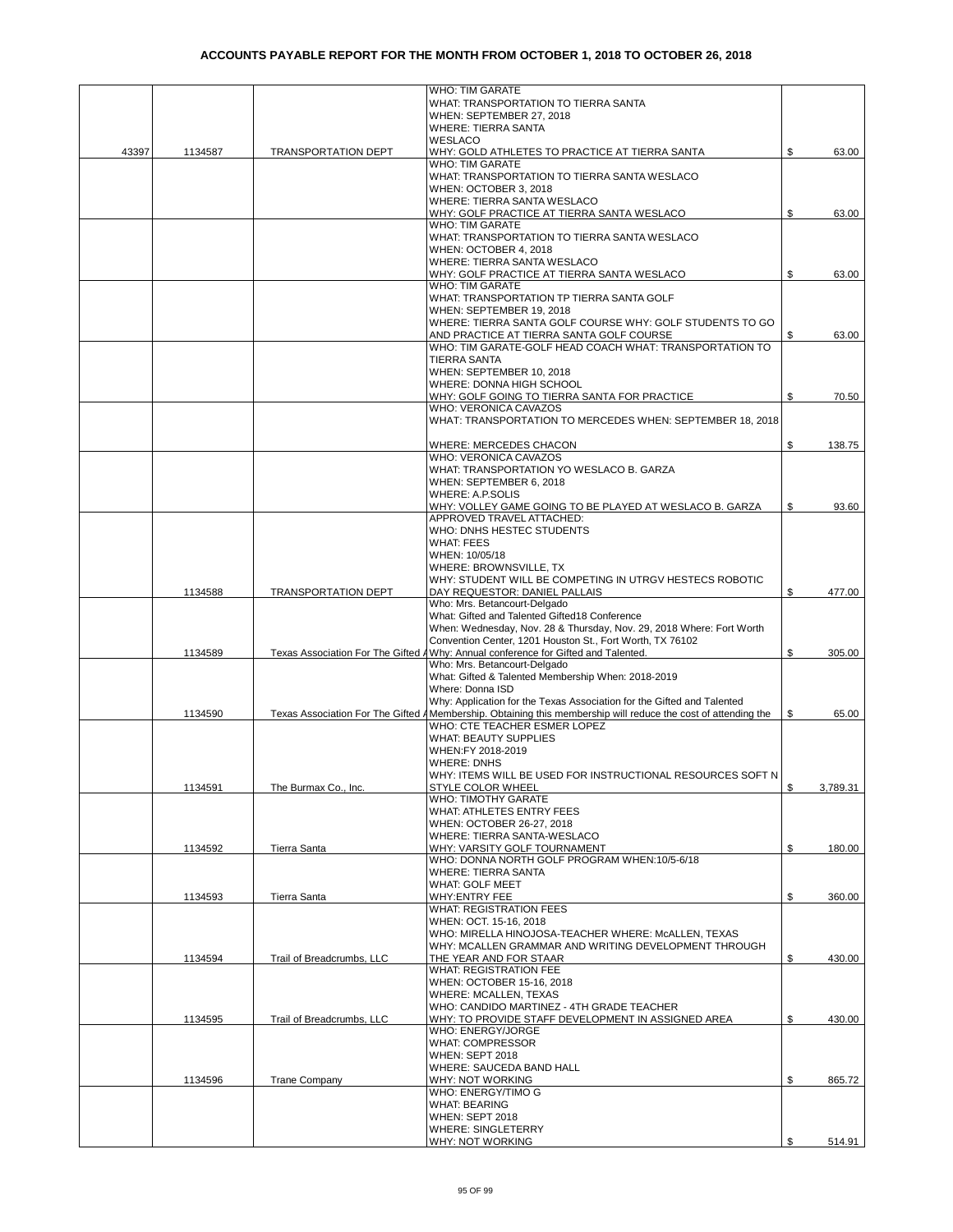|       |         |                                                        | <b>WHO: ENERGY/TRINI</b>                                                    |    |          |
|-------|---------|--------------------------------------------------------|-----------------------------------------------------------------------------|----|----------|
|       |         |                                                        | <b>WHAT: COMPRESSOR</b>                                                     |    |          |
|       |         |                                                        | WHEN: SEPT 2018                                                             |    |          |
|       |         |                                                        | <b>WHERE: STAINKE</b>                                                       |    |          |
| 43397 | 1134596 | <b>Trane Company</b>                                   | WHY; NOT WORKING<br>WHO: MAINT/JAIME G                                      | S  | 2,743.41 |
|       |         |                                                        | WHAT: MATERIAL                                                              |    |          |
|       |         |                                                        | WHEN; SEPT 2018                                                             |    |          |
|       |         |                                                        | <b>WHERE: STOCK</b>                                                         |    |          |
|       |         |                                                        | WHY: DAILY DUTIES                                                           | \$ | 2,275.04 |
|       |         |                                                        | <b>WHO: SANTIAGO</b>                                                        |    |          |
|       |         |                                                        | <b>WHAT: VALVE</b>                                                          |    |          |
|       |         |                                                        | WHEN: 10/01/2018                                                            |    |          |
|       |         |                                                        | <b>WHERE: SAUCEDA</b>                                                       | \$ |          |
|       |         |                                                        | <b>WHY: REPAIR</b><br>WHO: STEFFANIE BECKER                                 |    | 142.70   |
|       |         |                                                        | WHAT: U-HAUL                                                                |    |          |
|       |         |                                                        | WHEN: OCTOBER 18, 2018                                                      |    |          |
|       |         |                                                        | WHERE: SAM'S STADIUM (B. VETERANS) WHY: TO HAUL EQUIPMENT                   |    |          |
|       | 1134597 | U-Haul International, Inc.                             | AND SUPPLIES FOR FOOTBALL AND ATHLETIC TRAINERS                             | \$ | 112.78   |
|       |         |                                                        | WHO: DNHS BAND                                                              |    |          |
|       |         |                                                        | <b>WHAT: REGISTRATION FEE</b>                                               |    |          |
|       |         |                                                        | WHEN: OCT 27, 2018                                                          |    |          |
|       | 1134598 |                                                        | WHERE: LAREDO, TEXAS<br>WHY: AREA MARCHING BAND COMPETITION                 | \$ | 250.00   |
|       |         | UIL Music Region 28                                    | WHO: CTE JULIO NAVARRO, ENGINEERING AND ROBOTICS                            |    |          |
|       |         |                                                        | <b>INSTRUCTOR</b>                                                           |    |          |
|       |         |                                                        | <b>WHAT: FEE</b>                                                            |    |          |
|       |         |                                                        | WHEN FRIDAY, OCTOBER 5, 2018                                                |    |          |
|       |         |                                                        | WHERE: MARGARET M CLARK AQUATIC CENTER BROWNSVILLE. TX                      |    |          |
|       | 1134599 | <b>UTRGV</b>                                           | WHY: CTE STUDENTS WILL BE ATTENDING A HESTEC US NAVY SEA                    | \$ | 125.00   |
|       |         |                                                        | When October 2018                                                           |    |          |
|       |         |                                                        | What Safety Mats                                                            |    |          |
|       |         |                                                        | Who CNP<br><b>Where District Cafeterias</b>                                 |    |          |
|       | 1134600 | Unifirst Corporation Texas Industria Why Student Needs |                                                                             | \$ | 109.22   |
|       |         |                                                        | When October 2018                                                           |    |          |
|       |         |                                                        | What Safety/Mats                                                            |    |          |
|       |         |                                                        | Who CNP                                                                     |    |          |
|       |         |                                                        | <b>Where District Cafeterias</b>                                            |    |          |
|       |         |                                                        | Why Student Needs                                                           | \$ | 277.25   |
|       |         |                                                        | <b>WHAT: GAS CARD</b>                                                       |    |          |
|       |         |                                                        | WHEN: 10/12/2018                                                            |    |          |
|       |         |                                                        | WHERE: DALLAS, TEXAS                                                        |    |          |
|       |         |                                                        | WHY: TEXAS ASSOCIATION OF BILINGUAL EDUCATION                               |    |          |
|       | 1134601 | Valero Fleet Services                                  | WHO: DONNA NORTH HS RECEIPT #360203<br><b>WHAT: GAS CARD</b>                | \$ | 13.75    |
|       |         |                                                        | WHEN: 10/16/2018                                                            |    |          |
|       |         |                                                        | WHY: PRACTICE FOR DONNA NORTH BAND WHERE: BENNIE LAPRADE                    |    |          |
|       |         |                                                        | <b>STADIUM</b>                                                              |    |          |
|       |         |                                                        | WHO: DNHS BAND RECEIPT #574303                                              | \$ | 119.96   |
|       |         |                                                        | <b>WHAT: GAS CARD</b>                                                       |    |          |
|       |         |                                                        | WHY: GOAT PROJECT SELECTION                                                 |    |          |
|       |         |                                                        | WHERE: CHRISTOVAL, TEXAS                                                    |    |          |
|       |         |                                                        | WHEN: 10/19/2018                                                            |    |          |
|       |         |                                                        | <b>WHO: CATE</b>                                                            | \$ | 146.96   |
|       |         |                                                        | <b>WHAT: GAS CARD</b><br>WHY: MEDICAL EQUIPMENT-FOOTBALL GAME               |    |          |
|       |         |                                                        | WHEN: 10/19/2018                                                            |    |          |
|       |         |                                                        | WHERE: BROWNSVILLE, TEXAS                                                   |    |          |
|       |         |                                                        | WHO: DONNA HIGH ATHLETICS                                                   |    |          |
|       |         |                                                        | RECEIPT #245603 DATE: 10/19/18                                              | \$ | 51.00    |
|       |         |                                                        | WHO: JAMIE VARGAS                                                           |    |          |
|       |         |                                                        | <b>WHAT: OFFICIAL</b>                                                       |    |          |
|       |         |                                                        | WHEN: OCTOBER 6, 2018                                                       |    |          |
|       |         |                                                        | WHERE: DONNA HIGH SCHOOL                                                    |    |          |
|       | 1134602 | Vargas, Jaime                                          | WHY: DHS VS B. VETS VARSITY<br>WHAT: MEAL REIMBURSEMENT                     | \$ | 195.00   |
|       |         |                                                        | WHO: ELIZABETH ESCAMILLA                                                    |    |          |
|       |         |                                                        | WHEN: 10-11-18                                                              |    |          |
|       |         |                                                        | WHERE: HOUSTON, TEXAS                                                       |    |          |
|       | 1134603 | Villegas, Elizabeth                                    | WHY: PROFESSIONAL DEVELOPMENT                                               | \$ | 68.32    |
|       |         |                                                        | WHO: CTE TEACHER JONAS YBARRA                                               |    |          |
|       |         |                                                        | WHAT: HOTEL                                                                 |    |          |
|       |         |                                                        | WHEN:10/29/18 -11/2/18 WHERE:CYPRESS, TX                                    |    |          |
|       |         |                                                        | WHY: CTE TEACHER ATTENDING LAW ENFORCEMENT TRAINING.                        |    |          |
|       | 1134604 | WORTHAM HOSPITALITY LLC                                | HOTEL ROOM                                                                  | \$ | 479.78   |
|       |         |                                                        | (WHAT) MIGHTY DINO<br>(WHO)EUNICE VASQUEZ COUNSELOR (WHERE) ELOY G. SALAZAR |    |          |
|       |         |                                                        | ELEMENTARY (WHEN)2018-2019 SCHOOL YEAR                                      |    |          |
|       | 1134605 | <b>Wal-Mart Community</b>                              | (WHY) INCENTIVES FOR STUDENTS WITH HIGH ATTENDANCE                          | \$ | 299.19   |
|       |         |                                                        | What: ASSORTED SNACKS                                                       |    |          |
|       |         |                                                        | When: Oct. 24, 2018                                                         |    |          |
|       |         |                                                        | Where: Science Dept.                                                        |    |          |
|       |         |                                                        | Who: Emily Anderson, Science Director Why: Items needed for students        |    |          |
|       |         |                                                        | projects for NASA Family Night.                                             | \$ | 95.55    |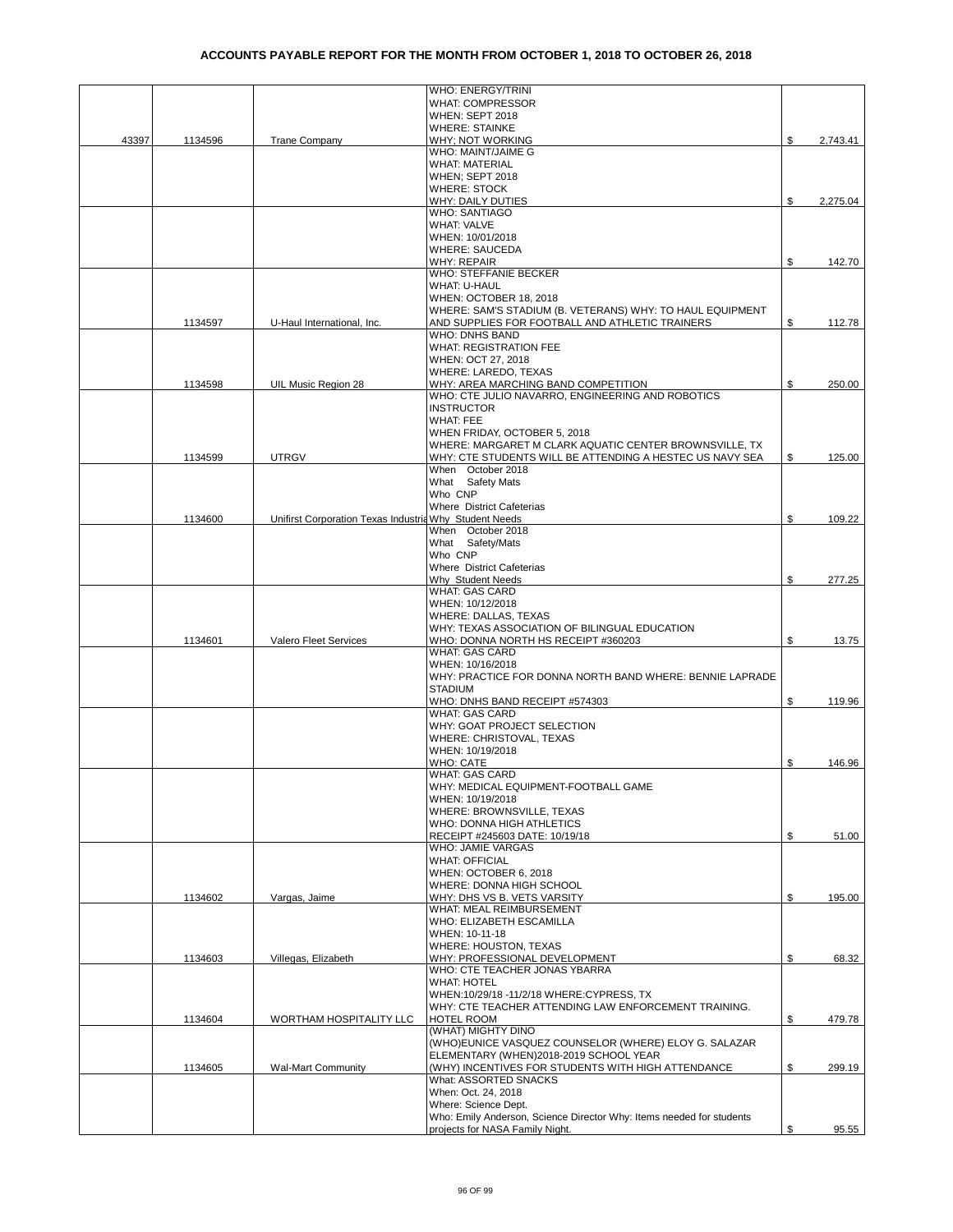|       |         |                           | Who: ACE Jose Trejo Coordinator                                                    |          |        |
|-------|---------|---------------------------|------------------------------------------------------------------------------------|----------|--------|
|       |         |                           | What: Supplies and Materials                                                       |          |        |
|       |         |                           | Why: ACE students activities                                                       |          |        |
|       |         |                           | Where: Donna North ACE Program                                                     |          |        |
| 43397 | 1134605 | <b>Wal-Mart Community</b> | When: School Year 2018-2019                                                        | \$       | 346.74 |
|       |         |                           | Who: Cynthia Salazar                                                               |          |        |
|       |         |                           | Where: Garza Ace Program                                                           |          |        |
|       |         |                           | What: Wagon                                                                        |          |        |
|       |         |                           | Why: to be used to carry board games outside balls and other equipment             |          |        |
|       |         |                           | When: School Year 2018-2019                                                        | \$       |        |
|       |         |                           |                                                                                    |          | 64.00  |
|       |         |                           | Who: Donna ISD Student(s)                                                          |          |        |
|       |         |                           | What: Clothing for Students                                                        |          |        |
|       |         |                           | When: 2018-2019 School Year                                                        |          |        |
|       |         |                           | <b>Where: Federal Programs</b>                                                     |          |        |
|       |         |                           | Why: Students in need of clothing for: Carolina Villegas - ID#: 58042 10th         |          |        |
|       |         |                           | Grade - Donna North HS Amount was left off of her line on original                 | \$       | 74.09  |
|       |         |                           | Who: Donna ISD Student(s)                                                          |          |        |
|       |         |                           | What: Clothing for Students                                                        |          |        |
|       |         |                           | When: 2018-2019 School Year                                                        |          |        |
|       |         |                           | Where: Federal Programs                                                            |          |        |
|       |         |                           | Why: Students in need of clothing for: Daniel Ethan Salazar - ID#: 87380 2nd       |          |        |
|       |         |                           | Grade - Salazar Elem.                                                              | \$       | 30.29  |
|       |         |                           | Who: Donna ISD Student(s)                                                          |          |        |
|       |         |                           | What: Clothing for Students                                                        |          |        |
|       |         |                           |                                                                                    |          |        |
|       |         |                           | When: 2018-2019 School Year                                                        |          |        |
|       |         |                           | <b>Where: Federal Programs</b>                                                     |          |        |
|       |         |                           | Why: Students in need of clothing for: Guadalupe De Jesus Villegas - ID#:          |          |        |
|       |         |                           | 92011 PK - Salazar Elem.                                                           |          |        |
|       |         |                           | Lizbet Villegas - ID#: 78880 4th Grade -                                           | \$       | 69.31  |
|       |         |                           | Who: Donna ISD Student(s)                                                          |          |        |
|       |         |                           | What: Clothing for Students                                                        |          |        |
|       |         |                           | When: 2018-2019 School Year                                                        |          |        |
|       |         |                           | <b>Where: Federal Programs</b>                                                     |          |        |
|       |         |                           | Why: Students in need of clothing for: Janie Rangel - ID#: 92272 PK - Salazar   \$ |          | 31.83  |
|       |         |                           | Who: Donna ISD Student(s)                                                          |          |        |
|       |         |                           | What: Clothing for Students                                                        |          |        |
|       |         |                           | When: 2018-2019 School Year                                                        |          |        |
|       |         |                           | Where: Federal Programs                                                            |          |        |
|       |         |                           |                                                                                    |          |        |
|       |         |                           | Why: Students in need of clothing for: Liliana Muñoz - ID#: 92452 PK - Salazar     |          |        |
|       |         |                           | Elem.                                                                              |          |        |
|       |         |                           | Roberto Muñoz - ID#: 89414 1st Grade - Salazar Elem.                               | \$       | 138.13 |
|       |         |                           | Who: Donna ISD Student(s)                                                          |          |        |
|       |         |                           | What: Clothing for Students                                                        |          |        |
|       |         |                           | When: 2018-2019 School Year                                                        |          |        |
|       |         |                           | Where: Federal Programs Why: Students in need clothing for: Serena                 |          |        |
|       |         |                           | Crawford - ID#: 79017 6th Grade - Todd MS Campus left her off the original         |          |        |
|       |         |                           | application (Siblings wer                                                          | \$       | 48.75  |
|       |         |                           | Who: Donna ISD Student(s)                                                          |          |        |
|       |         |                           | What: Clothing for Students When: 2018-2019 School Year                            |          |        |
|       |         |                           | Where: Federal Programs                                                            |          |        |
|       |         |                           | Why: Students in need of clothing for: Laysha Ximena Martinez - ID#: 74836         |          |        |
|       |         |                           | 5th Grade - Rivas Elem.                                                            |          |        |
|       |         |                           | Rolando Isai Martinez - ID#:78242 3rd Grade                                        | \$       | 139.90 |
|       |         |                           | Who: Donna ISD Student(s) What: Clothing for Students When: 2018-2019              |          |        |
|       |         |                           | School Year Where: Federal Programs Why: Students in need of clothing for:         |          |        |
|       |         |                           | Luis Hernandez - ID#: 64351 9th Grade - Donna HS                                   |          |        |
|       |         |                           |                                                                                    | <b>C</b> |        |
|       |         |                           | Jennifer Michelle Crawford - ID#: 79022 4th Grade - LeNoir E                       |          | 143.78 |
|       |         |                           | Who: Donna ISD Students                                                            |          |        |
|       |         |                           | What: Clothing for students                                                        |          |        |
|       |         |                           | When: 2018-2019 School Year                                                        |          |        |
|       |         |                           | Where: A.M.Ochoa                                                                   |          |        |
|       |         |                           | Why: Student in need of uniform clothing Lizbeth Angela Urbina-Ochoa               | \$       | 33.67  |
|       |         |                           | Who: Donna ISD Students                                                            |          |        |
|       |         |                           | What: Clothing for students                                                        |          |        |
|       |         |                           | When: 2018-2019 School Year                                                        |          |        |
|       |         |                           | Where: A.P.Solis, Runn                                                             |          |        |
|       |         |                           | Why: Student in need of uniform clothing Hugo Alberto Villarreal-A.P.Solis 7th     |          |        |
|       |         |                           | .id#68370                                                                          |          |        |
|       |         |                           | Edith Marie Villarreal-Runn PK, ID#92055                                           | \$       | 84.13  |
|       |         |                           | Who: Donna ISD Students                                                            |          |        |
|       |         |                           | What: Clothing for students                                                        |          |        |
|       |         |                           | When: 2018-2019 School Year                                                        |          |        |
|       |         |                           | Where: DHS.Solis.Runn                                                              |          |        |
|       |         |                           | Why: Student in need of uniform clothing Montserrat Velaquez Martinez-             |          |        |
|       |         |                           | DHS, 9THGRADE, ID#74445                                                            |          |        |
|       |         |                           | Mariana Velazquez Martinez-Solis 8th grade, id#7444                                | \$       | 247.22 |
|       |         |                           | Who: Donna ISD Students                                                            |          |        |
|       |         |                           | What: Clothing for students                                                        |          |        |
|       |         |                           |                                                                                    |          |        |
|       |         |                           | When: 2018-2019 School Year                                                        |          |        |
|       |         |                           | Where: DHS, Todd, stainke                                                          |          |        |
|       |         |                           | Why: Student in need of uniform clothing Kimberly Galvan-DHS 9TH                   |          |        |
|       |         |                           | ID#79648                                                                           |          |        |
|       |         |                           | Cecilio Galvan-Todd 7thgrade, ID#79650                                             | \$       | 193.20 |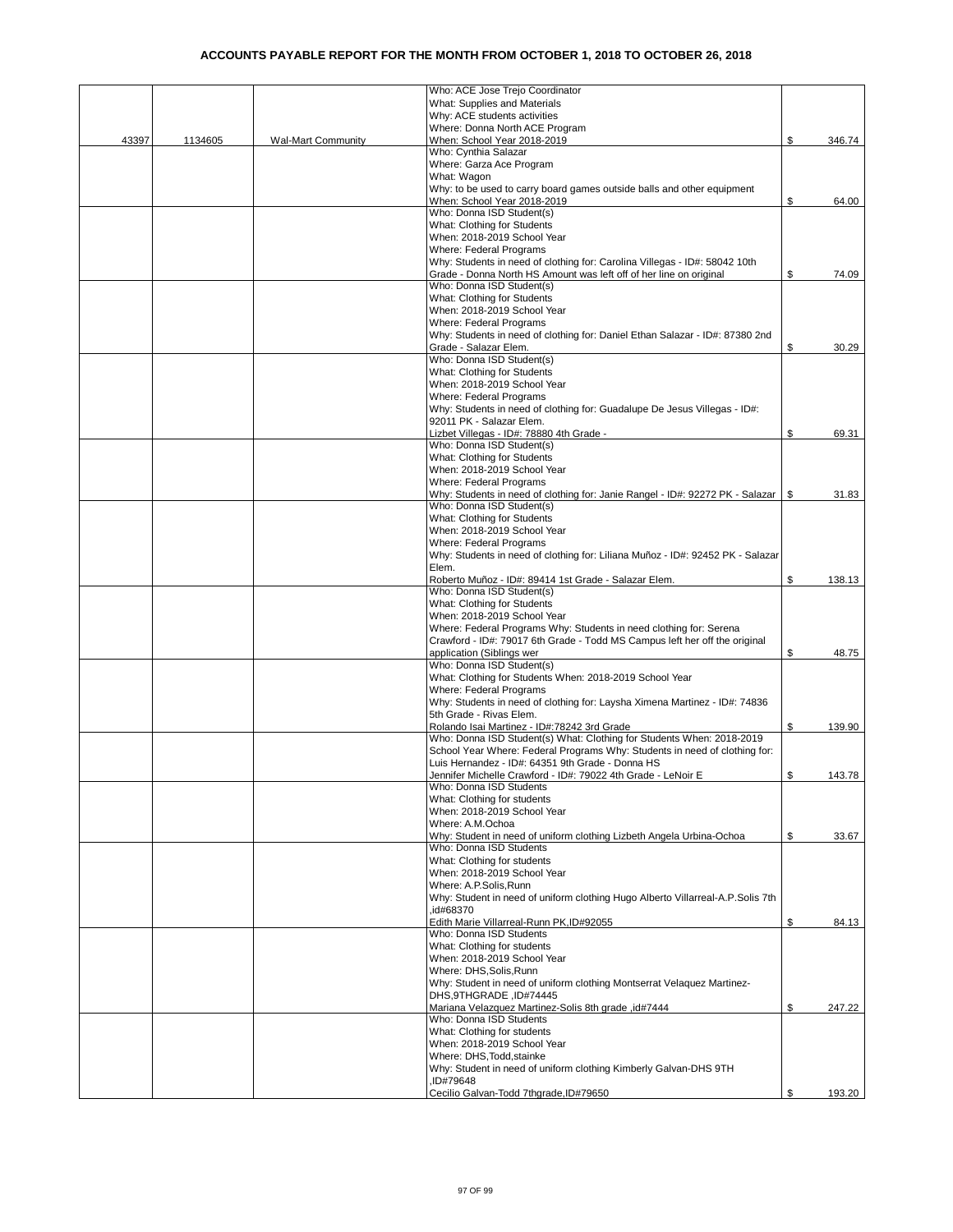|       |         |                           | Who: Donna ISD Students                                                              |              |
|-------|---------|---------------------------|--------------------------------------------------------------------------------------|--------------|
|       |         |                           | What: Clothing for students                                                          |              |
|       |         |                           | When: 2018-2019 School Year                                                          |              |
|       |         |                           | Where: Runn,                                                                         |              |
|       |         |                           | Why: Student in need of uniform clothing Kevin Gael Mena-Runn 1st grade<br>.id#84793 |              |
| 43397 | 1134605 | <b>Wal-Mart Community</b> | Nicolas Mena-Runn K, ID#87112                                                        | \$<br>67.99  |
|       |         |                           | Who: Donna ISD Students                                                              |              |
|       |         |                           | What: Clothing for students                                                          |              |
|       |         |                           | When: 2018-2019 School Year                                                          |              |
|       |         |                           | Where: Runn, A.P. Solis                                                              |              |
|       |         |                           | Why: Student in need of uniform clothing Ashley Nataly Rodriguez-Runn 5th            |              |
|       |         |                           | grade id#78180,                                                                      |              |
|       |         |                           | Reynaldo Rodriguez-A.P.Solis 6th grade, ID#76138                                     |              |
|       |         |                           | Dulc                                                                                 | \$<br>130.81 |
|       |         |                           | Who: Donna ISD Students                                                              |              |
|       |         |                           | What: Clothing for students                                                          |              |
|       |         |                           | When: 2018-2019 School Year                                                          |              |
|       |         |                           | Where: Runn, DHS                                                                     |              |
|       |         |                           | Why: Student in need of uniform clothing Santiago Javier Lucio-Runn<br>2nd, Id#83936 |              |
|       |         |                           | Cesar Erandy Lucio-RUNN 3RD ID#81639                                                 | \$<br>252.83 |
|       |         |                           | Who: Donna ISD Students                                                              |              |
|       |         |                           | What: Clothing for students                                                          |              |
|       |         |                           | When: 2018-2019 School Year                                                          |              |
|       |         |                           | Where: Runn, Solis, DHS                                                              |              |
|       |         |                           | Why: Student in need of uniform clothing Itan Gabriel Gonzalez Alvarez-Runn          |              |
|       |         |                           | K id#91695                                                                           |              |
|       |         |                           | Melany Jordana Alvarez Alcaya - Runn 3rd, id#78777                                   |              |
|       |         |                           | Debany                                                                               | \$<br>229.71 |
|       |         |                           | Who: Donna ISD Students                                                              |              |
|       |         |                           | What: Clothing for students                                                          |              |
|       |         |                           | When: 2018-2019 School Year                                                          |              |
|       |         |                           | Where: Stainke, DHS<br>Why: Student in need of uniform clothing Randy Sauceda-       |              |
|       |         |                           | Stainke, 5thgrade, ID#77587                                                          |              |
|       |         |                           | Arnold Sauceda-DHS 12, ID#71097                                                      | \$<br>105.81 |
|       |         |                           | Who: Donna ISD Students                                                              |              |
|       |         |                           | What: Clothing for students                                                          |              |
|       |         |                           | When: 2018-2019 School Year                                                          |              |
|       |         |                           | Where: Veterans, Munoz,                                                              |              |
|       |         |                           | Why: Student in need of uniform clothing Alexis Zuniga-Veterans-8th                  |              |
|       |         |                           | grade, id#66994                                                                      |              |
|       |         |                           | Luis Alberto Mejia - Veterans 7th grade, id#67237                                    |              |
|       |         |                           | Arturo Isa                                                                           | \$<br>273.93 |
|       |         |                           | Who: Donna ISD Students                                                              |              |
|       |         |                           | What: Clothing for students<br>When: 2018-2019 School Year                           |              |
|       |         |                           | Where: DHS Why: Student in need of uniform clothing Leyla Jackelin Ruiz-             |              |
|       |         |                           | DHS 9TH, ID#64051                                                                    | \$<br>72.83  |
|       |         |                           | Who: Maria Alicia Gonzalez                                                           |              |
|       |         |                           | <b>What: Supplies</b>                                                                |              |
|       |         |                           | When: October 16, 2018                                                               |              |
|       |         |                           | Where: PRS Program                                                                   |              |
|       |         |                           | Why: Need to replenish all supplies for daycare center                               | \$<br>499.49 |
|       |         |                           | Prefer to PO 148016 Requisition was created and processed but Accounts               |              |
|       |         |                           | Payable never received an invoice so the PO was voided and needed to                 |              |
|       |         |                           | create a new one once invoice was received. What: Filament Neon Green                |              |
|       |         |                           | When: 2018-2019                                                                      |              |
|       | 1134606 | <b>Ward's Science</b>     | Where: Science Dept.<br>Who                                                          | \$<br>339.48 |
|       |         |                           | What: Meal Reimbursement                                                             |              |
|       |         |                           | When: Oct. 14-16, 2018                                                               |              |
|       |         |                           | Where: Austin, TX                                                                    |              |
|       |         |                           | Who: Kelly Watson, Math Director                                                     |              |
|       | 1134607 | Watson, Kelly Blane       | Why: Attended TASM Fall Conference Austin, TX                                        | \$<br>58.88  |
|       |         |                           | Who: T. Brady- Music Teacher                                                         |              |
|       |         |                           | What: Planet Waves Turner Twin Pack When: FY 18-19                                   |              |
|       |         |                           | Where: M.A.P. Munoz Elem                                                             |              |
|       | 1134608 | West Music Company        | Why: Fine Arts instruction supplies                                                  | \$<br>182.39 |
|       |         |                           | WHO: C DE LEON                                                                       |              |
|       |         |                           | WHEN: 9/22/18<br><b>WHERE: VELA HS</b>                                               |              |
|       |         |                           | WHAT: (V/JV) VBALL                                                                   |              |
|       | 1134609 |                           | Whataburger Corporate Accounting WHY: STUDENT AND STAFF MEALS                        | \$<br>171.33 |
|       |         |                           | WHO: COLE                                                                            |              |
|       |         |                           | WHEN: 9/22/18                                                                        |              |
|       |         |                           | <b>WHERE: B GARZA</b>                                                                |              |
|       |         |                           | WHAT: 8TH (B) VBALL                                                                  |              |
|       |         |                           | WHY: STUDENT AND STAFF MEAL                                                          | \$<br>80.97  |
|       |         |                           | WHO: CYNTHIA VIESCA                                                                  |              |
|       |         |                           | WHAT: STUDENT AND STAFF MEALS 9TH DARK                                               |              |
|       |         |                           | WHEN: OCTOBER 15, 2018                                                               |              |
|       |         |                           | WHERE: B. LOPEZ HIGH SCHOOL                                                          | \$           |
|       |         |                           | WHY: VOLLEY DISTRICT MATCHES                                                         | 174.93       |